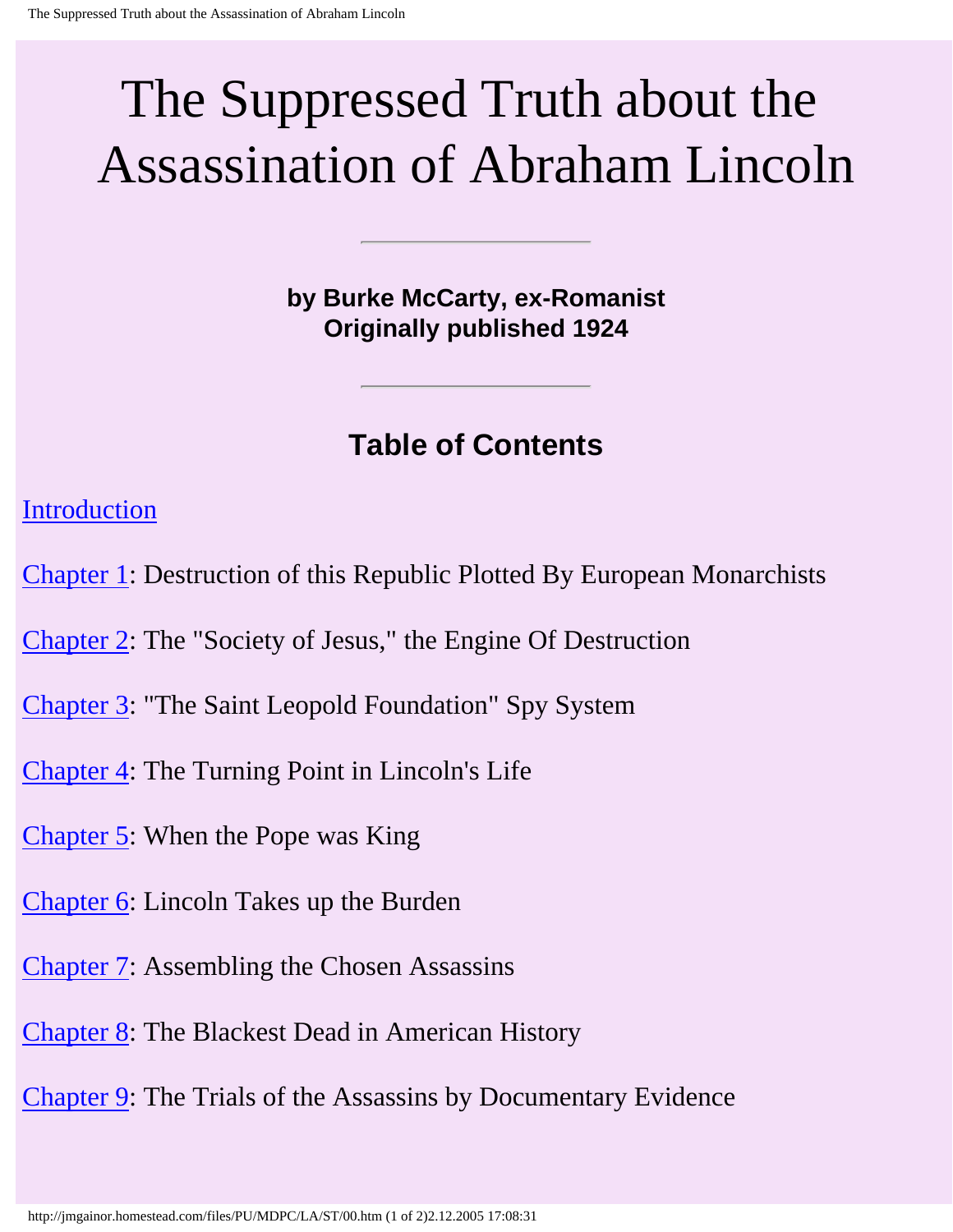#### [Chapter 10:](#page-118-0) The Capture of the Arch Conspirator—John H. Surratt

#### [Chapter 11:](#page-148-0) The Trial of John H. Surratt

#### [Chapter 12:](#page-168-0) Summing it all up: Two and Two

Search Papacy Uncovered

[Home](http://jmgainor.homestead.com/files/PU/PU.htm) | [Modern Day Papal Crimes](http://jmgainor.homestead.com/files/PU/MDPC/MDPC.htm) | [Lincoln Assassination](http://jmgainor.homestead.com/files/PU/MDPC/LA/LA.htm) | [Email](mailto:PapacyUncovered@ec.rr.com) || Search<br>
http://jmgainor.homestead.com/files/PU/MDPC/LA/ST/00.htm (2 of 2)2.12.2005 17:08:31<br>
|-<br>|-<br>|-<br>|http://jmgainor.homestead.com/files/PU/MDPC/LA/ST/00.htm (2 of 2)2.12.2005 17:08:31



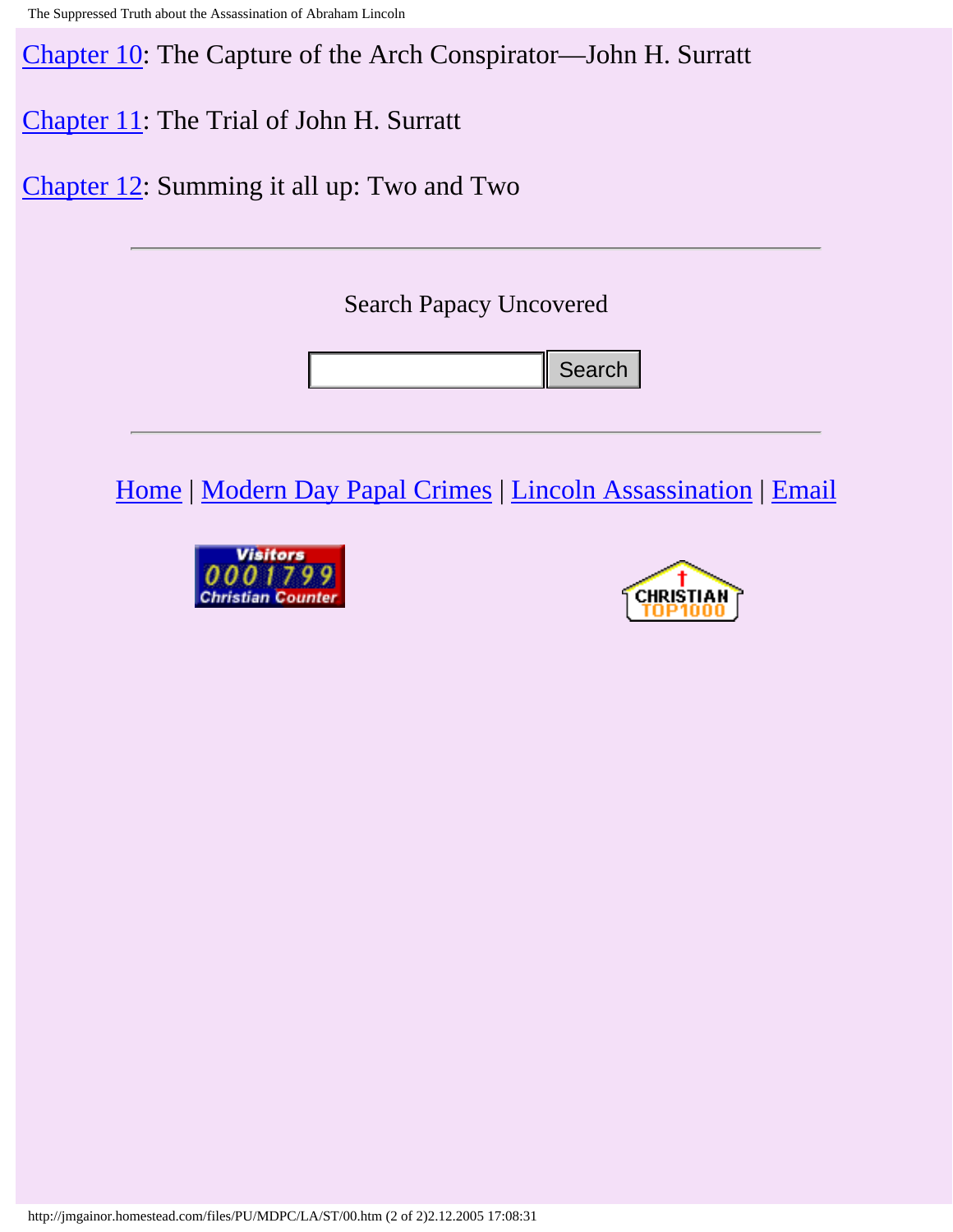# <span id="page-2-0"></span>The Suppressed Truth about the Assassination of Abraham Lincoln

**by Burke McCarty, ex-Romanist Originally published 1924**

### **Introduction The Conspiracy of Silence on the Death of Abraham Lincoln**

In all the bloody history of the Papacy, perhaps in no one man, as in Abraham Lincoln, was there concentrated such a multitude of reasons for his annihilation by that system.

In all the history of the political assassination plots by the enemies of freedom, which for cold calculation, malicious methods, relentless pursuit, subtle cunning, and cowardly execution, nothing can exceed the cruel murder of this greatest of all Americans—for President Lincoln was the living, breathing type in which was fulfilled the triumph of the New Concept of Popular Government, the central postulate of which is, the consent of the governed. It was the life of Abraham Lincoln, which placed this form of government forever outside an "experiment" where its enemies persisted in endeavoring to keep it.

That a barefoot, nameless boy on poverty's path could, by his own efforts, reach the highest office in the gift of the American people, gave the lie to the "Divine Right" croakers, and merited their most unceasing hatred.

Barring the martyrdoms of Jesus Christ and Joan D'Arc, the methods used in Abraham Lincoln's assassination will stand preeminent in point of malice and cruelty, and, strange as it may seem, the same diabolical cunning which nerved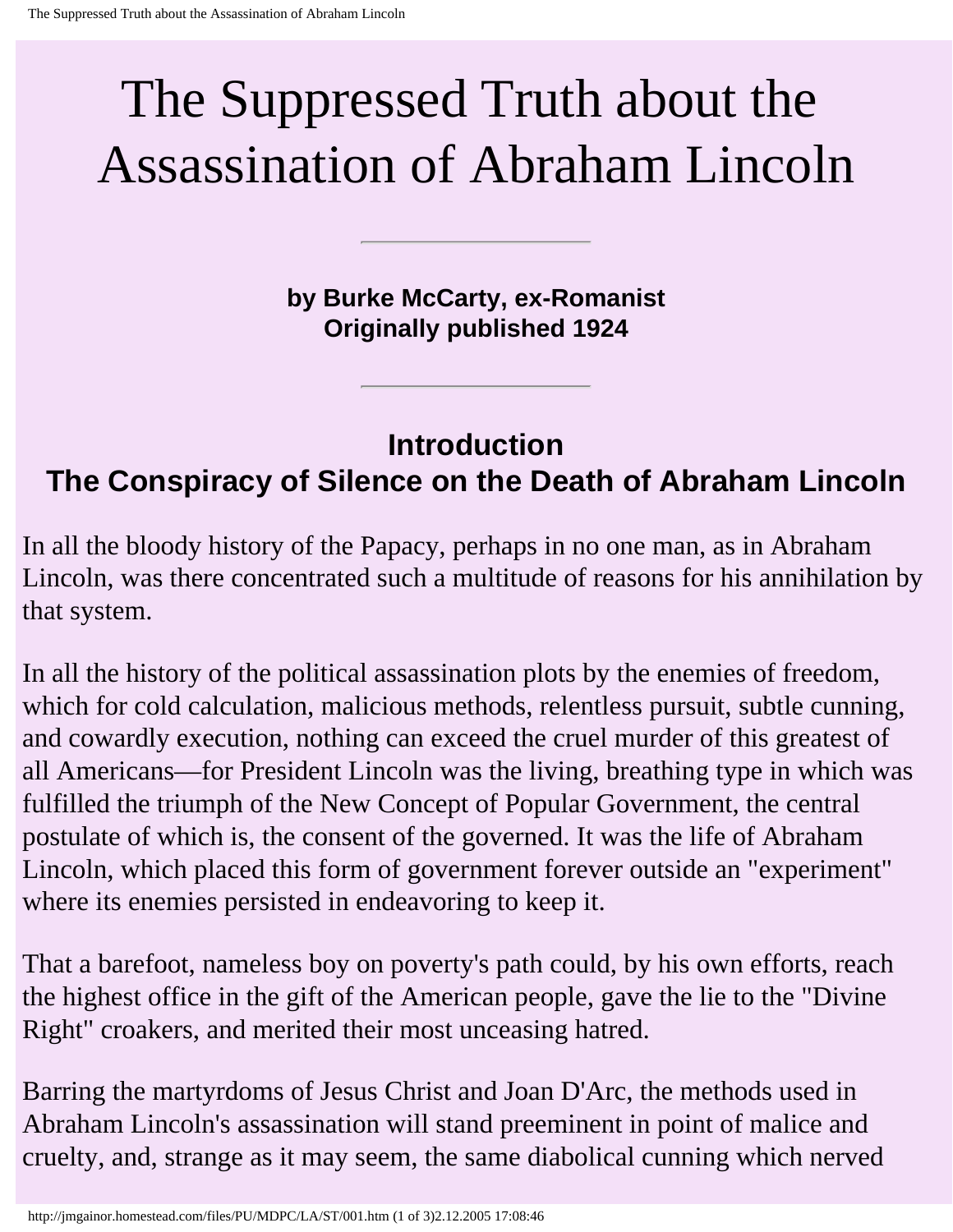the hand of the assassin has pursued Lincoln beyond the grave, and has been largely successful in hiding from the public all details of his physical destruction, a crime, in the eyes of the writer, which almost outstrips the first, for by this conspiracy of silence on his death, the youth of America are being deprived of the knowledge of the details of the greatest tragedy in their country's history.

This appalling fact has been the one big urge which inspired the writing of this book, the contents of which represent only a part of the result of leisure hours spent in public and private libraries in the various cities, covering a period of the past seven years—gathering a fact here and one there, from books, magazines, newspapers and court records, filing them away, and finally condensing the salient points between the covers which you now hold in your hand.

I feel safe in stating that nowhere else can be found in one book the connected presentation of the story leading up to the death of Abraham Lincoln, which was instigated by the "Black" pope, the General of the Jesuit Order, camouflaged by the "White" pope, Pius IXth, aided, abetted and financed by other "Divine Righters" of Europe, and finally consummated by the Roman Hierarchy and their paid agents in this country and French Canada on "Good Friday" night, April 14th, 1865, at Ford's Theatre, Washington, D.C.

I am convinced that if this knowledge can be given adequate distribution and placed in possession of the boys and girls of the public elementary schools, for whom it is especially designed to reach, that the wicked boast of the Jesuits and their lay agents, the Knights of Columbus, to "MAKE AMERICA CATHOLIC" can never be accomplished.

#### THE GREAT SPIRIT OF THE MARTYRED LINCOLN WILL RISE UP AND DEFEAT HIS SLAYERS AND THEIR SUCCESSORS!

In closing, I only ask each reader whose heart beats in unison with those of us who love our country and all that it represents, to assist in the sale of this little book, by giving it all the publicity possible, thereby joining in President's Lincoln's expression of loyalty. "If ever my country is destroyed. it shall be my proudest plume, not that I was the last to desert her, but that I NEVER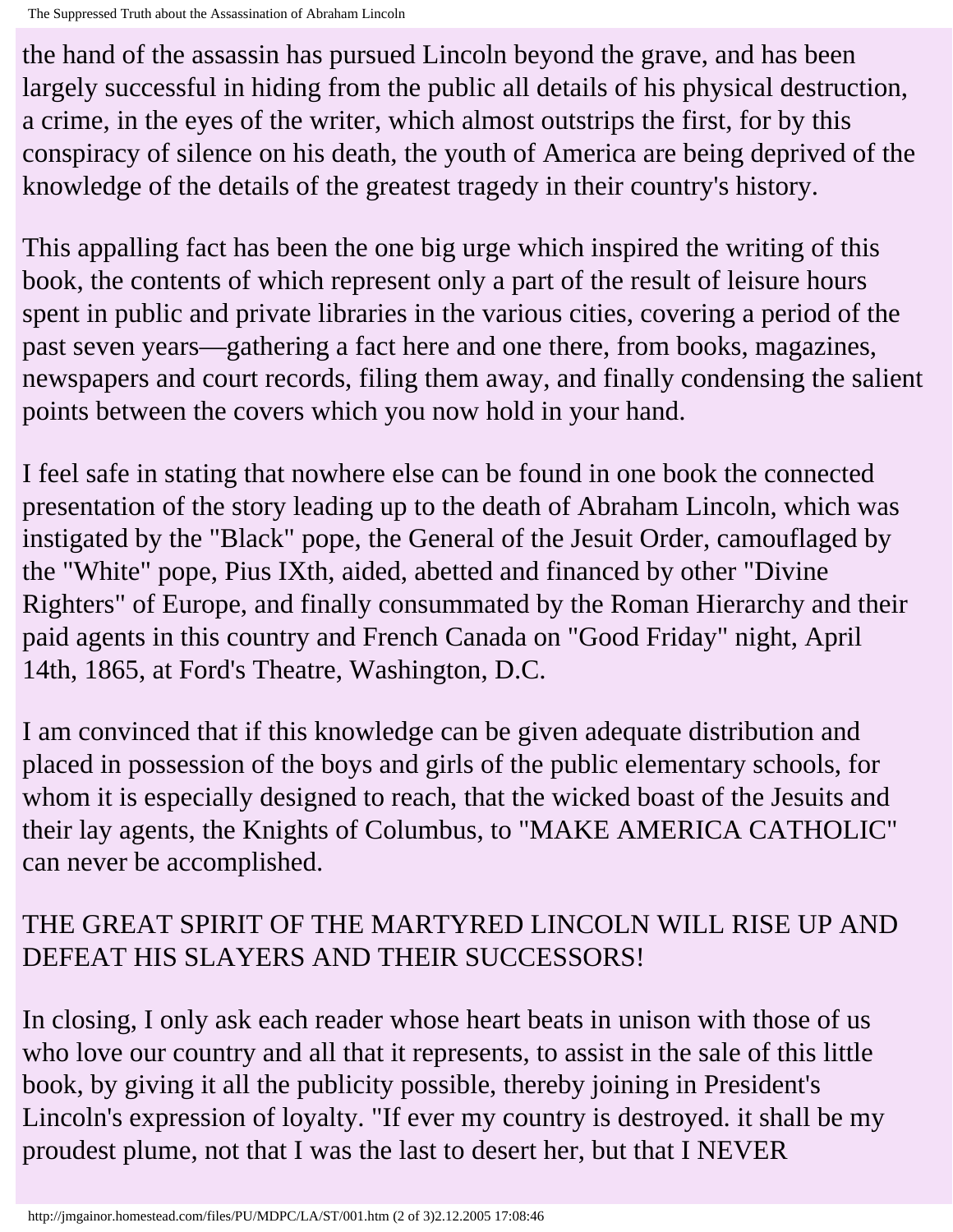

[Home](http://jmgainor.homestead.com/files/PU/PU.htm) | [Modern Day Papal Crimes](http://jmgainor.homestead.com/files/PU/MDPC/MDPC.htm) | [Lincoln Assassination](http://jmgainor.homestead.com/files/PU/MDPC/LA/LA.htm) | [Email](mailto:PapacyUncovered@ec.rr.com)



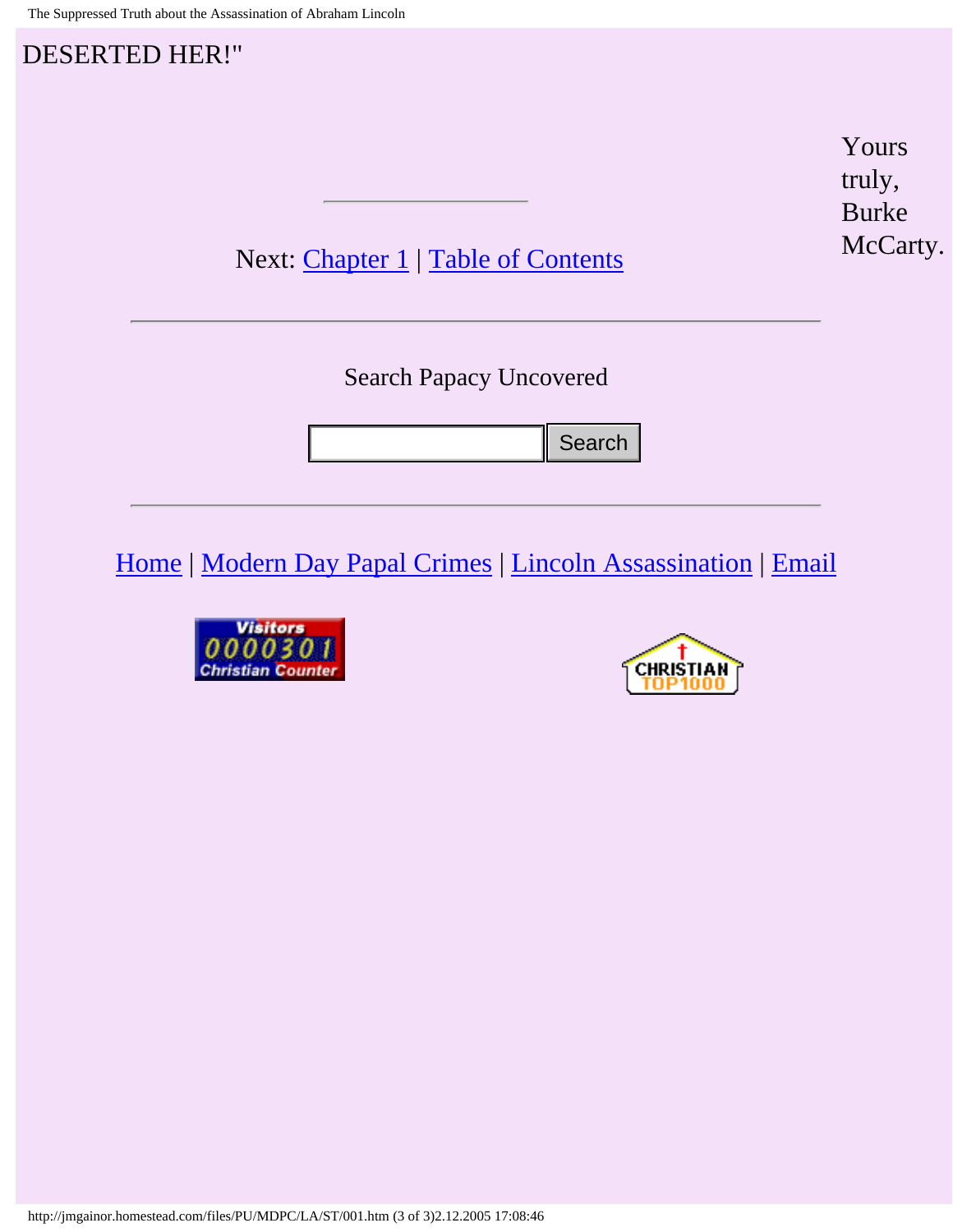# <span id="page-5-0"></span>The Suppressed Truth about the Assassination of Abraham Lincoln

#### **Chapter 1 Destruction of this Republic Plotted By European Monarchists**

The death of President Lincoln was the culmination of but one step in the attempt to carry out the Secret Treaty of Verona, of October, 1822, a pact entered into by the high contracting parties of the former Congress of Vienna, Austria, which had held its sessions secret, covering the whole year of 1814-15.

Simultaneously with the calling of the Congress of Vienna in 1814, Pope Pius VIIth restored the Society of Jesus (Jesuit Order) which had been abolished by Pope Clement XIVth, July 21, 1773, on the grounds that it was immoral, dangerous and was a menace to the very life of the papacy. Clement was promptly poisoned for his act.

With the restoration of this order, the execution of the Secret Treaty of Verona was placed in their keeping.

The Congress of Vienna was a black conspiracy against Popular Governments at which the *high contracting parties* announced at its close that they had formed a Holy alliance. This was a cloak under which they masked to deceive the people. The particular business of the Congress of Verona, it developed, was the RATIFICATION of Article Six of the Congress of Vienna, which was in short, a promise to prevent or destroy Popular Governments wherever found, and to reestablish monarchy where it had been set aside.

The *high contracting parties* of this compact which were Russia, Prussia, Austria and the Pope Pius VIIth, king of the Papal States, entered into a secret treaty to do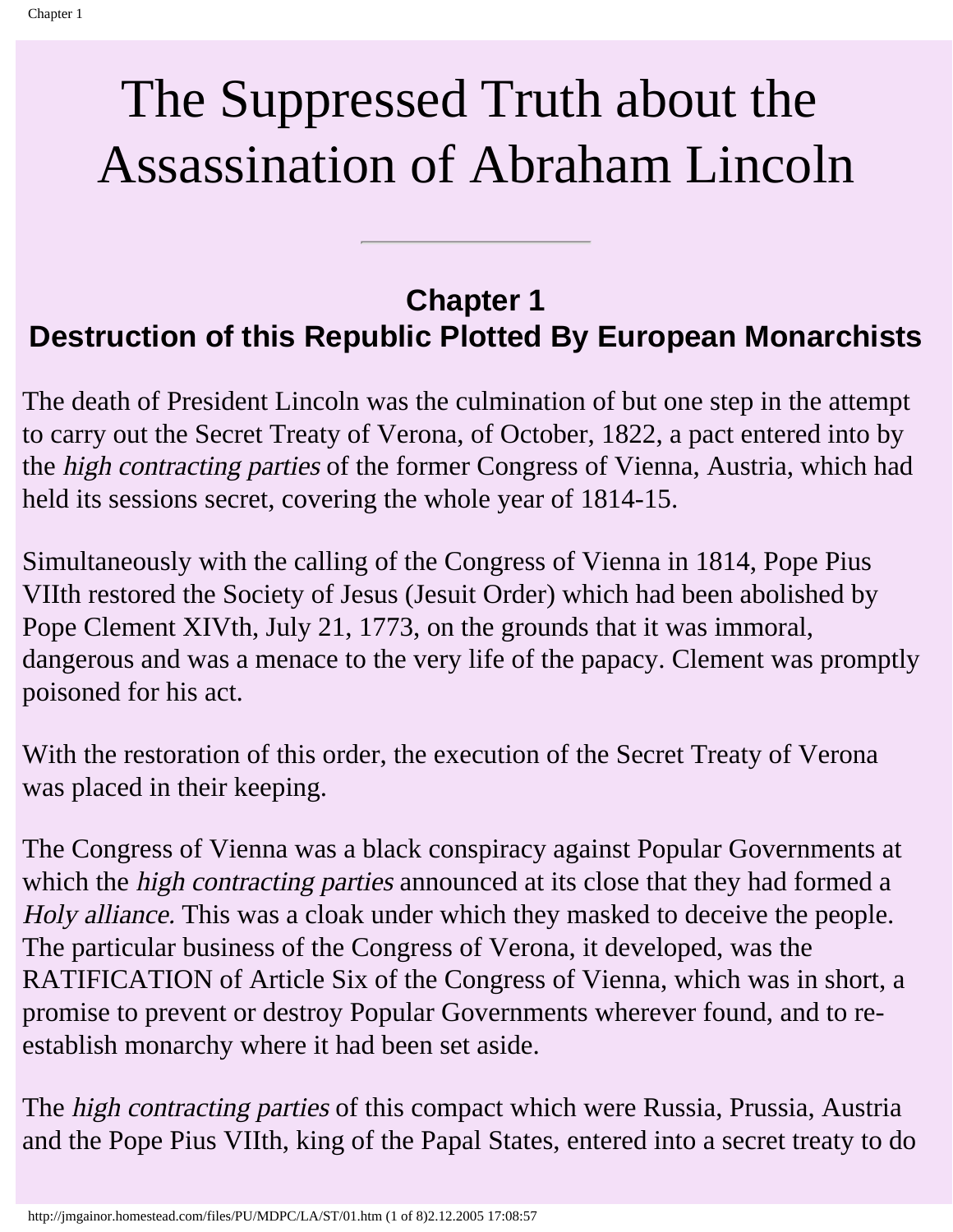so. That the reader may get some idea of the villainy of these two Congresses and their relation to our government, and to the death of Abraham Lincoln. I quote excerpts from that document below, as it appears on the Congressional Record of April 25, 1916, placed there by Senator Robert L. Owen and as it is recorded in the Diplomatic Code, by Elliott, page 179:

## SECRET TREATY OF VERONA

"The undersigned specially authorized to make some additions to the treaty of the Holy Alliance, after having exchanged their respective credentials, have agreed as follows:

ARTICLE 1. The high contracting powers being convinced that the system of representative government is equally as incompatible with the monarchial principles as the maxim of the sovereignty of the people with the divine right, engage mutually, in the most solemn manner to use all their efforts to put an end to the system of representative governments, in whatever country it may exist in Europe, and to prevent its being introduced in those countries where it is not yet known.

ARTICLE 2. As it cannot be doubted that the liberty of the press is the most powerful means used by the pretended supporters of the rights of nations to the detriment of those of princes, the high contracting parties promise reciprocally to adopt all proper measures TO SUPPRESS IT. NOT ONLY IN THEIR OWN STATE BUT ALSO IN THE REST OF EUROPE.

ARTICLE 3. Convinced that the principles of religion contribute most powerfully to keep nations in the state of passive obedience which they owe to their princes, the high contracting parties declare it to be their intention to sustain in their respective states, those measures which the clergy may adopt with the aim of ameliorating their own interests, so intimately connected with the preservation of the authority of the princes: and the contracting powers join in offering THEIR THANKS TO THE POPE FOR WHAT HE HAS ALREADY DONE FOR THEM, AND SOLICIT HIS CONSTANT CO-OPERATION IN THEIR VIEWS OF SUBMITTING THE NATIONS.

ARTICLE 4. The situation of Spain and Portugal unite unhappily all the circumstances to which this treaty has particular reference. The high contracting parties, in confiding to France the care of putting an end to them, engaged to assist her in the manner which may at least compromit them with their own people and the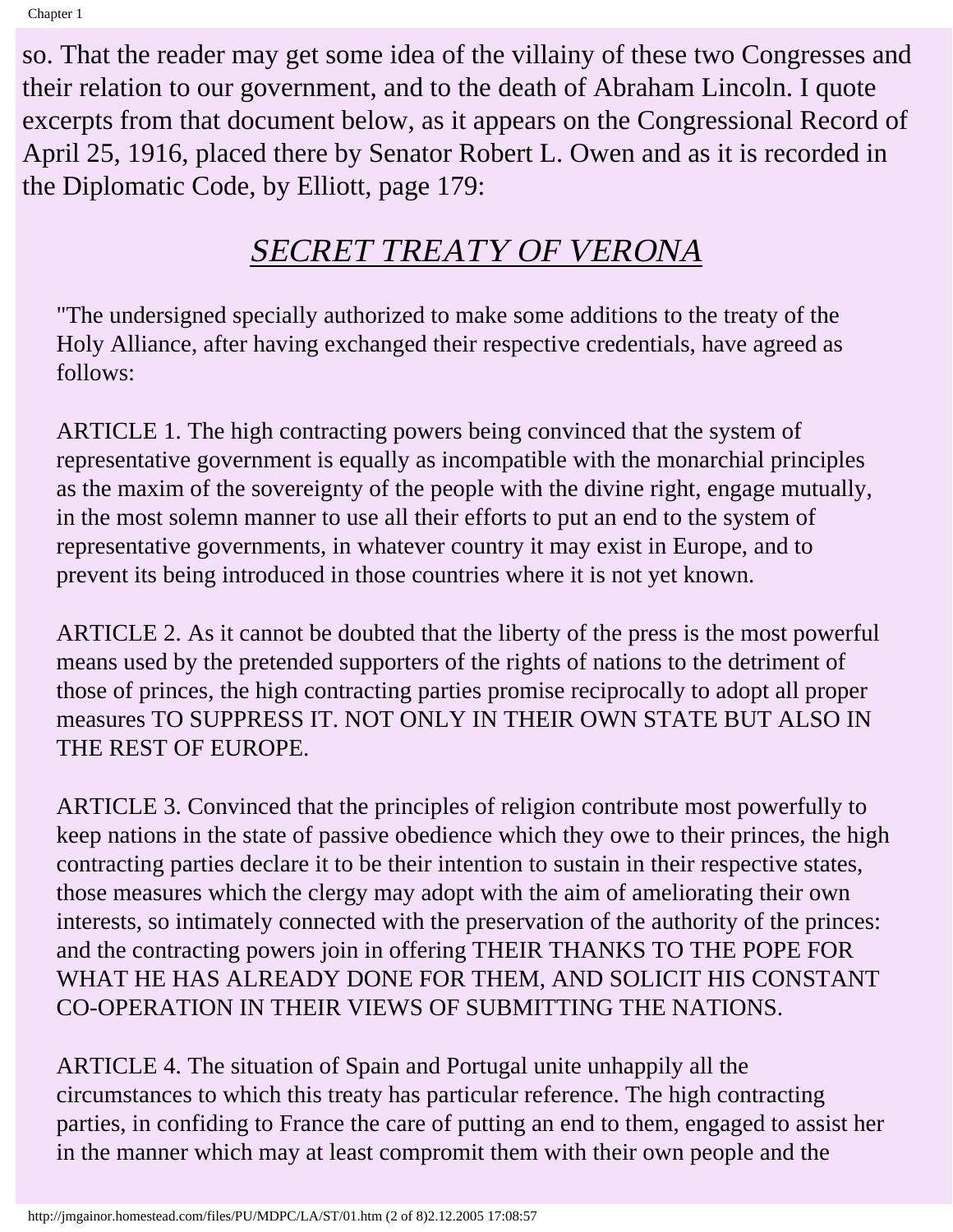people of France by means of a subsidy on the part of the two empires of 20,000,000 of francs every year from the date of signature of this treaty to the end of the war.

ARTICLE 5. In order to establish in the peninsula the order of things which existed before the revolution of Cadiz, and to insure the entire execution of the articles of the present treaty, the high contracting parties give to each other the reciprocal assurance that as long as their views are not fulfilled, rejecting all other ideas of futility or other measure to be taken, they will address themselves with the shortest possible delay to all the authorities existing in their states and to all their agents in foreign countries, with the view to establish connections tending toward the accomplishment of the objects proposed by this treaty.

ARTICLE 6. This treaty shall be renewed with such changes as new circumstances may give occasion for, either at a new congress, or at the court of one of the contracting parties, as soon as the war with Spain shall be terminated.

ARTICLE 7. The present treaty shall be ratified and the ratifications exchanged at Paris within the space of six months.

Made at Verona the 22nd of November 1822.

For Austria: Metternich. For France: Chateaubriand. For Russia: Bernstet. For Russia: Nesselrode."

When Senator Owen was questioned by members of Congress upon the meaning of the Treaty, the Record shows his reply in part as follows:

"This Holy Alliance, having put a Bourbon prince upon the throne of France by force, then used France to suppress the condition of Spain, immediately afterwards, and by this very treaty gave her a Subsidy of 20,000,000 francs annually to enable her to wage war upon the people of Spain and prevent their exercise of any measure of the right of self-govermnent. The Holy Alliance immediately did the same thing in Italy, by sending Austrian troops to Italy, where the people there attempted to exercise a like measure of liberal constitutional self-government; and it was not until the printing press, which the Holy Alliance so stoutly opposed, taught the people of Europe the value of liberty that finally one country after another seized a greater and greater right of self-government, until now it may be fairly said that nearly all the nations of Europe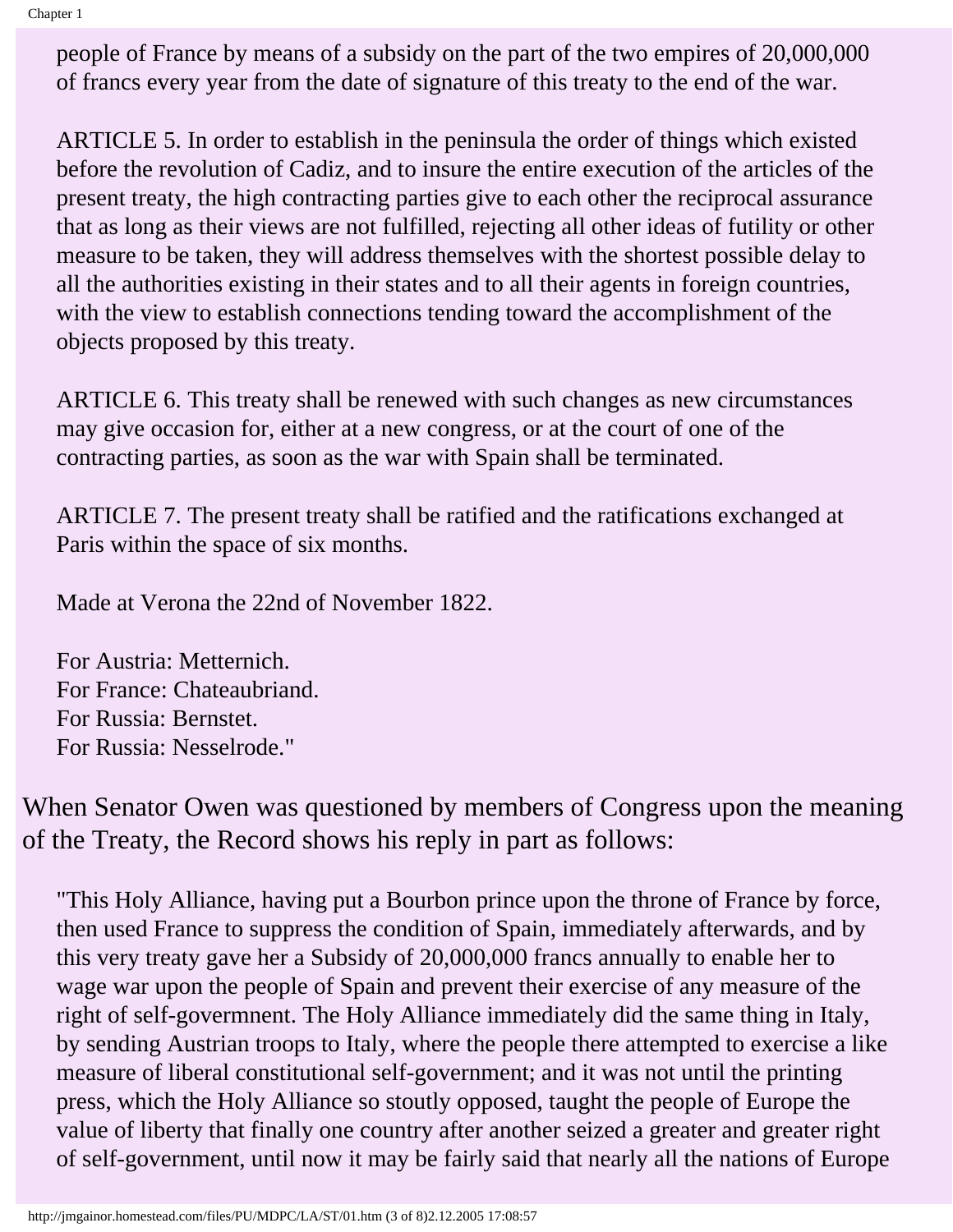have a very large measure of self-government.

"However, I wished to call the attention of the Senate to this important history in the growth of constitutional popular self-government. The Holy Alliance made its powers felt by the wholesale drastic suppression of the press in Europe, by universal censorship, by killing free speech and all ideas of popular rights, and by the complete suppression of popular government in Spain, and in Italy, had well-laid plans also to destroy popular government in the American Colonies which had revolted from Spain and Portugal in Central and South America under the influence of the successful example of the United States.

"It was because of this conspiracy against the American Republics by the European monarchies that the great English statesman, Canning, called the attention of our government to it, and our statesmen then, including Thomas Jefferson, who was still living at that time, took an active part to bring about the declaration by President Monroe in his next annual message to the Congress of the United States that the United States would regard it as an act of hostility to the government of the United States and an unfriendly act, if this coalition, or if any power of Europe ever undertook to establish upon the American continent any control of any American republic, or to acquire any territorial rights.

"This is the so-called Monroe Doctrine. The threat under the secret treaty of Verona to suppress popular government in the American republics is the basis of the Monroe Doctrine. This secret treaty sets forth clearly the conflict between monarchial government and popular government, and the government of the few as against the government of the many."

The above comments of our United States Senator before Congress in 1916, clearly defines the object and the intent of these Divine Righters in Europe.

It will be well for the reader to understand that the church of Rome with its sixteen centuries of intrigue, plans fifty or a hundred years ahead. The ultimate goal of the GREAT SCHEME is to throw the lever of time back by restoring the Pope as the universal arbiter from whom all the rulers of the earth must receive their authority to rule. as during the Dark Ages.

The BIG IDEA of democracy, taught by Jesus Christ when he proclaimed the spiritual equality of all men, has always been hated and feared by the Jesuit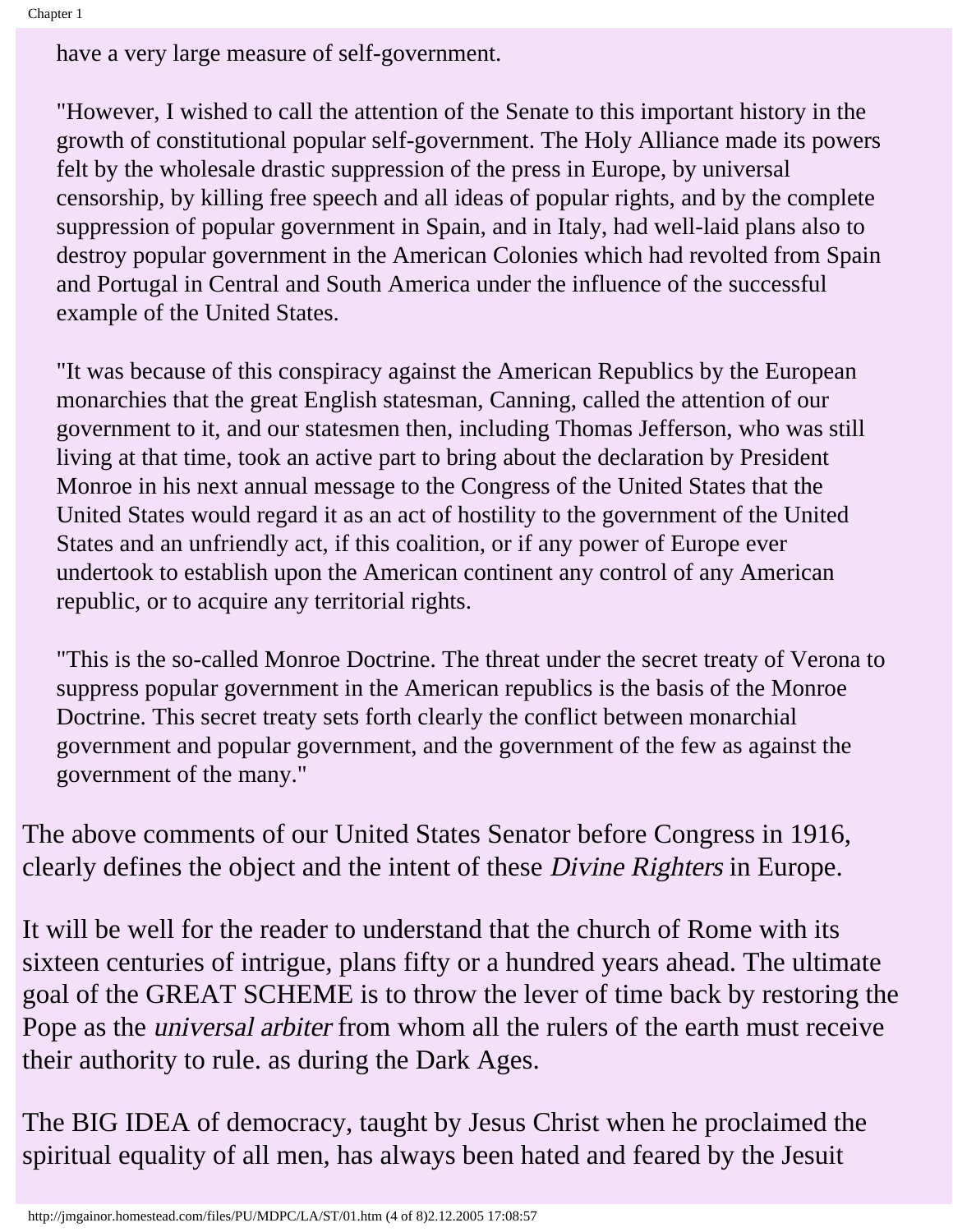System, and made the target of their venom, despite all their protestations of Christianity.

The IDEA of spiritual equality logically and inevitably leads to social equality, which has been made practical by Popular Governments.

The central Idea of Popular Government is consent of the governed.

The first real social freedom resulted from the Protestant Reformation, led by the little German monk, Martin Luther, in 1517. This was an unpardonable sin—this was the deathblow to the Papacy.

Protestant Germany, Protestant England, and of course, Protestant United States, have been from the beginning marked by them for destruction. Ex-Catholic Italy and ex-Catholic France are next in this rule or ruin policy. In Protestant Denmark, Sweden and Holland, the same process of working from within, is being pursued as it is in this country and Canada.

The seeds of hate between Germany and England were planted in those two glorious Protestant countries by the Jesuits so that they might develop in time to block the celebration of the Protestant Reformation on its four hundredth Anniversary—an event which was planned to surpass anything of the kind the world has ever seen, a celebration which would have set Protestantism fifty years ahead.

The Jesuits, anticipating this, staged the World War, which completely sidetracked it.

For over sixty years the Great Scheme the Vatican and its Jesuits have been working on is, in a nutshell, to form an ECCLESIASTICAL EMPIRE, uniting French Canada with our Atlantic States, Maine, New Hampshire, Vermont, Massachusetts, Rhode Island and Connecticut. This is to be done by annexation, manipulated through corrupt politicians at Washington, D.C., in much the same method as the annexation of Texas was accomplished, over sixty years ago.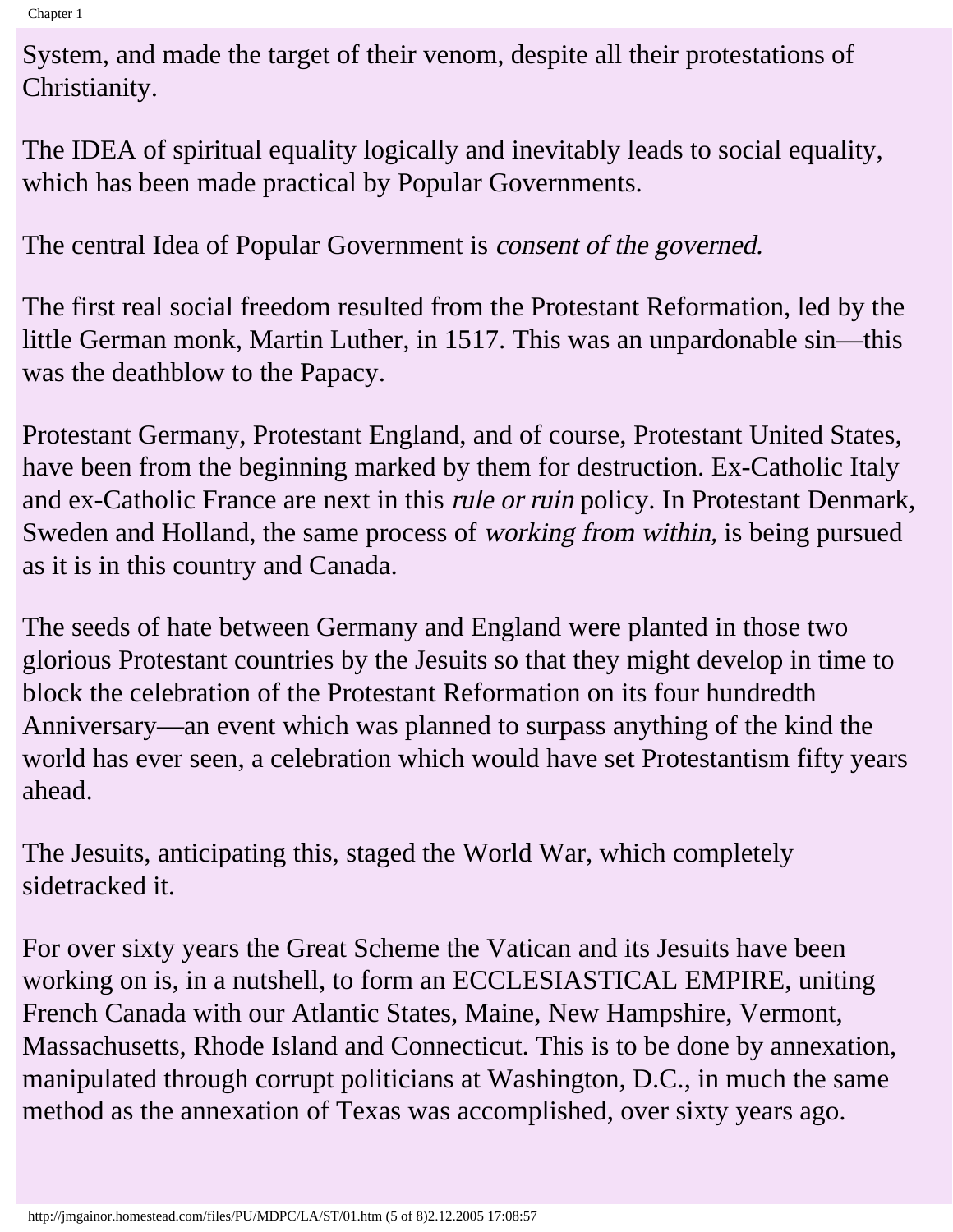The next big card being played by Rome is the unification of the French Canadian and Irish-Catholic vote in the New England States where the influx of Catholic Canadians is of such proportion as to cause serious consideration of loyal Americans right now.

The Church is meeting with some difficulty, owing to the deep-seated dislike between the French and Irish Catholics. This, however, is being rapidly overcome by two methods: intermarriage and through the work of the Knights of Columbus which is by far the most dangerous lay organization in this country.

The Tragedy of Quebec, a book written by a Protestant Canadian, exposes the PLAN in detail, and the facts and figures given by this writer who has been a close student of the subject for many years are startling. It would be illuminating to the reader who is not familiar with this book to read it. The full plan of extending the Pope's empire on the Atlantic coast will be done by Latinizing our Southern States, a process which was begun very early in our history, prior to the Civil War.

The big efforts of the Catholic Church to papalize the Negro in the South should not be overlooked where great strides have been taken in that direction.

The next stop in the Vatican's Great Scheme is to make war between this country and Japan after the latter country has been placed under full dominance of the Jesuits. The priests, monks and nuns of the Roman Church have been pouring into Japan from all over the world now for many years with that purpose in view. The writer was told by a Christian Japanese minister in charge of a Protestant mission in Los Angeles in reply to the question as to why the Jesuits, who had been barred for years from Japan, had now been permitted to enter. He answered that the Roman Church had gotten into his country under the guise of Mohammedanism, and that after it was well entrenched threw off its disguise, and his country learned to its astonishment that it was to the Roman Church and its monastic orders it had opened its doors.

That the Roman-Catholic-controlled trade unions in California are at the bottom of most of the agitation against the Japanese in that State is a fact; that the Roman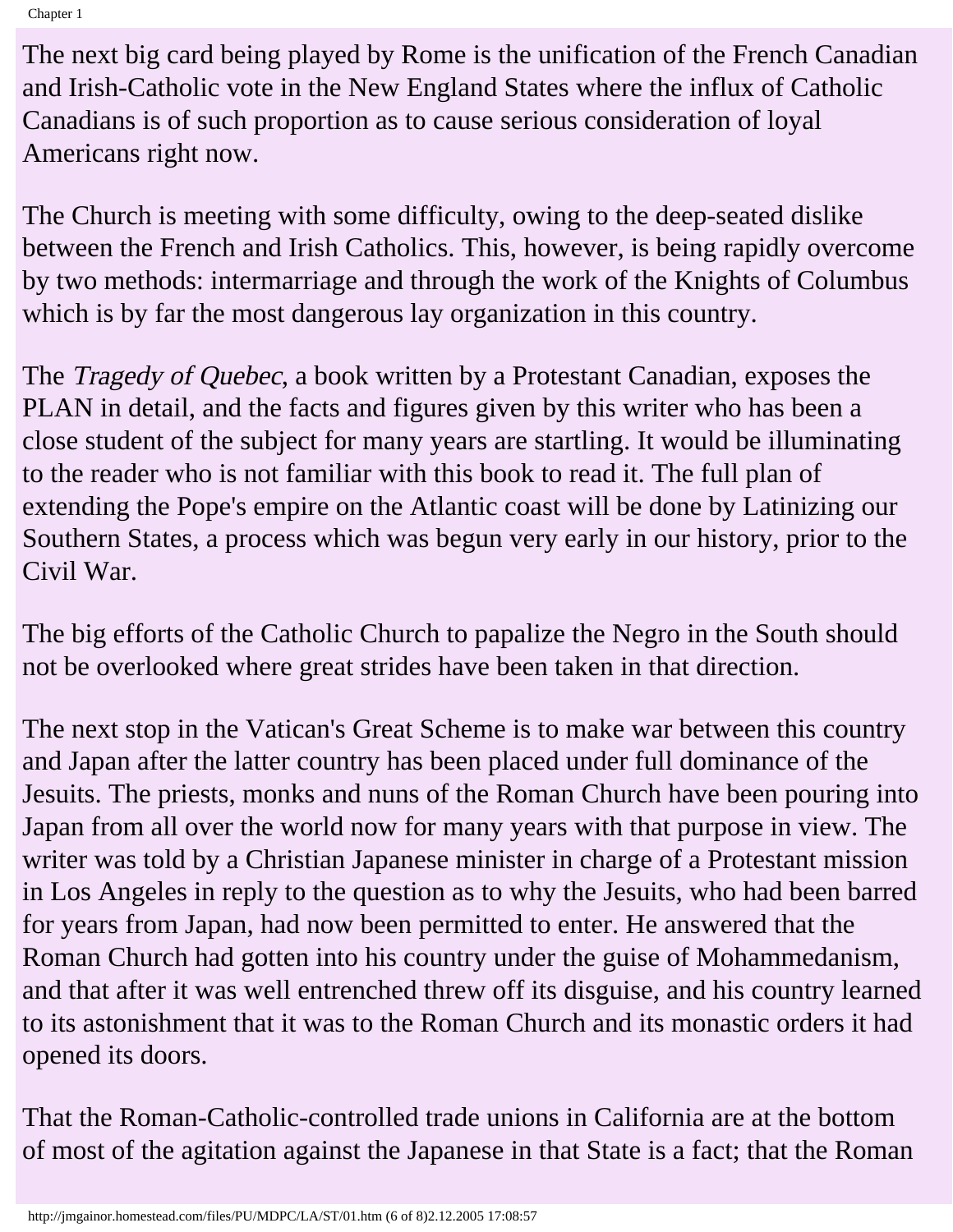```
Chapter 1
```
Catholic politician, James Phelan, was sent to the United States Senate in 1913 by the solid Roman vote, and has been the prime mover in the anti-Jap agitation, is also a fact.

There are many Californians, of course, outside the Roman church, who fear the Japanese menace on account of their prolific propagation, and their nonassimilative proclivities, but it is only since I have realized the activity of the Jesuits to papalize Japan, that the real horror of the yellow peril, has impressed itself upon me. Add Romanism to Japan, and it certainly becomes terrifying in its aspect.

I am not presenting these things as a calamity howler, but I believe with careful consideration and immediate intelligent activity, the danger can be averted. We must be alert and doing.

And now we will take up the Roman question, which is the big, overshadowing world question today, and it will continue to be until the Papacy is finally uprooted. We will have to take cognizance of it in Europe frequently through these pages in order to get a clear view of the impending danger to ourselves. I ask the reader to be patient and follow me closely in my hurdling of the Atlantic, back and forth, at various times which I have been obliged to do. It is a big and perplexing question to try to simplify sufficiently for the busy non-Romanist who is so absorbed in his own affairs and who so little understands that pernicious system.

The great mistake, which the American non-Catholic people make, is that they judge the Papacy by the Roman Church as they find it in this country. One cannot gauge it from this standpoint, for we must remember that it is operating where more than five-sixths of the people are non-Romanists—in a Protestant country. In order to get an accurate estimate one must survey it in its native state, so to speak—in Catholic countries where it has held sway for centuries. On this side of the Atlantic, for instance, we will have to contemplate it, as it is in Mexico, or Central and South America, in order to get a true estimate.

I shall quote through these pages copiously from several books, some of which are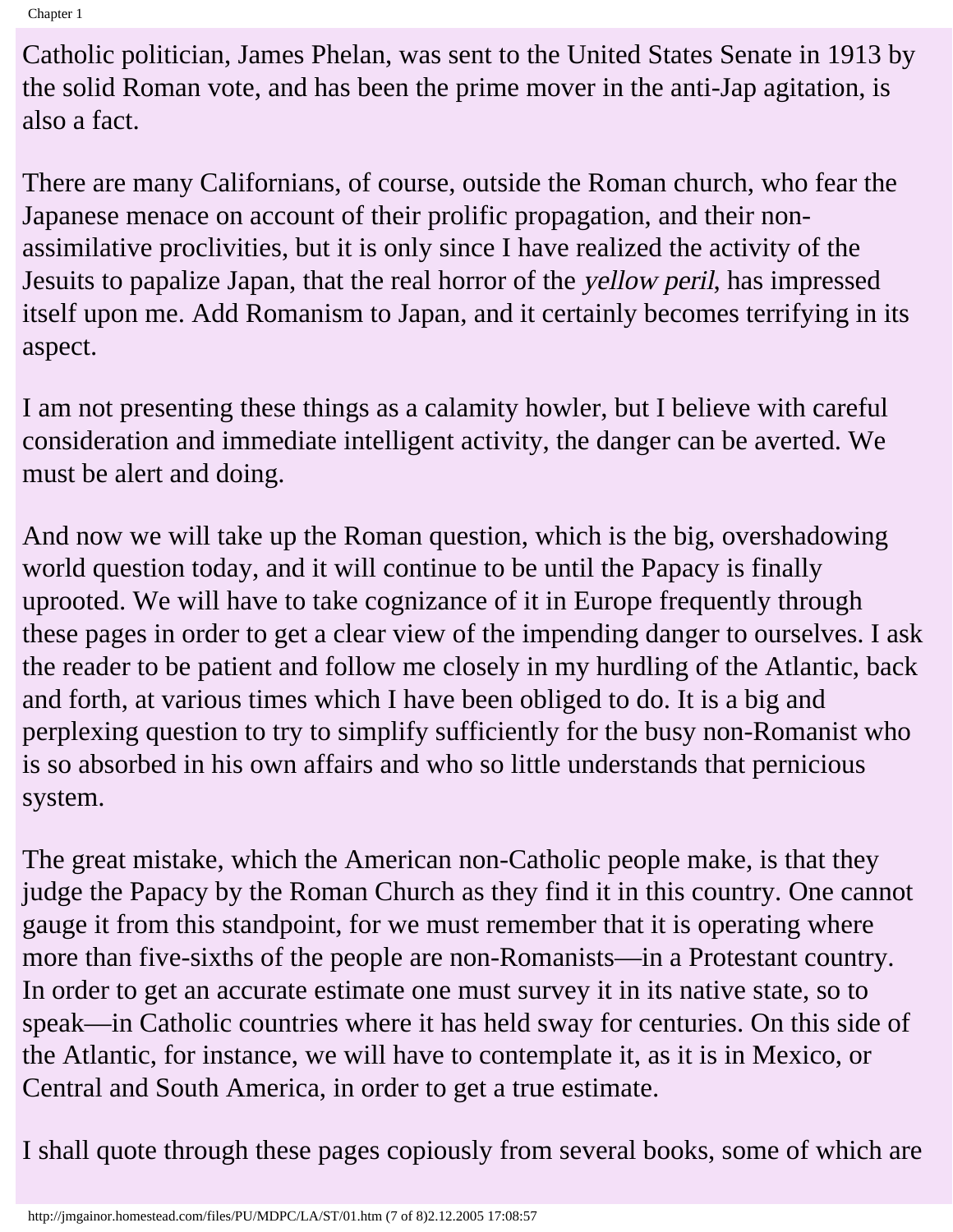out of print, in order that their messages may not be entirely lost.

Next: [Chapter 2](#page-13-0) | [Table of Contents](#page-0-0)

Search Papacy Uncovered



[Home](http://jmgainor.homestead.com/files/PU/PU.htm) | [Modern Day Papal Crimes](http://jmgainor.homestead.com/files/PU/MDPC/MDPC.htm) | [Lincoln Assassination](http://jmgainor.homestead.com/files/PU/MDPC/LA/LA.htm) | [Email](mailto:PapacyUncovered@ec.rr.com) Home | Modern Day Papal Crimes | Lincoln As<br>
0000399<br>
Christian Counter<br>
1<br>
Map://jmgainor.homestead.com/files/PU/MDPC/LA/ST/01.htm (8 of 8)2.12.2005 17:08:57<br>
Map://jmgainor.homestead.com/files/PU/MDPC/LA/ST/01.htm (8 of



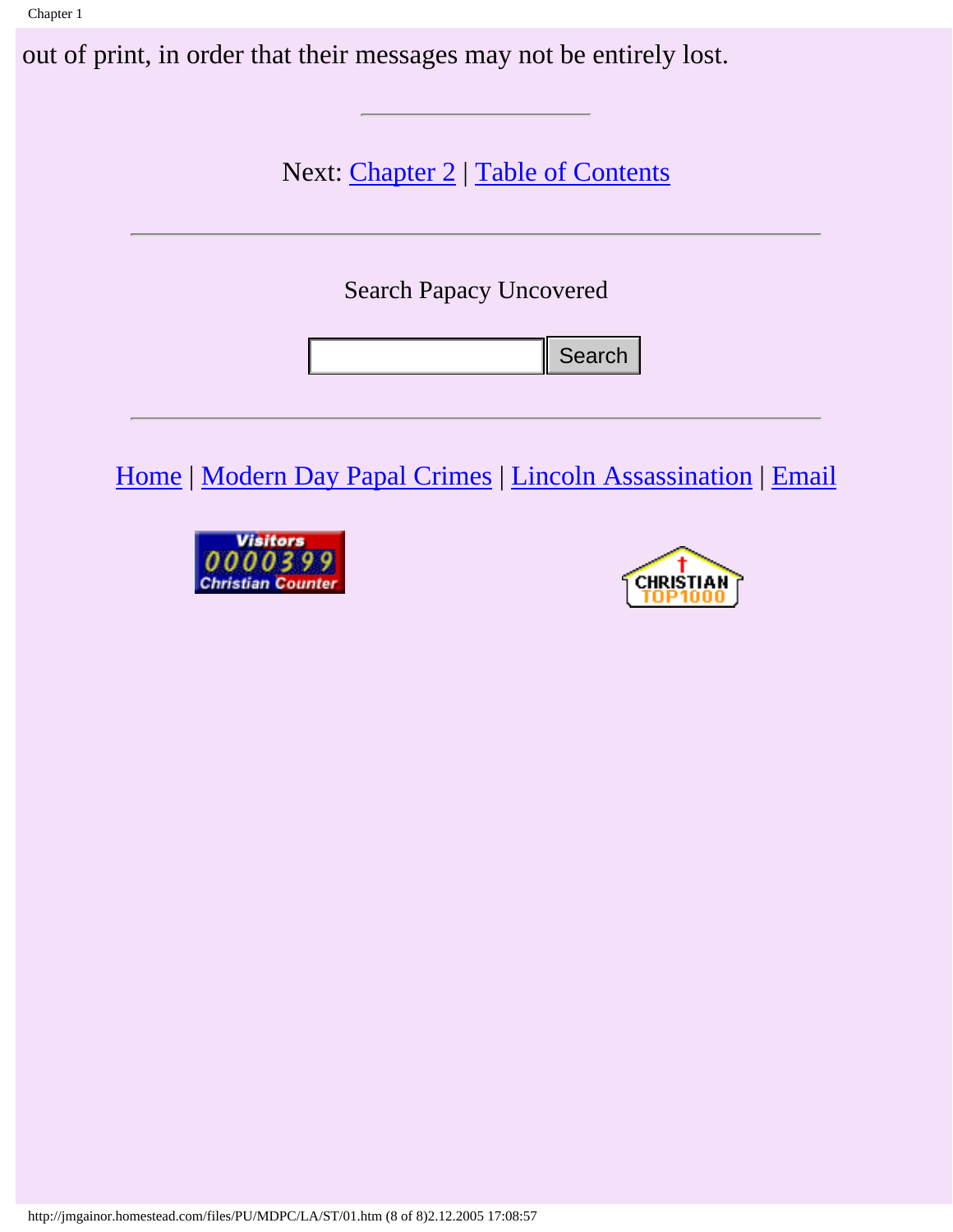# <span id="page-13-0"></span>The Suppressed Truth about the Assassination of Abraham Lincoln

### **Chapter 2 The "Society of Jesus" the Engine of Destruction**

The *Society of Jesus* the members of which are referred to as the Jesuits, has absorbed the Papacy. This Society was founded by a fanatic, one Ignatius Loyola, in 1541; its object being to combat the Protestant Reformation of Martin Luther of 1517.

Loyola was the son of a prominent Spanish family who had distinguished himself as a soldier, and by the immoral excesses of his private life, but who, owing to an accident which maimed him, was supposed to have become "converted," and during the illness which followed, the Society of Jesus was conceived in his brain, fertile with deviltry.

The Society of Jesus is under the strictest military discipline, due to the military training and psychology of its founder. It is absolutely commanded by the "General" its head, also known as the "Black" Pope. The garb is always a plain black cassock. But here permit me to present the definition of one of its eminent "Generals" of the seventeenth century and which aptly describes it today:

"The members of the Society are dispersed in every corner of the world, and divided into as many nations and kingdoms as the earth has limits; divisions, however, marked only by distance of places, not of sentiment; by the differences of languages, not of affections; by the dissemblance of faces, not of manners. In that family the Latin thinks as the Greek, the Portuguese as the Brazilian, the Hibernian as the Sumatran, the Spanish as the French, the English as the Flemish; and amongst so many different geniuses, no controversy, no contention, nothing which gives you a hint, to perceive that they have more than one …. Their birthplace offers them no motive of personal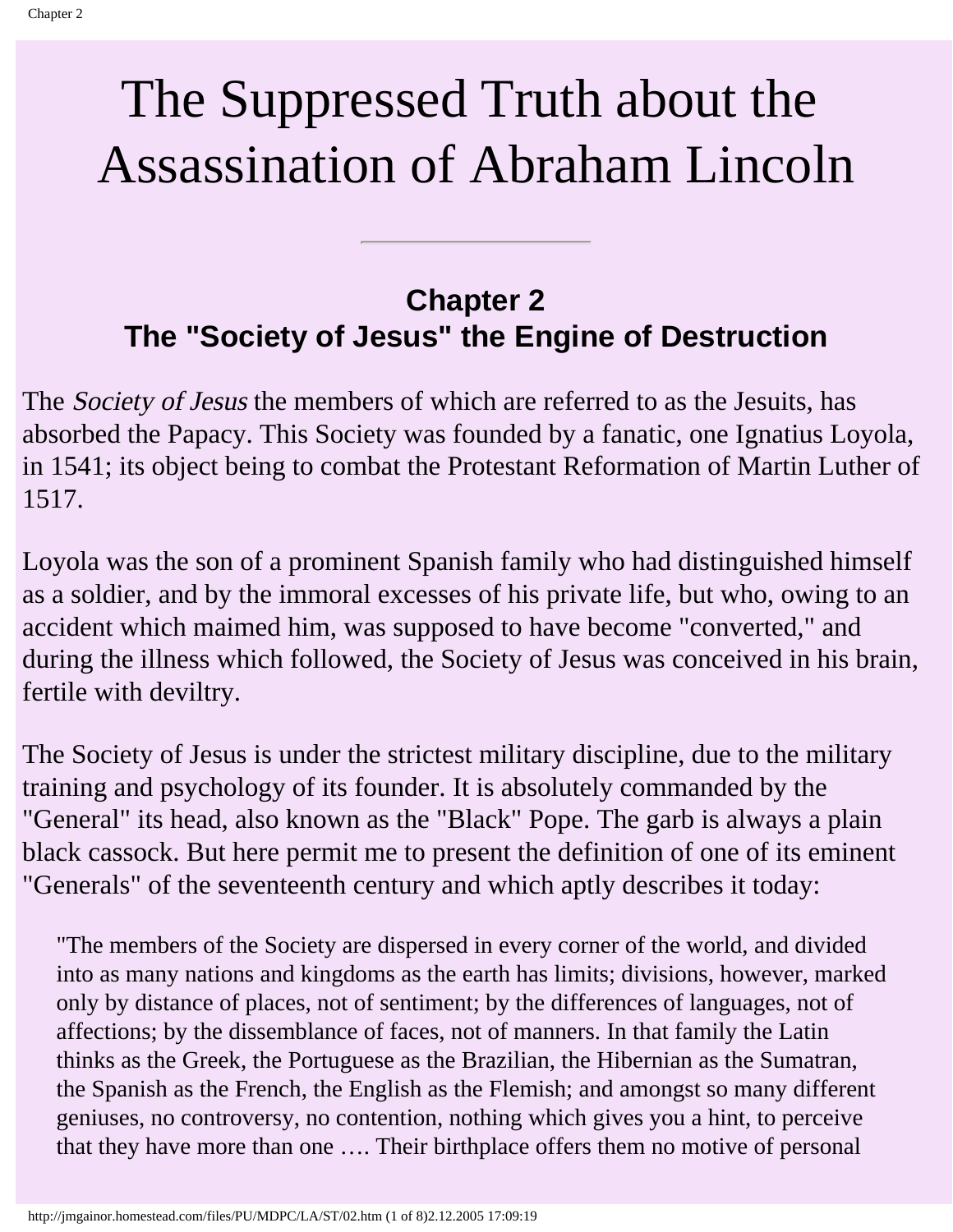interest. The same aim, same conduct, same VOW, which like a conjugal knot, has tied them together. At the least sign one man, the General, turns and returns the entire society and shapes the revolution of so large a body.

"It is easy to move, but difficult to shape." (Imago Primsaeculi Societas Jesu," published by the authorization of Mutto Vittelschi, General in 1640.)

With the above authentic illumination you will be able to somewhat grasp the reason that the execution of the mandate of the Holy Alliance and secret treaty of Verona was entrusted to the members of the Society of Jesus. God save the mark!

#### THE JESUIT OATH

As a further item of interest we quote the following excerpts of this oath-bound organization. It is the oath taken now by practically all priests of the Church of Rome, and has been charged as the one taken by the members of the Fourth Degree in the Knights of Columbus. (See Congressional Record, House Bill 1523, Contested election case of Eugene C. Bonniwell, against Thos. S. Butler, Feb. 15, 1913, pages 3215-16.)

"I ................, now in the presence of Almighty God, the Blessed Virgin Mary, the Blessed Michael the Archangel, the Blessed St. John the Baptist, the Holy Apostles, Peter and Paul, and all the Saints, sacred hosts of Heaven, and to you, my ghostly Father, the Superior General of the Society of Jesus, founded by St. Ignatius Loyola, in the Pontification of Paul the Third, and continued to the present, do by the womb of the virgin, the matrix of God, and the rod of Jesus Christ, declare and swear that his holiness, the Pope, is Christ's Vice-regent, and is the true and only head of the Catholic or Universal Church throughout the earth; and that by the virtue of the keys of binding and loosing, given to his Holiness by my Savior, Jesus Christ, he hath power to depose heretical kings, princes, states, commonwealths and governments, all being illegal without his sacred confirmation, and that they may be safely destroyed.

"Therefore, to the utmost of my power, I shall and will defend this doctrine and his Holiness' right and customs against all usurpers of the heretical or Protestant authority, whatever especially the Lutheran Church of Germany, Holland, Denmark, Sweden and Norway, and the now pretended authority of the Church of England and Scotland, the branches of the same, now established in Ireland, and on the continent of America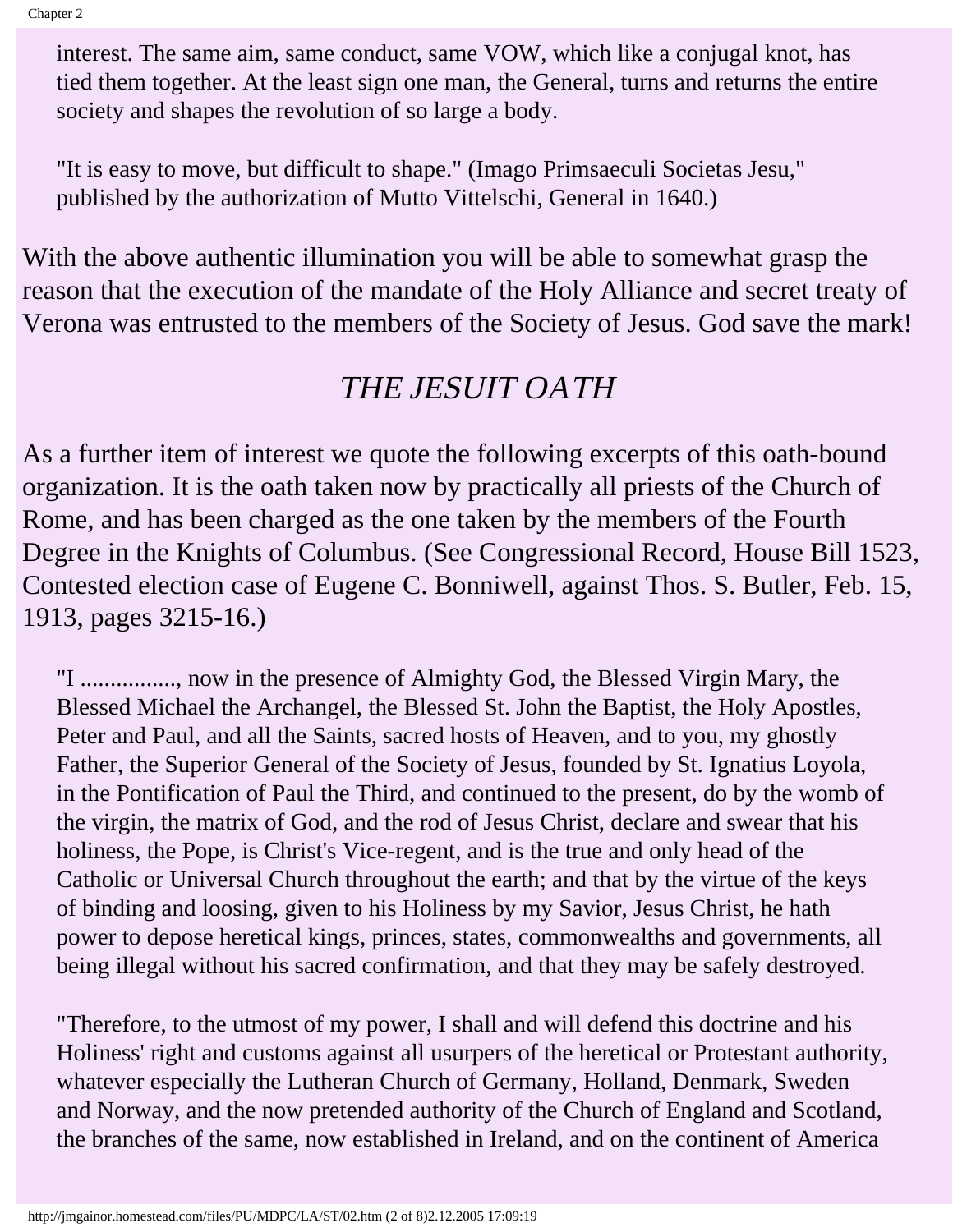and elsewhere . . . . . . . I do now renounce and disown any allegiance as due to any heretical king, prince or state named Protestant or Liberals, or obedience to any of their laws, magistrates or officers.

"I do further declare, that I will help and assist and advise all or any of his Holiness' agents in any place wherever I shall be, and do my utmost to extirpate the heretical Protestant or Liberal doctrines and to destroy all their pretended powers, legal or otherwise.

"I do further promise and declare, that notwithstanding I am dispensed with to assume any religion heretical, for the propagating of the Mother Church's interest, to keep secret and private all her agents' counsels, from time to time as they may instruct me, and not to divulge directly or indirectly, by word, writing, or circumstances whatever; but to execute all that shall be proposed, given in charge or discovered unto me, by you, my ghostly father ....

"I do further promise and declare, that I will have no opinion or will of my own, or any mental reservation whatever, even as a corpse or cadaver (perinde ac cadaver) but unhesitatingly obey each and every command that I may receive from my superiors in the Militia of the Pope and Jesus Christ.

"That I will go to any part of the world, whatsoever, without murmuring and will be submissive in all things whatsoever communicated to me . . . . I do further promise and declare, that I will, when opportunity presents, make and wage relentless war, secretly or openly, against all heretics, Protestants and Liberals, as I am directed to do to extirpate and exterminate them from the face of the whole earth, and that I will spare neither sex, age nor condition, and that I will hang, waste, boil, flay, strangle and bury alive these infamous heretics; rip up the stomachs and wombs of their women and crush their infants' heads against the wall, in order to annihilate forever their execrable race.

"That when the same cannot be done openly, I will secretly use the POISON CUP, THE STRANGULATION CORD, THE STEEL OF THE POINARD, OR THE LEADEN BULLET, REGARDLESS OF THE HONOR, RANK, DIGNITY OR AUTHORITY OF THE PERSON OR PERSONS WHATSOEVER MAY BE THEIR CONDITION IN LIFE, EITHER PUBLIC OR PRIVATE, AS I AT ANY TIME MAY BE DIRECTED SO TO DO BY ANY AGENT OF THE POPE OR SUPERIOR OF THE BROTHERHOOD OF THE HOLY FAITH OF THE SOCIETY OF JESUS."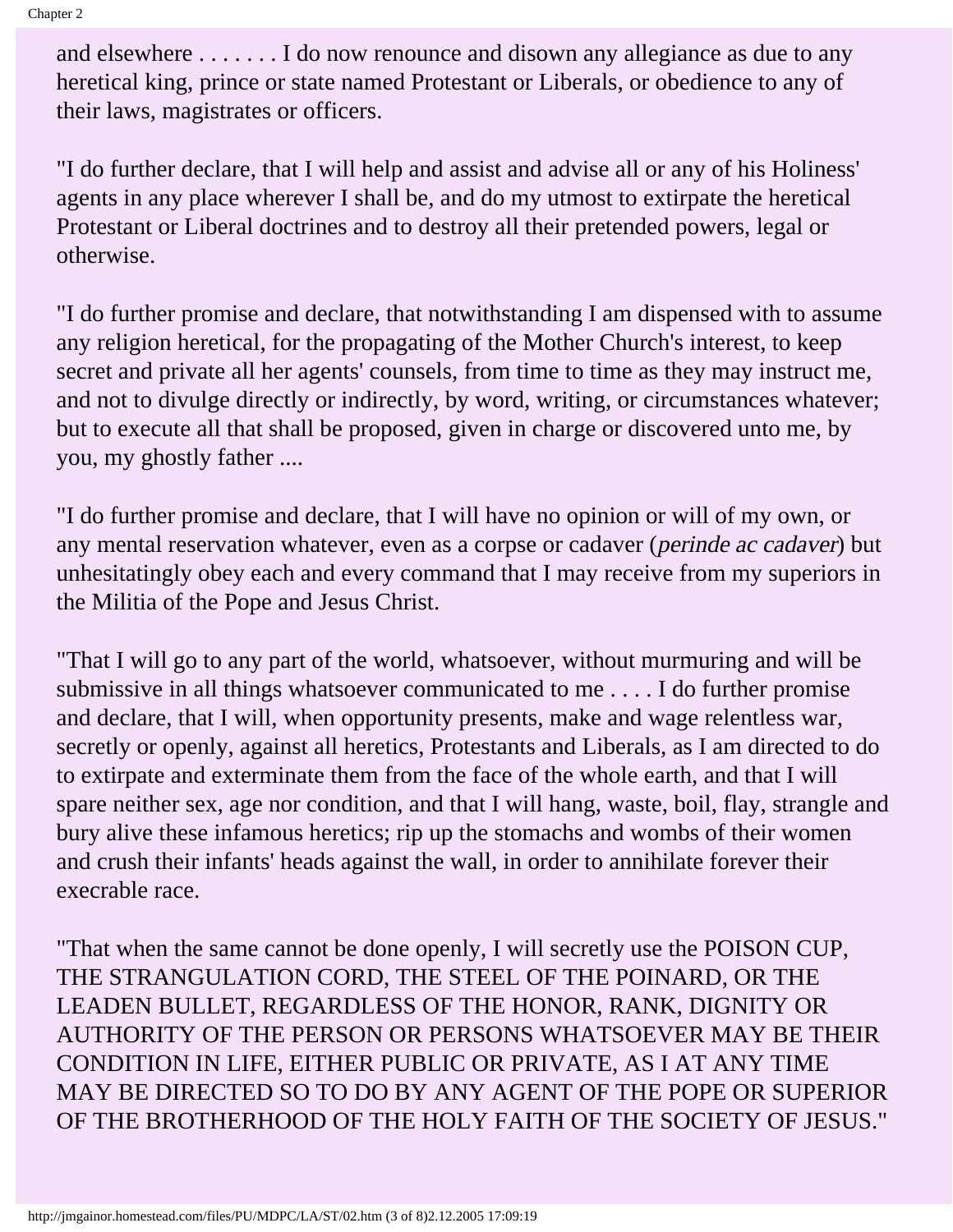The late Edwin A. Sherman, a 33rd Degree Mason of Oakland, California, in his book entitled. "The Engineer Corps of Hell," quotes Chas. Sauvestre, whose work he translated from the Spanish, which says in part:

"Such are the Jesuits. Always expelled, forever returning, and little by little, clandestinely, and in the darkness, throwing out its vigorous roots. Its wealth may be confiscated, its losses cannot be detained for they are covered . . . Confessors, negotiators, brokers, lenders, peddlers of pious gew gaws, inventors of new devotions to make merchandise. At times, mixing in politics, agitating states, and making princes tremble upon their thrones, for they are terrible in their hate. WOE UNTO HIM WHEN THEY TURN UPON HIM AS AN ENEMY! . . . . . Its society grows and increases in riches and influence by all sorts of means; and no one can attack them, for everywhere we find men prompt to serve them, to obtain from them some advantage of position for pride . . . . . For themselves, they are nothing, not having pompous titles, no crosiers, no mitres, no capes of the prebendaries, but pertain to that one ORDER, everywhere governing and directing . . . . In whatever place of the Catholic world a Jesuit is insulted or resisted, no matter how insignificant he may be, he is sure to be avenged,—and this we know.

"The General is always surrounded by counselors, professors, novices and graduates." says Michelet . . . "prescribing friendship in the seminaries and being prohibited to walk two by two, it is necessary to be alone, or three together, but not less, for it is well known that the Jesuits never establish any intimacy before a third, for the third is a spy; for when there are three, which is indispensable, there cannot be found a traitor."

## THE JESUIT OATH TAKEN BY THE FIRST ARCHBISHOP OF BALTIMORE (1769) LEAVES ITS IMPRESS

The papal church when expedient, follows the rule of pagan Rome to hold a conquered country in leash, and make it yield its pound of flesh, by placing over it native rulers, which is the easy way to approach the people on their blind side.

In 1753 an American-born boy of eighteen, one John Carroll, from Upper Marlborough, Maryland, entered the College of the Society of Jesuits at Watteau, Flanders, to study for the Romish priesthood in that Order. The time required ordinarily for the training in that Society, is fourteen years, and, as John Carroll was not ordained until he had served sixteen years in preparation, it is safe to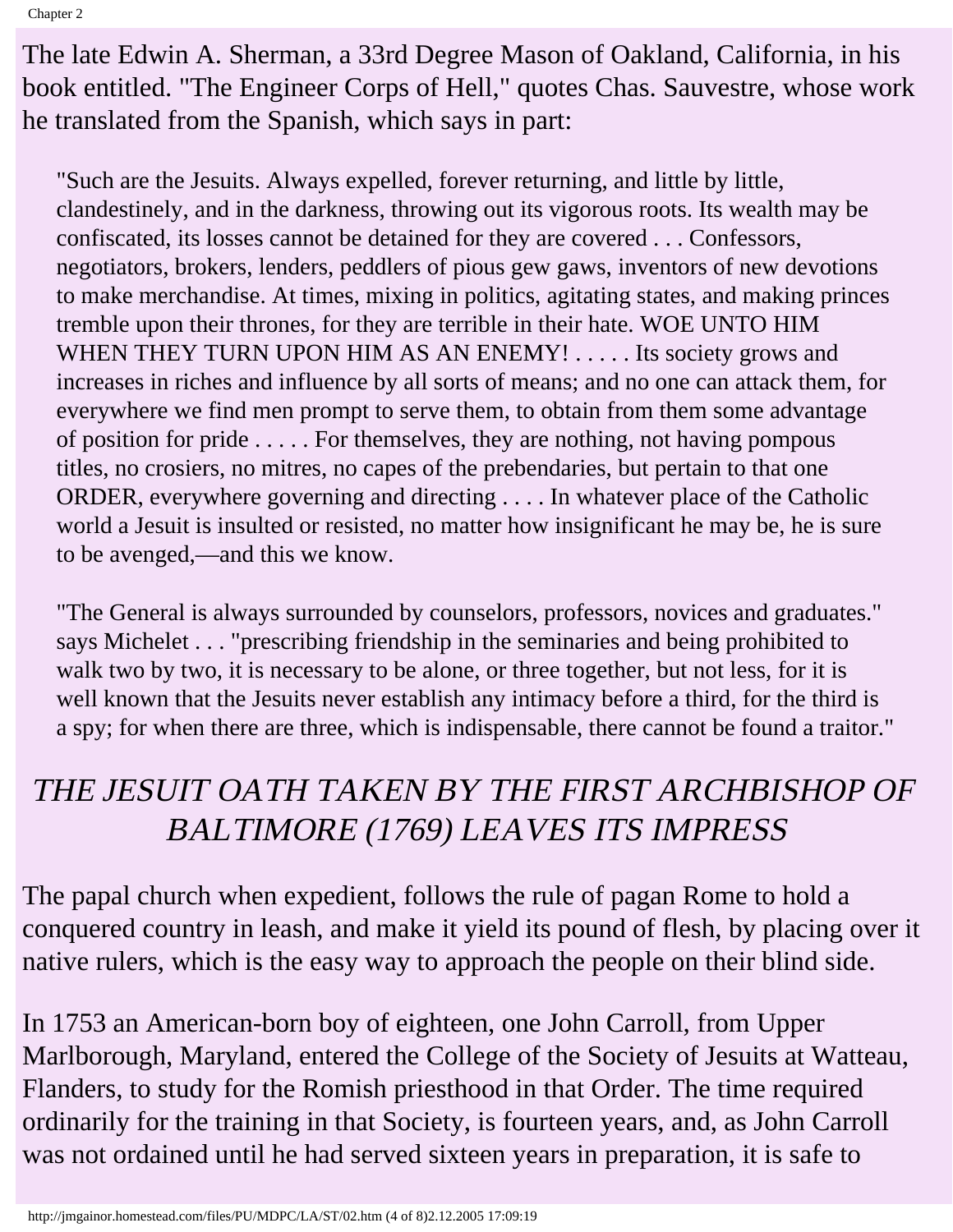conclude that this American-born youth was an especially well grounded Cadaver upon his return to the Colonies in 1769, and that his Society was justified in feeling that its interests would be competently administered.

John Carroll had taken the oath from which we quoted some pages back, to "When opportunity presents, make and wage relentless war, secretly or openly, against all heretics, Protestants and Liberals."

It is interesting to note that John Carroll was a first cousin to Charles Carroll of Carrollton, the only Romanist who signed the Declaration of Independence.

The officials of Maryland Colony sent a committee, of which Benjamin Franklin was a member, to visit French Canada to see if help could be had from that source in the interest of the Colonies in the coming conflict with England.

It was recommended by Congress that Charles Carroll ask his cousin, John Carroll, the Jesuit priest, to accompany them, hoping that he would use his influence in securing the assistance of the French priests in the Cause of the Colonies, an act which showed the lack of understanding of the fundamentals and discipline of the Jesuit Society, by the Colonists.

Of course, the expedition utterly failed, owing to the influence of the French priests and the people of French Canada, over whom "Father" John Carroll was supposed to have had the power of persuasion. Though England was an heretical country, the exceedingly liberal and the independent spirit of defiance in the American Colonies, was far more menacing, in the eyes of the priests, to the interests of the church and the divine-righters, and Priest Carroll's Jesuit Oath precluded the possibility of his having any interest in his native country, consequently he had to think in the same channel as his French compatriots in religion. That he, a few years later, merited the distinction from his church to be made the first Archbishop of Baltimore, and was permitted to live to the ripe old age of four score years, is proof positive that he served his church faithfully by strictly adhering to his Jesuit Oath. The first Archbishop of Baltimore left his indelible stamp on that diocese as was clearly demonstrated during the Civil War, for every plot to assassinate President Lincoln, and there were many, were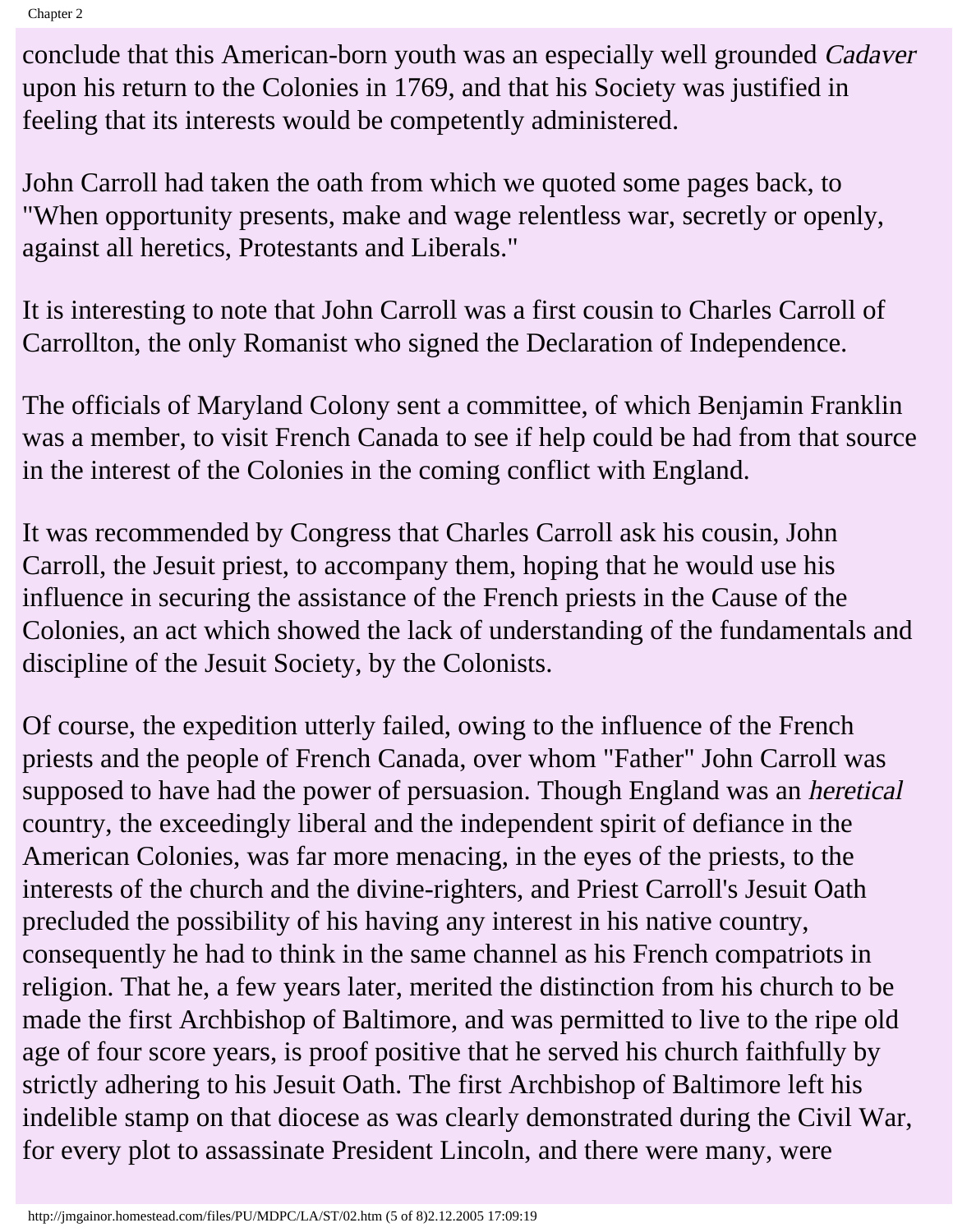hatched in Baltimore—in fact, Baltimore is the Vienna of America.

The fact also must not be overlooked, that there were less than 30,000 Romanists and 25 priests in the Colonies at the breaking out of the Revolution. This, of course, was a handicap to the Reverend Carroll.

The first Archbishop of Baltimore must have been, however, thoroughly conversant with the rumblings of the Revolution in Europe, for his Society was having some "rough sledding" during the early eighteenth century when he arrived in Flanders, and its members were being driven out of first one country and then another.

The great battle for political freedom was being bitterly waged between the Jesuits on one hand and Freemasonry on the other, just as in the final analysis of the present irrepressible conflict in the United States today, these two forces are lining up, a fact which is becoming more obvious as time goes on.

They stand today as they have always stood, these Jesuits, against every principle upon which Freemasonry is founded—upon which Americanism is based.

A group of French cyclopedists, led by Jean Jacques Rousseau, had embodied a new concept of government, in which the central postulate was, that the only authority to govern should come from the consent of the governed. This was whipped into shape and published early in the eighteenth century and boldly proclaimed to the world by Rousseau in his "Social Contract"—contract of society. Eleven years after, Thomas Jefferson, Thomas Paine and other framers of our Declaration of Independence, incorporated it in that great chart of liberty, and when the silver tones of our old Liberty Bell in Philadelphia rang it out on July 4th, 1776, it reverberated around the world and stirred the red blood of every divine-right hater to its depths:

"Gravely plain the good pen lined it, And the fifty-six all signed it; Pledged their lives to seal and bind it, True and well! Then sudden from the steeple, Clanged the tocsin of the people,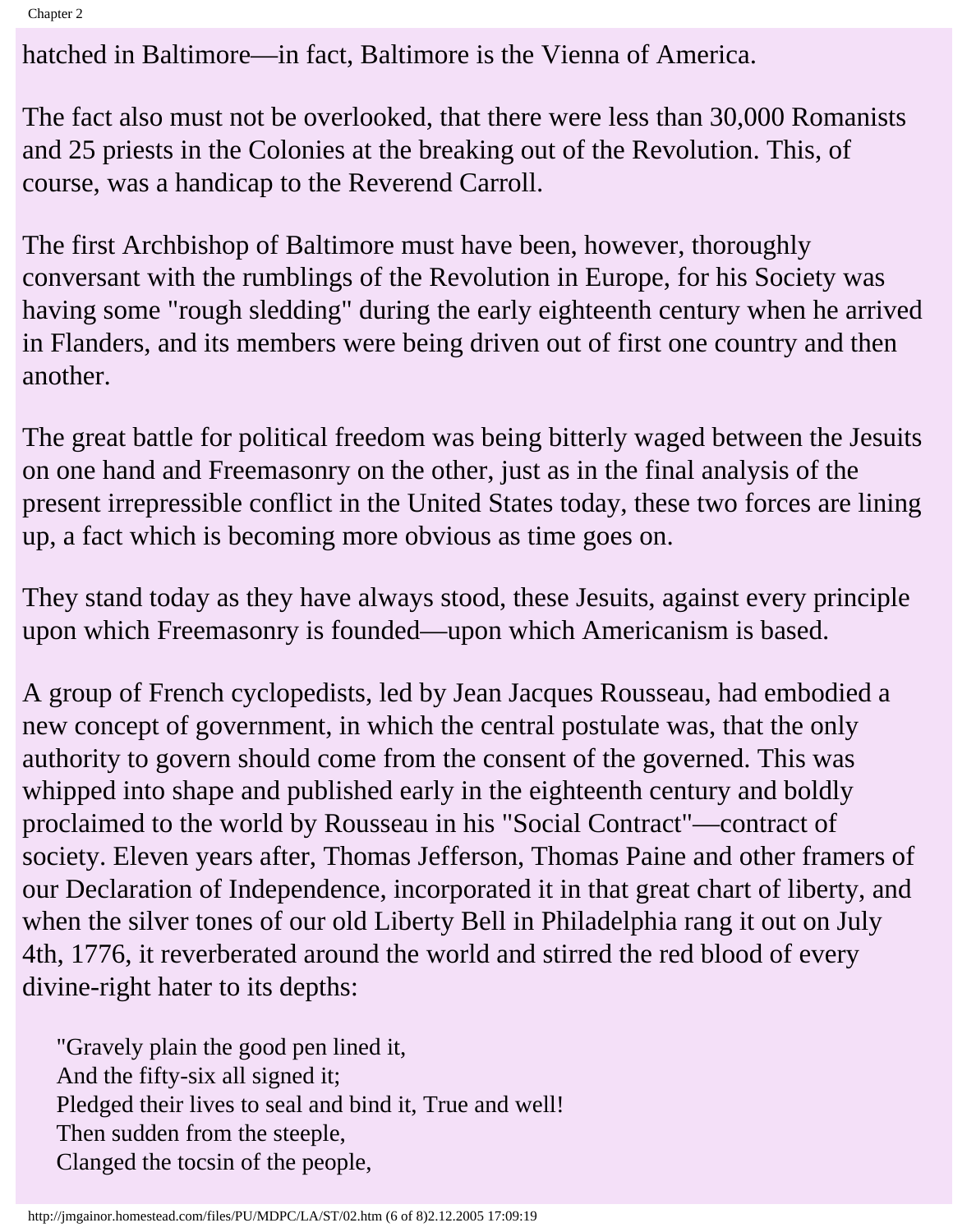Spoke the sum of history's pages, Pealed the thoughts of saints and sages, Rang the keynote of the ages,—in the Bell." ("The Liberty Bell" by Howard S. Taylor.)

It is difficult now for us to realize the boldness and courage required of that little group of Colonial Rebels who gathered around the table in Independence Hall in Philadelphia, to sign that document. It was a grim joke, indeed, that Benjamin Franklin sprung when he took up the pen to write in his name, and said: "Gentlemen, we must now all hang together, for if we don't, we will hang separately."

The success of the Revolution in the American Colonies gave the stimulation to the French to revolt in 1789. The triumphant conclusion of John Wilkes' battle for a free press in England, the rumblings of revolt in the Papal States where the pope was king, all these held the cradle of Popular Government in this country in security until the infant had dropped its swaddling clothes, and got a fair start to grow.

John Carroll was studying in the Jesuit College in Flanders when Rousseau's Social Contract set Europe ablaze with its message to the downtrodden masses. The sensation precipitated by that revolutionary proclamation can be but faintly imagined now. Certain it is that the pope of Rome with the rest of the crown heads of Europe saw the handwriting on the wall, if the New Idea of government were permitted to take root.

Four years later John Carroll was a full-fledged Jesuit priest, and was returned to his native land where he had an opportunity to get a close-up of the working out of the first Popular Government where the people were the only source of authority.

In 1808 this Jesuit priest was created the first Archbishop of Baltimore, by his Lord-God the pope. In receiving the pallium he took a more disloyal oath of allegiance than that as a priest, to direct the work of his Order and his church.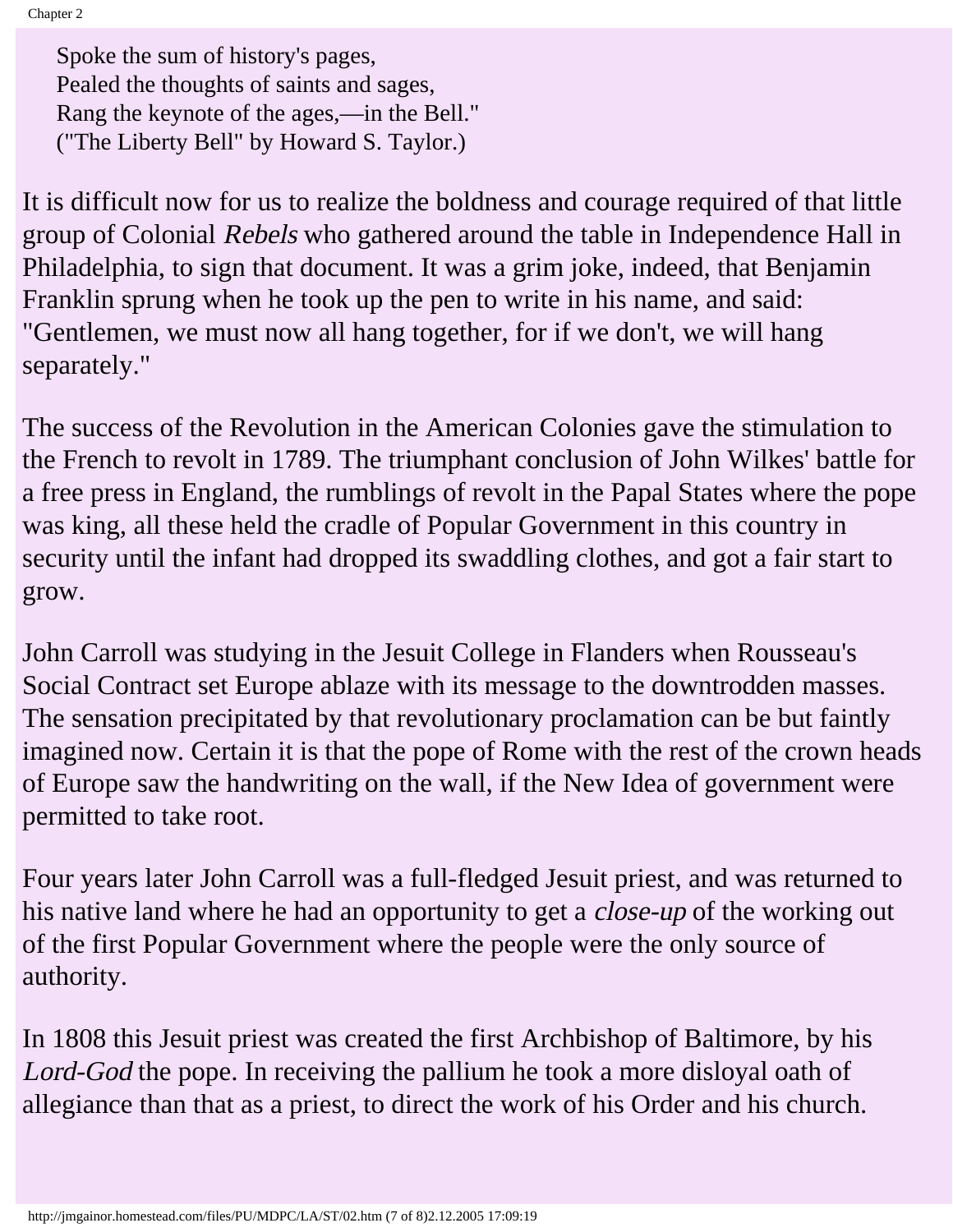Verily, "The ways of God are wondrous strange." Who would have thought that a few months later an infant son would be born to a pioneer couple in the backwoods of Kentucky, in a rude log hut, who was destined to, fifty years later, with one blow, defeat the cautiously laid plans of the Vatican, its Jesuits, the Romanofs of Russia, the Hapsburgs of Austria and the King of Prussia!

I have often pictured the baby Lincoln playing about the humble log cabin in the Kentucky woods, whose life was no different from the infant life of other children of the pioneers, except in the greater degree of poverty, and wondered if by chance in her day dreams, Nancy Hanks Lincoln could have glimpsed the perspective in which her baby boy was destined to become the savior of this Popular Government; if, when she gathered him to her proud motherly heart, quieting him to sleep with a crooning lullaby, which all mothers sing, the noble but storm-tossed future of the child she snuggled might by chance, like summer lightning, have flashed over her vision? And, in my mind's eye, I pictured the meeting on the other side of the Great Divide of this mother and son on the morning of April 15th, 1865, and the happy look of triumph in her glistening eyes as she beheld him in the immortal garb of martyrdom which his enemies had inadvertently placed upon him.

Next: [Chapter 3](#page-21-0) | [Table of Contents](#page-0-0)

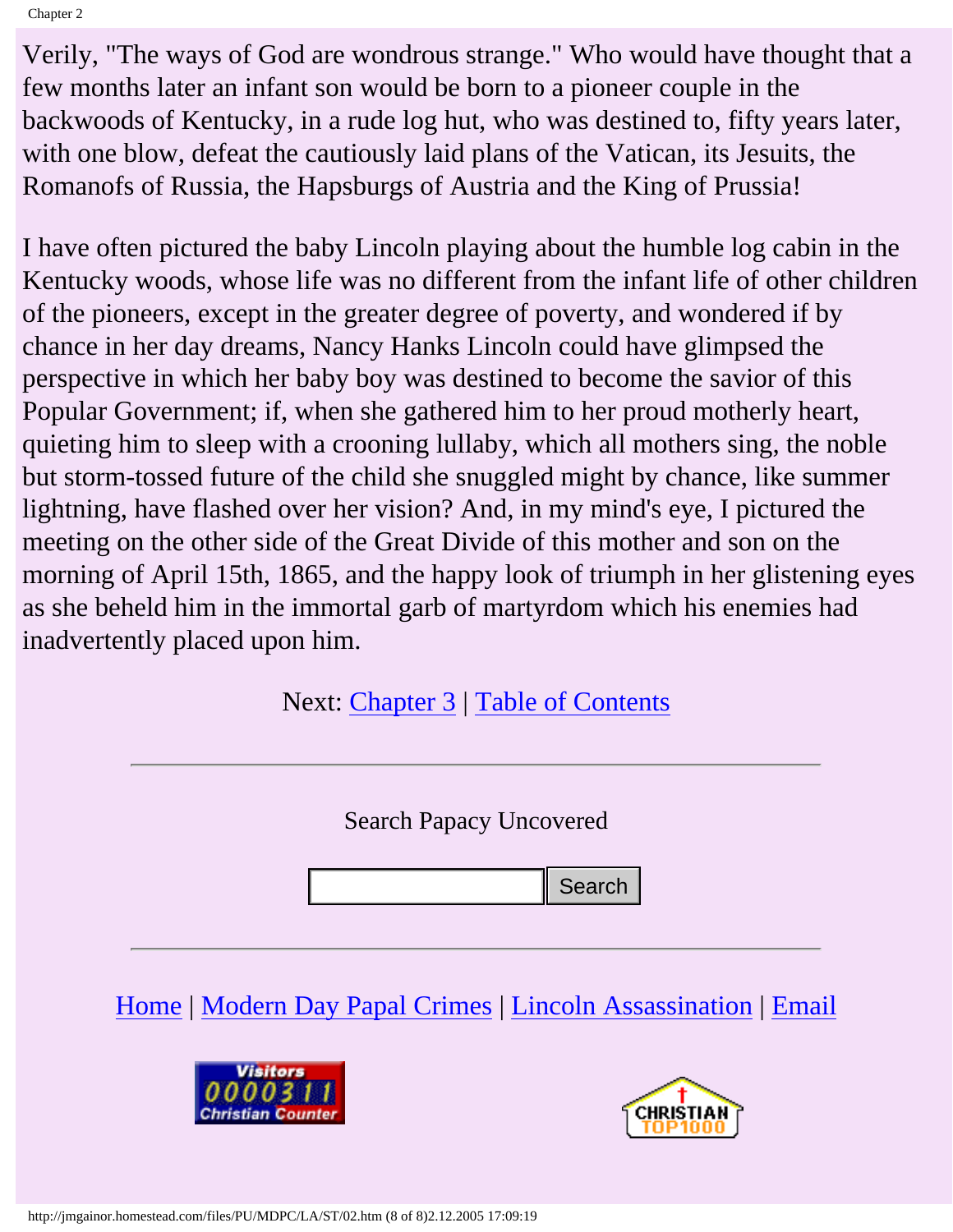# <span id="page-21-0"></span>The Suppressed Truth about the Assassination of Abraham Lincoln

## **Chapter 3 "The Saint Leopold Foundation" Spy System**

Owing to the combination of circumstances in Europe just referred to, the autocrats did not dare to wage open war on this government since the warning enunciated in the Monroe doctrine. In 1828 an organization in Vienna was formed which was called the *Saint Leopold Foundation*. The plan was then, to operate under the mask of religion, which would insure its safety from any governmental interference and they hoped to accomplish by intrigue and innuendo what could not be done by bullets and bayonets.

The Hapsburg family of Austria was the most powerful Roman Catholic ruling family in Europe and consequently the most cruel, despotic and reactionary, and had the American people not been so absorbed in the upbuilding of the Republic, they would have detected the hypocrisy of this holy fraud—the Saint Leopold Foundation.

One of the Hapsburg brothers, Prince Rudolph, was a member of the Roman Curia, the Cardinal Rudolph Hapsburg, of Olmutz. It was easy for the Jesuits of the Vatican to operate through him as the agent for the foundation funds which poured into the United States in a stream of gold. Nor did the Vatican furnish all the funds. They were most likely furnished by the high contracting parties, of the Holy Alliance and the secret treaty of Verona. In short, the immense sums distributed among the bishops and archbishops of the Catholic church in this country in establishing bishoprics in cities where none existed, were used solely as gigantic POLITICAL SLUSH FUNDS to corrupt and ultimately destroy the government and set up a monarchial one instead.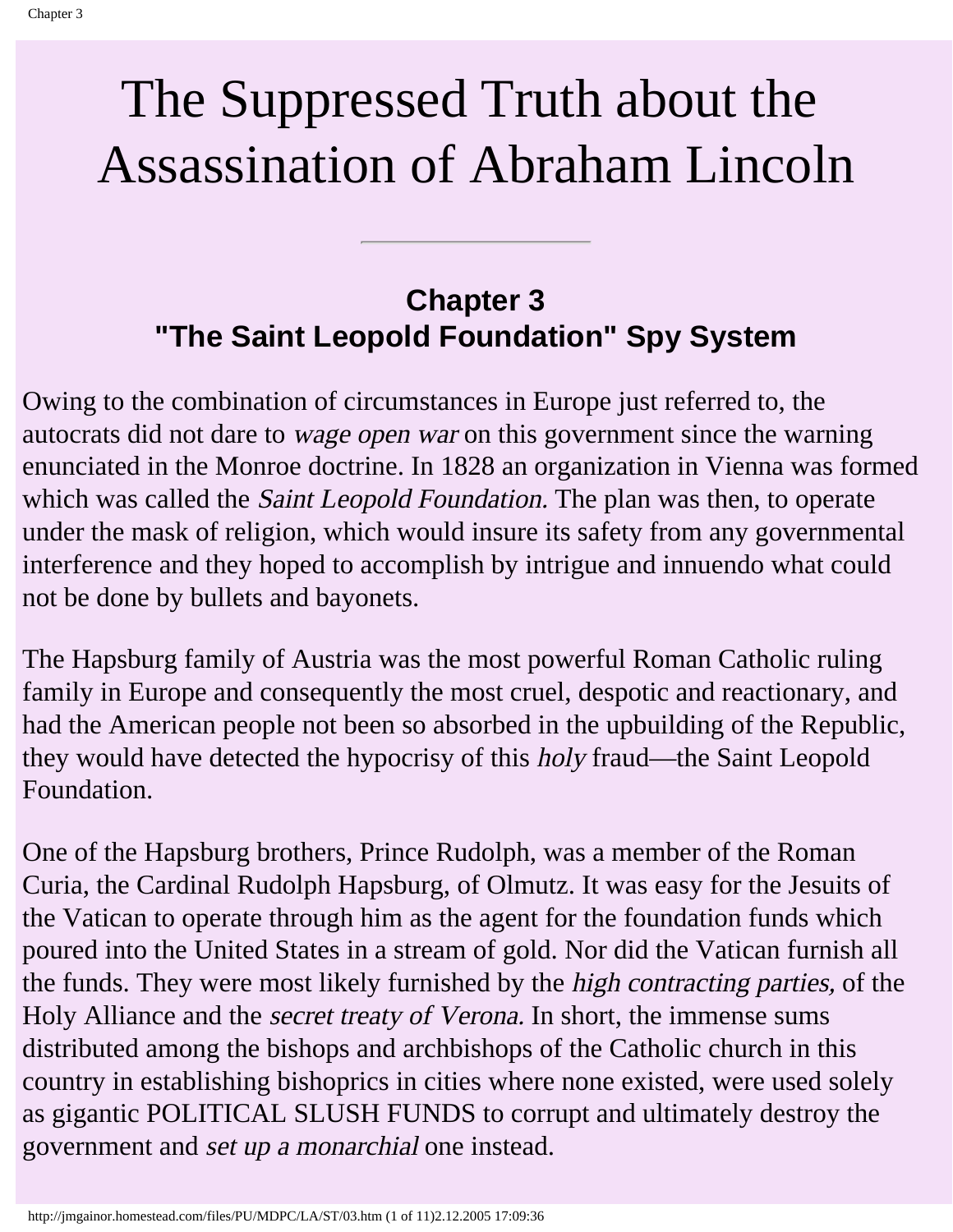```
Chapter 3
```
One year after the Saint Leopold Foundation had been established, it received the recognition and blessing of the pope. The wonderful generosity (?) of the Hapsburg family was called to his attention. The blessing was conveyed at a pontifical high mass in Vienna, January, 1829, at which all of the royalty was in attendance, and the happy occasion was closed by a grand ball in the palace at night.

The scum of Catholic Europe, especially from Ireland, then began pouring into this country from every nook and cranny of that poverty stricken continent; in many cases, their passages being advanced from this slush fund. The Roman bishops of every large city from New York to San Francisco, then began massing this foreign vote.

Tammany Hall had years before been organized, and from its very inception began a system of political corruption which dominates New York's politics to this very day. This situation should have staggered the world. but it failed to awaken the American people except in spots.

The massed Roman vote in the cities placed the balance of political power in the hands of the Roman bishops and priests. Intimidation has always been the big stick used when any man in public office presumed to oppose the advance of these ecclesiastical bosses. With the rapidly increased foreign immigration, these agents of the divine righters of Europe operating through the Jesuits and their lay agents have made progress beyond their wildest dreams. City councils, state legislatures, and even Congress have been browbeaten and bribed. It was boasted within a year that any seat in Congress could be bought for one hundred thousand dollars! Not only so, but some years ago when the Chicago Senator, Wm. Lorimer's seat was contested, it was made a matter of record that this sum was the purchase price. A forced resignation followed. It is interesting to note that Mr. Lorimer's chief witness was a Catholic priest of Chicago, who testified, according to the Associated press reports, that a penitent of his, had acknowledged in the confessional, that he had libeled Mr. Lorimer. The said penitent was not named, of course.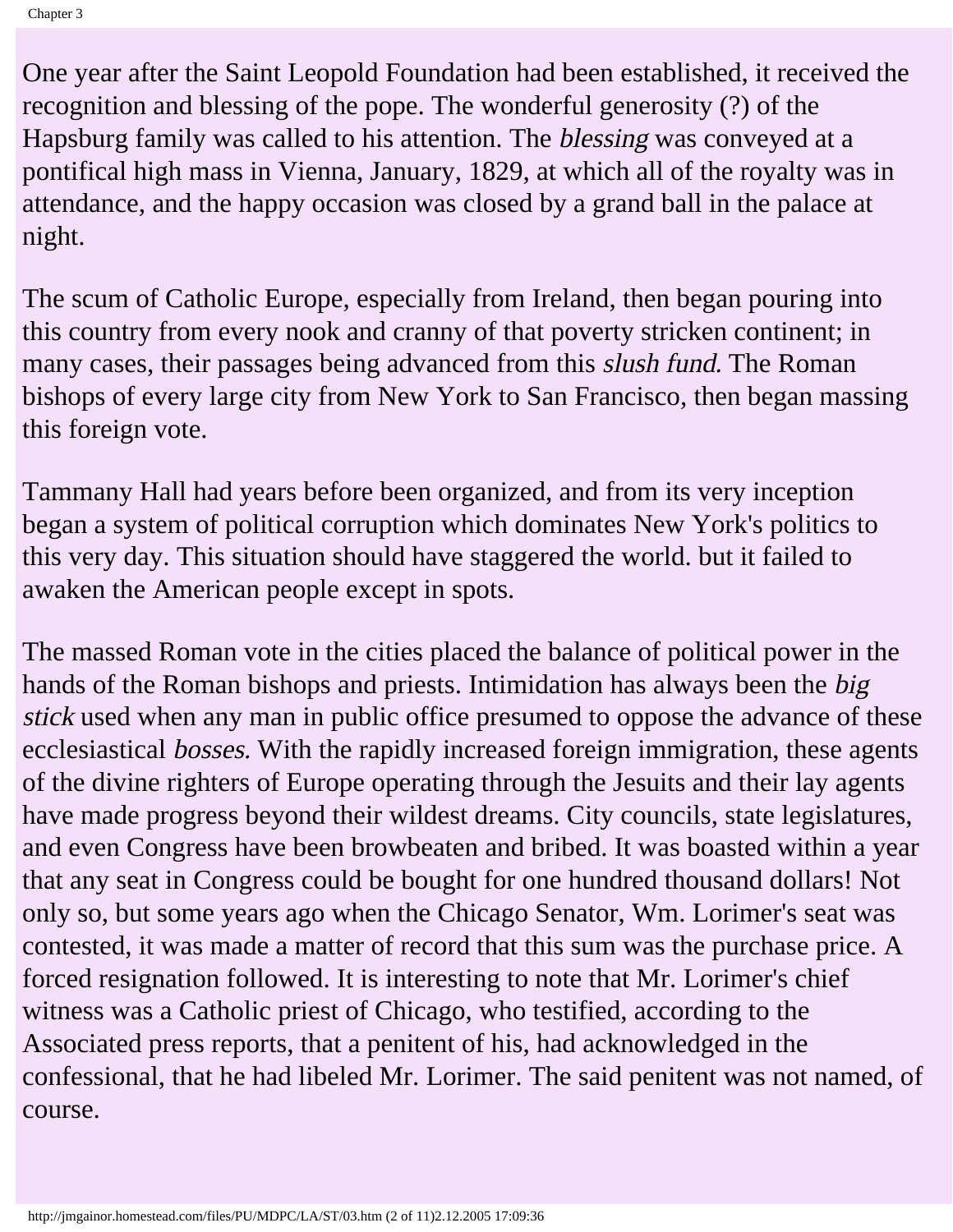```
Chapter 3
```
A few months after Mr. Lorimer's resignation, the press dispatches notified us that he "had been received into the Catholic Church" with great acclaim. I cite this one case merely to emphasize my point.

The Saint Leopold Foundation is a great Jesuit Spy System which is not confined to the ecclesiastics of the Roman church, but embraces every element of society, from the private secretary of the President in the White House, to the Catholic servant girl employed in Protestant American families. Nor, indeed, is it restricted to Roman Catholics, for the Jesuits do not hesitate to use non-Catholic tools whenever it is possible. In fact, they prefer them, for in this way attention is distracted from them. In case of failure it is always preferable to use non-Catholics.

The priest of every parish in this country is the kingpin in this web of spying, and reports regularly to his bishop every item of interest, directly or indirectly and in turn, the bishop to his archbishop, the archbishop to the cardinal and the cardinal to the pope. The confessional box is the Roman clearinghouse, whereby the Pope keeps his finger on the pulse of the world.

It is a strange thing to know that no matter how densely ignorant a Roman priest may be, that is on any subject outside the things bearing on his church, that priest knows perfectly the psychology of every non-Romanist of any prominence in his district. He knows his mental attitude toward the Romish church; he knows what the man will think and do under certain circumstances; he particularly knows if he is friendly or unfriendly to the Roman church; he knows the extent of his wealth, and if the party is of enough importance in the community, he knows the most intimate details and conduct of his private life. The man, on the other hand, knows little or nothing of the parish priest. More than likely, if he were asked, he would say that he was the Catholic priest of such a parish. If it happened to be in a town where the Catholic population was small and of no social or political importance, this would express the limit of his knowledge. If, on the other hand, he were politically ambitious and alert, the priest would be one of the firsts with whom he would ingratiate himself, for most of the politicians have learned to realize the political advantage of an organized vote.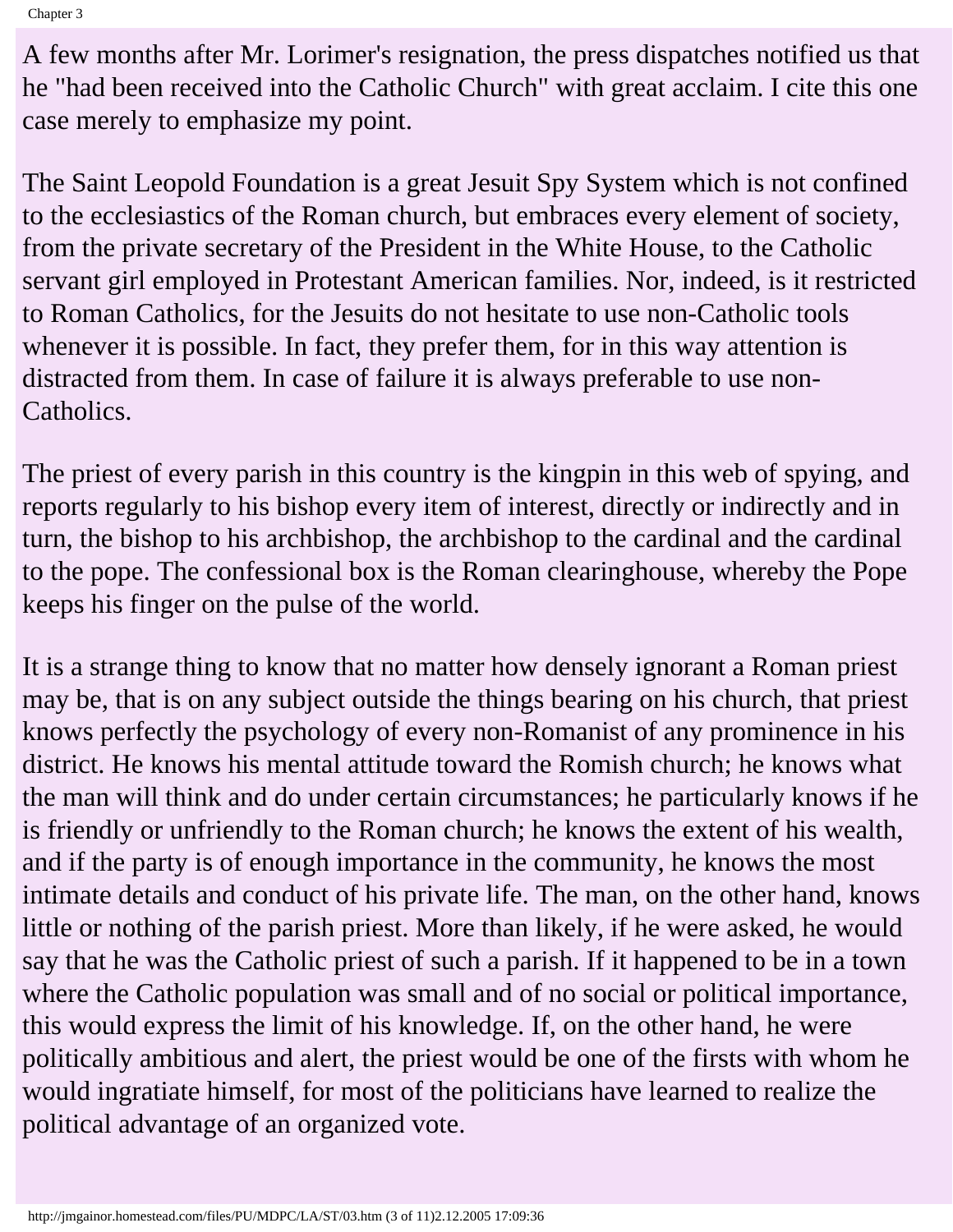The sources of information, which the Roman priest can tap, are almost unlimited and unknown to the ordinary layman outside that corporation. The Leopoldines are honeycombed in every avenue of civic, state and national life. There are, to begin with, the police departments of the various cities, ninety percent of whom I may, I think, conservatively say, are Fourth Degree Knights of Columbus. They are always at the beck and call of the hierarchy. Their chief duty as Catholic citizens is to obey their bishops and the Holy See, "As God himself." (See Leo XIIIth's Great Encyclical, page 192.)

Then there are their Jesuit college graduates in every state, who are especially trained as expert spies.

If any man holding a political position refuses to prostitute that position, by yielding to the demands of the Romish priests, and persists in his stand, they use their blackmail threats, if they cannot accomplish their purpose in any other way, for, Any means to an end is the Jesuit motto. If there is no such knowledge in their possession by which to discredit or frighten him, they do not hesitate to set their traps for him, and should this fail, they are fortified to resort to what is known in common parlance as a frame-up which is an easy matter through their red-light affiliations. Many a good man has been driven from public life by this route. Many a man in politics this moment, is a subservient tool of the Roman priests, because he fears the physical violence of their arson and murder gangs, or that they may drag out some family skeleton to discredit him.

I am aware that these are harsh sayings, but the truth is very often shocking.

The principal branches of the Leopoldines, still operating in this country under various titles, are: The German Catholic Central Verein, with headquarters in St. Louis and Detroit; The Third Order of St. Francis, which bids fair to supplant, outwardly at least, the original organization; The Catholic Laymen's Council, the League of the Sacred Heart, and the Catholic Women's Council. These organizations are all branches of the Leopolidines' Spy System.

To name one incident in which the ramification of this spy system may be seen, I call to the mind of those of my readers who read the Menace, published at Aurora,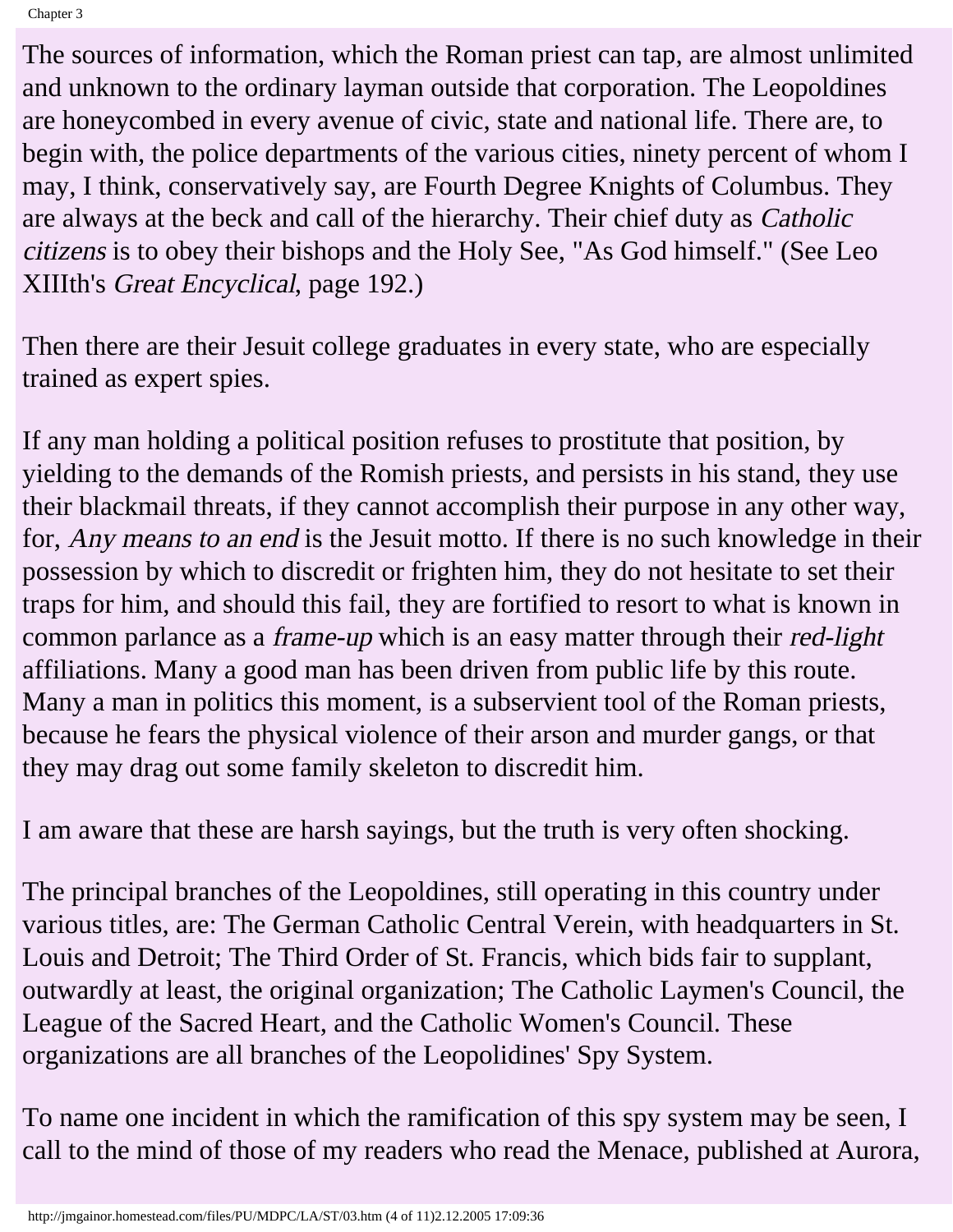Mo., some years ago, when the editor of the Melting Pot, Mr. Tichener, accompanied by Mr. Marvin Brown, editor of the Menace, located fifty thousand cancelled envelopes which the Menace Publishing Company had sold to a junk dealer—as is the custom of publishers—in the offices of the German Catholic Central Verein at St. Louis, Mo.

The Menace ran a cut made from the snapshots which they had taken of these editors, inside the offices of the SPY headquarters, surrounded by bales of the Menace envelopes which Mr. Brown was about to appropriate, and succeeded in doing so, a fact which demonstrated that the Jesuits have not a corner on the market when it comes to cleverness.

The Aurora paper had for months been receiving complaints from its subscribers to the effect that they were being persecuted, and if in business, boycotted in their home towns by Roman Catholics, and it had been puzzling the editors as to the avalanche of complaints coming from all directions until the discovery of the big consignment of cancelled envelopes, a large proportion of which had had the return addresses on them. It was by this means that the list was procured. The publicity, which the Menace gave to this matter at the time, put a stop to the inquisition for the most part. This was an attack upon FREE PRESS, which these Leopoldines were pledging to execute.

This great Spy System penetrates every avenue of social life. The field of journalism has been invaded until a Roman Catholic sits at many important editorial desks of great newspapers, from coast to coast. They fill the reportorial staffs and other departments in the front offices and it goes without saying that the presses, composing rooms and other mechanical departments are dominated by them.

These Spies are members of all the important commissions, public works, school boards, library boards, housing commissions, naturalization departments, and are even active members of Americanization Committees.

Yes, I shall go farther and say, that I doubt if there is ever an assemblage of the ministers of any Protestant church in this country that metes without the presence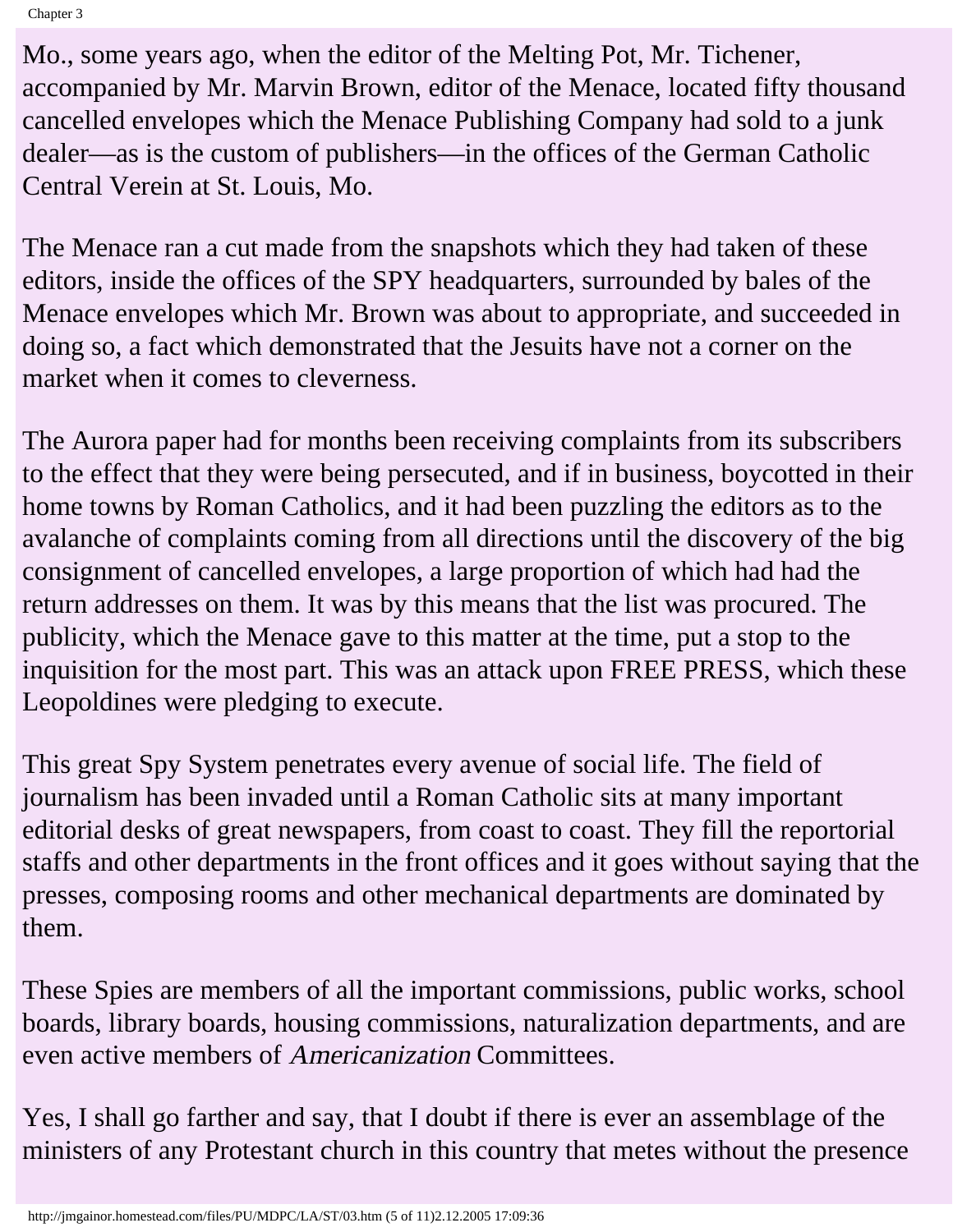of the Leopoldines. Our state universities and Protestant universities are honeycombed with them. Roman priests hold professorships in several state universities! On every textbook committee selected to pass on the books to be used in our public schools, sits a Roman priest, or his personal representative. He is there for the purpose of seeing to it that every truth derogatory to the Roman Catholic church is eliminated and every thing that will in any way reflect credit upon that institution is incorporated. This explains why it is that the extent of the knowledge of the facts leading up to the assassination of Abraham Lincoln has been carefully suppressed so that the extent of the knowledge about this greatest of all tragedies in the history of our country does not exceed these words:

"President Lincoln was assassinated in Ford's Theatre, April 14th, 1865, by an actor named John Wilkes Booth. Andrew Johnson was immediately sworn into office."

Have you ever asked yourself how it comes that a large majority of the proprietors of the whiskey places and brothels are members of that church in good standing? Did you ever hear of a saloonkeeper being excommunicated by the Church of Rome? Have you any knowledge of any female member of the underworld having had the anathemas of Rome hurled at her head? I think not. I will tell you some of the reasons why. A large part of the enormous income of the Catholic church reaches it through these channels.

The church of Rome has for centuries been a large manufacturer of wine, liquors and beers. The most expensive European wines are made by the monks and nuns of that church. The finest champagne, for instance, is manufactured by the Carthusian Monks. Benedictine that beverage of hell, the sole purpose of which is intended to increase prostitution, was concocted by a monk of the Benedictine order eleven centuries ago. He was later created a cardinal by the Pope for the valuable service which he thereby rendered his holy church.

The cross is blown in the glass of every bottle of Benedictine; the coat of arms of the order is impressed upon the wax, which seals it, and the Latin motto dedicates it To God, the purest and the best.

Fifty percent of the wines manufactured in the United States was made in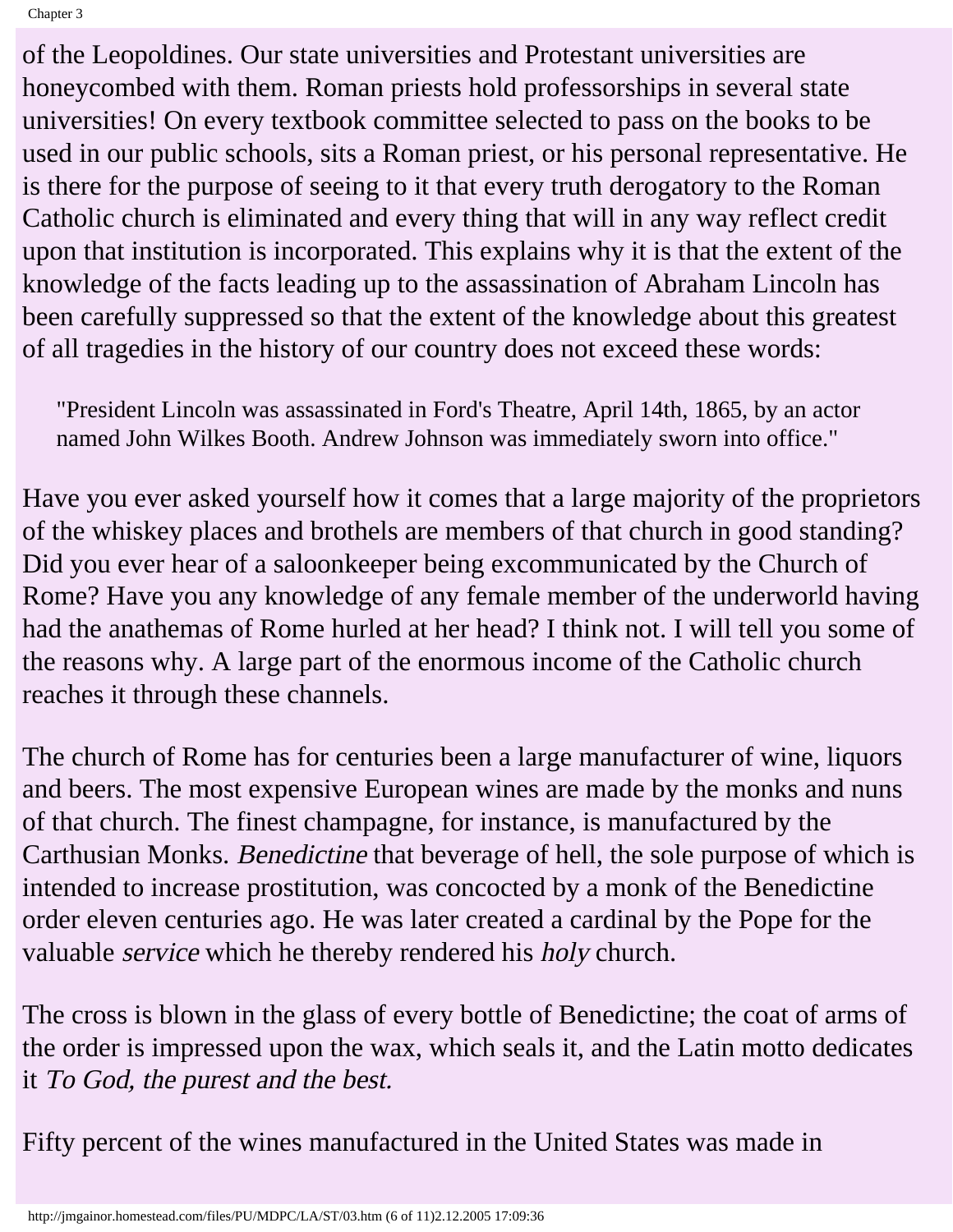California and about fifty percent of this was manufactured by the Roman Catholic church in its monasteries in that state. To illustrate: At Los Gatos the Jesuit Fathers Novitiate of the Sacred Heart conducted a large winery in which three special brands of wine were made, Villa St. Joseph was described in their advertising as A dry white wine, pleasant flavor, delicate taste.

"Novitiate—a heavy bodied, sweet, rich, mellow fragrance, does not need to be bottled. One hundred gallons at \$39.00. New Revenue tax ten cents a gallon, or two cents per bottle."

"Retail store—Pure Altar Wine Company, East Dubuque, Illinois."

The above is from the advertisement which goes on to tell us that its purpose is to "supply Reverend clergy in the N.W. States and Mississippi Valley, Rev. Walter F. Thornton, S.J. (Society of Jesus, or Slick Jesuit) Rector of Novitiate of the Sacred Heart. Appointed F.M. Rhonberg, Agent on personal recommendation of His Grace, Archbishop of Dubuque, Iowa."

The following letter is official and will explain itself:

"St. Mary's Cathedral, 1100 Franklin St. San Francisco, California

To whom it may concern:

Having appointed the Rev. D.O. Crowley Superior of St. Joseph's Agricultural Institute, to superintend the making of altar wines, I commend the wine made under his supervision at the Beaulieu Vineyard, and vouch for its absolute purity.

> (Signed) Edw. J. Hanna, Archbishop of San Francisco."

I wish to digress further by saying that the sale of these wines was not confined to the clergy. Their retail stores in all of the large cities were opened for anyone to purchase from. At this St. Joseph's Agricultural Institute near Napa, California, a large part of the work was done by children—waifs, orphans and half-orphans, Priest D.O. Crowley, the big ecclesiastical boss of the politics of San Francisco,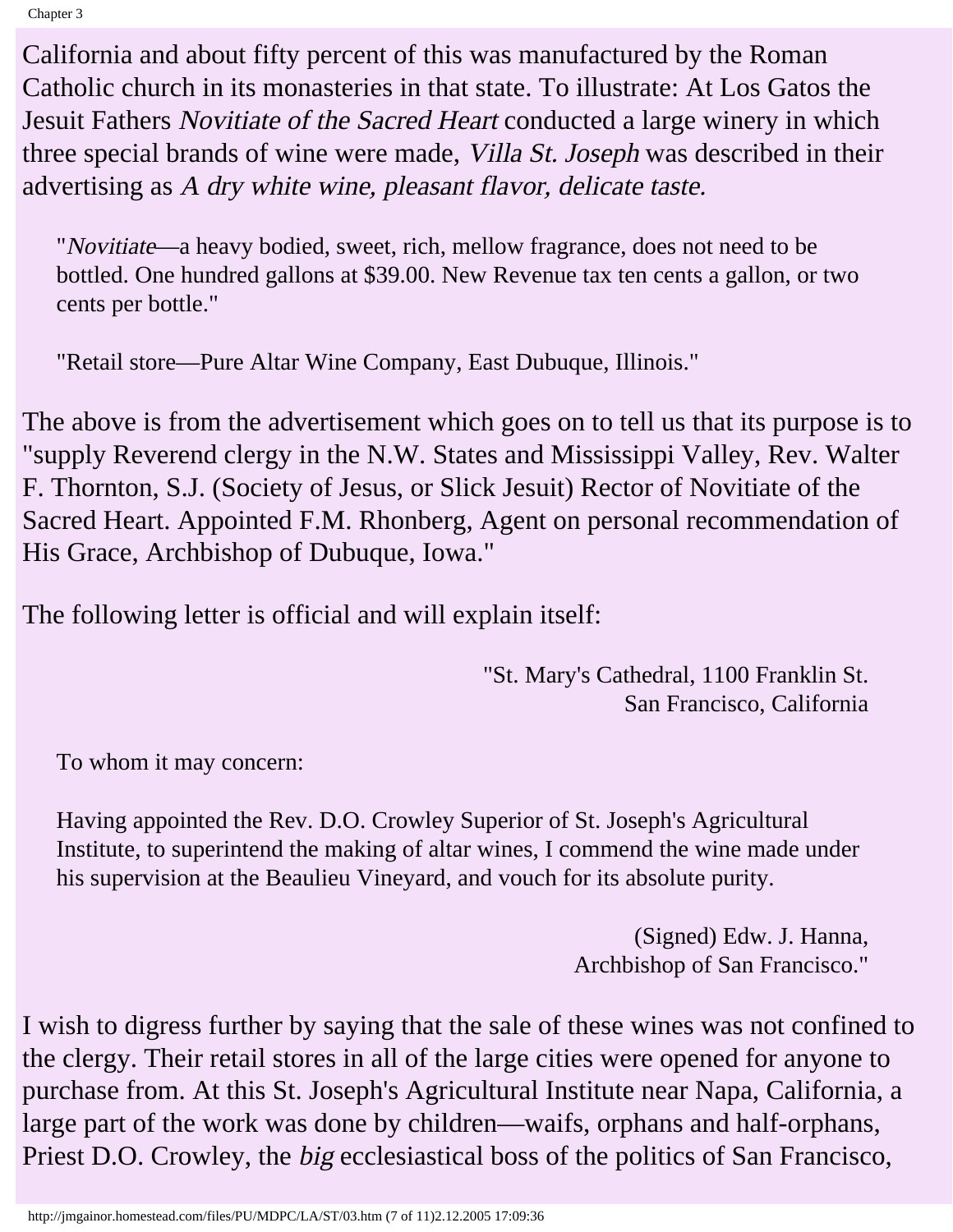gathers in through the Juvenile Court and elsewhere to his institution known as the Catholic Youths' Directory which occupies one of the highest knobs overlooking San Francisco in what is known as the Mission District. These boys, ranging from ten to eighteen years old are shipped every so often up to St. Joseph's Institute where they are supposed to spend their vacation helping to manufacture the wine.

Priest Crowley, bye the bye, has been for several years president of the Public School Playground Commission, appointed by Mayor Jas. Rolph, who is not a Roman Catholic, but I am sorry to say, a member of the Masonic Fraternity. I cite this example to show how non-Romanists are utilized as Leopoldines.

Just one more instance of the connection between Wets and the Roman Catholic Church. Twenty-one brewing, wineries and distilling companies of Chicago, Illinois, contributed twenty thousand two hundred and fifty dollars as their last gift to the Roman Catholic Charities in a drive which Archbishop Mundelein launched in 1918, just previous to the November election Political Slush Fund— (Charity covers a multitude of sins.)

## ROME'S REPRESENTATION IN THE UNDERWORLD

The courtesan has always securely held her position in the Roman church. In the Tenth Century two infamous courtesans, one the mother of a Pope, held sway in Rome where they helped to make and unmake popes. The two most eminent Catholic modern historians, the Rev. Doctors John Alzog and Ludwig Pastor, are authority for startling facts pertaining to these women and their influence with the Papacy. Dr. Alzog said "Marozia, who was one of the infamous daughters of the infamous courtesan, Theodora, the Elder. Marozia had Pope John Xth thrown into prison and put to death in order to have her son who reigned as Pope John the XIth, placed on the Pontifical throne. Pope John the XIth was throughout his whole reign, subject to the baneful influence of either his mother or brother." (See Alzog's Universal Church History, Vol. 2, page 293 and 296.)

Vanozza, a married woman, the mistress of Pope Alexander VIth, the occupant of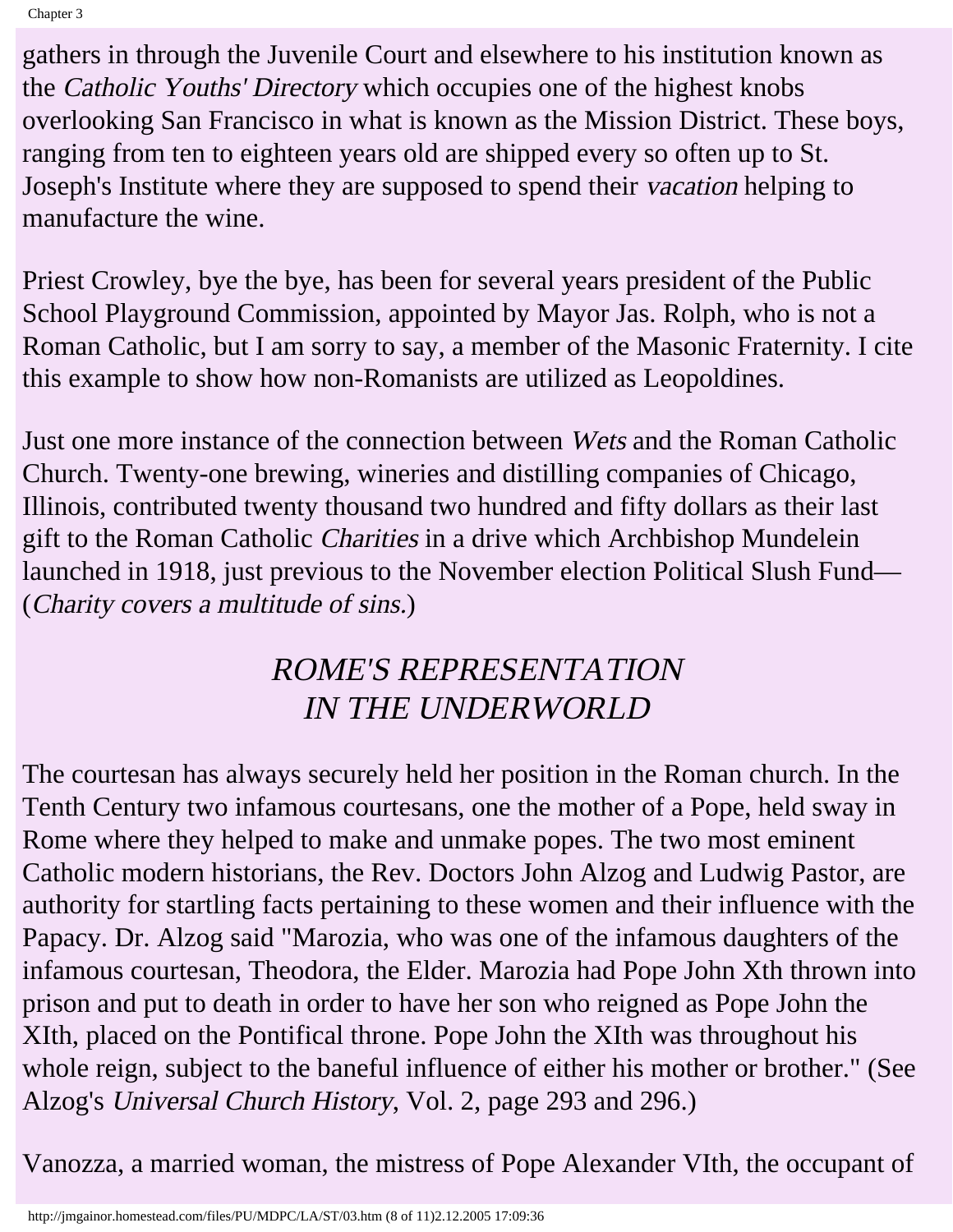the pontifical throne in 1492, when Columbus didn't discover America, was the mother of his four children, Caesar, Juan, Jofre and Lucrezia, who were afterward legitimatized by papal bulls. This documentary evidence found in the secret archives of the Vatican is quoted by the above Catholic historians. During the early years of the pontificate of Alexander VIth, Vanozza occupied a palace close to the Latern palace—the first Vatican—which the Pope had built for her, and in this residence the most brilliant social functions were held, presided over by his recognized affinity.

## JENNIE DALY—MADAM

It is not exaggerating to say that there is not a city in the United States today but what the members of a large quota of its demi-monde are faithful devotees of the Romish church who ply their profession every day in the week but who would not think of missing mass on Sunday.

One of the most notorious women in Indianapolis, some years ago, was Jennie Daly the keeper of houses of ill repute within a gun shot of the courthouse in that city.

Her flagrant association with a prominent lumberman, a man of family for years, Warren Tate, whose business was close to the red-light district where this coarse featured female held sway, and who ultimately separated him from his family. In the early eighties Tate, who was a bad tempered, abusive man was twitted about his affinity by a man named Love during the progress of some litigation in which they were engaged. The incident occurred in the courtroom. Tate told Love he would kill him for that remark. He hurried out, went to his mill nearby, got his revolver and shot Love to death as he was coming down the court house steps.

As the threat was made in the presence of witnesses, Tate who was arrested for murder in the first degree, had to use the bulk of his fortune during the sensational trial which followed, to save his neck.

Public opinion, naturally was highly in the favor of the prosecution and it was an open secret that Jennie Daly spent ninety thousand dollars of her money in Tate's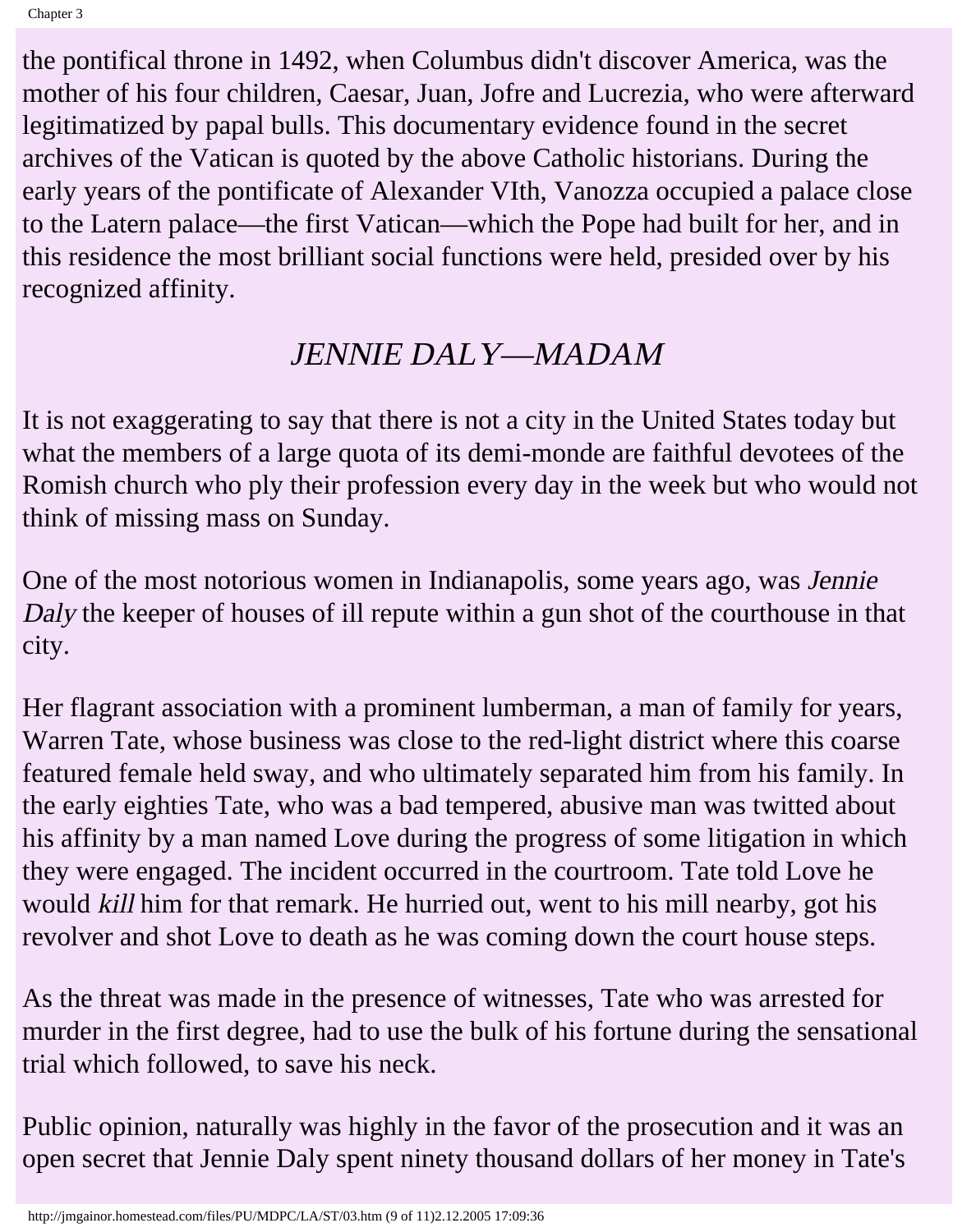defense, and that she finally threatened everyone connected with the case that if he was convicted she would, tell all she knew. Strange as it may seem, the murderer was allowed to go free.

During all these years Jennie Daly was a regular attendant at the Roman Catholic church, and was a generous donor. She finally, after amassing a large fortune, retired from business, purchased a pretentious residence in a respectable part of the city, and she and Tate married and lived there. At this time she was a pewholder in St. Joseph's Catholic church. After some years Tate was taken ill, and faithful daughter of the church that she was, she called in the parish priest who formally received this man into its fold. He was buried in a conspicuous place in the Catholic cemetery south of that city where his widow erected a beautiful monument to his memory. In a few years she followed. She was given all the consolations within the gift of the Romish church, and at the Requiem Mass at which she was buried the great eulogy which the priest delivered over this notorious prostitute aroused the indignation of many of the decent, respectable parishioners. The dust of the righteous mingles with that of these two scandalous characters, for were they not obedient children of the Holy Mother Church? The only unforgivable sin in the Romish corporation is to tell the truth about it. Jennie Daly proved herself to have been a useful devotee, generous and faithful to the end, and was so rewarded.

In San Francisco the Jennie Daly happens to be a Spanish woman in close proximity to one of the large churches there, which may be seen hurrying to early mass on almost any Sunday morning. In San Francisco, however, I might say there are hundreds of the demi-monde devotees of this church. So I might go on, ad lib, ad nauseum.

I wish my readers to get a true estimate of the ramification of this wicked system, which is responsible for the assassination of Abraham Lincoln. You must remember that some of the most valuable information is poured into the listening ear of the Romish priest in the confessional box by this route. You must know the real significance of what they mean when they tell you that they intend to Make America Catholic. You cannot defeat an enemy, which you do not understand. You can never have a conviction strong enough to stir you to fight this common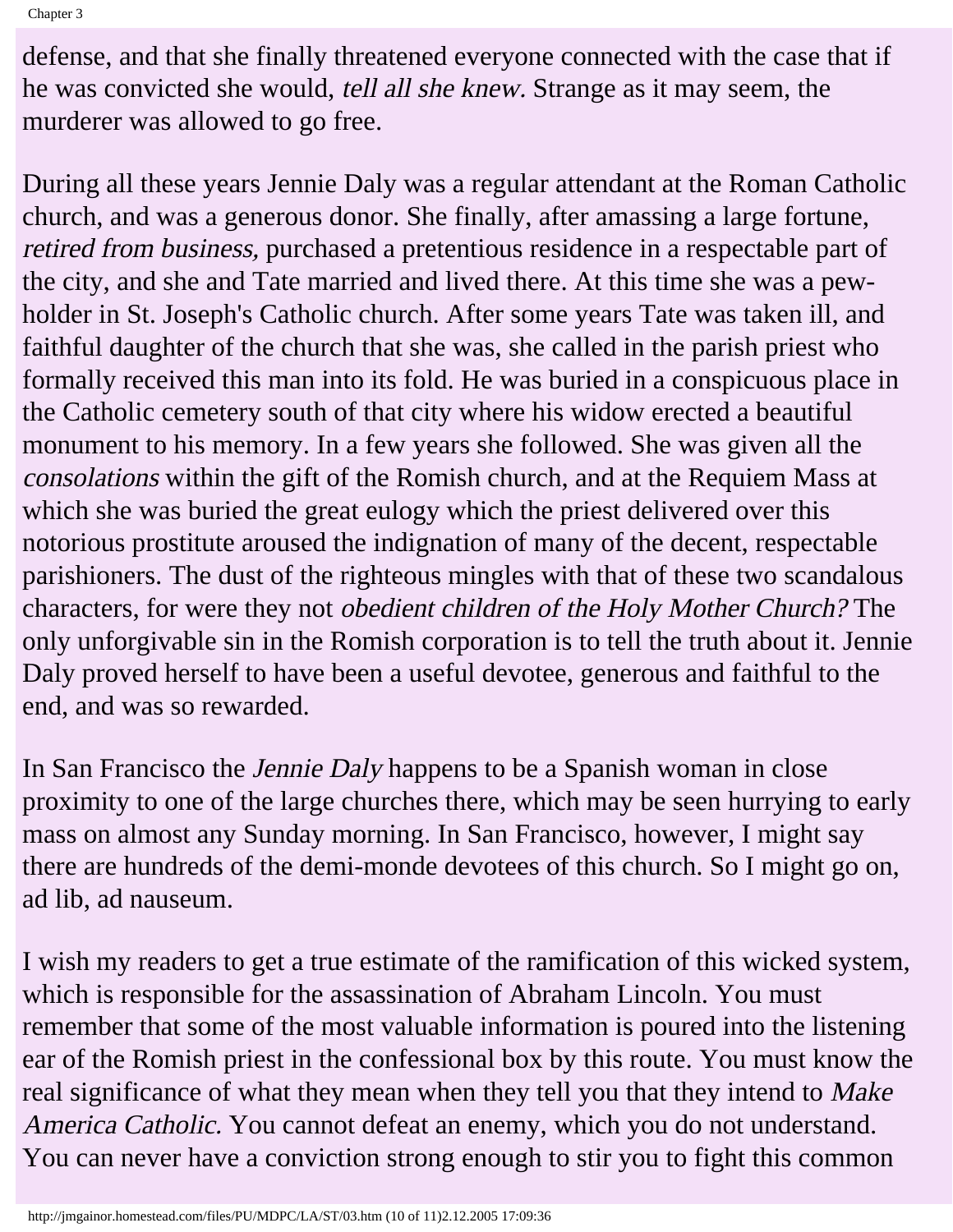enemy of ours, unless you do and this is the motive of the writer.

The clean, pure, upright life, public and private, of Abraham Lincoln, was his protection from these Leopoldines. There never was an act of his that would have placed this great American in their power. This fact alone was sufficient to merit their implacable hatred, and it did. And now let us hasten on and trace the soft footfalls of these Jesuits, step by step as they shadowed the public life of our beloved martyr.



[Home](http://jmgainor.homestead.com/files/PU/PU.htm) | [Modern Day Papal Crimes](http://jmgainor.homestead.com/files/PU/MDPC/MDPC.htm) | [Lincoln Assassination](http://jmgainor.homestead.com/files/PU/MDPC/LA/LA.htm) | [Email](mailto:PapacyUncovered@ec.rr.com)



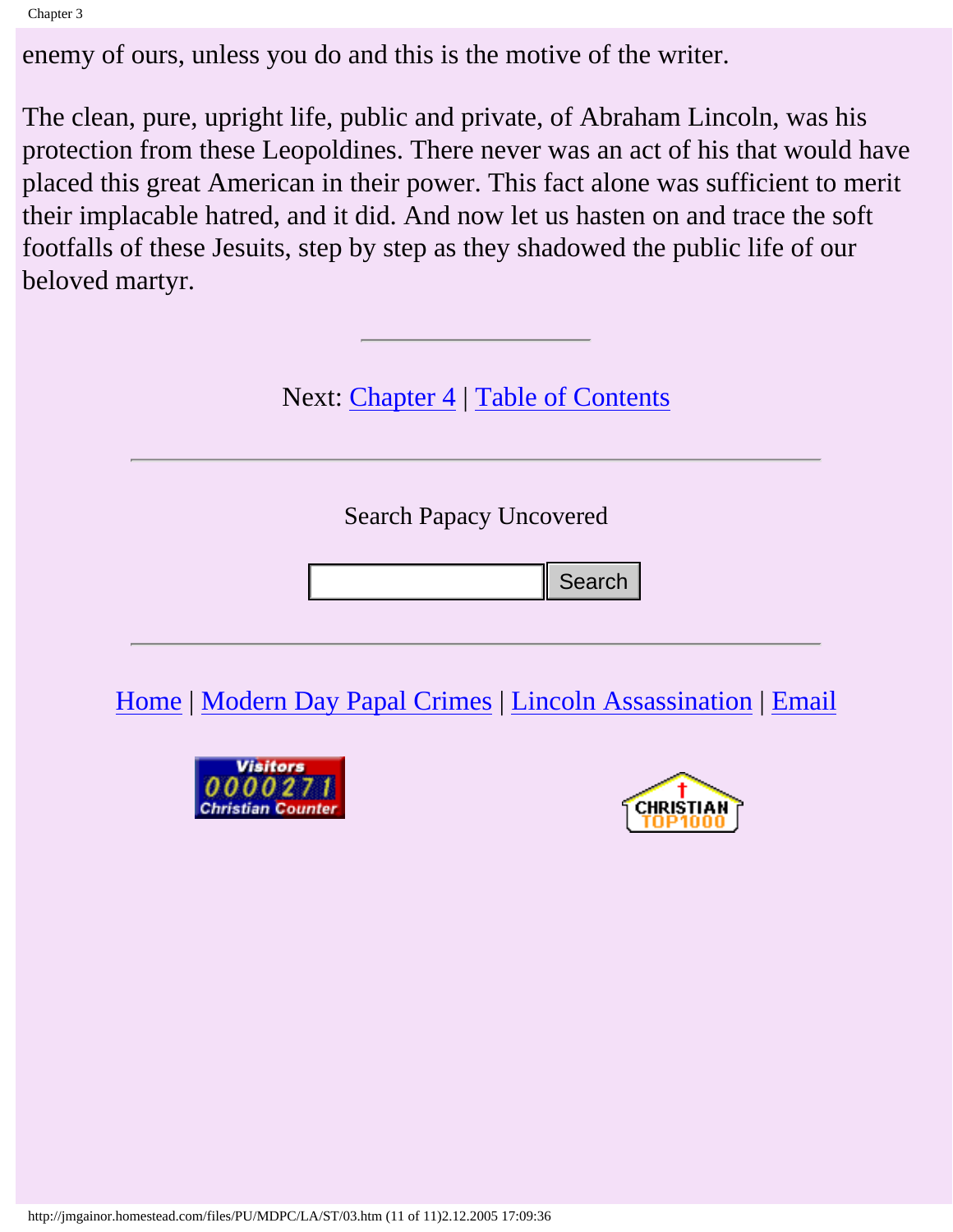# <span id="page-32-0"></span>The Suppressed Truth about the Assassination of Abraham Lincoln

## **Chapter 4 The Turning Point in Lincoln's Life**

While the Society of Jesus was organizing its destructive forces in Vienna under the title of the St. Leopold Foundation, in 1828, two boys from the tall timbers of Spencer County, Indiana, in their teens, guided their flatboat which they had spent weeks in making, toward the wharf in New Orleans, Louisiana.

One was a tall, awkward youth, with frank gray eyes, tanned skin, a mouth of generous proportions, a shock of rather coarse black hair on a well-shaped head, which was topped by a coonskin cap, commonly worn by the men and boys from the backwoods of the interior. When the boat holding its small cargo was within reach of the pier, the taller lad climbed to it with the agility of a cat, seized the rope, tied the boat to the pier, and helped his thickset companion up. This done, the boys strode away, soon lost in the crowd.

They attracted no special attention from the pedestrians for these pioneer young merchants frequently visited the great southern metropolis. They were busy taking in the sights of a real city for the first time and it is not difficult to fancy the impressions and wonderment at what they saw, and their exchange of ideas while making their rounds.

There was one incident, however, which made a lifelong impression and proved to be the turning point in the taller boy's life, this lad who measured six feet two. Their attention was directed to a large crowd by the loud voice of a man towering above it. He had long, black hair, loose flowing tie, wore a large slouch hat, was dressed in the garb of a city man, and was calling out in the language of an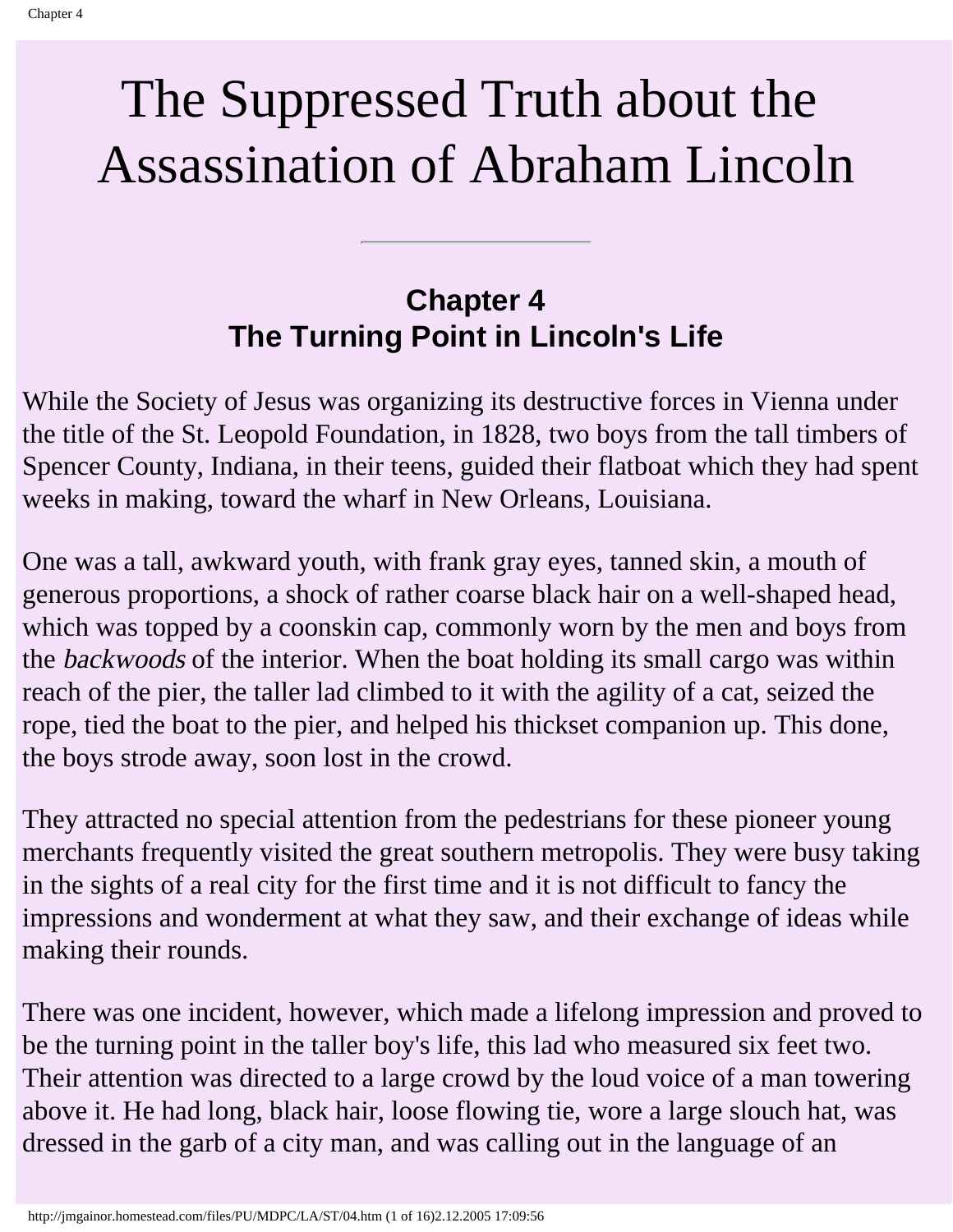auctioneer, emphasizing his points with the crack of a black snake whip.

The boys moved over, pushing their way through the crowd made up of almost every type from the gentleman in broadcloth down to the street urchin, nor did they stop until they had reached the inside of the circle around the large block upon which stood a young negro, about the age of the two youths whose curiosity had drawn them there. The colored lad was ordered to display his teeth, the fitness of his muscles, which stood out like great brown cords, demonstrating his splendid physical strength.

The bidding was snappy, being worked up by the expert tactics of the auctioneer, whose facetious remarks brought many a coarse guffaw from the bystanders. Finally, the hammer banged down on the table, which was the signal that the lad had been sold to the highest bidder, the deal was closed.

A shrill cry rang out, followed by the stifled sobs of a beautiful mulatto girl, whose refined features, glossy black hair, hanging carelessly to her waist, betokened the dominance of the white blood in her veins. She was one of the parcel of slaves who was to be auctioned off the following morning, and was the BRIDE of the boy who had just been disposed of.

There was not the slightest attention paid to the incident, for the details of the business transaction in human souls were being completed by the parties of the first and second parts. The crowd quickly dispersed as the show was over for that day.

The two boys from the *timbers* walked quickly away. Finally, as they were nearing the place where their boat was secured, our tall friend turned quietly to his companion and said: "John, if I ever get a chance to hit that thing, by God, I'll hit it and I'll hit it hard." He kept his oath, but no one but God and the Angels, as they looked down that night, knew the time nor the place, but God knew then that the deft brown hand which tossed the rope lightly into the old flatboat, would one day sign the emancipation of three million slaves!

Permit me here to give a close-up of our boy hero twentysix years later—a pen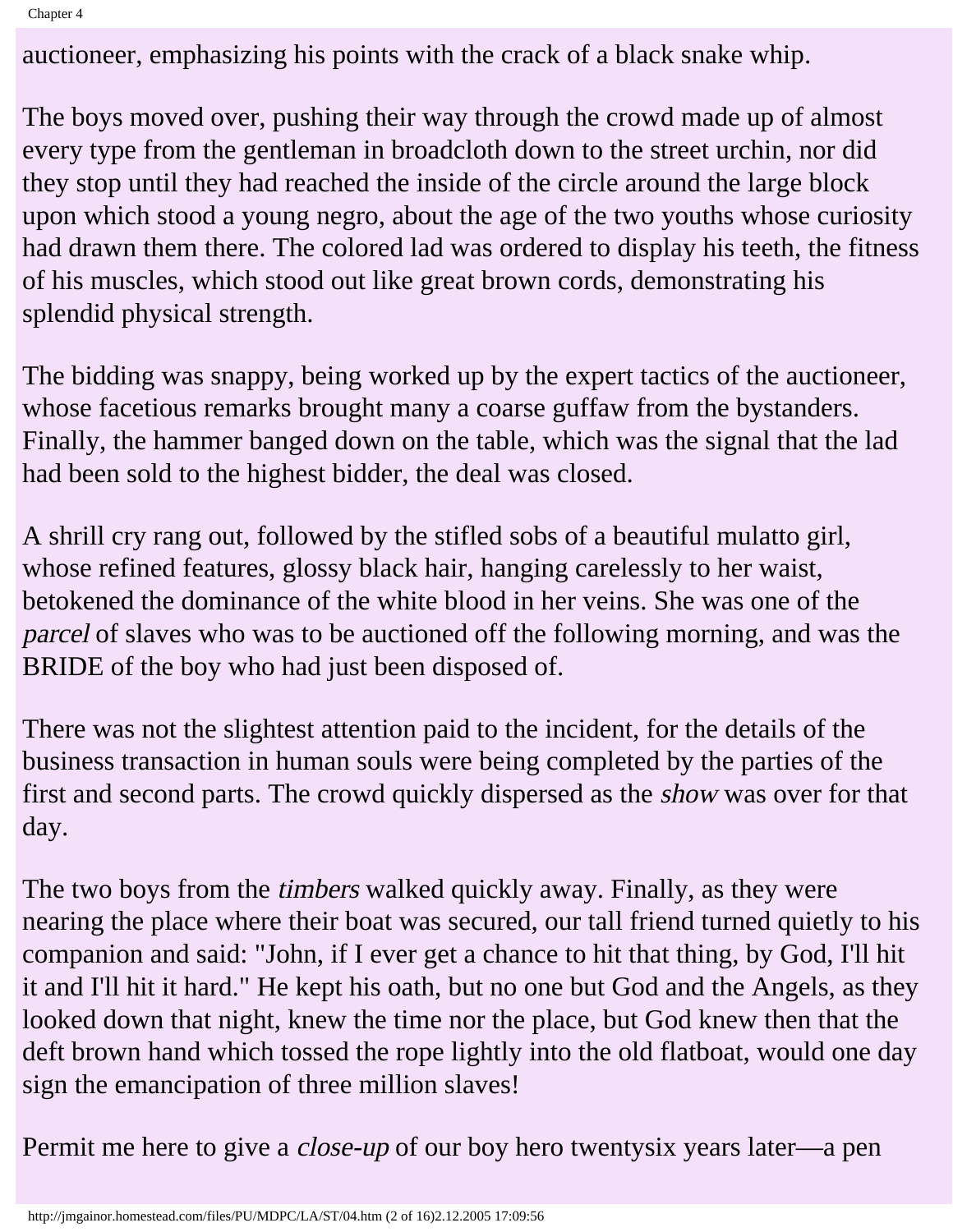picture dispatched by the reporter for the Boston journal who covered the debates between Abraham Lincoln and Stephen Douglas, which made both of these men famous.

The State Convention had nominated Mr. Lincoln for the United States Senate. The report was as follows:

"The men are entirely dissimilar. Mr. Douglas is a thickset, finely built, courageous man and has the air of self-confidence that does not a little to inspire his supporters with hope. Mr. Lincoln is a tall, lank man, awkward, apparently diffident, and when not speaking, has neither firmness nor fire in his eye. He has a rich, silvery voice, enunciates with great distinctness, and has a fine command of language. He commenced by a review of the points Mr. Douglas had made. In this he shows great tact and his retorts though gentlemanly, were sharp and reached to the core of the subject in dispute. (Lincoln) "My distinguished friend says it is an insult to the emigrants of Kansas and Nebraska to suppose that they are not able to govern themselves. We must not slur over an argument of this kind because it happens to tickle the ear. It must be met and answered. I admit that the emigrants of Kansas and Nebraska are competent to govern themselves, but (the speaker rising to his full height) I deny the right to govern any other person, without that person's consent.

"The vast throng was a silent as death; every eye was fixed upon the speaker. He then charged Mr. Douglas with doing nothing for freedom; with disregarding the rights and interests of the colored man, and for about forty minutes he spoke with a power we have seldom heard equaled. There was grandeur in his thoughts, a comprehensiveness in his arguments, and binding force in his conclusions, which were perfectly irresistible . . . . He was the tall man eloquent; his countenance glowed with animation, and his eye glistened with an intelligence that made it lustrous. He was no longer awkward and ungainly, but graceful, bold, commanding. Mr. Douglas had been quietly smoking up to this time, but here he forgot his cigar and listened with anxious attention. When he arose to reply, he appeared excited, disturbed and his second effort seemed to us vastly inferior to his first. Mr. Lincoln had given him a great task and Mr. Douglas had not time to answer him, even if he had the ability."

Thus we see that Mr. Lincoln made good on his boyhood promise, to hit that thing hard.

As early as 1856, Mr. Lincoln availed himself of his opportunity to "hit that thing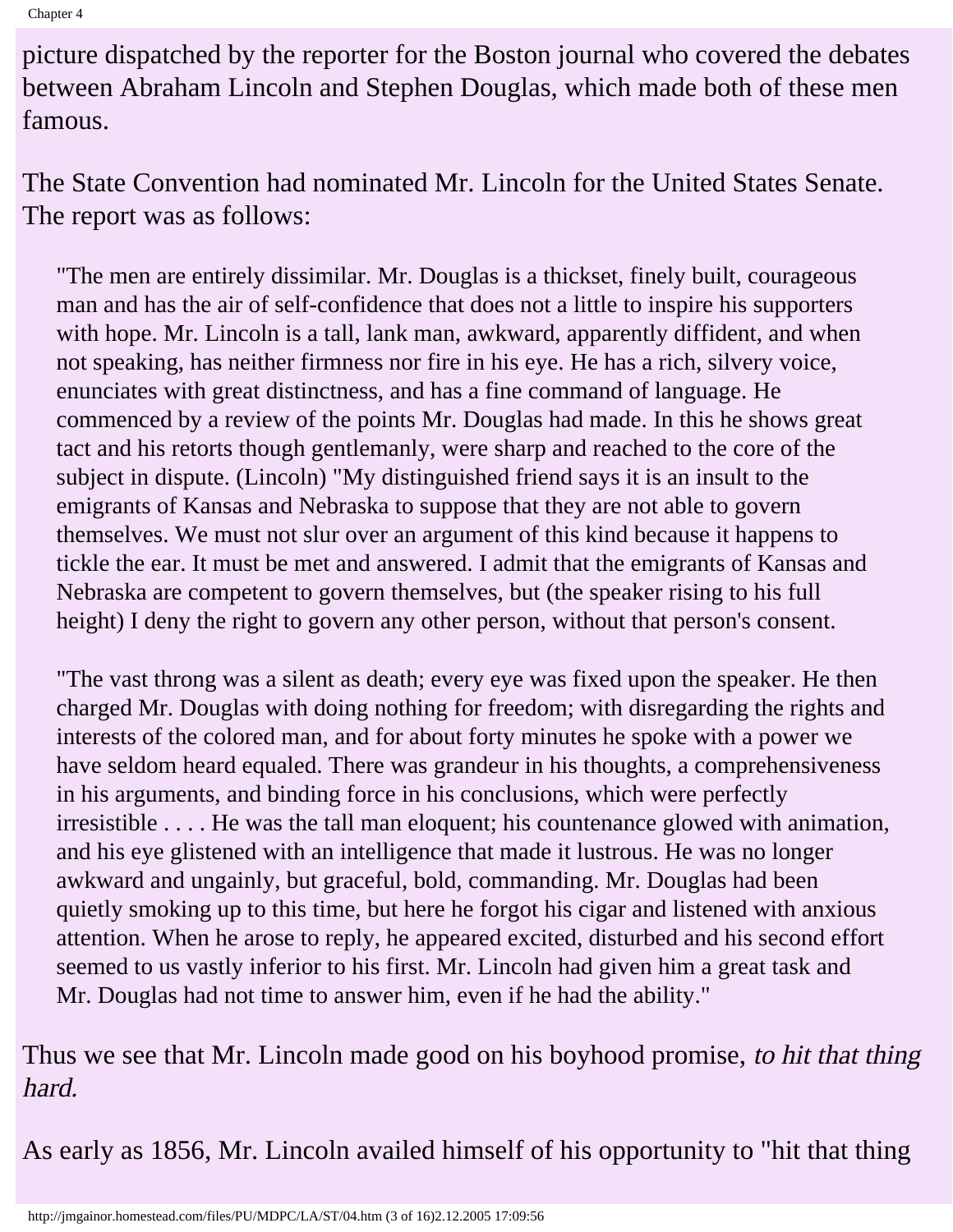hard" when he entered the political campaign, after an absence of several years, which he had been devoting to his law practice in which he had been devoting to his law practice in Springfield, Illinois, with the intention of never leaving it again. He was drawn into the field by the infamous Dred Scott Decision rendered by the fanatical Romanist, Judge Taney, Chief Justice of the United States Supreme bench. The Taney decision in a nutshell was, that the "Negro had no rights which the white man had to respect." This virtually placed the government endorsement on black slavery, and aroused Mr. Lincoln to action.

In November, 1855, Abraham Lincoln drew down upon him the fire in Rome when he answered a wire from the Reverend Chas. Chiniquy, Catholic priest. of Kankakee, Ills., who had been engaged in a series of court suits with the bishop of the Chicago diocese, of which he was a subject, asking his professional services. Within twenty minutes the reply came to Chiniquy: "Yes, I will defend your life and your honor at the next May term of the court at Urbana. A. Lincoln."

Promptly on May 19th, 1856, Mr. Lincoln appeared at Urbana and consulted with Father Chiniquy, but I will let him tell you of their meeting:

"He was a giant in stature, but I found him still more a giant in the noble qualities of his mind and heart. It was impossible to converse with him five minutes, without loving him. There was such an expression of kindness and honesty in his face, such an attractive magnetism in the man, that after a few minutes conversation, one felt as tied to him by all of the noblest affections of the heart.

"When pressing my hand, he told me: 'You were mistaken when you telegraphed that you were unknown to me. I know you by reputation, as the stern opponent of the tyranny of your bishop, and the fearless protector of your countrymen in Illinois. I have heard much of you from two friends, and last night your lawyers, Messrs. Osgood and Paddock, acquainted me with the fact that your bishop employs some of his tools to get rid of you. I hope it will be an easy thing to defeat his projects, and protect you against his machinations.' He then asked me how I had been induced to desire his services. I answered by giving the story of that unknown friend, a lawyer, who had advised me to have Mr. Lincoln—for the reason that he was the best and most honest man in Illinois. He smiled at my answer with that inimitable and unique smile which we may call the 'Lincoln smile' and replied: 'That unknown friend would have been more correct had he told you that Abraham Lincoln was the ugliest lawyer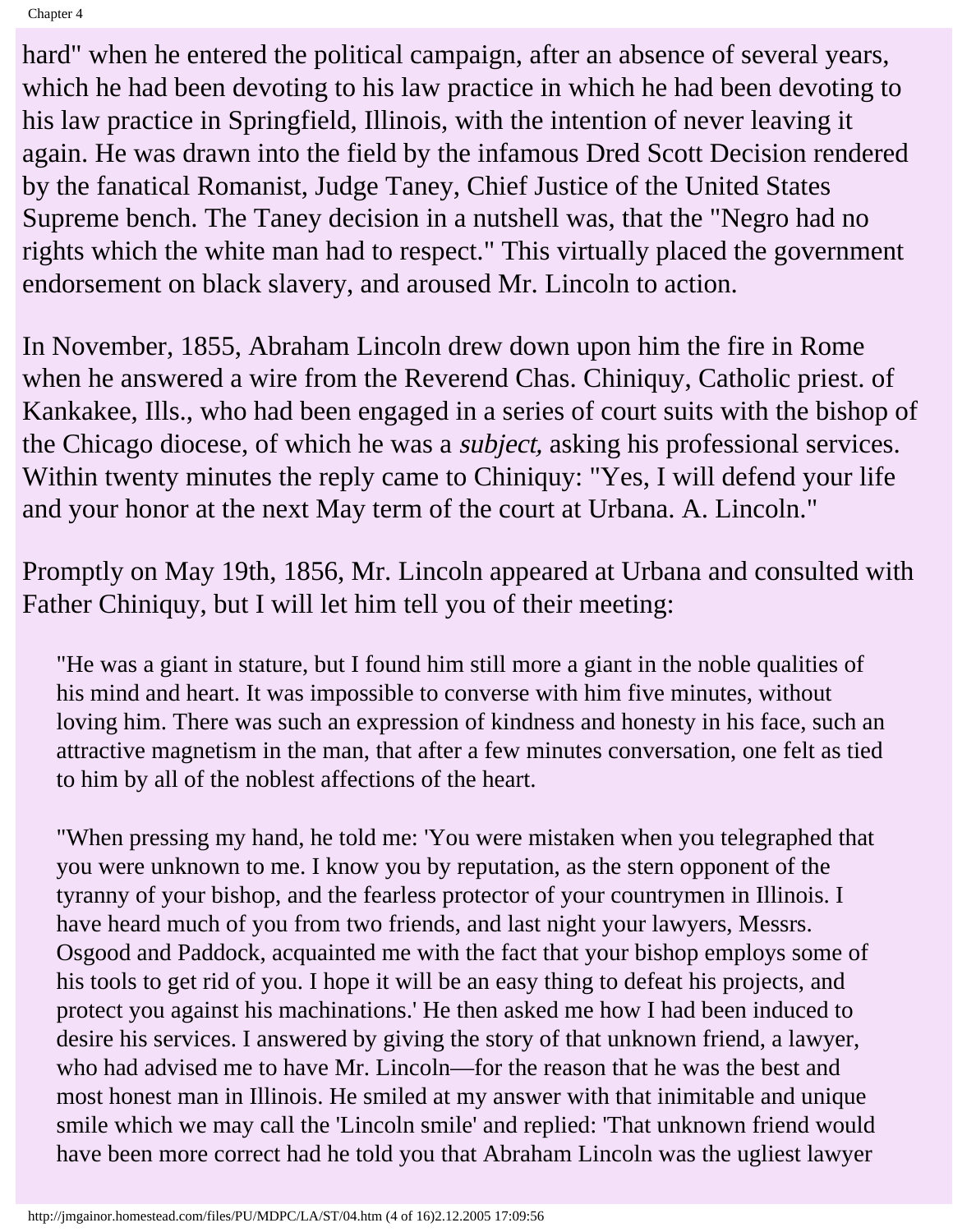in the country.' and he laughed outright." (Chiniquy's Fifty Years in the Church of Rome.)

The defeat of Rome in this celebrated case by Mr. Lincoln; his terrific arraignment of the *perjuring gang of priests* who had left no stone unturned to ruin Father Chiniquy by a false accusation against him in which it was charged by the infamous priest La Bell that Mr. Chiniquy had made an attack upon the sister of the former. On the night before the case was to go to the jury, Mr. Lincoln, himself, had almost given up hope of an acquittal, notwithstanding the fact that he was convinced of Father Chiniquy's innocence. He frankly told Chiniquy of his fears and his last admonition to the distressed and persecuted man was: "My dear Mr. Chiniquy, though I hope tomorrow to destroy the testimony of La Bell against you, I must concede that I see great danger ahead. There is not the least doubt in my mind that every word he has said is a sworn lie, but my fear is, that the jury thinks differently. I am a pretty good judge of these matters—I have never seen two such skillful rogues as those two priests. There is really a diabolical skill in the plan they have concocted to ruin you—the only way to be sure of a favorable verdict tomorrow, is that God Almighty would take our part and show your innocence! Go to Him and pray, for He alone can save you.

Surely a more direct answer to prayer was never received, for that very night Father Chiniquy spent almost the entire time on his knees interceding that his innocence might be established, when at three o'clock in the morning he answered a knock on his door, and there stood Mr. Lincoln, "his face beaming with joy" as Chiniquy expressed it—"Cheer up, Mr. Chiniquy, I have the perjured priests in my hands. Their diabolical plot is known, and if they do not fly away before the dawn of day, they will surely be lynched. Bless the Lord, you are saved!"

The wide publicity given the case in Chicago through the press had brought out the fact that Chiniquy would probably be convicted. This was read by the French Catholics and brought to light two witnesses, two women who were present in priest La Bell's house when he offered his sister two sections of land if she would swear falsely against Father Chiniquy. La Bell allayed her scruples by assuring her he could forgive her sin if she would confess to him. (Priests' relatives rarely ever confess to them, if it can be avoided.) One of these female witnesses whose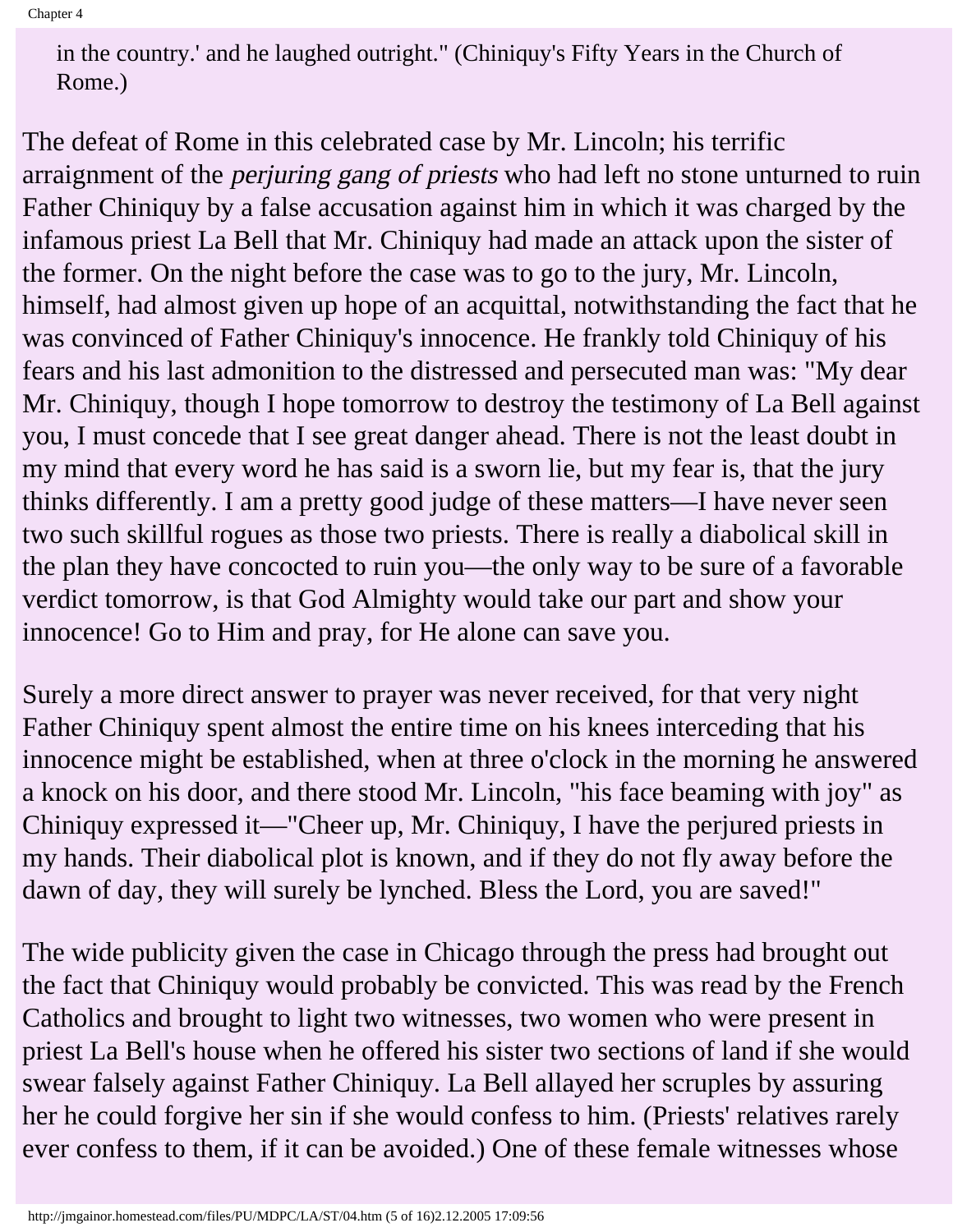conscience was aroused by the unjust position in which Father Chiniquy had been placed, came to Springfield that night and told the facts to Mr. Lincoln. The priests left town early in the morning, fearing the consequences as public opinion had been strongly against them, and La Bell's lawyer asked that the case be dismissed, which was granted.

Mr. Lincoln did not permit the priests to go unscathed, however, and in a most terrific scorching at their audacious attempt to corrupt the courts, he closed his rebuke as he towered above his auditors with these words:

"May it please your honor, gentlemen of the jury and American citizens, this conspiracy, I am aware, has failed in its efforts, but I have a few words which I wish to say." He then went on and depicted the career of Father Chiniquy, how he had been unjustly persecuted, and in conclusion said: "As long as God gives me a heart to feel, a brain to think, or a hand to execute my will, I shall devote it against that power which has attempted to use the machinery of the courts to destroy the rights and character of an American citizen." And this promise made by Abraham Lincoln in his maturer years he also kept. That same year when he entered the political field, tearing to tatters, as no other man could, Taney's Dred Scott Decision, in favor of black slavery, he fully understood the motive power behind it was Rome. Whenever Lincoln "hit a thing," he "hit it hard."

From that time on the black clouds of Jesuitism were fast gathering about the life of Abraham Lincoln. These enemies followed his path as a shadow follows sunshine. From that moment his doom was written in letters of blood.

A remarkable thing transpired, when, after the trial, Mr. Chiniquy asked Mr. Lincoln for his bill. While he was drawing up a note for \$50.00, as his client had requested, Mr. Lincoln said to him: "Father Chiniquy, what are you crying for? You ought to be the happiest man alive. You have beaten your enemies and come out triumphant; they have fled in disgrace." To which the emotional Frenchman replied: "I am not weeping for myself, but for you, sir. They will kill you; and let me tell you this, if I were in their place and they in mine, it would be my sole, my sworn duty, to take your life myself, or to find a man to do it."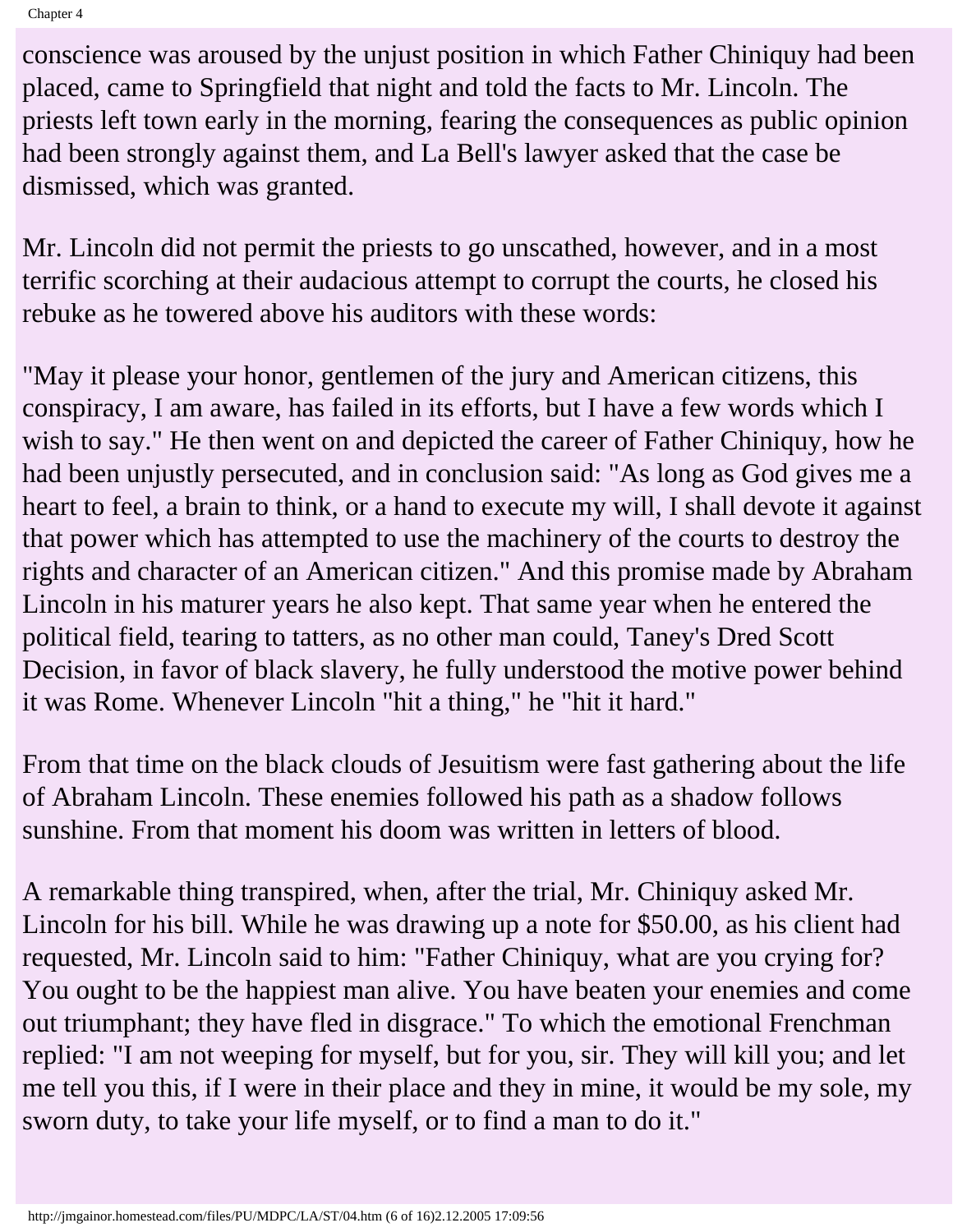Chiniquy was right. They found their man.

## LINCOLN THE THIRD PRESIDENT ASSASSINATED

The murder of five presidents of this Republic, by these enemies of Popular Governments in less than sixty years, is a toll, which is worthy, it would seem to the writer, of the most serious consideration of the American people. Five presidents of this Republic in 59 years were assassinated; two by the poison cup and three by the leaden bullet.

Abraham Lincoln was the third president assassinated; two before him had been given the "Poison Cup." Indeed, poison had been administered to President Lincoln, according to the Chas. Selby letter to Booth which was a conspicuous government exhibit in the trials of Mrs. Mary E. Surratt and the other conspirators, which stated:

"The cup failed us once, and might again."

There were two things the ultra-pro-slavery leaders of the South had been urging for years by which they expected to make the breach for their entering wedge. One was the invasions of Cuba; the other, the annexation of Texas. The fine Italian hand is easily discernible in both.

An invasion of Cuba would have meant war with Catholic Spain, Catholic France, Catholic Austria, Catholic Belgium, and, of course, Italy, where the Pope was king of his dominion. What chance would our young Republic have had in case they succeeded? Disruption? Not only disruption but total annihilation of Popular Governments and the setting up of the monarchial institutions pledged at Congress of Vienna in 1814, and ratified at Verona in 1822.

The PLAN of these imperialistic conspirators was to wipe out the little Republic of Mexico where the Liberals had succeeded, under the leadership of Juarez, the half-Indian, rebellious ex-priest, in throwing off the Spanish and Papal yokes.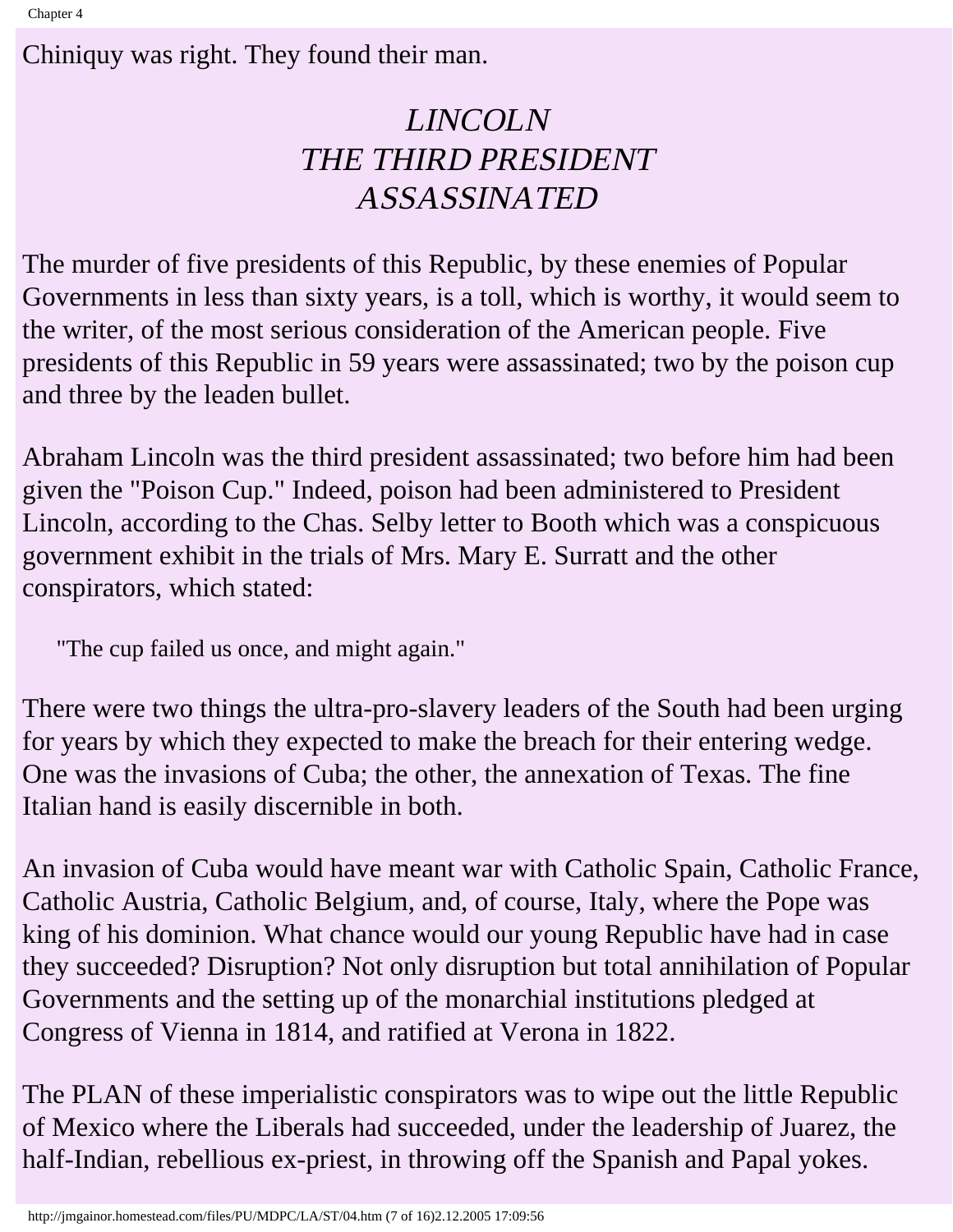Juarez had been elected president of Mexico when Civil War broke out in the United States.

During this time the new popular government was progressing rapidly in Mexico. The first official act, was the CONFISCATION of all the Roman church property, which included over thirty-five percent of the most valuable and choicest land and holdings.

There was a certain line of policy, which these monarchical plotters were pursuing in this country through the Leopoldines. The Slave questions were becoming more acute all the time. The Jesuit-controlled leaders only, were aware of the PLAN. The masses of Southern people had no real knowledge of it. They were not permitted to have, but their political leaders had. The masses of any people cannot be corrupted. The strong sense of justice and right and fairness which God has implanted in each human heart at birth, unless destroyed by some evil influence, or system, will invariably spring into action at a crisis, if they are permitted to have a clear understanding of the issue. As a matter of fact their very instinct of self-preservation sharpens their judgment and strengthens their resolutions. The only instances of wrong decisions, or actions at such times, come from false, wicked leaders.

I say again, that it was the evil, Un-Christian, un-American influence of the Roman Church that dominated and controlled the ultra-pro-slavery leaders, which led on to its own destruction. They carried on a constant Rule or ruin policy in state and national affairs. They were, in fact, the strong element in the beginning but with the advent of the Abolitionists of the North, a weakening of their hold began, for the SLAVERY was thrust out in the open and could not be further obscured.

### First President Assassinated

In 1841 General Wm. Henry Harrison of Ohio, was elected President by a large majority. The loyalty to the Union of General Harrison was above question. and it was out of the power of the Leopoldines to defeat him. It was with his election that the Big Stick of intimidation was first raised when political intrigue had failed.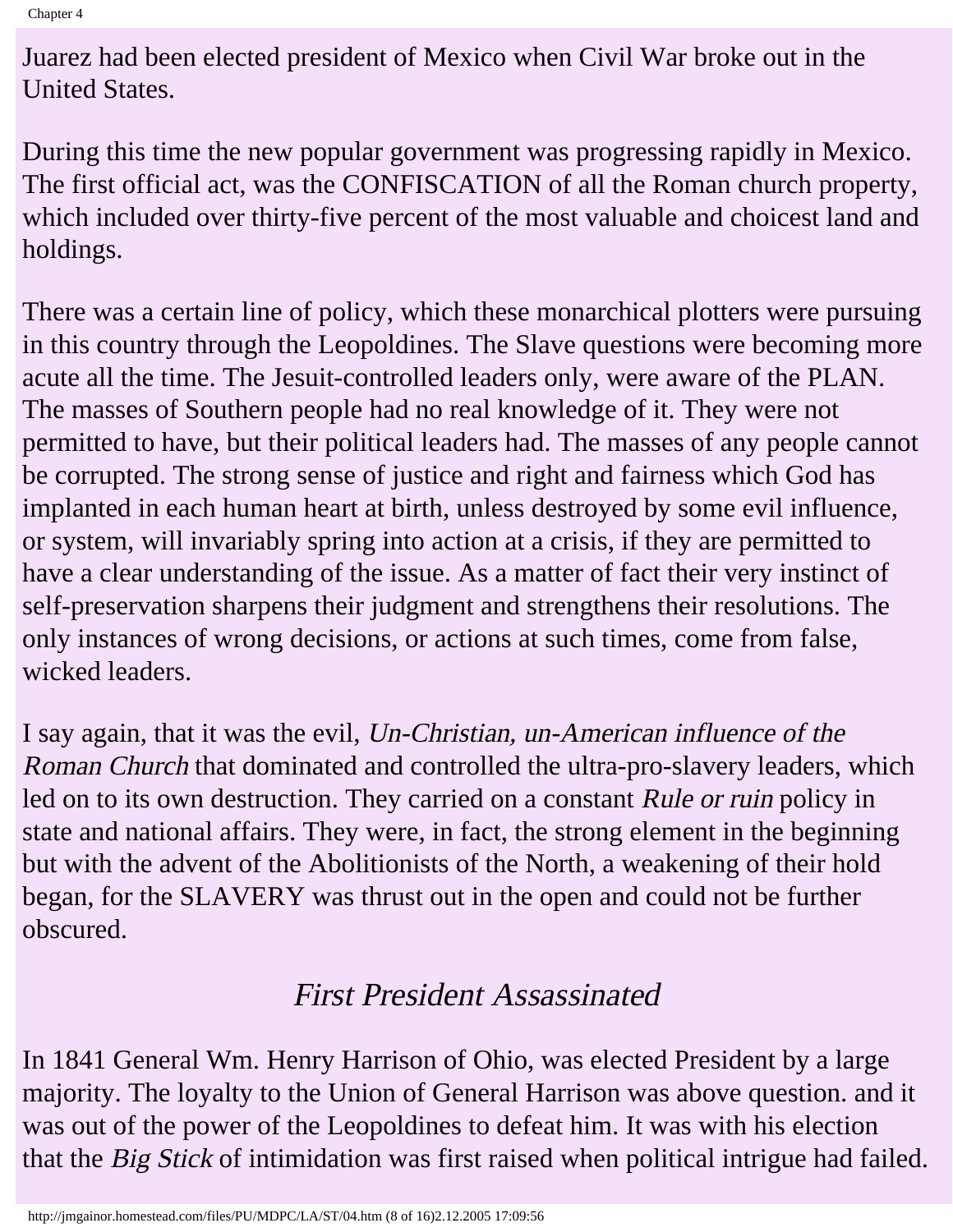In his inaugural address, which was a masterpiece, President Harrison clearly, definitely and finally cut any ground for hope from under them, which these enemies to the Union of States might have had when he said:

"We admit of no government by divine right, believing that so far as power is concerned, the beneficent Creator has made no distinction among men; that all are upon an equality, and that the only legitimate right to govern, is upon the express grant of power from the governed."

With these unmistakable words President Harrison made his position clear; he hurled defiance to the Divine Right enemies of our Popular Government. Aye, he did more—for those were the words that signed his death warrant. Just one month and five days from that day, President Harrison lay a corpse in the White House. He died from arsenic poisoning, administered by the tools of Rome. The Jesuit oath had been swiftly carried out:

"1 do further promise and declare that I will, when opportunity presents, make and wage, relentless war, secretly or openly, against all heretics, Protestants and Liberals, as I am directed to do, extirpate them and exterminate them from the face of the earth . . . .

"That when the same cannot be done openly, I will secretly use the poison cup . . . regardless of the honor, rank, dignity, or authority of the person or persons . . . whatsoever may be their condition in life, either public or private, as I at any time may be directed so to do by any agent of the Pope or Superior of the Brotherhood of the Holy Faith of the Society of Jesus."

Allow me to quote for you from U.S. Senator Benton's Thirty Years View, volume 11, page 21, regarding the death of President Harrison:

"There was no failure of health or strength to indicate such an event or to excite apprehension that he would not go through his term with the same vigor with which he commenced it. His attack was sudden and evidently fatal from the beginning."

Vice President John Tyler, who had been approached by these assassins previous to the election of him and Harrison, had replied to their interrogations on the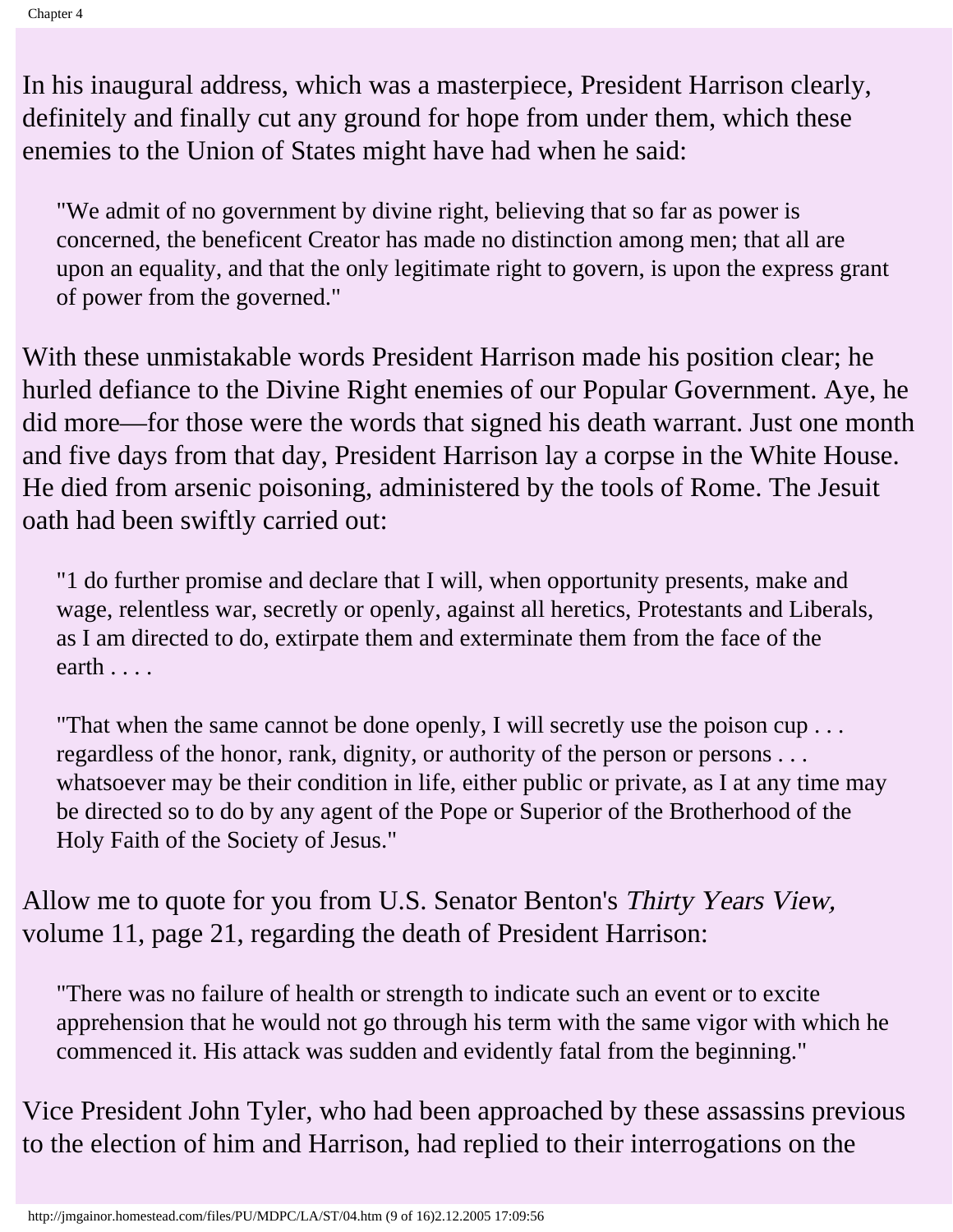annexation of Texas question:

"If I should ever become president, I would exert the entire influence of that office to accomplish it."

President Tyler made good his promise and the annexation of Texas which was tricked through, caused the resignation of every member of President Harrison's Cabinet, with the exception of Daniel Webster, but let us again quote from Benton's Thirty Years' View:

"He (Webster) had remained with Mr. Tyler until the Spring of 1843, when the progress of the Texas annexation scheme carried on privately, not to say clandestinely, had reached a point to take an official form, and to become the subject of government negotiation, though still secret. Mr. Webster, Secretary of State, was an obstacle to that negotiation. He could not be trusted with the secret, much less conduct the negotiations. How to get rid of him was a question of some delicacy. Abrupt dismissal would have revolted his friends. Voluntary resignation was not to be expected . . . . A middle course was fallen upon—that of compelling a resignation. Mr. Tyler became reserved and indifferent to him. Mr. Gilmer and Mr. Upshur, with whom he had few affinities, took but little pains to conceal their distaste to him.

". . . Mr. Webster felt it and told some of his friends. They said "resign." He did and his resignation was accepted with an alacrity which showed it was waited for. Mr. Upshur took his place and quickly the Texas negotiations became official, still secretly." (Thirty Years' View, p. 562.)

Circumstances pointed to the Messrs. Gilmer and Upshur, as being the actual assassins of President Harrison. Thus, at last, they accomplished, after years of effort, one of their daring schemes—the annexation of Texas.

And at the close of the chapter in senator Benton's book, we read this significant bit of information, which should be well pondered regarding the Harrison's family:

"That the deceased President had been closely preceded and was rapidly followed by the deaths of almost all of his numerous family, sons and daughters."

That is extirpation with a vengeance, is it not? WHOLESALE extirpation. In fact,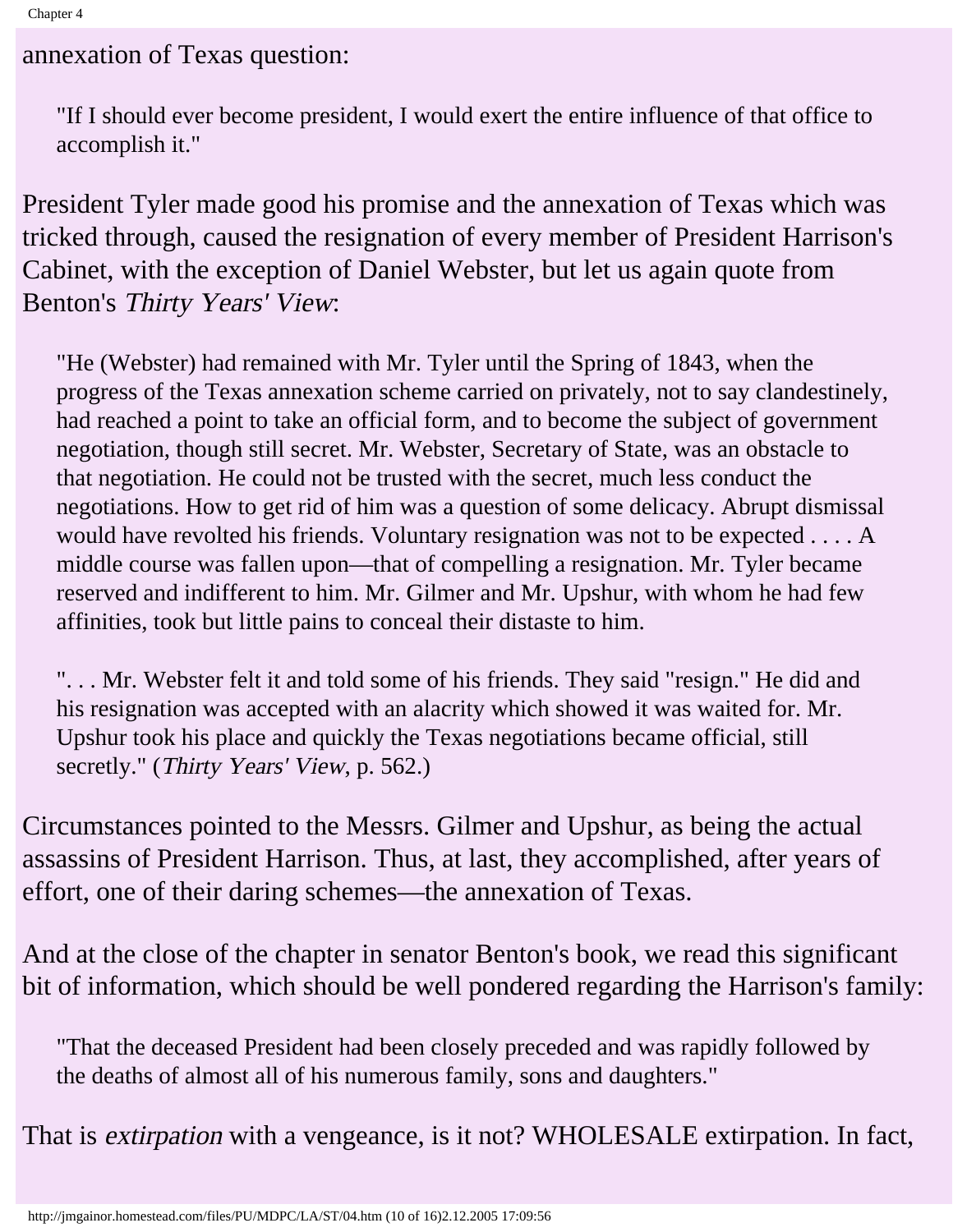there was but one of his eight children, a son, permitted to live.

INTIMIDATION was the covert motive behind this wholesale assassination of the Harrison family of Liberal heretics, whose distinguished father had been martyred for his belief in the POPULAR GOVERNMENT of which he had been made the highest representative by the PEOPLE.

#### THE ASSASSINATION OF ZACHARY TAYLOR

As these plotters against the Union had tried President Harrison out on the annexation of Texas, they used the invasion of Cuba as the test for Zachary Taylor, and had their plans ready to launch their nefarious scheme in the early part of his administration, but from the very beginning President Taylor snuffed out all hope of its consummation during his term. In his first message to Congress, he said:

"But attachment to the UNION of States should be fostered in every American heart. For more than half a century, during which kingdoms and empires have fallen, this Union has stood unshaken . . . . In my judgment its dissolution would be the greatest of calamities, and to avert that should be the steady aim of every American. Upon its preservation must depend our own happiness and that of generations to come. Whatever dangers may threaten it, I shall stand by it and maintain it in its integrity to the full extent of the obligations imposed, and power conferred on me by the Constitution."

There was no quibbling in this. The pro-slavery leaders had nothing to count on in Taylor, therefore they decided on his assassination. While these politicians were not influential enough to name the President, they were cunning enough to be able to control the nomination of the Vice President, and it goes without saying that they always chose a man who was in full symathy with their plans. They pursued this as the next best thing. It had become practically a trade between the two groups of politicians. Millard Filmore, a staunch pro-slavery man, strong for the things his party wanted, was chosen as Vice President for Taylor. The President, knowing the calibre of this running mate, had no sympathy, and as little to do with him as possible. The archplotters, fearing that suspicion might be aroused by the death of the President early in his administration, as in the case of President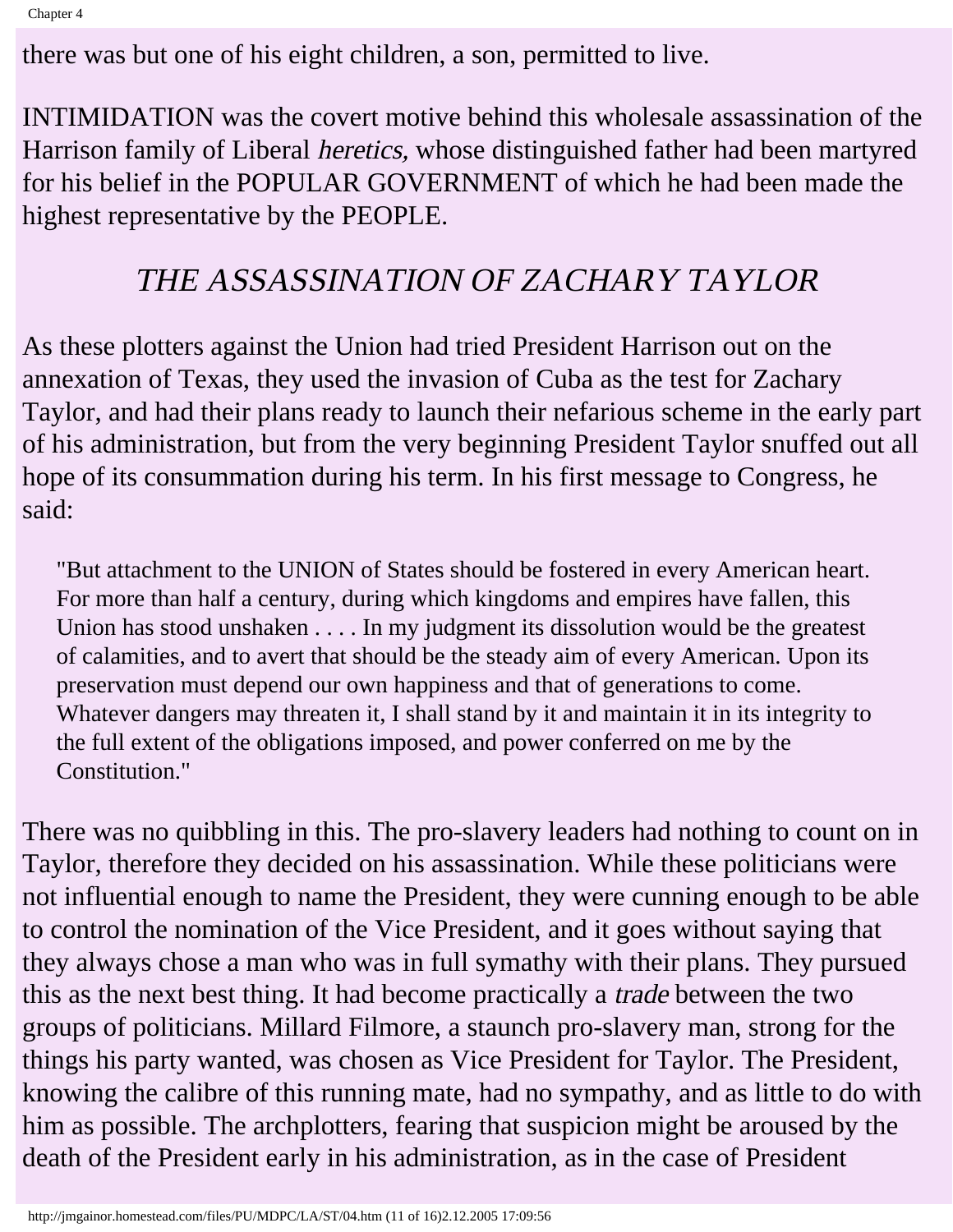Harrison, permitted him to serve one year and four months, when on the Fourth of July, arsenic was administered to him during a celebration in Washington at which he was invited to deliver the address. He went in perfect health in the morning and was taken ill in the afternoon about five o'clock and died on the Monday following, having been sick the same number of days and with precisely the same symptoms as was his predecessor, President Harrison. I quote again from Senator Benton's Thirty Years View:

"He sat out all the speeches and omitted no attention which he believed the decorum of his station required . . . . The violent attack began soon after his return to the Presidential mansion." (Vol, 11, P. 763.)

The Vice President, Millard Filmore, was immediately sworn in as President, after the death of Old Rough and Ready as Zachary Taylor's friends affectionately called him.

### THE ATTEMPTED ASSASSINATION OF THE FIFTEENTH PRESIDENT

The Presidential election of 1856 was a hotly contested one for the pro-slavery forces fully realized that never again would they be able to dominate or control the presidency. The newly AWAKENED SOCIAL CONSCIENCE of the North had animated PUBLIC SENTIMENT to such an extent that this would be impossible. so they were ready to take the most desperate chances to elect James Buchanan as the only presidential possibility, in whom they could have any hope. Not being absolutely certain of his dependableness, they resorted to their old policy of being doubly sure of his running mate and nominated John C. Breckenridge of Kentucky.

In order that the Dred Scott Decision should not in any way hazard the chances of Buchanan's election, these Jesuit schemers compelled Judge Roger E. Taney to withhold his decision until after the election. It was not published until two days after the Inauguration, March 6th, 1857.

The new President proved himself a decided Trimmer. Although he was a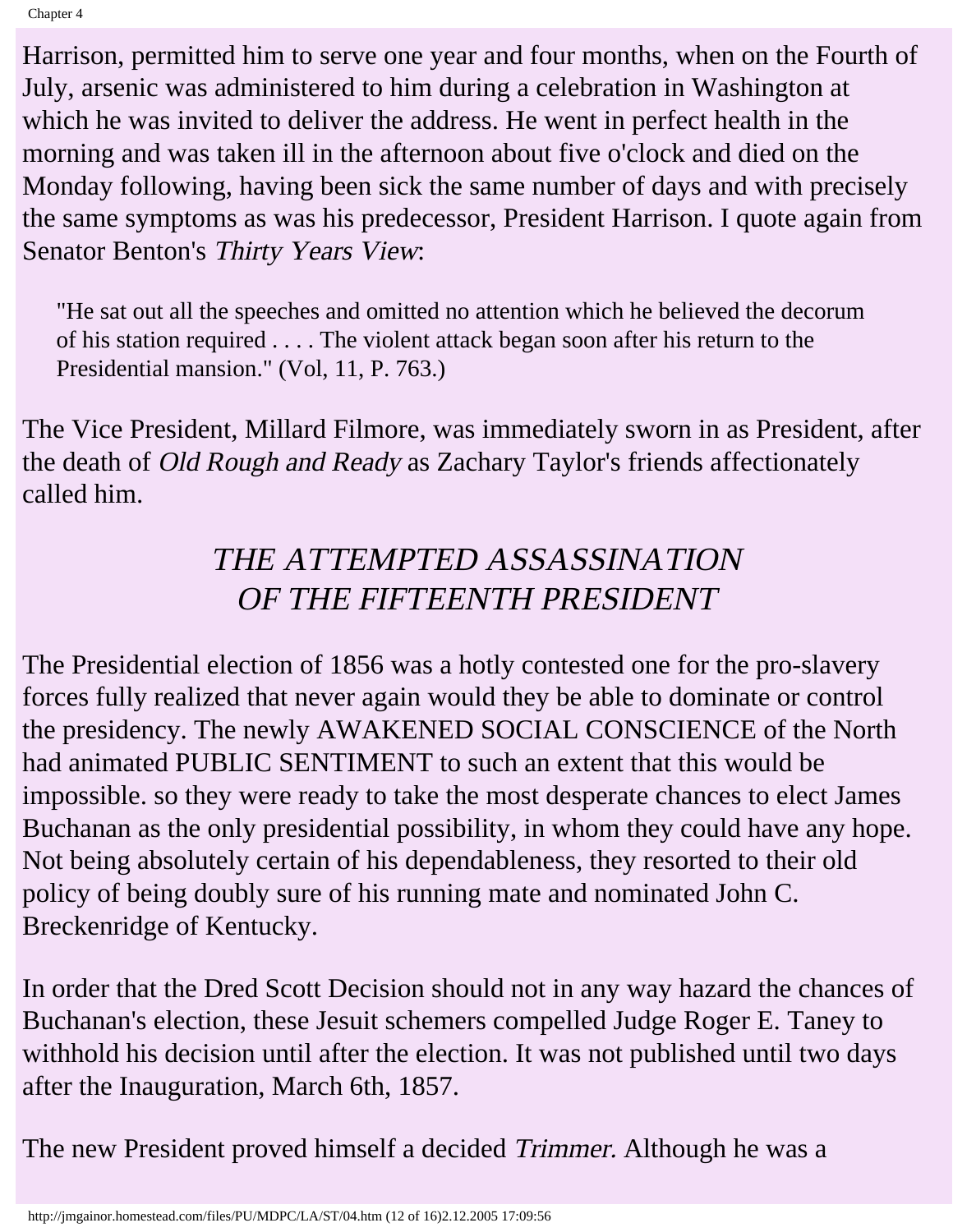Northern man, he had strongly courted the Southern leaders, and given them to understand that he was With them heart and soul, in short, he double-crossed them. He was invited to deliver an address on Washington's birthday, and made a reservation at the National Hotel, (which, by the way was the headquarters for the Jesuit traitors) for himself and friends. The Southern leaders immediately got in touch with him with the intention of testing him out and learning precisely whether he intended to make good on his pre-election promises or not.

The gentleman had had his ear to the ground evidently and heard the rumble of the Abolitionists' wheels, and when the committee asked for a conference, he coolly informed them that he was President of the North, as well as of the South. This change of attitude was indicated by his very decided stand against Jefferson Davis and his party, and he made known his intention of settling the question of Slavery in the Free States to the satisfaction of the people in those States.

The following quotations from the New York herald and the Post at the time chronicled what followed:

"The appointments favoring the North by the Jeff Davis faction will doubtless be accepted, and treated as a declaration of war, and a war of extermination on one side or the other." (Feb. 25, 1857.)

"On Washington's birthday, Buchanan's stand became known and the next day (23rd) he was poisoned. The plot was deep and planned with skill. Mr. Buchman, as was customary with men in his station, had a table and chairs reserved for himself and friends in the dining room at the National Hotel. The President was known to be an inveterate tea drinker; in fact, Northern people rarely drink anything else in the evening. Southern men prefer coffee. Thus, to make sure of Buchanan and his Northern friends, arsenic was sprinkled in the bowls containing the tea and lump sugar and set on the table where he was to sit. The pulverized sugar in the bowls used for coffee on the other tables was kept free from the poison. Not a single Southern man was affected or harmed. Fifty or sixty persons dined at the table that evening, and as nearly as can be learned, about thirty-eight died from the effects of the poison.

"President Buchanan was poisoned, and with great difficulty his life was saved. His physicians treated him understandingly from instructions given by himself as to the cause of his illness, for he understood well what was the matter.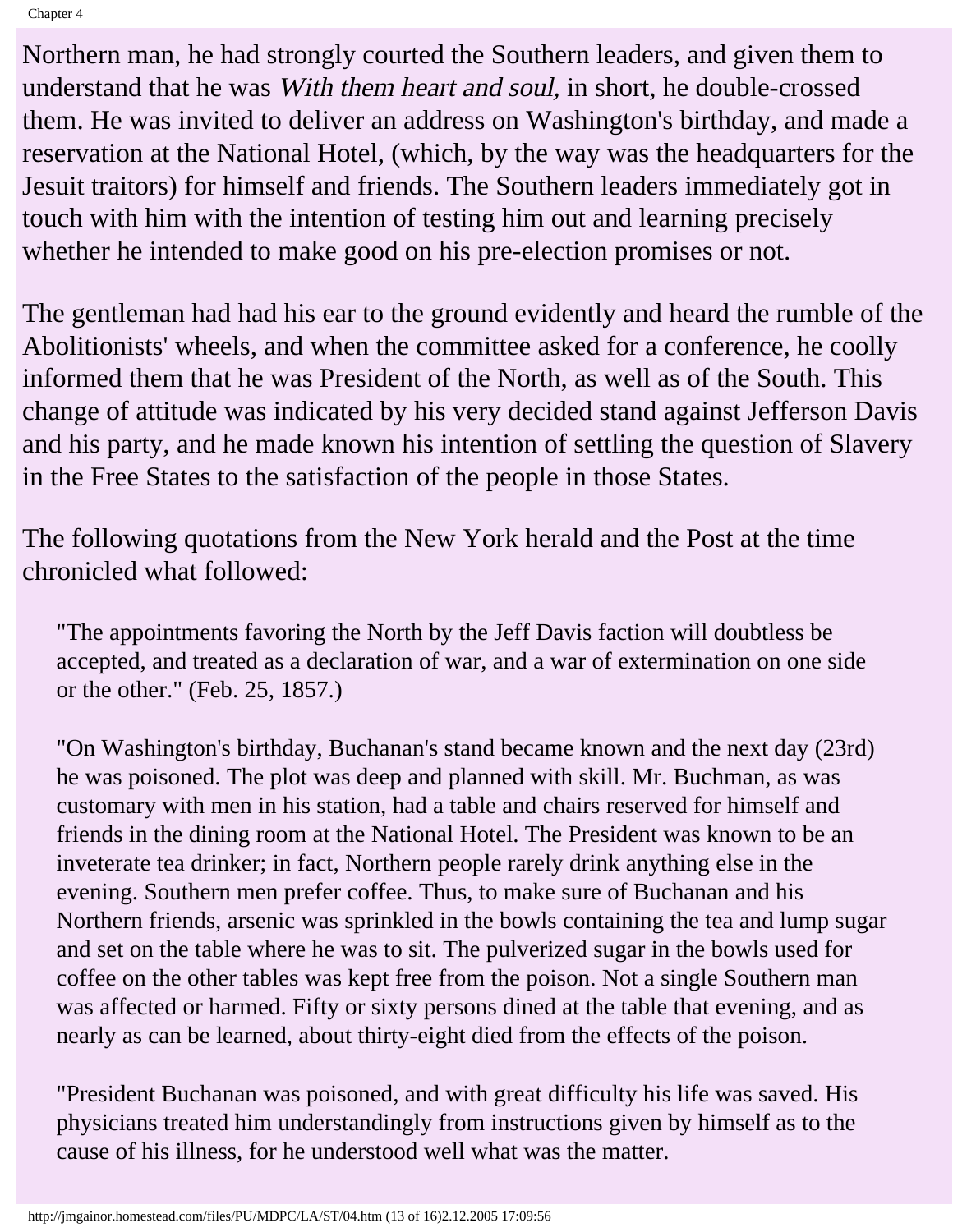"Since the appearance of the epidemic, the tables at the National Hotel have been almost empty. But more remarkable than the appearance of the epidemic itself, is the supineness of the authorities of Washington, in regad to it.

"Have the proprietors of the Hotel, or clerks, or servants, suffered from it? If not, in what respect did their diet and accommodations differ from those of the guests (Northern)?

"There is more in this calamity than meets the eye. It is a matter that should not be trifled with." (N.Y. Post, March 18, 1857.)

#### Thus again, we see the Jesuits *found their man* and kept their oath that:

"I do further promise and declare, that I will have no opinion or will of my own, or any mental reservation whatsoever, even as a corpse or cadaver, but I will unhesitatingly obey each and every command that I may receive from my superiors in the Militia of the Pope, and of Jesus Christ.

"That when the same cannot be done openly, I will secretly use the poison cup . . . the steel of the poniard, or the leaden bullet regardless of honor, rank, dignity, or authority, either public or private, as I at any time may be directed to do."

The close call to death frightened and made James Buchanan the most subservient tool the Jesuits ever had. An old friend who visited him in Washington a few months after, said he had "aged twenty-five years." He had been the picture of health, robust and straight as an arrow, when he arrived in Washington for his inauguration. After he had gotten his dose he was emaciated and bent. An item from the Newark news Advertiser of March 18th, 1857, said:

#### "SYMPTOMS OF THE ATTACK AND NAMES OF SOME OF THE MURDERED DEAD"

"A persistent diarrhea, in some cases accompanied by violent vomiting, and always with a most distressing loss of strength and spirits in the person. Sometimes the person for one day would be filled with hopes of recovery, then relapse again to loss of spirits and illness.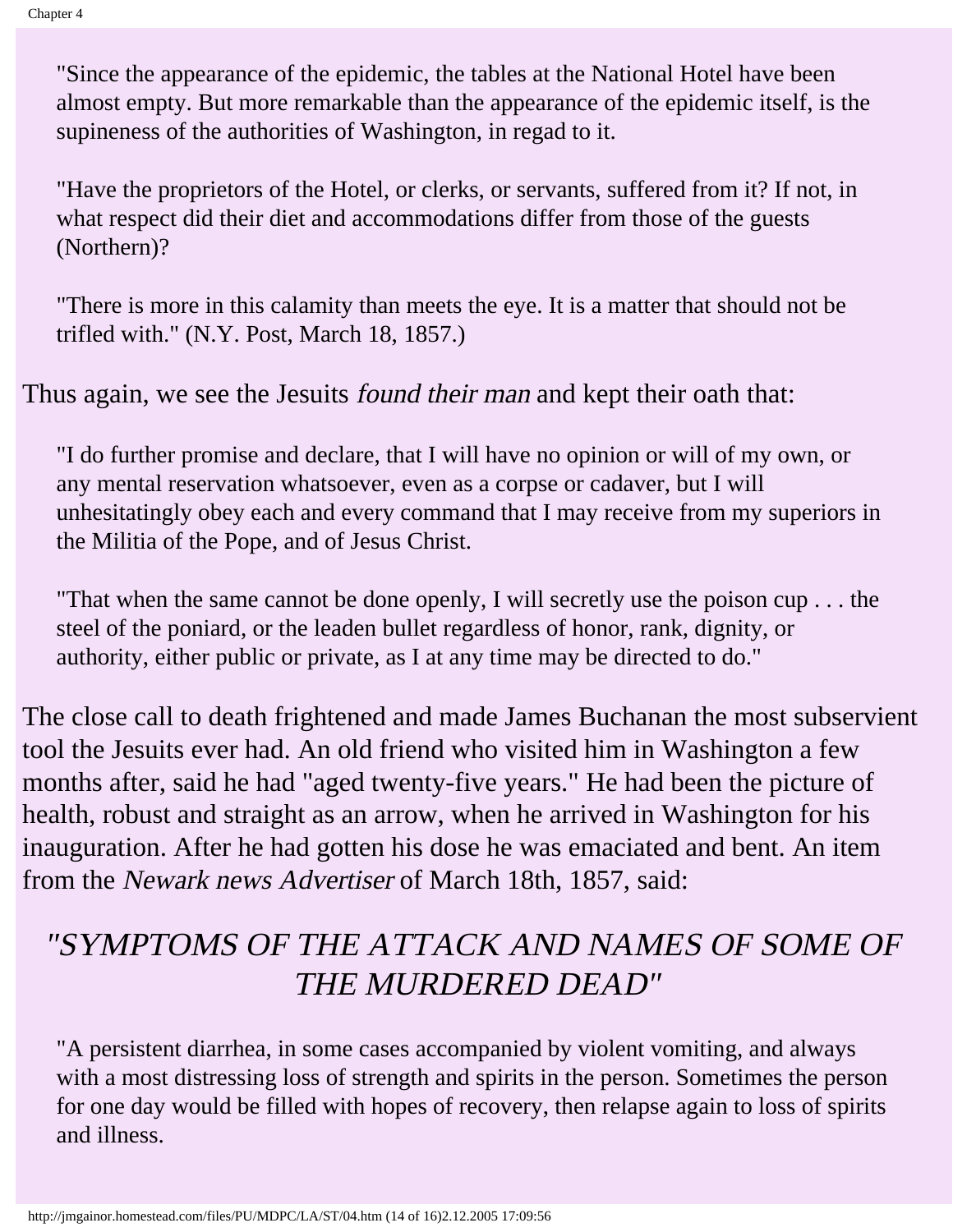"Elliott Eskridge, the nephew of President Buchanan, died from the effects of the poisoning."

During the Buchanan administration seven States seceded, headed by South Carolina, taking seven forts, four arsenals and one Navy Yard, and the United States Mint at New Orleans, with five hundred and eleven thousand dollars. The total value of the government property stolen at this time was TWENTY-SEVEN MILLION DOLLARS AND EIGHT MILLION OF INDIAN TRUST BONDS!

Allow me here to give the following, graphic picture of the situation in 1850-60, taken from a eulogy, delivered on Wendell Phillips in Boston, April 9th, 1884, by the Rev. Dr. Archibald H. Grimke of Washington, D.C., one of the most scholarly and eloquent thinkers of his race:

"But when the year 1859 came and the slave power hung its Black bill over the Free States, non-resistance had no longer any place in the conflict. The time for argument had passed; the time for arms had arrived. On the first wave of this momentous change Wendell Phillips mounted to leadership. His speeches were the first billows breaking in prophetic fury against the South. They were the first blasts of the tempest; the first shock on the utmost verge of the Civil War. Forcible resistance of the Black bill was now obedience to God . . . The passage of the Bill was the actual opening of hostilities between two sections. The Union from that moment was in the state of war. Of course there were not then any of the visible signs of war;—no opposite armies—two belligerent governments . . . . It was none the less real, however . . . . The peaceable surrender of a fugitive slave becomes new treason to freedom. Wendell Phillips comprehended the gravity of the situation. He refused to cry peace when there was no peace. He answered the Southern manifesto with the thunder of his great speech on the anniversary of the rendition of Sims . . . He is in command and has called for guns . . . He saw clearly that the danger of the reform lay in the stupor and indifference, which repeated executions under the law, would produce.

"The South was united and highly organized, impelled by a single purpose, and in possession of the whole machinery of government. He saw the North timid, irresolute, sordid, drugged by Whigs and Democrats, and frozen with the fear of disunion . . . . Peace was slavery, and sleep was death. The only hope of freedom lay now in the finger that could pull the trigger. This might beat back the advancing apathy and save the citadel of liberty. It is the glory of Phillips that he saw this . . . . He was an army in himself. His eloquence poured out month after month, and year after year, a kind of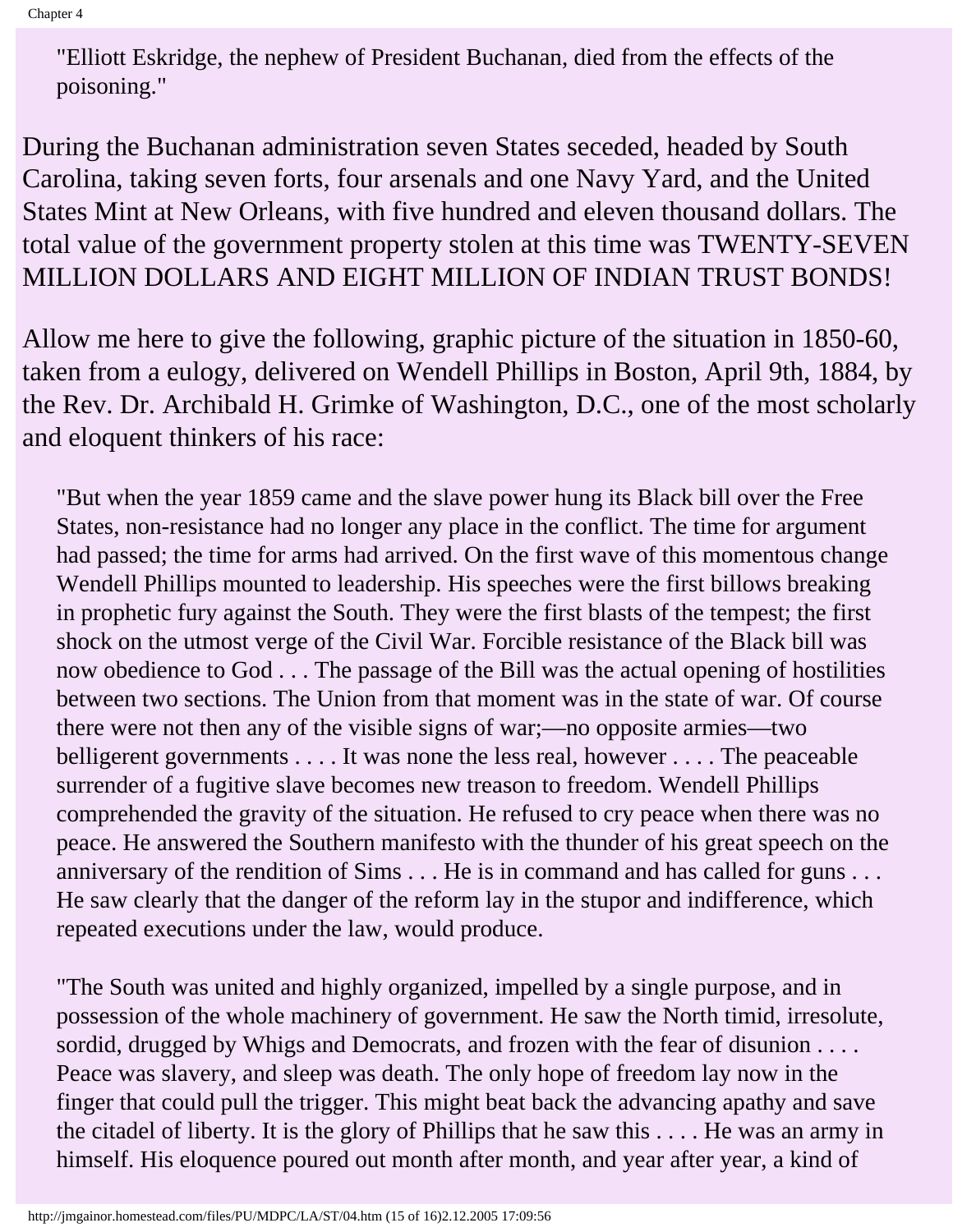imminent presence . . . the very air of the Free States vibrated with the disembodied soul of his mighty invectives . . . . Shock after shock has loosened the ice from the conscience and courage of the North. The Republican party is born, and then comes the first political freedom. Abraham Lincoln has entered the White House, and Jeff Davis has turned his back upon Washington forever The trial morning is rising gloomily upon the republic. The gray light is haunted with strange voices, winged portents, bloody apparitions. Right and Wrong, Freedom and Slavery have reached the plains of '60!"

Thus we have been given a glimpse of the decade from the murder of Taylor to the Election of Lincoln.



[Home](http://jmgainor.homestead.com/files/PU/PU.htm) | [Modern Day Papal Crimes](http://jmgainor.homestead.com/files/PU/MDPC/MDPC.htm) | [Lincoln Assassination](http://jmgainor.homestead.com/files/PU/MDPC/LA/LA.htm) | [Email](mailto:PapacyUncovered@ec.rr.com)



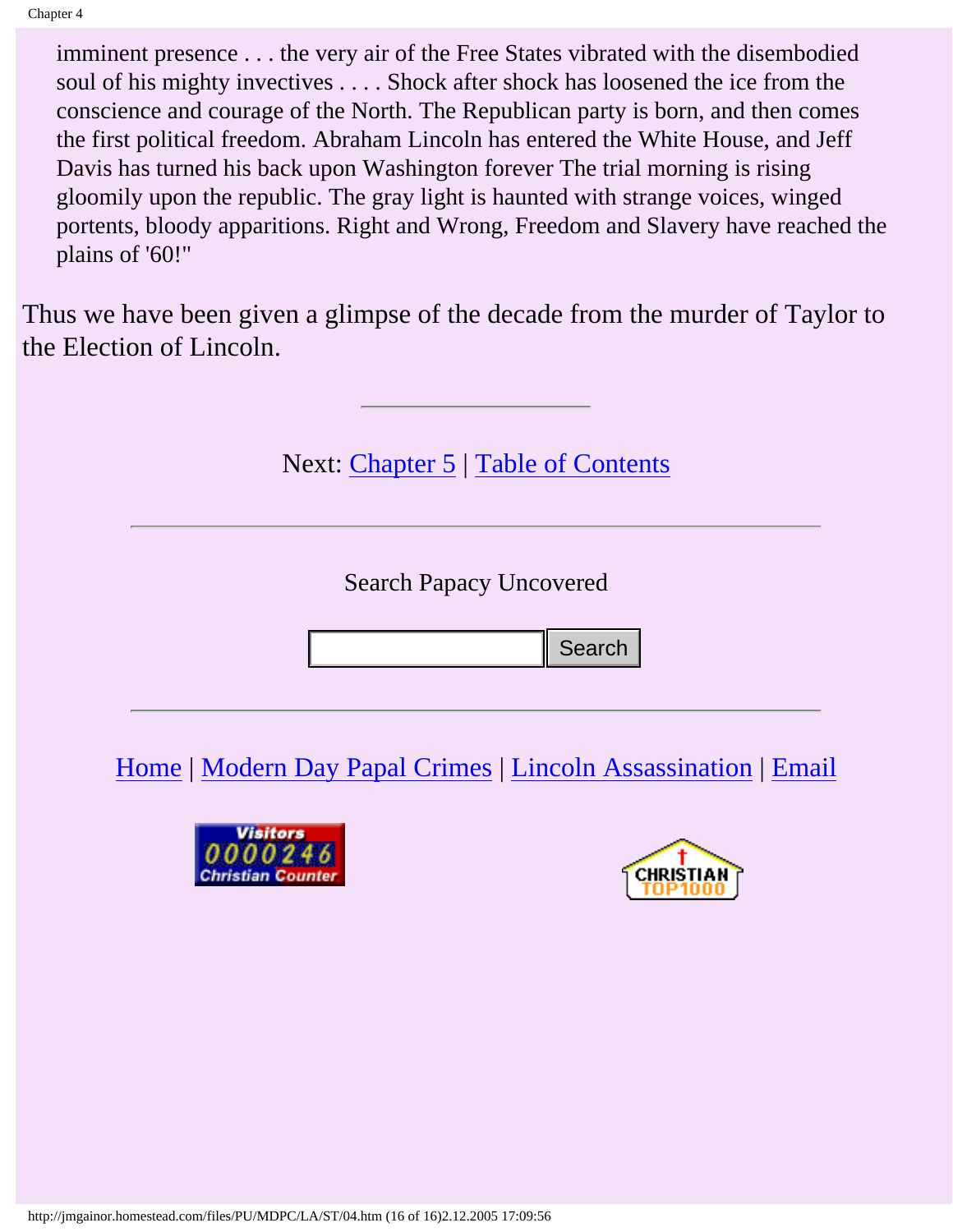# <span id="page-48-0"></span>The Suppressed Truth about the Assassination of Abraham Lincoln

## **Chapter 5 When The Pope Was King**

That Pope Pius IXth conspired with Napoleon IIIrd to take advantage of the conflict between the North and the South in this country and with one blow to destroy both Popular Governments of Mexico and the United States, is beyond question.

During the years from 1864 to '65 the activity of these Jesuits in Europe was redoubled. There is no doubt that they were not in close touch with every step and phase of the Rebellion in this country. In 1856 Prince Maximillian of Austria, was called to Rome where a marriage had been arranged through ecclesiastical and royal intrigue between himself and the Princess Carlotta, daughter of King Leopold IInd of Belgium, thus uniting two of the strongest Catholic powers in Europe.

The next step was the marriage of this royal couple in the Cathedral at Vienna. In April, 1864, by the orders of the pope, they were crowned Emperor and Empress of Mexico at Pontifical High mass and amidst great rejoicing. On April 14, 1864, just one year to the day, previous to Lincoln's assassination, this royal couple set sail in an Austrian ship of war for Mexico. They put in at Cevita Vecchia, the port in the Papal States, and were received at the Vatican by the most elaborate ceremonies, which had ever been extended by a pope to royalty. After several days of these honors and being loaded down with the papal blessings they again assumed their journey across the Atlantic.

Maximillian had been during a previous visit to Napoleon IIIrd and his Empress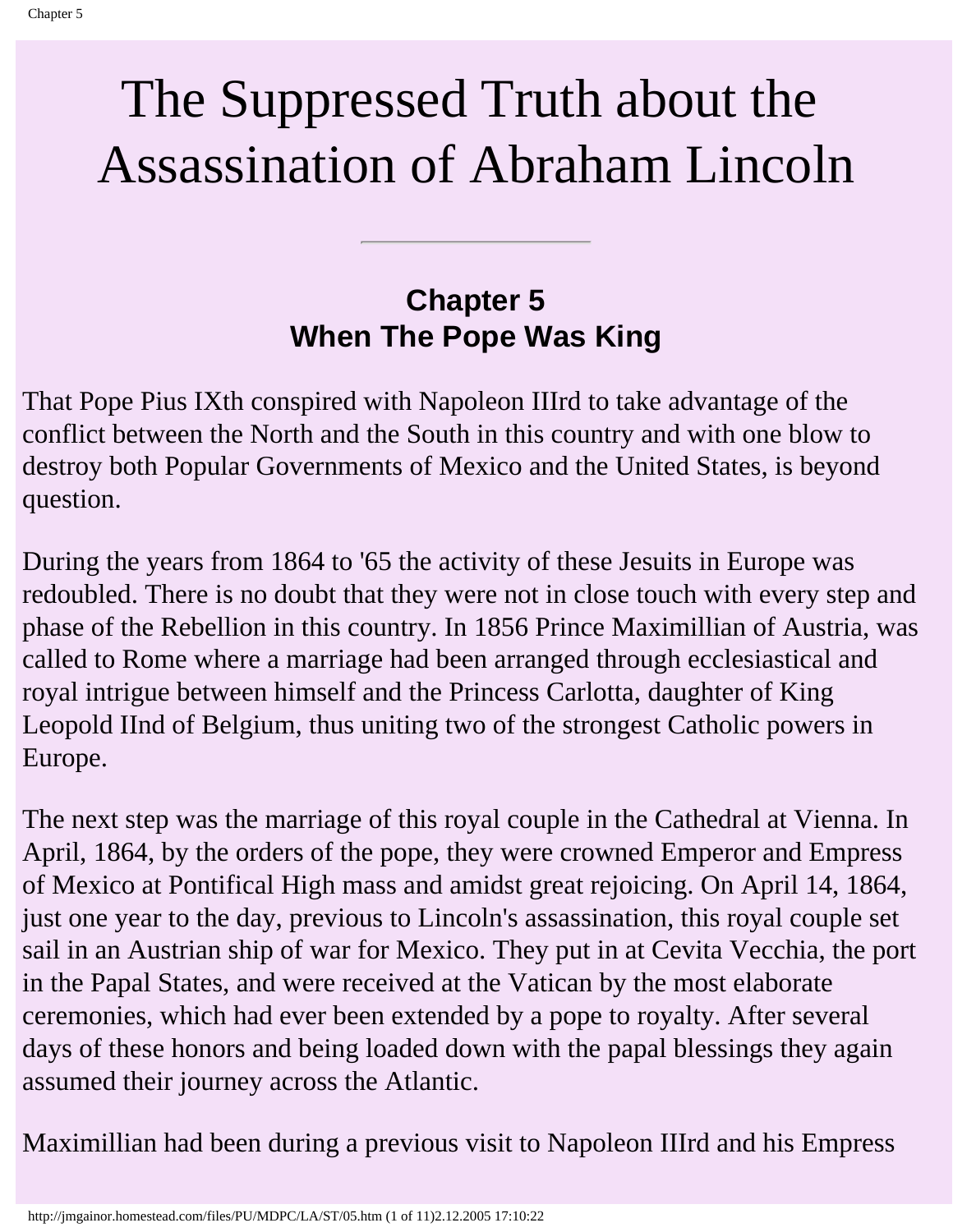Eugenie, assured of the assistance of thirty thousand French and Belgian troops for his invasion into Mexico, the specific object of which was the destruction of the young Republic already established under Juarez. These troops were poured in and were being supported by the Mexican People. It had been impressed upon Maxmillian at the Vatican that his first official act must be complete restoration of all the church property and ecclesiastical rights of the clergy which had been confiscated by the Liberal government.

After the conquest of Mexico the plan was for this imperialistic commander Emperor Maximillian, to join Jefferson Davis and Confederate troops at Richmond where they would sweep north and capture Washington.

Davis had made a strong appeal in 1863 in a letter to the Pope, and after the reply, which he promptly received from His Holiness, a wholesale desertion of the Irish Catholic troops of the North to the Confederacy followed. In fact, the Government figures are that out of 144,000 Irish Romanists, but 44,000 remained loyal.

We have seen and heard how the Roman priesthood the world over, is bending every effort to restore the pope to the position which he occupied during the Dark Ages. This is perhaps an opportune time for the reader to take a survey of conditions which existed in the Papal States prior to and during the Civil War where the popes of Rome had been in supreme command for over fourteen hundred years. Certainly, fourteen hundred years ought to be sufficient for a thorough test of the merits of a system. Pius IXth was elected in 1846. There had been three popes in the interim between him and Pius VIIth who had restored the Jesuits and called the congress of Vienna in 1814. There was no change in policy however, nor any laxness in regard to the attitude of the church towards its obligations to the high contracting parties of the Holy Alliance and their [Secret](http://jmgainor.homestead.com/files/PU/MDPC/LA/stv.htm) [Treaty at Verona](http://jmgainor.homestead.com/files/PU/MDPC/LA/stv.htm).

Of all of his predecessors Pius IXth was one of the most reactionary, and in his notorious Syllabus which was proclaimed to a startled world in December, 1864, he anathematized every fundamental principle upon which this Republic is based. The historians are inclined to place all the blame of his mistakes, and they were many, upon his Secretary of State, Cardinal Antonelli, who was beyond doubt the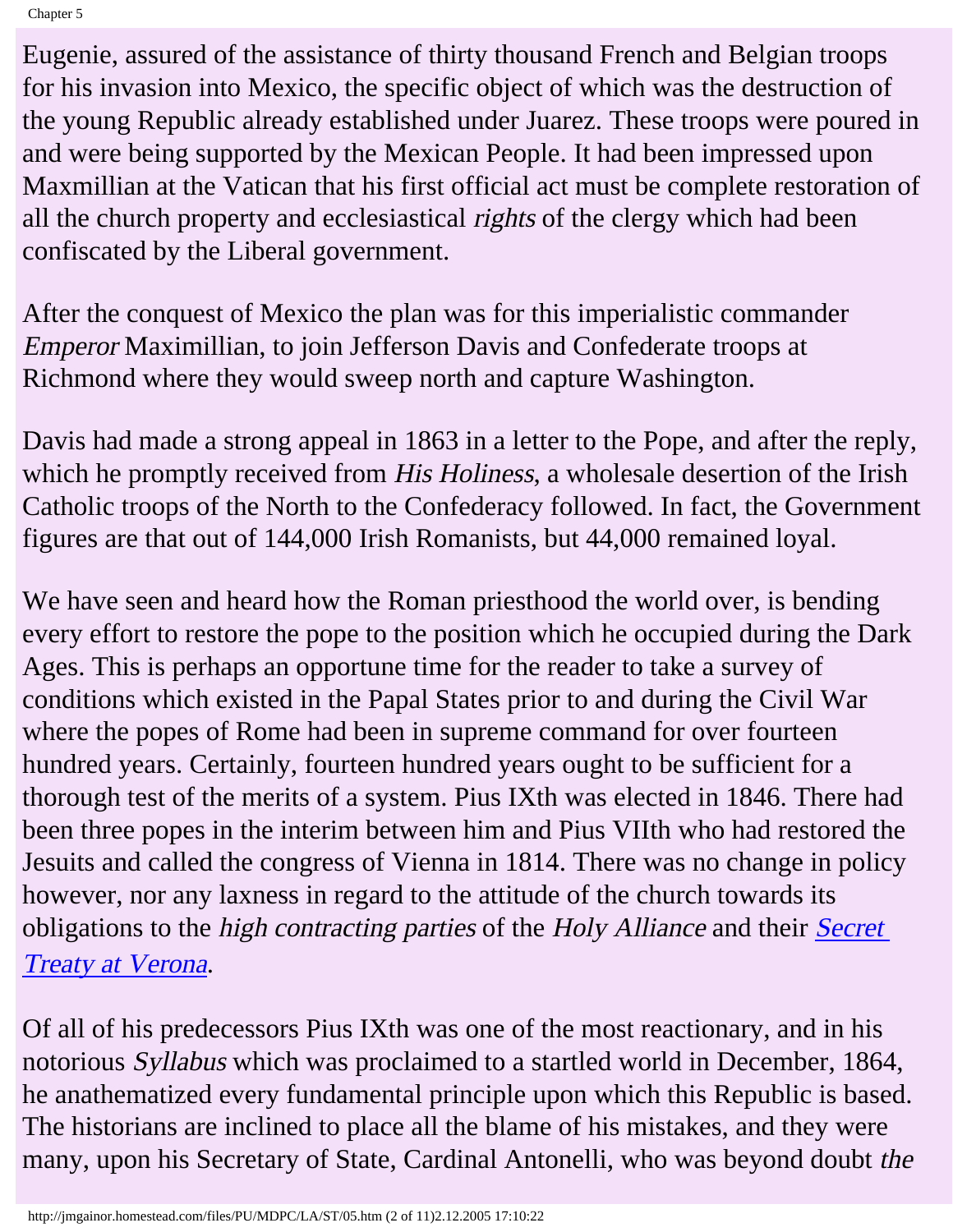power behind the throne—the agent for the Black pope. Antonelli is far more interesting as a character study than the White pope, inasmuch as he was so deeply interested in the affairs of this country during the war. I am taking the liberty of reproducing some graphic pen pictures by the distinguished French joumalist, M. About, who made a personal visit to the Papal States to learn, firsthand, if the astounding reports from the Italian Revolutionists which had been pouring into the European press for several years were correct. M. About's book, The Roman Question is intensely interesting and written in the peculiarly piquant style of the brilliant Frenchman. It is long since out of print and difficult to secure as the Leopoldines have bought up every copy, which comes under their WATCHFUL EYE. It is a terrific arraignment, especially so, as the author himself was a Roman Catholic.

His visit to the Papal States was made in 1859, the same year you will remember that Abraham Lincoln was making his telling political campaigns for the presidency, and immortalizing himself by his debate with Judge Douglas, on the Dred Scott Decision of Judge Roger E. Taney.

The great Italian poet and patriot, Mazzini, was an exile, living in a London attic, pouring out his soul's most noble appeals to the Liberals of Europe. His large property holdings in Italy had been confiscated by the Pope's government. The Carlysles had visited him in his attic and through their friendship he was brought from the miserable surroundings and ensconced in comfortable quarters, where the most distinguished literati of London and Paris visited him and were captivated by his remarkable talents and his sincere patriotism and completely won over by his irresistible arguments for a FREE AND UNITED ITALY.

The exile Garibaldi, with his Redshirted Legion, had answered the call of his country after a sojourn in the United States where he had also lived in an attic in New York City, following the humble profession of a candlemaker, saving up his money.

One day he suddenly closed his attic door and disappeared as mysteriously as he had come. The great soldier patriot returned to Italy by the way of London and one of his most brilliant conquests was the capture of the hearts of the people of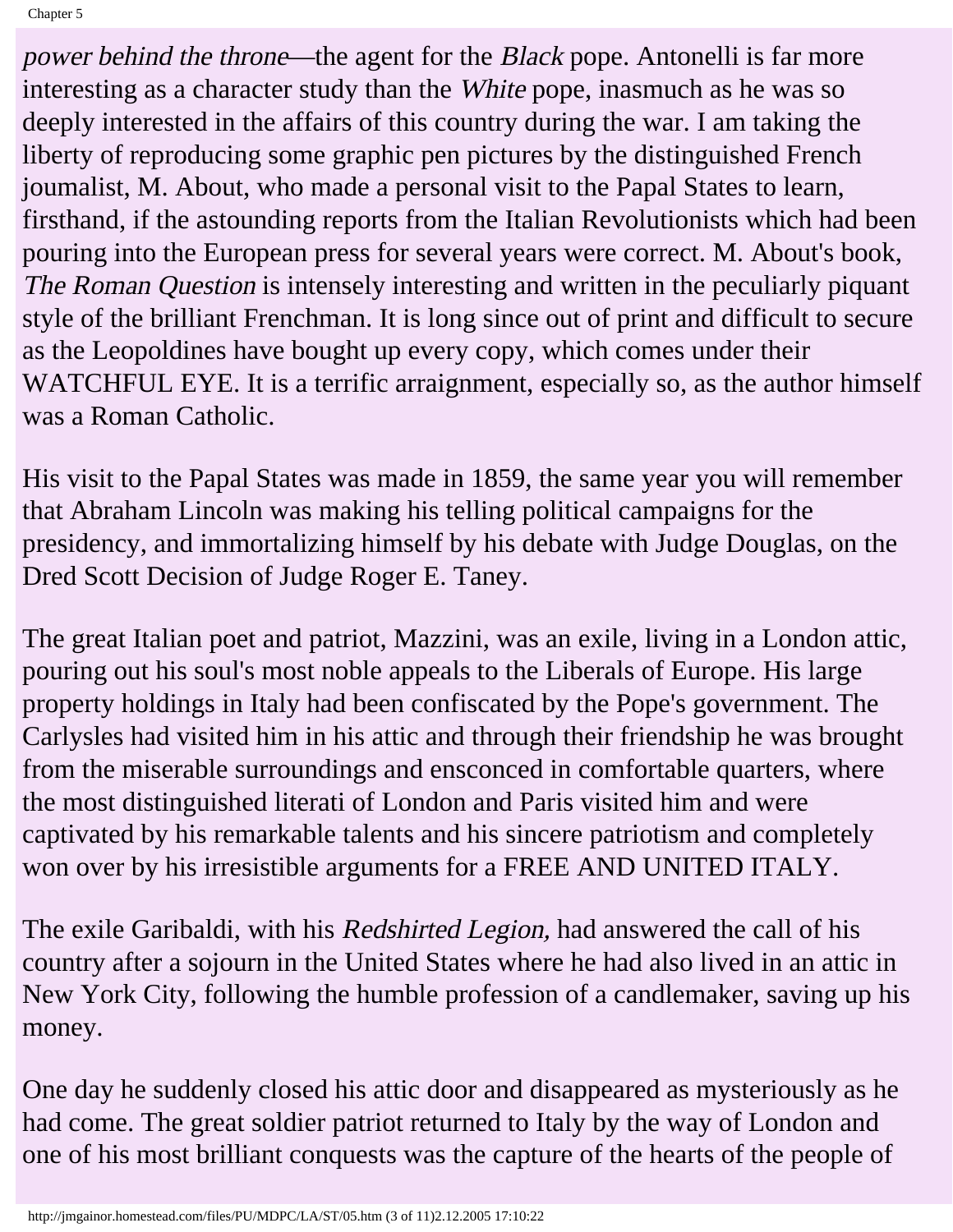London. The red-blooded staunch Protestants not only of the city itself, but from all over England, came to welcome the man who had returned to offer his sword against the papal yoke. They went wild with delight. Garibaldi with his yellow flowing hair under his big slouch hat was lifted to the shoulders of the crowd, mad with joy, which surged about him, and carried as though his great form was but a feather's weight.

This was an insult, aye, it was the unforgivable sin in the eyes of the black-robed Jesuits, and the Vatican, which aroused the deadly hatred for the English Protestant nation, a hatred which has not abated itself up to today.

One might presume under the circumstances that the Pope would have been too occupied with his own affairs to meddle with the politics in the United States, at such a time.

The clever Frenchman, M. Dupin, had said: "Le Jesuitism est un epee don't la poingee est a Rome, et la point partout."—Jesuitism is a sword whose hilt is in Rome and it points everywhere.

Gladstone had visited the Papal States in 1850 and on his return to England, had reported to his government and the London press that the Papal government was The negation of God.

In the preface of this book, M. About says:

"It was in the Papal States that I studied the Roman Question. I traveled over every part of the country; I conversed with men of all opinions, examined things very closely, and collected my information on the spot.

"The pressing condition of Italy has obliged me to write more rapidly than I could have wished; and this enforced haste has given me a certain air of warmth, perhaps of intemperance, even to the most carefully matured reflections . . . . I fight fairly, and in good faith. I do not pretend to have judged the foes of Italy without passion; but I have calumniated none of them.

"If," he continues. "I have sought a publisher in Brussels, while I had an excellent one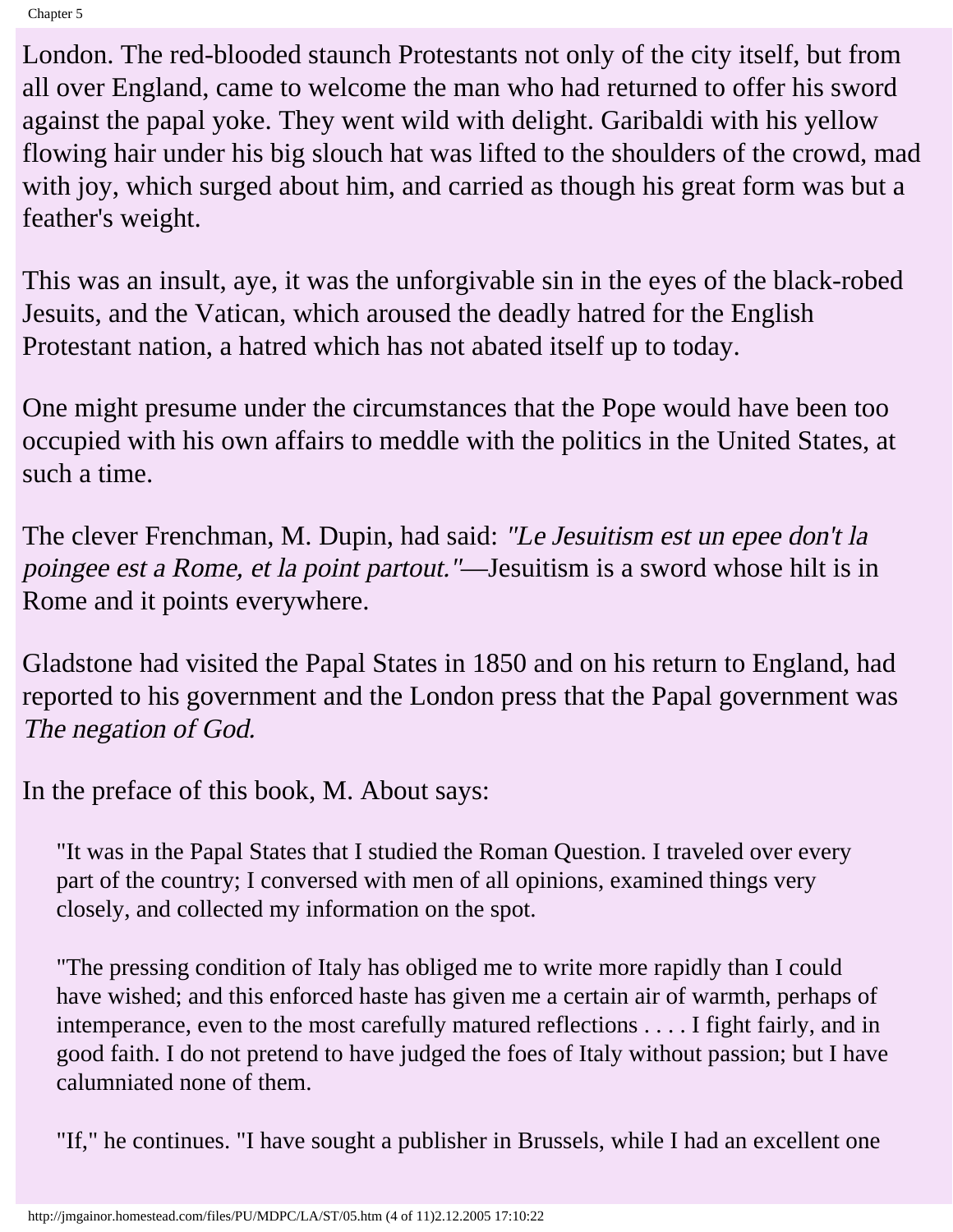in Paris, it is not because I feel any alarm on the score of the regulations of our press, or the severity of our tribunals. But as the Pope has a long arm that might reach me in France, I have gone a little out of the way to tell him the plain truths contained in these pages."

And now for the plain truths about his Secretary of State, the Cardinal Deacon, Antonelli.

"He was born among thieves. His native place Sonino, is more celebrated in the history of crime, than all Arcadia in the annals of virtue. This nest of vultures was hidden in the southern mountains, toward the Neapolitan frontier. Roads, impractical to mounted dragoons, winding through brakes and thickets; forests impenetrable to the stranger; deep ravines and gloomy caverns—all combine to form a most desirable landscape for the convenience of crime.

"The houses of Sonino, old, ill built, flung pell-mell, one upon another, and almost uninhabitable by human beings, were, in point of fact, little else than depots of pillage and magazines of rapine. The population, alert and vigorous, had for many centuries practiced armed robberies, and depredation had gained its livelihood at the point of the carbine.

"Newborn infants inhaled a contempt of the law with the mountain air and drew in the love of others goods, with their mother's milk. Almost as soon as they could walk, they assumed cioccie, or moccasins of untanned leather, with which they learned to run fearlessly along the ledge of the giddiest mountain precipices. When they had acquired the art of pursuing and escaping, of taking without being taken, the knowledge of the value of different coins, the arithmetic of the distribution of booty, and the principles of the rights of nations, as they are practiced among the Apaches or the Comanches, their education was deemed complete . . . .

"In the year of grace 1806, this sensual, brutal, impious, superstitious, ignorant and cunning race, endowed Italy with a little mountaineer, known as Giacomo Antonelli. Hawks do not hatch doves. This is an axiom in natural history, which has no need of demonstration. Had Giacomo Antonelli been gifted with simple virtues of an Arcadian shepherd, his village would have instantly disowned him. But the influence of certain events modified his conduct, although they failed to modify his nature.

"If he received his first lessons from successful brigandage, his next teachers were the gendarmerie. When he was hardly four years old, the discharge of a high moral lesson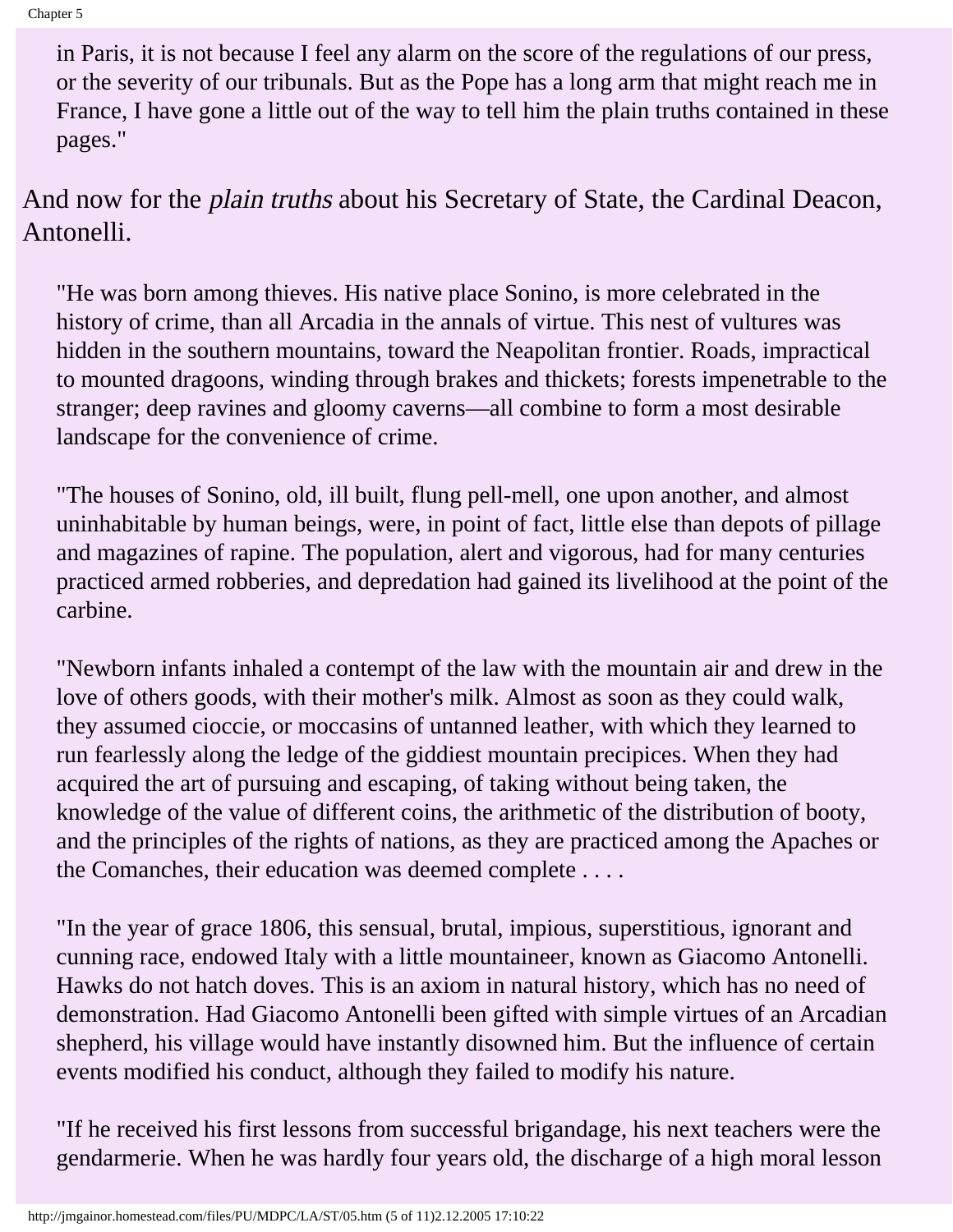shook his ears, it was the French troops who were shooting brigands in the outskirts of Sonino.

"After the return of Pius VIIth, he witnessed the decapitation of a few neighboring relatives who had dandled him on their knees. Under Leo XIIth., it was still worse. The wholesome correctives of the wooden horse were permanently established in village square . . . . St. Peter's Gate, which adjoins the house of the Antonelli, was ornamented with a garland of human heads, which . . . grinned dogmatically enough in their iron cages . . . . Young Giacomo was enabled to reflect upon the inconveniences of brigandage, even before he had tasted its sweets . . . . He hesitated for some time as to the choice of a calling. His natural vocation was that of the inhabitants of Sonino . . . to live in plenty, to enjoy every sort of pleasure, to rule others, to frighten them if necessary, but above all to violate laws with immunity.

"With the view of obtaining so lofty an end, without endangering his life, for which he had ever a most particular regard, he entered the great seminary of Rome."

That's a beautiful picture of the next highest prelate to the Pope. is it not?

So much for the early years of Antonelli.

But permit me to quote again from the pen of the author of *The Roman Question*, who, as we know, was an eye witness:

"No country in Europe is more richly gifted, or possess greater advantages, whether for agriculture, manufacture or commerce . . .

"Traversed by the Apennines, which divide it about equally, the Papal dominions incline gently, on one side the Adriatic, on the other the Mediterranean. In each of the seas they possess an excellent port: to the east, Ancona; to the west, Civita Vecchia . . . . If Panurge had had these ports in his kingdom, he would have infallibly built himself a navy . . . . The Phoenicians and Carthaginians were not so well off.

"A river tolerably well known under the name of the Tiber, waters nearly the whole country to the west. In former days it ministered to the wants of internal commerce. Roman historians describe it as navigable up to Perugia. At the present time it is hardly so far as Rome; but if its bed were cleared out, and the filth not allowed to be thrown in, it would render greater service and would not overflow so often.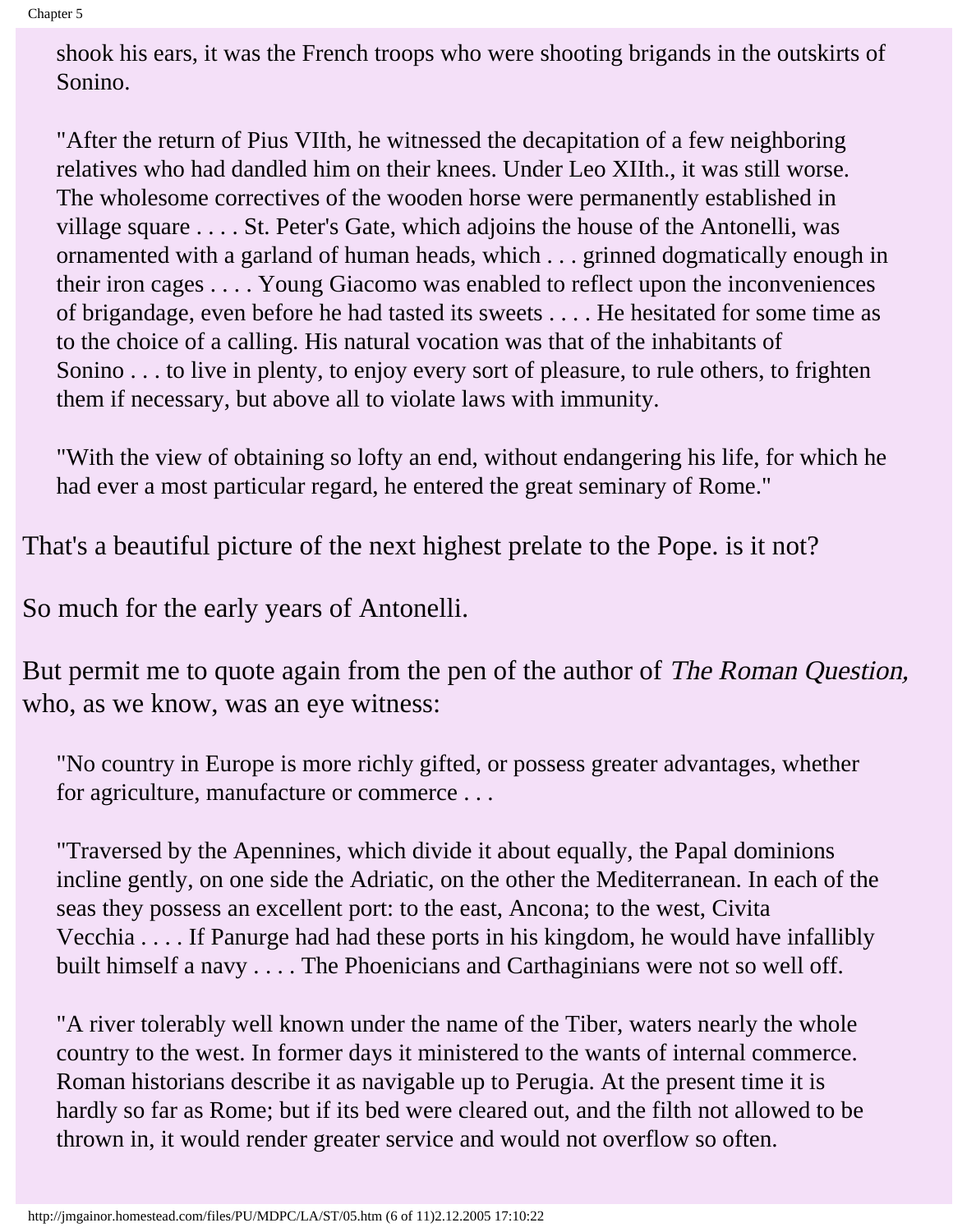"In 1847, the country lands subject to the Pope were valued at about 34,800,000 pounds sterling . . . the Minister of Public Works and Commerce admitted that the property was not estimated at above a third of its real value. If capital returned its proper interest, if activity and industry caused trade and manufactures to increase, the national income, as ought to be the case, it would be the Rothschilds who would borrow money from the Pope at six percent interest."

As a matter of fact the Papacy was heavily indebted to the Rothschilds upon which About throws a high light further on.

"But, stay," he continues, "I have not yet completed the catalogue of possessions. To the munificence of nature, must be added the inheritance of the past. The poor Pagans of great Rome left all their property to the Pope who damns them."

"They left him gigantic aqueducts, prodigious sewers and roads which we find still in use, after twenty centuries of traffic. They left him the Coliseum, for his Capuchins to preach in. They left him an example of an administration without equal in history. But the heritage was accepted without the responsibilities.

"I will conceal from you no longer that this magnificent territory appeared to me in the first place most unworthily cultivated. From Civita Vecchia to Rome, a distance of sixteen leagues, cultivation struck me in the light of very rare accident . . . . Some pasture fields, some land in fallow, plenty of brambles, and, at long intervals, a field with oxen at the plow; that is what the traveler will see in April. He will not meet with the occasional forest, which he finds in the desert regions of Turkey. It seems as if man had swept across the land to destroy everything, and the soil had been taken possession of by flocks and herds . . . I used to walk in even direction, and sometimes long distances . . . . However, in proportion as I receded from the City of Rome, I found the land better cultivated. One would suppose that from a certain distance from St. Peter's, the peasants worked with greater relish . . . .

"I sometimes fancied that these honest laborers worked as if they were afraid to make a noise, lest by smiting the soil too hard, too deeply, too boldly, they should wake up the dead of the past ages.

"St. Peter's is a noble church, but, in its way, a well cultivated field is a beautiful sight . . . . It seemed to me, that the activity and prosperity of the subjects of the Pope were in exact proportion to the square of the distance which separated them from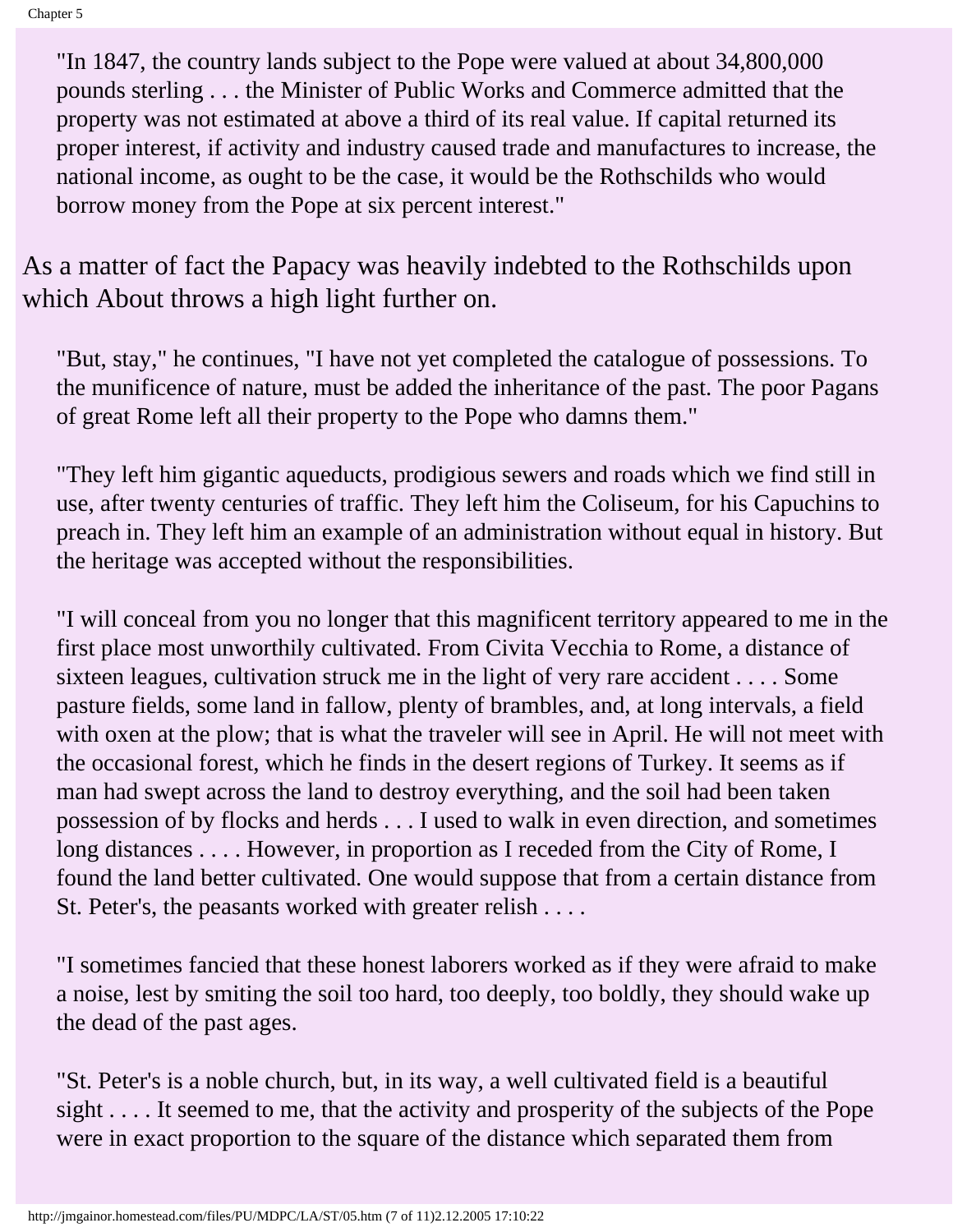Rome . . . in other words, that the shade of the monuments of the eternal city, was noxious to the cultivation of the country. Rabelais says. 'the shade of monasteries is fruitful' but he speaks in another sense.

"I submitted my doubts to an old ecclesiastic, who hastened to undeceive me. 'The country is not uncultivated,' he said, 'or if it be so, the fault is with the subjects of the Pope. This people is indolent by nature, though 21,415 monks are always preaching activity and industry to them!'"

That is a birds eye view, dear reader, of the Papal States in the early eighteenth century when we were having our blind struggle with the Papacy for our national existence in this country.

In his chapter on PLEBEIANS, M. About has this to say:

"The subjects of the Holy Father are divided by birth and fortune into three very distinct classes—nobility, citizens, and people, or plebeians.

"The Gospel has omitted to consecrate the inequality of men, but the law of the state that is to say, the will of the Popes—carefully maintains it. Benedict XIV declared it honorable and salutary in his Bull of January 4, 1746, and Pius IX expressed himself in the same terms at the beginning of his Chirografo of May 2nd, 1853."

Ponder these words well, dear reader, and add to them the following quotation which I lifted from The New World, the Official Organ of the Roman Catholic Church in the Archdiocese of Chicago, Ill., which was a comment on the Federation of Catholic Societies held at New Orleans the previous November, 1910:

"Human society has its origin from God and is constituted of two classes of people, rich and poor, which respectively represents Capital and Labor.

"Hence it follows that according to the ordinance of God, human society is composed of two classes, superiors and subjects, masters and servants, learned and unlettered, rich and poor, nobles and plebeians." (The New World, Chicago, Ill., Dec. 20, 1910.)

It is astounding to know that Diomede Falconio, the Pope's Legate to this country,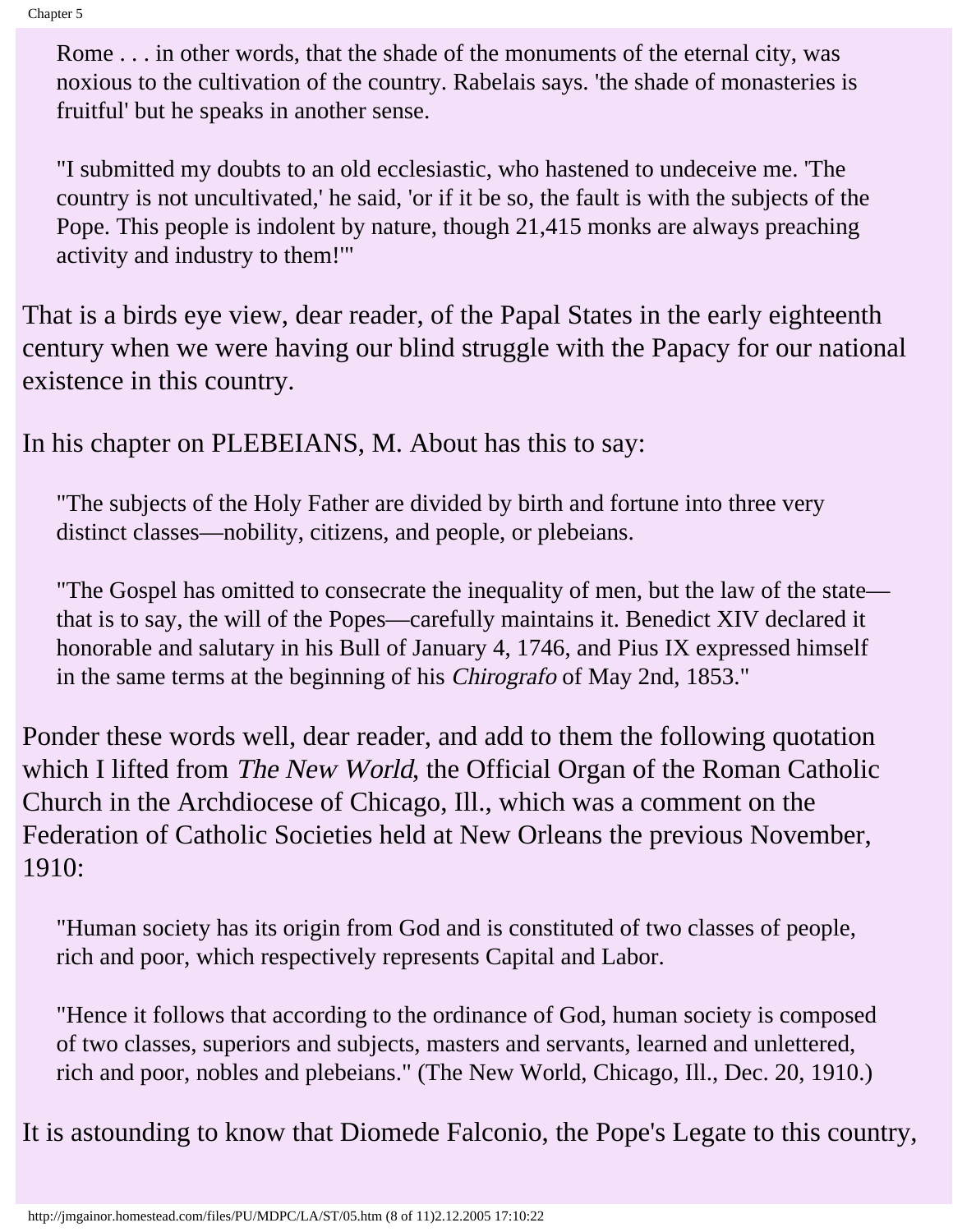who uttered the above divine right treason on that occasion was at the time a naturalized citizen of the United States!!!

That is what the oath of a Jesuit amounts to.

Falconio, who has since died, was instructing the subjects of the Pope in this country and there were thousands of Catholics present at the New Orleans Convention, that a government based as our POPULAR Government is, is not worthy "Favor or support." (See Leo XIIIth's Great Encyclicals, page 126).

In a nutshell, The Roman Church in this country has always taught and is still teaching its subjects a separate citizenship inimical to our American citizenship that the sole authority to rule must come from the consent of the ruled.

This is the same divine right IDEA that rent this country from stem to stern in 1860, which gashed its fair face with the Mason Dixon line!

This is the same identical teaching, which swept Abraham Lincoln from us at the most critical moment in our country's history.

This is the concentrated treason which is today being inculcated in the minds of one million seven hundred thousand boys and girls who attend the Catholic parochial schools which we have wickedly permitted her to erect in direct opposition to the Public Schools where the fundamentals of POPULAR GOVERNMENT are instilled.

This is the ROMAN QUESTION, the irrepressible conflict, the same old question which the great Lincoln understood and defined so thoroughly in his campaign with Douglas—Douglas with the Roman Catholic wife—Douglas, the Leopoldine, the defender of slavery, who was chosen whether consciously or unconsciously, I cannot say, but chosen just the same to champion the doctrine of class distinction in this country with which they thought to destroy it.

"That is the issue that will continue in this country when the poor tongues of Judge Douglas and myself shall be silent.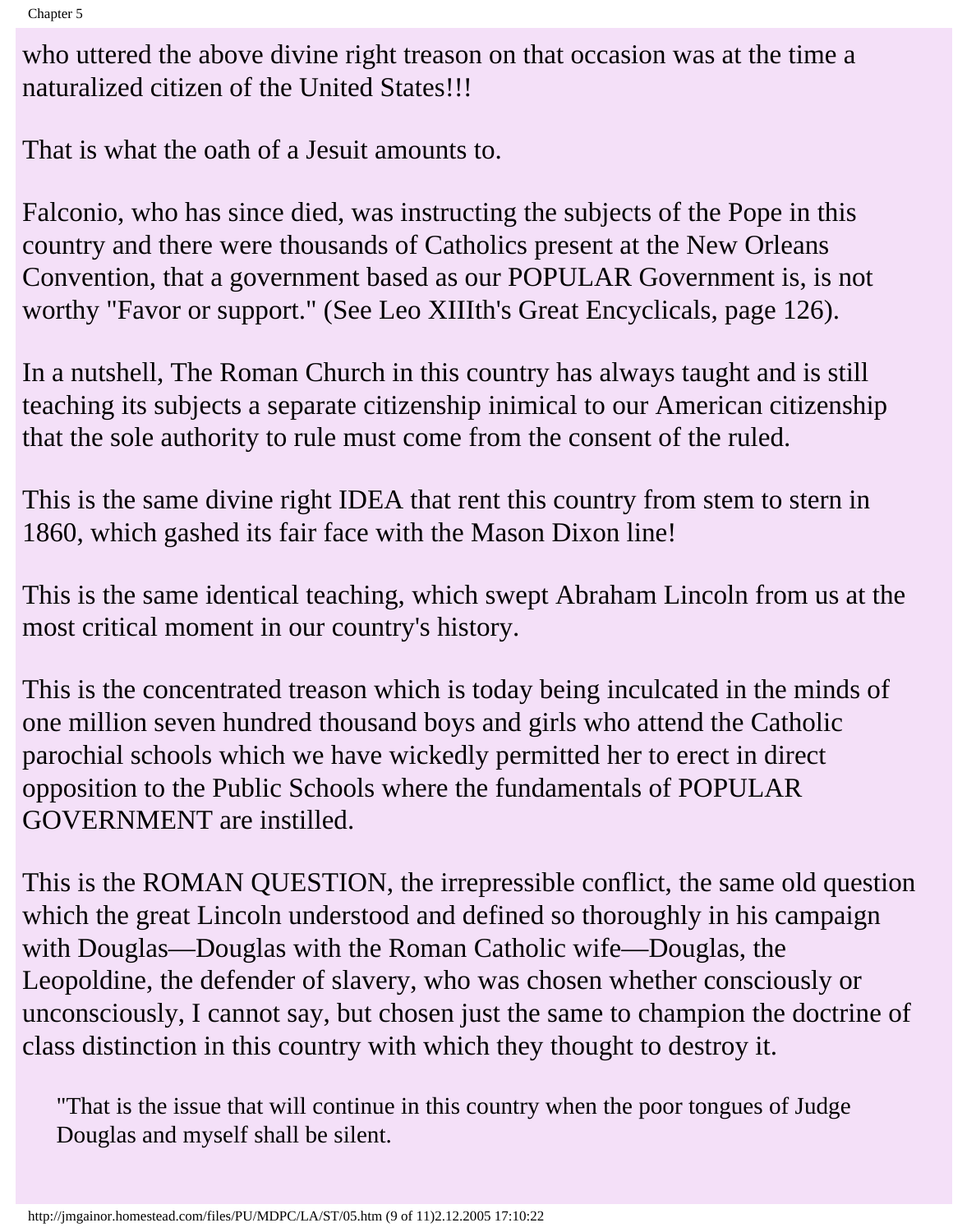"It is the eternal struggle between these two principles—right and wrong—throughout the world.

"They are the two principles that have stood face to face from the beginning of time, and will ever continue to struggle.

"The one is the common right of humanity and the other, the divine right of kings . . . it is the same spirit that says: 'You work and toil and earn bread and I'll eat it.' no matter in what shape it comes . . . it is the same tyrannical principle." (Lincoln's Speech at Alton, Ill., October 15, 1858.)

Abraham Lincoln was the living embodiment of the common right of humanity. In his life the perfection of the NEW IDEA had been materialized, had become a living, breathing FACT, which was unconquerable, yes, unassailable.

Lincoln knew the struggle would go on, after "these poor tongues of Judge Douglas and myself shall be silent."

I believe that the prophetic, inimitable words that Charles Chiniquy attributes to him in his Fifty Years In The Church of Rome were said by him. They have the peculiar literary style of Lincoln and could never be confused with the effusive, emotional manner of expression of the Frenchman that Chiniquy had, than night with day.

The opening words:

"I do not pretend to be a prophet," ring with the modesty which distinguishes many of Mr. Lincoln's greatest sayings. Listen:

"I do not pretend to be a prophet. But though not a prophet, I see a very dark cloud on our horizon. That dark cloud is coming from Rome. It will be filled with tears of blood. It will rise and increase, till its flanks will be torn by a flash of lightning, followed by a fearful peal of thunder. Then a cyclone such as the world has never seen will pass over this country, spreading ruin and desolation from north to south. After it is over, there will be long days of peace and prosperity; for popery with its Jesuitism and merciless Inquisition, will have been forever swept away from our country. Neither you, nor I, but our children will live to see these things. "—(Page 715, Fifty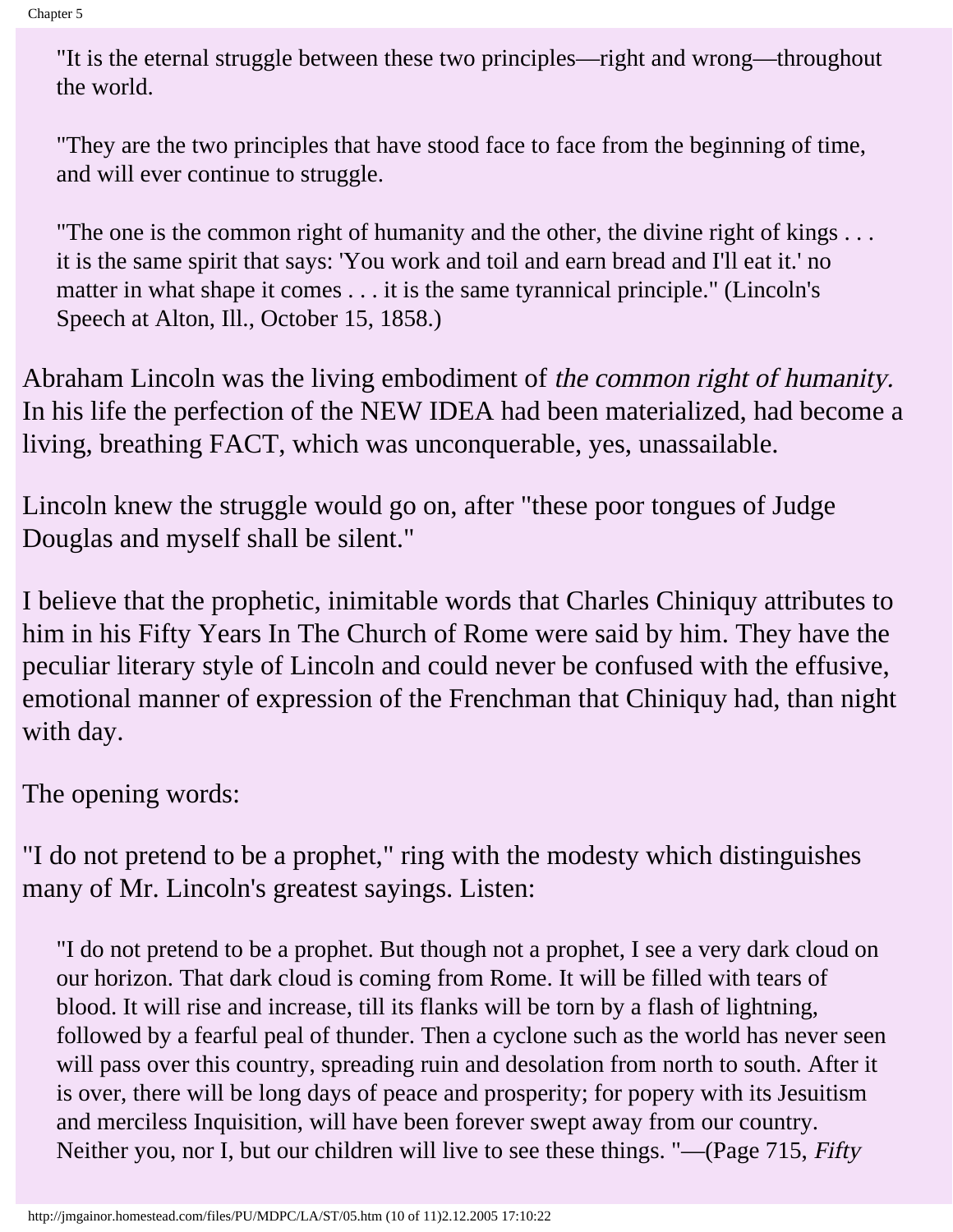Years In The Church of Rome, by Rev. Charles Chiniquy.)

Next: [Chapter 6](#page-59-0) | [Table of Contents](#page-0-0)

Search Papacy Uncovered



[Home](http://jmgainor.homestead.com/files/PU/PU.htm) | [Modern Day Papal Crimes](http://jmgainor.homestead.com/files/PU/MDPC/MDPC.htm) | [Lincoln Assassination](http://jmgainor.homestead.com/files/PU/MDPC/LA/LA.htm) | [Email](mailto:PapacyUncovered@ec.rr.com) Search<br>
Home | Modern Day Papal Crimes | Lincoln As<br>
0000252<br>
Christian Counter<br>
Search<br>
Search<br>
Search<br>
Search<br>
Search<br>
Search<br>
Search<br>
Search<br>
Search<br>
Search<br>
Search<br>
Search<br>
Search<br>
Search<br>
Search<br>
Search<br>
Search<br>
Searc



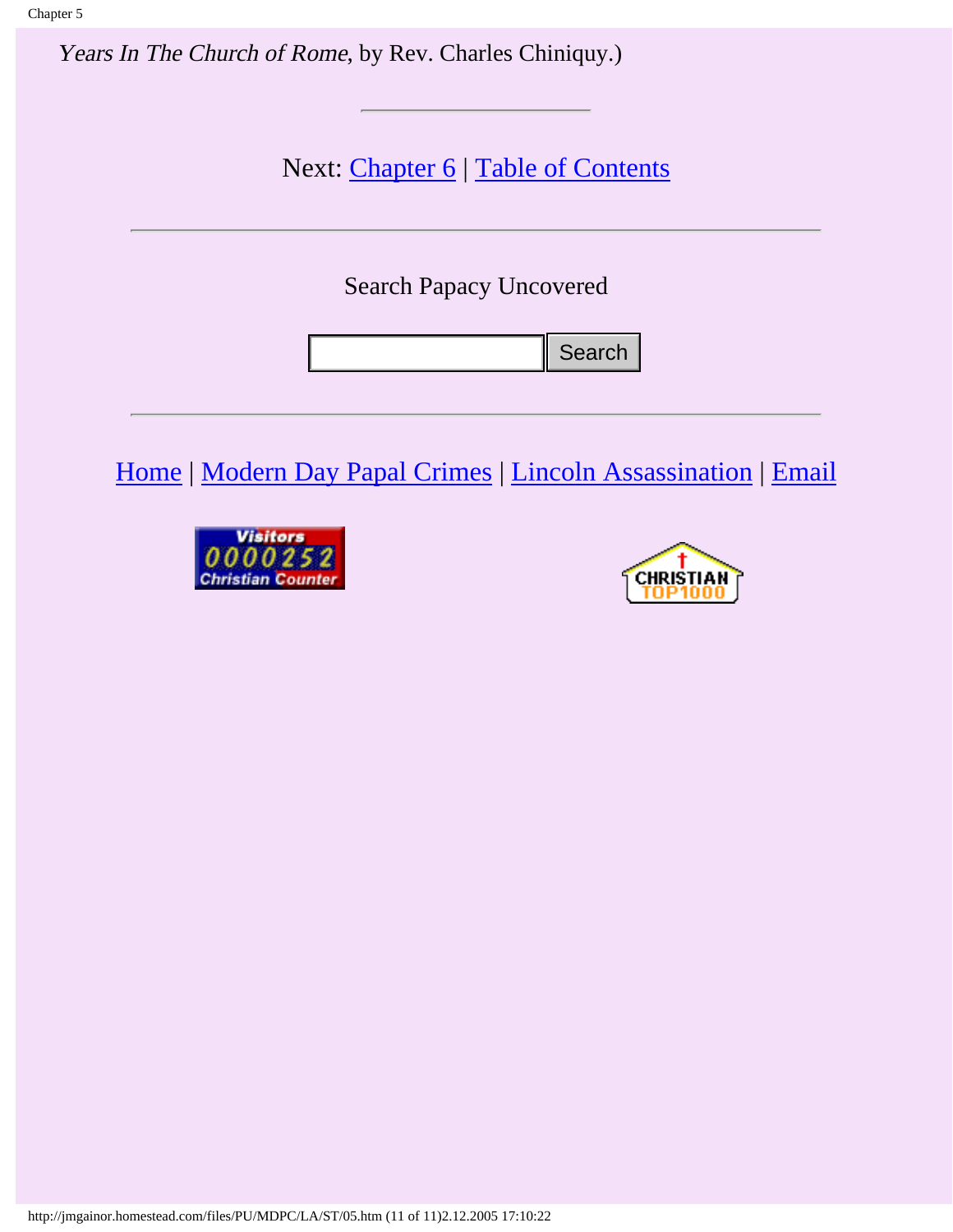# <span id="page-59-0"></span>The Suppressed Truth about the Assassination of Abraham Lincoln

### **Chapter 6 Lincoln Takes Up the Burden**

Certainly, no president of this Republic was ever beset with so many staggering problems as President Lincoln. The more we study those perilous years, the more we wonder at his great wisdom, firmness and boundless patience and charity.

The Ultra-Pro-Slavery leaders had sworn to prevent the seating of Abraham Lincoln in the Presidential chair. So certain were they of the success of their plans that just as Buchanan was leaving the White House, before the arrival of Mr. Lincoln, he turned and said: "As George Washington was the first President, so James Buchanan will be the last President of the United States."

Mr. Lincoln had no idea of the rottenness and treason, which were there to face him in Washington. Almost every department in Washington was headed by a traitor to the Government, for the arch-plotters had been placing their trusted tools preparatory to the final blow.

The first months of his administration were spent in investigating these national assassins, and replacing them with men who were true. This, in itself, was a task that only the judgment of Lincoln could have accomplished.

Mr. Lincoln had no idea of the dimensions of the Secession Plot. He was later to find that his first call for 75,000 volunteers was inadequate and was amazed when the Governors of three Southern States refused to send their quota.

Another disillusionment came when he noted that as he increased his calls for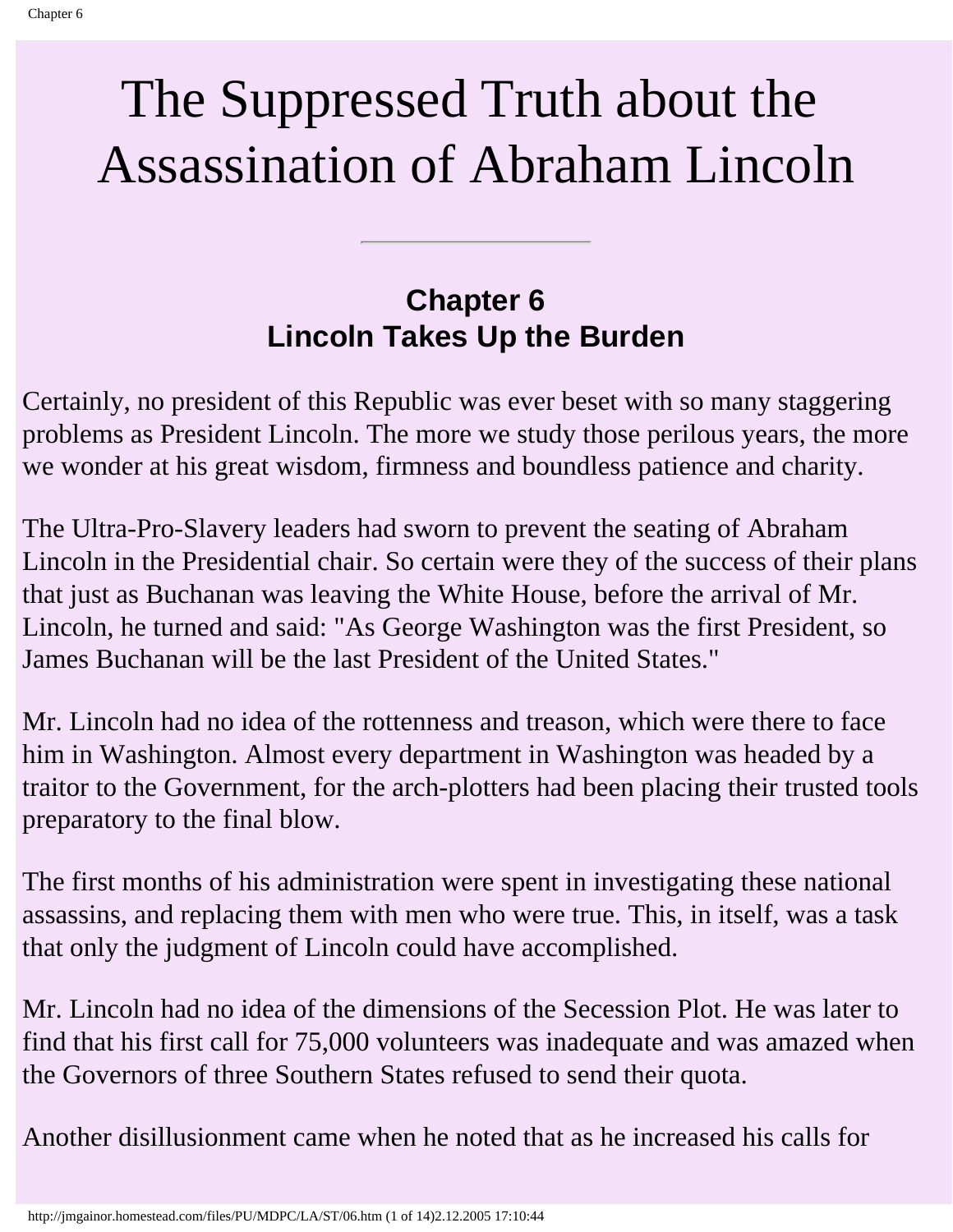troops, Jefferson Davis did not send out any call. From that on Lincoln began to realize something of the seriousness of the situation and his last call was for three years or during the war. Southern leaders also realized the fact that they were up against the real thing.

When President Lincoln reached Philadelphia for his first inauguration, there was a plot discovered and disclosed to General John Hancock at Washington to assassinate Mr. Lincoln at Baltimore, where he was to have stopped to address the citizens on his way to the Capitol. The full details had been planned. An Italian barber well known in Baltimore, a Romanist, was to have stabbed him while seated in his carriage, when he started from the depot.

The son of Wm. H. Seward, who was at that time Senator and afterwards Lincoln's Secretary of State, was sent post-haste to Philadelphia to warn Mr. Lincoln of his danger. It was a difficult matter at first to convince him of the seriousness of it. He flatly refused to go to Washington immediately, as was suggested by his friends, but promised that after he had raised the flag on Independence Hall in Philadelphia, and delivered an address to the members of the Legislature at Harrisburg, he would take an earlier train to Washington, which he did, accompanied by only one friend, Wade C. Lammon, one of his law partners, and Wm. H. Pinkerton, head of the Detective Agency of that name in Chicago. The party took the six o'clock train out of Philadelphia, quietly without attracting any publicity, and as Mr. Lincoln was soundly sleeping, the train whizzed through Baltimore, and got him to Washington early in the morning, where he was taken in charge by the largest military and Secret Service escort a president ever had been surrounded with. Thus was the first of Rome's assassination plot thwarted.

The awakening of the President and the North came on the morning of April 12, 1861 with the firing on Fort Sumpter. This opening shot of the rebellion was sent by General Beauregard, Jesuit leader of the military operations. Beauregard was a professed Romanist and sprung from a distinguished family of Jesuits.

The North was wholly unprepared for war. They seemed not to have been able to realize that there could ever be a conflict between the citizens of the United States.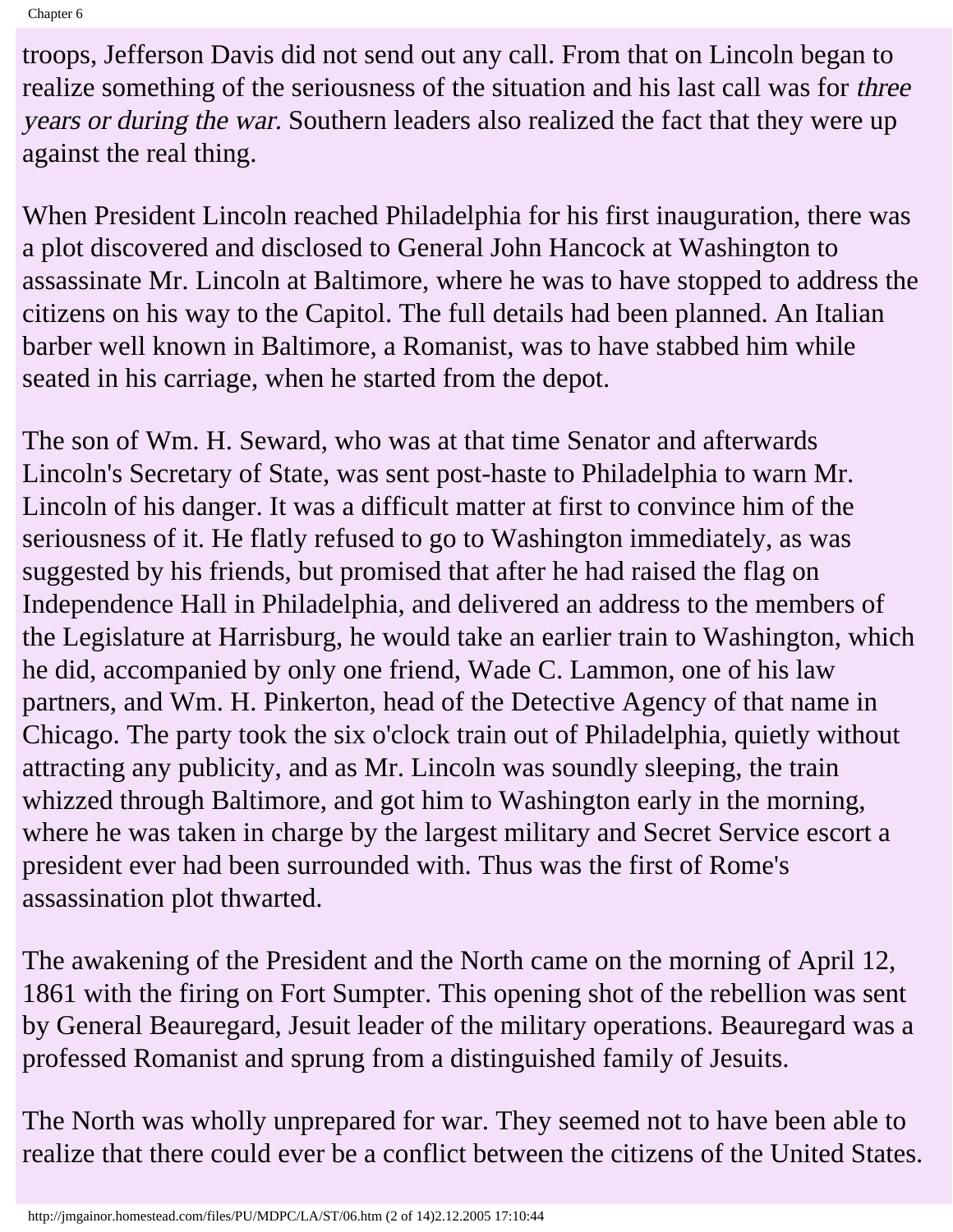This delusion was shot to pieces on April 12th and amidst the greatest consternation and excitement preparations began in earnest.

That President Lincoln fully realized it was not a Protestant South with which he was contending, is clearly evident from his own words on this subject in his conversation with the Rev. Charles Chiniquy, ex-Catholic priest of Kankakee, Ill., who called once each year during his administration at the White House to warn the President of his danger of assassination by these enemies of Popular Government and their agents, the Jesuits, through their Leopoldines.

"THE COMMON PEOPLE HEAR AND SEE THE BIG NOISY WHEELS OF THE SOUTHERN CONFEDERACY CARS, AND THEY CALL HIM JEFF DAVIS, LEE, THOMPSON, BEAUREGARD, SEMMES, OR OTHERS. THEY HONESTLY THINK THAT THEY ARE THE MOTIVE POWER, THE FIRST CAUSE OF OUR TROUBLES. BUT IT IS A MISTAKE, THE TRUE MOTIVE POWER IS SECRETED BEHIND THE THICK WALLS OF THE VATICAN—THE COLLEGES AND SCHOOLS OF THE JESUITS; THE CONVENTS OF THE NUNS, THE CONFESSIONAL BOXES OF ROME.

"THERE IS A FACT WHICH IS TOO MUCH IGNORED BY THE AMERICAN PEOPLE AND WITH WHICH I AM ACQUAINTED ONLY SINCE I BECAME PRESIDENT. IT IS, THAT THE BEST AND LEADING FAMILIES OF THE SOUTH HAVE RECEIVED THEIR EDUCATION IN GREAT PART, IF NOT ALL, FROM THE JESUITS AND THE NUNS—HENCE THE DEGRADING PRINCIPLE OF SLAVERY, PRIDE AND CRUELTY, WHICH ARE AS SECOND NATURE AMONG MANY OF THE PEOPLE."

And continuing Mr. Lincoln analyzed the Roman psychology, which played its part in his own murder, when he said:

"HENCE THAT STRANGE WANT OF FAIR PLAY FOR HUMANITY; THAT IMPLACABLE HATRED AGAINST IDEALS OF QUALITY AND LIBERTY, AS WE FIND THEM IN THE GOSPEL OF CHRIST—IT IS TRUE THAT WE BOUGHT FLORIDA, LOUISIANA, SOUTH CAROLINA, NEW MEXICO AND MISSOURI FROM SPAIN, BUT ROME HAD PUT HER VIEWS OF HER ANTI-SOCIAL AND ANTI-CHRISTIAN MAXIMS INTO THE VEINS OF THE PEOPLE, BEFORE THEY BECAME AMERICANS."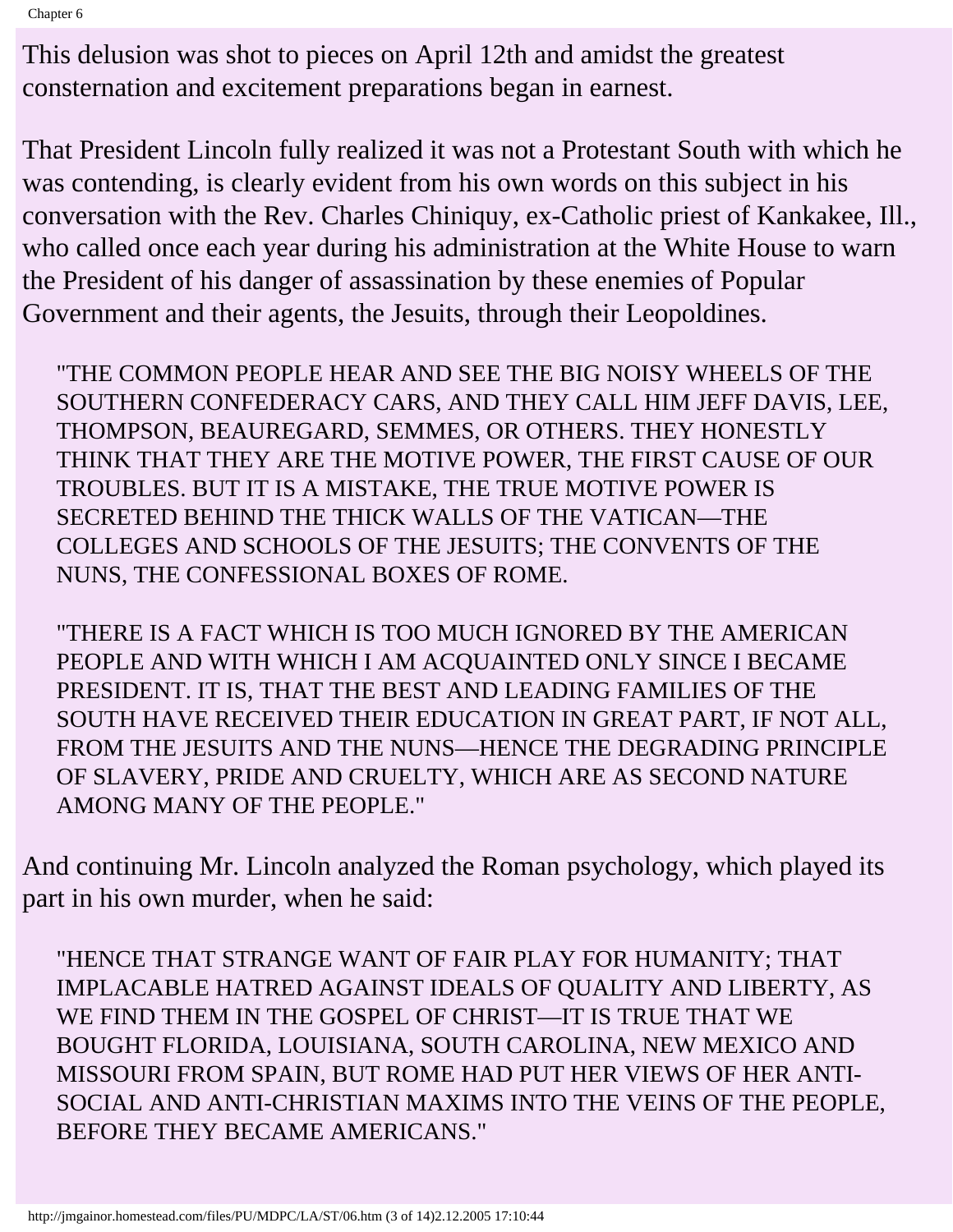Surely, no clearer conception of the masked enemy with which that great man was contending was ever glimpsed. While other men studied books, Lincoln STUDIED MEN, and the above interpretation of the terrible conflict in which he was the Commander-in-Chief is startling in its accuracy. It is very simple now for those of us who have the knowledge of an array of facts before us, to see what Lincoln then saw, but we must remember when he spoke those words, he was the very storm-center and chief actor in the social upheaval without the advantage of retrospect. Mr. Lincoln had a prophetic sense almost uncanny, which alone made him superior to any of his contemporaries. More than once he told his close friends that he had a strong premonition that he would not outlast the Rebellion, that his work would be finished with it.

## ROMAN CHURCH ALWAYS HAS ADVOCATED CHATTEL SLAVERY

Disruption has always been the first motive of the Jesuits, and black slavery was the rock upon which they planned to rend this government. There was no other principle, no ethics involved, never is, so far as Jesuitism goes, except the fundamental principles of the divine right rule of the popes of Rome.

From the earliest times the Roman Church advocated human slavery. In the Middle Ages, when feudal slavery flourished, the church fattened on the exploitation of the serfs who were bought and sold with the land. These serfs were supposed to have no souls, and were in precisely the same category as cattle. The great monasteries and nunneries were among the largest owners of serfs. For instance, had Joan D' Arc lived four hundred years before her time, she and her family would have been among the serfs attached to the monastery of San Ramey. In short, serfdom was the basis of the wealth of the papacy.

It is true that in rare cases the church lifted out of serfdom, a boy in whom it recognized some peculiar native talent or personal trait which might be cultivated and turned to its own advantage, but the act was simply the removal from the thralldom of serfdom to that of ecclesiastical slavery for further and more useful exploitation by more exacting task masters, for the Roman church has always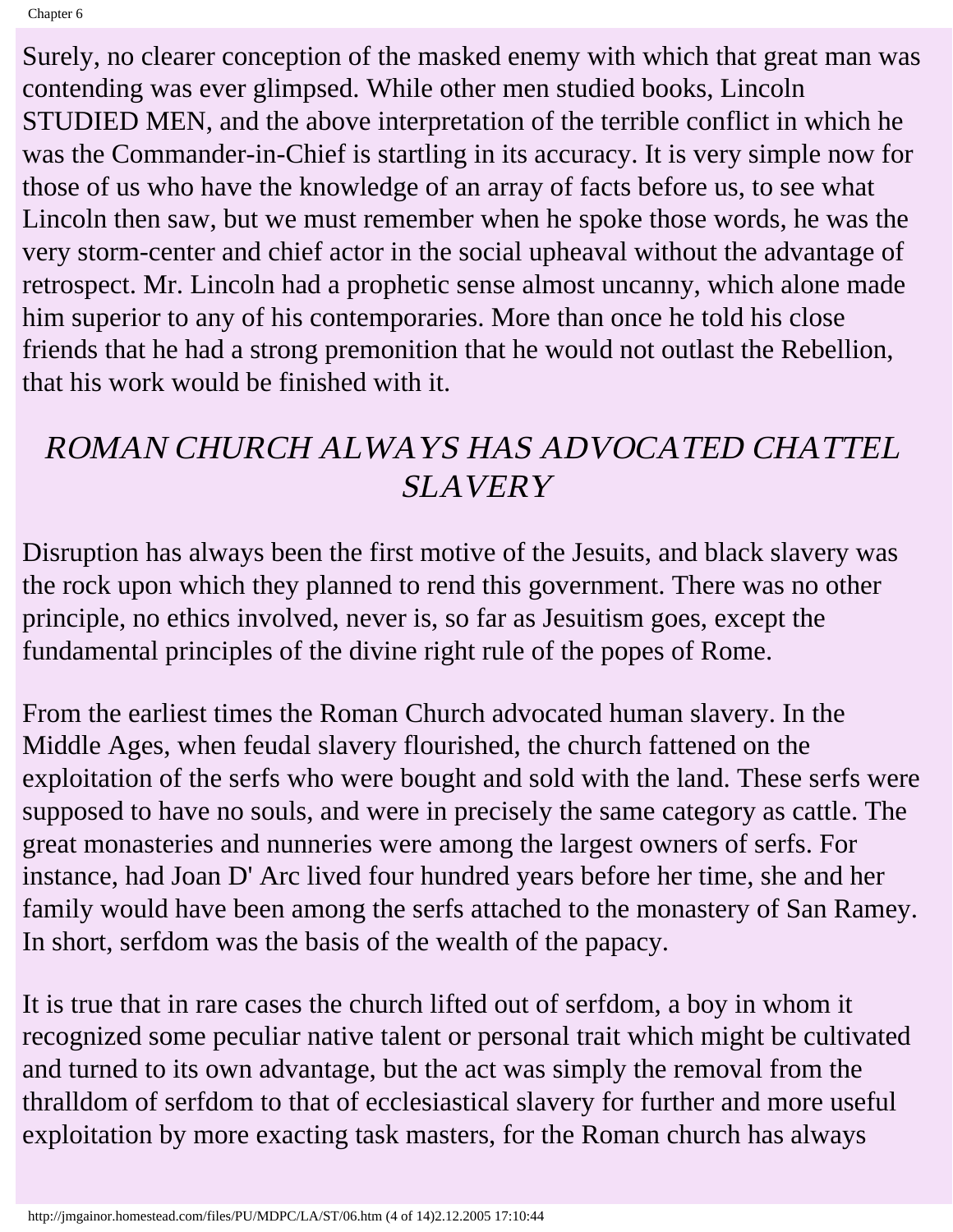enslaved the minds of its victims. The Jesuit Oath exacts the obedience of cadavers. In the Doctrine of the Jesuits by Gury, translated into the French by that brilliant educator and statesman, Paul Bert in 1879, we find the position of the church and the Jesuits on black slavery quoted as follows:

"Slavery does not constitute a crime before any law, divine or human. What reasons can we have for undermining the foundations of slavery with the same zeal that ought always to animate us in overcoming evil? When one thinks of the state of degradation in which the hordes of Africa live, the slave trade may be considered as a providential act, and we almost repudiate the philanthropy which sees in a man but one thing material liberty."

The above is the papal virus to which Lincoln referred and with which the youths of the best families of the Southern Confederacy were inoculated, and which made the leaders of the ultra-pro-slavery forces an easy prey to the Roman hierarchy and its priesthood in the great conspiracy or destruction which Lincoln visioned.

It was the virus which was let into the veins of Mary E. Surratt and was passed on by her to her son, the arch-conspirator, John H. Surratt; it was the opiate which silenced the voice of conscience and kindness of heart of John Wilkes Booth, and nerved his hand to send the bullet into the great brain of Abraham Lincoln; it was the deadly drug which made Lewis Payne, the unfortunate, the happy-go-lucky "Davy" Herold, the shiftless Edward Spangler, and the rest of the non-Catholic tools, wax, in the hands of the arch-Leopoldines in this wicked conspiracy to wreck this popular government.

This Jesuit virus that Slavery does not constitute a crime before any law, divine or human, was the deadly drug that set the BLOOD OF THE SLAVE OWNERS ON FIRE, JUSTIFIED THEIR "CAUSE" distorted their vision, controlled their ethics and appealed so strongly to their economic interests, and it was the big urge underlying the whole progress of the treason of secession.

In the A Memoir of Jefferson Davis, the leader of the Southern Confederacy, published by his wife after his demise, we find on page 445, this remark: "Mr. Davis's early education had always inclined in the Roman Catholics, friends who could not be alienated from the oppressed." In chapter 2nd, that gentleman is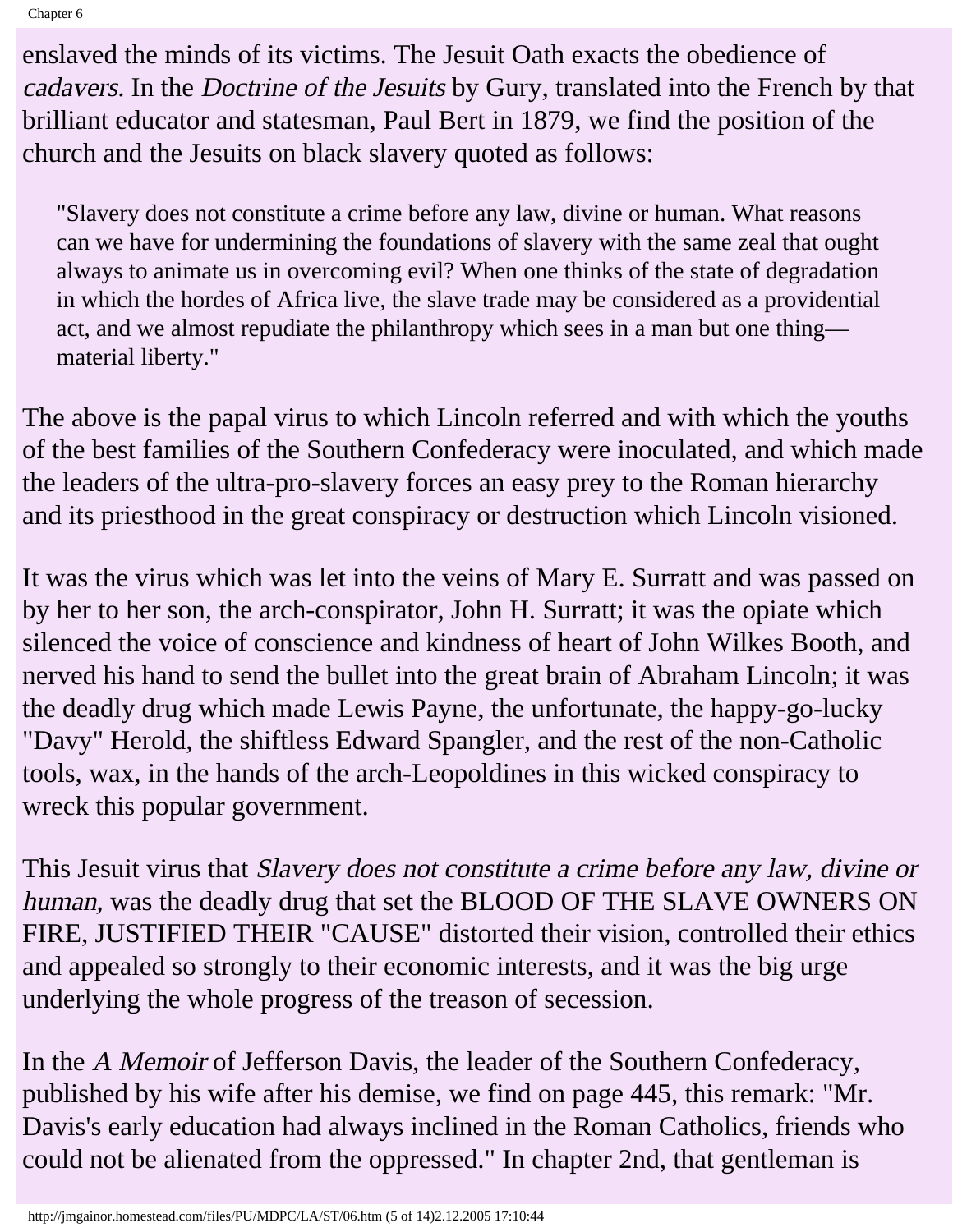#### quoted as follows:

"The Kentucky Catholic school called St. Thomas College, when I was there was connected with the church. The priests were Dominicans. They held large property; productive fields, slaves, flour mills, flocks and herds. As an association they were rich. Individually, they were vowed to poverty and self-abnegation. They were diligent, in the care, both spiritual and material, of their parishioners' wants. When I entered the school, a large majority of the boys belonged to the Roman Catholic church. After a short time I was the only Protestant boy remaining, and also the smallest boy in the school. From whatever reason, the priests were particularly kind to me. Father Wallace, afterwards bishop of Nashville, treated me with the fondness of a near relative."

It is very obvious from the above that the kindness shown to Jefferson Davis as a child clung to him and influenced his whole life. It bore fruit, and his friendliness to the Catholic church was well repaid by that institution which always, under such circumstances, rewards its tools.

When Mr. Davis had been arrested after the close of the Civil War and was to be tried for treason, it was the distinguished Catholic attorney, Charles O'Connor, of New York City, who offered his services, which were accepted in Mr. Davis's defense.

On Sept. 25th, 1863, Davis addressed the following letter to Pius IXth:

"Richmond, Va., Sept. 25, 1863

"Very Venerable Sovereign Pontiff:

"The letters which you have written to the clergy of New Orleans and New York have been committed to me, and I have read with emotion the deep grief therein expressed for the ruin and devastation caused by the war, which is now being waged against the States and the people who have selected me as their president, and your orders to your clergy to exhort the people to peace and charity. I am deeply sensible of the Christian charity which has impelled you to this reiterated appeal to the clergy. It is for this reason I feel it my duty to express personally and in the name of the Confederate States our gratitude for such sentiments of Christian good feeling and love, and to assure Your Holiness, that the people threatened even on their own hearts, with the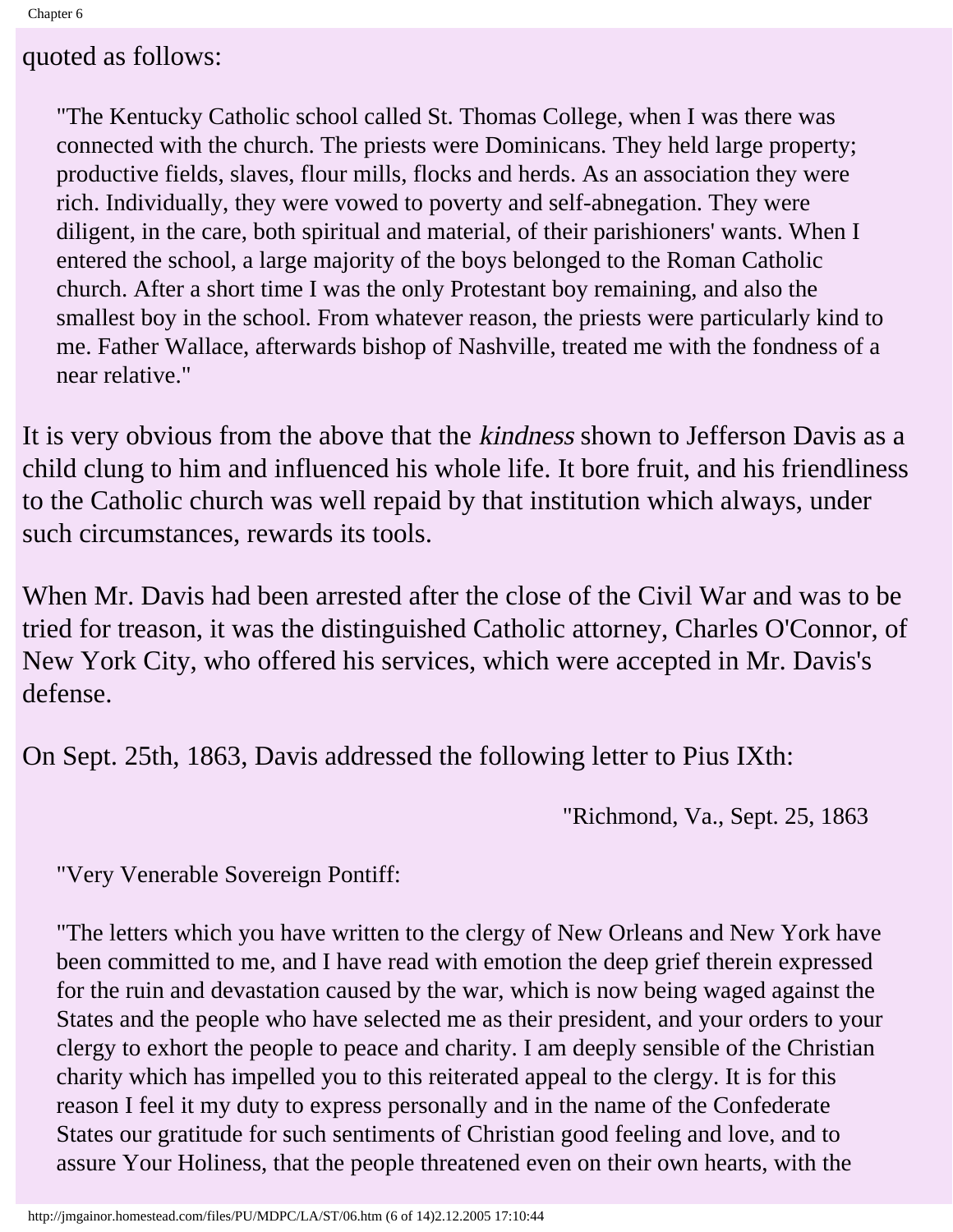most cruel oppression and terrible carnage is desirous as it always has been, to see the end of this impious war; that we have ever addressed prayers to heaven for that issue which Your Holiness now desires; that we desire none of our enemies' possessions, that we merely fight to resist the devastation of our country and the shedding of our best blood, and to force them to let us live in peace under the protection of our own institutions and under our laws, which not only insure to everyone the enjoyment of his temporal rights but also the free exercise of his religion.

"I pray your Holiness to accept on the part of myself and the people of the Confederate States our sincere thanks for the efforts in favor of peace.

"May the Lord preserve the days of Your Holiness and keep you under His divine protections.

(Signed) Jefferson Davis."

It occurs to me that after perusing the above bit of concentrated treason, any apologist for this leader of the Rebellion would be out of order.

Here is the Pope's reply:

"Illustrious and honorable President,

"Salutation.

"We have just received with all suitable welcome the persons sent by you to place in our hands your letter dated the 25th of Sept. last. Not slight was the pleasure we experienced when we learned from those persons and the letter, with what feelings of joy and gratitude, illustrious and honorable President, as soon as you were informed of our letters to our venerable brother, John, Archbishop of New York and John, Archbishop of New Orleans, dated the 18th of October of last year, and in which we have with all our strength exerted and exhorted those venerable brothers that in their Episcopal piety and solicitude they should endeavor with the most ardent zeal and in our name, to bring about the end of that fatal Civil War which has broken out in those countries in order that the American people may obtain peace and concord and dwell charitably together.

"It is particularly agreeable to us to see that you, illustrious and honorable President,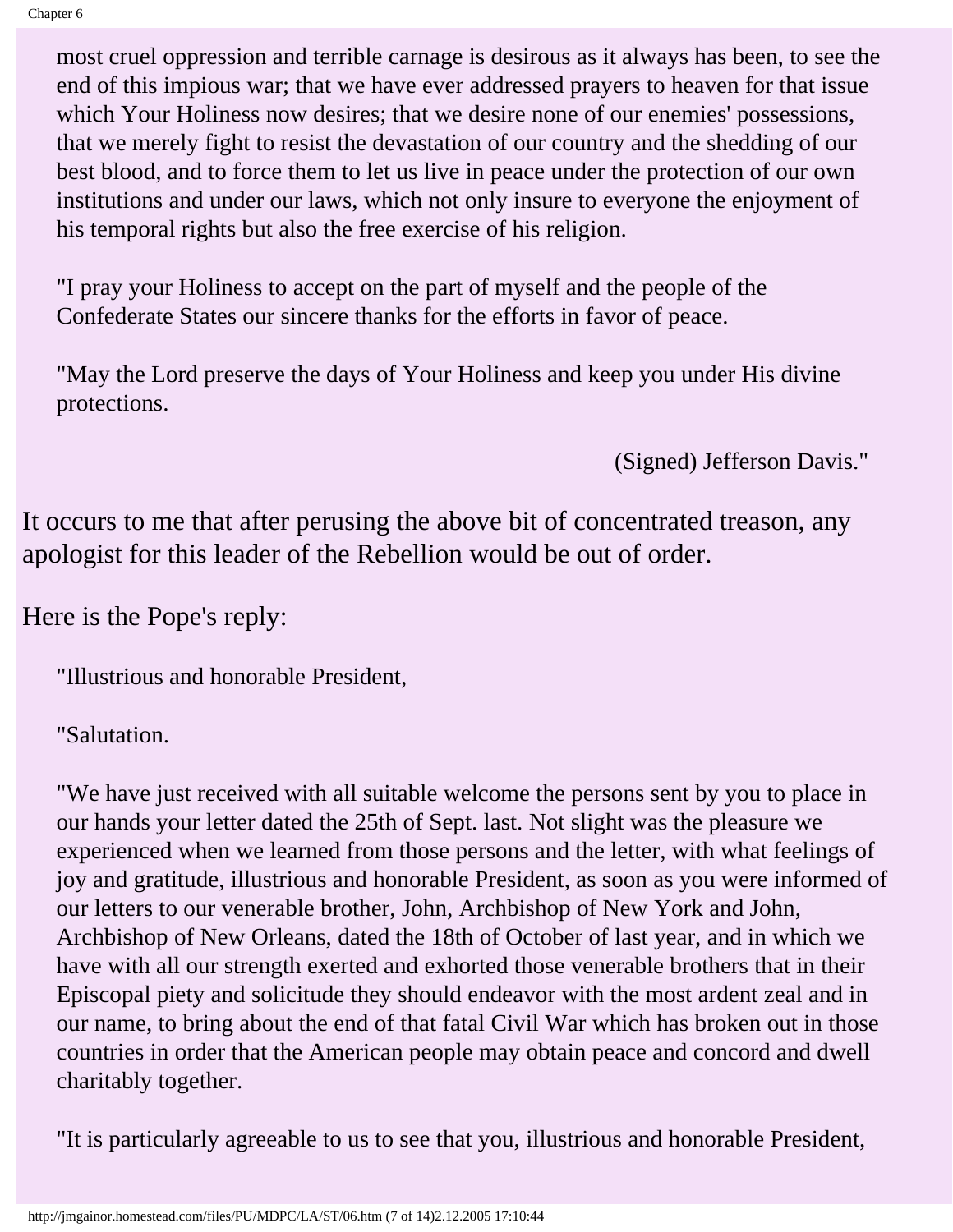and your people, were animated with the same desires of peace and tranquility which we have in our letters inculcated upon our venerable brothers. May it please God at the same time to make other people of America and their rulers reflecting seriously how terrible is civil war and what calamities it engenders, listen to the inspirations of a calmer spirit and adopt resolutely the part of peace.

"As for us, we shall not cease to offer up the most fervent prayers to God Almighty that He may pour out upon all its people of America the spirit of peace and charity, and that He will stop the great evils which afflict them. We at the same time beseech the God of Pity to shed abroad upon you, the light of His Grace and attach you to us by a perfect friendship.

"Given at Rome, at St. Peters the 3rd day of December, 1863 of our Pontificate Eighteen.

(Signed) Pius IXth."

The reader will note the recognition by the Pope of a divided country and also his recognition of Davis as the President. It was on the publication of this letter that the large desertions of Roman Catholics from the ranks of the North began.

Mrs. Davis tells us:

"During Mr. Davis' imprisonment, the Holy father sent a likeness of himself and wrote underneath it, with his own hand, attested by the seal of the Cardinal Antonelli, 'Come unto me all ye who are weary and heavy laden. and I will give you rest."'

The lady further opines that:

"The dignity and the man both illustrated the meek and lowly Lord of us all, whose vice-regent he was."

This remark leaves no doubt as to precisely where she stood on the question. The writer was amused to learn that Jeff Davis was a Wet which is also in keeping with his early education in the Roman Church, and that his explanation upon an occasion when he was pressed for his attitude upon the subject is almost identical with that of the late J. Card. Gibbons. He says in part in his defense of the liquor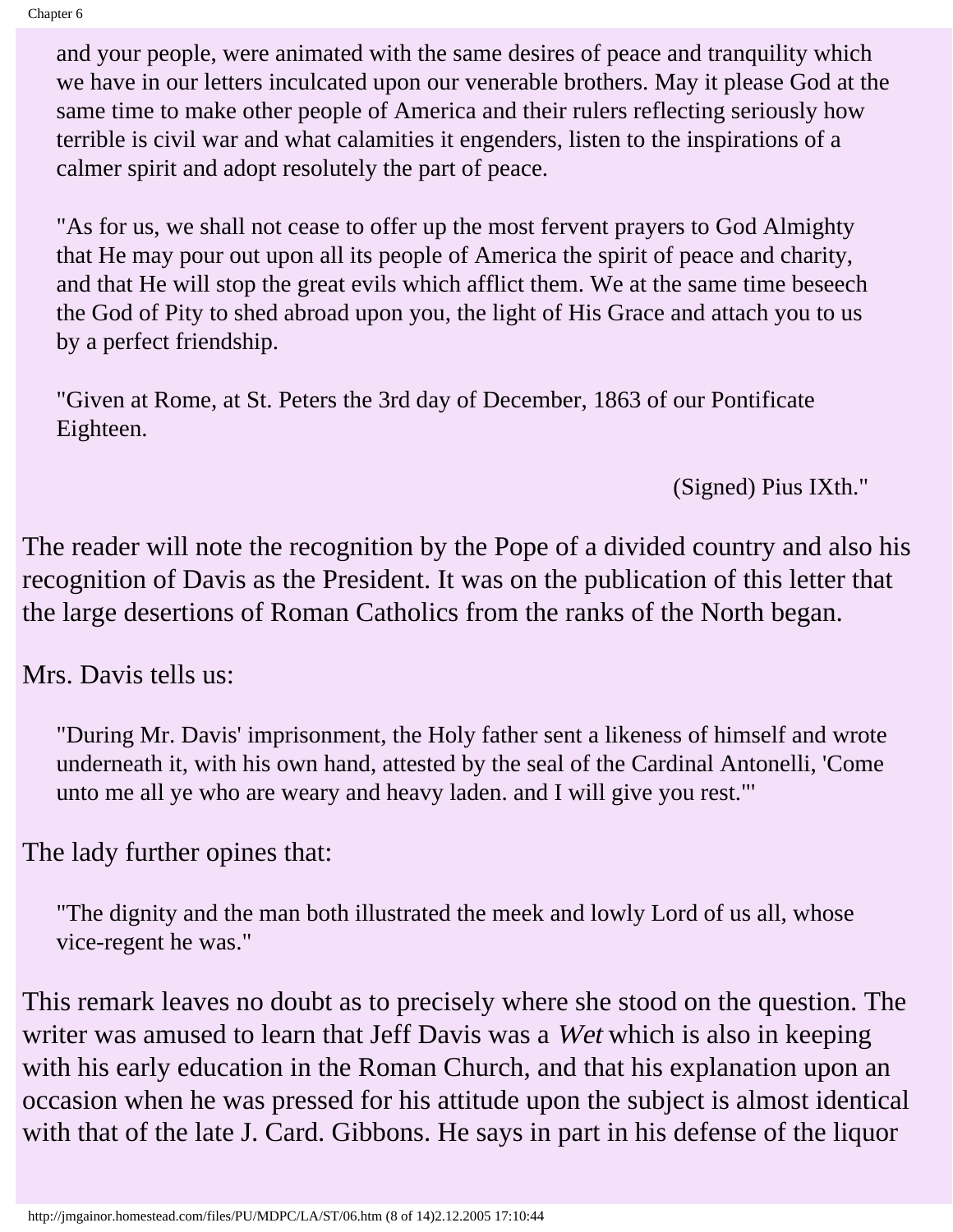#### traffic:

"To destroy individual liberty, and moral responsibility, (Get that, dear reader) would be to eradicate one evil by the substitution of another, which it is submitted would be more fatal than that for which it was offered as a remedy. The abuse and not the use of stimulants, it must be confessed, is the evil to be remedied."

Upon the whole, surely no one can deny that Rome's fatal virus worked in the veins of this Ultra-Pro-Slavery leader in the late Rebellion, and that Lincoln was right when he recognized the *anti-social and anti-Christian views* of the foe with which he struggled. The fact that Jefferson Davis was not a professed Roman Catholic did not in the slightest curtail his usefulness as a Leopoldine.

A sense of justice and gratitude should compel every loyal American to remember the decisive and correct attitude of the English government at the psychological moment in our Civil War. It stands in sharp contrast with the meddlesome, treacherous letter of the Pope, above quoted to the Honorable and Illustrious President of the Seceding States. On page 476 the Memoirs by Mrs. Davis, quotes in full the ultimatum of England which was received by Davis at Richmond through the British Consul which says in part:

"After consulting with the law officers of the Crown, Her Majesty's government have come to the decision that the agents of the authorities of the so-called Confederate States have been engaged in building vessels which would be at least partially equipped for war purposes on leaving the ports of this country; that these war vessels would undoubtedly be used against the United States, a country with which this government is at peace: that this would be a violation of the neutrality laws of the realm; and that the Government of the United States would have just grounds for serious complaint against her Majesty's Government, should they permit such an infraction of the friendly relations subsisting between the two countries. No matter what might be the difficulty of proving in a court of law that the parties procuring the building of these vessels are agents of the so-called Confederate States, it is universally understood throughout the world that they are so, and Her Majesty's Government are satisfied that Mr. Davis would not deny that they are so. Under these circumstances, Her Majesty's Government protests and remonstrates against any further efforts being made on the part of the so-called Confederate States, or the authorities or agents thereof to build or to cause to be built, to purchase or to cause to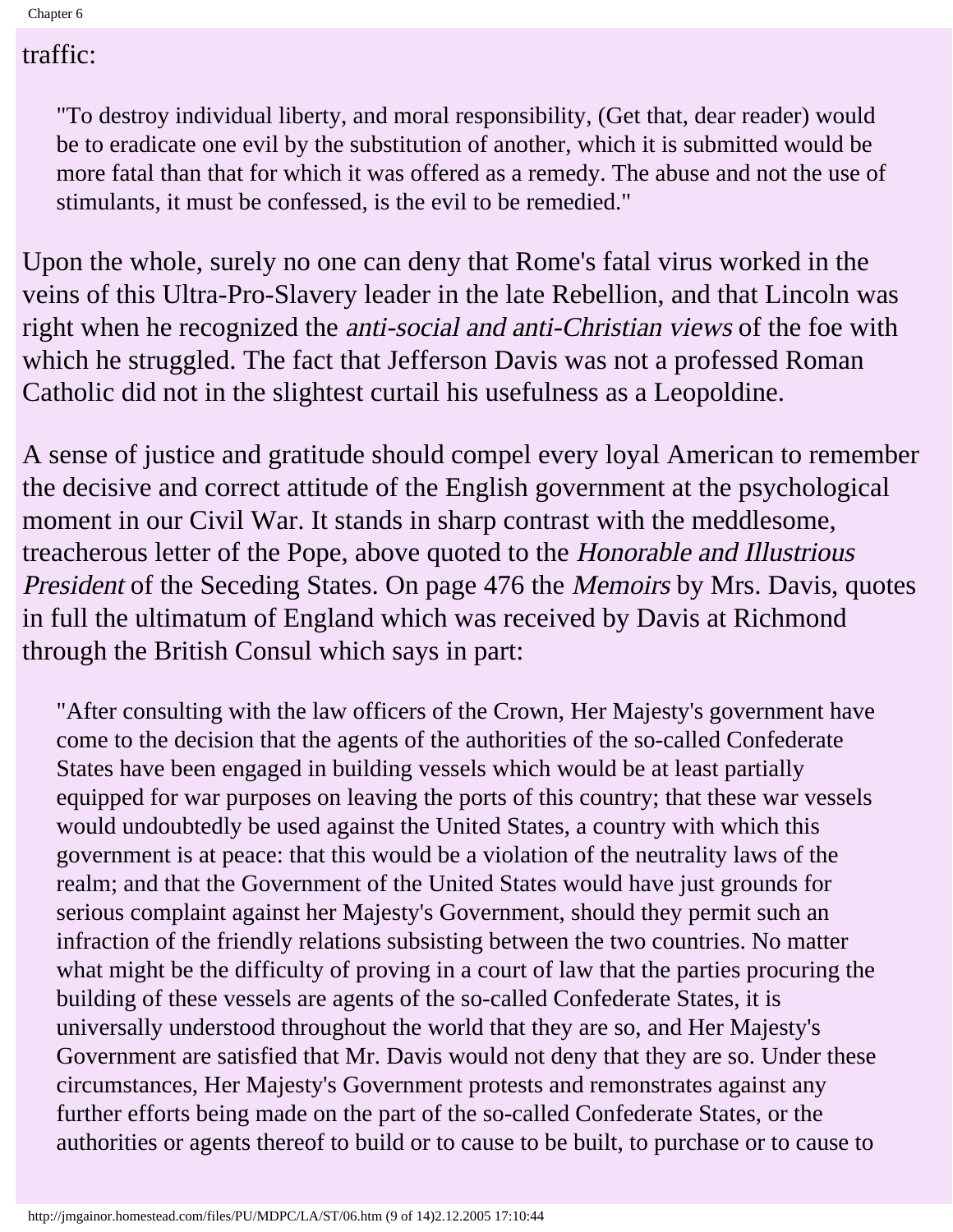be purchased, any such vessels as those styled as Rams, or any other vessels to be used for war purposes against the United States, or against any country with which the United Kingdom is at peace or on terms of amity; and Her Majesty's Government further protests against all acts of violation of the neutrality laws of the realms.

"I have the honor to be your Lordship's obedient servant,

(Signed) Russell"

Those are the words with the *bark on*. No recognition of *Your Illustrious and* Honorable President. Only recognition of a UNITED STATES—preservation of the Union—for which Abraham Lincoln was contending and gave his precious life.

The wobbly attitude of the past administrations in Washington on the dangerous interference of the Sinn Fein element in this country during the present unpleasant attempt at disruption in the British Empire on the so-called Irish Question which is not Irish at all, but a Roman question, makes one ashamed and humiliated at the hemming and hawing of the politicians in high office at Washington.

On July 26, 1862 in a letter to Reverdy Johnson, who by the way was the attorney who afterwards gave his distinguished services to Mrs. Mary E. Surratt, Mr. Lincoln said:

"I am a patient man, always willing to forgive on the Christian terms of repentance, and also to give ample time for repentance. Still, I must save the government if possible. What I cannot do, of course I will not do; but it may as well be understood, once for all, that I shall not surrender this game leaving any available card unplayed."

This was the same expression of sentiment which had caused the death of William Henry Harrison, the ninth President and Zachary Taylor, the twelfth President, the preservation of the UNION and the fact that Lincoln did it, was the grounds for his physical death, by these wreckers.

Nor did the great Lincoln stop pouring out his patriotic soul all during these trying four years. On August 15, 1863, he gave his opinion upon the Draft as follows: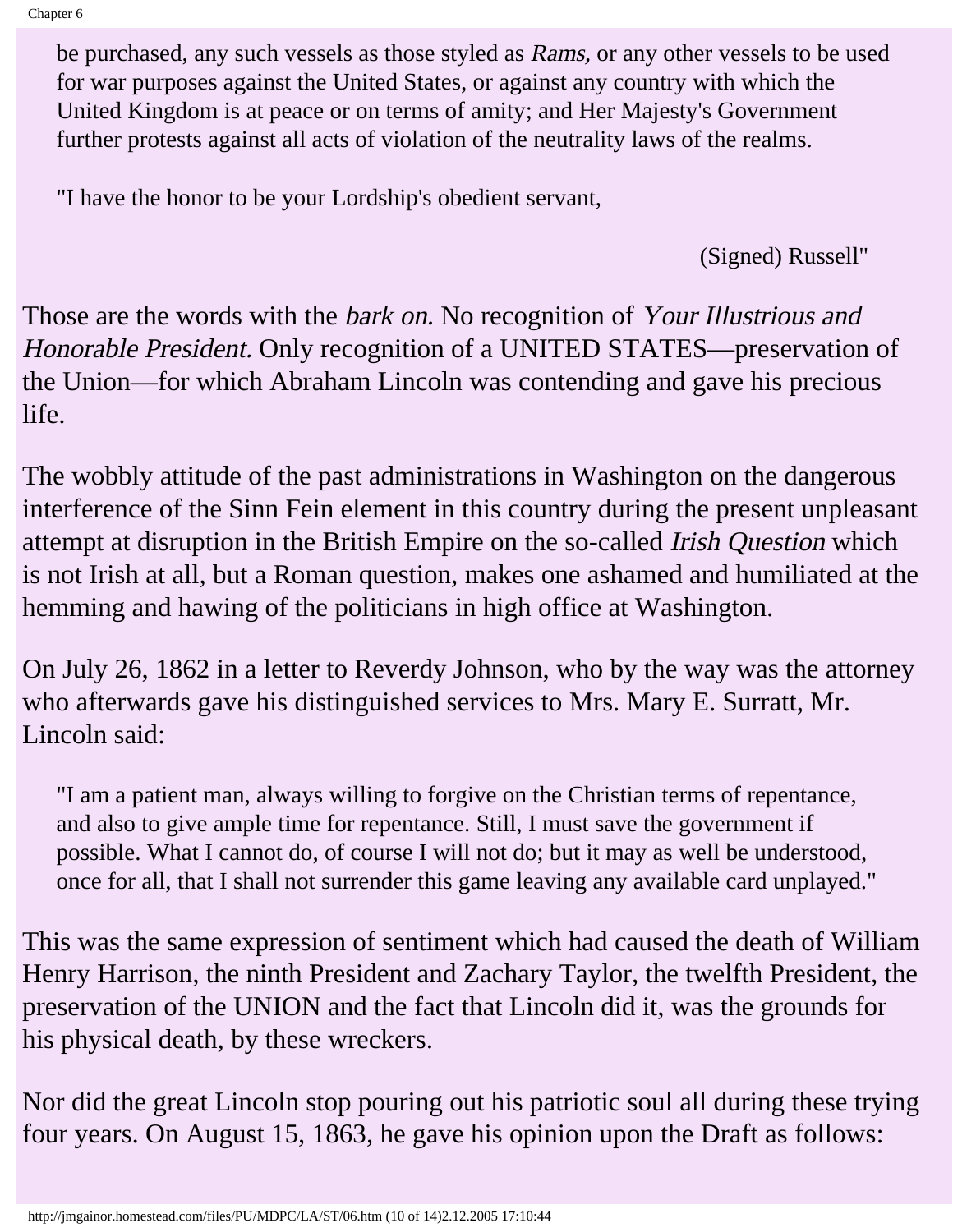"Shall we shrink from the necessary means to maintain our free government, which our grandfathers employed to establish, and our own fathers have already employed once to maintain it? Are we degenerate? Has the manhood of our race run out?" (Complete Works, Nicolay & Hay. Vol. 11, P. 391.)

The President spent the first months of his administration feeling his way, so to speak. Delving into the conditions in the various departments, finding traitors and carefully replacing them by those whom he knew to be true. The lesson he was learning would have staggered a man of less courage than Lincoln—the steadfast, unyielding patriot, when any principle of right was in the balance.

It was the sifting time with Lincoln. In his letter to Corning, June 1863 he writes:

"The man who stands by and says nothing when the peril of his country's government is discussed, cannot be misunderstood. If not hindered, he is sure to help the enemy; much more, if he talks ambiguously—talks for his country 'with buts and ifs and ands."' (Barrett, p. 632.)

In addressing the members of the general assembly Presbyterian Church, President Lincoln said:

"As a pilot, I have used my best exertions to keep afloat our ship of state; and shall be glad to resign my trust at the appointed time to another pilot more skillful and successful than I may prove. In every case and at all hazards the government must be perpetuated." (Complete Works, Vol. 2. Page 342.)

Thus almost daily was Lincoln telling of his American creed, adding fuel to the fires of hatred which were burning in the wicked hearts of his country's deadly enemies. Spurred on like a lot of demons, they rounded up their hell hounds in and about Washington for the final perfidious act.

It finally became manifest to President Lincoln that the presence of the foreign troops in Mexico was a menace to the safety of this country, and through our American Consul at Paris, this government served notice on Napoleon, that Jesuit tool of the Pope, that his troops must be removed from Mexico within the time indicated by this country.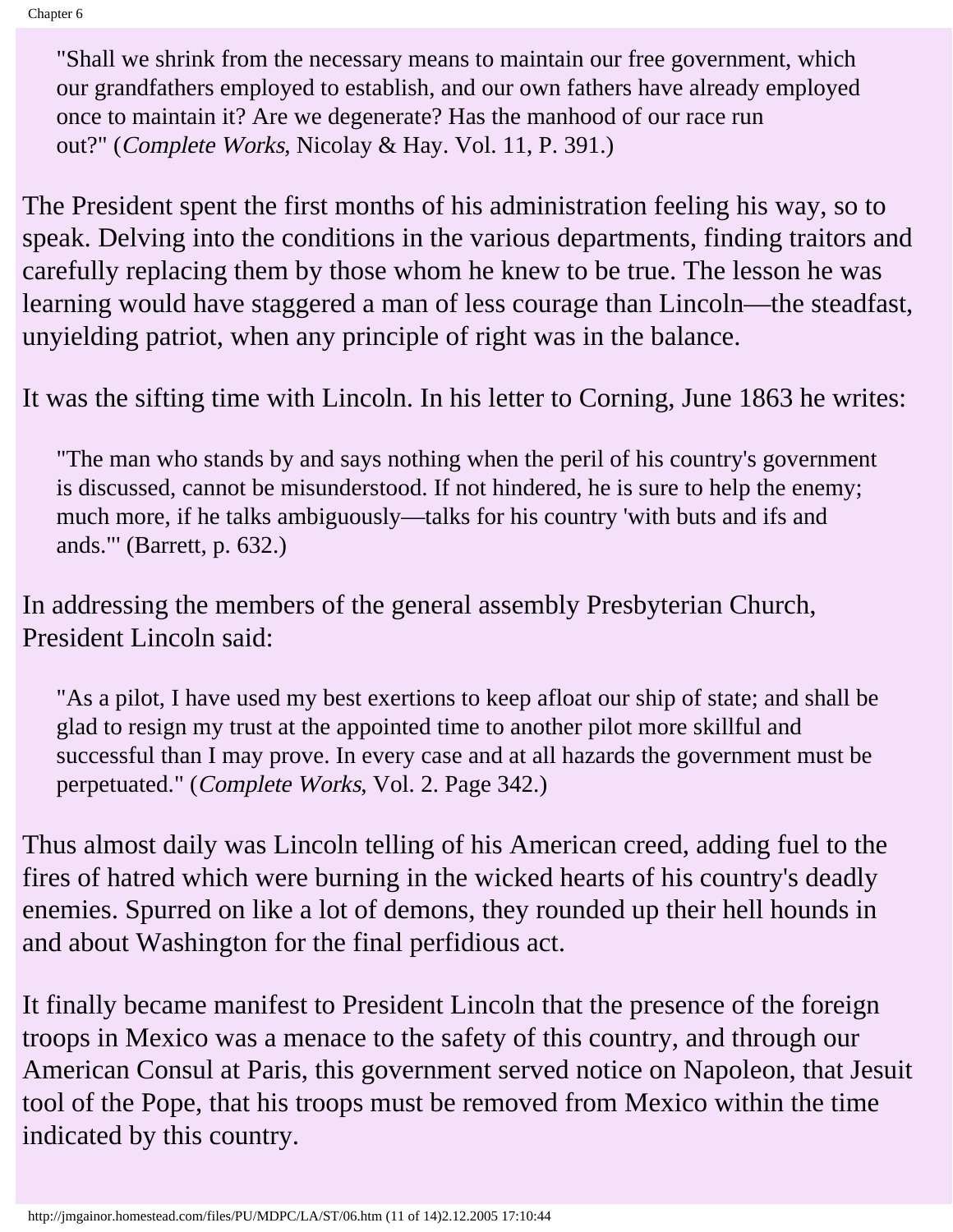That there could be no misunderstanding concerning the attitude of the Lincoln administration toward the Republic of Mexico, was made plainly evident by the note sent through Secretary of State Seward to our Consul at Paris to be delivered to Napoleon IIIrd which reads:

"The United States government does not desire to suppress the fact that their sympathies are with Mexico, that is to say with the Republic of Mexico nor does United States government, in any sense, for any purpose, disapprove of the Republican government, now in force in Mexico, or distrust the administration. Neither was there any disposition apparently to deny the Liberals of Mexico financial assistance."

When President Lincoln submitted to the Senate a Treaty granting a loan of \$11,000,000 to the Republic of Mexico, although he made no recommendation upon the subject, it was a sufficient hint which expressed his sympathy.

The demand that the French troops be removed from Mexico was complied with to the letter, owing to complications in the situation in which France at the time was involved in Europe she feared war with the United States.

As can be imagined, this was a terrible blow to the CONSPIRATORS in Europe, Canada and Mexico, not to speak of their tools in this country. It served to practically break the morale of the Confederate army, and hastened the end of the war with a Victory for the right.

In the meantime events were shaping up in Mexico in favor of the new Republic.

The Empress Carlotte, within a few months after their arrival in Mexico City, was sent to Rome by Maximillian to explain in person that the strength of Popular Government there had been underestimated; that it was impossible to restore the church property and the rights of the clergy. The important part of her mission, however, was to ask for more troops.

Her reception at the Vatican was simply withering; the Pope was so chagrined and angry at the failure of his designs and so severe in his reproach that the sensitive princess was carried out bodily in an unconscious state, upon which she recovered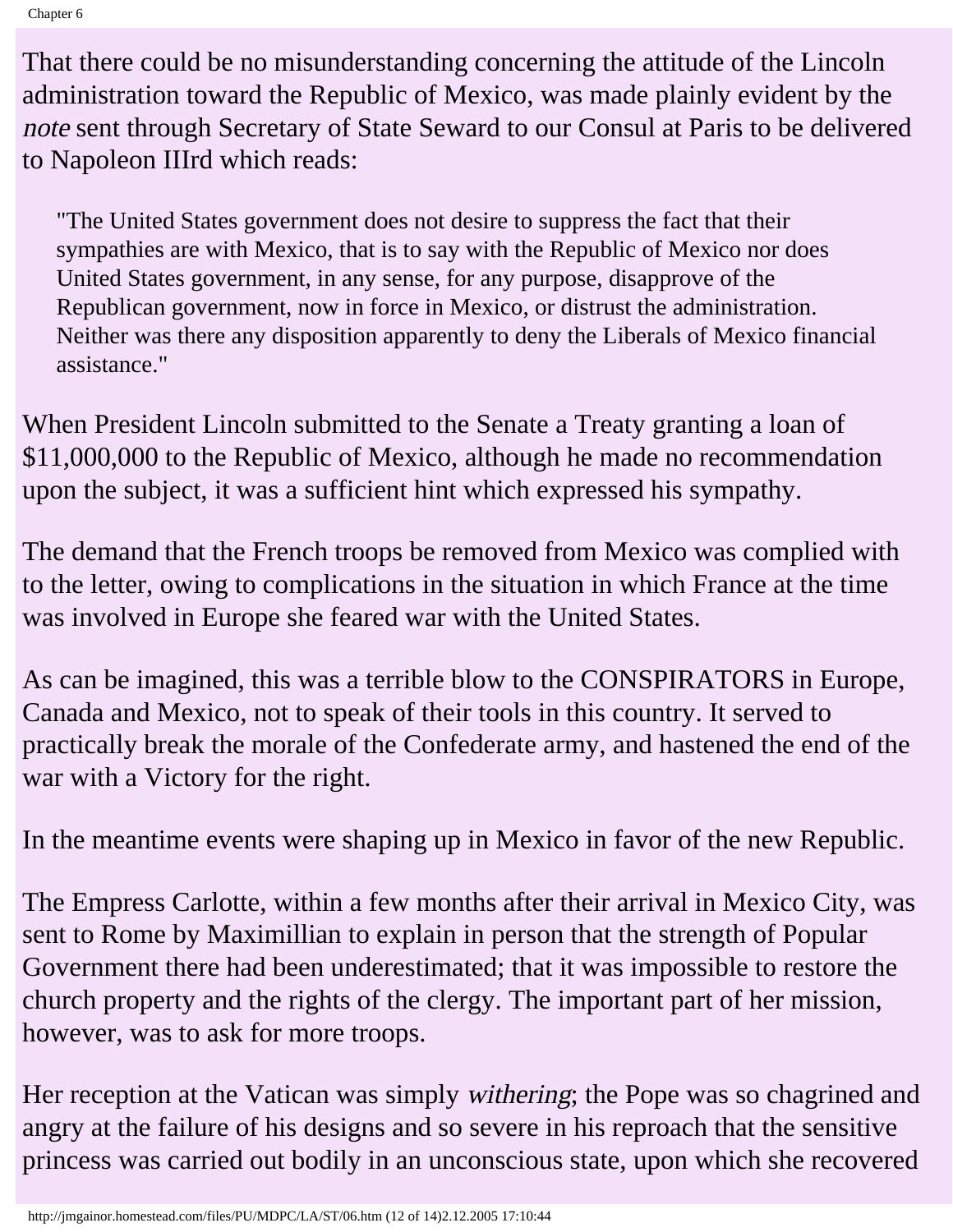a mental wreck. She was incarcerated in the Castle of Bouchet near Brussels, Belgium, where she was placed under constant surveillance, and was unaware that on June 19th, 1867, Maximillian, her husband, was shot at sunrise at Queretaro, Mexico, by the Revolutionists. This is the tragic termination of what has always been alluded to as one of the greatest love matches of the royalty of Europe.

A victory for the North was not indicated until the very last days of the War. The Leopoldines left no stone untumed to defeat Lincoln's renomination. They fully realized that if they did not, it meant their doom. When the news of his re-election was flashed over the wires, they did not give up—far from it. They redoubled their efforts. They saw more clearly than ever before that Abraham Lincoln was their Nemesis. They knew only too well that he would be the stumbling block to their future plans, for they felt that in Lincoln they would always encounter a powerful champion for the preservation of the Union and all its institutions. They feared with a deadly fear the influence of his able pen and voice. They knew that to permit this calm, thorough, clear-visioned man who had such a complete estimate of their perfidious designs to serve at the helm during the RECONSTRUCTION PERIOD would mean their ultimate rout in our political affairs.

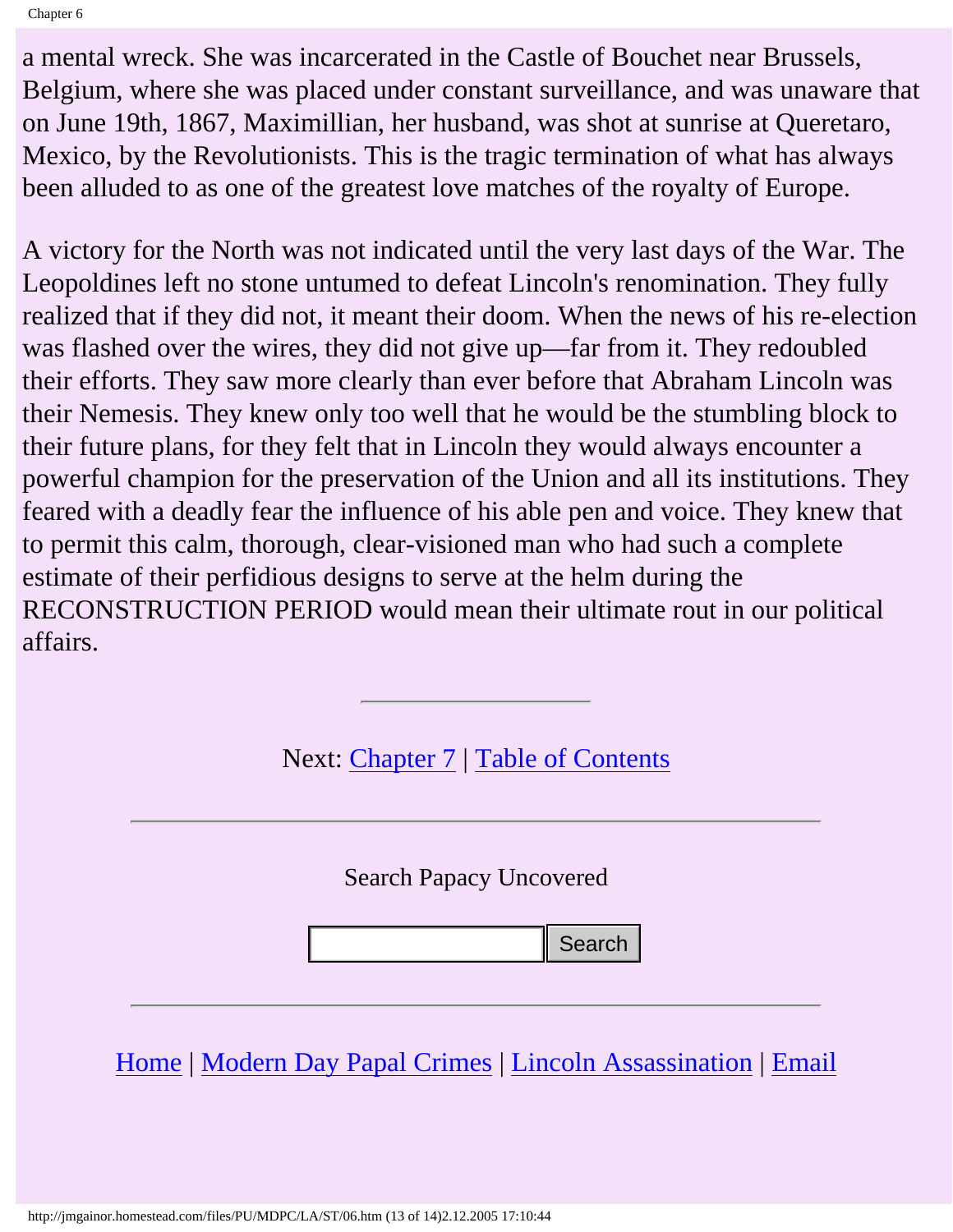## The Suppressed Truth about the Assassination of Abraham Lincoln

## **Chapter 7 Assembling the Chosen Assassins**

One Sunday morning, during November, 1864, as the congregation of the little Roman Catholic Church of St. Mary's, Charles County, Maryland, was filing out after high mass and stood about in groups on the lawn talking in subdued voices about the news from the front which was not far distant, a handsome young man with dark, glowing eyes, jet black curling hair, a swinging, graceful carriage, with the grooming of a city man of culture and refinement, sauntered out from the church and stood a moment scanning the crowd; he finally made his way to a group, the center of which was a Dr. Queen, a leading physician of that locality, and member of one of the prominent families. The stranger presented a card and the physician on glancing at it extended his hand and gave the gentleman a most cordial welcome. The contents of the card must have borne a magic password which admitted him to the confidence and homes of these Romish devotees, every one of whom was a strong secessionist. The doctor introduced the stranger, who was none other than John Wilkes Booth, son of the distinguished actor, Junius Brutus Booth. John Wilkes Booth was the most eminent young tragedian at the time in the country, by far the most talented of the Booth brothers. He had accumulated by his profession some \$25,000 which was quite a fortune in those days for a young man still in his twenties to accumulate.

Booth was what is known as a traveling star, having with great success played most of the big cities in this country and Canada. He was exceedingly popular with the members of his profession and up until he was caught in the Jesuit web, his whole thought and ambition was devoted to his art.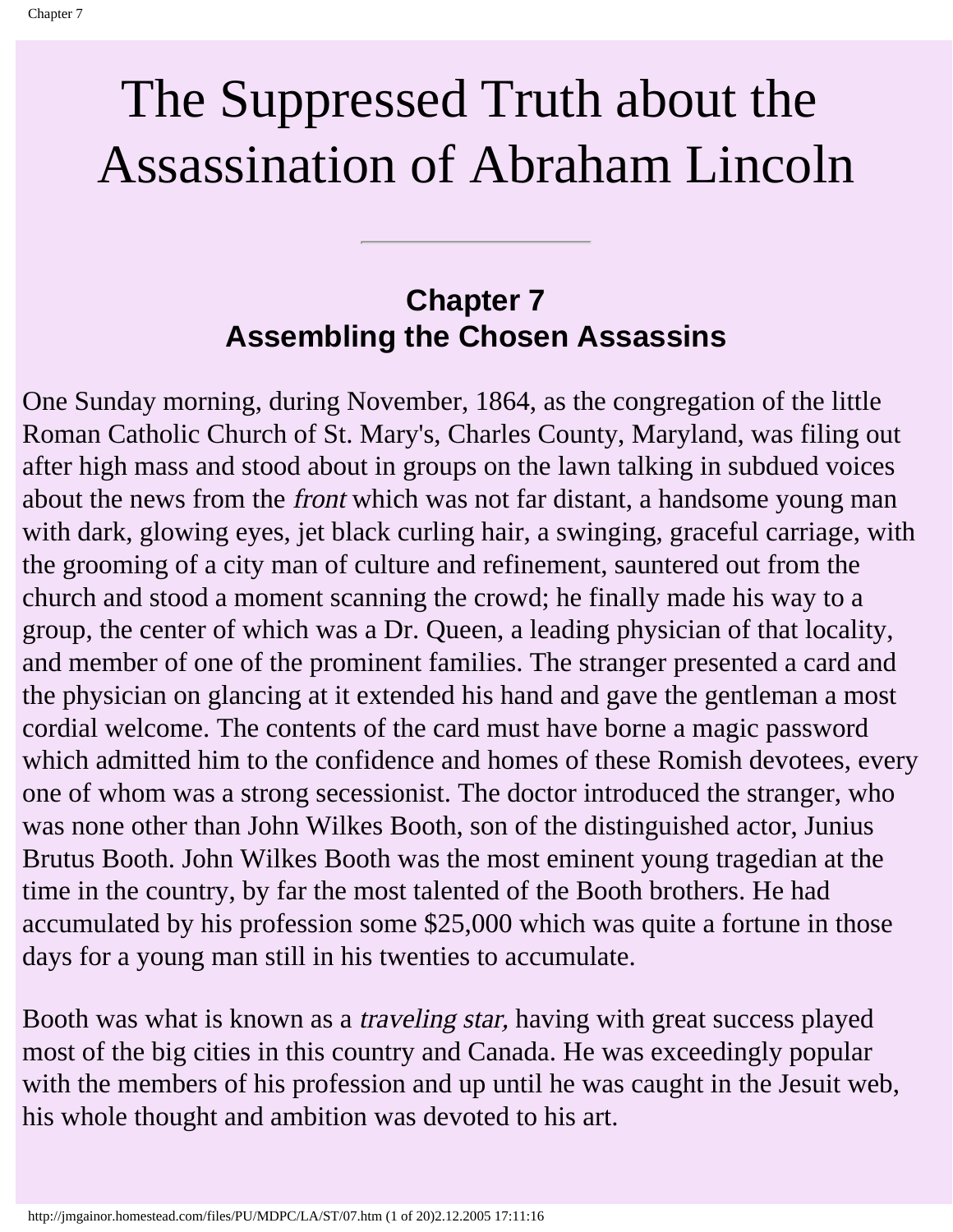John Booth had chosen to work under the name of Wilkes until he gained recognition independent of the family name, desiring to win on his own merits his theatrical laurels. This in itself showed a principle somewhat out of the ordinary. After a pronounced success under the name of John Wilkes, he allowed himself to be starred under his own name. He assumed no airs, nor was he given to egotism as members of this profession of lesser distinction and talent are prone to be. There is no better way of estimating a man or woman's disposition more surely than from the opinion of those with whom he comes in daily contact in his vocation. I give the tribute paid to Booth before he fell under the spell of the Jesuit psychology, at least before it had taken a fatal hold of him. The witness is none other than that queen of tragedy of two decades ago, Clara Morris. She is quoted thus:

"In glancing back over two crowded and busy seasons, one figure stands out in clearness and beauty. In this case so far as my personal knowledge goes, there is nothing derogatory to dignity and manhood in being called 'beautiful' for he was that bud of splendid promise blasted to the core before its full triumphant blooming, known to the world as a madman and assassin, but to the profession as 'that unhappy boy, John Wilkes Booth.' He was so young, so bright, so kind.

"I could not have known him well? Of course, too, there are two or three different people in every man's skin. Yet when we remember that stars are not in the habit of showing their brightest, best side at rehearsals, we cannot help feeling both respect and liking for the one who does.

"There are not many men who can receive a gash over the eye at a scene at night without at least a momentary outburst of temper, but when the combat between Richard and Richmond was being rehearsed, John Wilkes Booth had again and again, urged McCullom—that six foot tall and handsome man who used to entrust me with the care of his watch during such encounters, 'Come on hard, come on hot, old fellow! Harder, faster!' That he would take the chances of a blow if only they could make a hot fight of it. Mr. McCullom, who was a cold man at night, became nervous in his efforts to act like a fiery one. He forgot that he had struck the full number of hard blows and when Booth was expecting a thrust, McCullom wielding his sword with both hands brought it down with an awful force fair across Booth's forehead. A cry of horror arose, for in one moment his face was marked in blood, one eyebrow was cut through. Then came simultaneously one deep groan from Richard (Booth) and an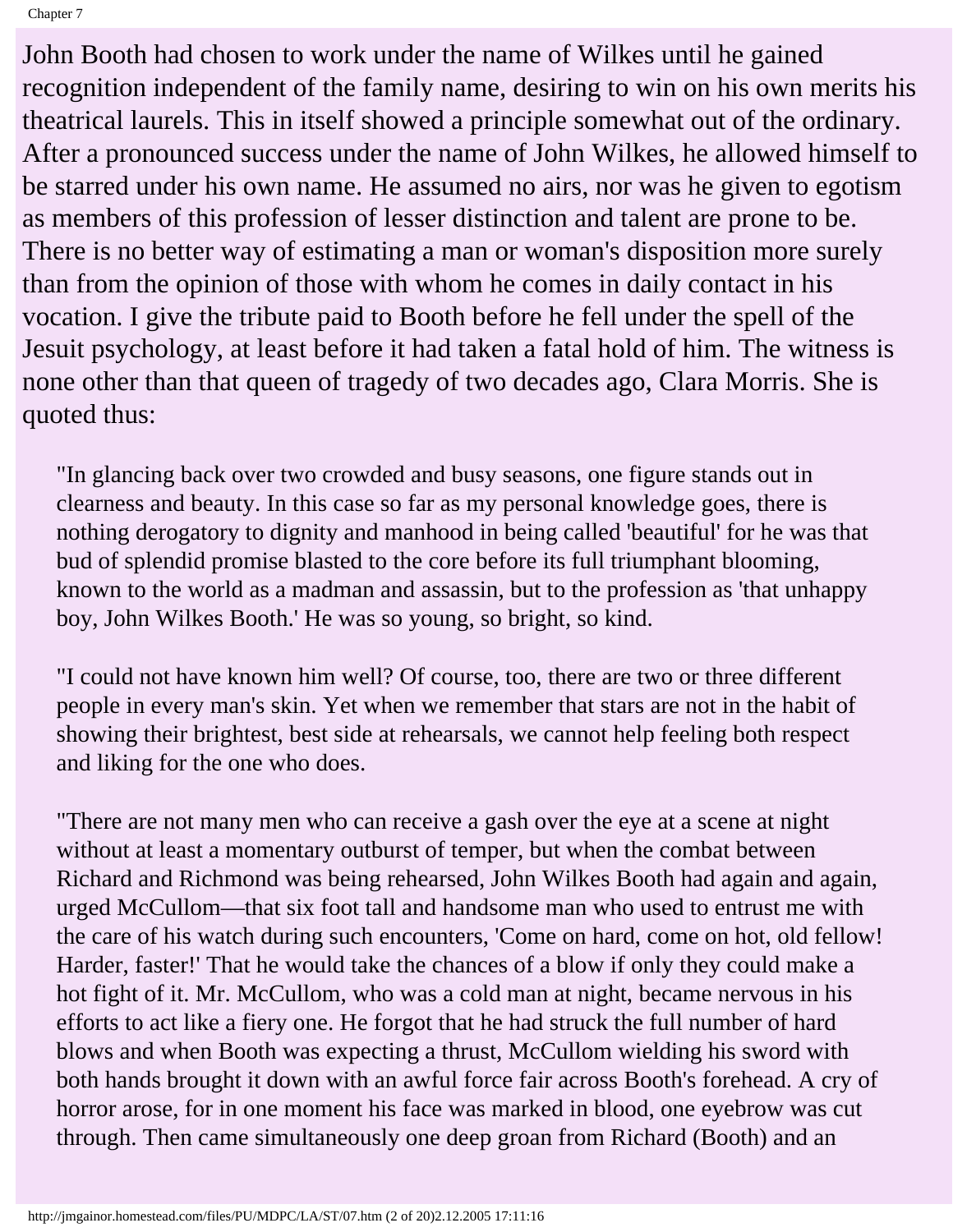exclamation of 'Oh good God, good God!' from Richmond (McCollum) who stood trembling like a leaf and staring at his work. Booth, flinging the blood from his eyes with his left hand, said as gently as a man could speak: 'That is all right, old man. Never mind me, only come on hard, and save the fight,' which he resumed at once. And although he was perceptibly weakened, it required a sharp order from Mr. Ellsler to ring the first curtain bell to force him to bring the fight to a close a single blow shorter than usual. There was a running to and fro with ice and vinegar, raw steak and raw oysters, and when the doctor placed a few stitches where they were most required, Booth laughingly declared that there were provisions enough to start a restaurant.

"McCullom came to try to apologize, to explain, but Booth would have none of it. He held out his hand saying. 'Why, old fellow, you look as if you lost the blood. Don't worry—now, if my eye had gone, that would have been bad.' So, with light words he turned to set the unfortunate man at ease, and though he must have suffered much mortification and pain from the eye, he never made a sign showing it.

"John Wilkes Booth, like his next elder brother, was rather lacking in height, but his head and throat and the manner of their rising from his shoulders were truly beautiful. His coloring was unusual, the ivory pallor of his skin, the inky blackness of dusky curly hair, the heavy lids of his glowing eyes, were all oriental, and they gave a touch of mystery to his face when it fell into gravity, but there was generally a flash of white teeth behind his black silky mustache.

"Now it is scarcely exaggerating to say that the fair sex was in love with John Wilkes Booth, or John Booth as he was called, the name Wilkes apparently being unknown to his family and close friends. I played with John Wilkes to my great joy, playing Player Queen in the Marble Heart. I was one of the group of three statues in the first act, then a girl in my teens.

"With all my admiration for the person and genius of John Wilkes Booth, his crime I cannot condone. The killing of that homely, tender-hearted father, Abraham Lincoln, a rare combination of courage, justice, and humanity, whose death at the hands of an actor will be a grief of horror and shame to the profession forever. And I cannot believe that John Wilkes Booth was the leader of a band of bloody conspirators.

"Who shall draw the line and say, 'Here genius ends and madness begins'? There was that touch of strangeness, in Edwin it was a profound melancholy; in John it was an exaggeration of spirit, almost a madness. There was a natural vanity of the actor too who craves a dramatic selection in real life. There was also his passionate love and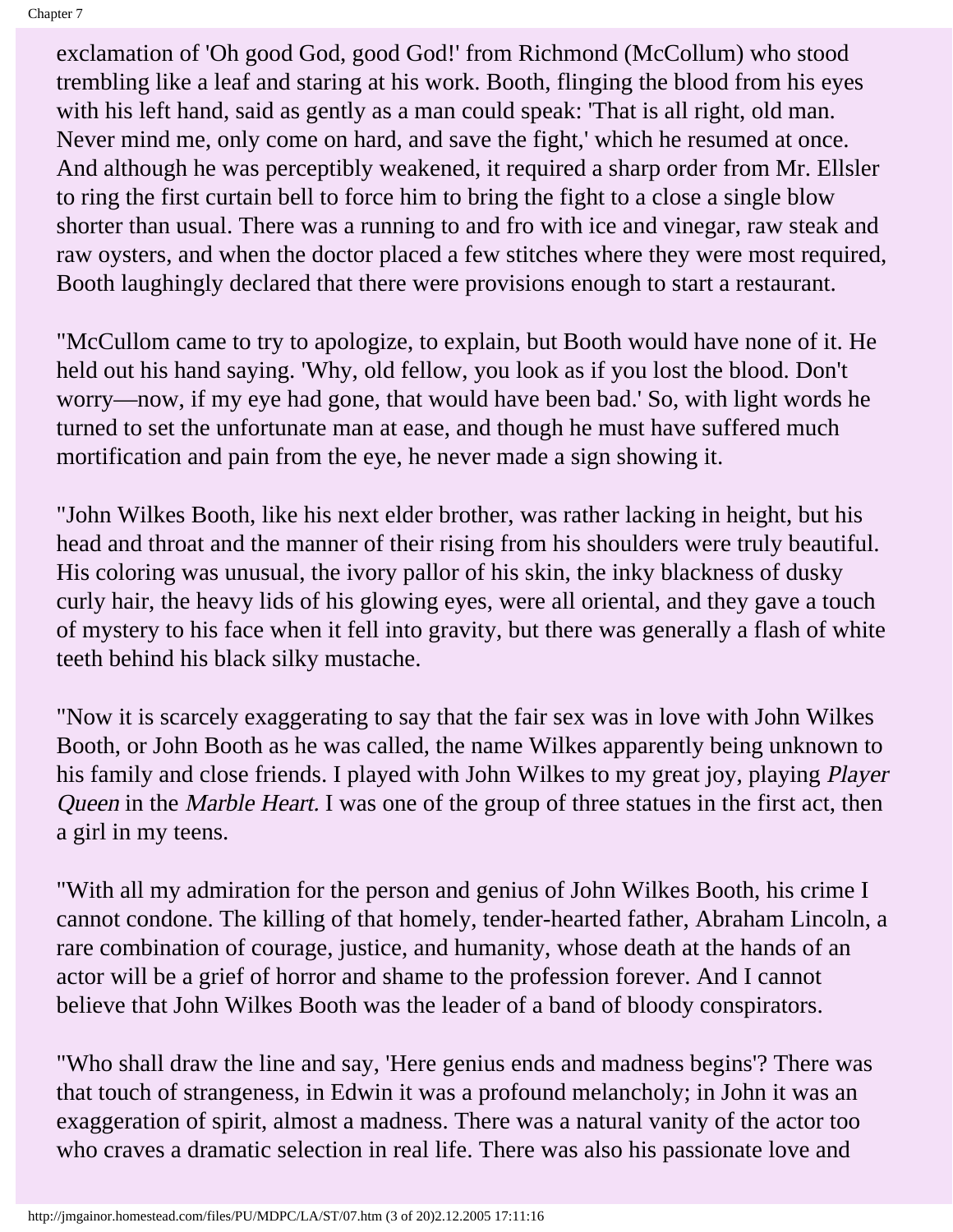sympathy for the South, which was easier to play upon than a pipe.

"Undoubtedly he conspired to kidnap the President; that would appeal to him. But after that I truly believe he was a tool; certainly he was no leader. Those who led him knew his courage, his belief in fate, his loyalty to his friends, and because they knew these things he drew the lot as it was meant he should from the first. Then, half mad, he accepted the part fate cast him for and committed the murderous crime.

'God moves in a mysterious way And His wonders to perform.'

'And God shutteth not up his mercies forever in displeasure.'

"We can only shiver and turn our thoughts away from the bright light that went out in such utter darkness; poor guilty, unhappy, John Wilkes Booth."

John Wilkes was the only member of the Booth family whose sympathy was with the Confederacy. According to the Great Conspiracy a book published in 1866 by Barclay Co., in Philadelphia, Pa., John Wilkes Booth had been initiated into the Knights of the Golden Circle in Baltimore in the fall of 1860, "in a residence opposite the Cathedral."

The same writer is authority for the following oath of the Knights of the Golden Circle, taken by John Wilkes Booth:

"I . . . . . . . . . . . . . . . . . . , do swear by the blood of Jesus Christ, by the wounds of the most Sacred Body; by the Dolors of His immaculate Mother, and in the name of the Holy and Undivided Trinity, that I will solemnly keep all secrets of the Golden Circle; that I will faithfully perform whatever I may be commanded, and that I shall always hold myself in readiness to obey the mandates of the said Circle whether at bed, or board, at the festive circle, or at the grave, and if I shall hesitate or divulge the secret may I incur the severest penalties to which flesh is heir.

"May I be cursed in all the relation of my life, in mind, body, and state, and may the pangs of hell be my eternal portion.

"I feel honored fellow knights and companions of the Golden Circle that you have deigned to admit me. No efforts shall be wanting on my part to advance the interests of the organization . . . .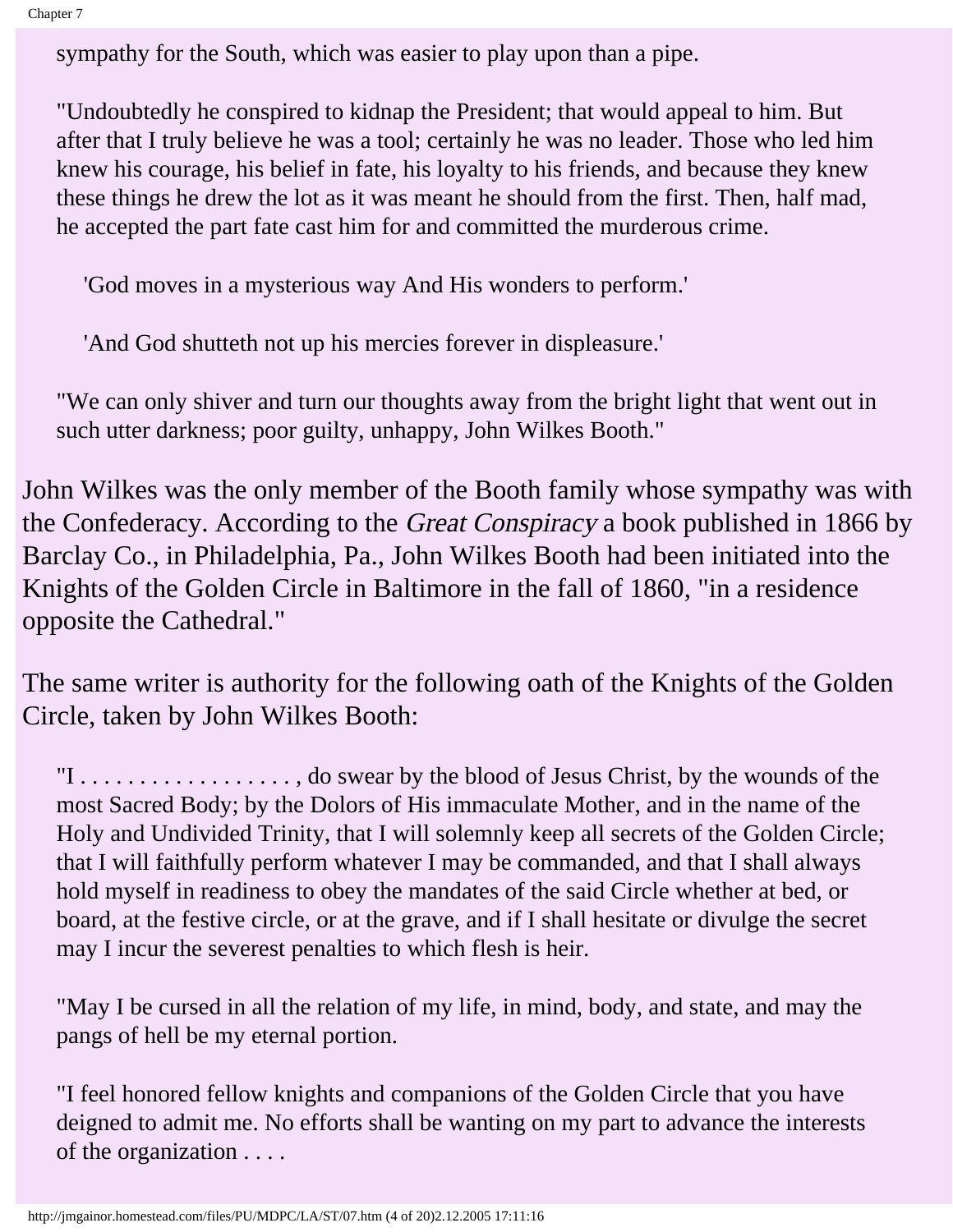"A distinguished Latin Author has justly remarked, that it is sweet and profitable to die for one's country. I have but one life and am ready to give it should it be necessary . . . .

The President rises and says:

"Sir Knight you have just taken a most solemn adjuration and believe me that you are known to all members in every part of the country. The Order is extensive and though the government is zealous and would freely spend thousands to unveil our designs, all efforts have hitherto been fruitless. No traitor has yet appeared among us, and inevitable ruin awaits the individual who would play the part of a Benedict Arnold. No public steps would be taken. He would disappear and I leave it to you to judge his fate. Dead men tell no tales. Ponder well on these things, and remember you cannot escape us.

"Members give the hand of fellowship to our new Knight (The Great Conspiracy published by Barclay 1865.)"

The pass-word to this organization was *Rome. Beware of the Negroes.* 

That the author of the book, The Great Conspiracy, was thoroughly informed upon the details which could scarcely have come from anything short of actual membership in the organization is plainly evident. Also that he had knowledge of the assassination of the former Presidents Harrison and Taylor, we gather. The incident occurred just after the re-election of President Lincoln.

Booth, sitting in a hotel lobby one day, appeared very dejected; he was aroused by the following remark, which evidently was part of the secret phraseology of the K. G.Cs.:

"It would be a queer thing were Lincoln to die and Andy Johnson be President after all."

"What makes you think so?"

"Why, you know that Harrison and Taylor and that Fillmore and Tyler were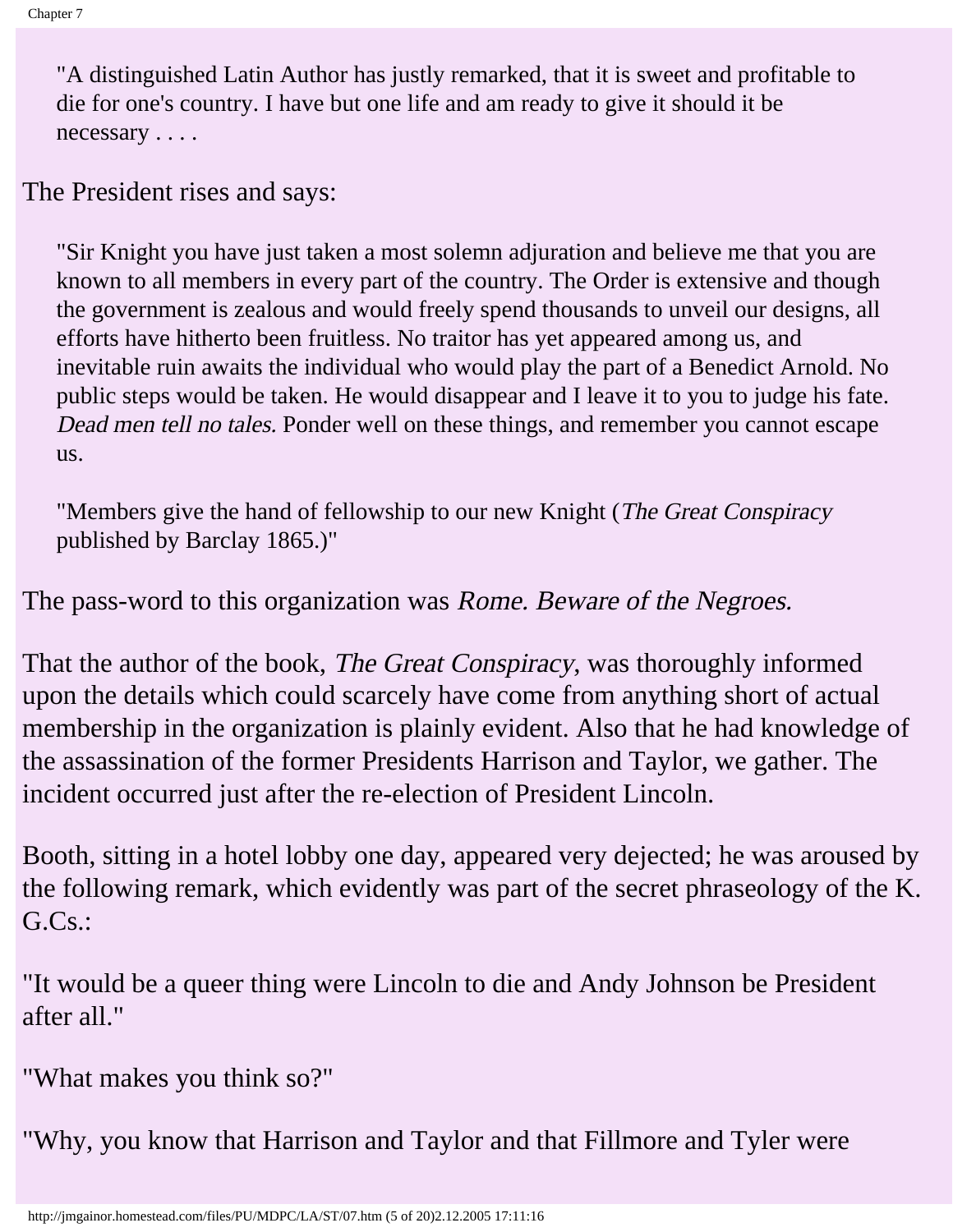presidents. Lincoln may take it into his head to follow their example."

"Perhaps", said the stranger at Booth's elbow and regarding him steadfastly, "neither Lincoln nor Johnson will serve their terms out."

"Do you mean that the President and the Vice President both will die? Such a thing has never happened before in the United States."

"But it may occur nevertheless . . . Lincoln and Johnson are both mortals . . . I feel certain that ere another month Lincoln will die . . . . Yes, he may die of some disease."

Booth's suspicions were aroused and he turned suddenly around and asked:

"You said I believe, sir, that the president might die of some disease?"

"Yes, sir, of such diseases as commonly prevail in Rome."

"What diseases are they?" asked Booth.

"All to which flesh is heir, the malaria from the Pontine marshes carries off hundreds; the plague of its day almost decimated the capitol of the Caesars . . . but I tell you again that the President will die of a disease from Rome."

Booth: "Sir, as you are well versed in history perhaps you can answer me one question, which one of all the sovereigns of all Italy had the most fickle wife?"

"I am an indifferent guesser of conundrums, but I suppose the Doge."

Ques. "Which Doge, he of Venice or Genoa?"

Ans. "He of Venice, because he wedded the sea with a golden circlet. You remember Byron's beautiful lines?" After this "test" Booth was invited to the gentleman's room where they conferred privately.

That John Wilkes Booth was initiated in this order as early as 1860, the same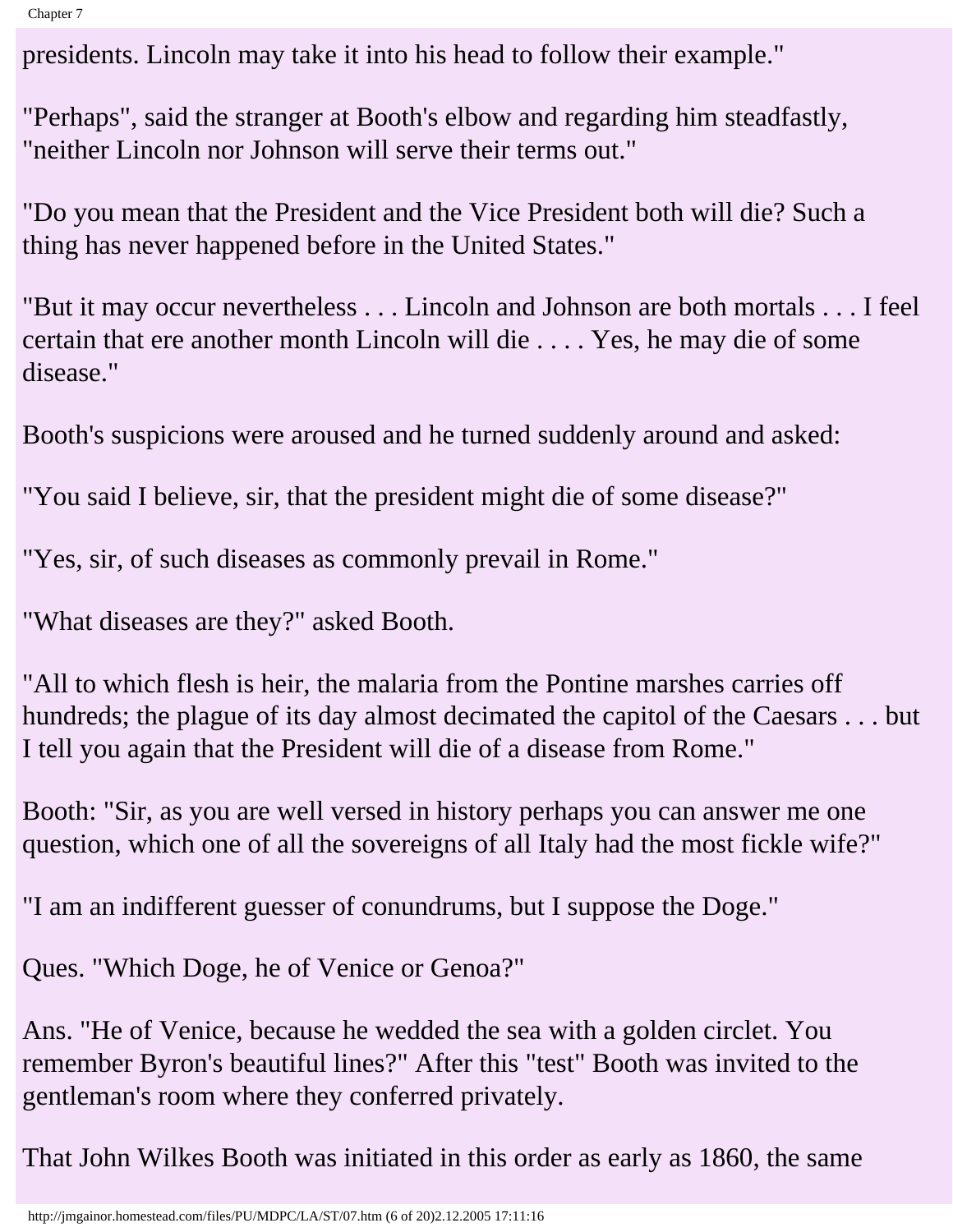authority states. The following letter is quoted from Booth to a brother Sir Knight:

"Dear Sir: The K.G.C. had a meeting; I was initiated. 'The die is cast and I have crossed the Rubicon and can never return. They tell me that Lincoln, the damn chicken-hearted nigger lover, will perhaps be inaugurated, but I most heartily wish, 'That never shall sun that morrow see.' I am devoted to the South, mind and body, so that she gains her independence, I don't care what becomes of me. If I am sacrificed, I know that my country will grant me immortality; if I escape, so much the better. I can serve her in other ways. One thing is very clear to my mind, the South must take some decisive step. She must throw a bomb-shell into the enemy's land that shall spread terror and consternation wherever it goes. You know what I mean, so don't be surprised. Sincerely yours, John Wilkes Booth." (See Page 26, The Great Conspiracy.)

The same authority gives a letter signed *Veritas* (truth) to Booth, which might have been written by a priest judging by the style and Latin quotations—possibly his ecclesiastical sponsor.

"My dear Booth: Since you left us, the Circle has held another meeting. The members are all exceedingly dissatisfied and if something be not speedily done, the southern cause is lost forever. Important dispatches have been received from Canada. They spoke out almost too plainly to be sent by mail, but as there was no signature and addressed to a feigned name, I do not suppose there was any danger. There is to be a ball or party at the White House and the Ape I suppose will be there in all his glory retailing his filthy anecdotes and pointless jests till they fall on the ear, usque ad naseum. Did you see what is the determination of the Lincoln Cabinet about confiscation? There is a clerk by the name of Charles Morton, who is employed in one of the government offices. He is gentlemanly but vain and exceedingly soft. I am told he drinks. Anyhow, make his acquaintance and see what can be got out of him. Handle him tenderly and you will be sure to catch your fish. Should you want any more money you will know where to send for it. An idea has struck me; you know in the correspondence between Sir Henry Clinton Arnold and Andre the whole matter was treated in a mercantile way. We, for the sake of safety and to make assurance doubly sure, must do the same. I will not detain you any longer, but give you an opportunity to read about our friends in Canada. Whatever be the results, rely on me. Sincerely your friend, Veritas."

The statements made by his professional friend, John McCollough of a visit he paid Booth at the National Hotel, showed the deadly influence when he said: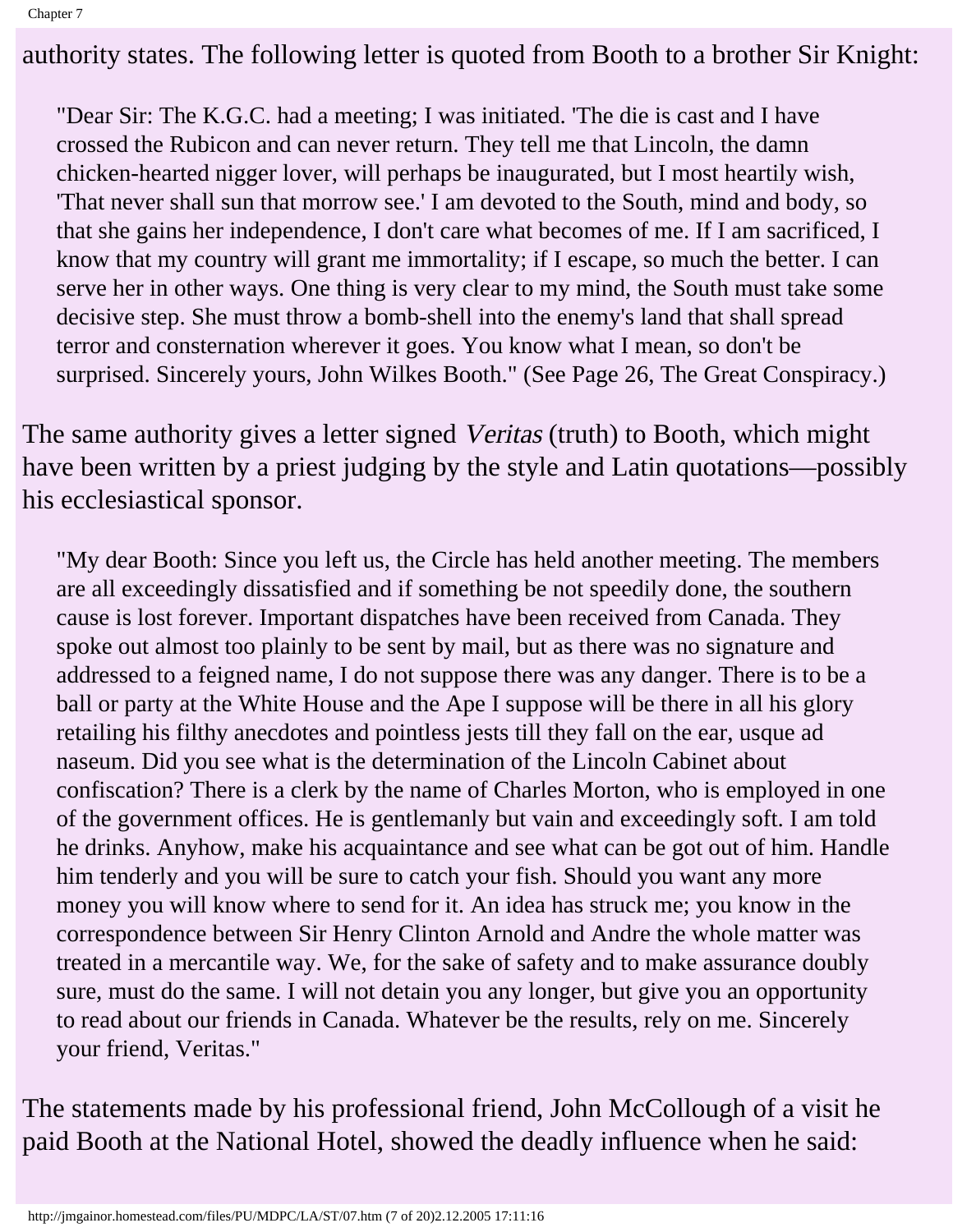"At another time I came over suddenly from New York, and being in the habit of going right into Booth's room without knocking, I turned the knob and pushed right in. At the first wink I saw Booth sitting behind a table on which was a map, knife and a pistol. He had gauntlets on his hands and spurs on his boots, and a military hat of a slouch character on his head. As the door opened he sized the knife and came for me.

"Said I, 'John, what in the name of sense is the matter with you—are you crazy?'

"He heard my voice and arrested himself, and placed his hands before his eyes like a man dissipating a dream, and then said: 'Why, Johnny, how are you?' When I heard that it was he who killed Lincoln, I thought that he had been at the time I describe ready to carry out his purpose."

In answer to a request by the writer for a statement of his acquaintance with John Booth from Rear Admiral Geo. W. Baird, U.S.N. retired, 33° Mason, of Washington, D.C., who is probably the only living witness who helped to identify the body of John Booth who was shot to death in the tobacco barn on the Garrett plantation, near Port Royal, Va., April 26, 1864, I received the following:

> "1505 Rhode Island Avenue, Washington, D.C., November 29, 1921.

"Miss Burke McCarty, Grace Dodge Hotel, Washington. D.C.

"My dear Miss McCarty:

"Your letter of the 25th was received last night; I will try to answer it categorically, and, to avoid errors, I must go back to my diary.

"My acquaintance with John Wilkes Booth was not at all intimate. I met him in New Orleans in the winter of '63 and '64, when he was playing in the theatre there in Marble Hearts and he was splendid in his part. My acquaintance was what may be called a bar-room acquaintance. Was introduced to him by a young officer of my ship the Pensacola whose name was Fitch and who afterwards married the eldest daughter of General Sherman. Booth seemed to be a congenial fellow with a sense of humor and I thought was very temperate in his habits, not like his father in that respect. The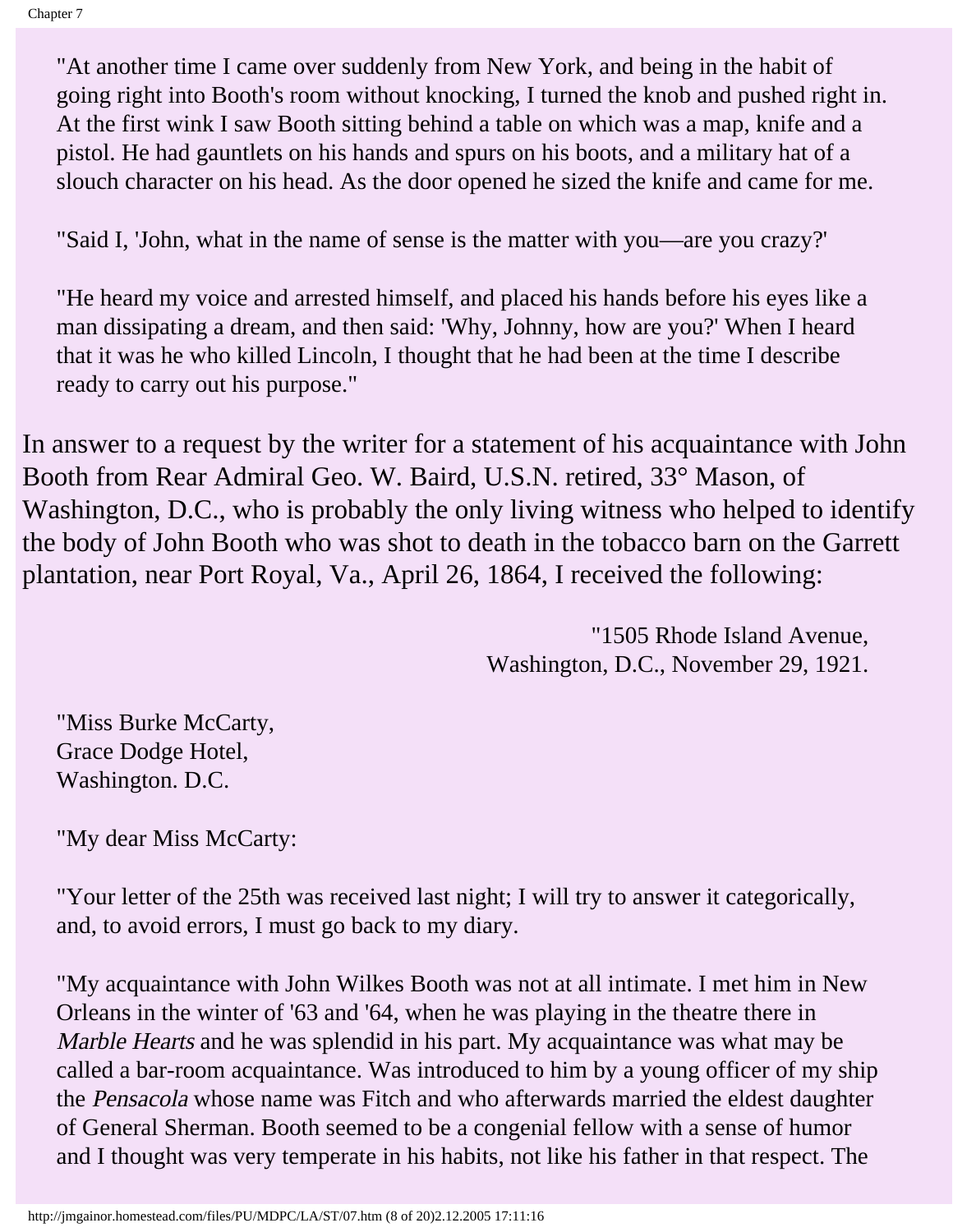War was at its height and was freely discussed, but Booth did not seem to be much interested in it. He was from Maryland, whose population was divided, though men as a rule believed it proper to side with their state. My ship went north in the spring of 1864 and I was assigned to my duty in the navy department.

"In 1850 when I was seven years of age, I went to school in Washington to two reverend gentlemen Cox and Marlot, who taught in the lower story of the Masonic Hall, Virginia Avenue and Fourth Street East. The boy who sat by me about my own age was David Herold, a little round headed, round eyed, round bodied boy, whose general rotundity was completed by a voice that rolled his R's. I envied David his disposition in that he got along with the big boys so well. When a big boy imposed on David, he would escape with a funny remark which was called witty, which generally got a laugh, and David was called popular. When a big boy imposed on me, I hated him; I hate him yet. David's father, Mr. George Herold, and my father were members of Naval Lodge of Masons. The Herolds were members of Christ Church Episcopal. My people were members of the Baptist Church.

"When I left that school about a year later, I lost sight of David. I heard he became a drug clerk.

"Now I quote from my records:

"On the night of the 14th of April, 1865 1 went to call on a young lady and about 10:30 her brother came in and said Abe Lincoln is dead. He had been to the theatre to see Laura Keene in Our American Cousin and during the play a man had got into the box where the President was, and had shot the President, jumped out of the box on to the stage, and escaped from the back of the stage. I left at once; saw policeman at the corner whom I interrogated and he confirmed the story. I inquired as to the appearance of the assassin and he not only gave a description that fitted but said he resembled me, and I thought that I had better hurry to my boarding house. On arriving at my boarding house Dr. Ludlam and Mr. Fitch inquired if I had heard the news and suggested that we go down town and get the latest bricks but nothing could induce me to appear on the streets again that night.

"The people were wild with excitement. I never heard such threats of vengeance. Before 10:00 o'clock the next morning almost every house was draped in mourning. People had exhausted the stores here and wired Baltimore for black crepe and cambric. Dan Ballauf, the model maker, was standing leaning on the lower box in the theatre and saw it all. He denied the report that Booth had uttered the words sic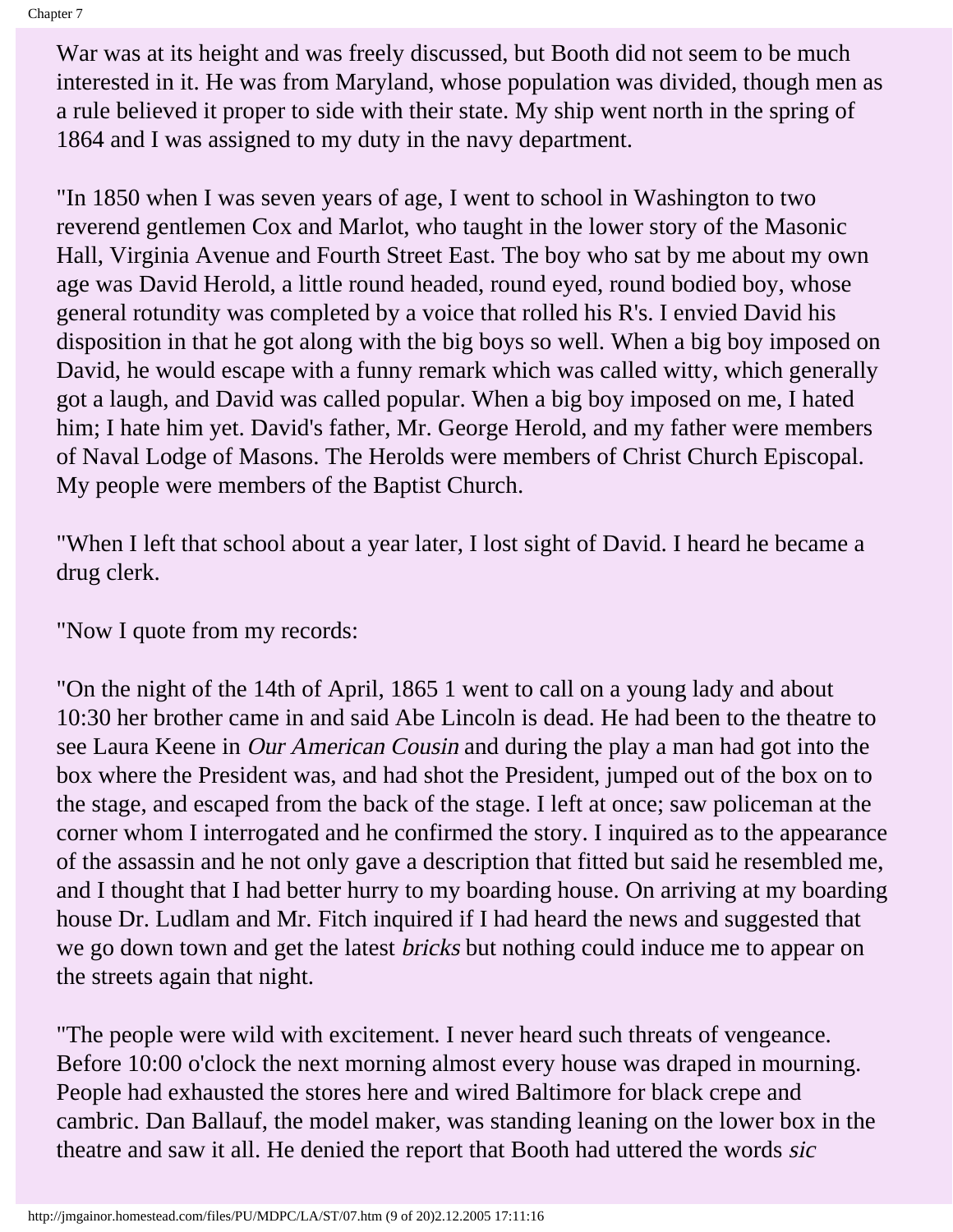semper tyrannis, but the newspapers had printed it. The newspaper had the story very early, that John Wilkes Booth was the assassin and David Herold was the accomplice.

"Though never intimate with John Wilkes Booth, I admired him, his voice, power of declaiming. I took drinks with him at the Franklin House, Custom House Street, a place frequented by army and navy officers. He seemed to me to have no interest in the war. It was hard to understand. I had not seen him but once in Washington and that about three weeks before the murder of the President. It was on Sunday when he was coming out of Saint Aloysius Catholic Church Vesper Services—great crowds of various creeds used to go to that vespers where the music was good. I think Mme. Kretzmayer was the attractive soprano.

"A large reward was offered for Booth's arrest and conviction. The War had practically ended and our troops were at liberty to travel in any state without molestation.

"I was detailed to make a series of experiments in the Navy Yard, and after Booth's body was brought to the Navy Yard and lay on board the Montauk this happened:

"I was called on board the Montauk by Lieut. W. W. Crowninshield, to identify the body of John Wilkes Booth, which I did. I noticed a piece of cord about the size of a cod line on his (Booth's) neck and invited Crowninshield's attention to it, who pulled it out and on it was a small Roman Catholic medal. Surgeon General Barnes arrived at that moment and probed the wound in Booth's neck.

"I got a horse and buggy and drove down to Surrattville the following day. The house they said belonged to Mrs. Surratt and had been leased to John M. Lloyd whom I knew. He was a policeman at Washington during all of Buchanan's administration and bore an excellent reputation. I inquired of some boys whom I found very communicative. One boy said that Mr. Jenkins, brother of Mrs. Surratt, and Mr. Griffith and Mr. Wylie (or Wyville) and Mr. Lloyd were all out that night listening for the horses coming, that when the two men came, fresh horses were brought out of the stable, saddles transferred from the tired horses to the fresh, and the men rode on.

"On May 22, 1865, I went to Baltimore on duty in connection with the Pensacola.

"The Washington Star of May 12, 1865 gives Lloyd's testimony as follows:

"Sometime ago two carbines and some pistols were left at my house. The Friday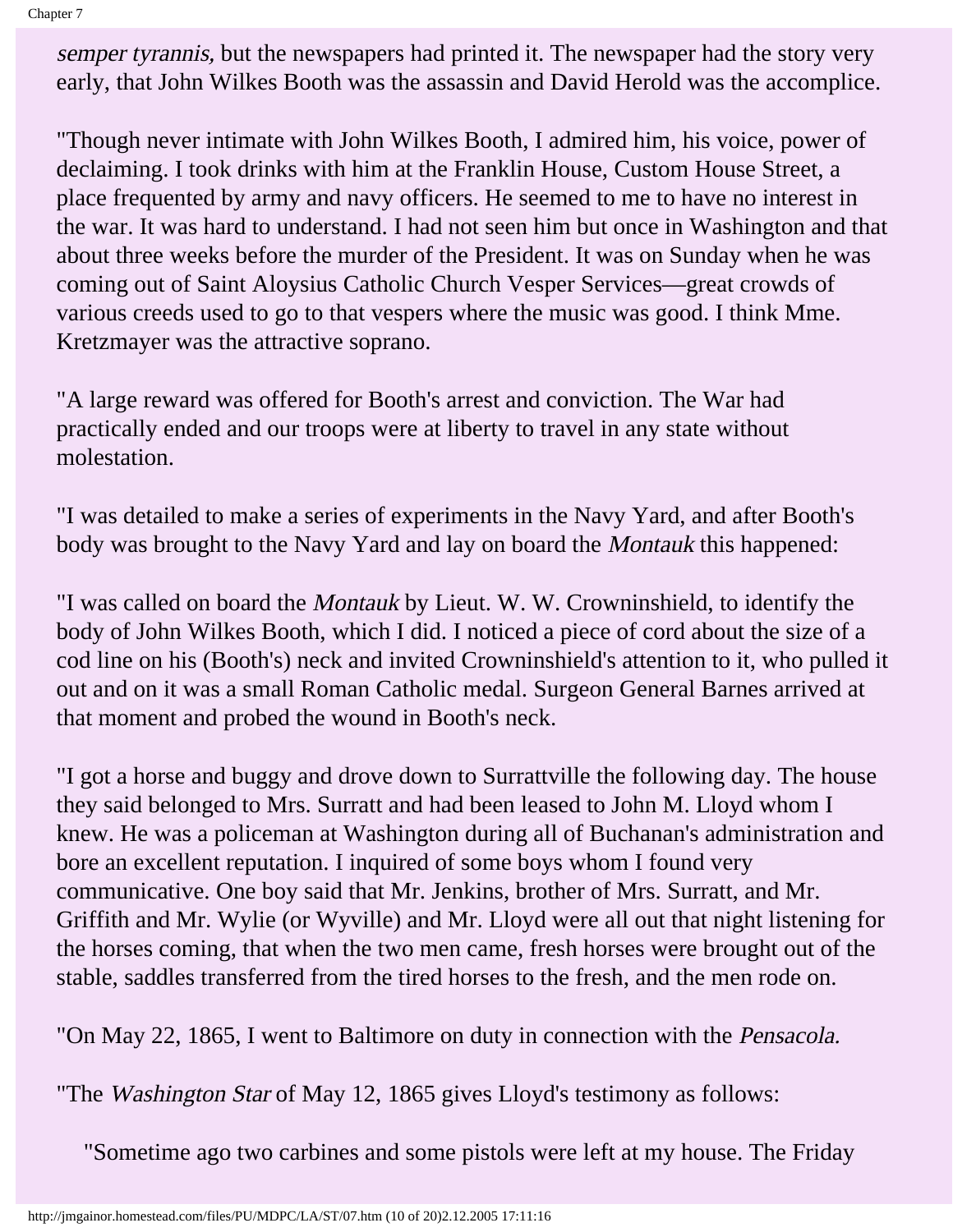before the assassination Mrs. Surratt came to my house and told me to have the carbines and pistols ready as two men would call for them. On the night of the assassination Booth and Herold rode up to the house, Herold dismounted, went in, and took a carbine and the pistols. Booth would not take his carbine on account of his lame ankle."

"The Washington Star of the 15th said:

"Lloyd testified that it was John Surratt who brought the carbines. Watchman saw Mrs. Surratt, Booth, John Surratt, and Dr. Mudd together on Seventh Street, and that Booth was a frequent visitor at the house of Mrs. Surratt, and their interviews were always apart.

". . . I was retired from active duty by law in 1905 but continued on duty until 1906. The next year I passed some days at Poland Springs, Maine. Among other Washingtonians was Mr. Crosby Noyes, principal editor of the Washington Star, who told me he was the reporter for the Star at the trial of the conspirators, and he was satisfied that Mrs. Surratt and all the rest of them were guilty.

"I was at sea when John Surratt was tried. My information on the trial was that printed in the Washington Star. Surratt was poor, but Mr. R. T. Merrick, a Roman Catholic lawyer, was his principal counsel and it was commonly reported that he paid the entire expense of the trial. His associate counsel was Mr. Jos. Bradley, a famous criminal lawyer, who rarely, if ever, lost a case, and to whom the bad cases usually came.

"Quoting from the Evening Star of September 23, 1868:

"Judge Wylie on the bench, Messrs. Merrick and Bradley argued on a demur to the plea of the amnesty proclamation which had been issued by the government in favor of the Confederates who had been in arms against the government. Their purpose was to make it apply to the case of John Surratt who had been tried for conspiracy to murder the President, and in whose case a year ago the jury had hung.

"Merrick said the court was not technically a Court of the United States, wherein the judge held that the Court held that the Circuit Court of the District of Columbia was not on the same footing as the United States District Courts, though the judges of such Courts were vested with the same power.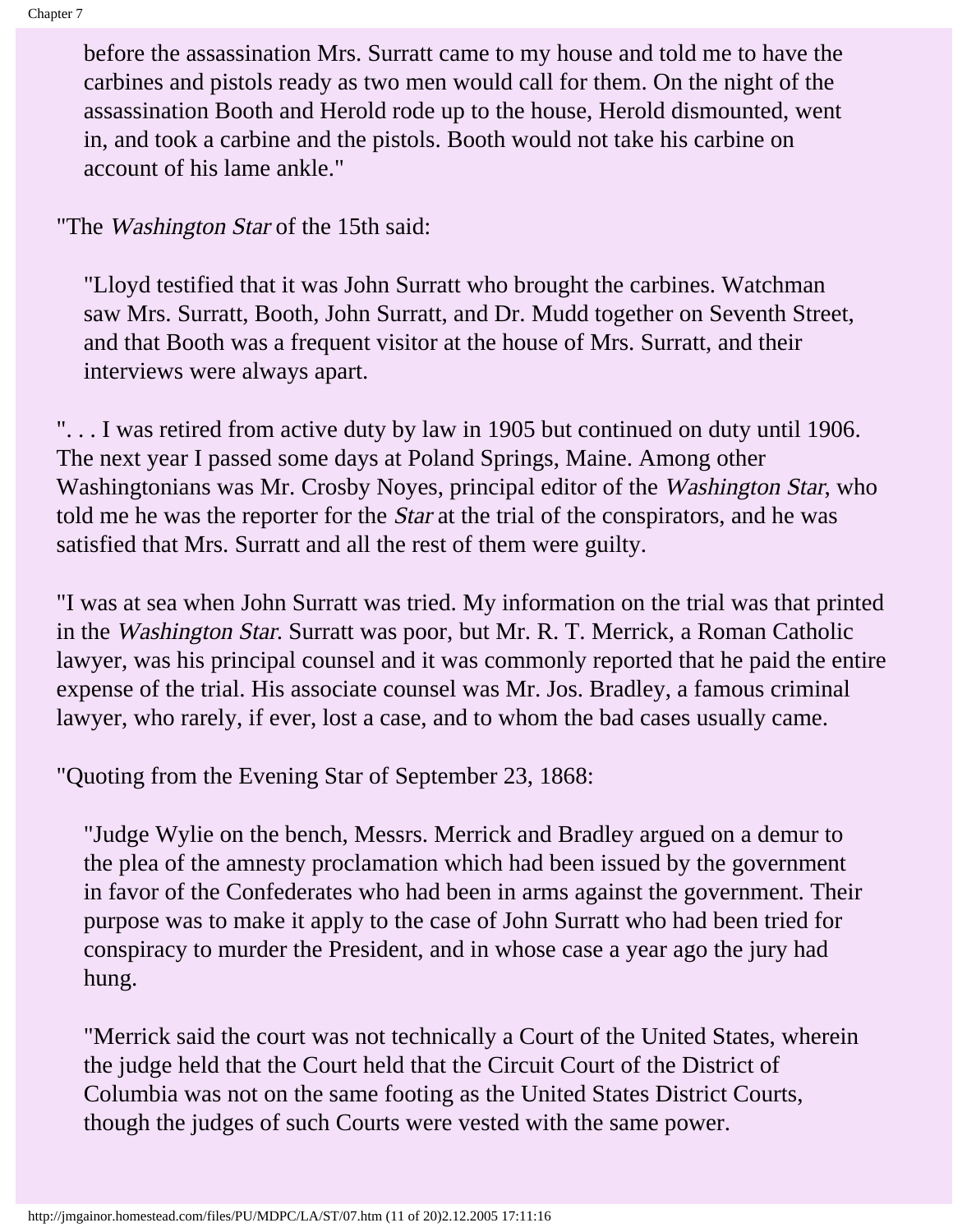"He would submit in view of the double character of the Court that to except a person of some felony he must be indicted for felony in some Circuit Court of the United States. He referred to the Bankrupt Act.

"Mr. Bradley referred the Court to several authorities. The Court suffered counsel to amend the plea."

"From the Evening Star of September 24, 1868, Page 4, Column 2, viz:

#### "A NEW MOVE BY THE DEFENSE, STATUTE OF LIMITATION, DISCHARGE OF THE PRISONER.

"Mr. Merrick stated that he had presented a new plea. He claimed the indictment defective in that it did not aver that Surratt had not fled from justice."

"The paper stated that he walked out of the court unmolested.

"I saw the medal when it was taken off Booth's neck and I saw it afterwards in the War Department. It was kept in a safe of the Judge Advocate General. It was in a little tin box which also contained a newspaper scrap referring to it with the bullet from Booth's neck, and I think the derringer also.

"When I became superintendent of the S.W. and Navy Department in 1895, I asked the messenger at the Judge Advocate General's door if the relics were still on exhibition as I wanted to show them to some friends, and he said that they were all there but the medal, that the Secretary of War, (Mr. Lamont) had sent for them to show some friends and forgot to return them and they remained on his desk four months, and when returned the medal was missing.

"John M. Lloyd, the Washington policeman in 1857-9-60 bore a good reputation. I think the claim that he was intemperate or a sot as Mr. Brophy called him was all propaganda. A policeman knows how to testify and he knows the penalty. I was reluctant to believe Lloyd a conspirator until the boys at Surrattville told me the story of Lloyd, Jenkins, Wylie, et al listening for the coming of Booth that night, and his testimony confirmed it. One of the propaganda writers says that Lloyd had to be awakened from a drunken stupor that night when Booth arrived, when the boys, who had no purpose to serve, told me that Lloyd was wide awake on the road listening for horses. They said that when the horses were plainly heard, that Lloyd, et al, went into the stable and brought out the fresh horses as if in a hurry. Lloyd and his wife (whom I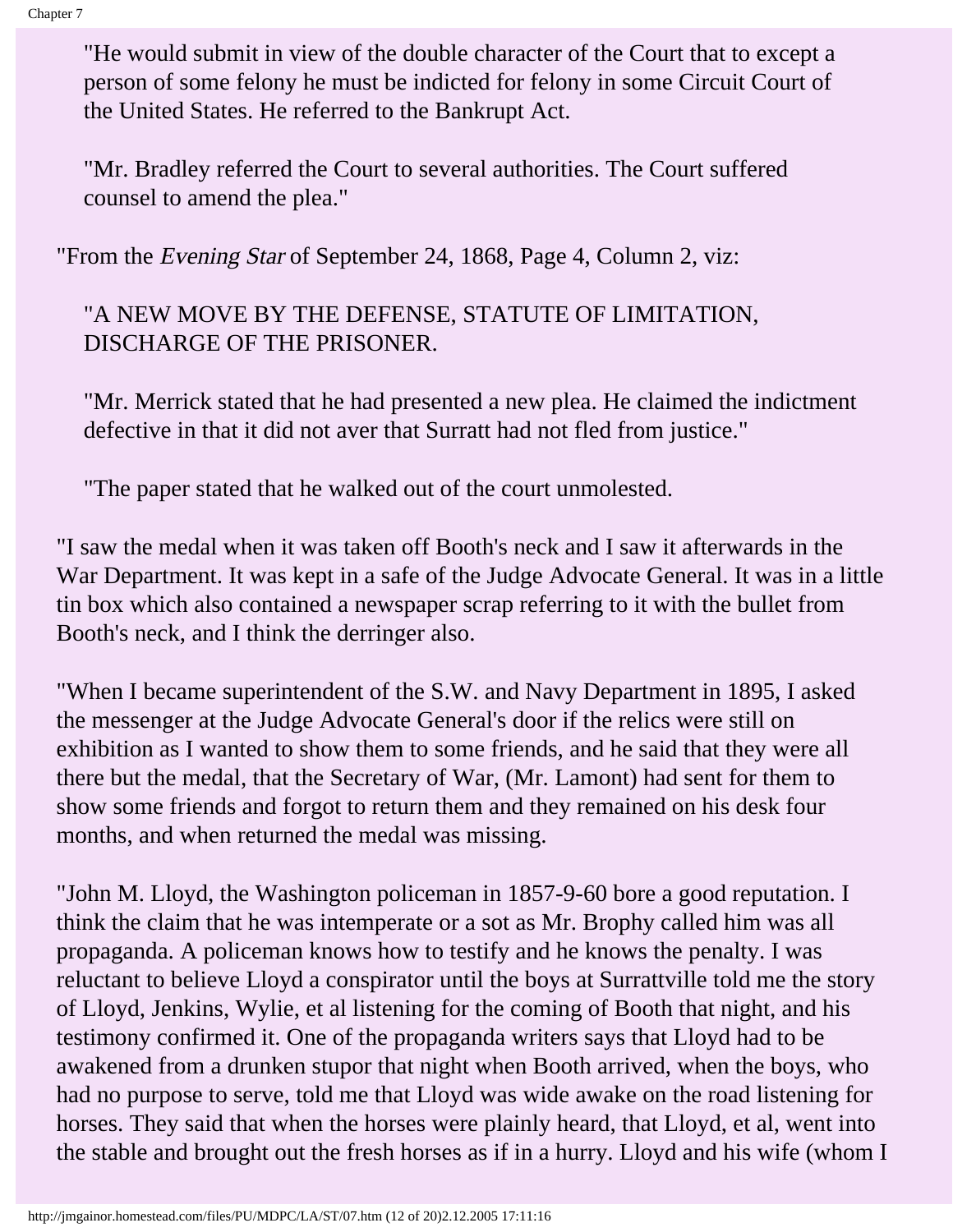also knew) were Roman Catholics, and I believe members of St. Dominic's Congregation. The testimony shows Lloyd drunk but once; it was when he met Mrs. Surratt in Uniontown, now called Anacostia, and that was on the eve of the frightful tragedy and he might have needed Dutch courage. My impression was that the effort to damage Lloyd's character was for the sole purpose of impeaching his testimony. I always thought he found himself in serious trouble and told the truth to save his neck.

"Yours sincerely,

"G. W. Baird."

After an intensified pursuit of thirteen days south of Washington from along the Bryantown Road, John Wilkes Booth and David Herold were traced to the Garrett tobacco plantation near Port Royal, Virginia by government troops under Colonel Conger. A squad commanded by Lieutenant Baker surrounded the tobacco barn on the Garrett farm and ordered Booth to surrender, which he refused to do. "Dave" Herold, however, asked to surrender and was allowed to come out. He was handcuffed and placed in charge of a squad of cavalrymen. The barn was finally fired by Colonel Conger.

Booth, who could be now plainly seen by the light of the flames, was peering out, when a bullet from the revolver of Sergt. Boston Corbett whizzed by and Booth crumpled up on the barn floor. He was dragged out by the soldiers and lay on the grass, apparently dead, but was revived by a dash of cold water in the face. The bullet had entered almost at the same spot in which his own bullet had pierced President Lincoln's head. He was carried and laid upon the porch in front of the Garrett house where he suffered several hours of the most intense agony. Noting his lip moving, an officer stooped down and heard him whisper: "Tell my mother —tell my mother—I died for my country—and did what I thought best." Indicating a desire that his paralyzed be held up, which was done, contemplating them, he murmured, "useless, useless." These were his last words.

The body was taken by wagon to the river and placed on board the Gunboat Montauk and brought to Washington, and Admiral Baird was one of the men who made positive identification.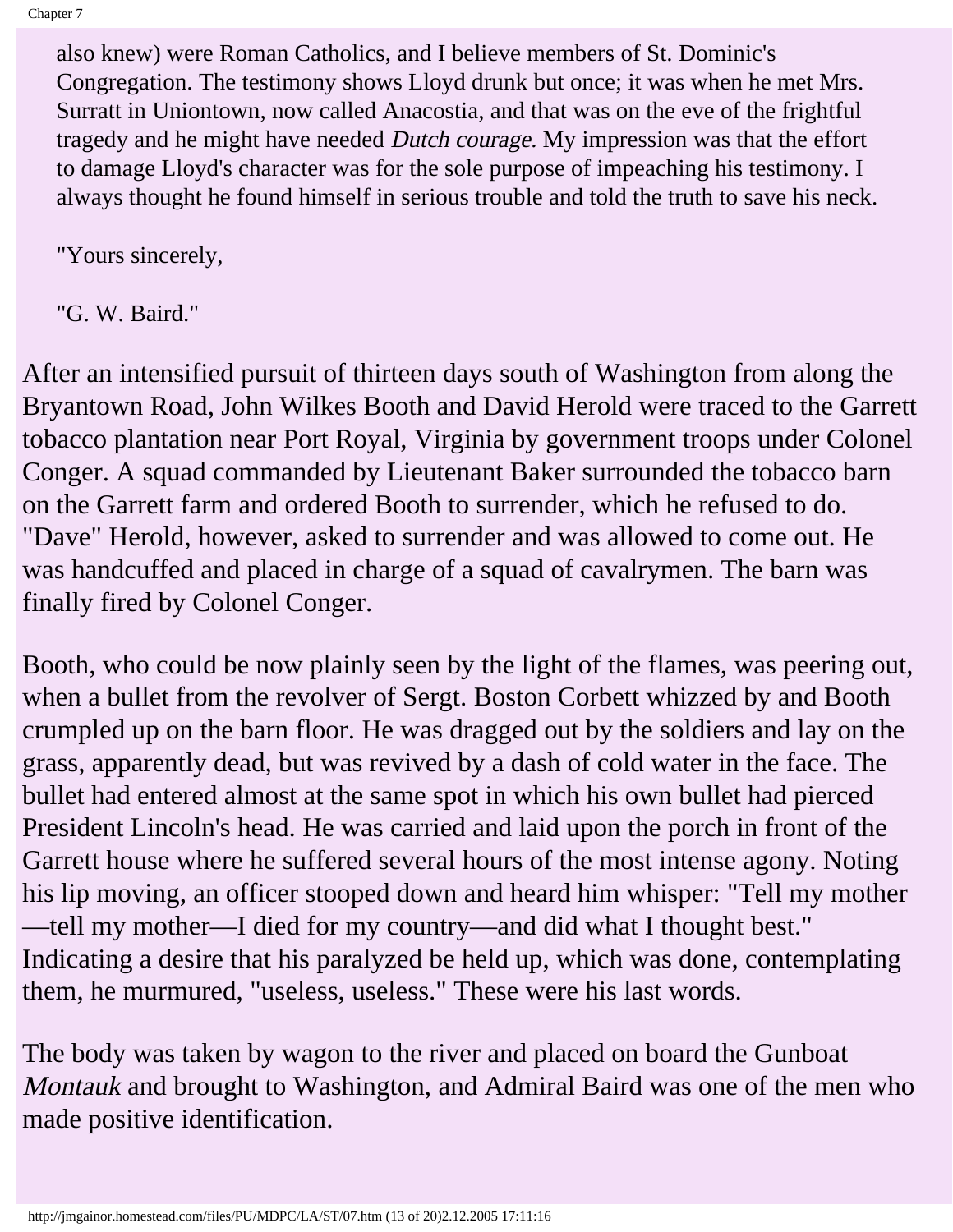From Adm. Baird's letter one would gather that as late as the winter of '64, only a few months previous to Booth's coming to Washington, he was indifferent on the subject of the war. The fact that he was in New Orleans where he would have been very safe in expressing his opinion in favor of the South would seem to indicate he had no great feeling on the subject.

There is no doubt in the writer's mind but that Clara Morris was perfectly right in her statement that John Wilkes Booth was the victim chosen from the beginning and that he Drew the lot after his New Orleans engagement where Adm. Baird had seen him. From the time he registered at the National Hotel in November, 1864, it is plainly evident that he became obsessed with the idea, and the working of the virus is traceable in his every act from that time on. He lost all interest in his profession—a thing in itself most remarkable, for which we can only account in the one way.

### John H. Surratt, Arch Conspirator

John Harrison Surratt, the nineteen-year-old son of Mrs. Mary E. Surratt, who was chosen by the Jesuits as the arch conspirator in the assassination of Abraham Lincoln, had studied three years in preparation for the Roman priesthood at the Sulpician Fathers monastery, at Charles County, Maryland, previous to the breaking out of the Civil War. The Sulpician Fathers is a branch of the Jesuit order. At this Sulpician monastery Surratt was introduced to another theological student, Louis J. Weichmann of Philadelphia with whom he formed a close friendship, when in 1862 young Surratt was called to his home in Surrattville, a crossroads village 13 miles south of Washington, by the death of his father. The elder Surratt had been a railroad contractor, and had accumulated some money which was partly invested in slaves and a plantation and tavern at Surrattville where he served as postmaster at the time of his demise.

The family consisted of Isaac, the eldest son, a civil engineer, who enlisted in the Southern Cause at the very beginning of the war and who the last heard of him had joined Maximillian's forces in Mexico; Anna, the only daughter, a girl in her early twenties, and John H., the youngest.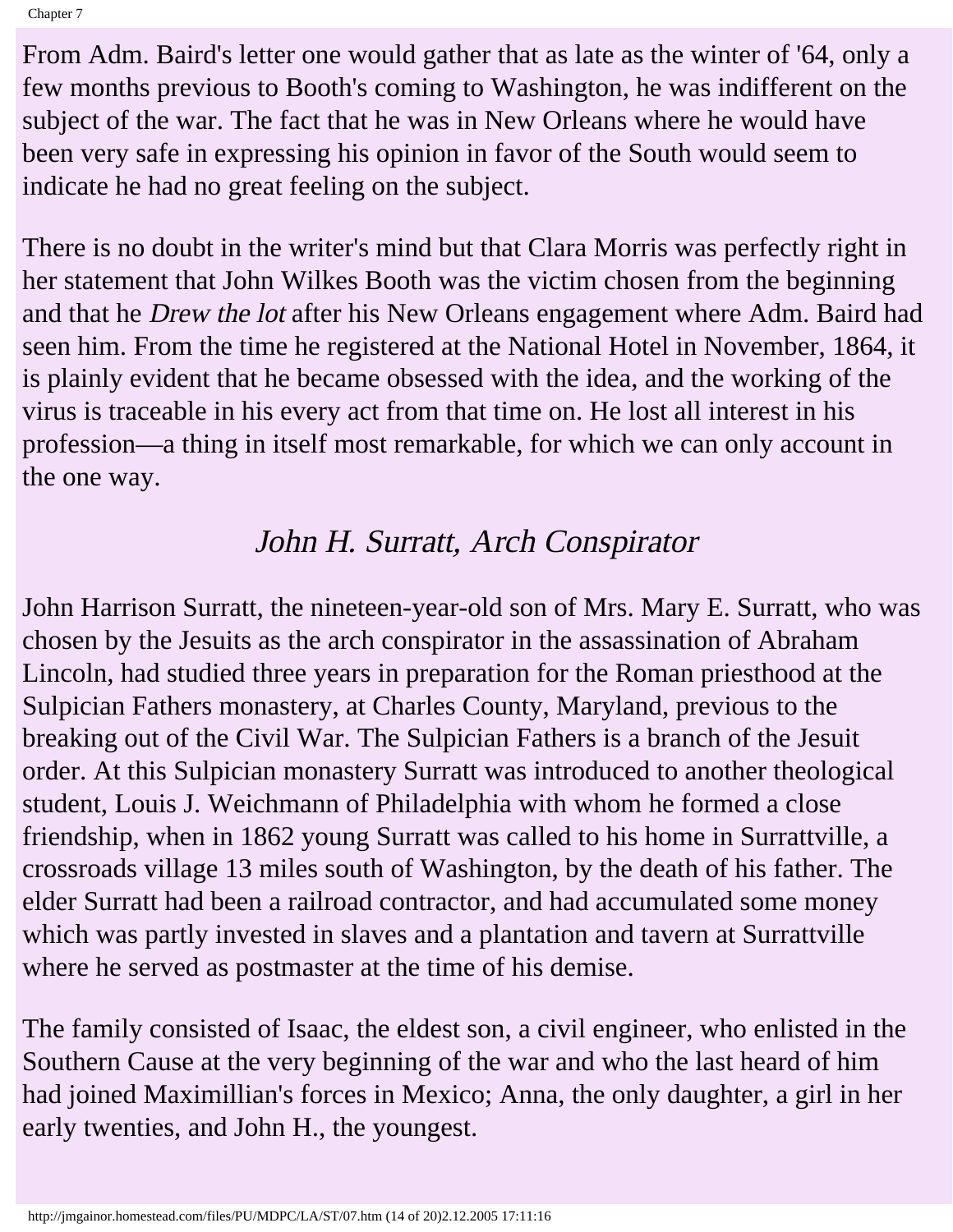The Surratts were all ardent secessionists and fanatical Roman Catholics. Mrs. Surratt was, early in life, perverted to Romanism from the Protestant faith. Her children were Romanists from birth.

That John Harrison Surratt, was cool, clever, calculating and crafty, far in advance of his years, is shown by the fact that at the very beginning of the Rebellion he was selected to do important work in the Southern secret service, bearing the most important dispatches from Jefferson Davis at Richmond to his agents at Washington and to the members of his kitchen cabinet in Montreal, Canada.

On his return home from the monastery near Baltimore, John Surratt was sworn in as postmaster in his father's place at Surrattville. His Jesuit training enabled him to lift his hand and swear undivided allegiance to the United States. So much for a Jesuit's oath. To get a complete estimate of John Surratt's part in the diabolical conspiracy to murder President Lincoln and other heads of this government we must fully consider the preliminary training he received.

This boy, (for we must remember that he was but in his teens, at his entrance into this plot) was never free from the espionage and evil influence of the Romish church from his baptism in infancy to the day of his death at the age of seventytwo years. When he was but twelve years old he was placed in Gonzaga College, Washington, D.C., a Catholic preparatory school, under the tutorage of Priest Wiget, who was the confessor for years of both himself and his mother. After leaving Gonzaga College he spent two years at Georgetown in the Jesuit College before leaving for the Sulpician Fathers monastery. I am calling the attention of the reader to this fact when you come to pass judgment on this young man, that you may place the blame for his conduct where it belongs—on the Jesuit psychology inculcated by the priests of the Roman Church.

That he was a leader and a dependable one, in this conspiracy of wholesale assassination, is shown by the fact that the object of John Wilkes Booth's first visit to St. Mary's Catholic Church in Howard County, Maryland, was to learn the whereabouts in Washington of John Surratt.

Young Surratt, had then, never the slightest change or desire to escape from the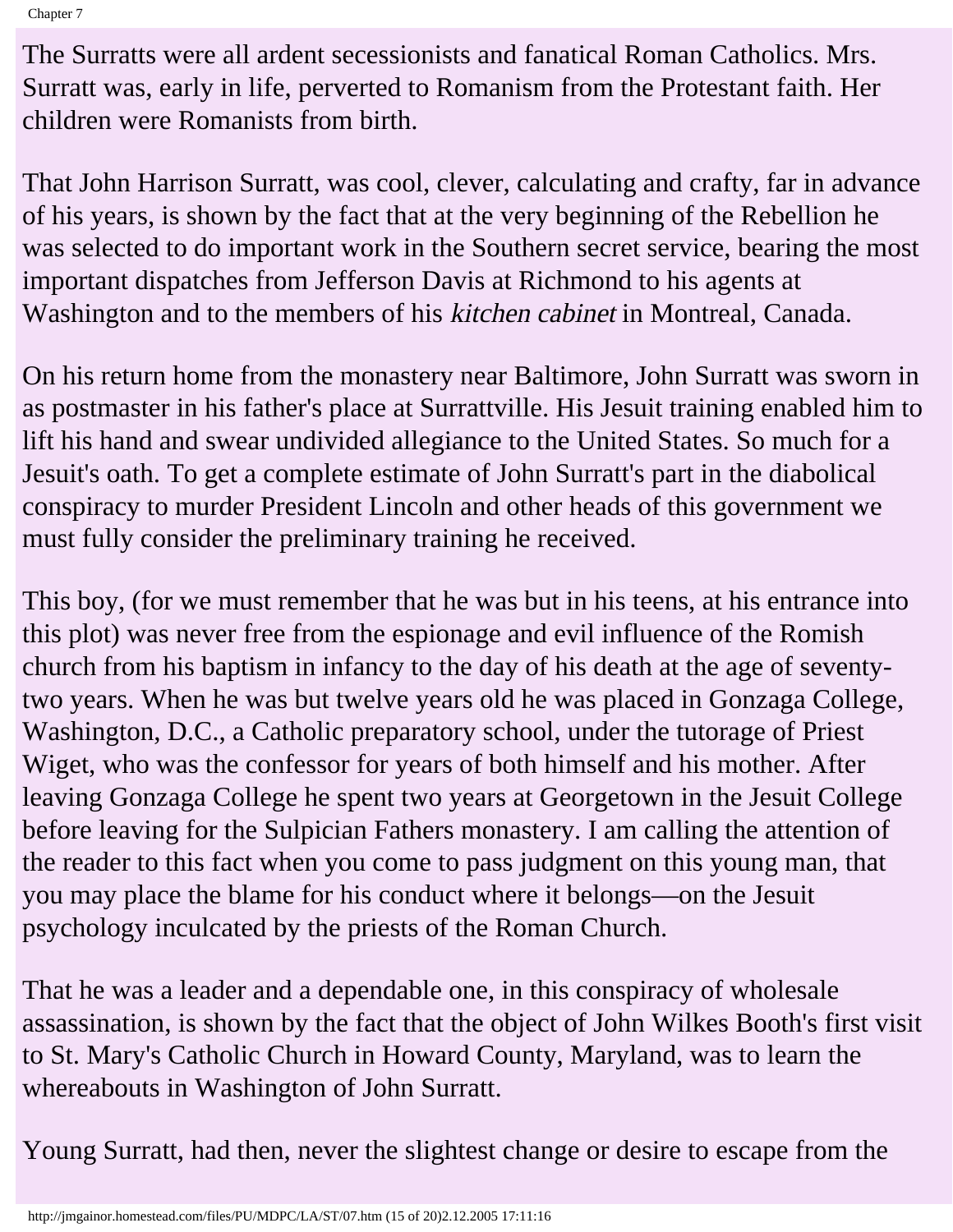deadly virus. This virus stultified every noble aspiration, every natural affection, every personal ambition, even the strongest instinct in the human mind—self preservation is thrust aside when the victim hears the call of duty to the holy mother church. Then, mother love, father love, brother love—all, all, must yield to this cursed thing. This complete mental control which Rome exercises over its dupes whom it permits to have no more will of their own, nor resistance, than that of a cadaver, Perinda ac cadaver, (as a corpse) to be moved here, or there, at the will of the manipulator. The Roman Catholic child is thus handicapped at birth, yes, there is a prenatal influence as the study of these two characters in this tragic drama will disclose. The mother, Mary E. Surratt, the intimate associate of priests, her soul deadened by the fatal virus of the Jesuit training, passed on to her son the terrible inheritance which made him wax in the black hands of the Vatican intriguers, to mold as they would.

During Surratt's theological training he had studied St. Thomas Aquinas, who justifies the assassination of heretics, or any one who apostacises from the Romish church. It was a significant and eloquent fact that the Jesuits released from time to time during the war the report that President Lincoln had been, in his infancy, baptized by a Catholic priest. On one of his visits to the White House of the Rev. Charles Chiniquy to warn President Lincoln of his danger in assassination, Mr. Lincoln is quoted by Chiniquy in his book Fifty years in the Church of Rome as follows:

"Father Chiniquy, I want your views about a thing which is exceedingly puzzling to me and you are the only one to whom I would like to speak on the subject. A great number of Democratic newspapers have been sent me lately, evidently written by Roman Catholics, publishing that I was born a Roman Catholic and baptized by a priest. They called me a renegade and apostate on account of that, and they heaped upon my head mountains of abuse. Now, no priest of Rome has ever laid his hand on my head. But the persistency of the Romish press to present this falsehood to their readers as gospel truth, must have a meaning. Please tell me, as briefly as possible, what you think about it."

This, Mr. Chiniquy answered, was done solely to incite and justify the act in the minds of some of their fanatics to assassinate the President. It was the equivalent to a command, as it afterward proved.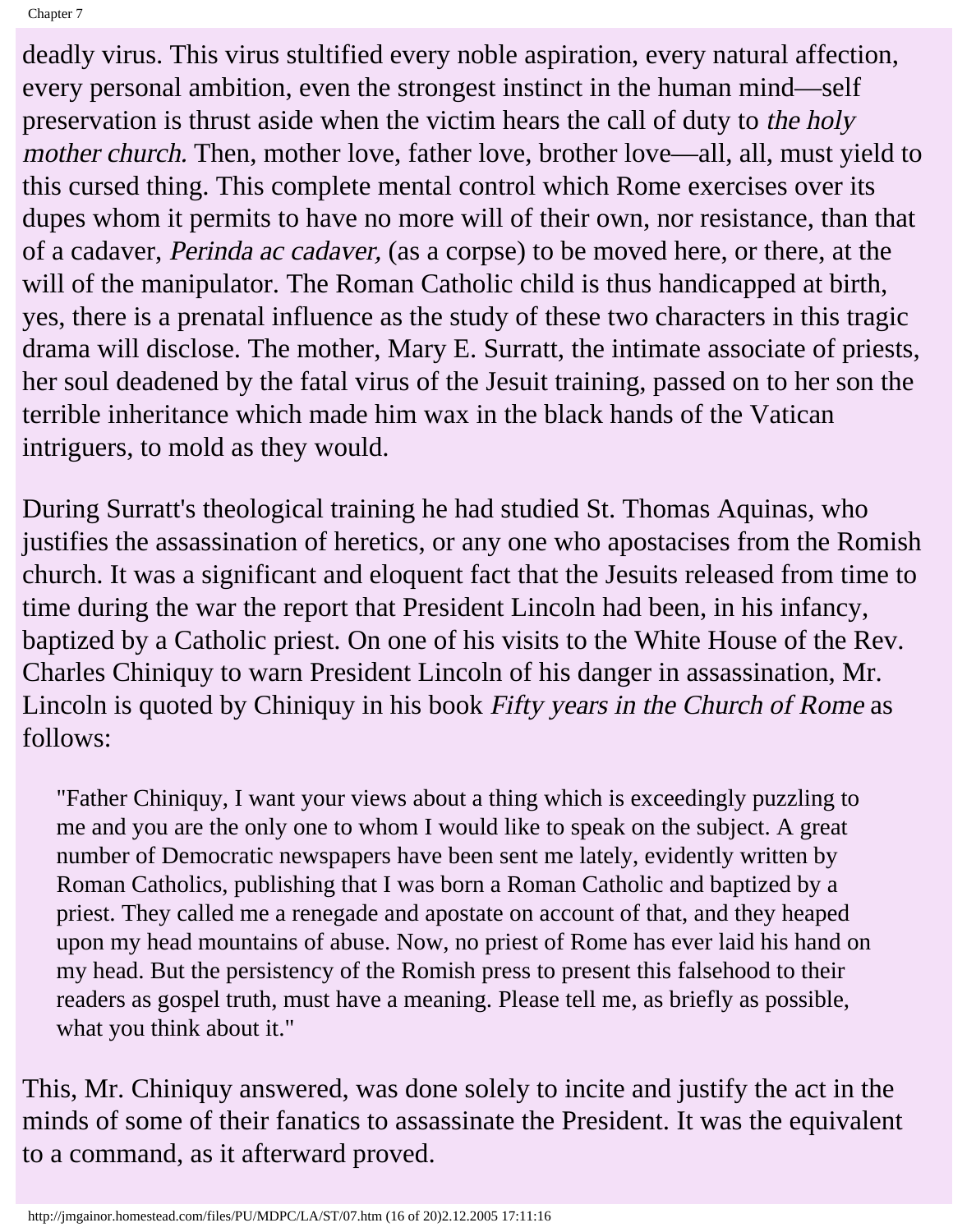About November 1st, 1863, Mrs. Surratt and her family moved to their residence at 541 H. St.. Washington, D.C., where she opened a select boarding house. Select to the extent that there were no heretics among her boarders. The first to come was Louis J. Weichmann, who had been for three years a classmate of John Surratt's at the Sulpician Monastery where Weichmann also was preparing for the Roman priesthood.

### Booth Meets Surratt

A few days before Christmas, 1864, young Weichmann invited Surratt to go with him over to Pennsylvania Avenue to select some Christmas gifts for his sisters in Philadelphia. As they were nearing the Avenue on 7th Street. Weichmann said, "John, someone is calling you," and Surratt, turning, saw Dr. Mudd of Bryantown and a younger man with him, whom he introduced as John Wilkes Booth. After the introductions were over Booth invited the party up to his room at the National Hotel, where he ordered wine and cigars for the group. From this meeting on John Booth was a constant visitor at the Surratt home on H Street, which was the rendezvous of the conspirators up to the very day of the assassination. It was also the mecca of various Roman Catholic priests, among whom were the Reverends Walters and Wiget of St. Patrick's Church, 10th and G Streets, of which the Surratts were members.

From their first meeting Booth and Surratt busied themselves selecting their associates. David Herold was undoubtedly the choice of John Surratt who had known him from his college days, evidently, at Georgetown University. The testimony of Louis J. Weichmann, college chum of Surratt and the State's chief witness, at the trials of the conspirators shows that Surratt had introduced him to David Herold as one of the members of the Washington Marine Band which had serenaded the Surratt Tavern at midnight on one occasion when Weichmann was spending the week-end there. This was a year before Booth's appearance in Washington. There is no doubt but that all the conspirators were members of the Knights of the Golden Circle; there is also no doubt that while some of them were nominal Protestants they were wholly papalized, certainly they were not Protestants. All through the testimony we see that Booth and Asterodt were at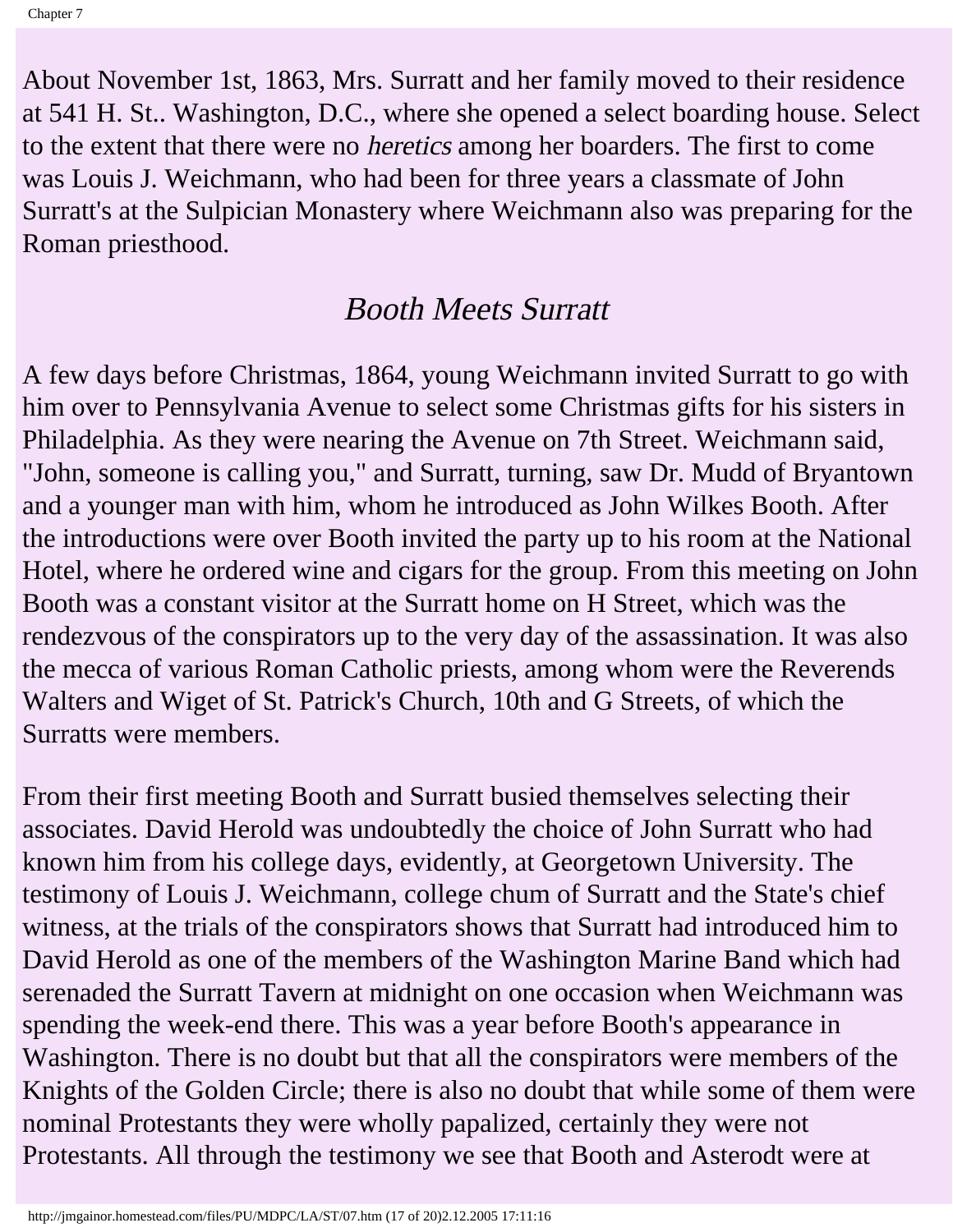mass. It is morally certain that Booth himself had been secretly taken into the Roman Church when he was given the Agnus Dei medal, which was taken from his neck. The significance of this medal is: The translation of Agnus Dei is Lamb of God; it indicates sacrifice—the shedding of blood. The writer is informed by an ex-Romanist who examined the medal that it was made in Rome, probably sent direct from the Pope as was Pius IXth's letter to Jeff Davis, a distinction which would tend to flatter the vanity of John Wilkes Booth.

Michael O'Laughlin, another conspirator, was from Baltimore and was, as his name would indicate, a Roman Catholic Irishman.

Sam Arnold, it appears, had attended the same school with John Wilkes Booth in their childhood and was a nominal Protestant.

George Atzerodt was the rough man, that is the uneducated and uncultured one, who was probably an Austrian Catholic, but not over religious. He attended mass with Louis Weichmann at the Piscataway Church and St. Patrick's church in Washington.

Lewis Payne, the athletic young giant who was delegated to murder Seward, Secretary of State and almost accomplished this deed, really showed more strength of character and less cowardice than any of the other conspirators. As far as is known he was the son of a Protestant minister. He refused to tell anything about himself, but when he went to his death he was courageous to a degree that astonished the newspaper correspondents and other spectators.

Edward Spangler, another conspirator, was a roustabout employee at Ford's Theatre, much given to drink. He had great admiration for John Booth and was a decided Southern sympathizer with a pronounced dislike for Abraham Lincoln, which he had often expressed.

Louis J. Weichmann was born in Baltimore in 1843 and was the son of a merchant tailor who was a staunch Lutheran. The wife was a devout Roman Catholic. The family consisted of two boys and three girls, all of whom were brought up in the faith of their mother. Both boys, Louis, and the second boy. Frederick, were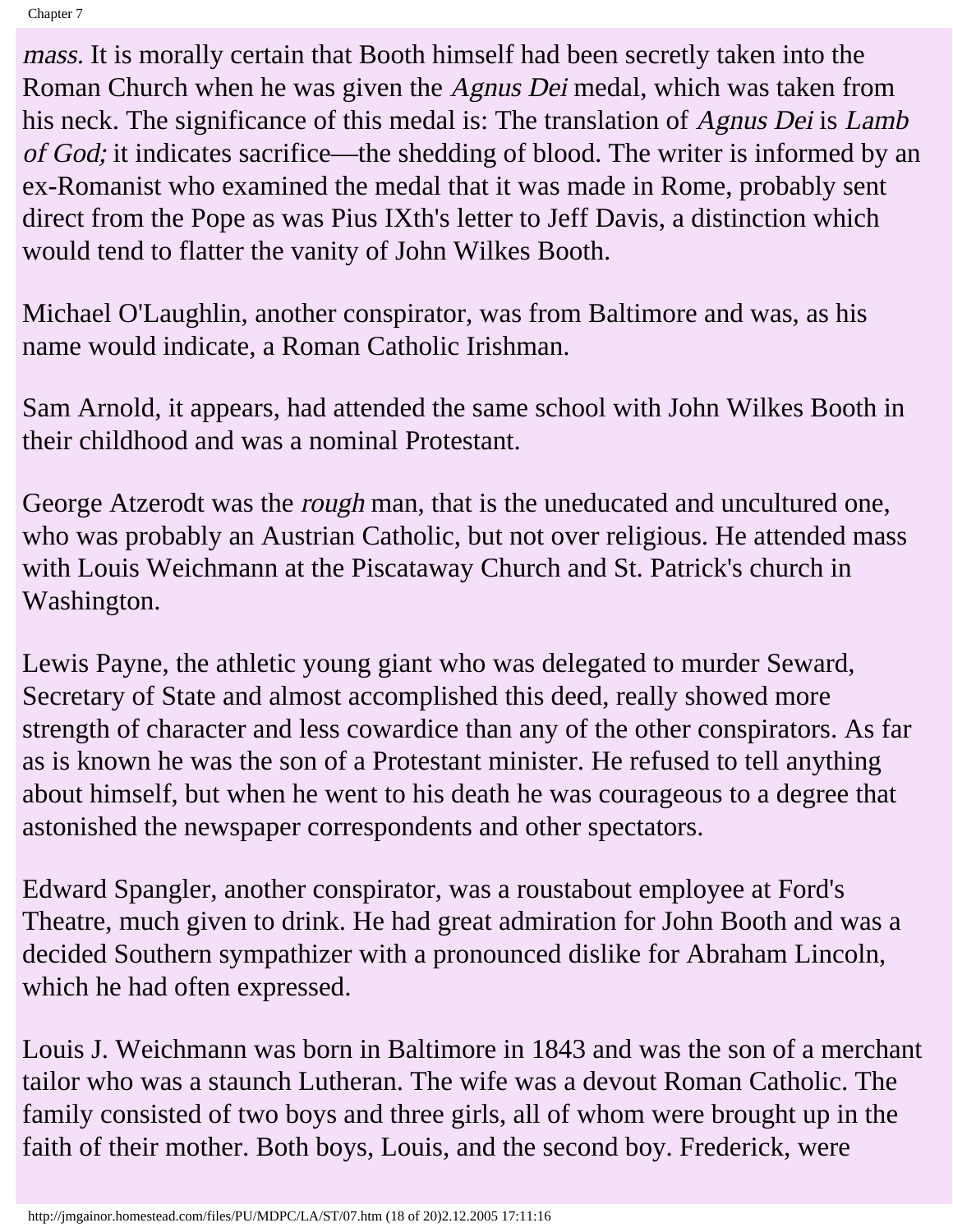studying for the Roman priesthood.

With the breaking out of the Civil War, Louis Weichmann s college studies were interrupted and he came to Washington where he obtained a position as Professor at Gonzaga College.

During the spring vacation of '63, young Weichmann proposed that he and Surratt pay a visit to their Alma Mater near Baltimore. They were received with warm cordiality by both professors and students who were eager to learn the progress of the war, etc. During this visit, according to documentary evidence to be introduced later on, both young men freely expressed their pro-Southern views. Before leaving the institution Louis Weichmann announced his intention of going to Little Texas, or Ellengown, where he had taught the parochial school for the Catholic priest there, before entering college. The Rev. Denis, prefect of the Sulpician Monastery, told him that the teacher at that time in Little Texas was Henri de St. Marie, who had been a former pupil of Denis in Montreal: that he was a fine young man who spoke French and Italian fluently. He asked Weichmann if he would hand him an Italian paper when he called upon him. On reaching Little Texas, Mr. Weichmann delivered the paper and introduced his friend Surratt to the young Canadian. This was the beginning of an acquaintance which was to end very disastrously for Surratt.

Before closing this chapter in reference to the religion of John Wilkes Booth I might say that his family were members of the Episcopal church in Baltimore.

Edwin A. Sherman, Past Grand Registrar of the Grand Consistory of the Thirtythird Degree of the Ancient and Accepted Scottish Rite of Freemasonry of the State of California, in his book entitled Engineer Corps of Hell on page 213, has this to say:

"It has been told to us, coming from what we believe to be true authority, that Booth, about three weeks before he committed the crime, was admitted to the Roman Catholic church, and privately received the sacraments from no less a personage than Archbishop Spaulding himself, which he did to silence any conscientious scruples that he might have in taking Abraham Lincoln's life, and that he might have the whole influence and sympathy of persons in that faith in protecting and concealing himself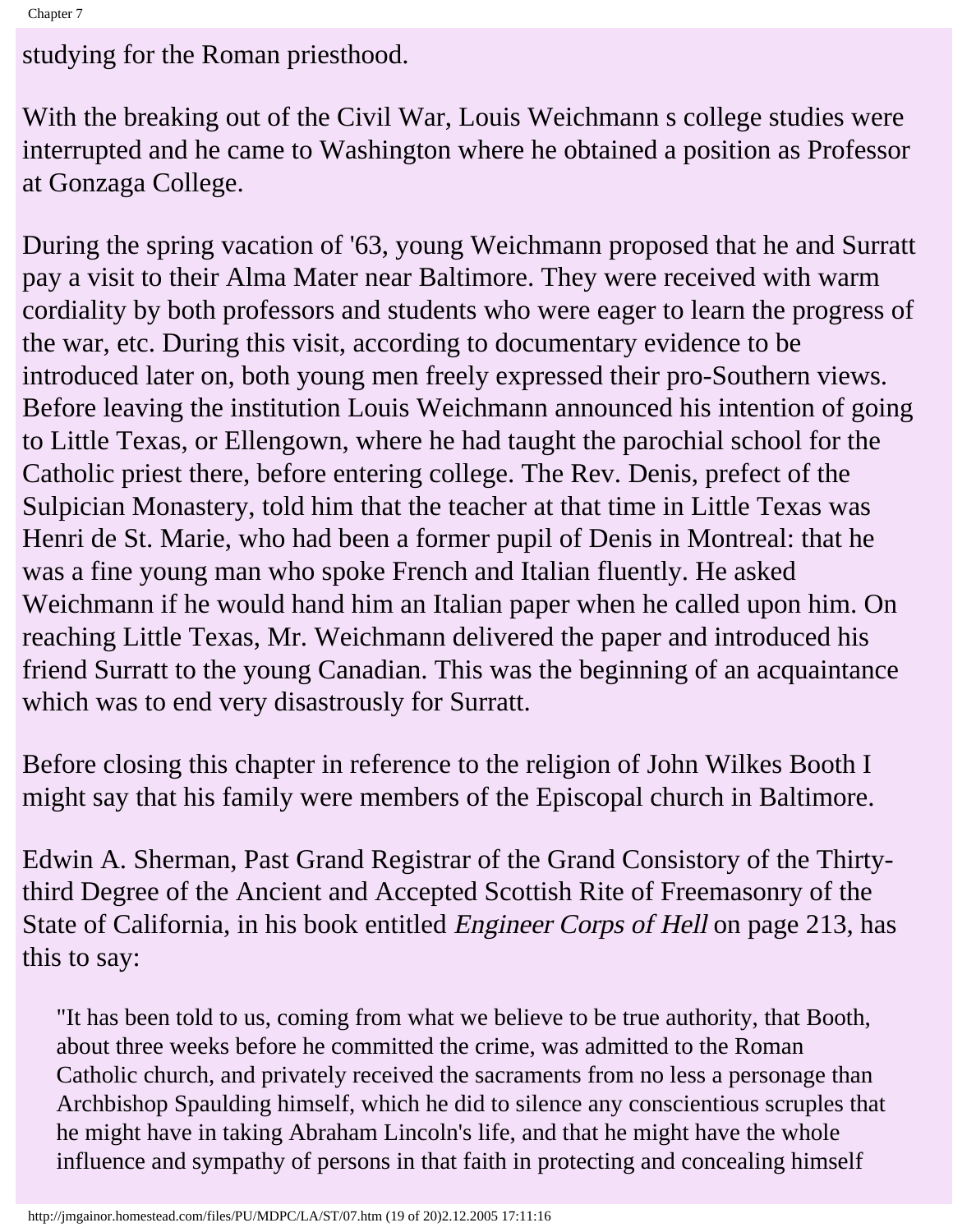when the act was done, to aid him in it. He certainly had that aid and influence in planning and accomplishing his hellish work and in making his escape, and it could not have been more cheerfully and faithfully rendered than it was, even if he had been a Jesuit priest himself. We believe the statement to be true; and it was but a short time after that Archbishop Spaulding received a donation of funds for the specific purpose which was to uniform and equip a military body in the same manner and style as the Papal Guard at Rome.

"The uniforms, muskets, cartridge boxes and belts all bearing the Papal coat of arms and consecrated by the pope himself, were sent to Archbishop Spaulding at Baltimore; and when he died he was buried with military honors and his remains escorted by the same military bodyguard. The entire diocese of Archbishop Spaulding was rebel to the core and fierce in its hatred of Lincoln."

In a recent book written by one of Rome's apologists, we find that John Wilkes Booth was by "religion a Roman Catholic; by politics a Democrat."

| <b>Next:</b> Chapter 8   Table of Contents                                            |
|---------------------------------------------------------------------------------------|
| <b>Search Papacy Uncovered</b>                                                        |
| Search                                                                                |
| Home   Modern Day Papal Crimes   Lincoln Assassination   Email<br><b>Visitors</b>     |
| <b>CHRISTIAN</b><br>ristian Counter                                                   |
|                                                                                       |
| http://jmgainor.homestead.com/files/PU/MDPC/LA/ST/07.htm (20 of 20)2.12.2005 17:11:16 |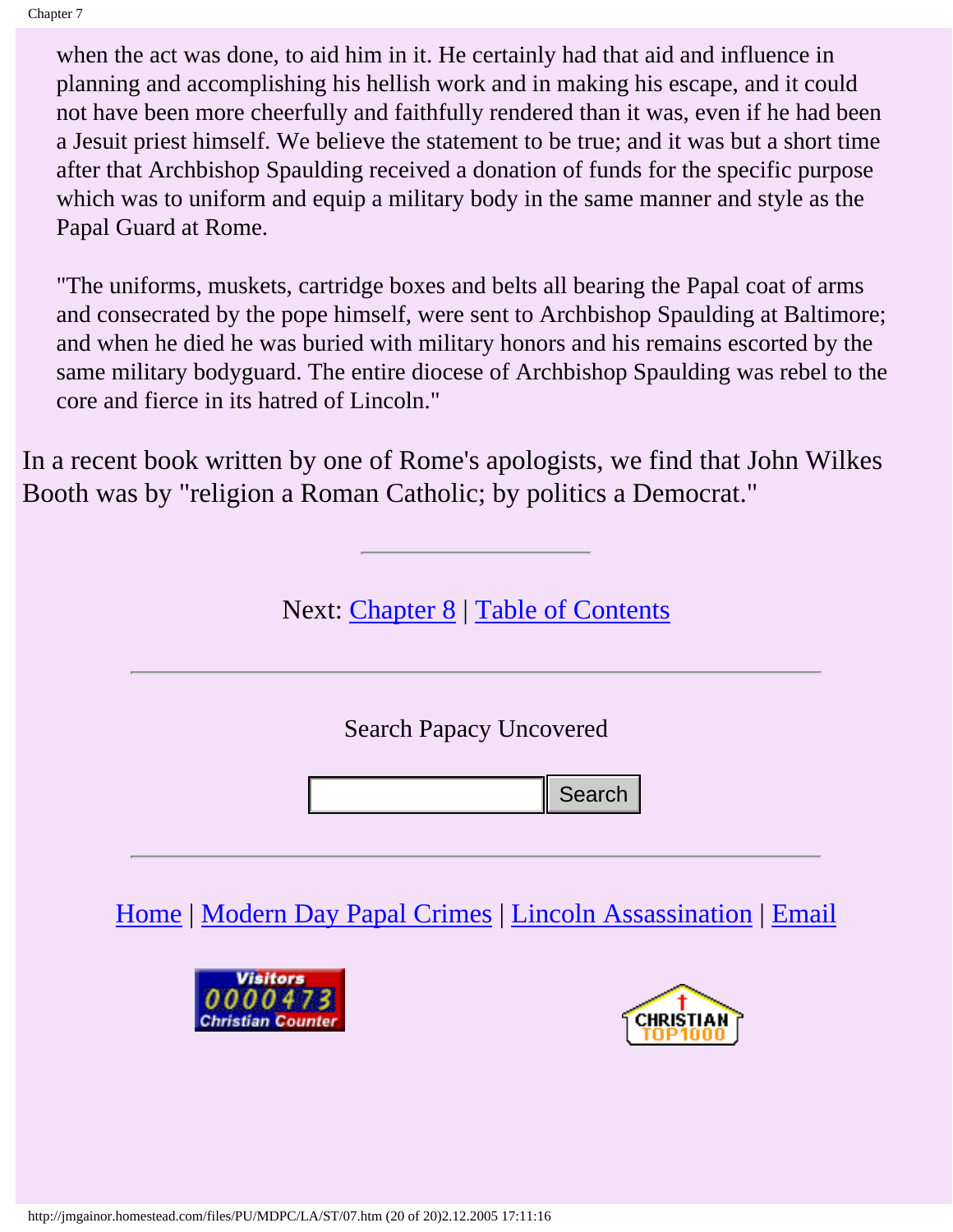# <span id="page-92-0"></span>The Suppressed Truth about the Assassination of Abraham Lincoln

## **Chapter 8 The Blackest Deed in American History**

And now we come to that darkest day in the history of our Republic, April 14th, 1865. The Surrender of Lee, April 3rd, to the Little Smoking General Grant, came like a thunderbolt out of a clear sky, and was a terrific blow to the hopes of the South, as well as unexpected victory to the North. The people were wild with enthusiastic joy. We can get some conception of that word after four years to the bitterest civil war, we, who have the news of the Armistice still fresh in our memories in the recent World War which was several thousand miles away.

The figure of Abraham Lincoln will ever stand out on the page of our history, never to be effaced, not only in the minds of the people of his own country. but in those of the Peoples of the World, as the savior of the New Concept of Government!

Lincoln, that great, sad-faced man, with his shoulders drooping under the terrible burdens which he had patiently carried for four long years, breathed a sigh of relief when he arose this bright balmy April morning and gazed at nature's gay spring garb.

During breakfast with his family he had suggested to his good wife Mary, that they two alone should take a long drive in the country which called so strongly to this heavy laden man. Accordingly, after a few preliminary office duties were gotten out of the way, the President returned to the White House, and he and Mrs. Lincoln got into their carriage and drove out through the city over the Potomac River bridge into the country. The fruit trees were white with blossoms, the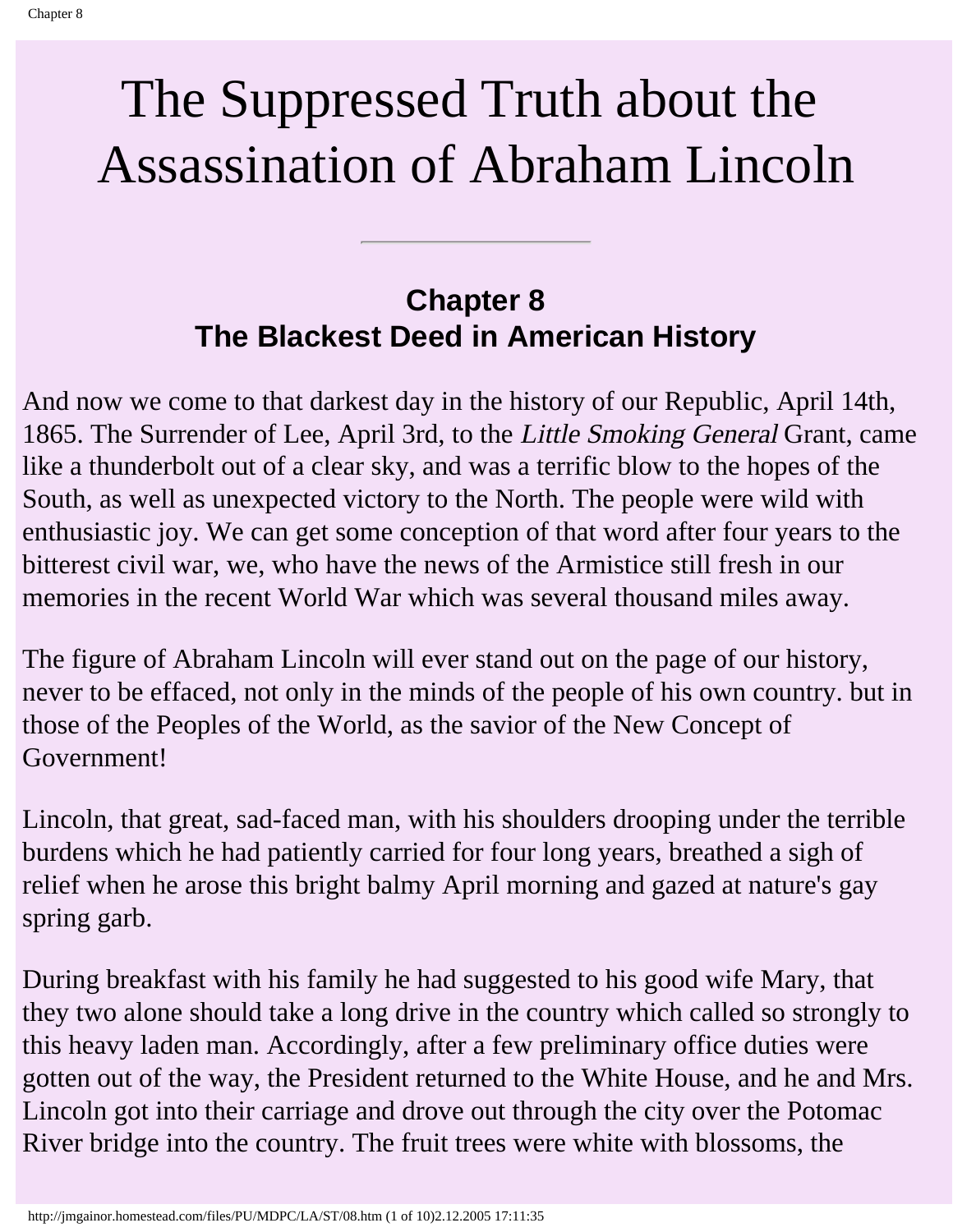roadsides green, and the very birds flitting in and out through the hedges seemed to surpass themselves with their songs.

President Lincoln began to talk of their future. He confessed to her that he would welcome the day when his administration would be over, and they could return to private life, never to leave it again. "I have managed, my dear, by strict economy, to save a little nest egg out of my salary, so we will go back to Springfield to live, and I hope not have to work quite so hard. We can visit with our friends and neighbors and enjoy life a bit." Then he unfolded to her his plans to take up his law practice again and the threads of life where he had left them when he came to Washington, a little over four years ago. After driving several hours, and being rested by the quiet of the country and sweet breath of spring, this great simplehearted, plain man and his wife returned to the White House.

I cannot but contrast that last morning on earth of Abraham Lincoln and his modest plans, with the conduct of Woodrow Wilson and his dozens of trunks, which carried the elaborate wardrobes of himself and wife to Europe. The sinful extravagance of this pedagogical upstart! It seems almost sacrilegious to mention him in the same paragraph with Lincoln.

The day began for John Wilkes Booth with his usual trip to Graves Theatre where he received his mail. This morning he had several letters, and after chatting pleasantly with the members of the cast present for rehearsal, as was his custom, he sauntered away toward the Kirkwood house, now the Raleigh, where the Vice President was stopping. He sent up the following card to Mr. Johnson, which is still, and perhaps, always will remain a mystery:

"For Mr. Andrew Johnson:

Don't wish to disturb you; are you at home?

John Wilkes Booth."

After his call at the Kirkwood House, he went to the livery barn of J. Pumphreys on C. Street, back of the National Hotel. Here he engaged a horse to be ready that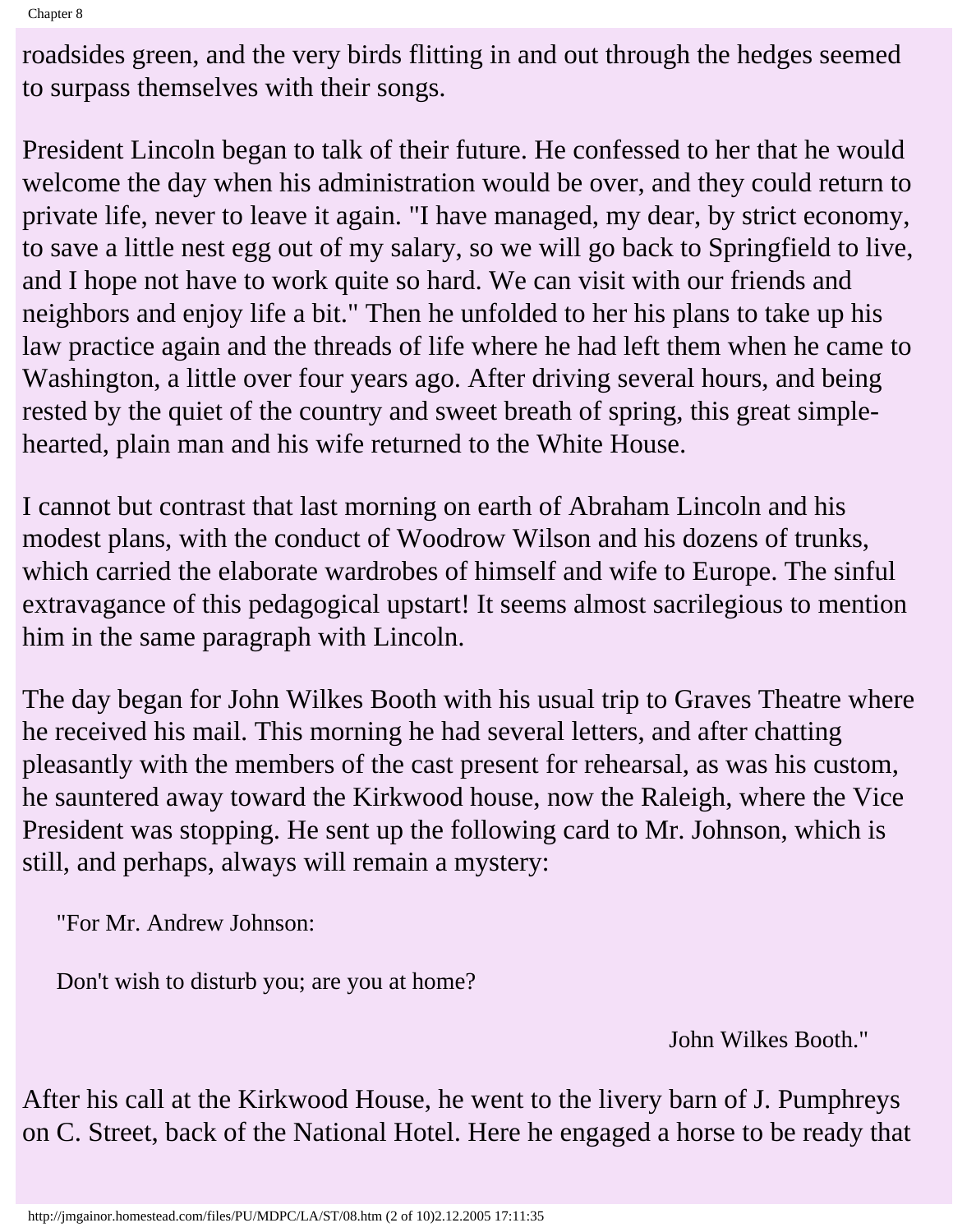afternoon at four thirty o'clock. He had been in the habit lately of hiring his horses here after he had sold his own a few weeks previous. Upon this occasion he asked for a particular sorrel horse which he preferred, but was told it was out at that time, so he took instead a small bay mare. Booth was an expert horseman and fencer, and spent a great deal of his time in horseback riding and the latter amusement, when he found a man who was skillful enough to interest him. After his arrangement for the horse was completed, he spent a large part of the day conferring with the other conspirators, who were in the city, Mrs. Surratt, John Surratt, O'Laughlin, Herold, Spangler and Atzerodt.

The evening of this same day, April 14, 1865, on which Mr. Lincoln and his wife went for their last drive in the country, the managers of Ford's Theatre featured the fact in the local press that the President and Gen. U.S. Grant would attend the performance of Our American Cousin at that theatre in the evening. This would have been the first public appearance of General Grant since the surrender of Lee, and the word that the people would have an opportunity to greet their hero that night at Ford's Theatre made a rush on the box office, and the performance opened with a packed house.

The Presidential party did not arrive until nine thirty. When the tall, gaunt figure of the tired-eyed President made his appearance in the flag-draped box, the house went wild with delight, and the orchestra struck up Hail to the Chief; the house arose as one body, and enthusiasm was inspiring. For several minutes the cheering continued and the President bowed and bowed his acknowledgements.

The absence of General Grant was soon noticed, but this did not dampen the welcome for the great man who had sent out, but a few days previous, the most wonderful—the most extraordinary message to a conquered enemy the world had ever heard, namely, for them to return to their homes, and help in the reconstruction of the Republic. No punishment, no criticisms, no bitterness, but just simply to return to their homes and set about rebuilding what they had tried to destroy, in a spirit of With charity for all and malice toward none.

The President and Mrs. Lincoln, upon receiving the regrets of General Grant and wife, who had been called to the bedside of their daughter, Miss Nellie, who was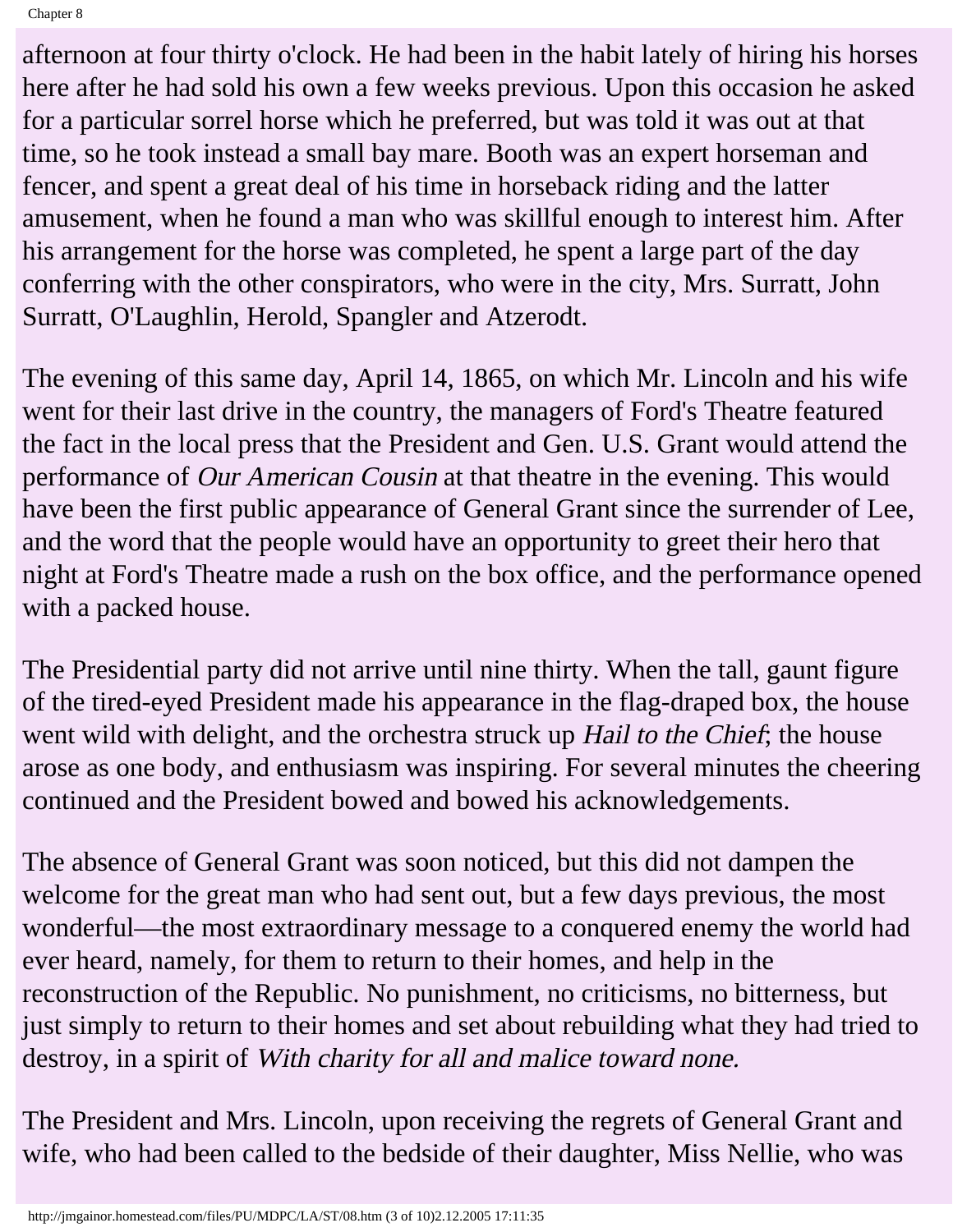ill at a private boarding school in New Jersey, had invited Major Rathbone, lately returned from the front, and his fiancé, Miss Harris, daughter of Senator Harris, to accompany them. The party seated themselves after the long ovation given the President, and turned their whole attention to the pastoral comedy of which Mr. Lincoln was very fond.

Miss Laura Keene was playing the star lead that evening, assisted by a cast of prominent and capable actors, and the play went with a zest, the audience receiving it with a gale of laughter as one funny scene after another passed. The President chuckled quietly in his own peculiar quizzical manner. While this brilliant scene was taking place inside, a most unusual play was transpiring on the outside.

Sgt. Dye, a member of the government service, was sitting in front of the restaurant next door to the entrance of the theatre on Tenth Street, talking with some other men who were enjoying the warm evening and their cigars, when a tall young man well dressed, stepped to the front of the theatre on the sidewalk, and in clear tones called the time. This did not attract any particular attention until he had repeated it at an interval of every fifteen minutes for the third time, at ten fifteen. He disappeared and Sgt. Dye's curiosity was aroused by his strange conduct. He got up and started to walk in the direction the young stranger had taken, when wild cries and confusion within the theatre reached the street. "The President is shot," "The President is killed," finally was clearly heard. The entrance doors burst open, and men, insane with fright, bolted out giving the call to those on the pavement, then rushed back in. It all happened quicker than it takes to write it.

At a moment before the last call of the time in front of the theatre, John Wilkes Booth, the popular young tragedian, stepped out of the bar-room attached to the theatre on Tenth Street, where he had called for several brandies, walked rapidly into the front lobby, passed the doorman at the center aisle with a genial nod, calling him familiarly by name, which was answered in the spirit which John Booth's greetings generally were. He passed over the side aisle and started down when his passage was barred by the arm of the head usher, who happened to be talking with friends in the aisle. Booth put his arm across the should of the man who had his back to him and peering into his face said, "Why you don't want to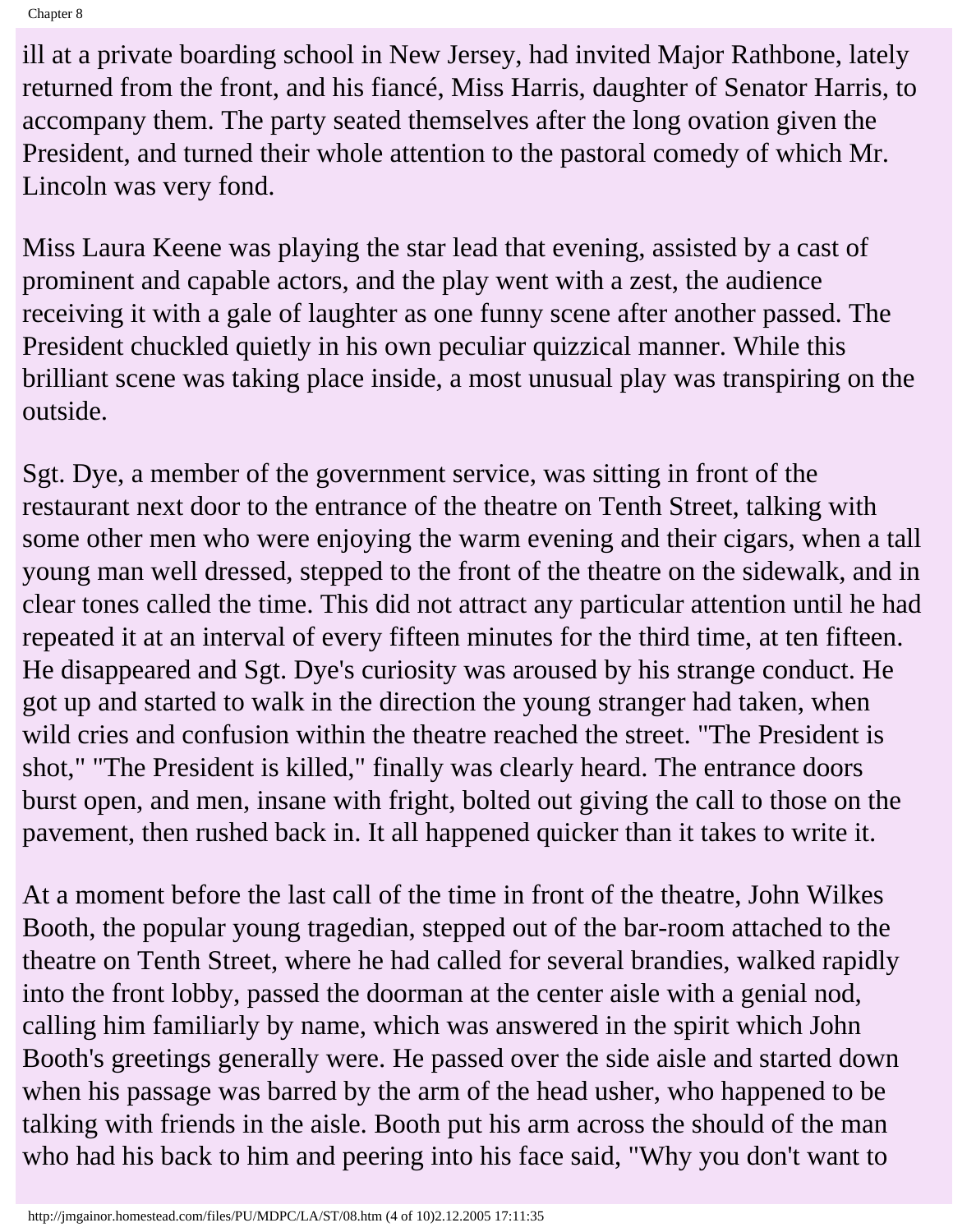keep me out, do you, old boy?" This was in the melodious Booth voice, once heard, never to be forgotten. The usher, swinging around said, "No, indeed, Mr. Booth. Allow me to present you to my friends." Booth acknowledged the introduction graciously and turning, sauntered down the aisle toward the box occupied by the Presidential party, intent on the most cruel, cowardly murder in ail the world's history.

He passed the man on guard, who for the moment left the door of the box and was watching the play from a seat nearby.

Booth entered the box, stealthily placing the board in the socket on the inside which had been made ready that day, by Spangler, the stage carpenter.

Booth's entrance was so quiet that it attracted no attention from any of the party, all of whom had their eyes fixed upon the stage where only two people were— Laura Keen and Harry Hawks as Asa Trenchard. The lines and situation were exceedingly funny and the house was uproariously enjoying the comedy.

Booth, after securing the door from any interference from the outside, crept panther-like close to the back of the President's chair, whipped out his derringer with his right hand and a dagger with his left, placing the revolver just above the back of the chair. There was a muffled report, a whiff of smoke, and the President's head dropped upon his breast. The intruder darted toward the railing in front of the box, but before he reached it, Major Rathbone, horror-stricken, but not really knowing just what had happened, bounded to his feet. He reached out to grab the assassin, who, dropping his revolver, slashed viciously at him, warding him off by an ugly stab which cut his sleeve from shoulder to wrist from which the blood spurted. With the agility of the skilled athlete that he was, Booth sprang over the balustrade of the box onto the stage twelve feet below, but his spur, for he was in riding habit, caught in the large American flag which had been draped around Stuart's Washington on the front of the box, and he fell to the stage, breaking a small bone in his leg. He bounded to his feet instantly and darted away from the stage past the petrified actors, out through the rear door, where he mounted his horse which he had gotten the candy butcher, called Peanuts to hold for him just before he entered the front door a few moments previous. Jos. B.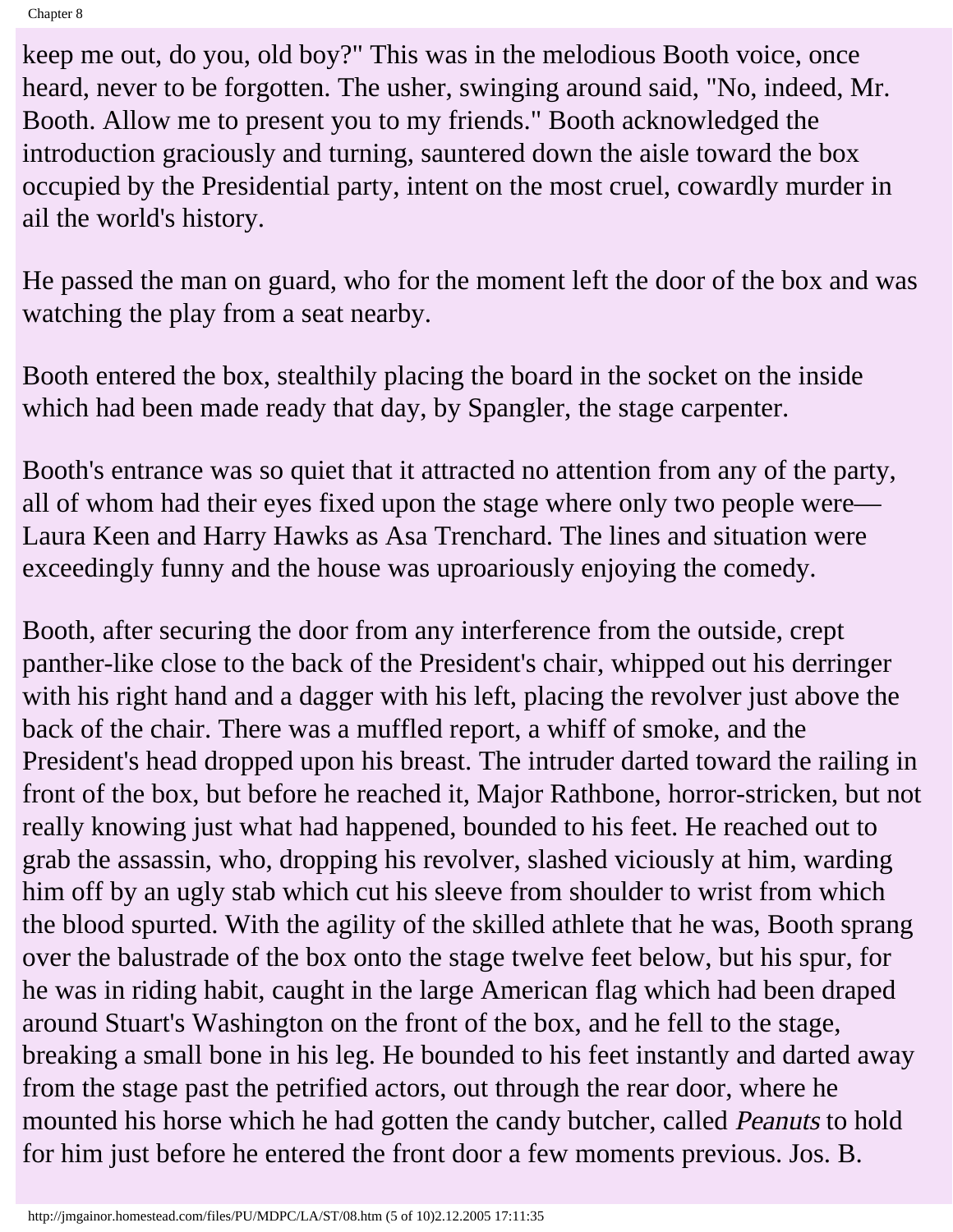Stewart, a man from the audience, who had taken in the situation before others in the audience had recovered from their horror, scrambled to the stage yelling "Stop that man" and rushed after the assassin, but just as Booth darted through the alley door someone in the dark slammed it shut before Stewart reached it and before he could get it opened, the man mounted his horse and dashed madly away in the darkness.

Spangler, the stage carpenter, the testimony developed, was the man who had slammed the door. He had been heard to promise his assistance to Booth earlier in the evening when he had dismounted from his horse. For this and disloyal statements about the President which he had been heard to make, he received a sentence of six years at the Dry Tortugas prison.

The gaunt body of the dying President was tenderly carried out of the theatre on the door of the box, which had been hastily pressed into service as a stretcher, across the street to the three story brick house of a man by the name of Peterson, who let his rooms furnished to the business men employed at the stores and nearby theatres.

The stretcher-bearers carried him to the bedroom in the rear of the hall on the first floor and into a room occupied by a returned soldier, William Clark by name. The bed was a single bed and the body of the President had to be laid diagonally across on account of his great height.

The pitiful scene here can scarcely be portrayed by words. The hysterical sobs of Mrs. Lincoln and her constant cry of "Oh, why did they not take me. Why did they take him?" was heart breaking.

Capt. Robert Lincoln just returned from the front a few days before, was immediately summoned from the White House, where he was entertaining a college classmate, to the bedside of his dying father. He spent the time alternately trying to comfort his mother in the front parlor and watching at the bedside of his dying father.

Soon the members of Mr. Lincoln's cabinet had gathered in the sick room and Dr.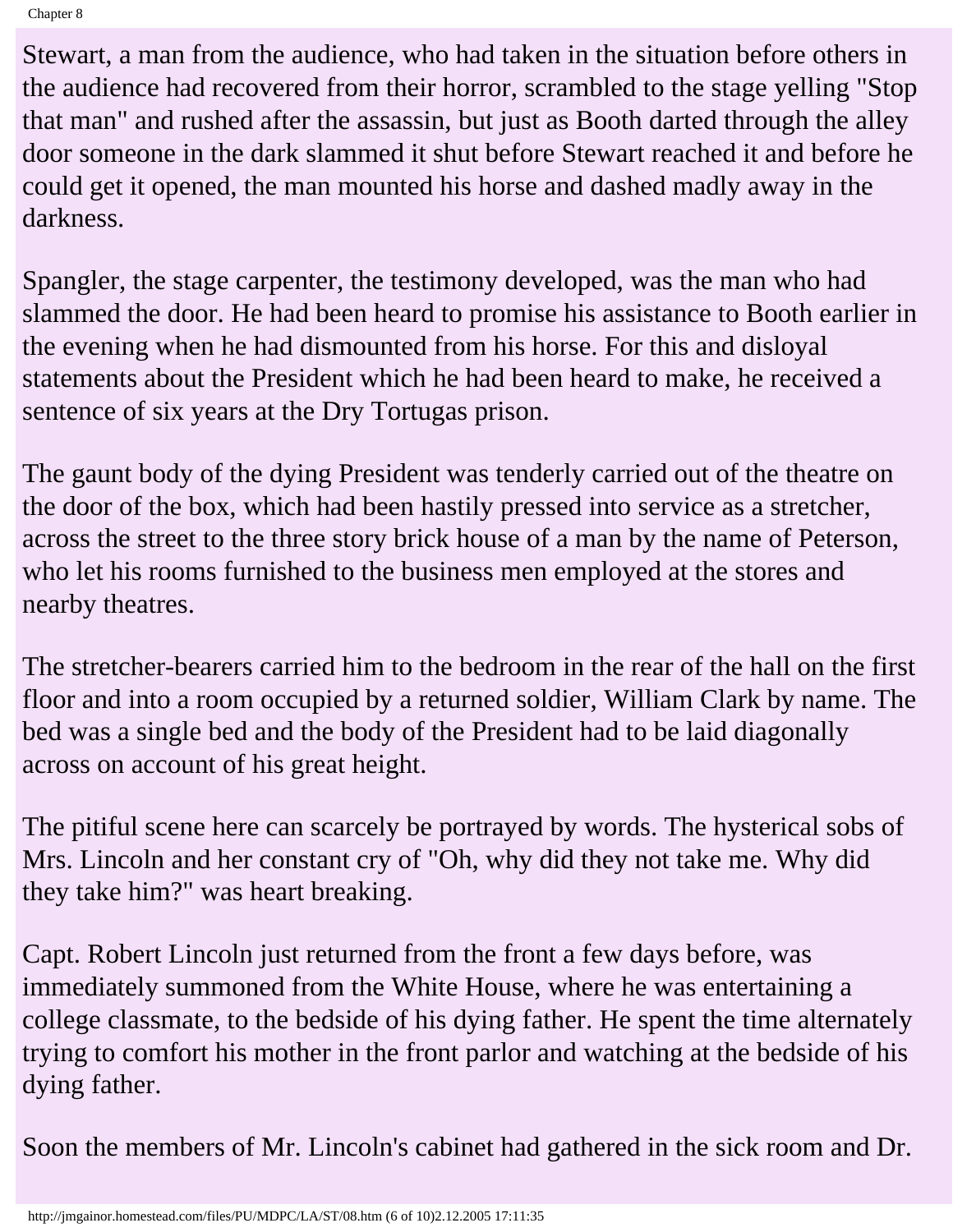Gurley, Protestant minister, and Surgeon General Barnes, came as soon as possible from the bedside of the Secretary of State Seward, the Surgeon having been called there after Mr. Seward had been stabbed by Louis Payne. Mr. Seward was now hovering between life and death. General Stanton, the cold, severe, dignified man, who had never been known to show any emotion, dropped on his knees at the foot of the President's bed, buried his face in the covering and sobbed like a child. Charles Sumner, who, perhaps, loved Lincoln with the deepest and most ardent love of them all, never stirred from his place at the bed, holding his hand, and aiding the physicians, and watching with bated breath for the slightest sign of returning consciousness. But the wounded man never for one instant recovered, and died without knowing what had occurred. From the moment the physicians first reached him and found the wound, they knew it was fatal.

The President died a few minutes after seven the next morning. Secretary Stanton as he watched the life of the great man go out, turned to those in the room and said: "And now, he belongs to the ages!"

At the same time that Booth assassinated the President, Lewis Payne, known as the Florida Boy, an athletic young giant, who some months before joined the Conspiracy, rode up to the front of the residence of the Secretary of State, William Seward, and tied his horse to the hitching post.

Mr. Seward had been ill for three weeks, suffering from a fractured jaw, the result of the running away of his team, and was under the constant care of male nurses.

Payne rang the bell and it was answered by the colored butler. He told the latter that he had been sent with some medicine which he must take to the sick room. The butler refused to allow him to enter, saying that he had orders to allow no one to go to Mr. Seward's room. The stranger, after a short struggle, knocked him down, and went bounding up the stairs. He rushed into the sick chamber, after felling each of the two sons of the Secretary, one of whom had been in the service, the blow fracturing the skull of the younger man from which he never fully recovered. He then sprang upon the sick man and seriously stabbed him three times. By a superhuman effort the latter struggled out of the bed with the assailant who left him in a heap on the floor, bleeding from the wounds he had inflicted.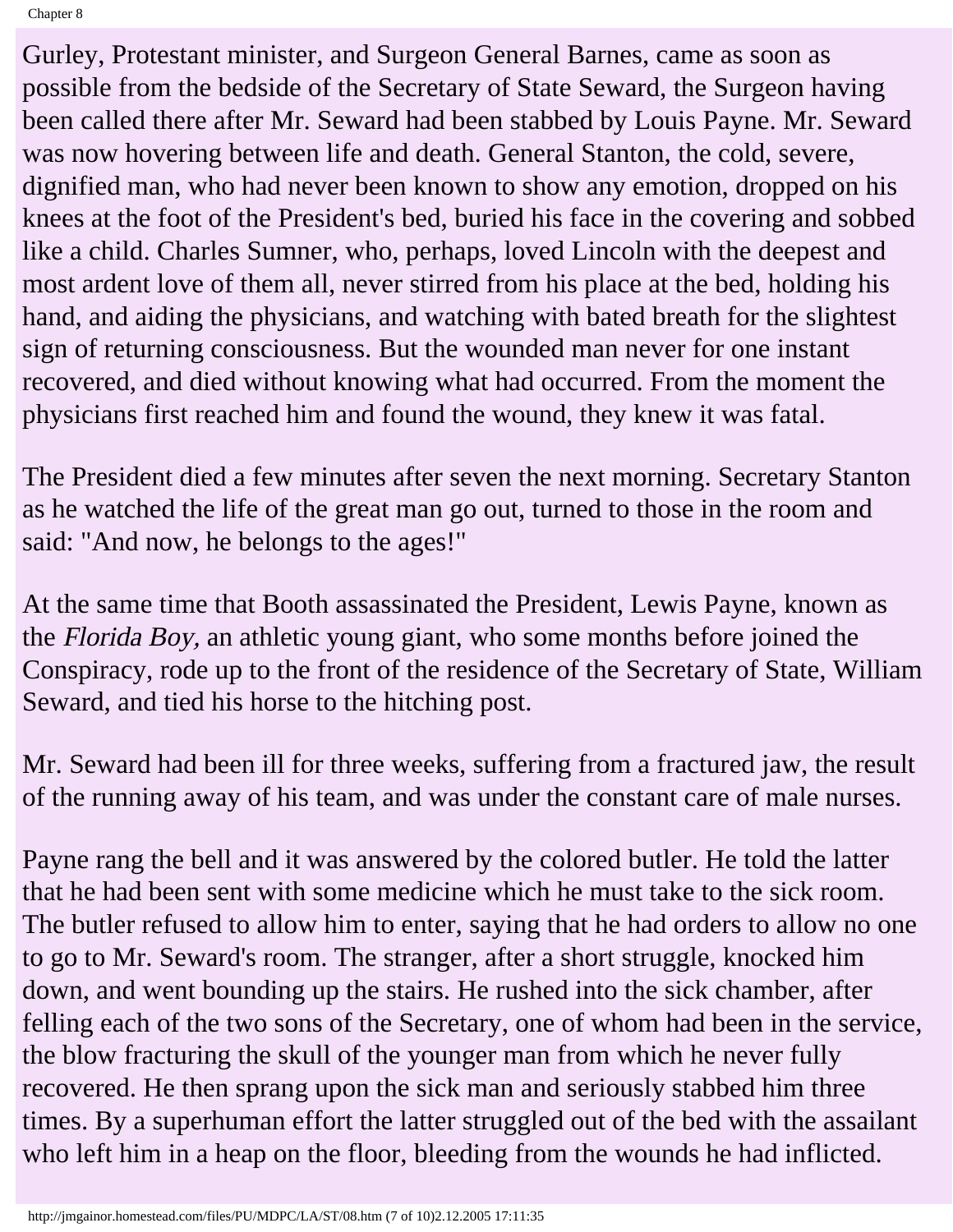After his murderous assault on Secretary Seward, the ruffian rushed down the stairs, yelling at the top of his voice. "I am mad, I am mad," and he very probably was. He was entirely under the control of the hypnotic influences of the wicked people in whose power he had allowed himself to be.

It was part of the plan that Michael O'Laughlin, one of the conspirators from Baltimore, was to have murdered General Grant that night. This was not possible, owing to the change in the General's plans.

To Atzerodt, it fell to assassinate Vice President Johnson, but he became frightened and spent the day riding into the country on a horse from the livery barn in Washington, where he was found several days after with relatives of his below Washington. He made a written confession before he was executed which confirmed the presence of Surratt in Washington that fatal day a fact, which nine reputable witnesses had sworn to.

Booth familiarized himself with every road leading out of Washington to the south, and had studied and planned his escape with careful attention. It is not likely that he would ever have been caught, had he not broken the small bone in his left leg in his jump. This was the providential handicap, which hampered not only himself and Herold, but those of his friends who were ready to assist him. There is not the slightest doubt but that every mile of that wild ride had been planned in advance—weeks in advance.

The intense agony which Booth suffered every moment, from the time he first met with the accident when jumping from the box doomed his chances of escape.

The little bay mare dashed madly along under the cruel urge of his spurs as he sped over the bridge which spanned the Potomac to the Bryantown road. He passed the soldier at the bridge, after having told him his name, and was swallowed up in the blackness of the night. The moon was veiled behind a huge bank of clouds. Presently the guard at the bridge heard the clatter of another horse's hoofs approaching and the horse and rider soon hove in sight onto the bridge. The guard stopped him and asked him to give an account of himself before allowing him to go on. This was Herold and in explanation he gave a false name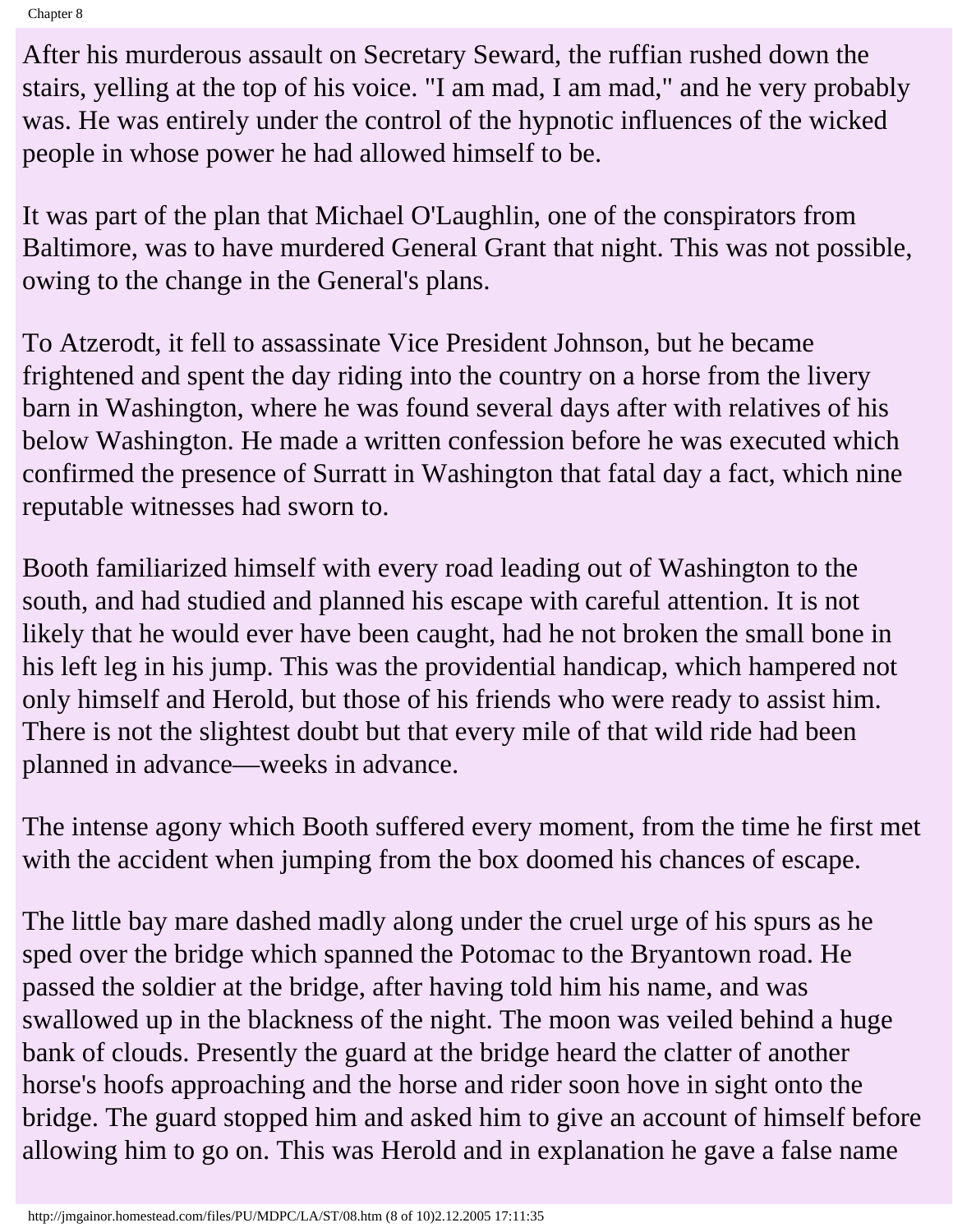saying that he had been in bad company which delayed him from returning home before sundown. He was permitted to pass. He cut his spurs into his horse and sped along, finally catching up to the first rider, Booth, before they reached Surrattville, whither they were expected by the tenant Lloyd who had been visited by Mrs. Surratt that afternoon who had instructed him (Lloyd) to "Have those shooting irons" and other things ready, that they would be needed that night.

Herold drew up to the tavern, sprang from his horse and dashed madly into the barroom saying: "Lloyd, for God's sake, make haste and get those things."

Lloyd testified at the trials that he gave the carbines which had been left six weeks before with him to be called for later on; that Mrs. Surratt had been driven down from Washington on Friday (the 14th) to his house by Weichmann; that he met them on the road on his way to Washington; that he got out of his buggy and went over to the side of their buggy and after a few moments of conversation she told him to "Have those shooting irons ready; that they would be called for soon."

Weichmann also testified that he overheard this order by Mrs. Surratt.

Mrs. Surratt brought with her on this trip (the day of the assassination) a package containing Booth's field glass, to be handed out when called for. Herold took a bottle of whiskey out to Booth, who, owing to his suffering, did not come in. They only took one of the revolvers, so Lloyd testified. Herold turned as he was about to drive off and said: "I'm pretty sure that we have assassinated the President and Secretary Seward."

The two riders put their spurs into their horses and set off down the road to the little village of T. B. at full speed. The next stop was made at the residence of Dr. Samuel A. Mudd, where they arrived at four o'clock on Saturday morning. This conspirator housed them and set the bone in Booth's leg. He bound it up in splints improvised from pieces of a cigar box, after which Booth was helped upstairs to bed where he remained until the afternoon of the same day.

O'Laughlin had come to Washington on Thursday, the day before the assassination, with three of his co-religionists who prepared to make a perfectly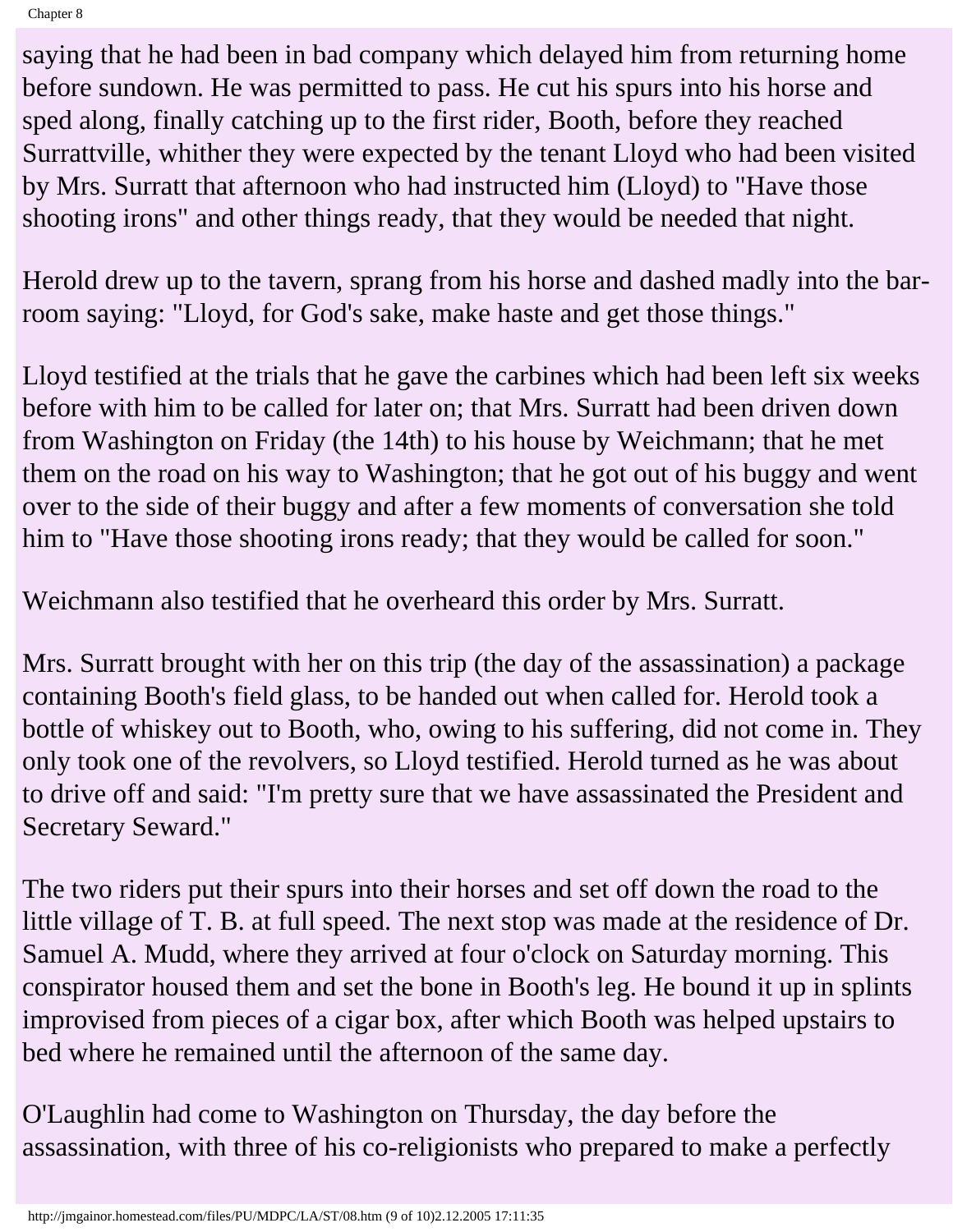good bullet-proof alibi for their friend O'Laughlin, which is the rule with Roman Catholic criminals. They were so solicitous in this intent that they overreached themselves and spoiled it.

The great grievance of the Catholic church is that Mary E. Surratt was brought before a Military tribunal, instead of a civil court. The real basis of this complaint, was however, that there could be no political influence brought to bear on a military court, which the hanging of four conspirators and life sentences of the three others bears out.

As it is not within the power of the writer to present the facts in any simpler or more readable language than that used in the closing argument of the special Judge Advocate, John A. Bingham, I shall rely on excerpts from that document to give the facts.



[Home](http://jmgainor.homestead.com/files/PU/PU.htm) | [Modern Day Papal Crimes](http://jmgainor.homestead.com/files/PU/MDPC/MDPC.htm) | [Lincoln Assassination](http://jmgainor.homestead.com/files/PU/MDPC/LA/LA.htm) | [Email](mailto:PapacyUncovered@ec.rr.com)



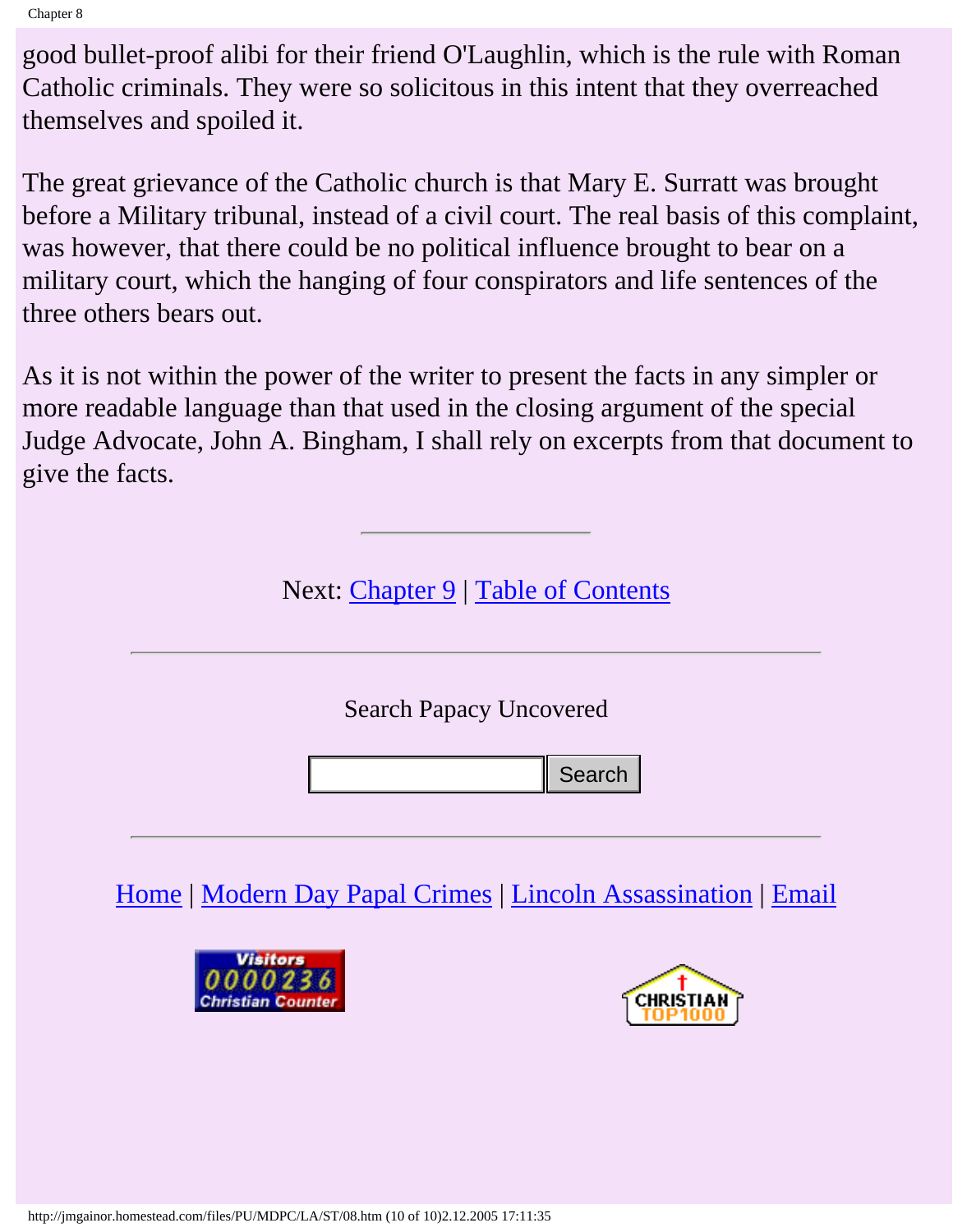## <span id="page-102-0"></span>The Suppressed Truth about the Assassination of Abraham Lincoln

### **Chapter 9 The Trials of the Assassins by Documentary Evidence**

ARGUMENT OF JOHN A. BINGHAM, Special Judge Advocate.

#### IN REPLY TO THE SEVERAL ARGUMENTS IN DEFENSE OF MARY E. SURRATT AND OTHERS, CHARGED WITH CONSPIRACY AND THE MURDER OF ABRAHAM LINCOLN, LATE PRESIDENT OF THE UNITED STATES, ETC.

"May it please the Court: The conspiracy here charged and specified and the acts alleged to have been committed in pursuance thereof, and with the intent laid, constitute a crime, the atrocity of which has sent a shudder through the civilized world. All that was agreed upon and attempted by the alleged inciters and instigators of this crime constitutes a combination of atrocities with scarcely a parallel in the annals of the human race. Whether the prisoners at your bar are guilty of the conspiracy and the acts alleged to have been done . . . as set forth in the charge and specification, is a question, the determination of which rests solely with this honorable court, and in passing upon which, this court are the sole judges of the law and the fact.

"In presenting my views upon the questions of law raised by the several counsel for the defense, and also on the testimony adduced for and against the accused, I desire to be just to them, just to you, just to my country, and just to my own convictions. The issue joined involves the highest interests of the accused, and, in my judgment, the highest interests of the whole people of the United States . . . . A wrongful and illegal conviction, or a wrongful and illegal acquittal upon this dread issue, would impair somewhat the security of every man's life, and shake the stability of the Republic.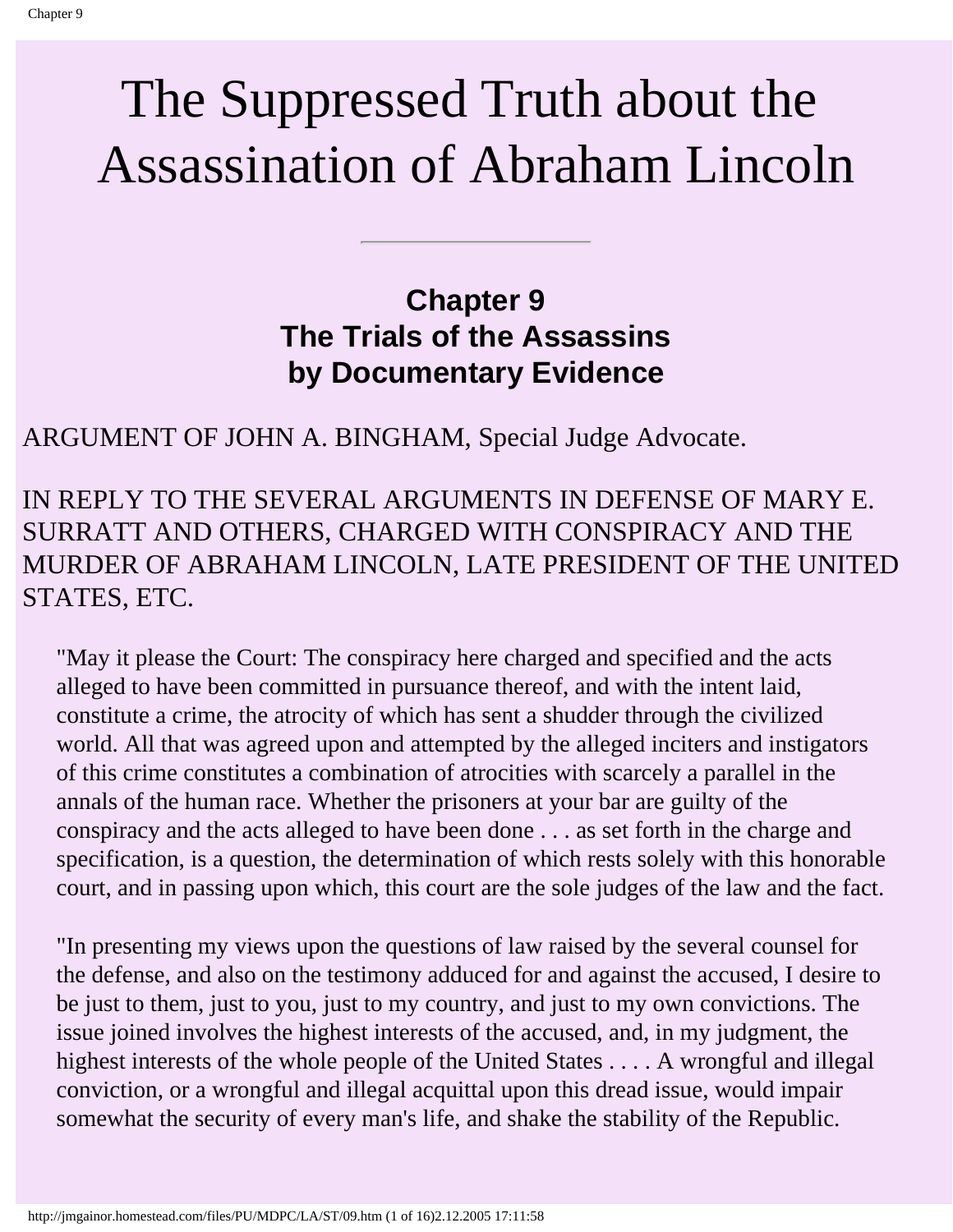"The crime charged and specified upon your record is not simply the crime of murdering a human being, but it is a crime of killing and murdering on the 14th day of April, A. D. 1865, within the Military Department of Washington and the entrenched lines thereof, Abraham Lincoln, then President of the United States, and Commanderin-Chief of the Army and Navy there; and then and there assaulting with intent to kill and murder, Wm. H. Seward, then Secretary of State of the United States; and then and there lying in wait to kill and murder Andrew Johnson, the Vice President of the United States, and Ulysses S. Grant, then Lieutenant General and in Command of the Army of the United States, in pursuance of a treasonable conspiracy entered into by the accused with one John Wilkes Booth, and John H. Surratt, upon the instigation of Jefferson Davis, Jacob Thompson, Clement C. Clay, George N. Sanders and others, with intent thereby to aid the existing Rebellion and subvert the Constitution and laws of the United States.

"The Government in preferring this charge, does not indict the whole people of any State or section, but only the alleged parties to this unnatural and atrocious crime. The President of the United States in the discharge of his duty as Commander-in-Chief of the Army and by virtue of the power invested in him by the Constitution and laws of the United States, has constituted you a military court, to hear and determine the issue joined against the accused, and has constituted you a court for no other purpose whatever. To this charge and specification the defendants have pleaded first, that this court has no jurisdiction in the premises; and, secondly, not guilty."

After a careful covering of every point raised by the defense, embellished with numerous citations of legal authorities and court decisions as to both of the points raised by the defense, the Judge Advocate continues:

"It only remains for me to sum up the evidence and present my views of the law arising upon the facts in the case on trial. The questions of fact involved in the issue are:

"First, did the accused, or any two of them, confederate and conspire together as charged?—and

"Second, did the accused, or any of them, in pursuance of such conspiracy, and with the intent alleged, commit either or all of the several acts specified?

"If the conspiracy be established, as laid, it results that whatever was said or done by either of the parties in the furtherance or execution of the common design in the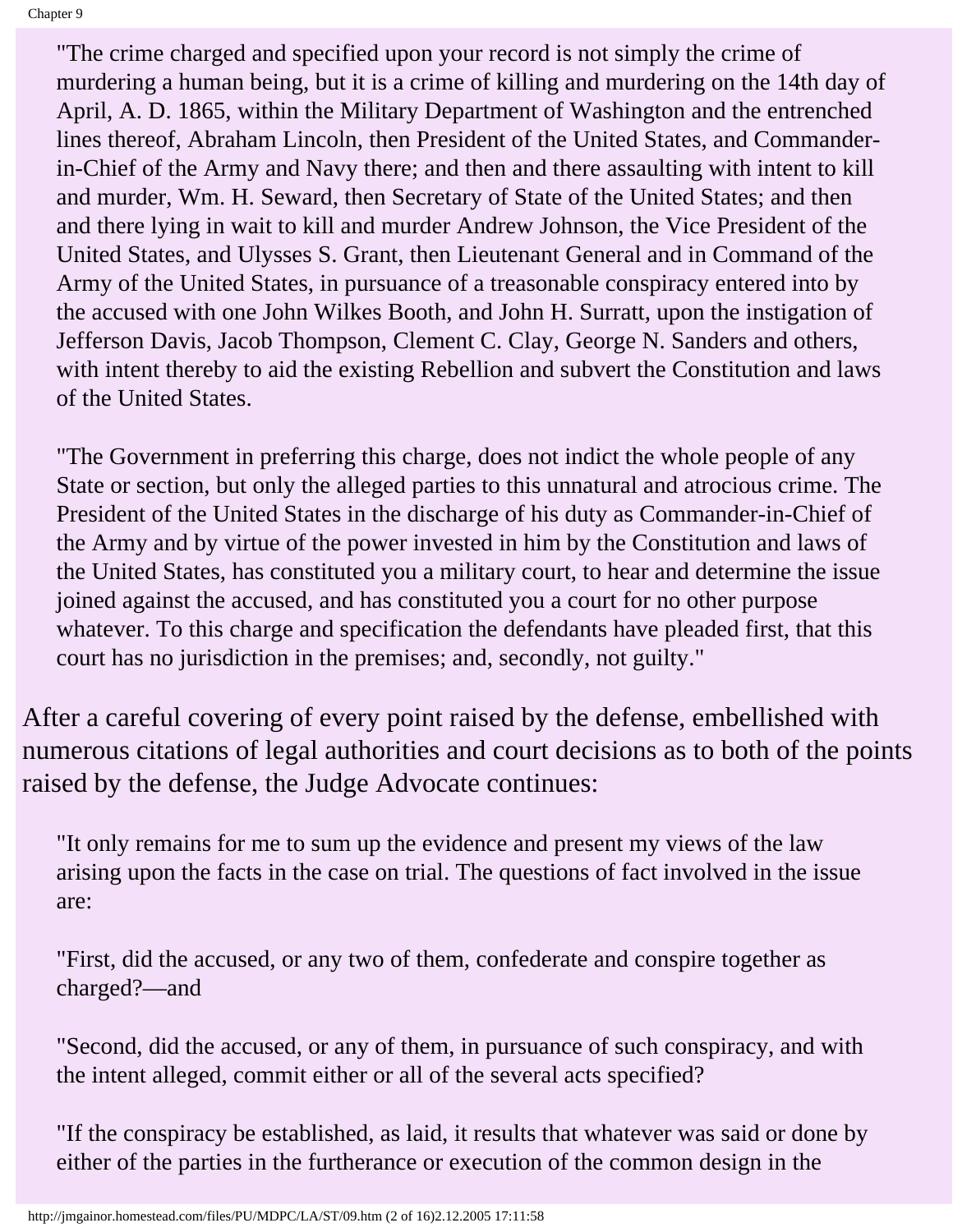declaration or act of all the other parties of the conspiracy; and this whether the other parties, at the time such words were uttered, or such acts done by their confederates, were present or absent—here, within the entrenched lines of your Capitol, or crouching behind the entrenched lines of Richmond, or awaiting the results of their murderous plot against their country, in Canada . . . . The same rule obtains in cases of treason. A conspiracy is rarely if ever proved by positive testimony. When a crime of high magnitude is about to be perpetrated by a combination of individuals, they do not act openly, but covertly and secretly. The purpose formed is known only to those who enter into it . . . . Unless one of the original conspirators betray his companions and give evidence against them, their guilt can be proved only by circumstantial evidence."

During the course of Judge Advocate Bingham's address the influence of the Jesuit theology showed up in his reference to Jacob Thompson, one of the conspirators referred to, who was a leader in the group of Confederates of Montreal. when he said:

"In speaking of this assassination of the President and others, Jacob Thompson said that it was only removing them from office, that the killing of a tyrant was no murder."

Emanuel Sa, a Jesuit authority, said, "The tyrant is illegitimate; and any man whatever of the people has a right to kill him. (*Uniquis-que de populo potest* ocoidere.)" But note this bit of evidence referred to by the distinguished lawyer:

"Dr. Merritt testified further that after this meeting in Montreal he had a conversation with Clement Clay in Toronto about the letter from Jefferson Davis which Sanders had exhibited and in which conversation Clay gave the witness to understand that he knew the nature of the letter perfectly and remarked that he thought, 'The end would justify the means.' The witness also testified to the presence of Booth with Sanders in Montreal last fall and of Surratt in Toronto in February last."

The above is certainly proof positive of Jesuit influence. Continuing below record shows:

"John Wilkes Booth having entered into this conspiracy in Canada, as has been shown, as early as October, he is next found in the City of New York on the 11th day, as I claim of November, in disguise, in conversation with another, the conversation disclosing to the witness, Mrs. Hudspeth, that they had some matter of personal interest between them; that up on one of them the lot had fallen to go to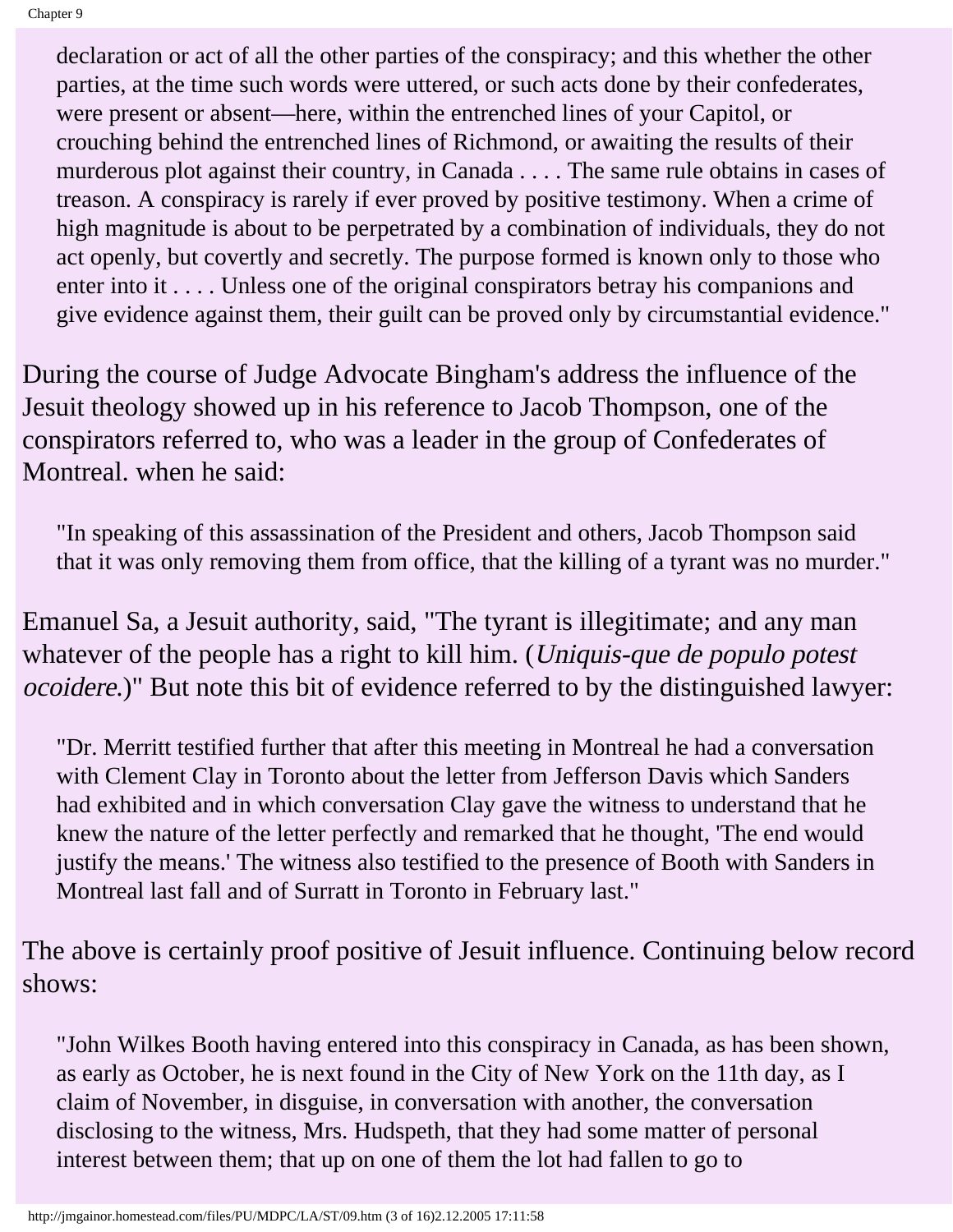Washington . . . upon the other to go to Newbern. This witness upon being shown the photograph of Booth swears that "the face is the same" that of one of the men, who, she says, was a young man of education and culture, as appeared by his conversation, and who had a scar like a bite near the jawbone. It is a fact proved here by the Surgeon General that Booth had such a scar on the side of his neck."

It was this witness that found the letter on the floor of the car which Booth dropped and which was transmitted from her to the War Department on November 17th, 1864. The letter was delivered to President Lincoln, who after having read it wrote the word Assassination across it, and filed it in his office where it was found after his death and was placed in evidence as a court exhibit. The letter reads as follows:

"Dear Louis:

The time has come at last that we have all so wished for, and upon you everything depends. As it was decided, before you left, we were to cast lots, we accordingly did so, and you are to be the Charlotte Corday of the Nineteenth Century. When you remember the fearful solemn vow that was taken by us, you will feel there is no drawback. Abe must die, and now. You can choose your weapons, the cup, the knife, the bullet. The cup failed us once and might again. Johnson who will give this has been like an enraged demon since the meeting, because it has not fallen to him to rid the world of a monster . . . . You know where to find your friends. Your disguises are so perfect and complete that without one knew your face no police telegraphic dispatch would catch you. The English gentleman, Harcourt, must not act hastily. Remember, he has ten days. Strike for your home: strike for your country; bide your time, but strike sure. Get introduced; congratulate him; listen to his stories (not many more will the brute tell to earthly friends;) do anything but fail, and meet us at the appointed place within the fortnight. You will probably hear from me in Washington. Sanders is doing us no good in Canada.

Chas. Selby."

#### And we quote again from Judge Bingham:

"Although this letter would imply that the assassination spoken of was to take place speedily, yet the party was to bide his time . . . . This letter declares that Abraham Lincoln must die and now, meaning as soon as the agents can be employed and the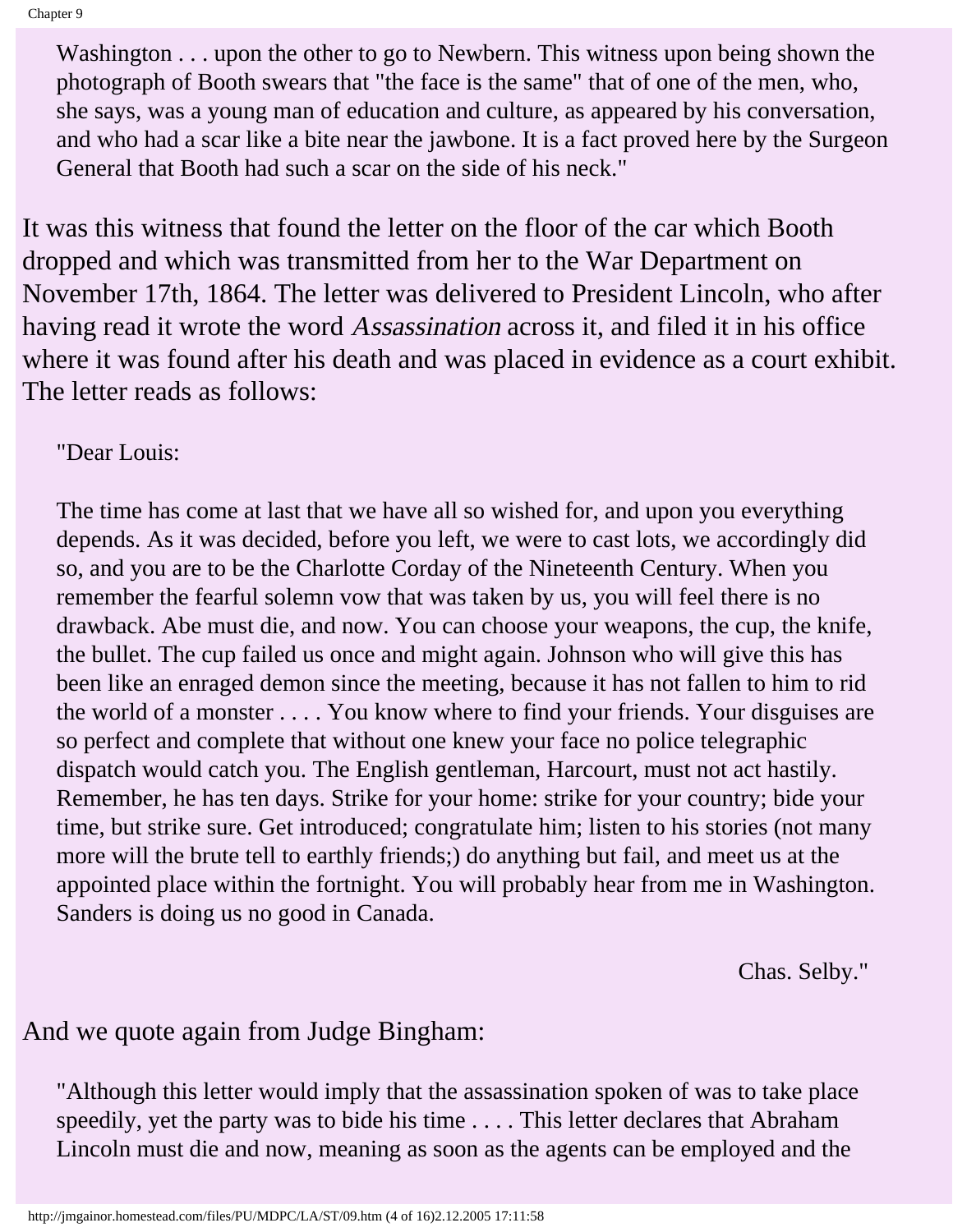```
Chapter 9
```
work done. 'To that end you will bide your time.'

"Even Booth's co-conspirator, Payne, now on his trial . . . says Booth had just been to Canada. 'Was filled with a mighty scheme and was lying in wait for agents.' Booth asked the co-operation of the prisoner and said, 'I will give you as much money as you want; but you must swear to stick to me. It is in the oil business.' This you are told by the accused was early in March last . . . . In the latter part of November, 1864, Booth visits Charles county, Maryland, and is in company with one of the prisoners, Dr. Samuel A. Mudd, with whom he lodged over night, and through whom he procures of Gardner one of the several horses which were at his disposal and used by him and his co-conspirator in Washington on the night of the assassination.

"Some time during December last it is in the testimony that the prisoner Mudd introduced Booth to John H. Surratt and the witness Weichmann; that Booth invited them to the National Hotel; that when there in the room to which Booth took them, Mudd went out into the passage, called Booth out and had a private conversation with him, leaving the witness and Surratt in the room. Upon their return to the room, Booth went out with Surratt and upon their coming in all three—Booth, Surratt and Samuel A. Mudd went out together and had a conversation in the passage, leaving Weichmann alone. Up to the time of this interview it seems that neither the witness or Surratt had any knowledge of Booth as they were then introduced to him by Dr. Mudd. Whether Surratt had previously known Booth it is not important to inquire. Mudd deemed it necessary, perhaps a wise precaution, to introduce Surratt to Booth; he also deemed it necessary to have a private conversation with Booth shortly afterwards. Had this conversation, no part of which was heard by Weichmann, been perfectly innocent, it is not to be presumed that Dr. Mudd, who was an entire stranger to the witness, would have deemed it necessary to hold the conversation secretly, nor to have volunteered to tell the witness, or rather pretend to tell him what the conversation was . . . . And if it was necessary to withdraw and talk by themselves secretly, about the sale of a farm, why should they disclose the fact to the very man from whom they had concealed it?"

As a matter of fact, the above conversation about the purchase of Mudd's farm by Booth was merely a ruse to deceive Weichmann: The whole conversation was talking over the shortest and safest route for flight from the Capitol by which to reach their friends south of Washington.

A number of Dr. Mudd's slaves testified that he was absent from his home at this time which corroborated Weichmann's testimony.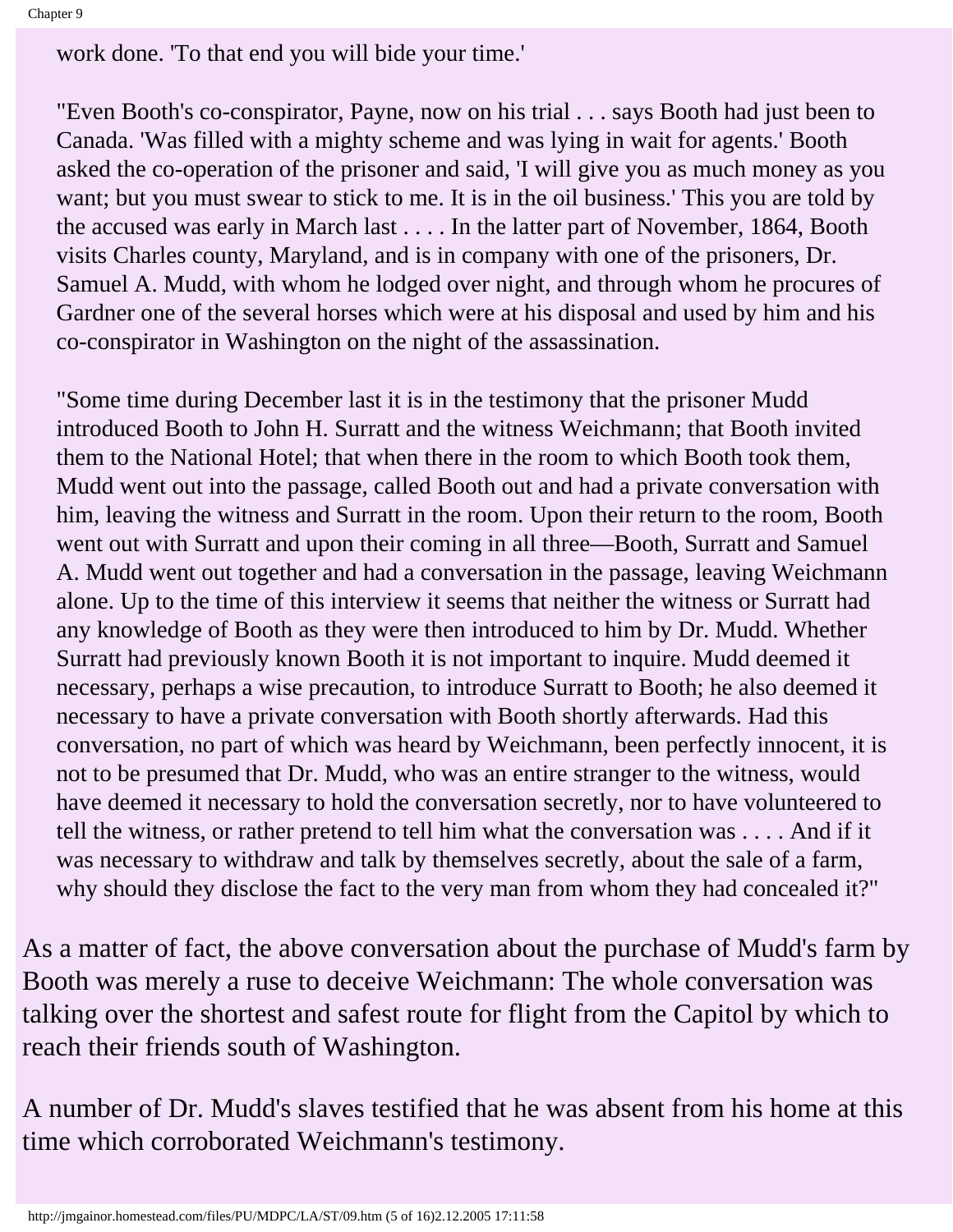We quote from the summing up of the evidence at the trials by Judge Advocate Bingham referring to O'Laughlin as follows:

"Michael O'Laughlin had come to Washington on the 13th of April, 1865, the day preceding the assassination; had sought out his victim, General Grant, at the house of the Secretary of War, that he might be able with certainty to identify him, and that at the very hour when these preparations were going on, was lying in wait at Rullman's on the Avenue, keeping watch, and declaring as he did, at about ten o'clock P.M. when told that that fatal blow had been struck by Booth. 'I don't believe Booth did it.' During the day and night before he had been visiting Booth, and doubtless encouraging him, and at the very hour was in position, at a convenient distance to aid and protect him in his flight, as well as to execute his own part of this conspiracy, by inflicting death on General Grant who happily, was not at the theatre, nor in the city, having left the city that day.

"Who doubts that Booth ascertained in the course of the day that General Grant would not be present at the theatre. O'Laughlin who was to murder General Grant, instead of entering the box with Booth, was detailed to lie in wait, and watch and support him.

"His declarations of his reasons for his changing his lodgings here and in Baltimore, so ably, and so ingeniously presented in the arguments of his learned counsel (Mr. Cox), avail nothing before the blasting fact, that he did change his lodgings and declared: 'He knew nothing of the affair whatever.'

"O'Laughlin who said he was in the 'oil business' which Booth, Surratt, Payne and Arnold, have all declared meant this conspiracy, says he 'knew nothing of the affair.' O'Laughlin, to whom Booth sent the dispatches of the 13th and 27th of March,— O'Laughlin who is named in Arnold's letter as one of the conspirators, and who searched for General Grant on Thursday night, laid in wait for him on Friday, was defeated by that Providence 'which shapes our ends,' and laid in wait to aid Booth and Payne, declares, he 'knows nothing about the matter.' Such a denial is as false and inexcusable as Peter's denial of our Lord."

While these preparations were going on, Mudd was awaiting the execution of the plot, ready to faithfully perform his part in securing the safe escape of the murderers. Arnold was at his post at Fortress Monroe, awaiting the meeting referred to in his letter of March 27th, wherein he says they were not to 'Meet for a month or so,' which month had more than expired on the day of the murder, for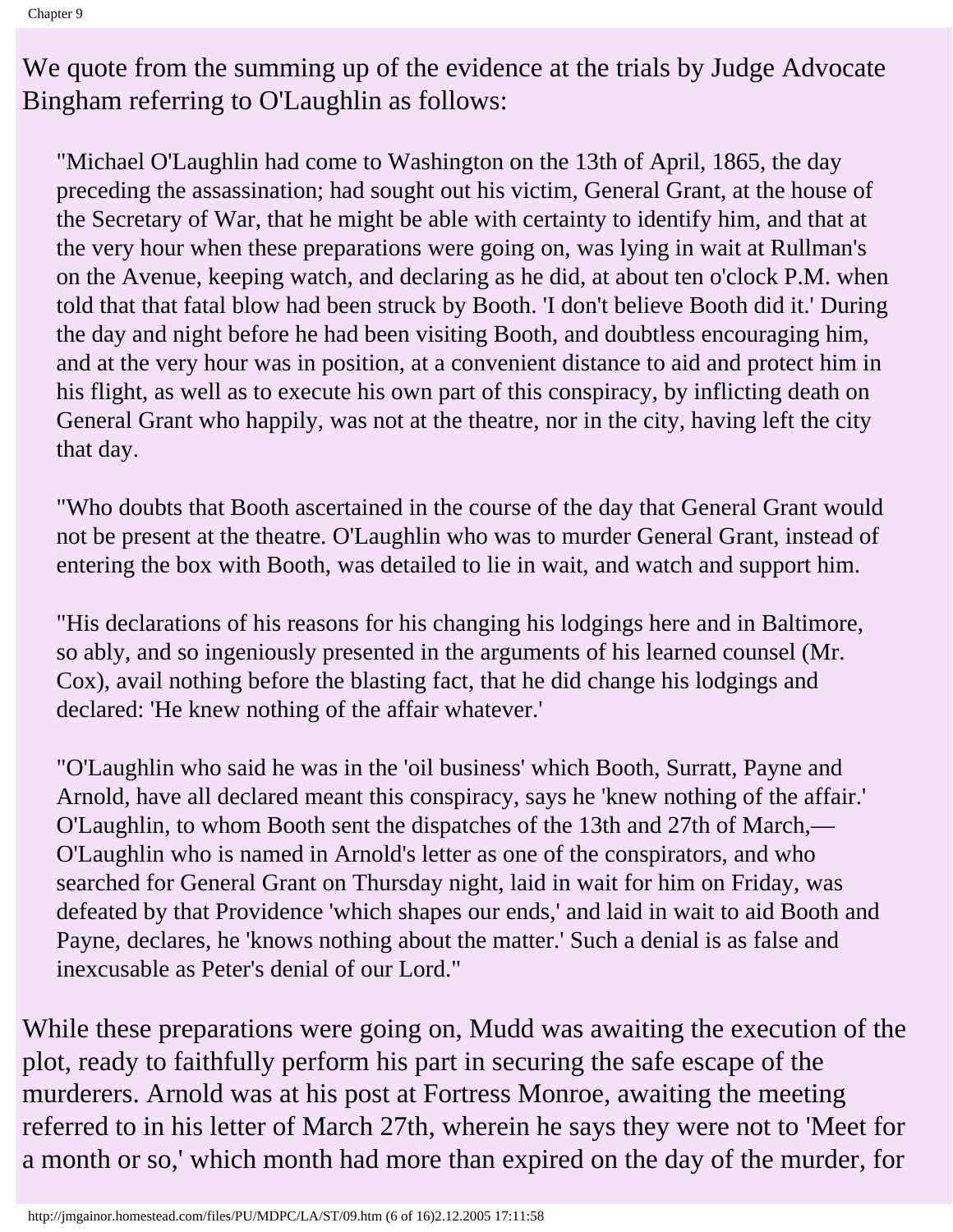his letter and testimony disclose that this month of suspensions began to run from about the first week of March. He stood ready with the arms with which Booth had furnished him, to aid the escape of the murderers by that route, and secure their communication with their employers. He had given the assurance in that letter to Booth that although the Government "suspicioned" them, and the undertaking was becoming "complicated" yet a time "more propitious would arrive," for the consummation of this conspiracy in which he "was one" with Booth and when he "would be better prepared to again be with him."

It was upon the above evidence for which O'Laughlin and Arnold were convicted and sentenced to the Dry Tortugas.

And now I will quote from the same document the summing up of the evidence against Mary E. Surratt, for as a matter of facts tersely stated nothing could surpass that of the Judge Advocate, John A. Bingham.

"That Mary E. Surratt is as guilty as her son, as having thus conspired and combined and confederated, to do this murder, in aid of this rebellion, is clear. First, her house was the headquarters of Booth, John Surratt, Atzerodt, Payne and Herold; she is inquired for by Payne, and she is visited by Booth, and holds private conversations with him. His picture together with the chief conspirator, Jefferson Davis, is found in her house. She sends to Booth for a carriage to take her on the 11th of April to Surrattville, for the purpose of perfecting the arrangement deemed necessary to the successful execution of the conspiracy, and especially to facilitate and protect the conspirators in their escape from justice. On that occasion, Booth, having disposed of his carriage, gives to the agent she employed (Weichmann) ten dollars with which to hire a conveyance for that purpose. And yet the pretense is made that Mrs. Surratt went on the 11th of April to Surrattville on exclusively her own private and lawful business. Can any one tell, if that be so, how it comes that she should apply to Booth for a conveyance? And how it comes that he, of his own accord, having no conveyance to furnish her, should send her ten dollars with which to procure it?

"There is not the slightest indication that Booth was under the slightest obligation to her, or that she had any claim upon him, either for a conveyance, or for the means with which to procure one except that he was bound to contribute, being the agent of the conspirators in Canada and Richmond, whatever money might be necessary to the consummation of this infernal plot. On that day, the 11th of April, John H. Surratt had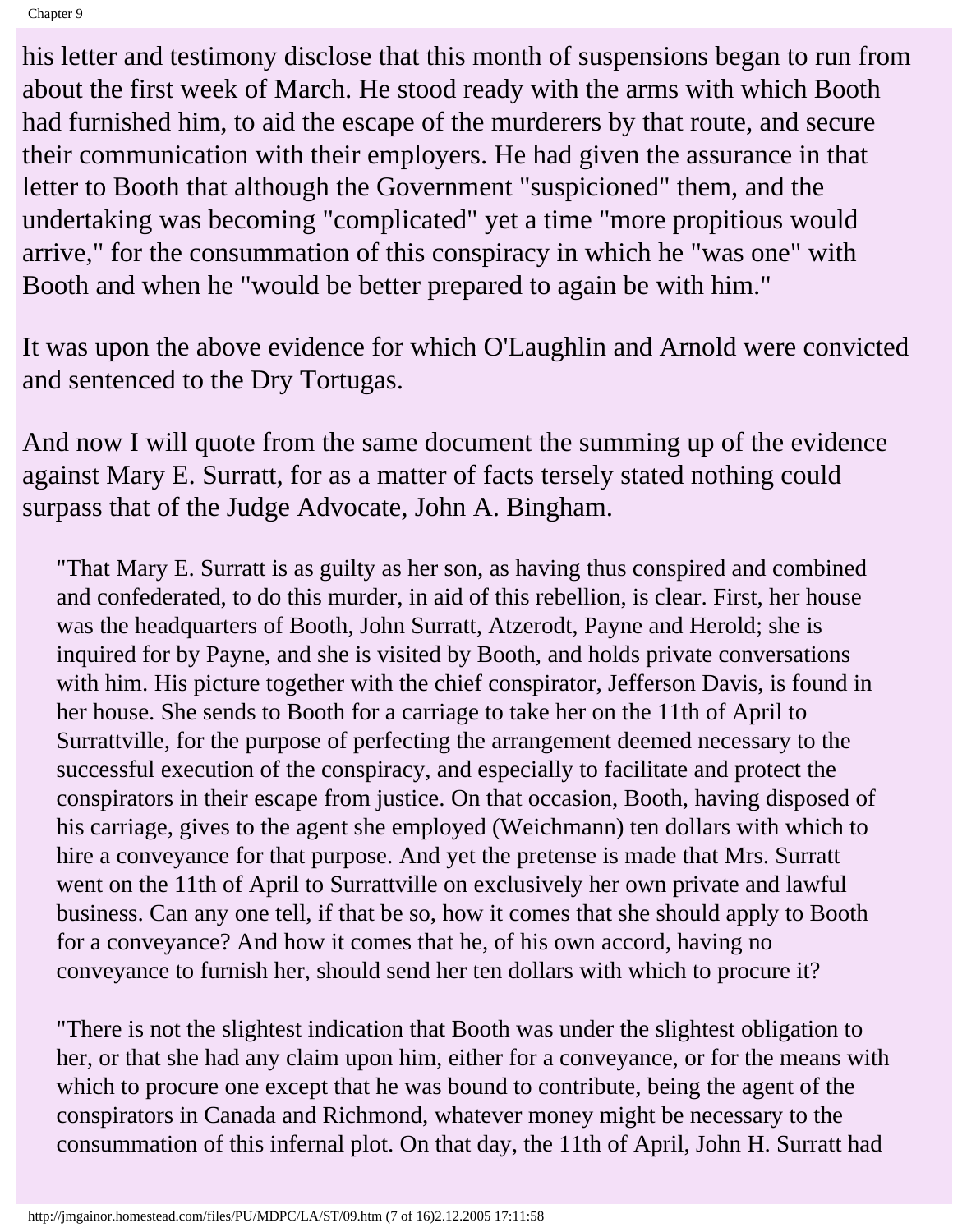not returned from Canada with the funds furnished him by Thompson.

"Upon that journey of the 11th, the accused. Mary E. Surratt, met with the witness, John M. Lloyd, at Uniontown (her tenant at Surrattville). She called him; he got out of his carriage and came to her; she whispered to him in so low a tone that her attendant could not hear her words, though Lloyd to whom they were spoken, did distinctly hear them, and testifies that she told him he should have those 'shooting irons' ready, meaning the carbines, which her son, and Herold and Atzerodt had deposited with him, and added the reason, 'for they would soon be called for.' On the day of the assassination, she again sent for Booth, had an interview with him in her own house, and immediately again went to Surrattville, and then, about six o'clock in the afternoon, she delivered to Lloyd a field glass and told him to 'Have two bottles of whiskey and the carbines ready, as they would be called for that night.' Having thus perfected the arrangement, she returned to Washington to her own house at about half past eight o'clock, to await the final result. How could this woman anticipate on Friday afternoon at six o'clock, that these arms would be called for, and would be needed that night, unless she was in the conspiracy and knew the blow was to be struck, and the flight of the assassins attempted and by that route.

"Was not the private conversation with Booth held with her in her parlor on the afternoon of the 14th of April, just before she left on this business in relation to the orders she should give to have the shooting arms ready?

"An endeavor is made to impeach Lloyd. But the Court will observe that no witness has been called who contradicts Lloyd's statement in any material matter; neither has his general character for truth been assailed. How, then, is he impeached? Is it claimed that his testimony shows that he was a party to the conspiracy? Then, it is conceded by those who set up any such a pretense that there was a conspiracy. A conspiracy between whom? There can be no conspiracy without the co-operation, or agreement, between two or more persons. Who were the other parties to it? Was it Mary E. Surratt? Was it John H. Surratt? Was it George Atzerodt, David Herold? Those are the only persons so far as his own testimony, or the testimony of any other witnesses discloses, with whom he had any communication whatever on any subject immediately or remotely touching this conspiracy before the assassination. His receipt and concealment of the arms, are unexplained evidence that he was in the conspiracy.

"The explanation is, that he depended on Mary E. Surratt; was her tenant, and his declaration, given in evidence by the accused, himself, is that: 'She had ruined him and brought this trouble upon him.' But because he was weak enough, or wicked enough,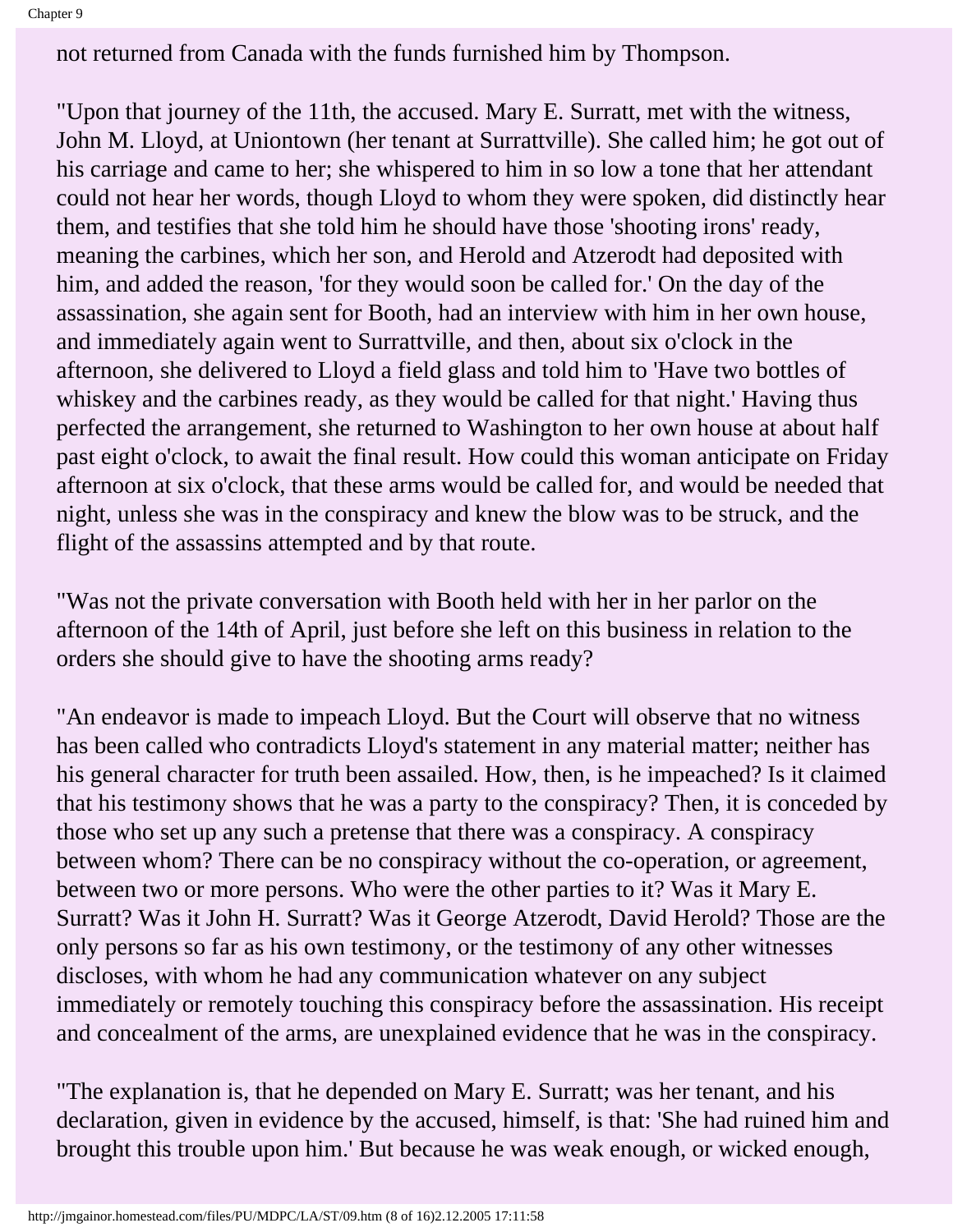to become the guilty depository of these arms, and to deliver them on the order of Mary E. Surratt, to the assassins, it does not follow, that he is not to be believed on oath. It is said, that he concealed the fact that the arms had been left and called for. He so testifies himself, but he gives the reason, that he did it only from apprehension of danger to his life. If he were in the conspiracy, his general credit being unchallenged, his testimony being uncontradicted in any material matter, he is to be believed, and cannot be disbelieved if his testimony is substantially corroborated by other reliable witnesses.

"Is he not corroborated touching the deposit of arms by the fact that the arms are produced in court, one of which was found upon the person of Booth at the time he was overtaken and slain, and which is identified as the same which had been left with Lloyd, by Herold, Surratt and Atzerodt? Is he not corroborated in the fact of the first interview with Mrs. Surratt by the joint testimony of Mrs. Offut (his sister-in-law), and Louis J. Weichmann, each of whom testified, (and they are contradicted by no one) that, on Tuesday, the 11th of April, at Uniontown, Mrs. Surratt called Mr. Lloyd to come to her, which he did, and she held a secret conversation with him? Is he not corroborated as to the last conversation on the 14th of April by the testimony of Mrs. Offut, who swears that upon the evening, April 14, she saw the prisoner, Mary E. Surratt, at Lloyd's house approach and hold conversation with him? Is he not corroborated in the fact, to which he swears that Mrs. Surratt delivered to him at that time, the field glass wrapped in paper, by the sworn statement of Weichmann, that Mrs. Surratt took with her on that occasion two packages, both of which were wrapped in paper, and one of which he describes as a small package, about six inches in diameter? The attempt was made, by calling Mrs. Offut, to prove that no such package was delivered, but it failed; she merely states, that Mrs. Surratt delivered a package wrapped in paper to her, after her arrival there, and before Lloyd came in, which was laid down in the room. But whether it is the package about which Lloyd testifies, or the other package, of the two about which Weichmann testifies, as having been carried there that day by Mrs. Surratt, does not appear. Neither does this witness pretend to say that Mrs. Surratt, after she had delivered it to her, and the witness had laid it down in the room, did not again take it up, if it were the same, and put it into the hands of Lloyd. She only knows that she did not see that done; but she did see Lloyd with a package like the one she received in the room before Mrs. Surratt left. How it came in his possession she is not able to state; nor that the package was that Mrs. Surratt first handed her; nor which of the packages she afterwards saw in the hands of Lloyd.

"But there is one other fact in this case that puts forever at rest the question of the guilty participation of the prisoner, Mrs. Surratt, in this conspiracy and murder; and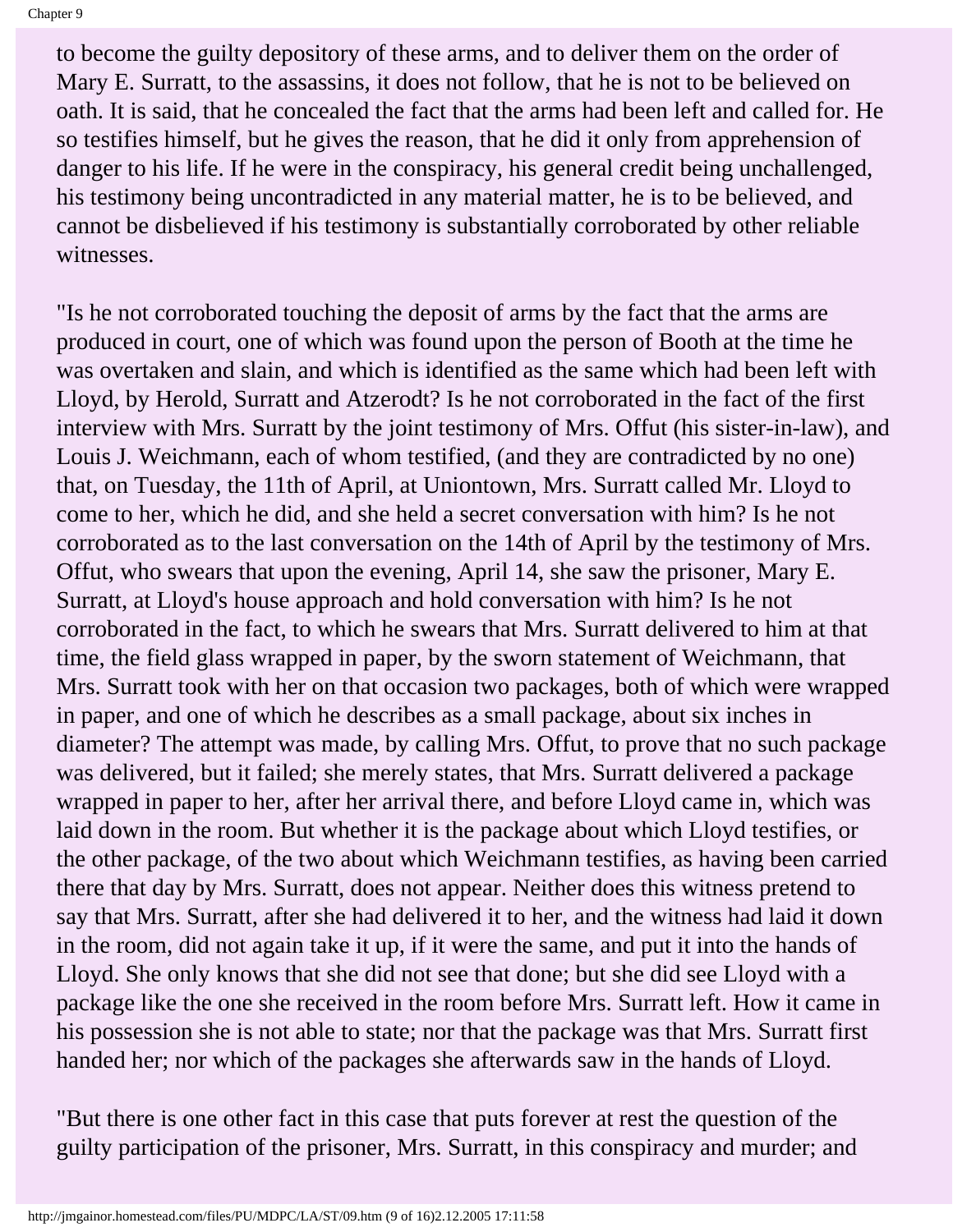that is, that Payne who had lodged four days in her house—who, during all of that time had sat at her table, and who had often conversed with her—when the guilt of his great crime was upon him, and he knew not where else he could go so safely, to find a co-conspirator, and that he could trust none, that was not like himself, guilty, with even the knowledge of his presence, under the cover of darkness, after wandering for three days and nights, skulking before the pursuing officers, at the hour of midnight found his way to the door of Mrs. Surratt, rang the bell, was admitted, and upon being asked, 'Whom do you want to see?' Replied, 'Mrs. Surratt.' He was then asked by the officer Morgan, what he came at that time of night for, to which he replied, 'To dig a gutter in the morning,' that Mrs. Surratt had sent for him. Afterwards he said that Mrs. Surratt knew he was a poor man and came to him. Being asked where he last worked, he replied: 'Sometimes on I street;' and where he boarded, he replied, that he had no boarding house but was a poor man who got his living with the pick, which he bore upon his shoulder, having stolen it from the entrenchments of the Capital. Upon being pressed why he came there at that time of night to go to work, he answered that he simply called to see what time he should go to work in the morning. Upon being told by the officer who fortunately had preceded him to this house, that he would have to go to the Provost-Marshal's office, he moved and did not answer, whereupon Mrs. Surratt was asked to step into the hall and state whether she knew this man. Raising her right hand, she exclaimed: 'Before God, sir, I have not seen that man before; I have not hired him: I do not know anything about him.' The hall was brilliantly lighted.

"If not one word had been said, the mere act of Payne in flying to her house for shelter, would have borne witness against her, strong as proofs from Holy Writ. But, when she denies, after hearing his declarations that she had sent for him, or that she had never seen him, and knew nothing of him, when, in point of fact, she had seen him four consecutive days, in her own house (that same house) in the same clothing which he wore, who can resist for a moment, the conclusion that these parties, were alike, guilty?"

And this is the woman whom the Roman hierarchy in this country is trying to make a martyr of. Contemplate this female Jesuit, this Leopoldine, without being asked to swear to her denial, volunteered to lift her hand and in the name of her God, perjure herself in the presence of those witnesses! Do you doubt that she was a lay Jesuit? Listen. Let me quote the "Doctrine of the Jesuits" upon this point:

Under Of Lying and False Swearing in JUDICIO TEOLOGICA, Basnedi, Jesuit authority, page 278, we find: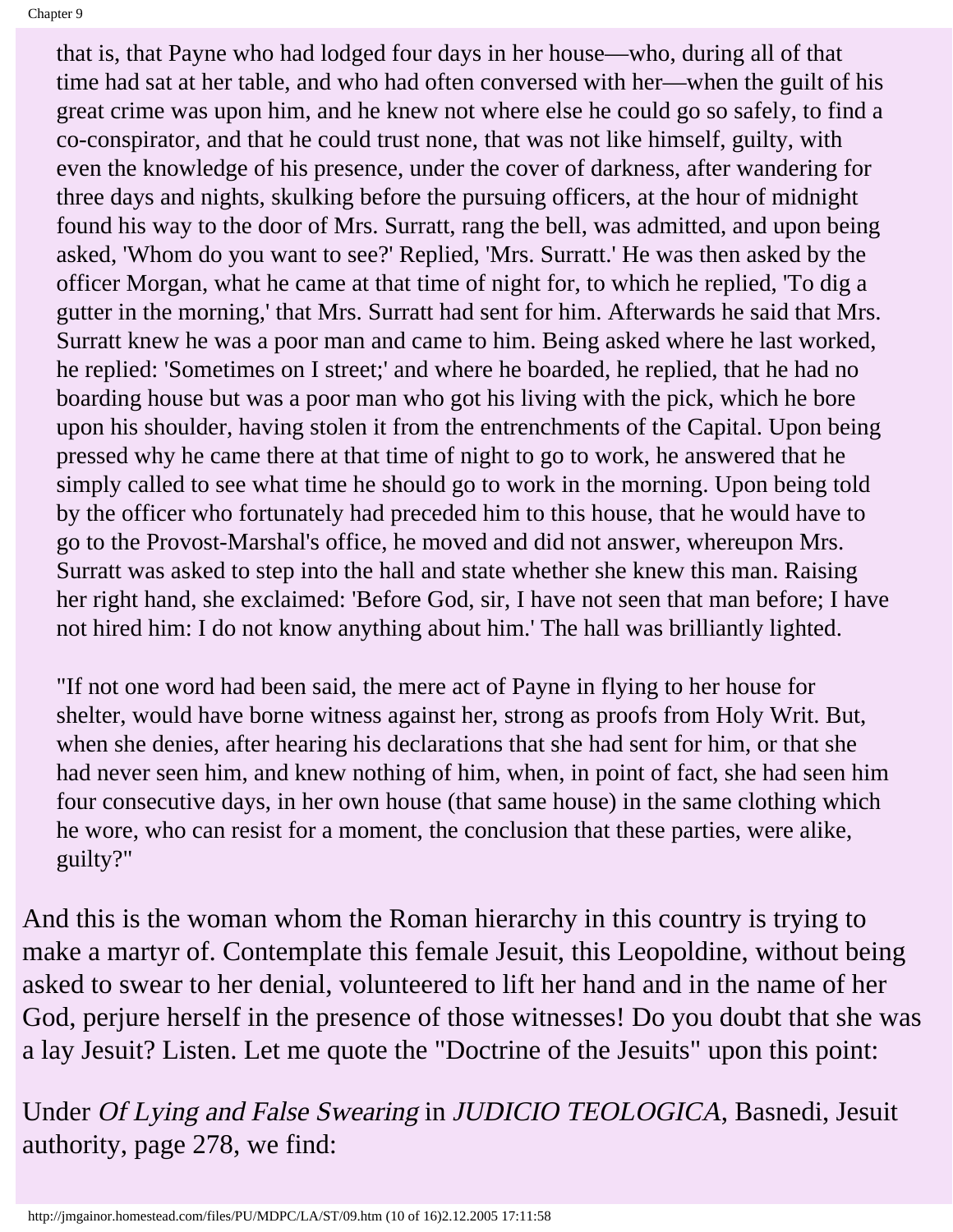"If you believe in an inconvertible manner, that you are commanded to lie, then lie."

#### Again, we quote from the Jesuit Father Stoz in Of the Tribunal of the Penitent:

"When a crime is secret, the culpability of the crime may be denied; it being understood publicly."

#### Continuing, Judge Bingham said:

"Mrs. Surratt had arrived at home from the completion of her part in the plot, about half past eight in the evening. A few minutes afterwards she was called to the parlor, and there had a private interview with someone unseen, but whose retreating footsteps were heard by the witness, Weichmann. This was doubtless the secret, and last visit of John H. Surratt to his mother, who had instigated and encouraged him to strike this traitorous and murderous blow at his country.

"Booth proceeded to the theatre about nine o'clock in the evening, at the same time that Atzerodt and Payne and Herold were riding the streets, while Surratt, having parted with his mother at the brief interview in his parlor, from which his retreating steps were heard, was walking the Avenue (Pennsylvania) booted and spurred, and doubtless consulting with O'Laughlin. When Booth reached the rear of the theatre, he called Spangler to him and received from Spangler his pledge to help him all he could, when, with Booth, he entered the theatre by the stage door, doubtless to see that the way was clear from the box to the rear door of the theatre, and to look upon their victim, whose erect position they could study from the stage. After this view Booth passes to the street in front of the theatre, where on the pavement, with other conspirators, yet unknown, among them one described as a low-browed villain, he awaits the appointed moment . . . . Presently, as the hour of ten o'clock approached, one of his guilty associates calls the time; they wait; again, as the appointed time draws nigh, he calls the time; and finally when the fatal moment arrives, he repeats in a louder tone 'Ten minutes past ten o'clock, ten minutes past ten o'clock' . . . . The hour has come when the red right hand of these murderous conspirators should strike, and the dreadful deed of assassination be done.

"Booth at the appointed moment entered the theatre, ascended to the dress circle, passed to the right, paused a moment looking down, doubtless to see if Spangler was at his post, and approached the outer door of the closed passage leading to the box, occupied by the President, pressed it open, passed in, and closed the passage door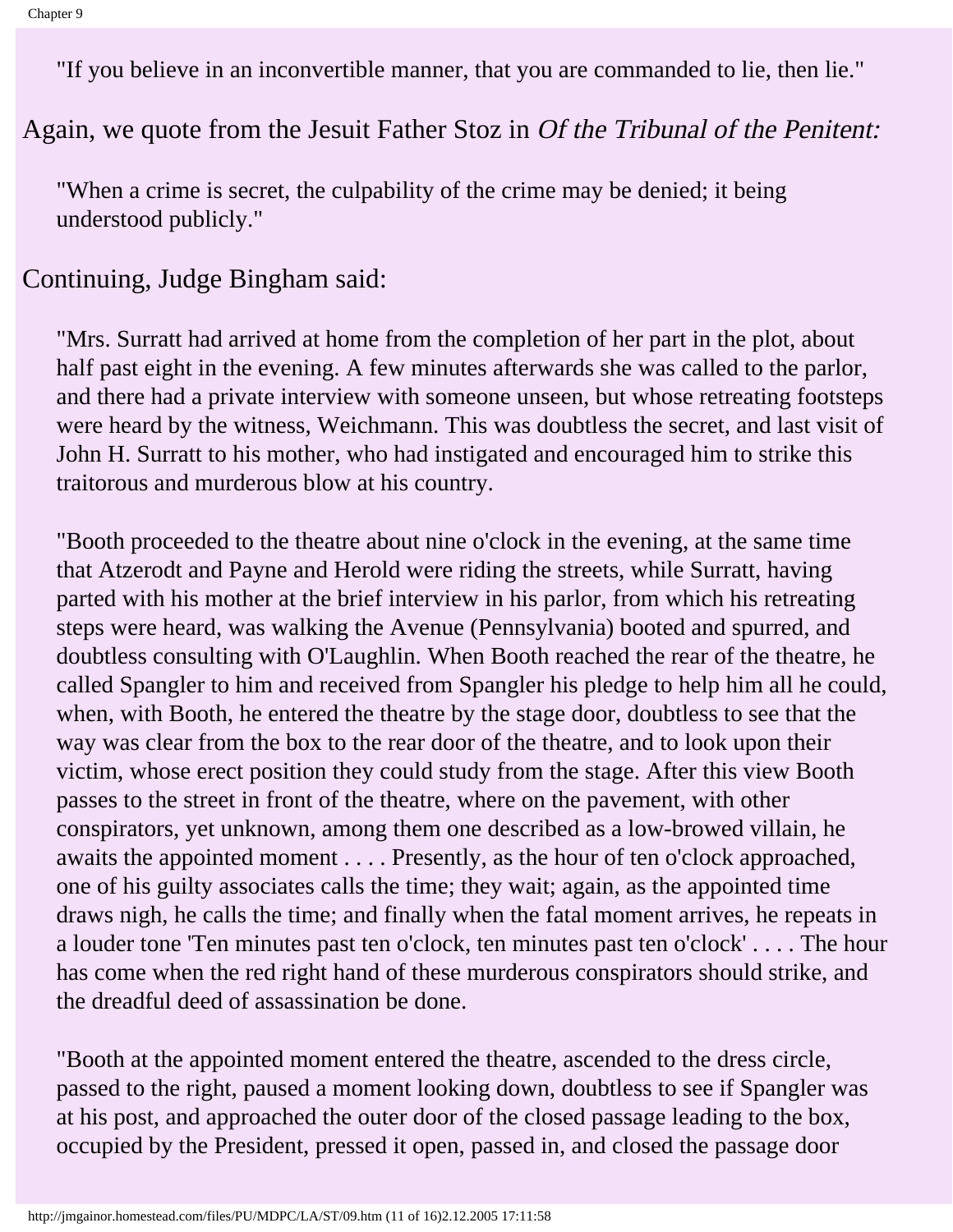behind him. Spangler's bar was in its place and was readily adjusted by Booth in the mortise, and pressed against the inner side of the door, so that he was secure from interruption from without. He passed on to the next door, immediately behind the President, and stopping, looks through the aperture in the door into the President's box, and deliberately observes the precise position of his victim seated in the chair, which had been prepared by the conspirators, as the altar for the sacrifice, looking calmly and quietly down upon the glad and grateful people, whom by his fidelity he had saved from the peril which had threatened the destruction of their government, and all they held dear, this side of the grave, and whom he had come, upon invitation, to greet with his presence, with the words still lingering upon his lips, which he had uttered with uncovered head and uplifted hand, before God, and his country, when on the fourth of last March, he took again the oath to preserve, protect and defend the Constitution, declaring that he entered upon the duties of his great office 'With malice toward none and charity for all.'

"In a moment more, strengthened by the knowledge that his conspirators were all at their posts, seven at least of them present in the city, two of them, Mudd and Arnold, at their appointed places, watching for his coming, this hired assassin moves stealthily through the door, the fastening of which had been removed to facilitate his entrance, fires upon his victim, and the martyred spirit of Abraham Lincoln ascends to God."

> "Treason has done his worst; nor steel nor poison; Malice domestic, foreign levy, nothing Can touch him further."

Now, I will let Judge Bingham pick up the thread of evidence by which Booth and Herold were left at the home of Dr Mudd:

". . . . They arrived early in the morning before day, and no man knows at what hour they left. Herold rode towards Bryantown with Mudd, about three o'clock that afternoon, in the vicinity of which place he parted with him, remaining in the swamp, and was afterwards seen returning the same afternoon in the direction of Mudd's house, a little before sundown, about which time Mudd returned from Bryantown towards his home. This village, at the time Mudd was in it, was thronged with soldiers in pursuit of the murderers of the President, and although great care had been taken by the defense to deny that anyone said in the presence of Dr. Mudd, either there or elsewhere on that day, who had committed this crime, yet it is in evidence by two witnesses, whose truthfulness no man questions, that upon Mudd's return to his own house that afternoon, he stated that Booth was the murderer of the president, and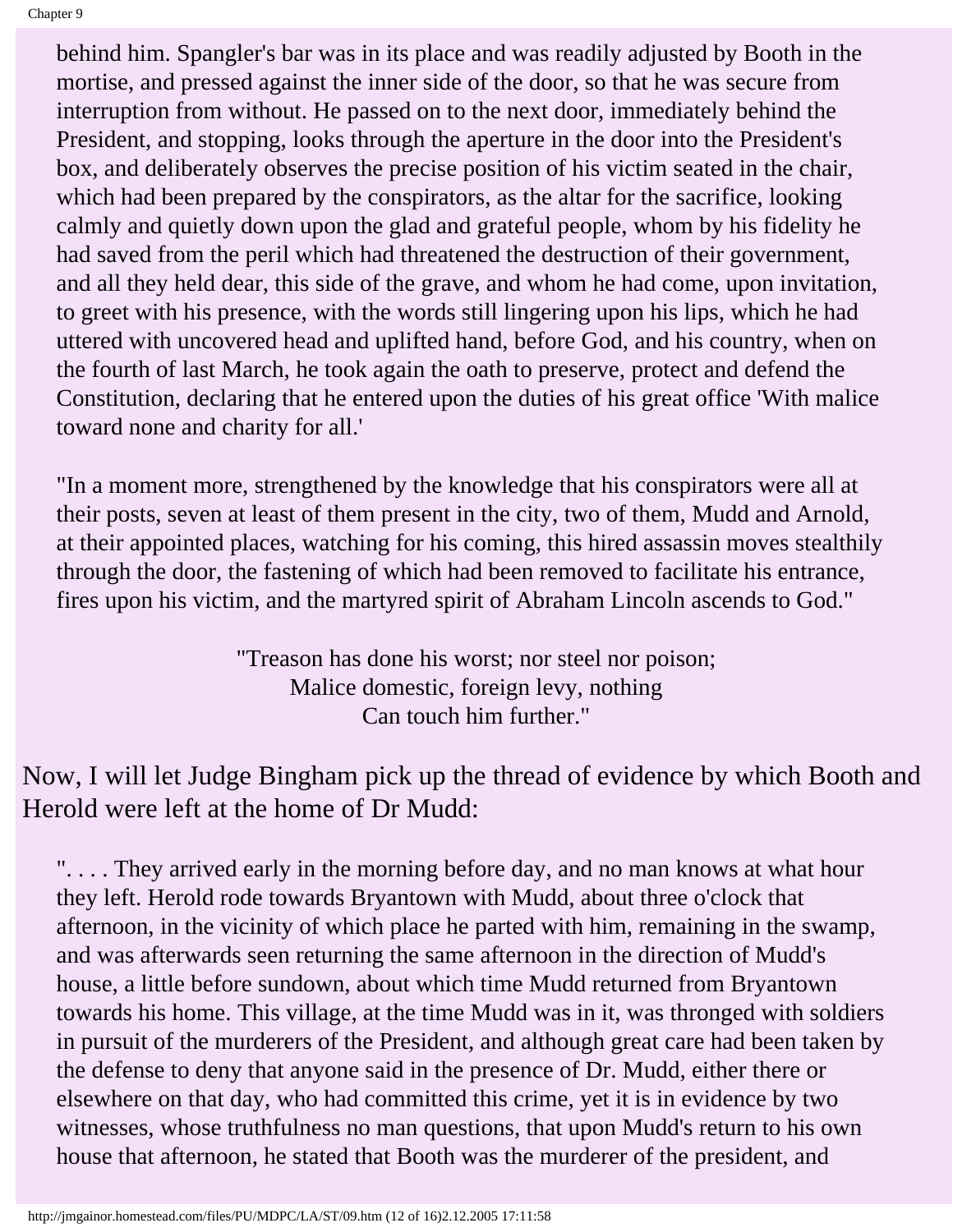Boyle, the murderer of Secretary Seward, but took care to make the further remark that Booth had brothers, and that he did not know which one of them had done the act.

"When did Dr. Mudd learn that Booth had brothers? And what is still more pertinent to this inquiry, from whom did he learn that either, John Wilkes or any of his brothers, had murdered the President?

"It is clear that Booth remained in Mudd's house until some time in the afternoon of Saturday; that Herold left the house alone, as one of the witnesses states, being seen to pass the window; that he alone of these two assassins was in the company of Dr. Mudd on his way to Bryantown. It does not appear that Herold returned to Mudd's house. It is a confession of Dr. Mudd himself, proven by one of the witnesses that Booth left his house on crutches and went in the direction of the swamp. How long did he remain there, and what became of the horses that Booth and Herold rode to his house and which were put in his stable, are facts nowhere disclosed by the evidence. The owners testify that they have never seen the horses since."

As a matter of fact, it afterward developed. Herold, while he and Booth skulked in the timbers near the place of Thomas Jones, not a great way from the road on which they could see the soldiers and searchers riding up and down feared the horses might, by neighing, attract the attention of the riders and be betrayed, so he led the horses a safe distance away and shot them.

The late Brig. General T. M. Harris, a member of the military commission which convicted the conspirators, in his great book on the Conspiracy Trials, page 80, describes Dr. Mudd as follows:

"Mudd's expression of countenance was that of hypocrite. He had the bump of secretiveness largely developed, and it would have taken months of favorable acquaintanceship to have removed the unfavorable impression made by the first scanning of the man. He had the appearance of a natural born liar and deceiver. Mudd was a physician living on a farm. He had a considerable number of slaves at the breaking out of the Rebellion, most of whom had left him during the previous winter. His father, also living in the neighborhood, was large land and slave holder, and Mudd's disloyalty was, no doubt, of the rabid type. His home was a place for returned Rebel soldiers and recruiting parties, and he had a place of concealment in the pines near his house, where they were sheltered and cared for, the doctor sending their food to them by his slaves; and if at any time any of these parties ventured to his house to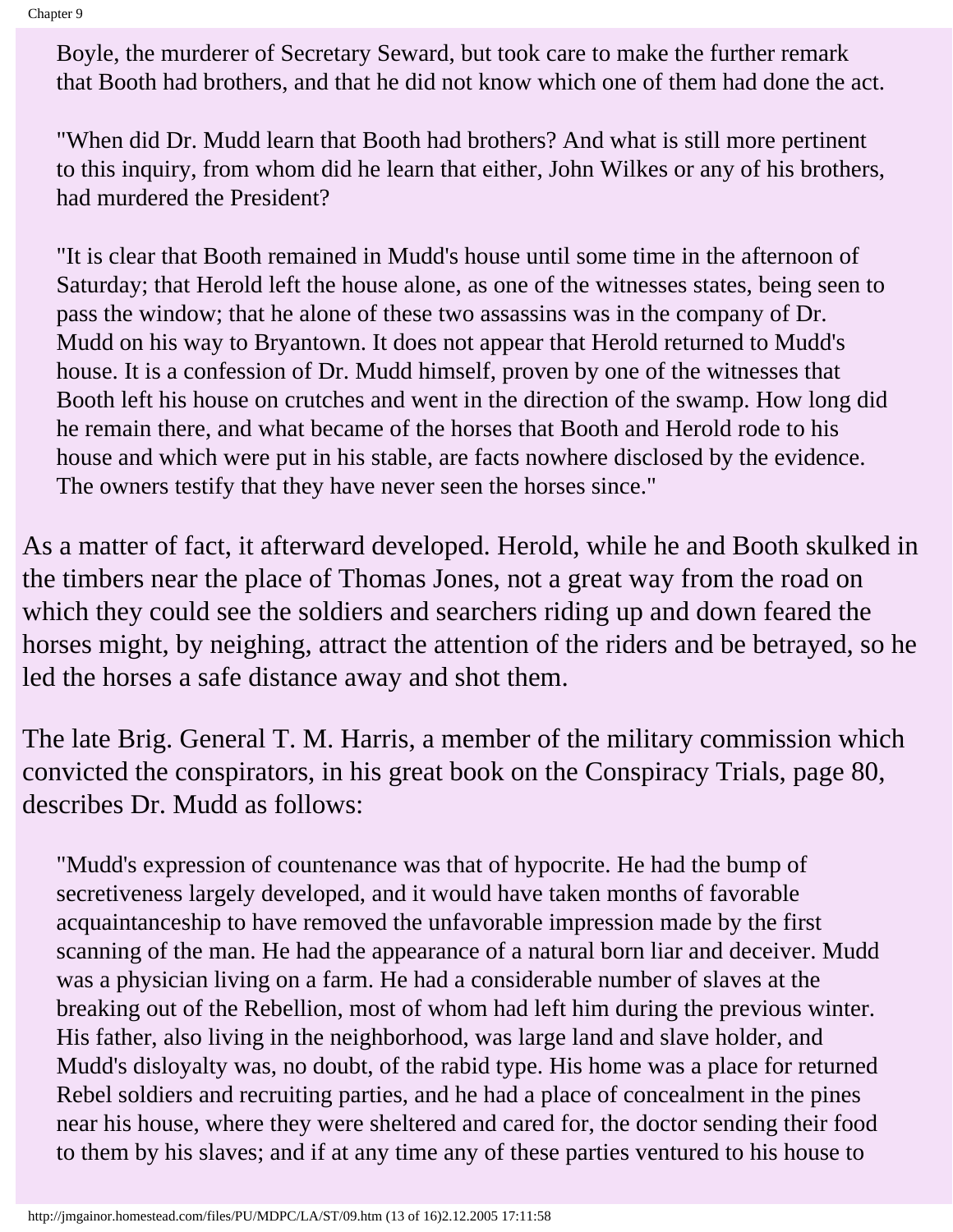take their meals, a slave was always placed on watch to give notice of the approach of anyone."

Mudd not only entertained Booth a week-end in November, but he was known to have made several trips to Washington that winter, and each time was in conference with both Booth and Surratt. There is no doubt that Booth's Knight of the Golden Circle signals and signs did not give him entrée to the Romanists in the community south of Washington, in which St. Mary's Catholic Church was the center, and to which he and Herold fled after the deed committed in Ford's Theatre.

The next damaging evidence against Dr. Mudd was when the officers visited his house on the trail of the two fugitives and he emphatically denied that he had any strange visitors. It was not until the third visit, when the officers, fortified by definite facts informed him that they would have to search the house, that he admitted the presence of the two men, one wounded, who had been there the Saturday after the assassination. Mrs. Mudd disappeared and in a few minutes came in bringing the bootleg which Mudd had cut from Booth's boot when he bandaged his leg. On the bootleg were the initials "J.W.B." written in India ink inside. Even then neither Mudd nor his wife told an accurate story. Both denied that they had any idea it was Booth, notwithstanding the fact that they were well acquainted with him, and notwithstanding that his was a personality with voice and manner that once known could never be forgotten.

When Mudd was being taken to the Dry Tortugas after his conviction, he admitted to the officers, who had him in charge, that he recognized Booth and Herold the morning after the murder when he came to have his leg dressed.

Mudd only served three years' imprisonment and was liberated with Spangler, as was Arnold. O'Laughlin died of the Yellow Fever in an epidemic in the prison, and Dr. Mudd rendered his professional services so efficiently, that it was on this ground he received his discharge from President Johnson, who had promised he would do so before retiring from office. The liberation of these assassins of President Lincoln by his successor, caused much sharp comment and criticism from Lincoln's friends. It seems almost unbelievable that any sort of leniency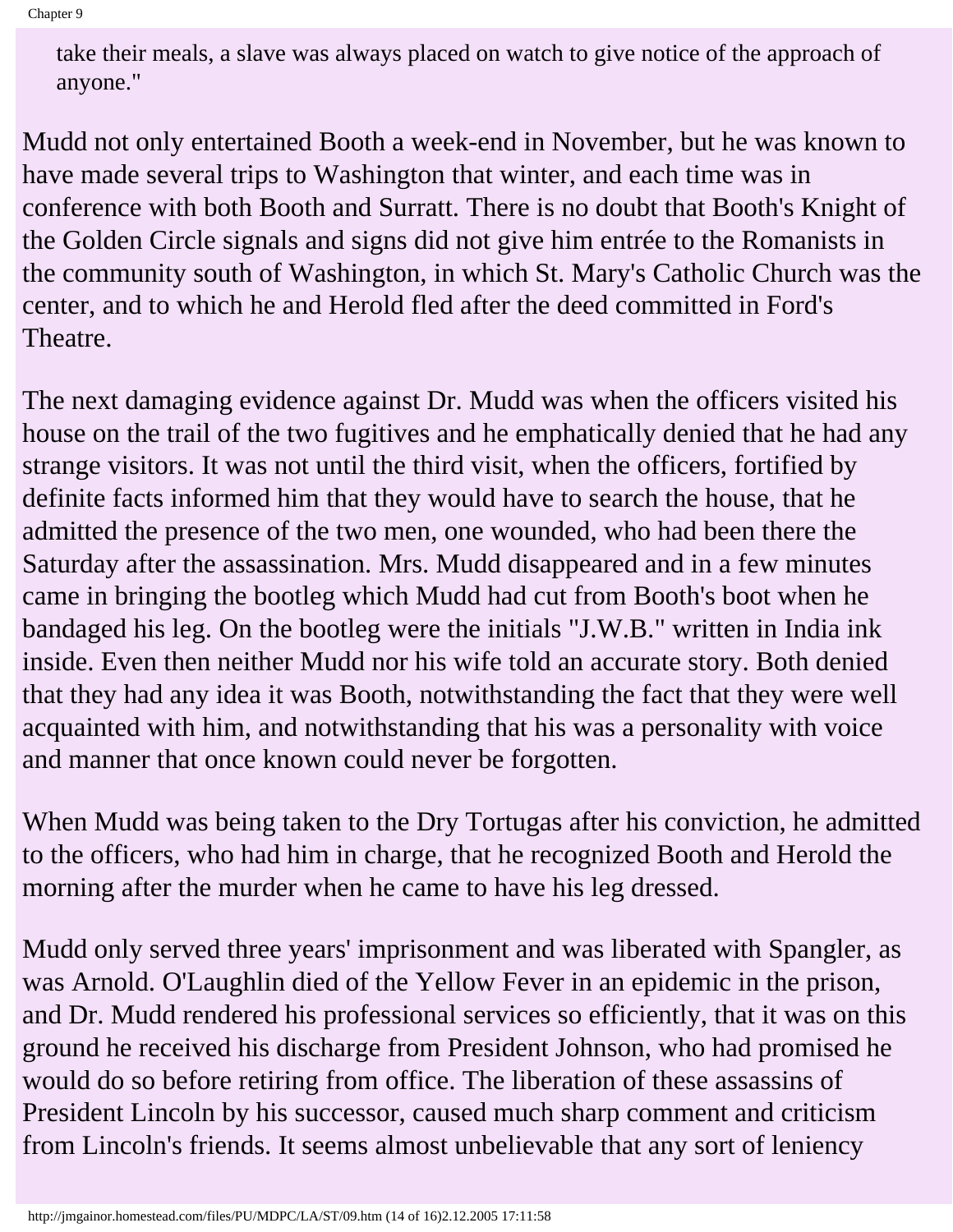```
Chapter 9
```
should have been shown to these criminals who were guilty not only of the murder of the most distinguished American, but of high treason to their government!

It may be interesting to the reader to know that in the book written by Dr. Mudd's daughter, she proudly boasts of the fact that her mother is a graduate of the Visitation Convent at Georgetown and that on graduation her diploma was presented to her class by "Cardinal Bodini, who was the first papal Legate to the United States."

The lady does not state, perhaps she did not know, that Cardinal Bodini, prior to his elevation as papal Legate was known all over Italy as the BUTCHER of Bologna, because of the many Italian patriots he ordered put to death and that he gave the order that the Revolutionary priest, Ugo Bassi, who was the devoted follower of Garibaldi, should be tortured three hours before his execution.

She neglects also to state that this was the same Cardinal Bodini, who was made to leave this country between suns by the KNOW NOTHINGS—God bless them, and all their kind!

Spangler, broken in health, returned with Dr. Mudd and made his home with him until his death in 1875. He is buried in the cemetery, two miles from the Mudd residence, near St. Peter's church. Dr. Mudd lies buried in the little country graveyard connected with St. Mary's church where he first met Booth on that bright November morning in 1864.

The body of John Wilkes Booth was given to his brother, Edwin, who had it removed from the old penitentiary in the Arsenal grounds, where it had been since the burial of the other four of his fellow conspirators, by a Baltimore undertaker, assisted by a local Washington undertaking firm, Harvey & Marr, to Baltimore, and buried in the Booth family lot at beautiful Greenmount cemetery.

The army box labeled with Booth's name at the time of the burial was somewhat decayed but the body was identified by the dentist who had filled several teeth, and who had no difficulty in identifying it as that of Booth. The skull had become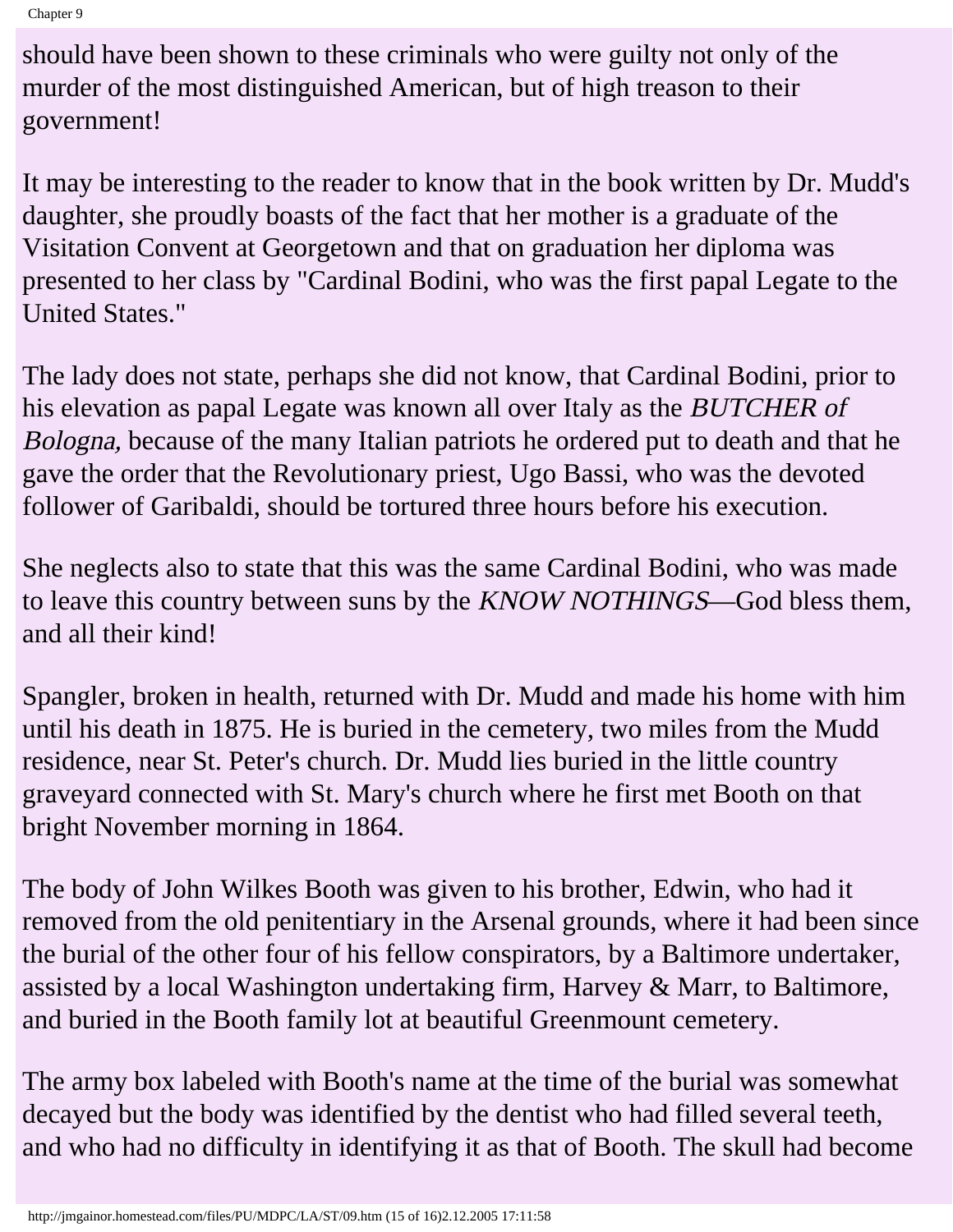detached but the jet black hair hung in long black ringlets. Edwin Booth did not view the body but remained close by until notified of the complete identification. He ordered the body placed in a casket which had been provided by him and shipped to Baltimore.

The mother of Michael O'Laughlin was given the body of her son, which was shipped from the prison burial ground and placed in the Catholic cemetery in Baltimore.



[Home](http://jmgainor.homestead.com/files/PU/PU.htm) | [Modern Day Papal Crimes](http://jmgainor.homestead.com/files/PU/MDPC/MDPC.htm) | [Lincoln Assassination](http://jmgainor.homestead.com/files/PU/MDPC/LA/LA.htm) | [Email](mailto:PapacyUncovered@ec.rr.com)



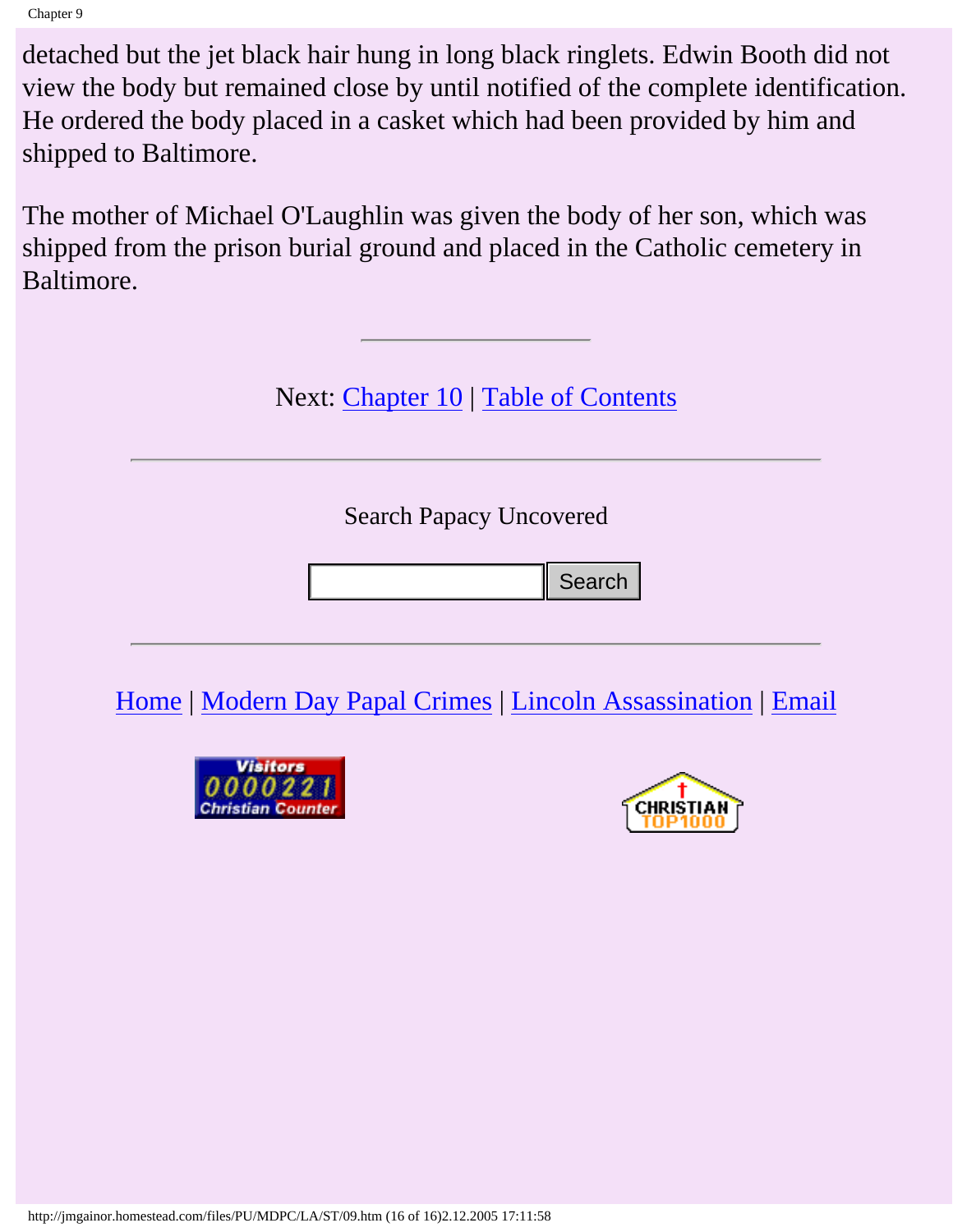# <span id="page-118-0"></span>The Suppressed Truth about the Assassination of Abraham Lincoln

# **Chapter 10 The Trail of the Arch Conspirator John H. Surratt**

Now, we will take up the trail of the arch-conspirator and assassin, John Harrison Surratt, the man who called the time in front of Ford's Theatre the night of the murder of President Lincoln, and track him, step by step, to the very shadow of the Vatican, whose protection he sought and received, until a formal demand was made by the United States government for his return to this country for trial for the murder of Abraham Lincoln.

In order to nail the Roman church to the cross in this great treason plot, the writer asks your patience and careful reading of this subject which has lain for over a half century buried in the oblivion where the Jesuits placed it and from which we have resurrected it and pieced it together, in what we hope may prove a readable shape, to be understood and the information passed on.

It is safe to say that the escape of this tool of the Roman priesthood was one of the most spectacular in all history. It began the very night after the tragic scene in Ford's Theatre.

It will probably never be known positively by what means Surratt made good his escape from Washington that night, or early the next morning, for he has passed to his eternal accounting and did so, so far as is known, without having revealed it. But this is certain; he succeeded in making his escape safely to Montreal, Canada, and was lodged securely in the house of the parents of the Roman priest, La Pierre, who was waiting and ready to receive him, close by the papal palace of the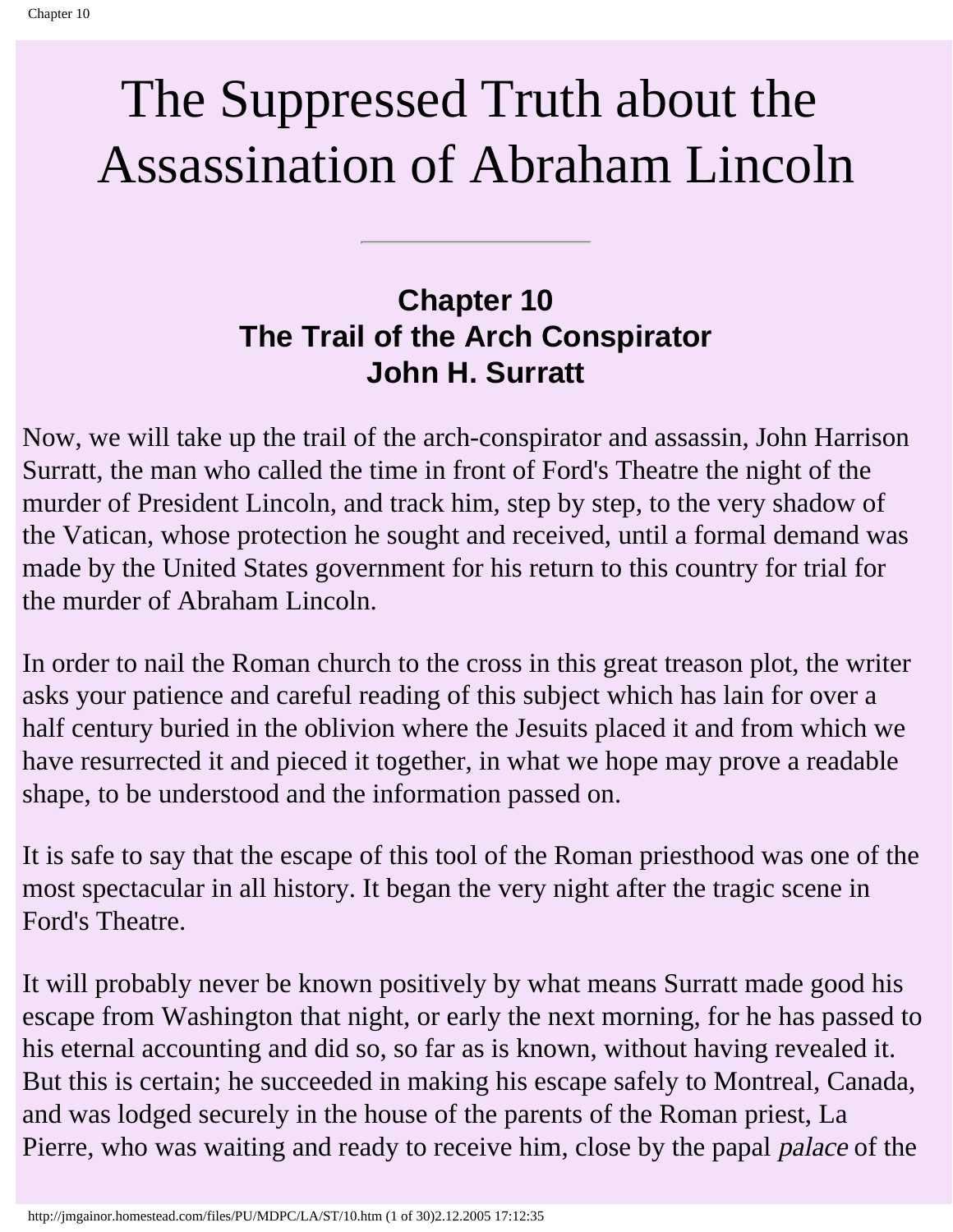Archbishop to whom he was secretary.

Then began in the United States what was one of the most extraordinary man hunts for Surratt that ever occurred, before or since, in the history of this country. The rewards by the government amounted to twenty-five thousand dollars, and every detective in the government secret service, every detective of the private agencies, and every amateur sleuth engaged in this drive to recover this nineteen year old boy, leader of the gang of laymen who were instigated, aided, urged and abetted by the priests of the church of Rome, to complete the destruction of this Republic, which had recently been recovered from the awful cataclysm which our foreign enemies had precipitated four years previous.

The government secret service, under the direction of the War Department, sent out the following letter:

> "Headquarters Department of Washington, Washington, D.C., April 16th, 1865.

Special Orders, No. 68.

Special officers, James A. McDevitt, George Holohan, and Louis J. Weichmann, are hereby ordered to New York on important government business, and, after executing their private orders, to return to this city and report at these headquarters. The Quartermaster's Department will furnish the necessary transportation.

> By command of Major-General Augur, T. Ingraham Colonel and Provost-Marshall-General. Defenses North of Potomac."

These officers, after leaving Washington, arrived in Montreal on April 20th, and registered at the St. James Hotel. They searched the registers of the hotels in that city, and found that Surratt had arrived at the St. Lawrence Hall Hotel on April 6th, and checked out on the 12th of that month; that he had returned on the 18th and left a few hours later. They learned on investigation that he had stayed at the home of a man by the name of Porterfield, a Secessionist from Tennessee, who was one of the agents for the Confederacy in that city, and that Surratt had left that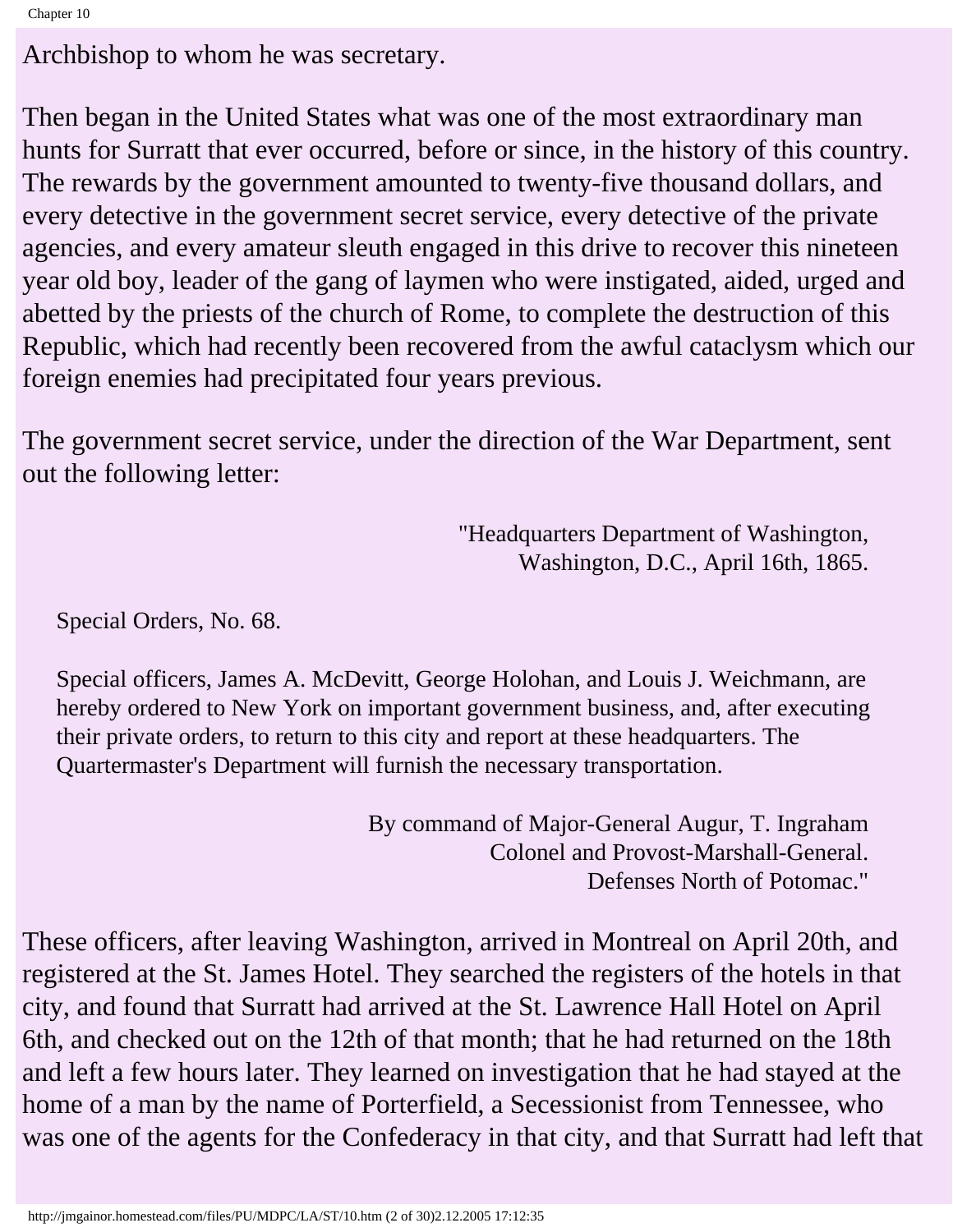house with another man dressed exactly like himself, each taking a carriage and being driven in different directions. At this point the trail ended until the government learned of his sailing on the Peruvian, an English steamer, plying between Quebec and Liverpool, according to the Congressional Record of that year, see Ames' Report.

The Secretary of State received the following code telegram from our Consul in Montreal, J. F. Potter:

"No. 236.

(Mr. Potter to Mr. Seward) U.S. Consul, B. N. A. F. Montreal, October 27, 1865.

Sir: Have just had a personal interview with Dr. L. J. McMillan. He informs me that just before the Steamer Peruvian sailed, a person with whom he was acquainted, asked him if he was willing that a gentleman who had been somewhat compromised by the recent troubles in the United States, should pass as his friend on board on the passage out. The Doctor refused to acknowledge the person as his friend, until he should know who he was. Subsequently, the same person, accompanied by a party came on board before the ship left port, whom he introduced to the surgeon as Mr. McCarthy. During the voyage McCarthy made himself known to the Doctor as John H. Surratt, and related to him many of the particulars of the conspiracy. He said he had been secreted in Montreal most of the time, with the exception of a few weeks, when he was with a Catholic priest down the river. He also states that Porterfield of this city, formerly of Tennessee, assisted in secreting him. The Doctor also informed same that Surratt had dyed his hair, eyebrows and mustache, blackstained his face, and wore glasses. He landed in Londonberry, Ireland, fearing he might be watched and detected in Liverpool.

He told him he was obliged to remain until he could receive money from Montreal. He requested the Doctor to see his friend in this city, and bring him funds. After the return of the Peruvian, the Doctor was transferred to the Nova Scotian. When I saw him he had just had an interview with his friend who had introduced him to Surratt, as McCarthy, who told him he was expecting funds from Washington, D.C., but that they had not come yet.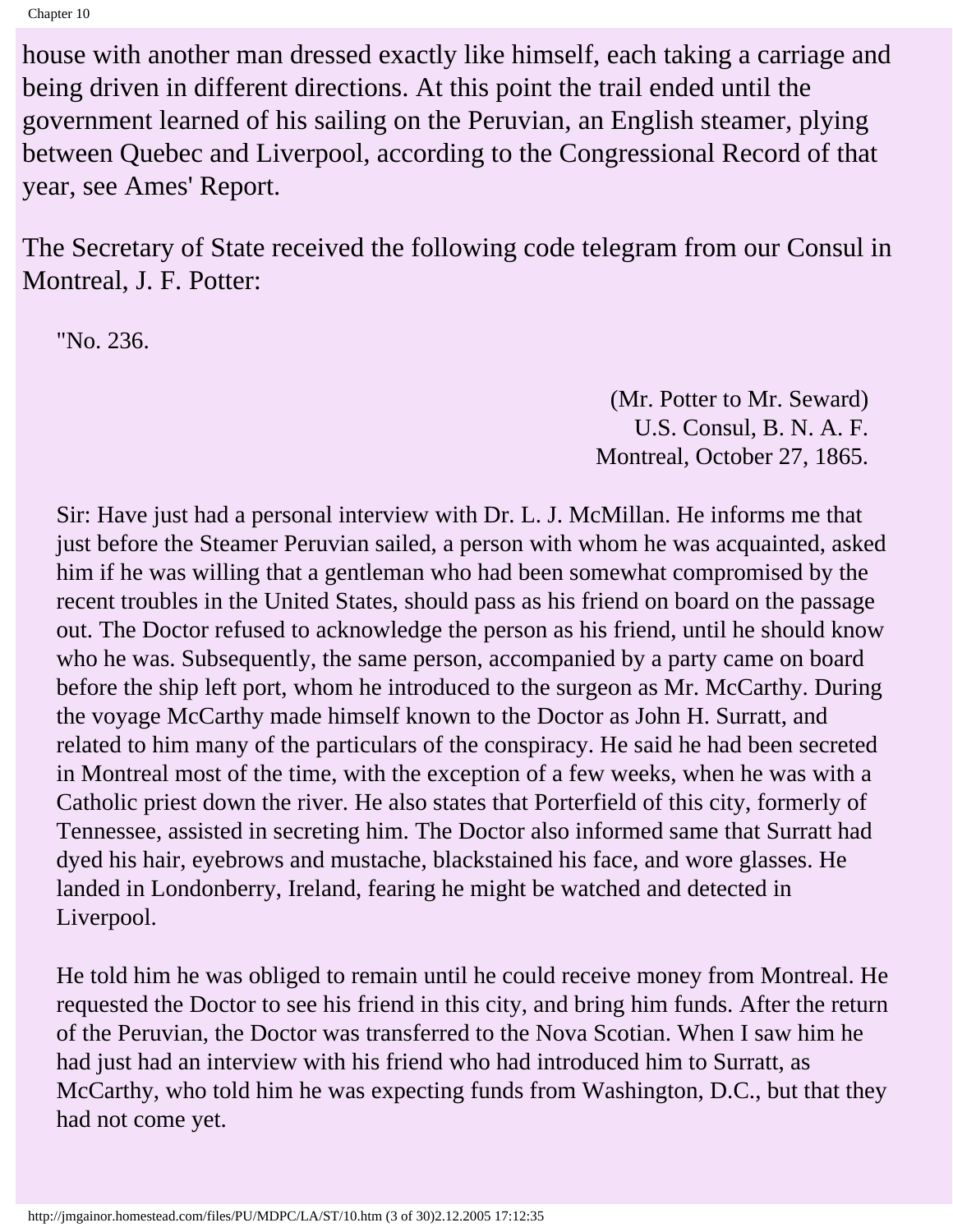The Doctor says that Surratt manifests no signs of penitence, but justifies his action, and was bold and defiant, when he speaks of the assassination of Abraham Lincoln. To illustrate this: He told me that Surratt remarked repeatedly, that he only desired to live two years longer, in which time he would serve President Johnson as Booth served Lincoln. The Doctor said he felt it his duty to give me this information for he regarded Surratt a desperate wretch, and an enemy to society, who should be apprehended and brought to justice."

(Signed) John F. Potter."

To this important information, our Consul received no reply from the War Department, as he had expected and the next day he followed it with a telegram, also in code, printed below:

"No. 236.

(Mr. Potter to Mr. Seward) U.S. Consul General, Montreal, Can., October 25th, 1865.

Sir:—I send you a telegram in cipher with information to the Department that John H. Surratt left Three Rivers, in September, for Liverpool, where he now is, awaiting the arrival of the Nova Scotian, which sails on Saturday, next, by which he expects to receive money from parties in this city by hand of Ship Surgeon—I have information from Dr. McMillan, Surratt intends to go to Rome. He was secreted at Three Rivers by a Catholic priest, with whom he lived. I have requested instruction in my telegram, but hearing nothing yet, I scarcely know what course to take.

If an officer could proceed to England on this ship, no doubt, Surratt's arrest might be effected, and this, the last of the conspirators against the lives of the President and Secretary of State be brought to justice. If I hear nothing from Washington tomorrow, I shall go to Quebec to see further on the subject.

> Respectfully, etc. (Signed) Potter."

And now a most peculiar phase of this remarkable case presents itself to us. The U. S. War Department with the full knowledge of the exact whereabouts of that arch-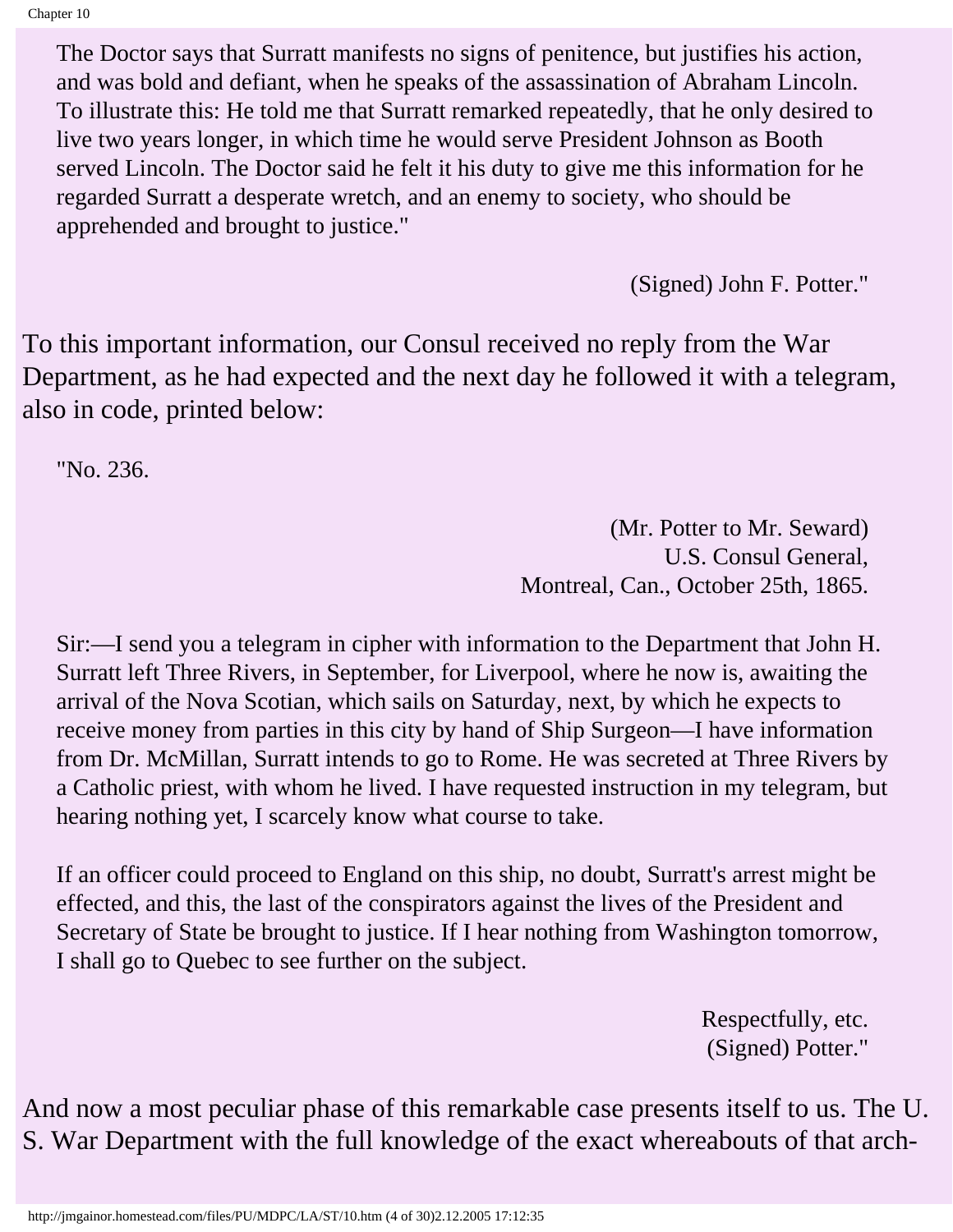criminal, who not only assisted, but led in, and actually directed the murder of the President of the United States and Secretary of State, William H. Seward, refused to make the least attempt to arrest the said John H. Surratt, which the following cable to our Consul in Liverpool shows:

> "(Mr. Hunter to Mr. Wilding) Dept. of State, October 13th, 1865.

Sir: Your dispatches 541-43 inclusive have been received.

In reply to your No. 538. I have to inform you, that upon consultation with the Secretary of War and Judge Advocate General, it is thought advisable that no action be taken in regard to the arrest of the supposed John H. Surratt, at present.

> W. H. Hunter. Acting Secretary."

Then in only a few weeks from that date, the following order was sent to the War Department from Andrew Johnson, President of the United States, and successor to Abraham Lincoln:

"(General Order No. 164)

War Department, Adj. General's Office, Washington, November 24, 1865.

All persons claiming reward in the apprehension of John Wilkes Booth, Lewis Payne, G. A. Atzerodt, David E. Herold, and Jefferson Davis, or either of them, are notified to file their claims and their proofs with the Adj. General for final adjudication by the special commission appointed, to award and determine upon the validity of such claims before the first day of January next, after which no claims will be received.

The reward for the arrest of Jacob Thompson, Beverly Tucker, George W. Sander, Wm. G. Cleary, and John H. Surratt, are hereby revoked.

By order of the President of the United States.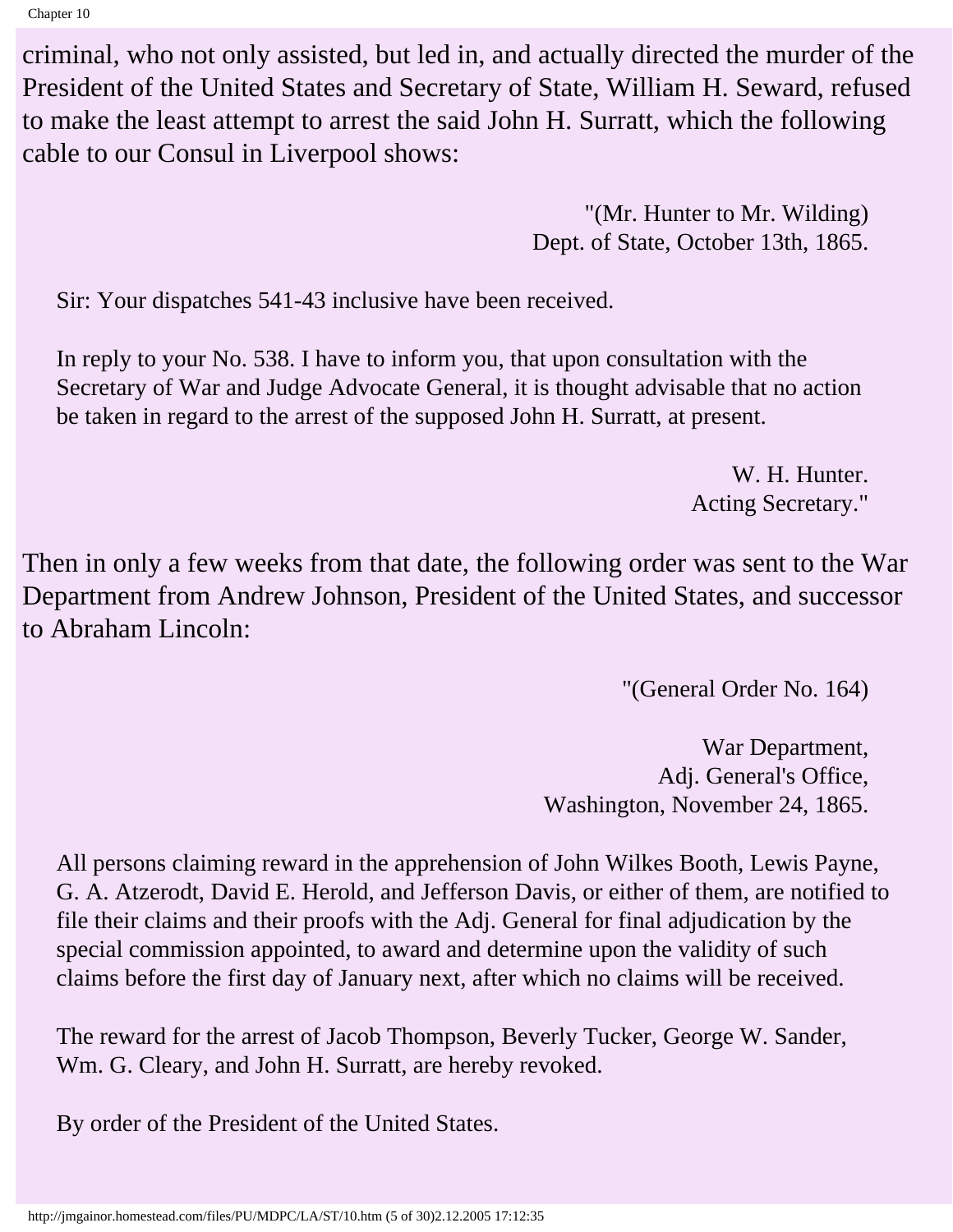E. D. Townsend, Asst. Adj. General."

Naturally, with the revoking of the reward for the arrest of Surratt, his chances for his safety from expiating his crime were multiplied many fold.

On September 30th, 1865, our Consulate at Liverpool, sent the following cable in Code to the Secretary of State at Washington:

No. 539

"(Mr. Wilding to Mr. Seward) U.S. Consulate, Liverpool, September 30, 1865.

Sir: Since my dispatch No. 538, the supposed Surratt has arrived in Liverpool and is now staying at the Oratory of the Roman Catholic Church of the Holy Cross. His appearance indicates him to be about 21 years of age, rather tall and tolerably good looking. According to the reports Mrs. Surratt was a very devout Roman Catholic, and I know clergymen of that persuasion on their way to and from America, have frequently lodged, while in Liverpool at the same Oratory, so that the fact of this young man going there, somewhat favors the belief, that he is the real Surratt. I cannot, of course, do anything further in the matter without Mr. Adams' instructions, and a warrant. If it be Surratt, such a wretch ought not to escape.

> Yours respectfully, Your obedient servant. H. Wilding."

The Oratory of the Holy Cross was the Roman Catholic Clearing House through which the ecclesiastical agents passed between this country and the Vatican, during their activities through the Civil war.

And now, with the official correspondence to show us Surratt's moves let me chink up the open spaces.

When Surratt left the home of Porterfield, he was taken under the wings of the French priests from under which he never departed until they had seen the ship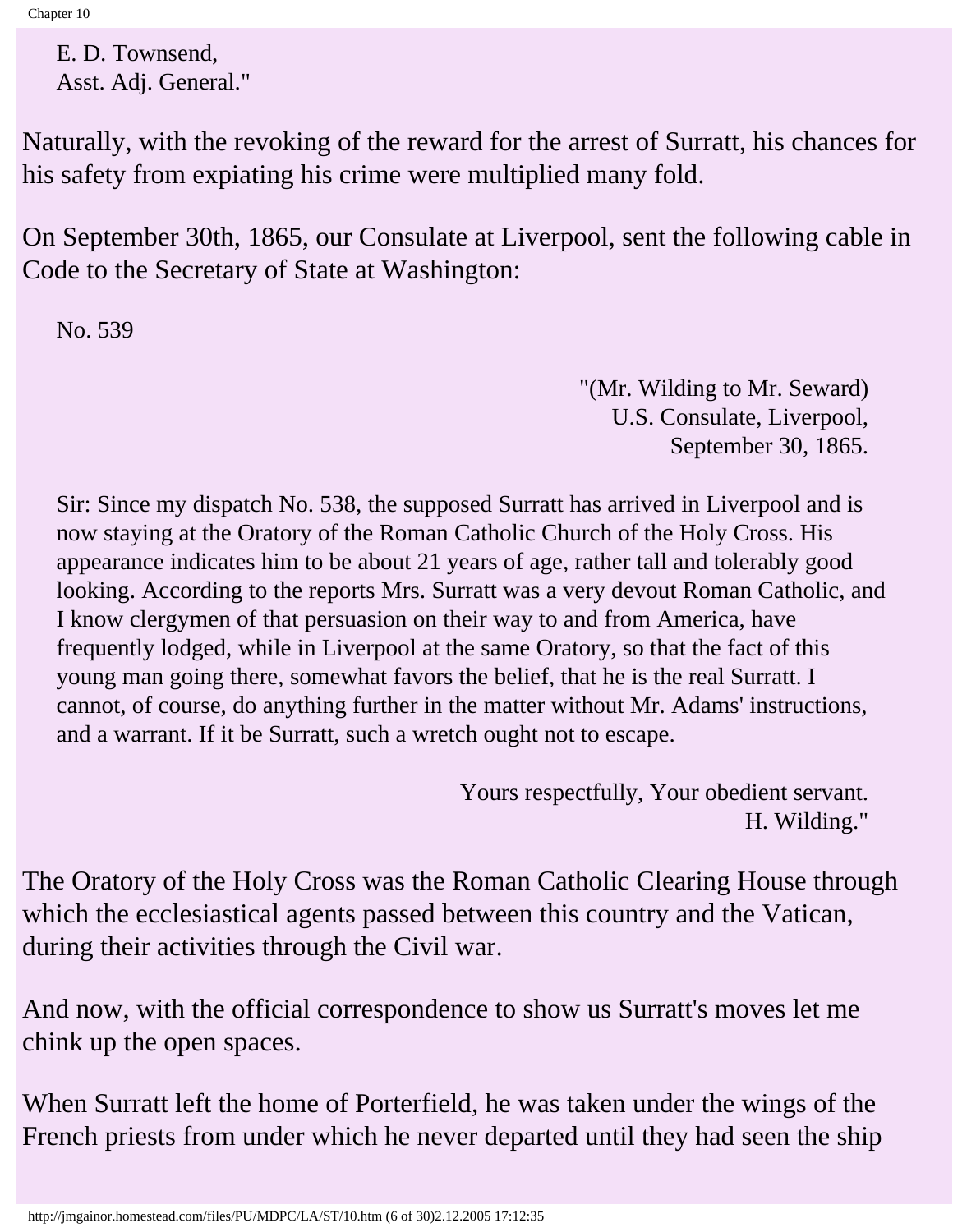surgeon on the Peruvian and arranged for his safe passage as we have seen. The facts brought out at the two trials of Surratt, after he had finally been returned to the United States, showed that the fugitive had gone to the little village of St. Liboire, some sixty miles out of Montreal, skirting the pine woods, and an ideal place for the purpose. The parish priest's name was Boucher. Here he secreted Surratt for several weeks, when the hunt got too hot in Montreal which was being combed thoroughly for him. St. Liboire was out of the way of the general traffic, and the inhabitants, French Catholics, who worked for the most part in the lumber camps, and were by their location, as well as their lack of education, cut off from the rest of the world and its doings, as if they were people of another planet. They were subservient to their priest, so much so, that they would no more have thought of criticizing his acts, than they would of God Himself. Consequently, when a strange young man appeared at the parish house nothing was thought of it, or if, perchance, some one with just a drop of rebellious blood in him, might have asked himself, "Is this another mouth to feed?" he would whisper it so softly that even his guardian angel could not hear it, and would quickly bless himself, for daring to criticize or find fault with what his Bon Pere should take it into his head to do.

After several weeks of this life in the Canadian village, Surratt became restless, no doubt, and anxious to hear from the States, for we must remember that all his mail and the newspapers were censored by his priestly guardians, as he afterwards told in his Rockville lecture. Each time the Holy Mother Church would step in and allay his anxiety and he received almost weekly visits from the other Valued and trusted friend, Priest La Pierre of Montreal. Once when he insisted, Priest La Pierre took him back to Montreal, himself, in citizen's clothes, and Surratt disguised as a hunter.

You will note the solicitude of these French priests concerning this American youth who had a price of Twenty-five Thousand Dollars on his head, dead or alive. It is not an eloquent fact of, not only their personal guilt, but the guilt of their church, that they never thought of surrendering him and receiving the reward, notwithstanding the inordinate love of money which characterizes Rome's priests?

Do you think for one moment that these priests in Canada, or the priests in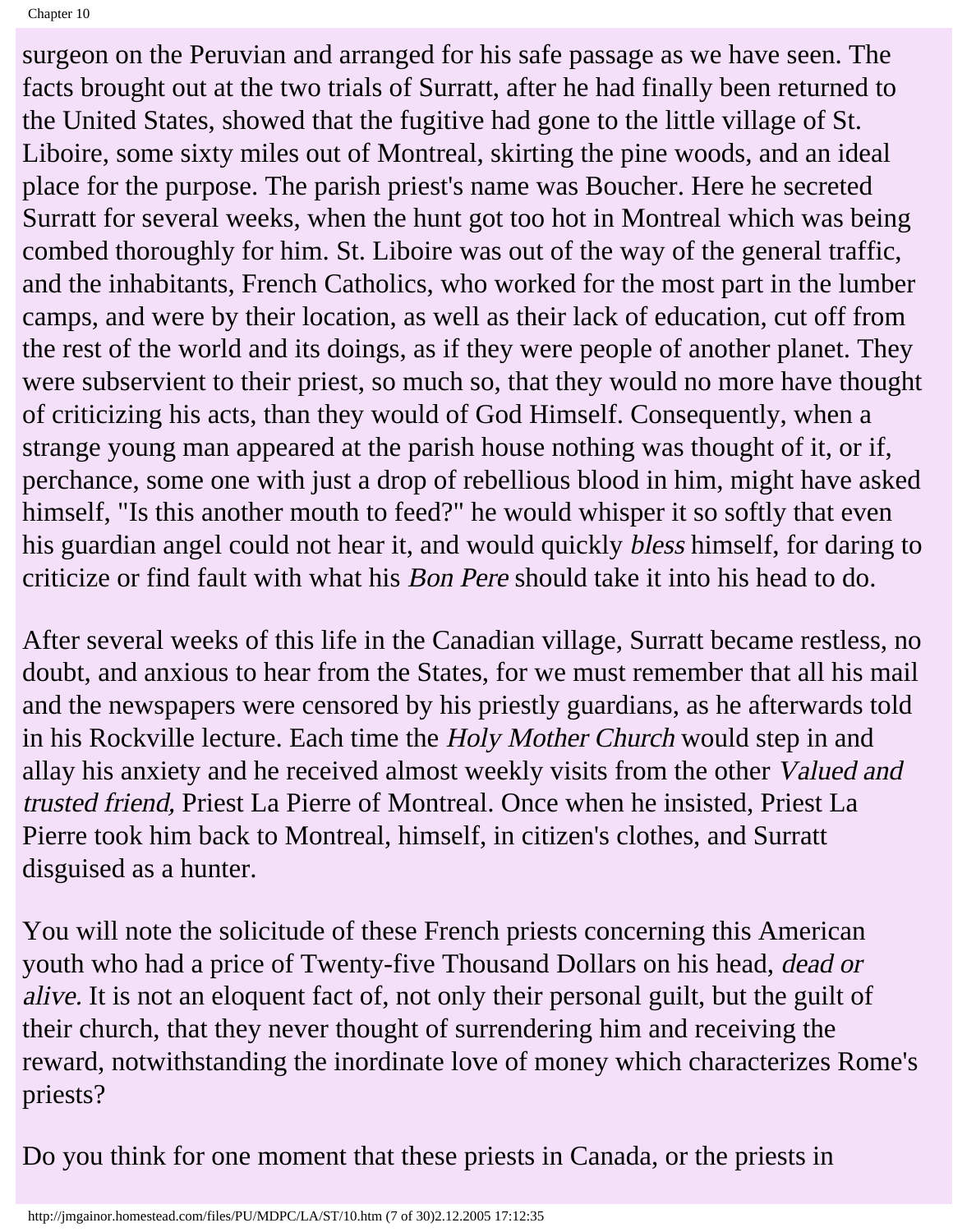Washington, would have dared to have become parties in this conspiracy, thereby involving their church, without the full knowledge of the Roman hierarchy? Priests receive all their orders from the pope through their Bishops.

Would this obscure, native born American boy have been so carefully protected and cared for as he was by these priests, without the command of the Vatican?

You must remember that this government had sent broadcast the warning that anyone who would be found aiding, abetting, protecting, comforting, or in any way assisting any of the conspirators, would be held as co-partners in the crime with them, and dealt with accordingly.

There is not a record that I have been able to find, wherein there is one word of criticism, one word of disapproval, one word of regret officially, or otherwise, on the part of the Roman Catholic Hierarchy for the participation of the Romanists connected with this conspiracy, which consummated in the murder of Abraham Lincoln!

THERE IS NOT IN THE LARGE COLLECTION OF OFFICIAL CONDOLENCES RECEIVED BY THIS GOVERNMENT UPON THE DEATH OF ABRAHAM LINCOLN, COMING FROM EVERY CIVILIZED COUNTRY IN THE WORLD, ONE WORD FROM THE POPE OF ROME, AND THIS IN VIEW, MARK YOU, OF THE FACT THAT THE POPE WAS KING OF THE PAPAL STATES AND HAD MORE SUBJECTS IN THIS COUNTRY THAN ANY OTHER RULER IN EUROPE!

Pius IXth by his silence at this time, made a confession of his guilt written in letters of fire—unquenchable fire—which brands him and his Jesuits with the brand of Cain in the heart and minds of the AMERICAN PEOPLE, when they shall have been given a full knowledge of their (the Jesuits) responsibility in the CONSPIRACY OF DESTRUCTION OF THIS POPULAR GOVERNMENT ON THAT GOOD FRIDAY NIGHT IN FORD'S THEATRE, APRIL 14th, 1865:

Who among the government detectives from this country would have thought to search the houses of the priests for their fugitive? How much chance would they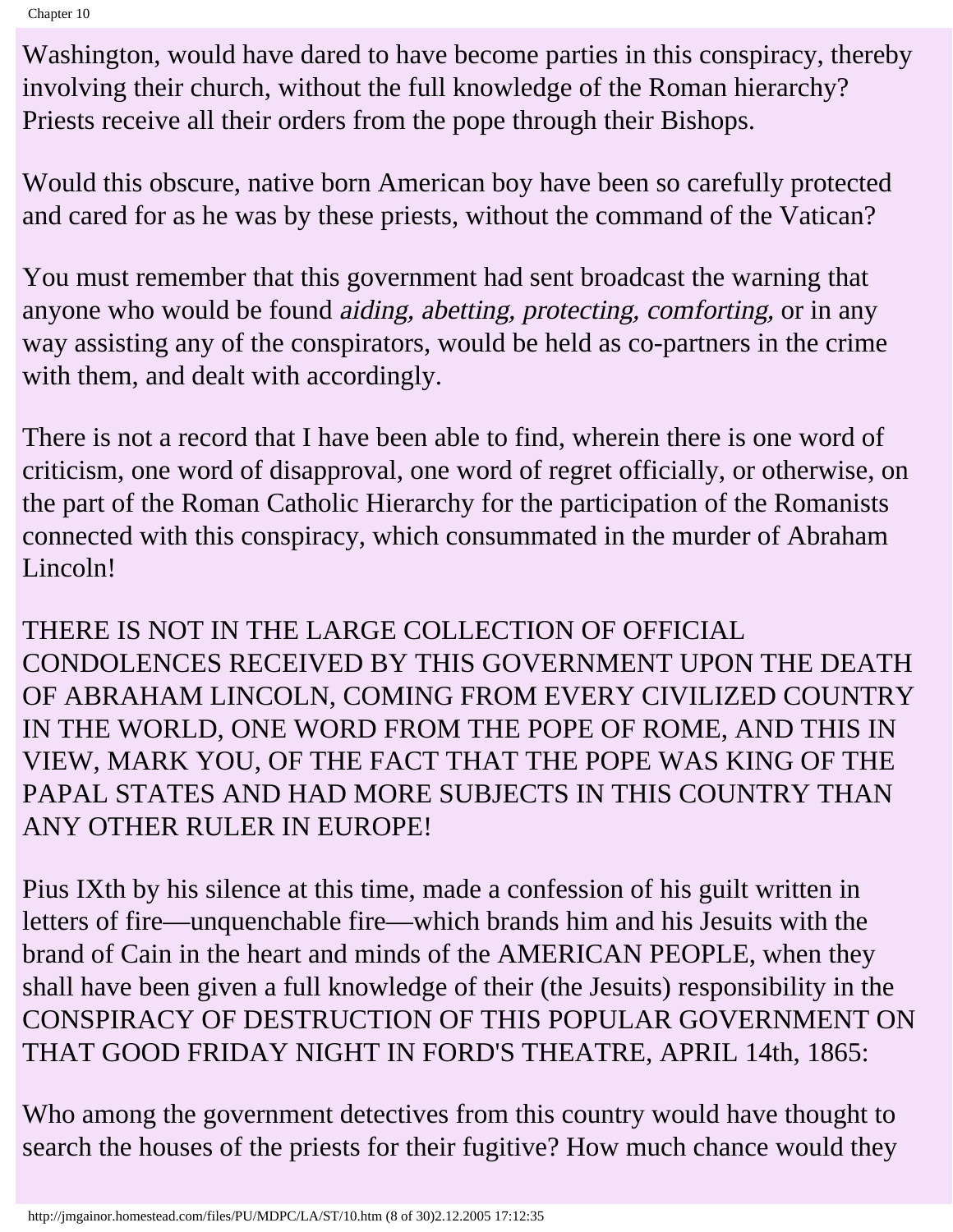have had to secure a search warrant for such search in French Canada if they had? The Roman Catholic SYSTEM operates in safety through its institutions in this country and Canada. It is only in Catholic Mexico where the people who have been burdened by the Papal yoke, have been progressive enough to make laws and operate them that a search warrant can be obtained with which these hell-holes of the Pope of Rome in their country can be reached.

Do you realize that in Mexico, a Roman priest or nun has not the right of suffrage? That they cannot vote or enjoy any of the rights or privileges which accompanies the ballot box? And yet we supposedly intelligent Americans, not only permit them to vote, but they are today the dominating force in politics of every large city in the United States. THINK OF IT!

All the powerful machinery of the Hierarchy of the Roman Catholic Church was set in motion from the moment after the murder of Mr. Lincoln to shield Surratt and defeat justice for his awful crime, and we have public documents with which to brand these ecclesiastical plotters. Notwithstanding the fact that the U.S. War Department knew exactly every step taken by the young fugitive, from the day he sailed for Europe, no effort was made to arrest him. The startling knowledge, however, came to the attention of certain members of Congress, and the matter was brought up in that body, and a committee appointed to investigate same. I herewith give the report of this committee in full:

### OFFICIAL REPORT ON JOHN H. SURRATT ISSUED BY SECRETARY OF STATE FOR CONGRESSIONAL RECORD

39th Congress, House of Representatives. Report 33, 2nd Session, March 2, 1867.

# REPORT OF JUDICIARY COMMITTEE

That John H. Surratt, sailed from Canada about September 15th, 1865, for Liverpool; that information was received by Secretary of State, Wm. H. Seward, from Mr. Wilding, Vice-Consul at Liverpool, by communication, dated September 27th, 1865; that Surratt was at that time in Liverpool, or expected in a day or two.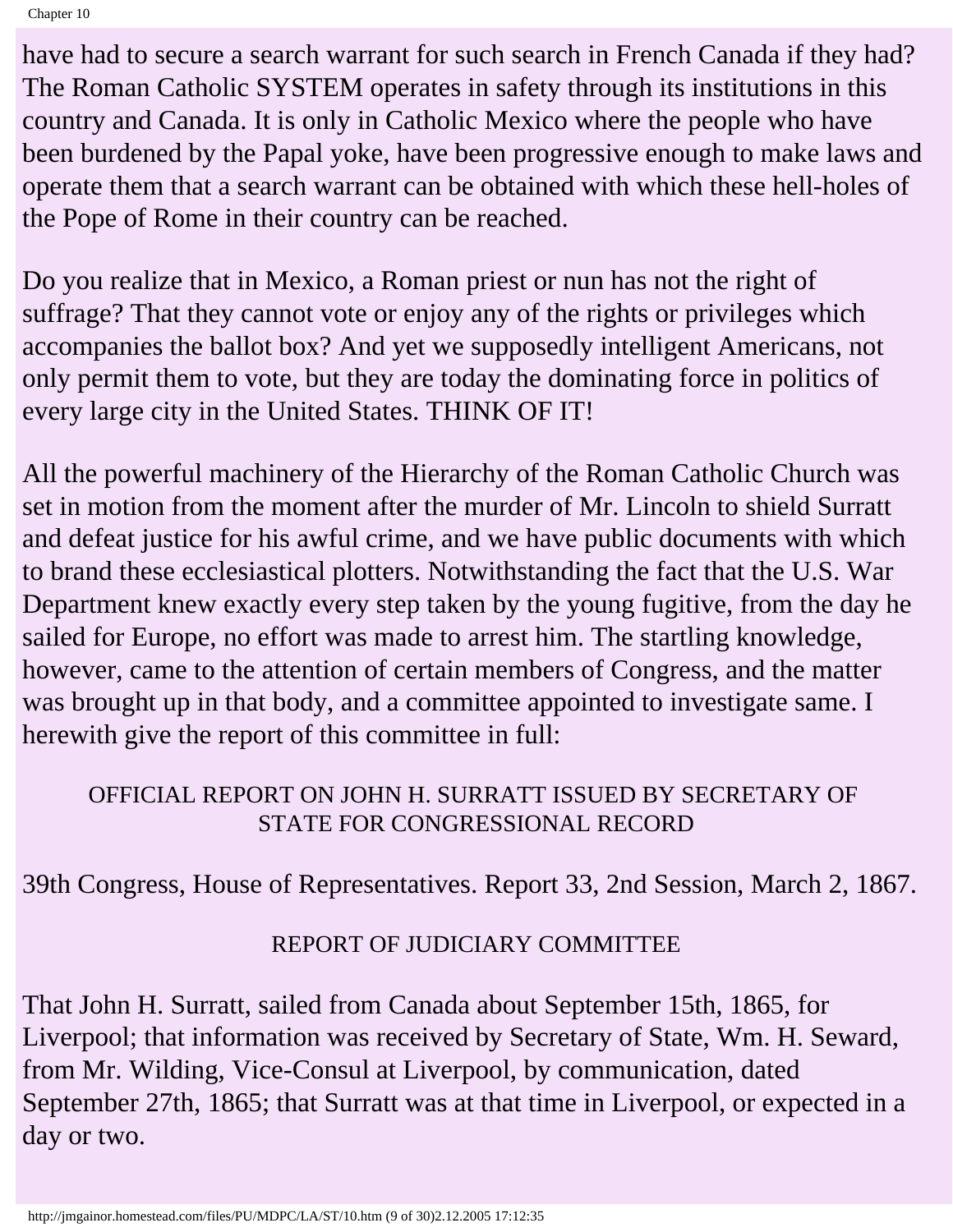By dispatch, from Wilding September 30th, 1865, the supposed Surratt had arrived and was staying at the Oratory of the Roman Catholic church of the Holy Cross, and that he, Wilding, could do nothing in the matter without instructions from our Minister in England, Mr. Adams, and a warrant.

The Secretary of State, received a dispatch from Mr. Potter, our Consul General at Montreal, Canada, October 25th, 1865, informing him that Surratt left Canada for Liverpool, the September previous, and was there waiting the arrival of a steamer by which he expected money, which steamer had not yet left Canada, and that he was intending to go to Rome.

Upon November 11th, 1865, Mr. Potter received a dispatch from the Department of State, that the information in his dispatch had been properly availed of, and that on the 13th day of November, the Secretary of State requested the Attorney General of the United States to procure indictment against Surratt, as soon as convenient, with a view to demand his surrender.

Our Minister, Mr. Rufus King, at Rome, commenced as early as April 23rd, 1866, stated in his dispatch, that information of Surratt, under the name of Watson had enlisted in the Papal Zouaves, then stationed at Sezzes.

In a dispatch, August 8th, 1865, said he repeated information communicated to him, to Cardinal Antonelli, in regard to Surratt; that his Eminence was greatly interested by it and intimated that if the American government desired the surrender of the criminal, there would probably be no difficulty in the way.

# REPORT OF THE COMMITTEE

1st. That the Executive did not send any detective or agent to Liverpool to identify Surratt, or trace his movements, notwithstanding there was ample opportunity, for doing so, as appears in the communication from Potter.

2nd. That the Executive did not cause notice to be given to our Minister at Rome; that Surratt intended going there, when the government had every reason to believe, such was his intention.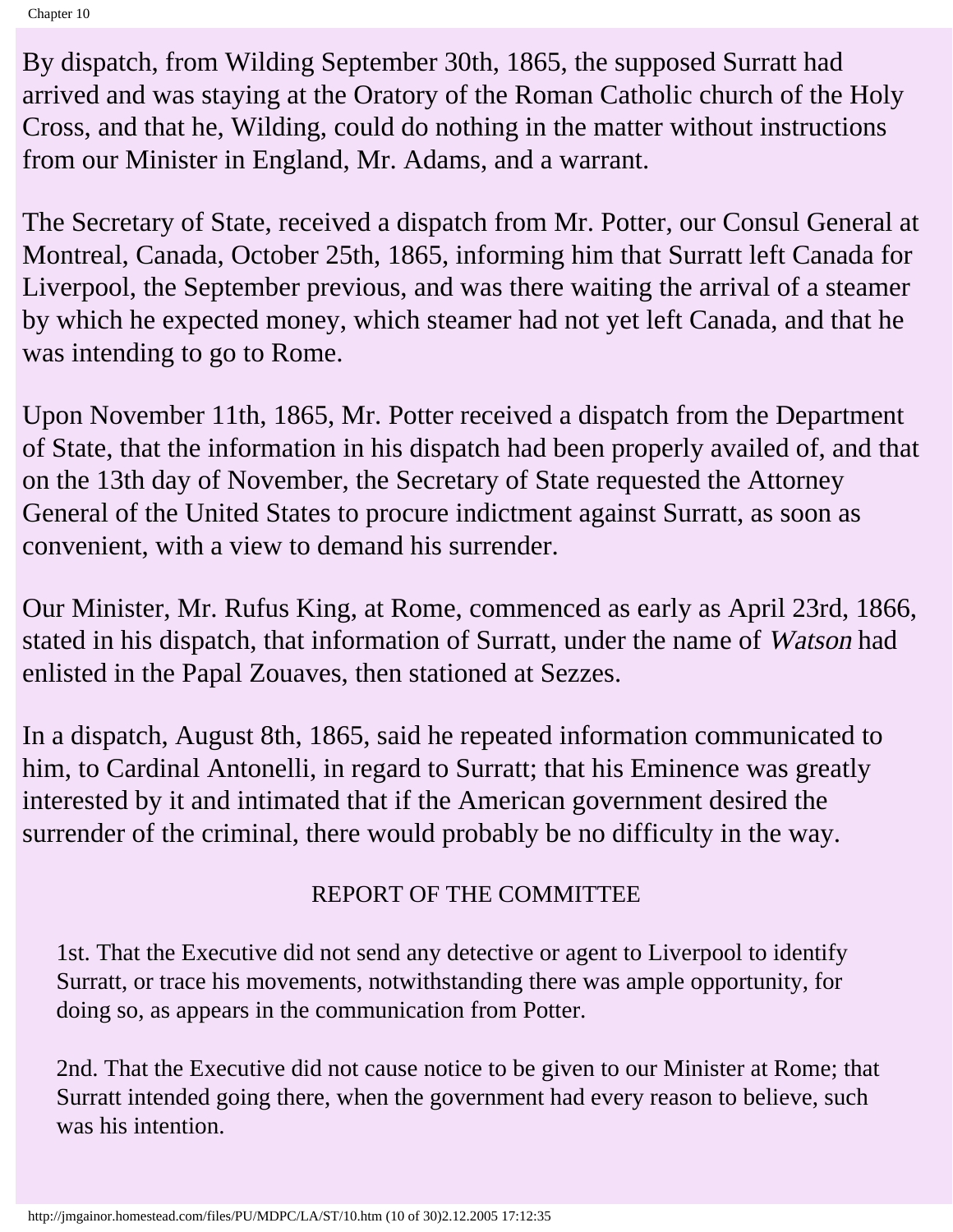3rd. That on November 24th, 1865, an order was issued from the War Department, revoking the reward offered for the arrest of John H. Surratt.

4th. That from the reception of the communications of Mr. King, August 8th, 1866, to October 16th, 1866, no steps were taken, either to identify or procure the arrest of Surratt, then known to be in the Military service of the Pope.

The testimony of the Secretary of State, Secretary of War, and others which is herewith submitted, tending to justify acts of the government in the premises, does not, in the opinion of your committee, excuse the great delay in arresting a person charged with complicity in the assassination of the late President Abraham Lincoln.

They are constrained from testimony to report that, in their opinion, due diligence in the arrest of John H. Surratt, was not exercised by the Executive Department of the government.

> Respectfully submitted, (Signed) F. E. Woodbridge, For Committee."

So ends the report of that splendid, fearless group of men, chosen by the House of Representatives to look into the matter.

It seems almost incredible that the memory of Abraham Lincoln, could have been so soon forgotten. That the virus of which he had such a clear knowledge should have been making its deadly inroads in the veins of his successor and the Secretary of State, William H. Seward, whose life hung in the balance for days, caused by the hand of one of the assassins under the personal direction of this same Surratt!

I now call attention to the communication from our American Consul at Rome, at the time, General Rufus King:

No. 33 Ames 2nd Session

Regarding Sainte-Marie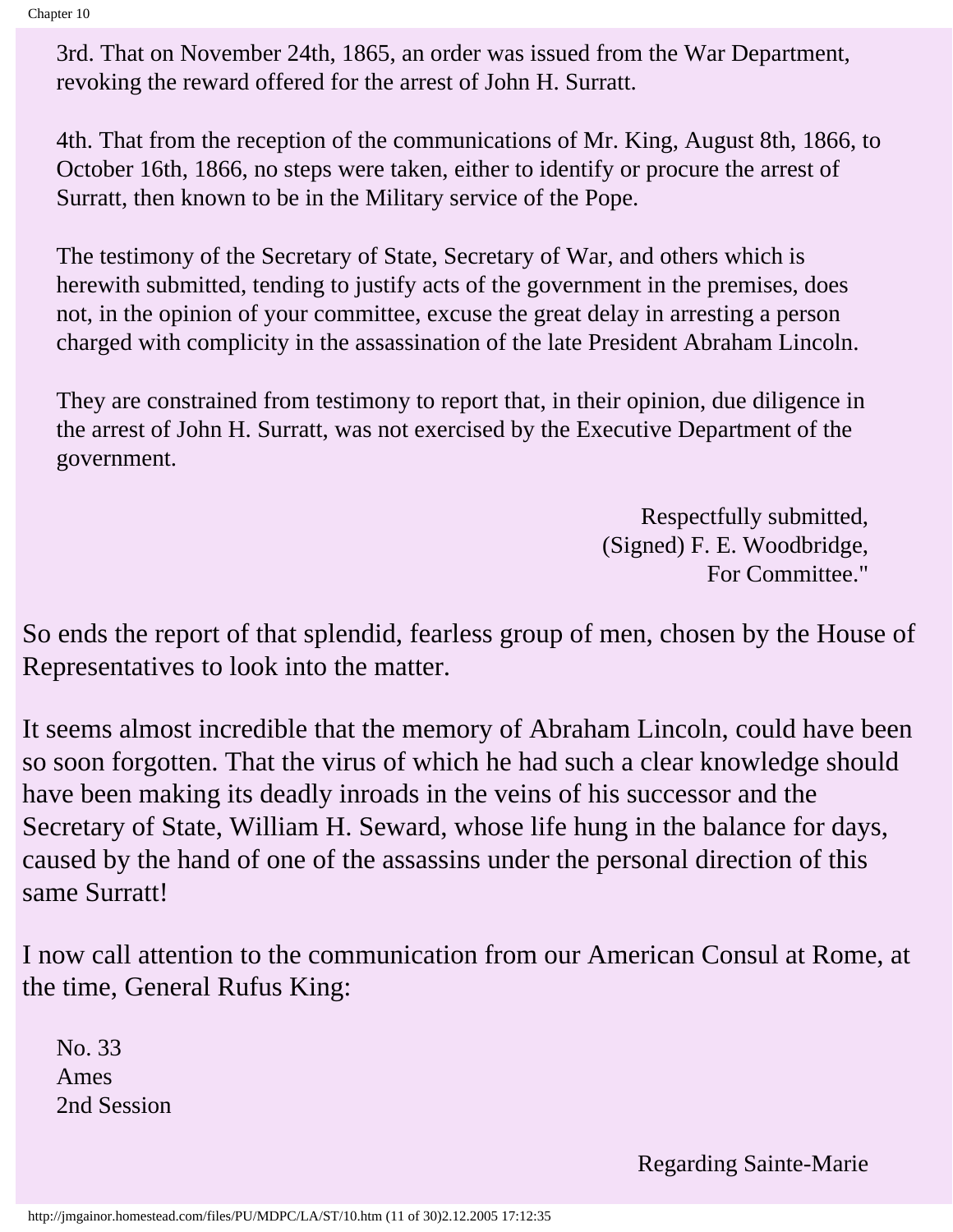(Gen. Rufus King to Mr. Seward) Legation U.S. Rome April 23rd, 1866

Sir,

On Saturday last, the 21st, Henry de Sainte-Marie, called upon me for the purpose, as he said, of communicating the information that John H. Surratt, who is charged with complicity in the murder of President Lincoln, but made his escape at the time, from the United States, had recently enlisted in the Papal Zouaves, under the name of "John Watson." and is now stationed with his company at Sezze.

My informant said that he had known Surratt in America; that he recognized him as soon as he saw him at Sezzes; that he called him by his proper name, and that Surratt acknowledged that he participated in the plot against Lincoln's life . . . . He further said that Surratt seemed to be well supplied with money, and appealed to him, Sainte Marie, not to reveal his secret. Sainte Marie expressed an earnest desire, that if any steps were taken toward reclaiming Surratt as a criminal, that he (Sainte Marie) should not be known in the matter.

He spoke positively, in answer to my questions as to his acquaintance with Surratt, and he certainly thinks this was the man, and there seemed such an entire absence of motive for any false statements on the subject, that I could not very well doubt the truth of what he said.

I deemed it my duty, therefore, to present the circumstances to the Department and ask instructions.

# Respectfully, (Signed) RUFUS KING"

# SURRATT ENTERED ENGLISH PAPAL COLLEGE AT ROME

# An affidavit from an Irish Romanist, Edward O'Connor, a book dealer there, gives this illumination upon that young criminal's movement:

"About twelve months ago Mr. Surratt came to Rome under the name of Watson. In Canada he procured letters from several priests to friends in England. Having left England for Rome, he got letters for some people here, among others for the Reverend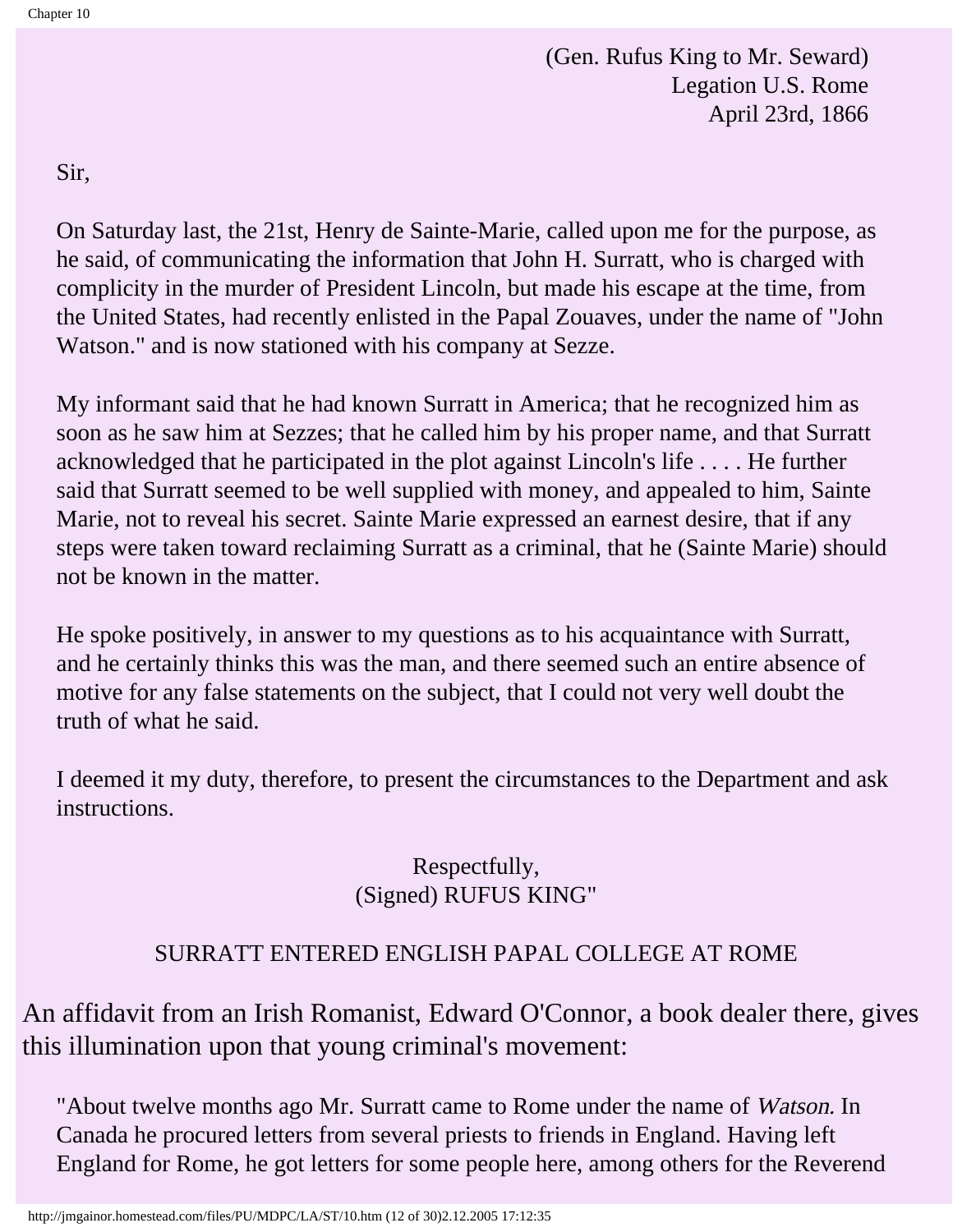Dr. Neane, Rector of the English College. Being detained some days in Cevita Vecchia, and having no money to pay his expenses, he wrote the Reverend Dr. Neane, from whom he received fifty francs. On his arrival here, he went to the English College, where he lived for some time; after that he entered the papal service.

Rome, November 26th, 1866."

O'Connor also turned over to our Minister, which is included in the other official papers in the archives of this government, a letter received by him from Surratt as follows:

"Edw. O'Connor, Esq., Rome, Italy.

Dear Sir:

Will you be so kind as to send me a French and English grammar, the best method you have. I think Ollendorf's is the most in use. When I come to Rome I will settle with you. Shall be in, in the course of two or three weeks. If you should have time time to reply to me, please give me all the news you can. By so doing, you will greatly oblige,

> Your friend, John Watson, Co. 3."

Surratt's handwriting was identified in this letter. It is perceptible that O'Connor knew the nature of the "news" wanted by his friend Watson. The statement of O'Connor shows that Surratt had evidently related to him about his letters of reference, and his pecuniary embarrassment would indicate some confidence in that gentleman.

I wonder if the non-Romanist reader gets the full import of a Roman priest in the City of Rome, at that, advancing a sum of money to a foreign youth, as the Reverend Dr. Neane did? This, itself, without any of the other tremendous facts showing the aid that this young traitor received from the priests in Washington, Canada, England and Italy, was sufficient to have held them as the actual conspirators and to have brought them to justice by hanging them on the same scaffold with their dupes. Had this been done, it might have saved the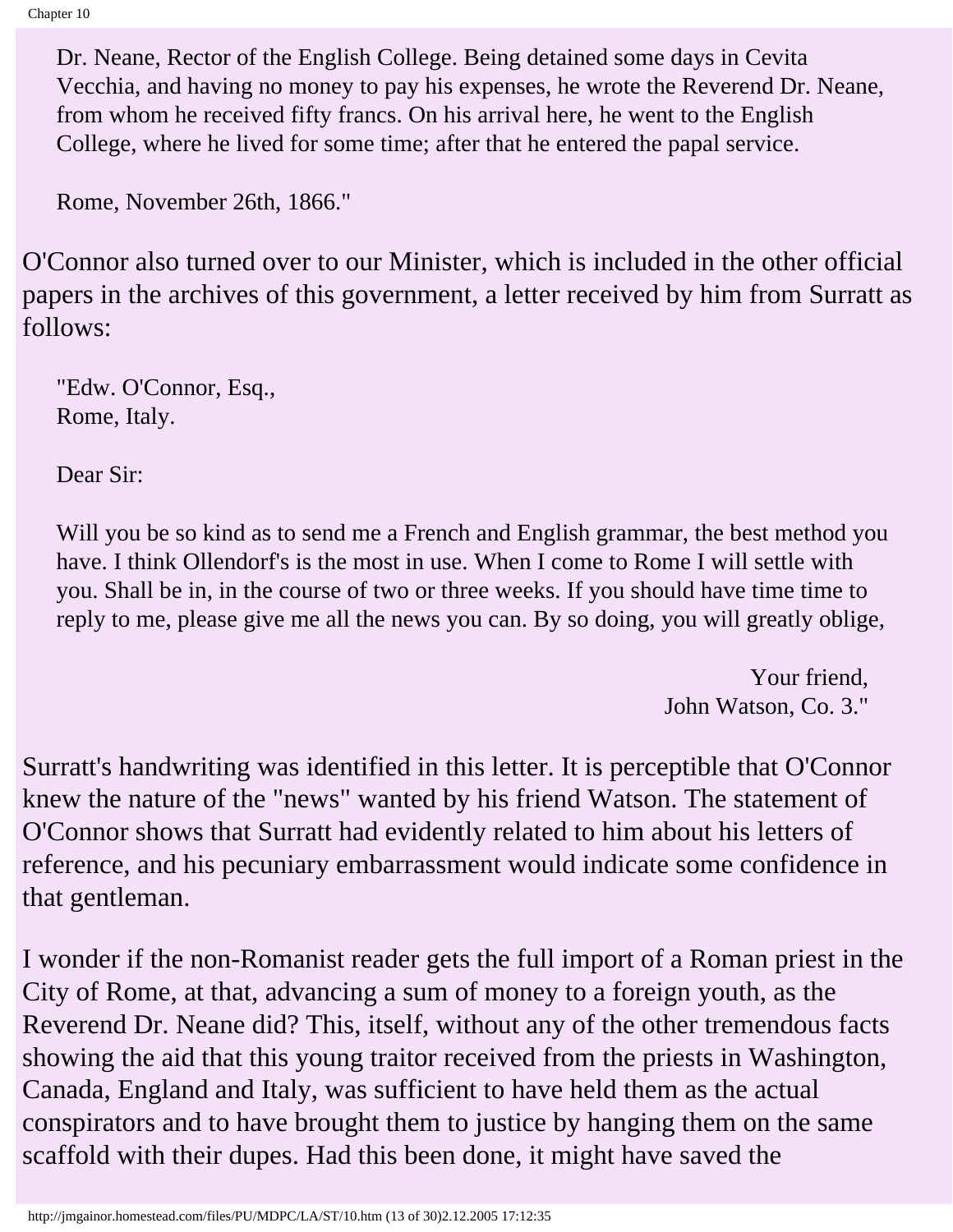assassination of the other Presidents of this Republic, Garfield and McKinley!

To those of us who know the coldness of the charity of the priests of Rome, the conduct of the Reverend Dr. Neane speaks volumes.

I now produce another communication in this government correspondence, which speaks for itself:

No. 43

Mr. Seward to Mr. King (Extracts—Confidential) Department of State. Washington, October 16, 1866

Sir:

Mr. King's private letter written from Hamburg has just been received. It is accompanied by a letter from Sainte Marie of the 12th of September, to Mr. Hooker. I think it expedient that you do the following things:

1st. Employ a confidential person to visit Velletri, and ascertain by comparison with the photo sent whether the person indicated by Sainte Marie, is really John Surratt.

2nd. Pay Sainte Marie to get his release in consideration of the information he has already communicated on the subject.

3rd. Seek an interview with Cardinal Antonelli and referring to an intimation made by him to Mr. King's letter No. 62 . . . . Ask Cardinal whether his Holiness would now be willing in an absence of an extradition treaty, to deliver John H. Surratt upon an authentic indictment, and at the request of the Department, for complicity in the assassination of the late President Lincoln, or whether, in the event of this request being declined, his Holiness would enter into an extradition treaty with us, which would enable us to reach the surrender of Surratt.

4th. Ask as a favor of this government, that neither Sainte Marie nor Surratt be discharged from the papal army, until we have had time to communicate concerning them, after receiving a prompt reply from you to this communication.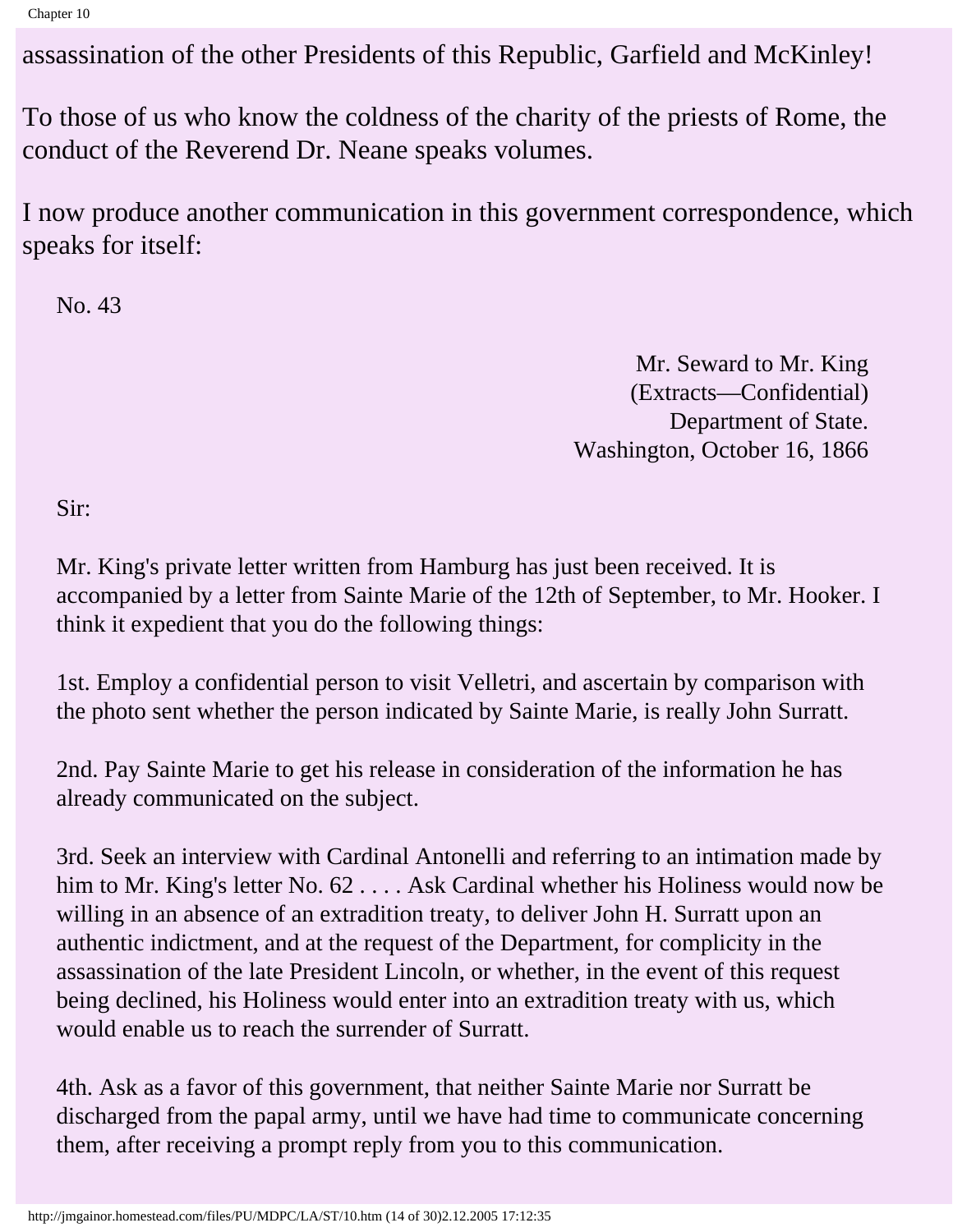Sainte Marie should be told confidentially, that the subject of his communication to Mr. Hooker is under consideration here.

> Yours respectfully, (Signed) W.H. Seward."

#### The following from General King gives further light:

"No. 59.

(Mr. King to Mr. Seward) Legation U.S., Rome July 14, 1866.

Dear Sir:

Henri de Sainte Marie's deposition. In compliance with instructions heretofore received, I have obtained and herewith transmit, an additional statement, sworn and subscribed to, by Sainte Marie, touching John H. Surratt's acknowledged complicity in the assassination of the late President Lincoln.

Sainte Marie again expressed to me his great desire to return to America and give his evidence in person. He thinks his life would be in danger here, if it would be known . . . that he betrayed Surratt's secret

I have the honor to be with great respect.

Rufus King."

Again we hear from General King after a visit to Cardinal Antonelli. That cunning old fox, who was the real pope, saw that to attempt to refuse to surrender their protégé would have been a dangerous move. There was, for instance, more than a billion dollars worth of church property in the United States, and the temper of the great masses of red-blooded American people was not to be trifled with. There were thousands of priests and nuns here, and a refusal, or further protection to this young monster might precipitate such a revulsion of feeling, if the inner facts were to become known, as to jeopardize not only the property, but start a religious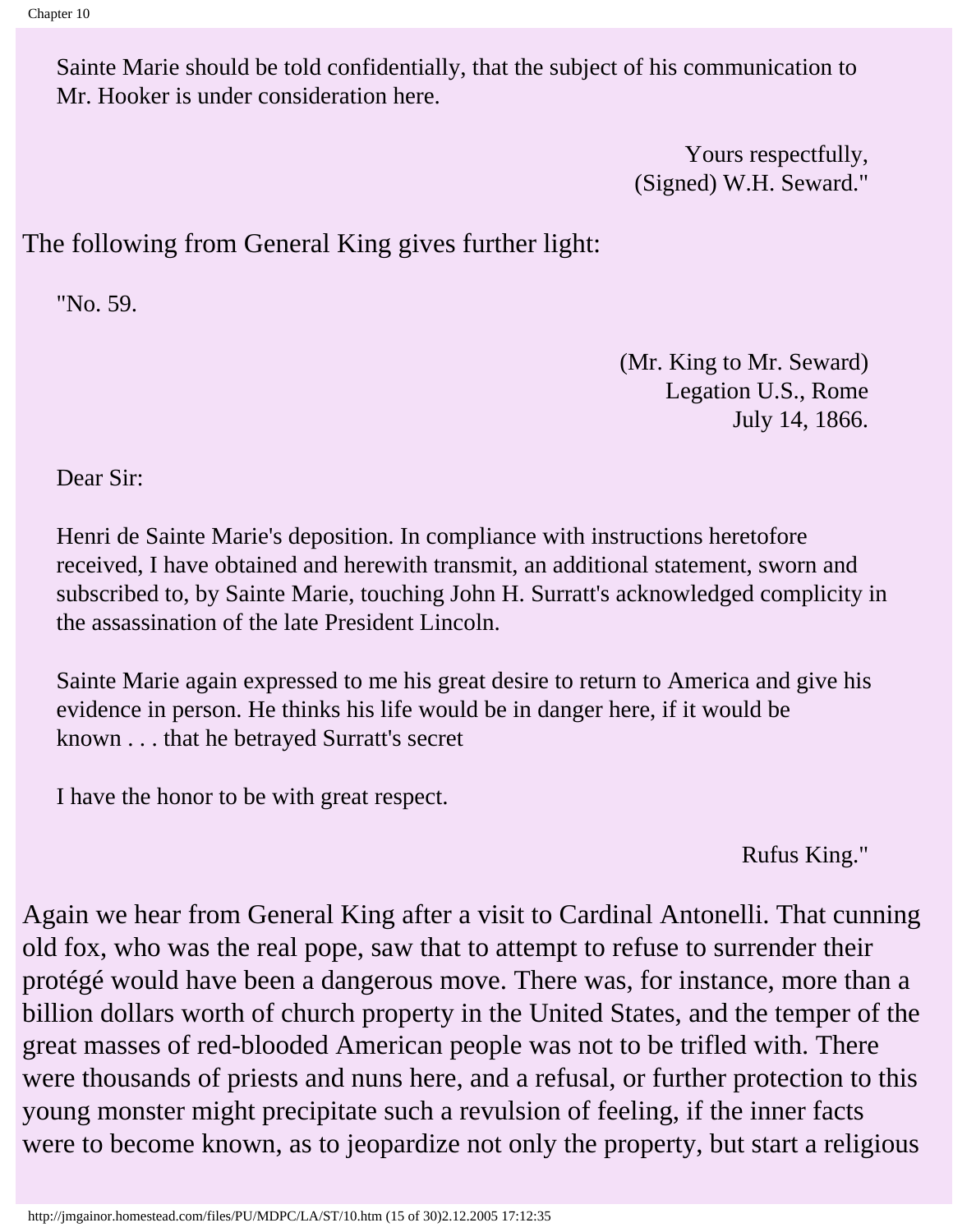```
Chapter 10
```
war, to which there was no question as to the outcome.

# I deem this a proper place to quote again from that valuable little book, The Roman Question. the description of Antonelli's personal appearance:

"In this year of grace, 1859, he is fifty-three years of age. He presents the appearance of a well preserved man; his frame is slight but robust; his constitution that of a mountaineer. The breadth of his forehead, the brilliance of his eyes, his beak-like nose, and all the upper part of his face, inspire a certain awe. His countenance, of almost Moorish hue, is at times lit up by flashes of intellect. But his heavy jaw, his long fang-like teeth, and his thick lips express the grossest appetites. He gives you the idea of a minister grafted on a savage. When he assists the Pope in the ceremonies of Holy Week, he is magnificently disdainful and impertinent. He turns from time to time in the direction of the diplomatic tribune, and looks without a smile at the poor ambassadors, whom he cajoles from morning to night. You admire the actor who bullies his public. But when at an evening party he engages in close conversation with a handsome woman, the play of his countenance shows the direction of his thoughts, and those of the imaginative observer are imperceptibly carried to a roadside in a lonely forest, in which the principal objects are prostrate postilions, an overturned carriage, trembling females, and a select party of the inhabitants of Sonnino!

"He lives in the Vatican, immediately over the Pope. The Romans ask punningly, which is the uppermost, the Pope or Antonelli? All the classes of society hate him equally. He is the only living man concerning whom an entire people is agreed . . . He wishes to restore the absolute power of the Pope, in order that he may dispose of it at his ease . . . He returns to Rome and for ten years continues to reign over a timid old man and an enslaved people, opposing a passive resistance to all the counsels of diplomacy, and all the demands of Europe.

"Cardinal Giacomo Antonelli, Secretary of the Papal States was the mouthpiece of the Black Pope—the General of the Society of Jesus. On death of Cardinal Antonelli his two attractive daughters, by a court decision, were awarded his vast fortune to the amazement and scandal of Europe."

"No. 62.

Mr. King to Mr. Seward, Legation U.S. Rome, August 8th, 1866.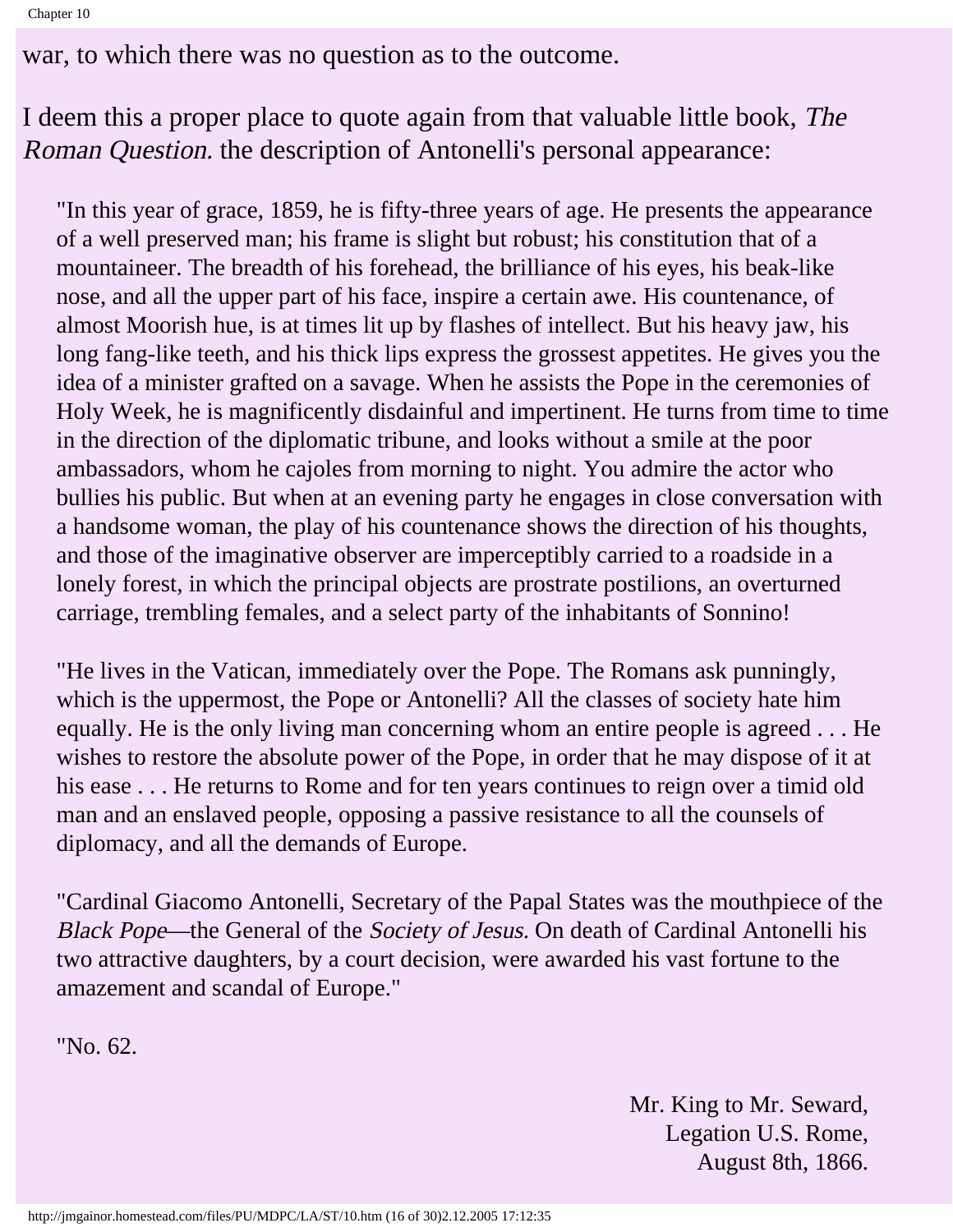Sir:

I availed myself of the opportunity to repeat to the Cardinal the information communicated by Henri Sainte Marie in regard to Surratt. His Eminence was greatly interested and intimated that if the American government desired the surrender of the criminal, there would probably be no difficulty in the way.

Rufus King."

#### (Mr. King to Mr. Seward) (Extracts)

Sir:

". . . He added, that there was indeed no extradition treaty between the two countries, and that to surrender a criminal, where capital punishment was likely to ensue, was not exactly in accordance with the spirit of the papal government, but, that in so grave and so exceptional a case, and with the understanding that the United States under parallel conditions would do as they desired to be done by, and that he thought that the request of the United States department for Surratt's surrender would be granted."

Do you get the entering wedge there to make Surratt's surrender on condition that would save his neck? Since when did the spirit of the papal government become so compassionate? The massacre of St. Bartholemew, the burning at the stake of Bruno, Savanarola, John Huss, Joan D'Arc, and thousands of others who dared to oppose the papacy, still cries to Heaven for vengeance, but with this young criminal who was perinde ac cadaver in the hands of Pius IXth and his Jesuits, how very solicitious they are, going just as far as they dare, to save him!

What cowardly and reprehensible conduct the men at the head of the United States government were guilty of in the case of Henri de Sainte Marie, who took his life in his hands when he informed General King of John Surratt's identity. They dillydallied along for months and kept him sweating while he awaited some action, and then it took a Congressional investigation and a stinging rebuke and order from Congress before the proper steps were taken to bring this young scoundrel, Surratt, to time.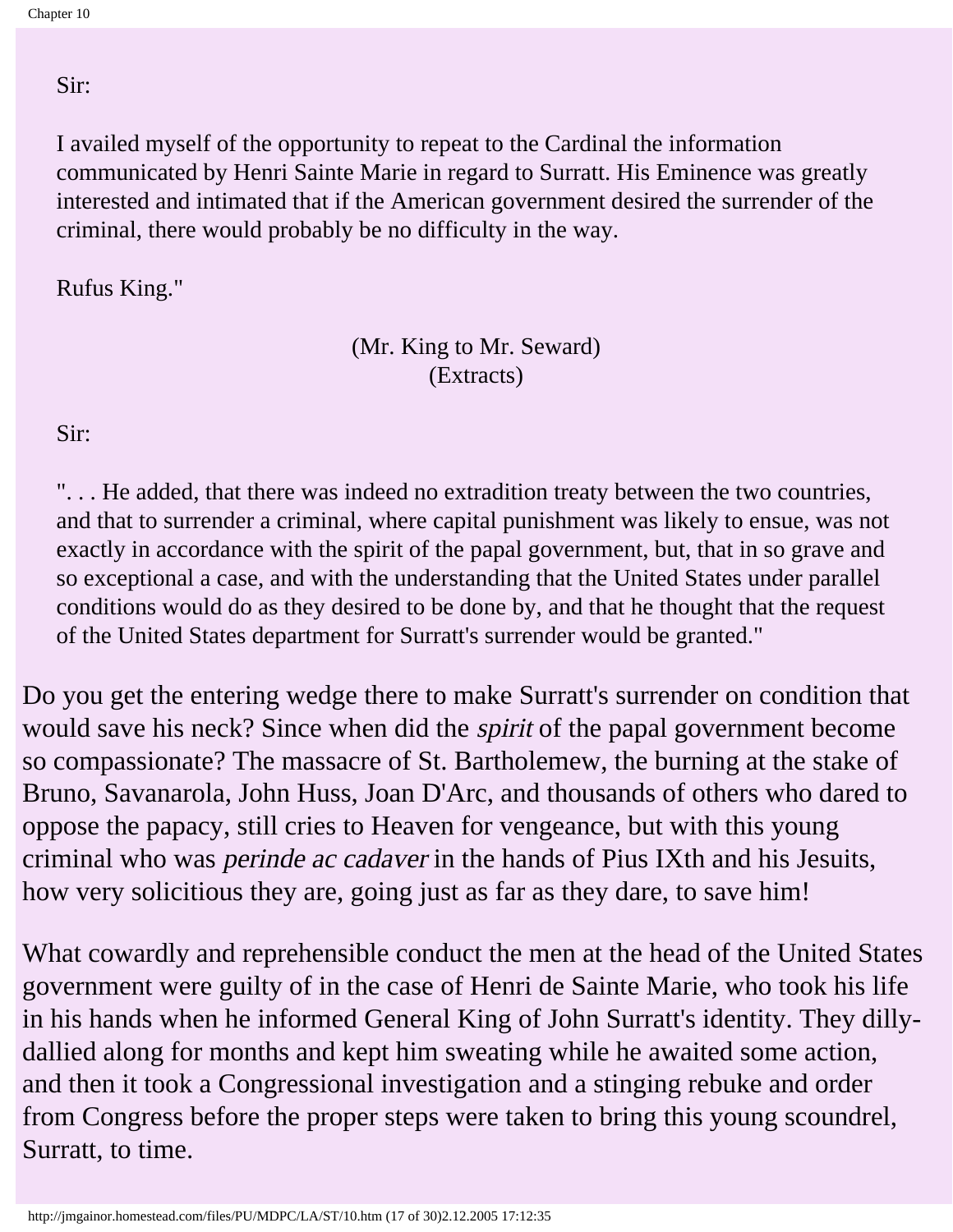We have here the sequel of the communication from Mr. King from Hamburg, which the Secretary of War, Seward, referred to in the letter above:

> "(Private) Hamburg, September 23rd, 1866.

My dear Governor:

I enclose a letter forwarded from Rome a few days since, in which Sainte Marie related his griefs to Mr. Hooker. He thinks, of course, that too little notice has been taken to his statements about Surratt; but would be satisfied, I have no doubt, if his discharge from the Pontifical Zouaves were procured, and the means furnished him to pay his passage home to Canada, where his old mother is still living. His discharge, I could obtain without difficulty, if desirable.

Faithfully yours.

(Signed) Rufus King."

The telegraph lines and mail service in the pontifical states, were of course, entirely in the hands of the prelates of the Pope, and under the strictest censorship.

It goes without saying that no state papers passed through the mails in the pontifical states from our consuls to their government, that were not read by the priestly spies and reported to His Eminence, copied and filed away for future reference, if they so desired. The following letter gives us an interesting high light on the Jesuit system, and the credulity of a Protestant American's psychology.

"Legation U.S., Rome, July 14, 1866.

My dear Governor:

As you will learn from the accompanying dispatch, the missing documents from the State Department arrived all right today. I cannot imagine how, or where they have been delayed.

I will act forthwith upon the instructions in regard to Sainte Marie. He is willing and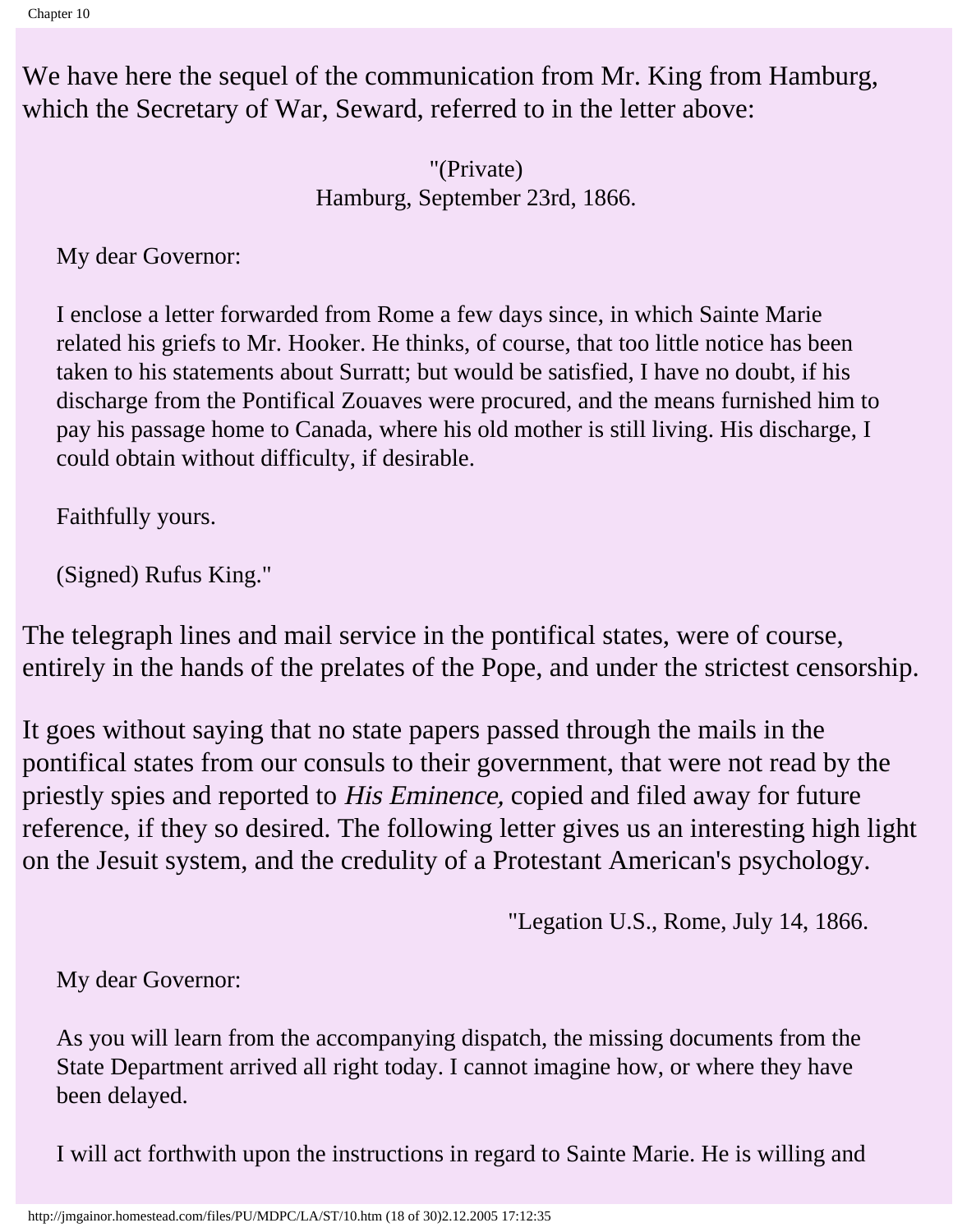anxious to return to the United States, and can get his release from the Pope's army, by paying fifty dollars, or so. I should judge his parole evidence would be much more desirable than any certified statement. He would expect to have his expenses paid and some compensation for his time.

> Faithfully yours, Rufus King."

The reader will recall that Sainte Marie was cut off from any reward which the government had offered by a revocation which President Johnson ordered.

Sainte Marie, however was voted a gift of ten thousand dollars for his services, by Congress.

President Johnson was a drunkard. He came from a disloyal State. His revocation of a reward for the arrest of John H. Surratt is conclusive proof to the mind of the writer, to say the least he was playing politics, which under the gravity of the circumstances would make his conduct criminal. Andrew Johnson, the drunkard, had nothing in common with Abraham Lincoln. Lincoln's pure, sober, honorable life was a rebuke to such a man as Johnson. At the first opportunity, the latter dared to take advantage of, to show his dislike, which amounted to downright disrespect to the memory of Lincoln. It was President Johnson that paralyzed the arm of the Department of State in regard to Surratt's arrest. The whole official inertness amounting to treason it would seem, should be laid at Johnson's door.

That the Roman Catholic spirit may be truly demonstrated in the pontifical army, a perusal of the following document will be enlightening:

"No. 72.

Mr. King to Mr. Seward, Legation U.S., Rome. December 17, 1866.

Sir:

I hasten to acknowledge receipt of the dispatches Nos. 44-45-46-47, of the State Department . . . relative to the affair of John H. Surratt . . . . It will give me pleasure to convey to Cardinal Antonelli, the assurance of the President's sincere satisfaction with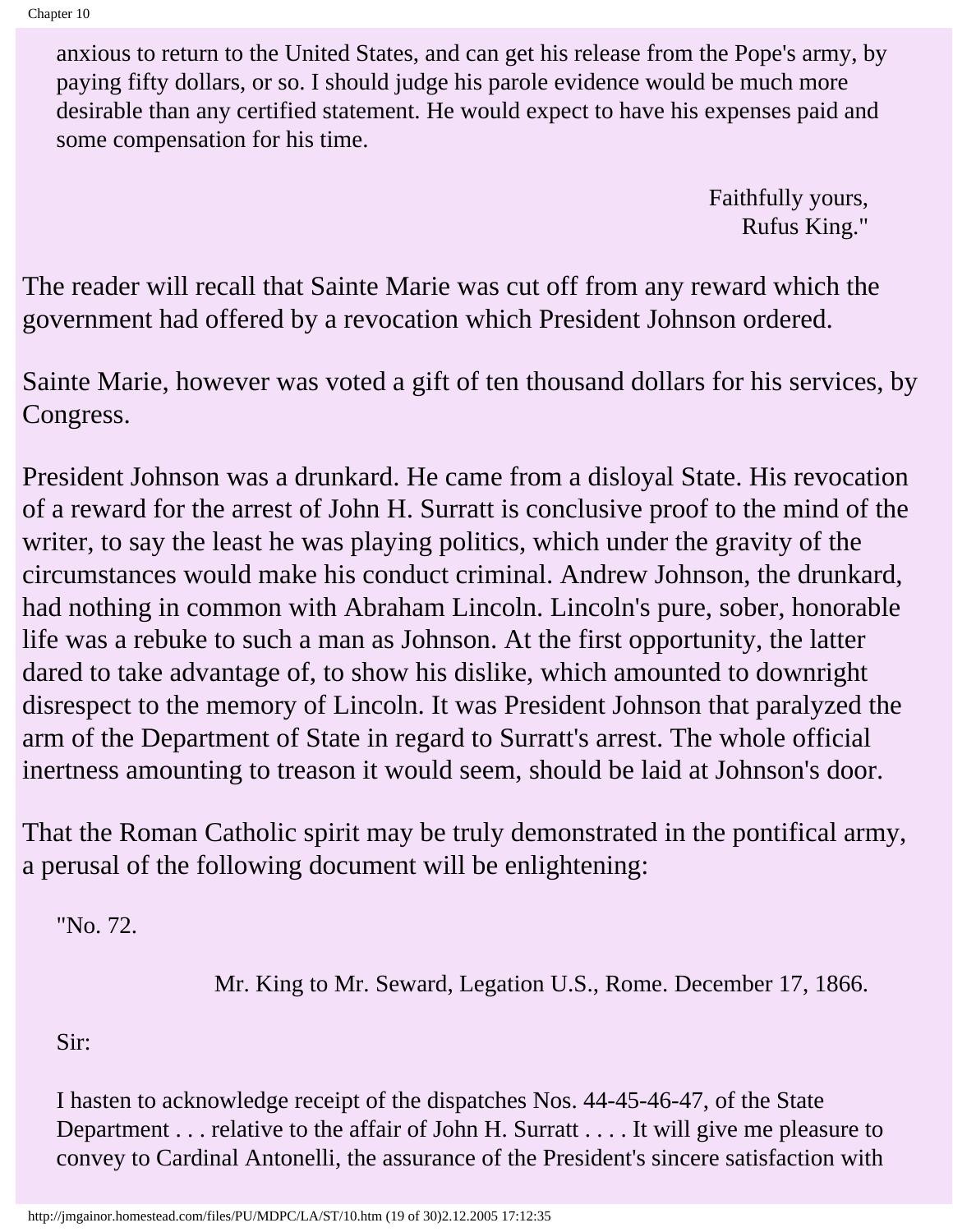the prompt and friendly actions of the papal court . . . . Sainte Marie, who first informed me of Surratt being in the corps of Zouaves, has been discharged from the papal service, at my request.

Threats had been made against him by some of his comrades, and thinking that his life might not be altogether safe, and that he might be wanted at Alexandria as a witness to identify Surratt, I put him in charge of Captain Jeffers, and he sailed on the Swatara on Friday last. His great desire seems to be to return to America, and aid in bringing Surratt to justice. I have seen, as yet, no reason to doubt his good faith, or question the truth of his statements.

#### Rufus King."

Surratt, one of the murderers of our great Lincoln, was the hero and Sainte Marie, the traitor! The difference in sentiment of the papal troops and the PEOPLE of Italy, the Revolutionists, who were struggling for a free and united Italy, under Geribaldi, and Victor Emmanuel, can be appreciated if the reader will peruse the letters of condolence which were received by the government after they learned of the assassination of Mr. Lincoln. Every workingmen's organization of Italy sent the most beautiful messages, and their intimate knowledge of the life of Lincoln astonished the writer. The bold frankness in many of them in placing the blame on the Jesuits was most edifying. I know of nothing that will give the reader the mental attitude of the difference of sentiment, and show up the venom of the Pope's silence on President Lincoln's murder, than a perusal of these messages.

After an extended diplomatic dickering which covered several months after its initiation, the order for Surratt's arrest was given by the Secretary of State, Cardinal Antonelli. The official papers are exceedingly interesting and educational. We give them in full. They are all official translations of the originals, in Italian. The Lieutenant Colonel in charge at the time was an Austrian, whom the patriotic Italians greatly hated.

"Enclosure 'C' (Translation) Kausler to Lieut. Col. Allet November 6, 1866.

Colonel:—Cause the Zouave Watson to be arrested and to be conveyed under safe military escort to the military prison at Rome. It is of much importance that this order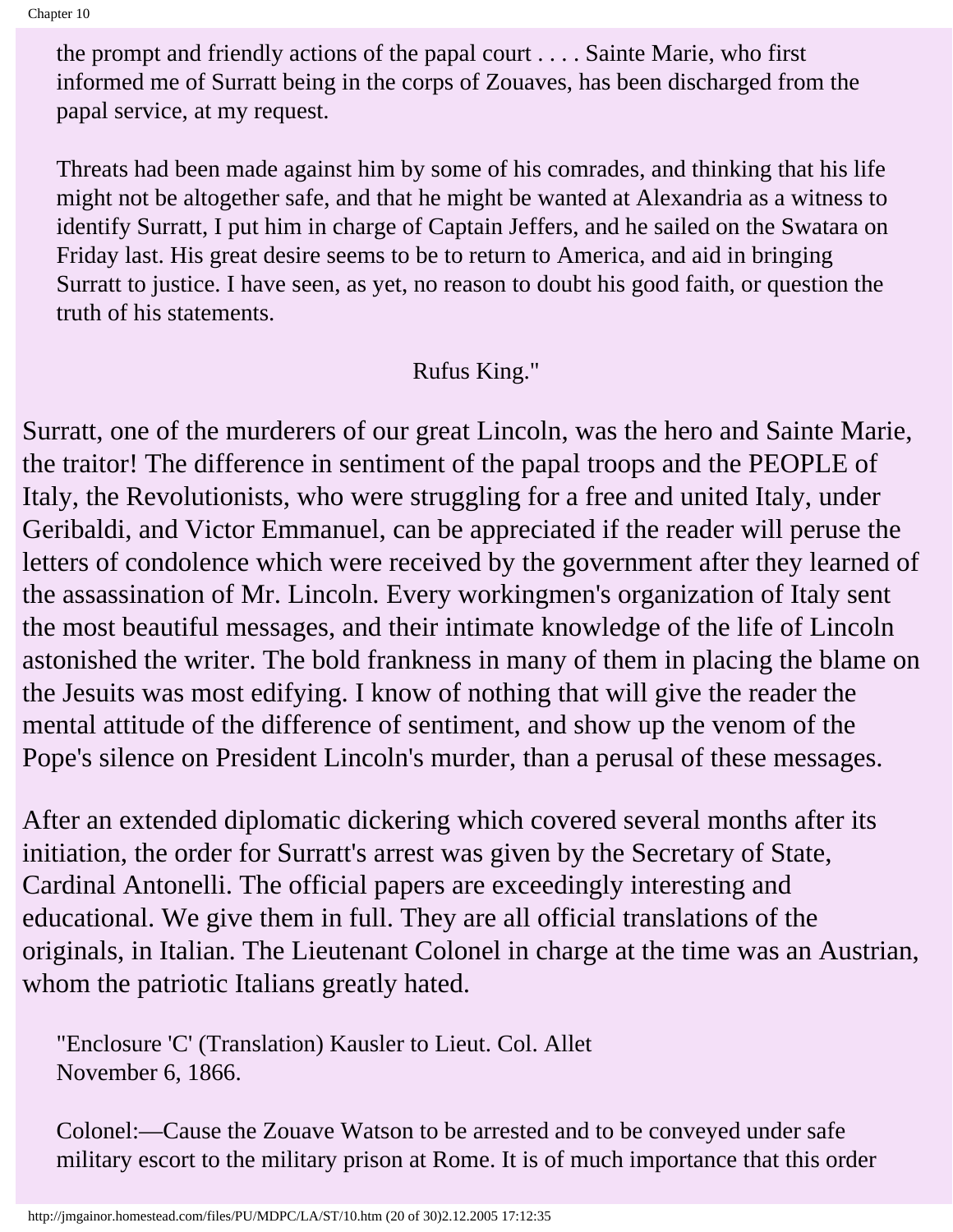be scrupulously fulfilled.

The Gen. Pro-Minister, Kausler. To Lieut. Col. Allet, Com. Battalion of Zouaves, Velleteri."

The French Lieut. Allet acknowledges the order as follows:

"Allet to Kausler (Enclosure D' Translation) Velletri, November 7, 1866.

No. 463

General:—I have the honor to inform you that the Zouave Watson (John) has been arrested at Veroli, and will be conducted tomorrow morning under a good escort to Rome.

I have the honor to be General, your most humble subordinate,

Leiut. Col. Allet, Pontifical Zouave Commander of Battalion."

And now comes the surprise, by the way of:

"(Enclosure 'E' Translation) Presented at Velletri. November 8. 1866, 8:35 A.M. Arrived at Rome, November 8. 1866. 8:50 A.M.

His Excellency, Minister of Arma, Rome.

I received the following telegram, dated 4:30 A.M. from Zambilly:

At the moment he left the prison and while surrounded by six men as a guard, Watson threw himself into a ravine, about a hundred feet, perpendicular in depth, which defends the prison. Fifty Zouaves in pursuit of him.

#### Zambilly.

I will transmit your Excellency the intelligence I may receive by telegram.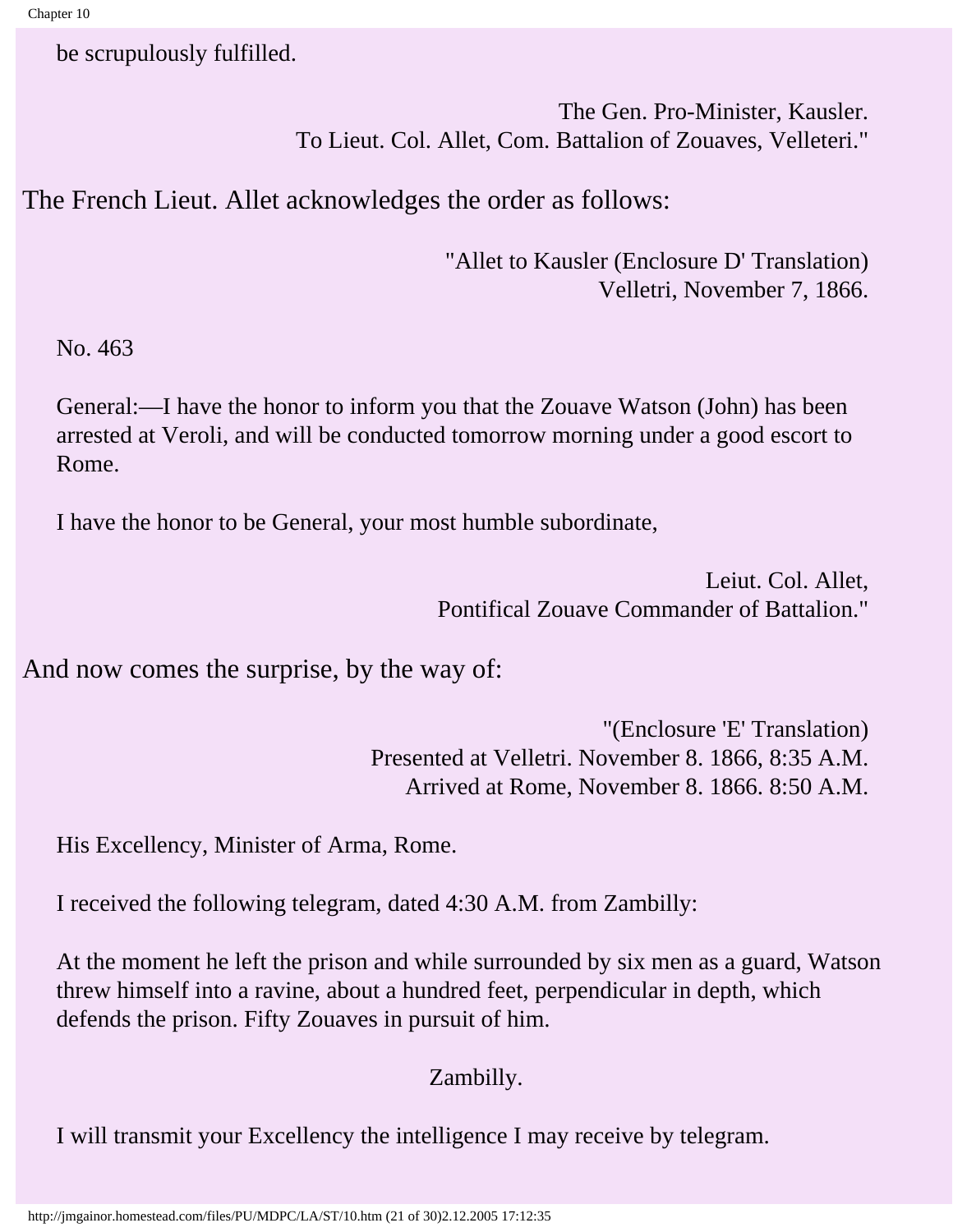#### Allet., Lieut. Col."

It was now up to the Austrian commander to flimflam the American Consuls and State Department by giving this opera buffet the semblance of genuineness to cover the investigation which they knew was sure to follow.

"Kausler to Cardinal Antonelli.

Ministry of Arms, Cabinet of the Pro-Minister November 8, 1866.

Most Reverend Eminence:

I have the honor to transmit to your most reverend Eminence, the accompanying documents on the arrest and escape of the Zouave Watson, of the 3rd Co., and I shall not fail to communicate such further information as I may receive, as the result of the pursuit of this individual.

Bowing to kiss the sacred purple, I am proud to subscribe myself with profound devotion, your most Reverend Eminence's most humble and obedient servant.

His most Reverend Eminence Kausler

The Cardinal Antonelli, Secretary of State."

There you are, my dear reader, how do you like the picture? That is a glimpse of what will happen in this country if we allow the Jesuits to "Make America Catholic!"

#### SURRATT GIVEN WARNING BY HIS ECCLESIASTICAL PROTECTORS

"Lieut., Col. Allet to Kausler.

My General:—Following out your Excellency's orders, I sent this morning to Veroli, Lieut. De Farnel, to make an examination of the escape of Zouave Watson. I have learned some other details of this unfortunate business. Watson, at the moment he was arrested, must have been on his guard, having obtained knowledge of a letter addressed . . . which concerned him probably. This letter was sent by mistake to a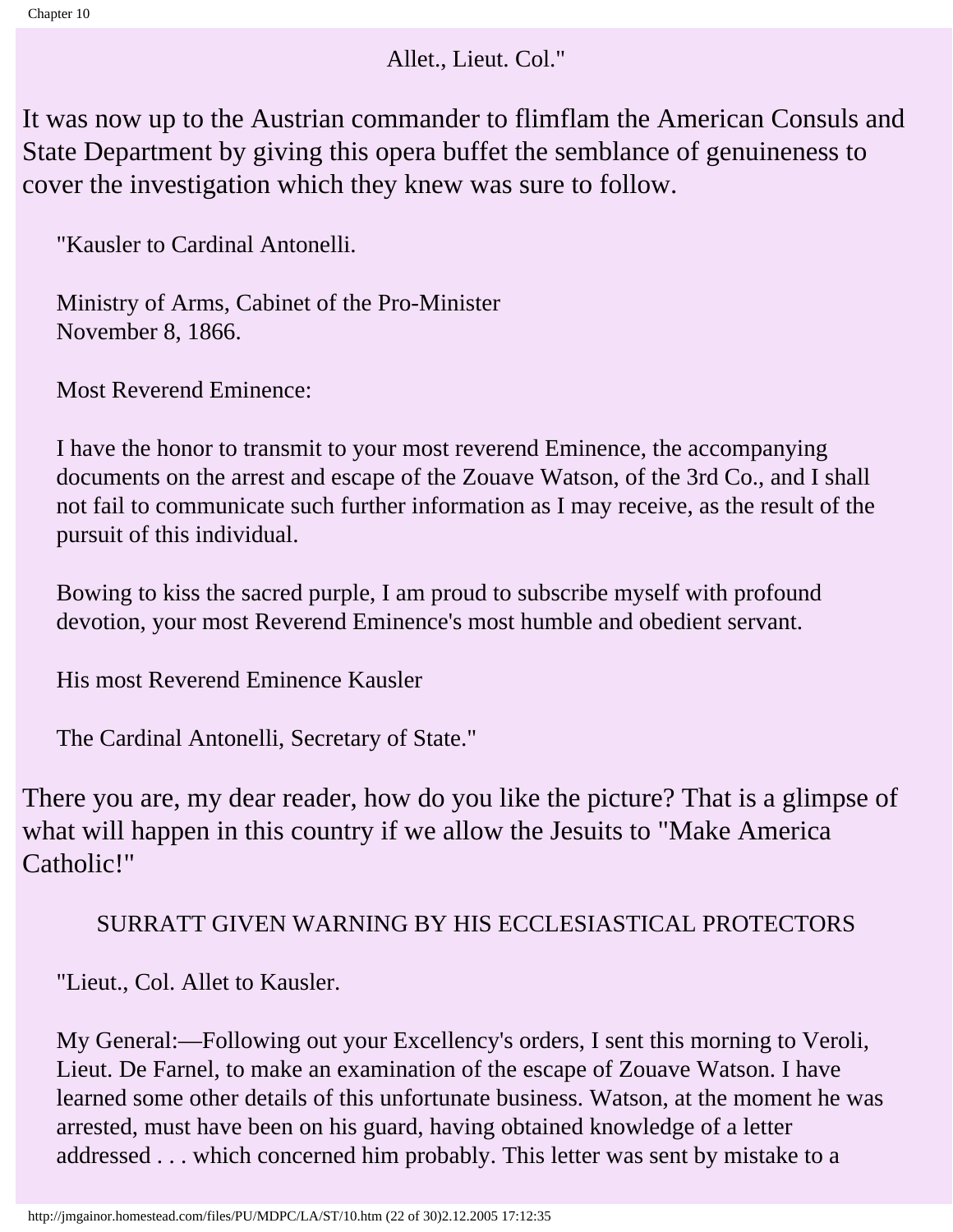trumpeter named . . . was opened by him and shown to Watson, because it was written in English. I have sent it to your Eminence, with a report from Captain Zambilly.

I am assured that the escape of Watson savors of a prodigy. He leaped from a height of 23 feet on a narrow rock, beyond which is a precipice. The filth from the barracks accumulated on the rocks, and in this manner the fall of Watson was broken. Had he leaped a little further he would have fallen in an abyss.

I am, etc., etc."

We have below a description of the arrest of Surratt given in the report from Lieut. Col. Allet.

" . . . Then, the prisoner was awakened, who arose and put on his gaiters and took his coffee with the calmness and phlegm quite English. The gate of the prison opens on a platform which overlooks the country, situated at least thirty feet below the windows of the prison.

Beside the gate of the prison are the privies of the barracks. Watson asked permission to halt there. Corp. Warrin who had six men with him as guards, allowed him to stop, very naturally, not doubting, neither he, nor the Zouaves, present, that the prisoner was going to try to escape at a place which seemed quite impossible to us, is quite clear. In fact, Watson who seemed quiet, seized the balustrade, made a leap, and cast himself into the void, falling on the uneven rocks where he might have broken his bones a thousand times, and gained the depth of the valley below.

Patrols were immediately organized, but in vain! We saw a peasant who told us he had seen an unarmed Zouave going towards Commari which is the way to Piedmont . . . Lieut. Mosley and I have been to examine the localities and we asked ourselves how one could make such a leap without breaking arms and legs?

DeZambilly, Com: of Detachment."

That Surratt was given his warning by some emissary of the Pope's government is beyond a doubt. Do you think for one moment if Surratt's crime, for instance, had been the murder of a priest, he would have escaped?

This government, through General King, demanded a report of the affair, and his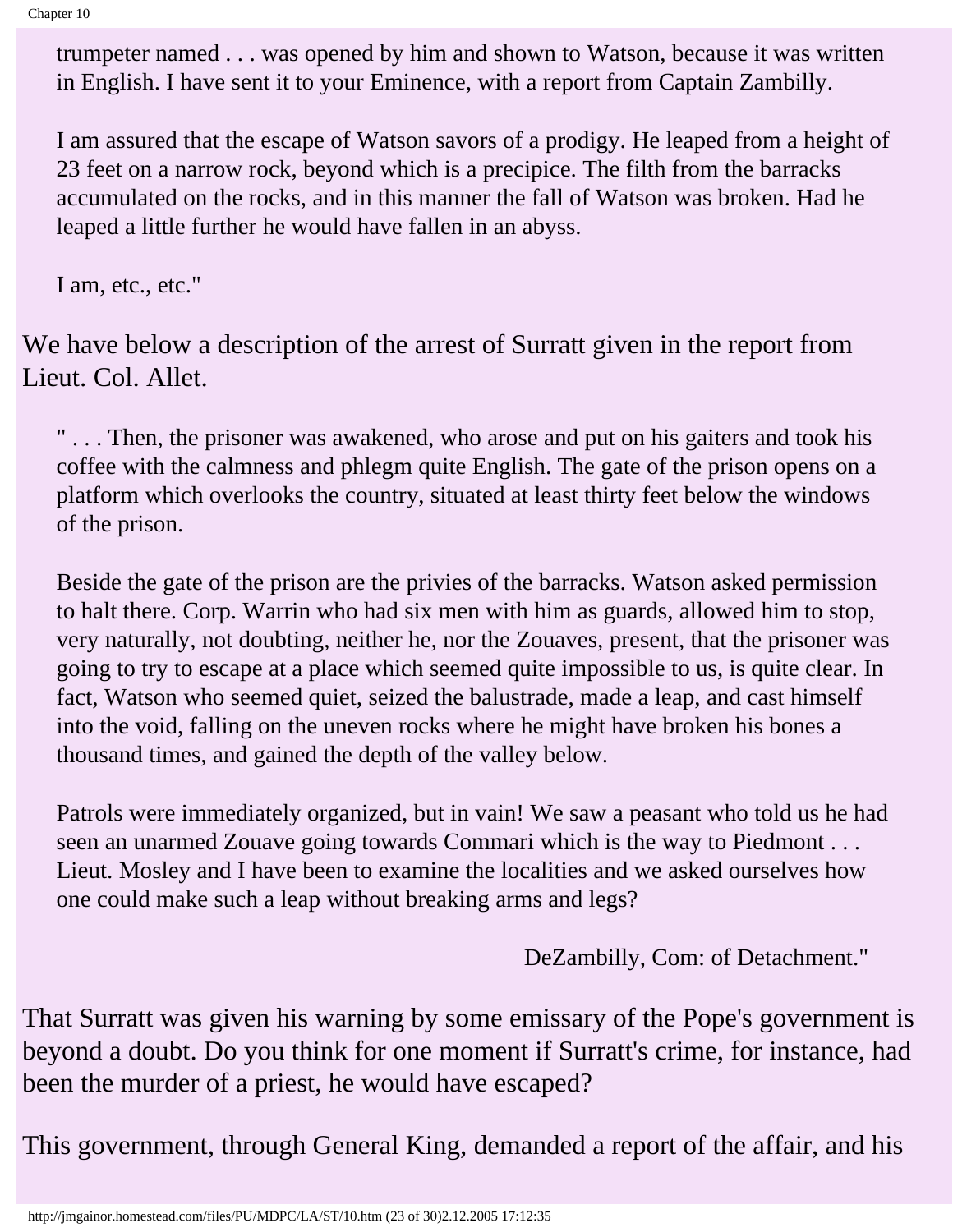request was complied with by Cardinal Antonelli and the above translations were made and sent to Washington where they are now with the data pertaining to the affairs of Surratt. Mr. King sent the following letter to Mr. Marsh, our Consul at Florence, Italy, by courier:

"Mr. King to Mr. Marsh.

(Enclosure 'A' Confidential)

Dear Sir:—I send to you under very peculiar circumstances and as bearer of these dispatches, my friend, Mr. Robert McPherson. He will tell you the story which the accompanying dispatches will help to illustrate.

> Rufus King. On November 13th."

The dispatches referred to above are the ones given here, pertaining to the arrest and "escape" of Surratt. We see now the pontifical government maneuvered to permit Surratt to be taken on condition that he be not condemned to death; we see by some friendly advance information he was prepared for his arrest and took it with perfect calmness and nonchalance, notwithstanding the fact he was aroused from his sleep and that "he put on his gaiters and took his coffee, with a calmness that was quite English." We see that his arrest was a farce and that he was permitted to Escape. We see Antonelli assuring our Consul that he had undoubtedly "made good his escape" and was in Italian territory.

After the order of Cardinal Antonelli for the arrest of Surratt from the Papal Guard had been given the official wires of this country were busy. The following orders were telegraphed to the officers of our Fleet in the Mediterranean.

"Rome, November 16, 1866, I 1:50 A.M.

His Excellency, Mr. Harvey American Minister, Lisbon

Inform Adm. Goldsborough that very important matters renders the immediate presence of one of our ships-of-war necessary at Vecchia.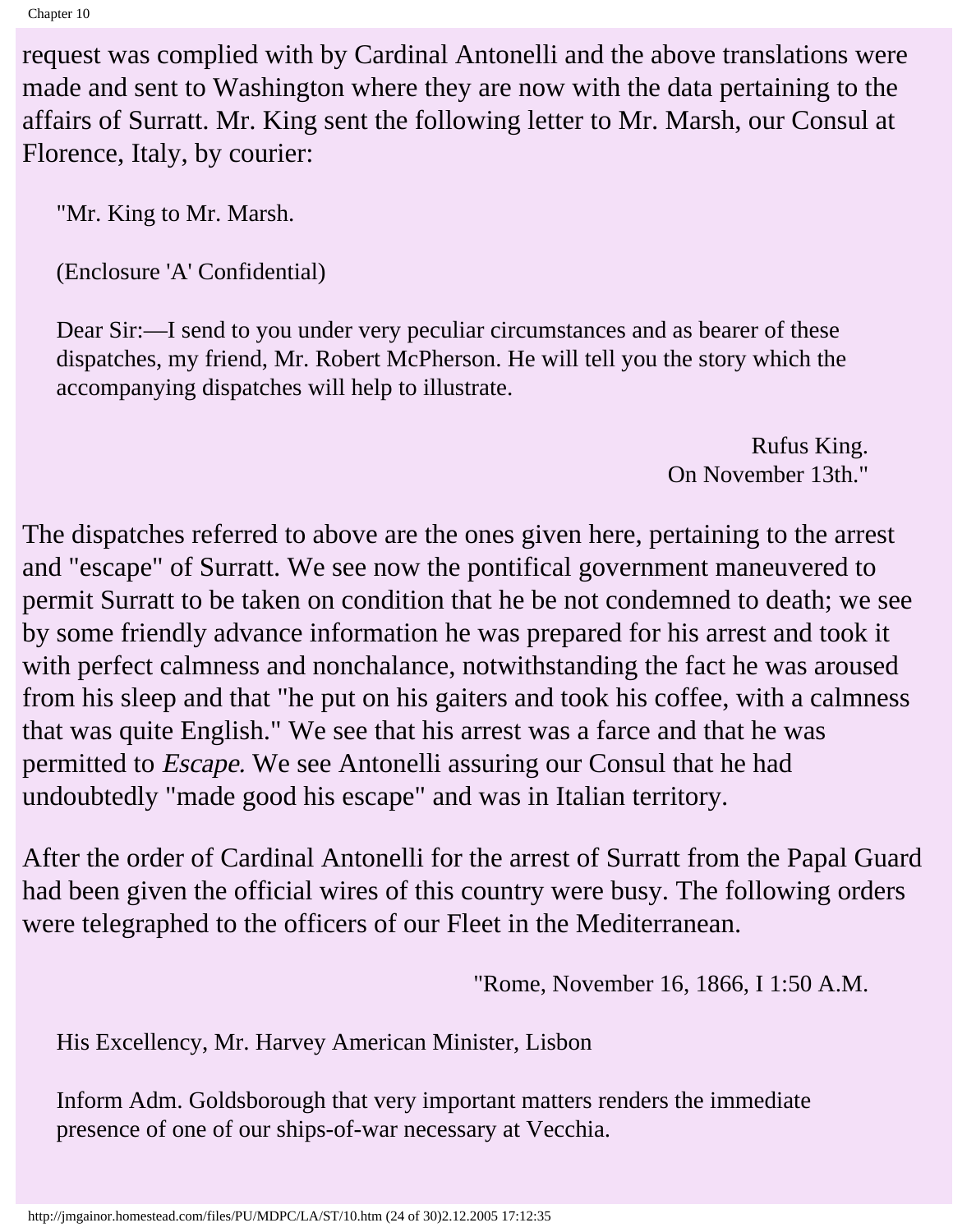#### Rufus King."

Mr. Harvey's reply was:

"As Rear Adm. Goldsborough is not now in port, I sent immediately for Commodore Steedman, who arrived here some days ago, and who is now the superior officer present, in order to consult as to the proper measures to be adopted.

The U.S. Steamer Swatara, left here yesterday for Tangier, Gibraltar, and other ports in the Mediterranean, and if the Rear Admiral who is believed to have left Cherbourg for Lisbon, within the last few days, does not appear as soon as expected, Commodore Steedman will intercept and order the Swatara by telegram to proceed to Civiti Vecchia.

### Harvey."

On November 17, 1866, a telegram from Minister Harvey announced that the Swatara had been ordered to Civiti Vecchia, which arrived in due time, but Surratt had made his escape on a steamer which left Naples for Egypt and Henri de Sainte Marie was placed on board the Swatara, and held awaiting word from our Consul at Alexandria. The vessel upon which Surratt sailed put in at Malta. Our American Minister there who had been notified to be on the alert for that young fugitive, found that he was on board and cabled our Consul at Rome. This message was sent on to our Minister at Alexandria, Egypt, so that when the ship arrived at that port, it found Mr. Hale, the U.S. Consul General, waiting for him. I will let the official wire to the United States War Department describe his arrival.

#### "(Extract)

It was easy to distinguish him, (Surratt) from among the seventy-eight third-class passengers by his Zouave uniform and scarcely less easy, by his almost unmistakable American type of countenance. I said at once to him: "You are the man I want; you are an American?' He said. 'Yes Sir.' I said, 'You doubtless know why I want you? What is your name?' He said, promptly, 'Walters.' I said, 'I believe your name is Surratt,' and in arresting him I mentioned my official position as United States Consul-General.

The Director of Quarantine speedily arranged sufficient escort of soldiers, by whom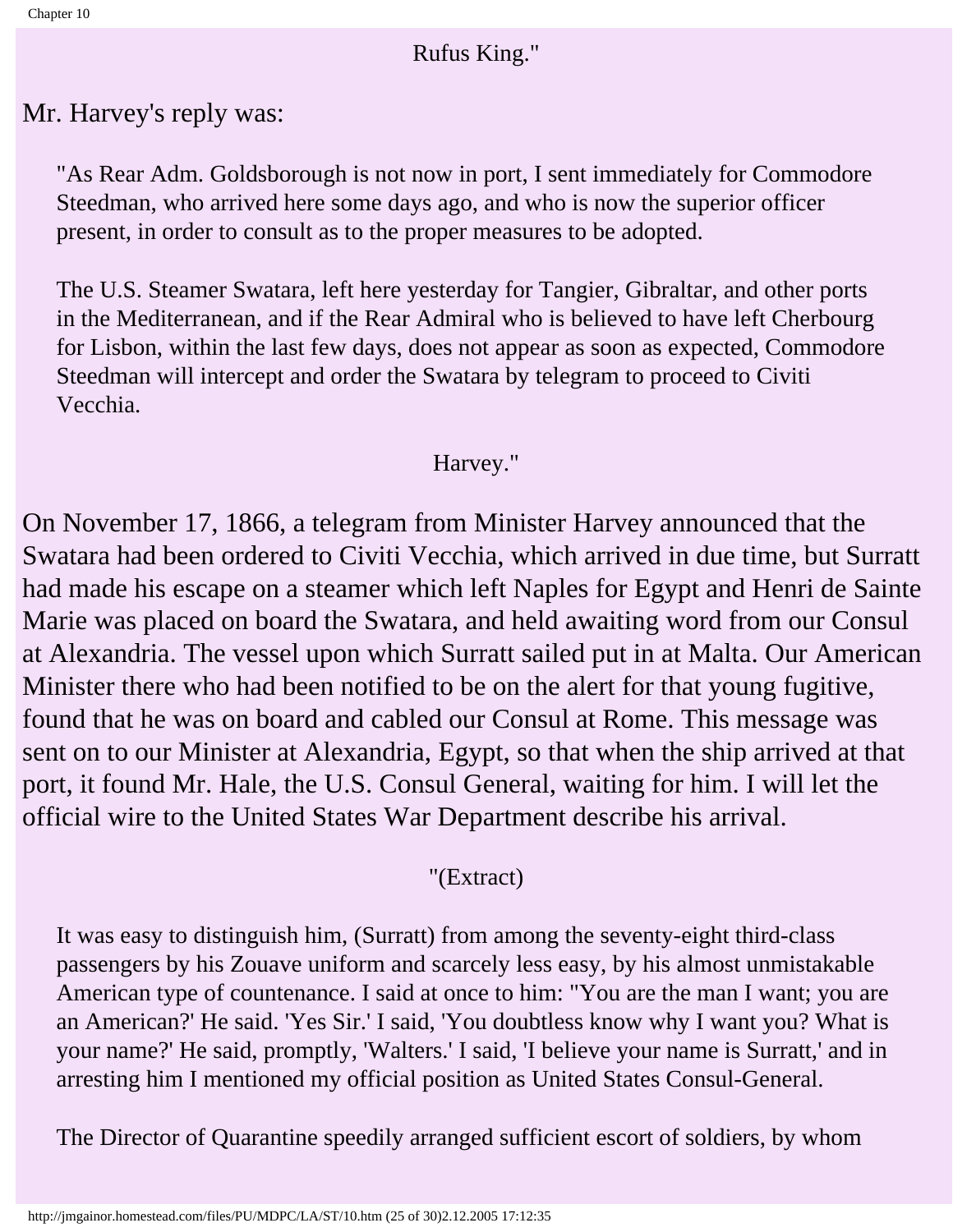the prisoner was conducted to a safe place within the Quarantine walls. Although the walk occupied several minutes, the prisoner close at my side, made no remark whatever, displaying neither surprise nor irritation.

Arrived at the place prepared, I gave him the usual magisterial caution, that he was not obliged to say anything, and that anything he did say would be taken down in writing. He said 'I have nothing to say. I want nothing but what is right.' He declared he had neither transportation nor luggage, nor money, except six francs. His companions confirmed his statement. They said he came to Naples, a deserter from the Papal army at Rome. I find he has no papers, no clothes but those he is wearing. The appearance of the prisoner answers very well the description given by witness Weichmann on page 116 of Pitman's Report, sent me by the government.

Hale."

Here, again, we see Surratt, under the most trying circumstances under which an innocent man would have broken, taking his arrest with amazing coolness, the same, in fact, which he displayed previously, when he was taken at Velletri, although, so far as is known, that was the first time that he had ever been arrested. He was beyond doubt, fortified by the assurance that he was under the protection of the Vatican, and he had, like all Jesuits, a clear understanding of all that fact guaranteed. He was clever enough to realize that with his inner knowledge of this whole sordid, treasonable transaction, his "holy church" would be compelled to continue its protection as their interests were inseparable. His confidence must have been further intensified by the fact that he would not have to face a military tribunal, as had his mother, and the rest of his co-conspirators, who were executed, and that the political influence of the Jesuit machine already had reached the presidential chair, so recently occupied by his victim, Abraham Lincoln.

Taking stock of the above facts, the young monster had good and sufficient reason to be philosophical about his present condition. He was probably rather relieved when he found himself a manacled prisoner, with his face turned homeward to the country of his nativity, to the country he had so miserably and wickedly betrayed. He knew many staunch friends awaited him—friends, who, like himself, hated the government.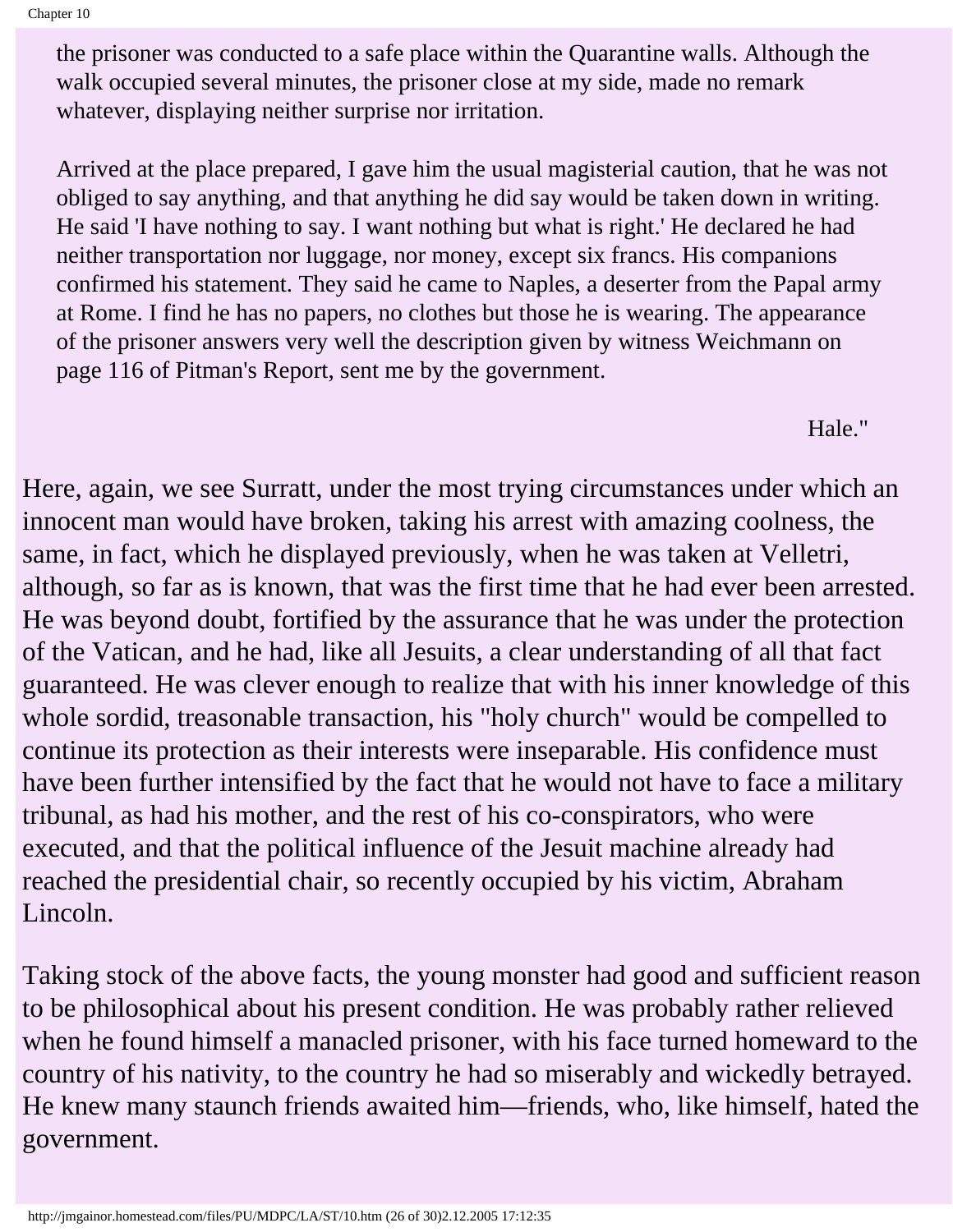Before going further we present another official communication of this matter which throws added light upon the situation in Italy when the POPE WAS KING.

"Mr. March to Mr. Seward.

Legation of U.S. Florence, Italy, Nov. 18, 1866.

Sir:—On my arrival from Venice on Tuesday morning, found the papers, copies and translations, of which mark respectively, A B C D and E, are hereto annexed. Mr. McPherson introduced by a letter marked A, had gone to Leghorn, and I had no other information on the subject of his mission, than such the papers referred to above have fumished.

I lost no time in seeing the Secretary of the Minister of Foreign Affairs. I stated to him such facts as I was possessed of, and inquired whether he thought his government would surrender Surratt to the United States for trial, if he should be found in Italian territory. He replied, he thought the accused man would be surrendered on proper demand and proof, but probably only on stipulation on our part, that the punishment of death, should not be inflicted on him.

Having no instruction on the subject, and knowing nothing of those Mr. King might have received, and at that time having no reason to suppose that Surratt had escaped into the territory of the King, I did not pursue the discussion farther . . . I doubt whether in case of surrender of Surratt, a formal stipulation to exempt him from punishment by death, will be insisted upon.

In the famous LaGala escape, Mr. Viscount Venosto, then, as now, Minster of Foreign Affairs, refused to enter into such a stipulation, on the extradition of the offenders, but nevertheless, the government yielded to the intercession of the Emperor of France, and the sentences of those atrocious criminals, though convicted of numerous murders, robberies and even cannibalism, were commuted, and I suppose the government of Italy, would strongly oppose capital punishment and recommend Surratt to mercy, if he surrendered to us.

The public sentiment of all classes in Italy, is decidedly averse to the infliction of capital punishment, and I shall not go too far, if I add, to any severe or adequate punishment for grave offenses.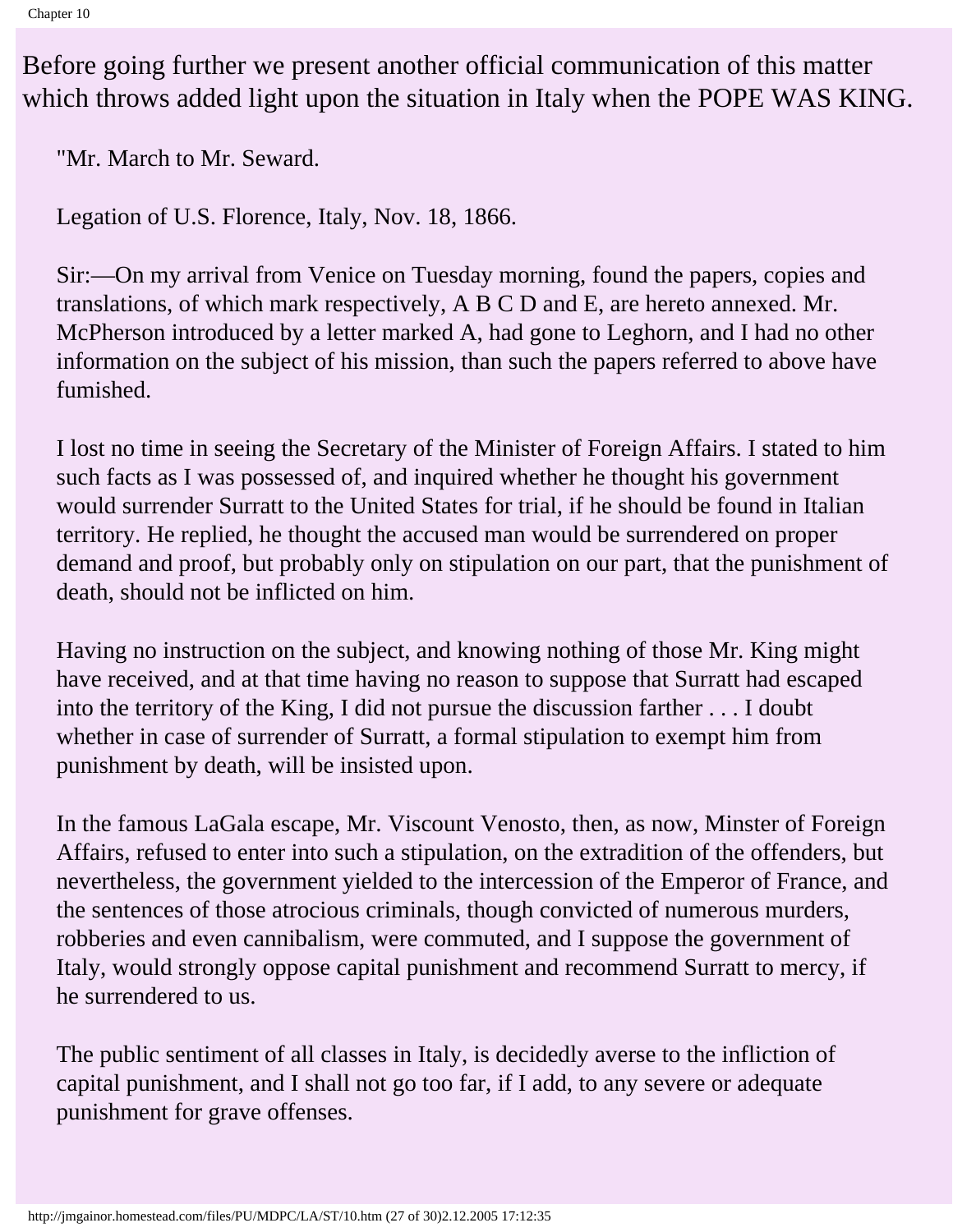Marsh."

There is a psychological reason for the innate enmity in the hearts of Romanists for severe punishment. It is traceable to the long dark centuries of unjust, atrocious cruelties of the misrule which the Italians endured, under the reigns of the popes of Rome. Suppression of any peoples continued for ages, will react and have a strong tendency to make government of any sort resented and distasteful to them.

Surratt did not overestimate the protection of his church, for from the moment he landed in this country, he was greeted and sustained by the priests of that church. When his trial began in Washington on June 10th, 1867, the presence of Roman priests and the students from the Jesuit University at Georgetown and the Sulpician Monastery where he had studied three years for the priesthood, were the most noticeable features of the sessions. Although he declared himself a bankrupt, he was furnished the services of the best lawyers. When it became necessary to furnish bail for his final release, it was immediately presented by an Irish woman he did not even know, to the amount of thirty thousand dollars. According to press reports this stood there until his death in 1916. That is some friendship, is it not?

#### AFFIDAVIT OF HENRI DE SAINTE MARIE

Aims (note: Ames?) Report, House of Representatives, 39th Session Congress, page 15, Ex. Document No. 9. Rome, July 10, 1866.

"I, Henri de St. Marie, a native of Canada, British American, age 33, do swear and declare under oath, that about six months previous to the assassination of Abraham Lincoln, I was living in Maryland, at a small village called Ellangowan, or Little Texas, about 25 or 30 miles from Baltimore, where I was engaged as a teacher for a period of about 5 months. I there and then got acquainted with Louis J. Weichmann and John H. Surratt, who came to that locality to pay a visit to the parish priest. At that first interview a great deal was said about the war and slavery, the sentiment expressed by the two individuals being more than strongly secessionist. In the course of the conversation I remember Surratt to have said that President Lincoln would certainly pay for the men that were slain during the war. About a month afterward I removed to Washington at the instigation of Weichmann and got a situation as tutor at Gonzaga College where he was himself engaged. Surratt visited us weekly, and once he offered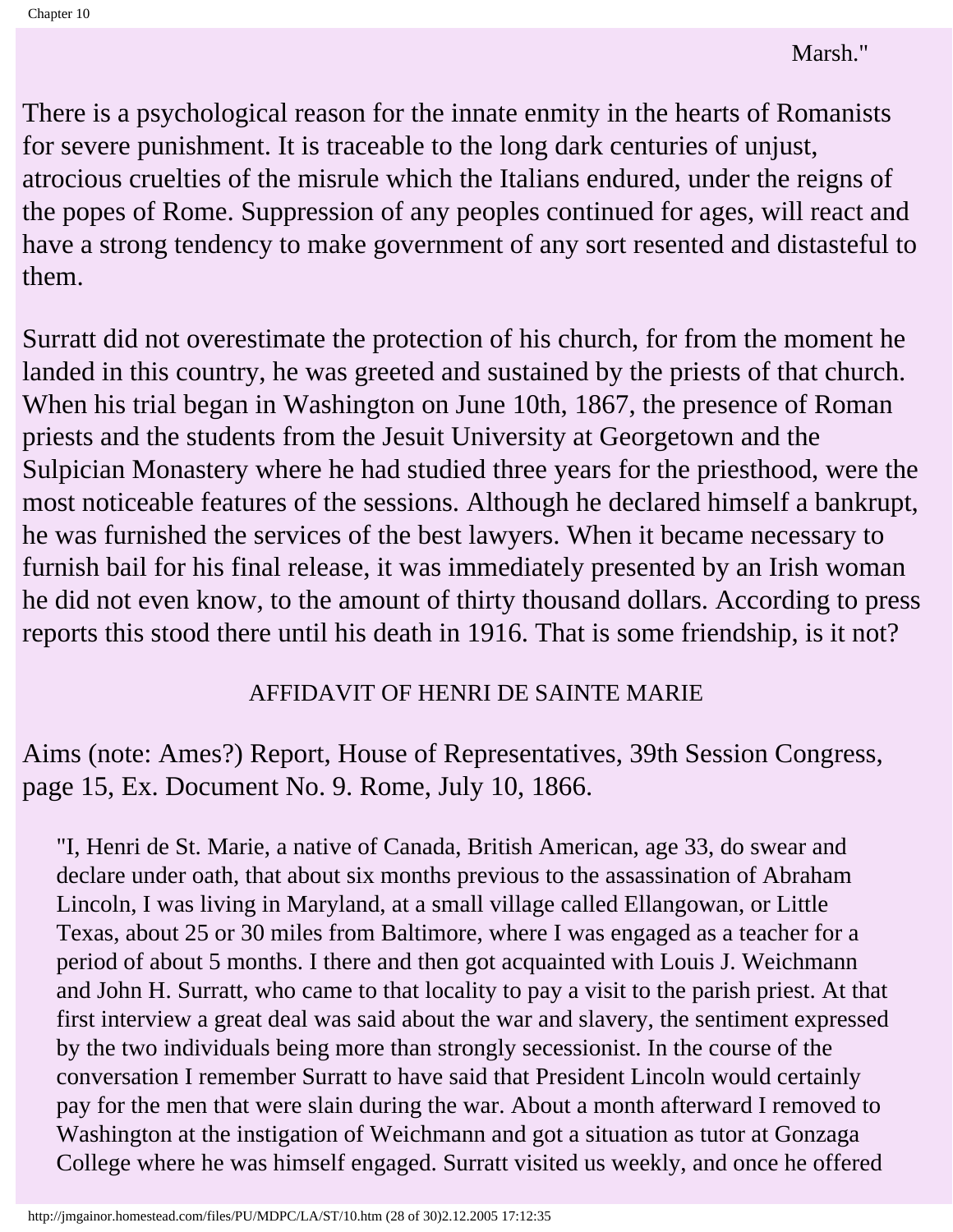to send me South, but I declined.

"I did not remain more than a month at Washington, not being able to agree with Weichmann and enlisted in the army the of North as stated in my first statement in writing to General King.

"I have met Surratt here in Italy at a small town called Velletri. He is now known under the name of 'John Watson.' I recognized him before he made himself known to me and told him privately, 'You are John Surratt, the person I have known in Maryland.' He acknowledged he was and begged me to keep the thing secret. After some conversation we spoke of the unfortunate affair, of the assassination of President Lincoln, and these were his words: 'Damn the Yankees, they have killed my mother; but I have done them as much harm as I could. We have killed Lincoln the nigger's friend.' He then said, speaking of his mother. 'Had it not been for me and that coward Weichmann, my mother would be living yet. It was fear made him speak. Had he kept his tongue, there was no danger for him; but if I ever return to America or meet him elsewhere I shall kill him.'

"He then said he was in the secret service of the South. And Weichmann, who was in some department there, used to steal copies of the dispatches and forward them to him and thence to Richmond. Speaking of the murder he said, they had acted under the orders of men who were not yet known, some of whom are still in New York and others in London.

"I am aware that money is sent to him yet—from London.

"'When I left Canada,' he said. 'I had but little money, but I had a letter from a party in London. I was in disguise, with dyed hair and false beard; that party sent me to a hotel, where he told me to remain until I heard from him. After a few weeks he came to me and proposed to me to go to Spain, but I declined, and he asked me to go to Paris. He gave me seventy pounds with a letter of introduction to a party there who sent me here to Rome where I joined the Zouaves.'

"He says he can get money in Rome any time. I believe he is protected by the clergy and that the murder is the result of a deep laid plot, not only against the life of President Lincoln but against the existence of the republic, as we are aware that priesthood and royalty are and always have been opposed to liberty.

"That such men as Surratt, Booth, Weichmann and others of their own accord planned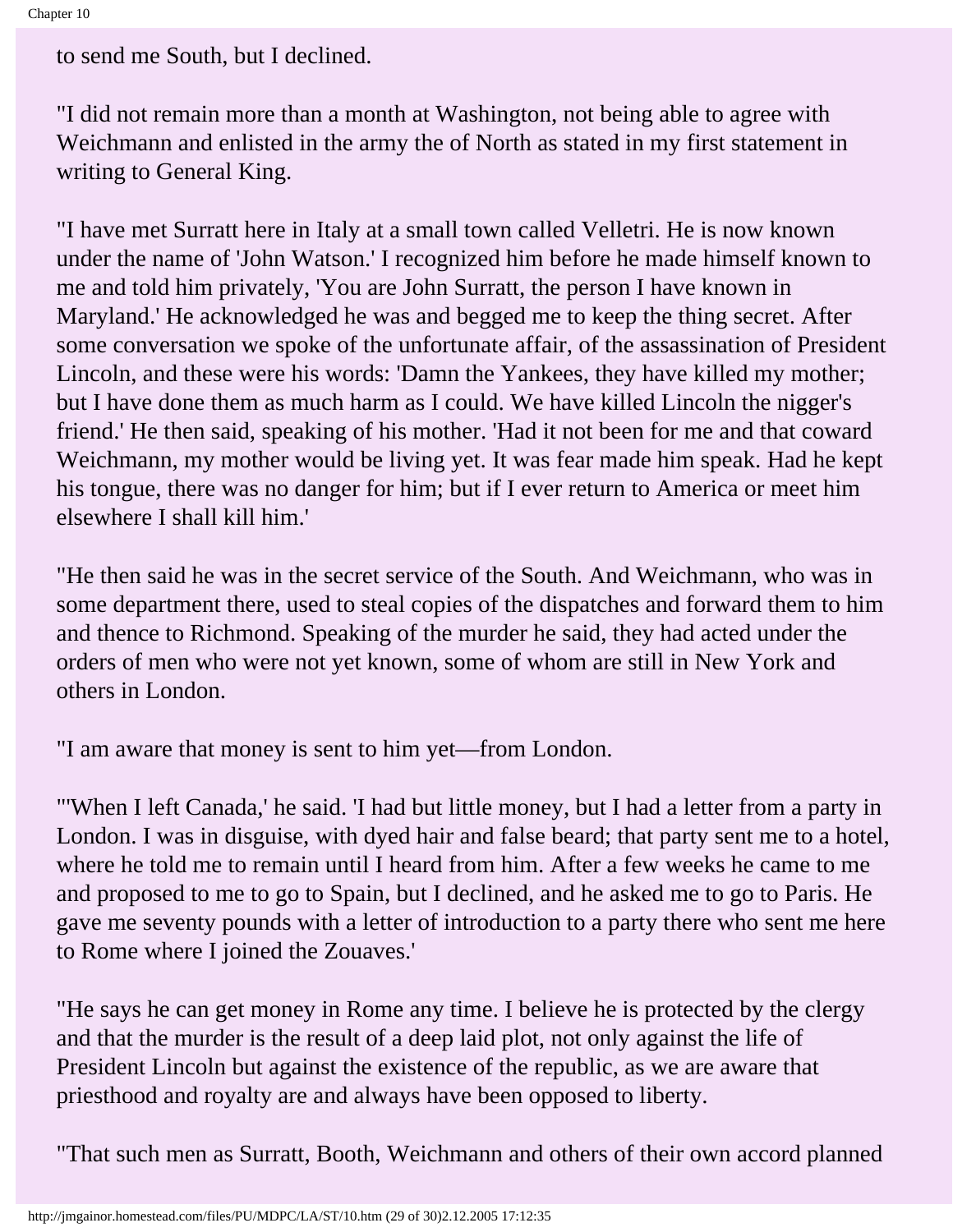Chapter 10

and executed the infernal plot which resulted in the death of President Lincoln is impossible. There are others behind the curtain who have pulled the strings to make these scoundrels act . . . .

"He says he does not regret what has taken place and he will visit New York in a year or two, as there is a heavy shipping firm there that had much to do with the South, and he is surprised that they have not been suspected.

"This is the exact truth of what I know about Surratt. More I could not learn, being afraid to awaken his suspicion and further I do not say."

Sworn and subscribed before me at the American Legation in Rome, this tenth day of July, 1866, as witness my hand and seal.

Signed: Henri de St. Marie

Rufus King, Minister Resident.

Next: [Chapter 11](#page-148-0) | [Table of Contents](#page-0-0)

Search Papacy Uncovered



[Home](http://jmgainor.homestead.com/files/PU/PU.htm) | [Modern Day Papal Crimes](http://jmgainor.homestead.com/files/PU/MDPC/MDPC.htm) | [Lincoln Assassination](http://jmgainor.homestead.com/files/PU/MDPC/LA/LA.htm) | [Email](mailto:PapacyUncovered@ec.rr.com) Search<br>
Home | <u>Modern Day Papal Crimes</u> | <u>Lincoln As</u><br>
0000963<br>
Christian Counter<br>
1<br>
http://jmgainor.homestead.com/files/PU/MDPC/LA/ST/10.htm (30 of 30)2.12.2005 17:12:35



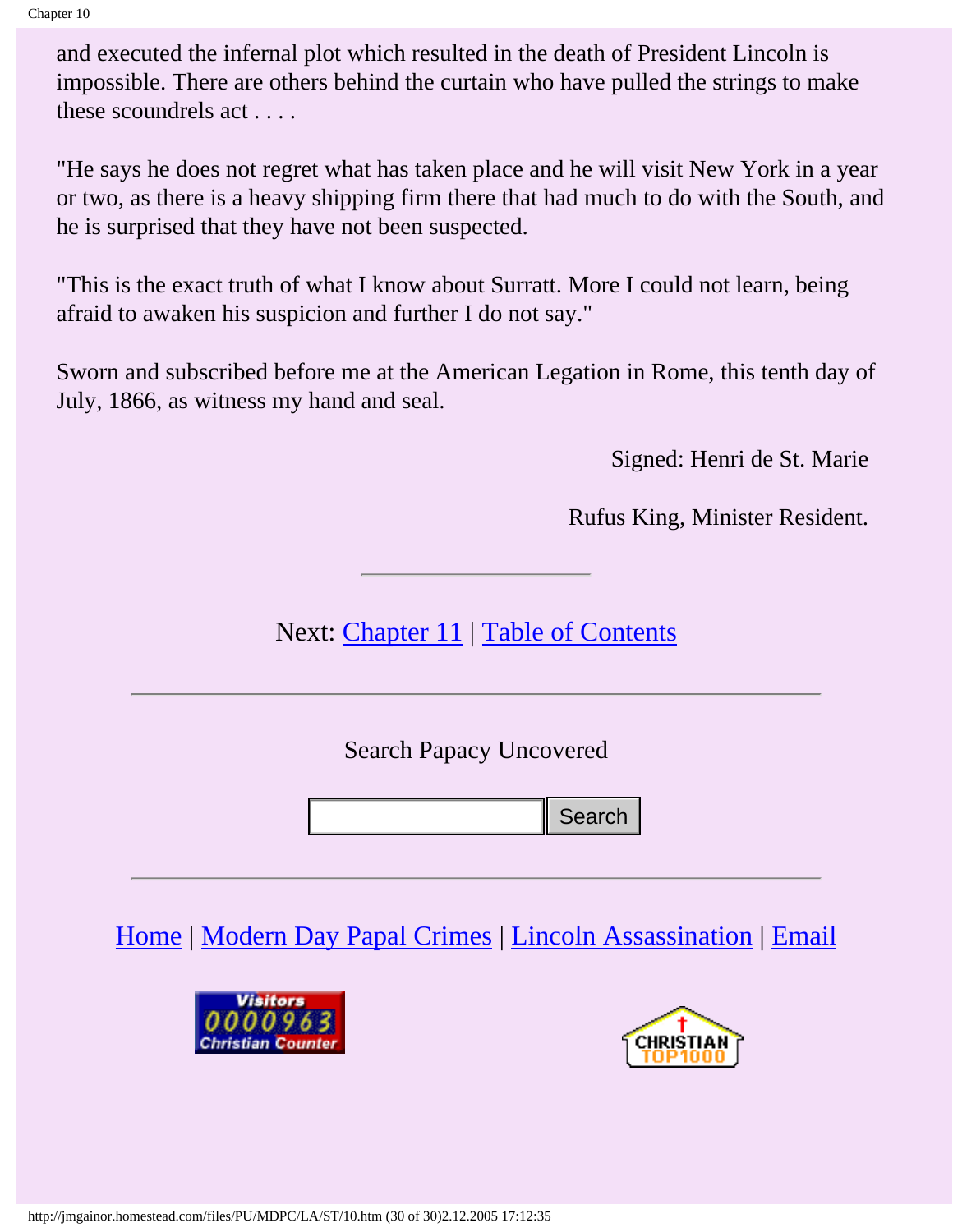# <span id="page-148-0"></span>The Suppressed Truth about the Assassination of Abraham Lincoln

## **Chapter 11 The Trial of John H. Surratt**

From the very moment the Swatara, the especially chartered warship, reached this country with John H. Surratt, bound hand and foot on board, all the wheels of the Roman Catholic political machine were set in motion for his certain release. The intense excitement which had enveloped the trials of the conspirators two years previous had naturally subsided perceptibly, this, of course, being an advantage to the prisoner, and the smallest details were looked after by the array of high-priced lawyers who fought the two legal battles for this penniless young traitor and assassin.

His attorneys, Messrs. Merrick, Bradley and Bradley were Romanized, the former a professed Catholic, and the other two, by strong sympathy, left no stone unturned in the building of his defense, although his alibi, so carefully planned and presented, was soon shattered by a number of reputable witnesses who could not be shaken by the unprofessional tactics which these lawyers resorted to.

The first step in the proceedings was a motion filed by the States' lawyers from which we quote in part:

## IN THE SUPREME COURT OF THE DISTRICT OF COLUMBIA, UNITED STATES AGAINST JOHN H. SURRATT, INDICTMENT: MURDER.

"And now, at this day, to-wit, on the 10th day of June, A.D., 1867 come the United States and the said John H. Surratt, by their respective attorneys and the jurors of the jury, impaneled and summoned also come; and hereupon the said United States by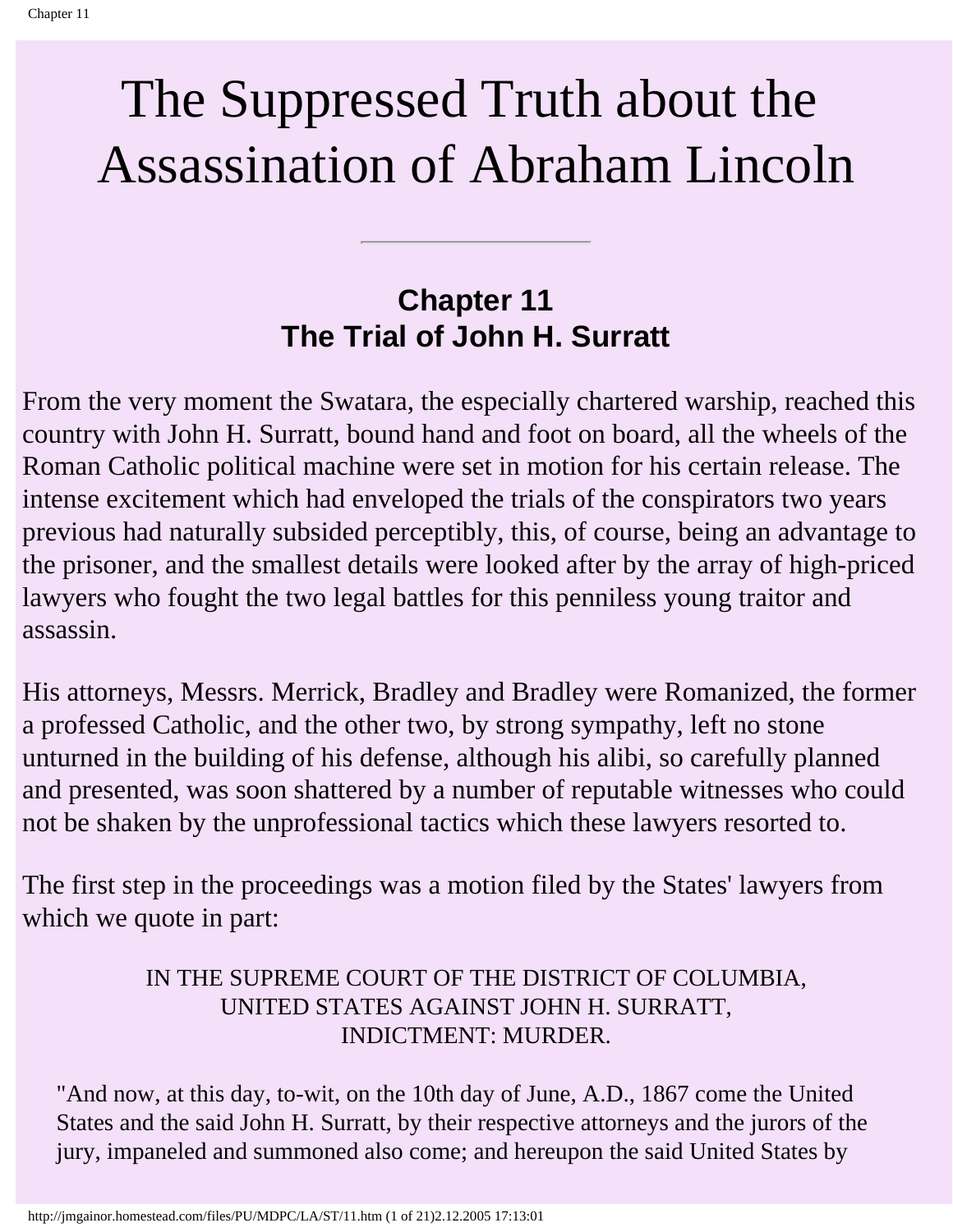their attorney challenge the array of the said panel, because he saith, that the said jurors comprising the said panel, were not drawn according to the law, and that the names from which said jurors were drawn, were not selected according to law, wherefore, he prays judgment, and that the said panel may be quashed.

This motion, if your Honor please, is sustained by an affidavit which I hold in my hand, and which, with the permission of your Honor I will now proceed to read. We think after this affidavit shall have been read it will not be found necessary to introduce any oral testimony."

The reader will note that the two charges made were that the names were not drawn according to law; and that they were not selected according to law.

The law required that the registrar of the City of Washington should make out a list of four hundred names on or before the first day of February; the City Clerk of Georgetown was to make out a list of eighty names to be selected; and the Clerk of the Levy Court of the County of Washington was to make out a list of forty names to be selected; and that such lists should be preserved, and any names that had not been drawn for the service during the year, might be transferred to the lists made up for the subsequent year. After this had been done the officers should meet and jointly select their respective lists of the number specified; the names being written by each officer on a separate paper, folded or rolled up, so that no one could see the name, and then deposited in a box provided for that purpose. The box was then to be thoroughly shaken and officially sealed, and then by these three officers, given into the custody of the clerk of the County Court of Washington City for safekeeping.

These same officers were to meet in the City Hall, Washington City at least ten days before the commencement of each term of the Circuit Court, or Criminal Court, and there the Clerk of the Circuit Court was to publicly, and in their presence, break the seal of the box and proceed to draw out the number of names required. If it were a Grand Jury Court, the first twentythree names drawn were to constitute the grand jury for the term. This having been done, the box was to be sealed and returned to the clerk for safekeeping.

The clerk of the Circuit Court at that time was a Samuel E. Douglas, registrar of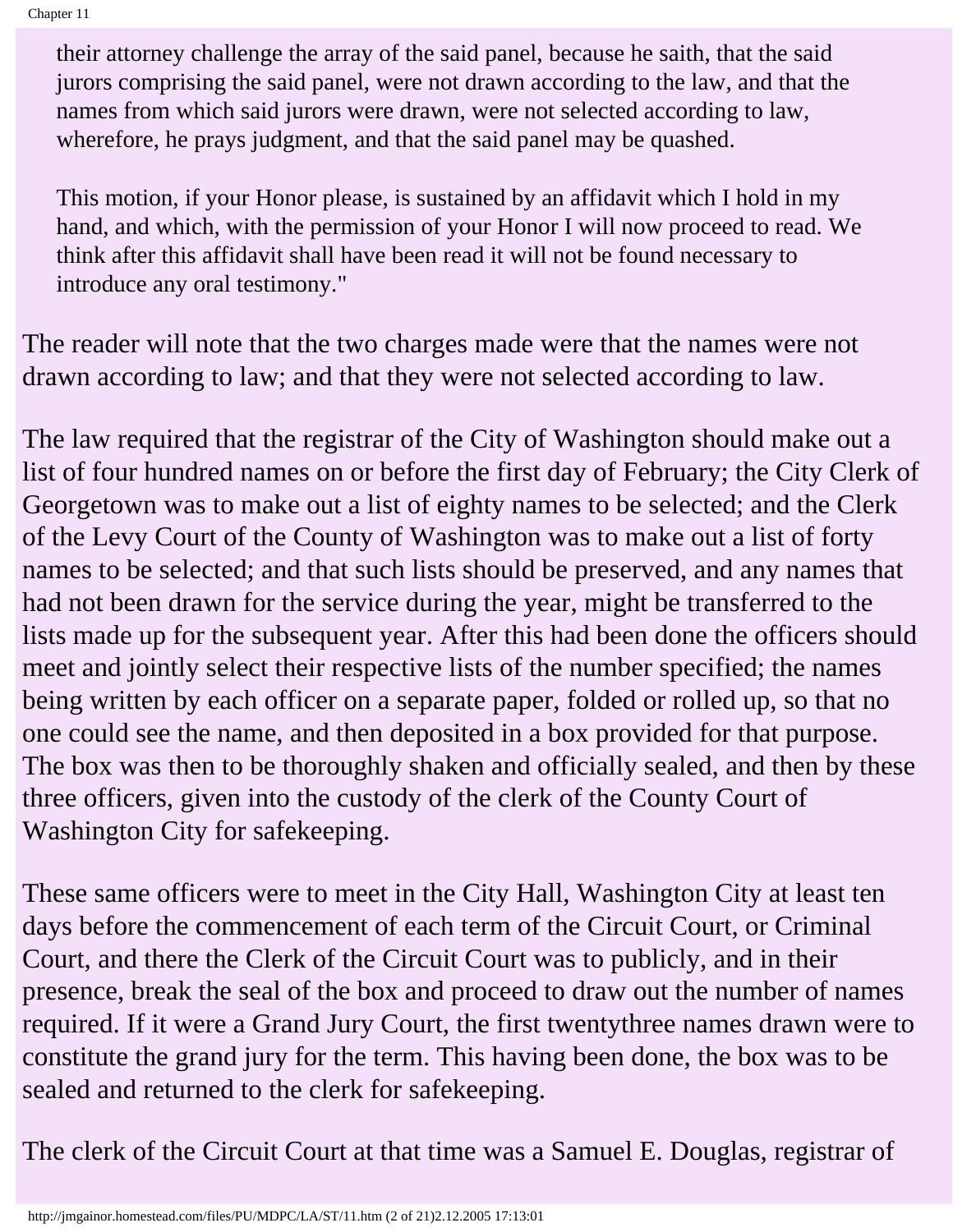the City of Washington. His examination showed that no such lists had been made out as required; that no joint action had been had by these three officials, but that each one had written his own required list and deposited it in the box independently of the others.

It was also brought to the attention of the Court that these officers had not sealed the box as required, but had delivered it to the clerk to be sealed by him. It was also shown that the names had been drawn, not by the clerk of Circuit Court, but by the clerk of the City of Georgetown.

There was nothing to prevent the Georgetown clerk from carrying any of the names of the jurors whom he might have seen fit, and who might have been "fixed," in his hand, and when he put his hand into the box, which was a perfectly illegal act, to have withdrawn the very names he held in his hand.

The whole procedure was so infamously bold and irregular that the Court said: "My order is that the marshal summon twenty-six talesmen. This occupied several days. After the jury had been selected, Surratt's attorneys filed the following to be made the basis of carrying the case up on a writ of error:

## "IN THE SUPREME COURT OF THE DISTRICT OF COLUMBIA, THE UNITED STATES VS. JOHN H. SURRATT, IN THE CRIMINAL COURT MARCH TERM, 1867.

And the said Marshal of the District of Columbia, in obedience to the order of the Court, made in this case on the 12th of June, this day makes return that he hath summoned, and now hath in court here, twenty-six jurors, talesmen, as a panel, from which to form a jury to try the said cause, and the names of the twenty-six jurors, so returned being called by the clerk of said E court, and they having answered to their names as they were called, the said John H. Surratt, by his attorneys, doth challenge the array of the said panel, because he saith, it doth plainly appear by the records and the proceedings of the court in this cause, that no jurors have ever been summoned according to law, to serve during the present term of this court, and no names of jurors, duly and lawfully summoned, have been placed in the box, provided for in the fourth section of the Act of Congress, entitled: 'An act providing for the selection of jurors to serve in the several courts of the District' approved, sixteenth day of June, 1862, on or before the first day of February, 1867, to serve for the ensuing year;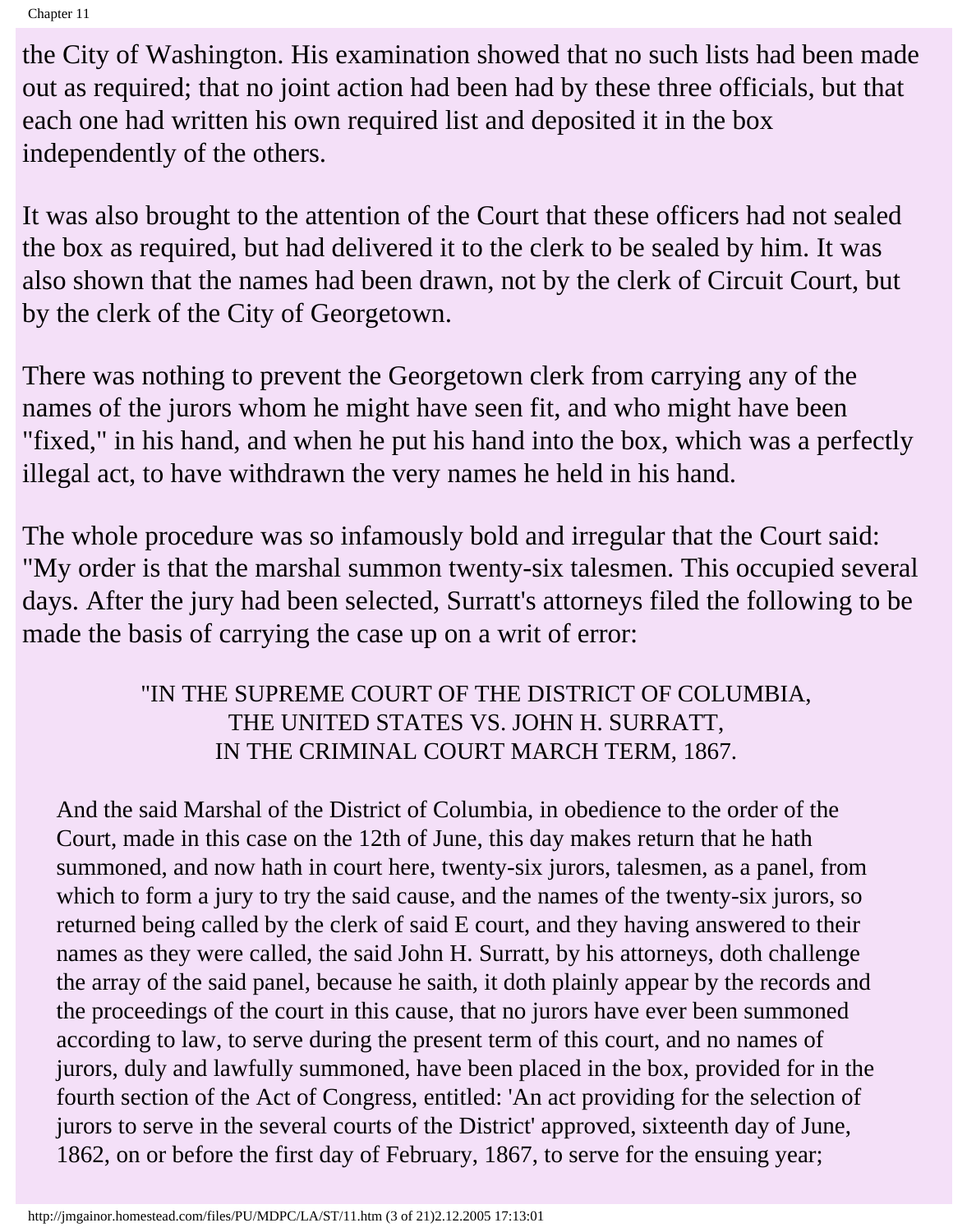wherefore, he prays judgment, that the panel now returned by the said Marshall, and now in the court here, be quashed.

> Merrick, Bradley & Bradley, Attorneys for Surratt."

It is a notable fact that there were sixteen Romanists out of the twenty-six in the first panel drawn in that irregular manner.

The answer filed in the motion of Surratt's attorneys was the first step in this bitterly contested case and while the prisoner was, according to his own statement, absolutely penniless, he was represented by an expensive array of legal talent and where the money came from reimbursing them remains a mystery today.

Georgetown—Jesuitized Georgetown—was constantly in evidence at the trial. The priests from the Jesuit college were there, and the students who were just dismissed for their vacations, were on hand and would always make it a particular point to greet Surratt who had been a student of that institution for two years, most cordially, and he was scarcely ever without a priest at his side. It is small wonder that the priests of Rome gave every assistance to the prisoner at the bar. Their interests were inseparable. The interest of the Roman church in this country was deeply involved and no one appreciated this more than Surratt. He was confident and defiant all through the weeks, of what would have been to most young men an unendurable ordeal, stimulated by the knowledge that all of the powerful machinery of his church was being used in his defense and that his liberty was guaranteed.

John Surratt was a bold, cold-blooded, unscrupulous, unrepentant criminal, who had been steeped in the immoral teachings of the Doctrines of the Jesuits from his earliest childhood when his misguided mother had placed him under the guidance of priest Wiget at the Boys' Preparatory School at Gonzaga College, a fact which was testified to by that gentleman at Surratt's trial.

Surratt's lawyers presented the following petition at the beginning of the trial:

"To the Honorable, the Justices of the Supreme Court of the District of Columbia,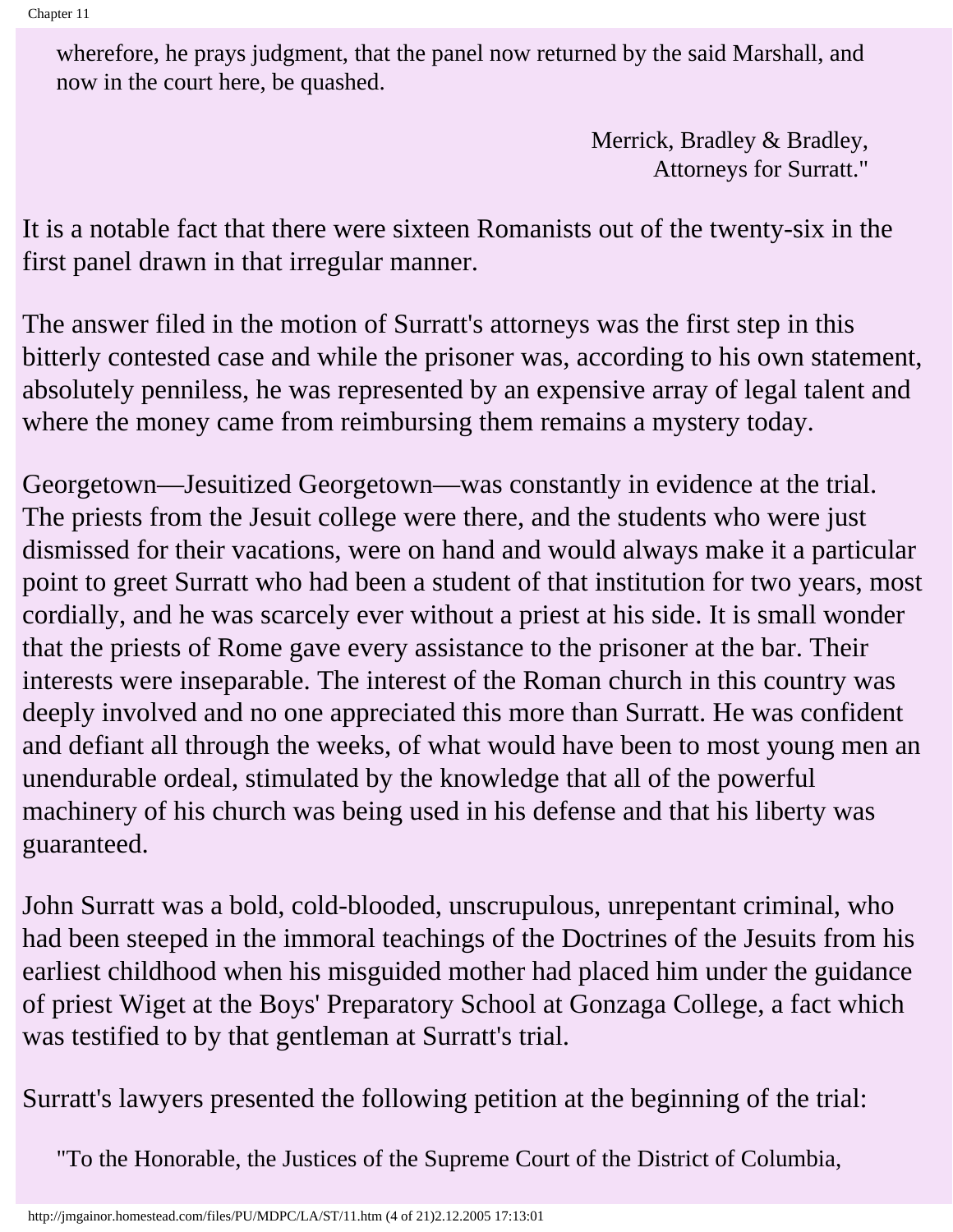holding the Criminal Court in March Term, 1867.

The petition of John H. Surratt shows that he has been put upon his trial in a capital case in this court; that he has exhausted all his means, and such further means as have been furnished him by the liberality of his friends, in preparing for his defense, and he is now unable to procure the attendance of his witnesses. He therefore prays your Honor for an order that process may issue to summon his witnesses, and to compel their attendance at the cost of the government of the United States according to the statute in such cases made and provided."

This petition was granted by the court.

From the very beginning, duplicity and innuendoes were used, and unprofessional conduct of the most flagrant character was resorted to. The States' witnesses were badgered, abused and bulldozed, so much so that the Judge had to interfere more than once. Especially was this the fact in the case of Dr. McMillen, the ship surgeon of the Peruvian, to whom priest La Pierre introduced Surratt under the name of "McCarthy." The physician made a splendid witness and refused to be confused, but the attorney for the defendant was so abusive that the witness gave an angry response in pure self-defense.

The papal venom showed itself all through the trials of Surratt in the neverceasing effort of his attorneys to stab the memory of Lincoln and through their contention that the Military Court which had convicted Surratt's mother, had been an usurpation of power by President Johnson, and the act of a tyrant. When one reads the records of those trials, one marvels that in so short a time after the passing out of that great man, these tools of the ecclesiastical murderers would dare to venture so far out in the open, with their treasonable utterances.

When court was called to order in the John H. Surratt trial, Judge Fisher, presiding, said: "Gentlemen, this is the day assigned for the trial of John H. Surratt, indicted for the murder of Abraham Lincoln, late president of the United States, Are you ready to proceed?" Surratt's lawyer, Mr. Bradley, answered: "The prisoner is ready, sir, and has been from the first." This unnecessary falsehood was a beginning quite in keeping with the life and action of the prisoner, and his Jesuit attorney brazenly tried to implant in the minds of the jury the innocence of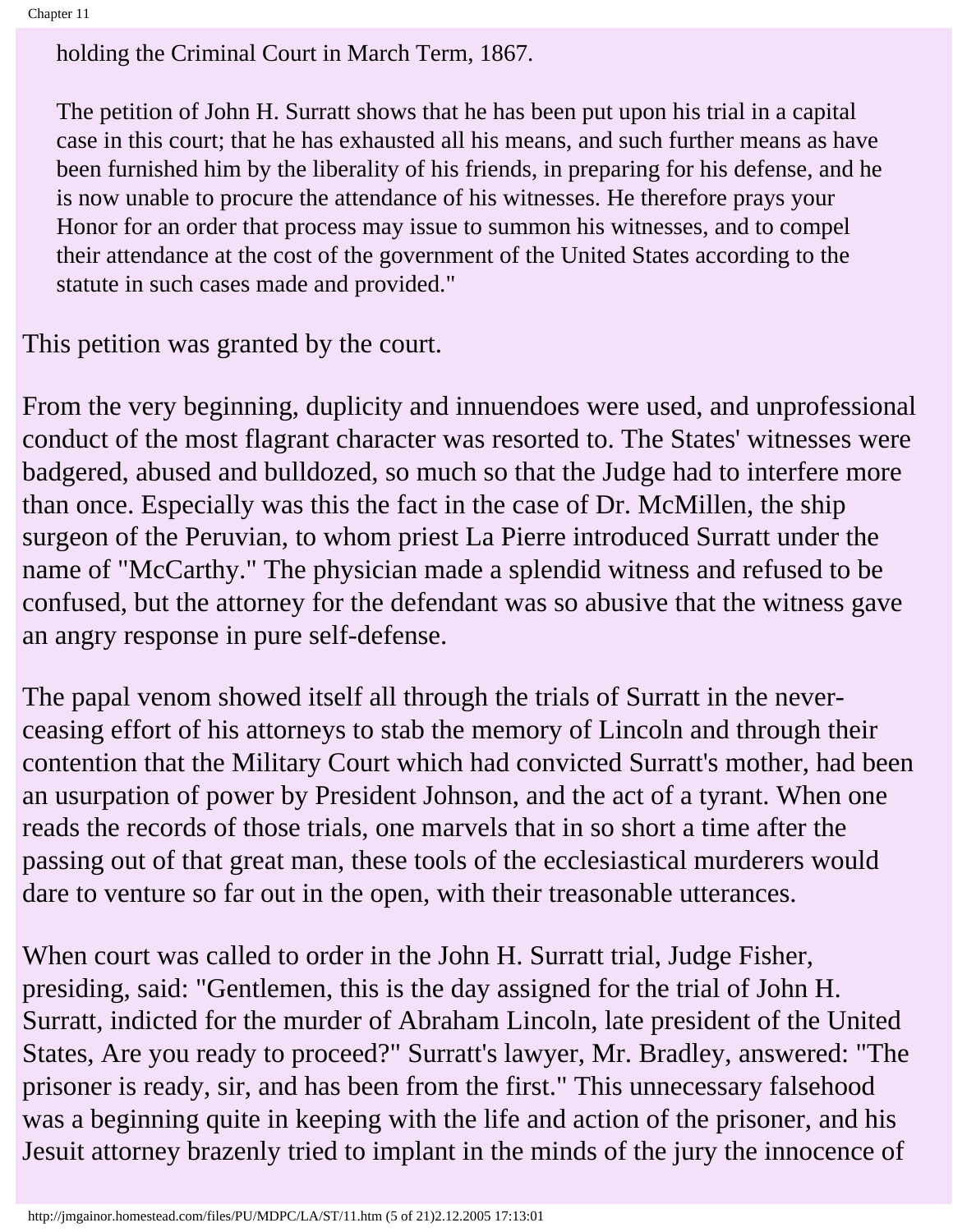Chapter 11

his client who had fled to Canada, then put the Atlantic ocean between him and his pursuers and when arrested at Velletri, Italy, dashed himself down an unscalable precipice to evade being returned to his native land! Nothing less than Roman effrontery could have proffered such an answer to that question, "Are you ready?" DESPERATE FLIGHT HAS NEVER BEEN USED AS AN ARGUMENT FOR READINESS BEFORE, I will wager, and it gives the keynote of the conduct of the defense. This is just a sample of one of those little Jesuit jokes. No doubt his attorney had a mental reservation when he assured the court that his client had "been ready from the first"—to skip again, if the slightest opportunity offered itself. Mental reservation is one of the ethics of the Jesuit theology.

The Roman Catholic religion was first dragged in by Surratt's own lawyer, R.T. Merrick, when they called attention to a telegraph dispatch to the New York Herald, in which the fact that the State had demanded a new jury impaneled because there were sixteen Romanists out of the twenty-six jurors called in the first panel.

The district attorney interrupted by showing that the news came from Washington and as afterwards proved that it was but one of many press dispatches, which were instigated by the defense to prejudice the public in Surratt's favor. If there were no other signs to indicate that the hand of Rome was the guiding one in the trials of Surratt, this alone would be sufficient to the esoteric.

A most convincing presentation of the charges against the prisoner was made by Assistant District Attorney Nathaniel Wilson who made the opening address on June 18th. It ran in part as follows:

"May it please your Honor, and gentlemen of the jury, you are doubtless aware that it is customary in criminal cases, for the prosecution at the beginning of the trial, to inform the jury of the nature of the offense to be inquired into, and of the proof that will be offered in support of the charge of the indictment . . . .

"The Grand Jury of the District of Columbia has indicted the prisoner at the bar, John H. Surratt, as one of the murderers of Abraham Lincoln. It has become your duty to judge whether he is guilty or innocent of that charge—a duty, than which more solemn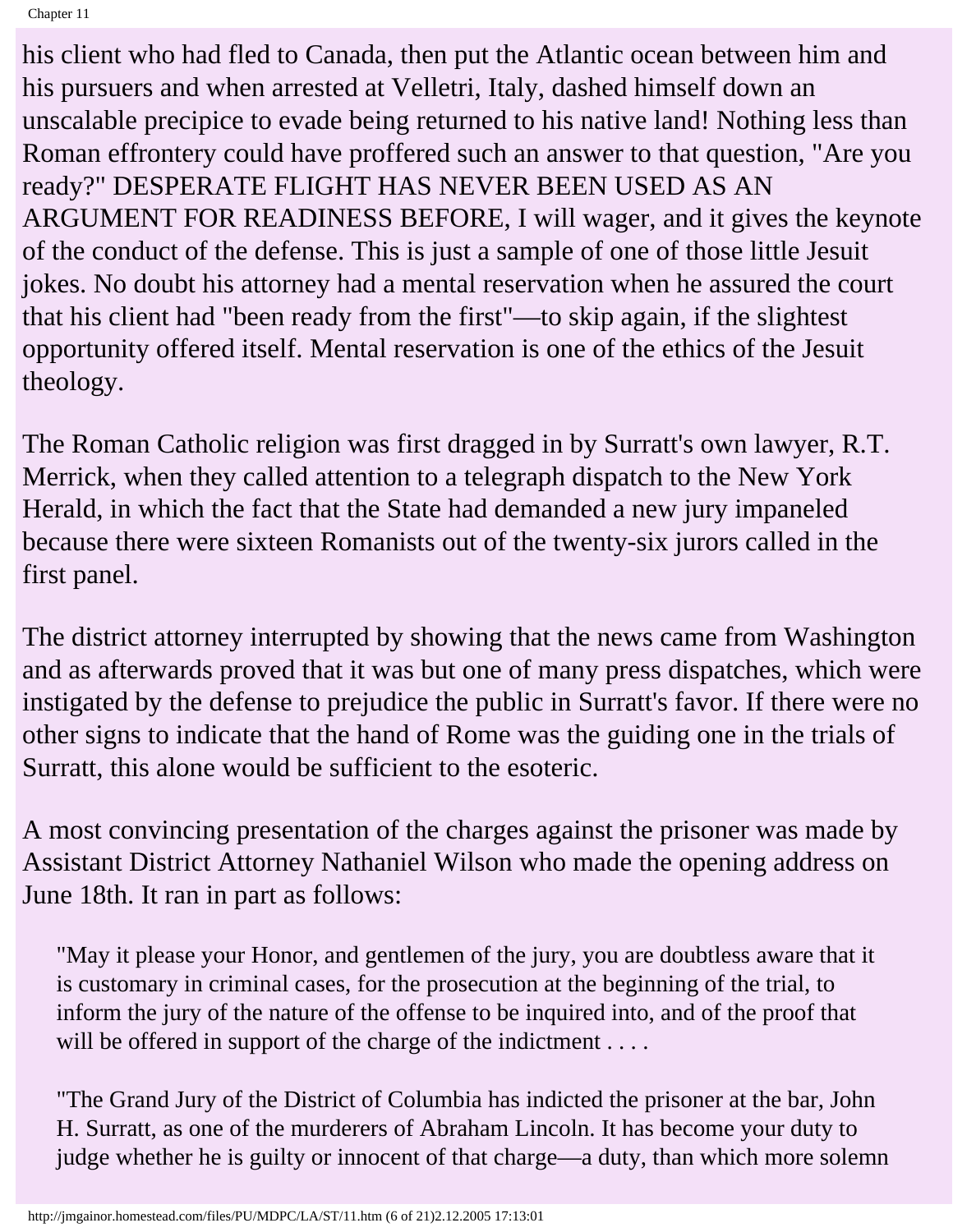or momentous, was never committed to human intelligence. You are to turn back the leaves of history, to that red page, on which is recorded in letters of blood the awful incidents of that April night on which the assassins' work was done on the body of the chief Magistrate of the American Republic—a night, on which for the first time in our existence as a nation. a blow was struck with the fell purpose, not only to destroy a human life, but the life of the nation, the life of LIBERTY itself.

"Though more than two years have passed by since then, you scarcely need witnesses to describe to you the scene in Ford's Theatre, as it was visible in the last hour of the President's conscious life . . . . Persons who were present will tell you that about twenty minutes past ten o'clock, the 14th of April, 1865, on that night, John Wilkes Booth, armed with pistol and knife, passed rapidly from the front door of the theatre, ascended to the dress circle, and entered the President's box. By the discharge of a pistol he inflicted a death wound, then leaped upon the stage, and passing rapidly across it, disappeared into the darkness of the night.

"We shall prove to your entire satisfaction, by competent and credible witnesses, that at that time, the prisoner at the bar was then present, aiding and abetting that murder; and that at ten minutes past ten o'clock that night, he was in front of that theatre in the company of Booth. You shall hear what he then said and did. You shall know that his cool and calculating malice was the director of the bullet that pierced the brain of the President, and the knife that fell upon the venerable Secretary of State. You shall know that the prisoner at the bar was the contriver of that villainy, and that from the presence of the prisoner, Booth, drunk with theatric passion and traitorous hate, rushed directly to the execution of their mutual will. We shall further prove to you, that their companionship upon that occasion was not an accidental or unexpected one, but that the butchery that ensued was the ripe result of a long premeditated plot, in which the prisoner was the chief conspirator.

"It will be proved to you that he is a traitor to the government that protected him; a spy in the employ of the enemies of his country in the years 1864-65; he passed repeatedly from Richmond to Washington, from Washington to Canada, weaving the web of his nefarious scheme, plotting the overthrow of this government, the defeat of its armies, and the slaughter of his countrymen; and as showing the venom of his intent, as showing a mind insensible to every moral obligation and fatally bent on mischief—we shall prove his gleeful boasts, that during these journeys he had shot down in cold blood, weak, unarmed soldiers, fleeing from rebel prisons.

"It will be proved to you that he made his home in this city, the rendezvous for the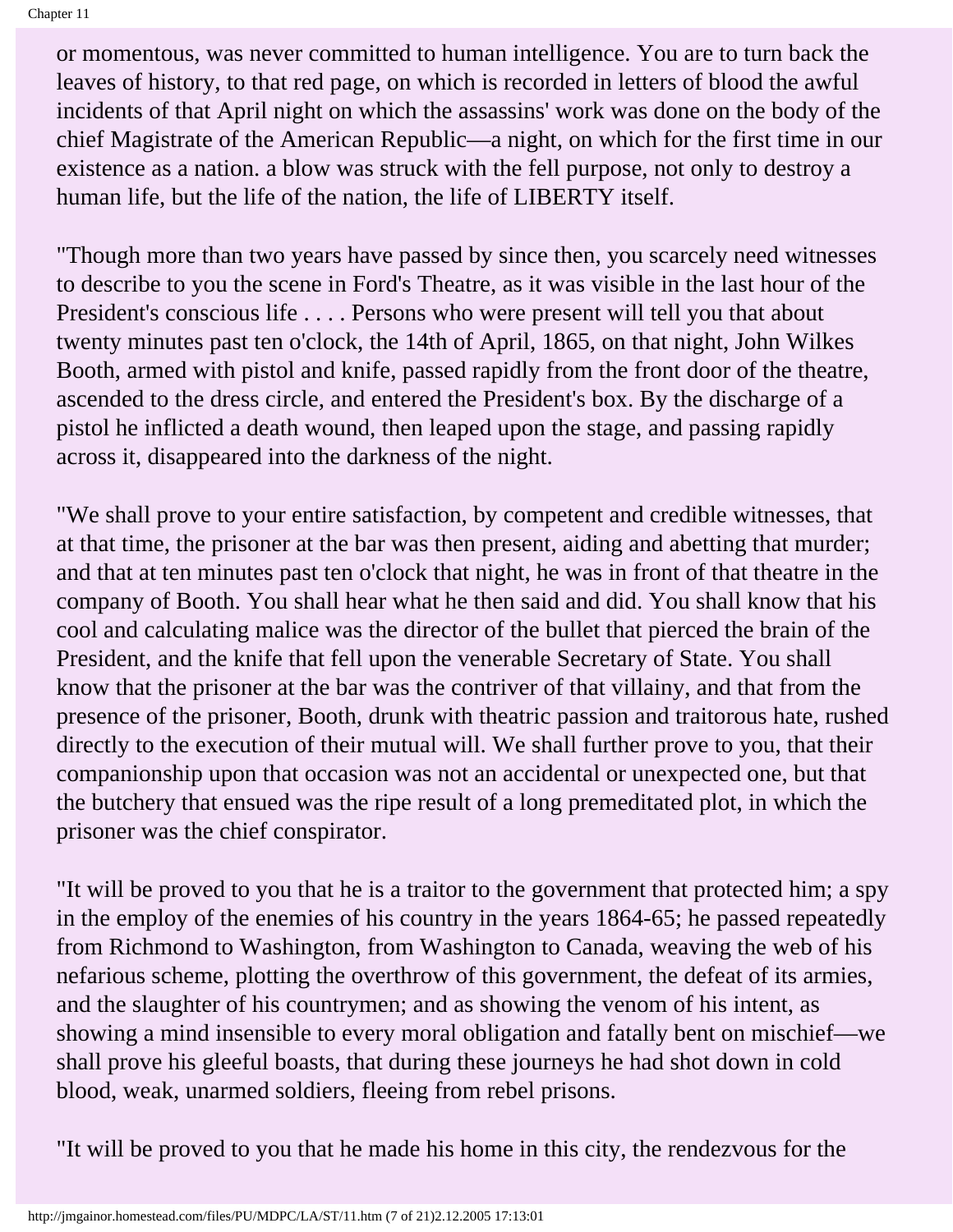tools and agents in what he called his 'bloody work' and that his hand deposited at Surrattville, in a convenient place, the very weapons obtained by Booth while escaping, one of which fell, or was wrenched from Booth's death grip, at the moment of his capture.

"While in Montreal, Canada, where he had gone from Richmond on the 10th day of April, on the Monday before the assassination, Surratt received a summons from his coconspirator, Booth, requiring his immediate presence in this city. In obedience to that pre-concerted signal, he at once left Canada and arrived here on the 14th. By numerous, I had almost said a multitude of witnesses, we shall make the proof to be clear as the noonday sun that he was here during the day of that fatal Friday, as well as present at the threatre that night. We shall show him to you on Pennsylvania Avenue, booted and spurred, awaiting the arrival of the fatal moment.

"We shall show him in conference with Herold in the evening; we shall show him purchasing a contrivance for disguise an hour or two before the murder. When the last blow had been struck, when he had done his utmost to bring anarchy and desolation upon his native land, he turned his back upon the abomination he had wrought, he turned his back upon his home and kindred and commenced a shuddering flight. We shall trace that flight, because in law, flight is the criminal's inarticulate confession, and because it happened in this case, as it always happens that in some moment of fear or elation, or of fancied security, he too, to others confessed his guilty deeds. He fled to Canada. We will prove to you the hour of his arrival there and the route he took . . . He found there safe concealment and remained there several months. In the following September, he took his flight . . . Still in the disguise and with painted face, painted hair, painted hand, he took ship to cross the Atlantic. In mid-ocean he revealed himself and related his exploits, and spoke freely of his connection with Booth in the conspiracy relating to the President. He rejoiced in the death of the President, he lifted his impious hands to heaven, and expressed a wish that he might live to return to America and serve Andrew Johnson as Abraham Lincoln had been served. He was hidden for a time in England, and found there sympathy and hospitality. From England he went to Rome and hid himself in the ranks of the papal army in the guise of a private soldier. Having placed almost the diameter of the globe between himself and the dead body of his victim, he might well fancy that pursuit was baffled, but he was discovered by an acquaintance of his boyhood. When denial would not avail, he admitted his identity and avowed his guilt in these memorable words: 'I have done the Yankees as much harm as I could. We have killed Lincoln, the niggers' friend!'

"The man to whom Surratt made this statement did as was his high duty to do—he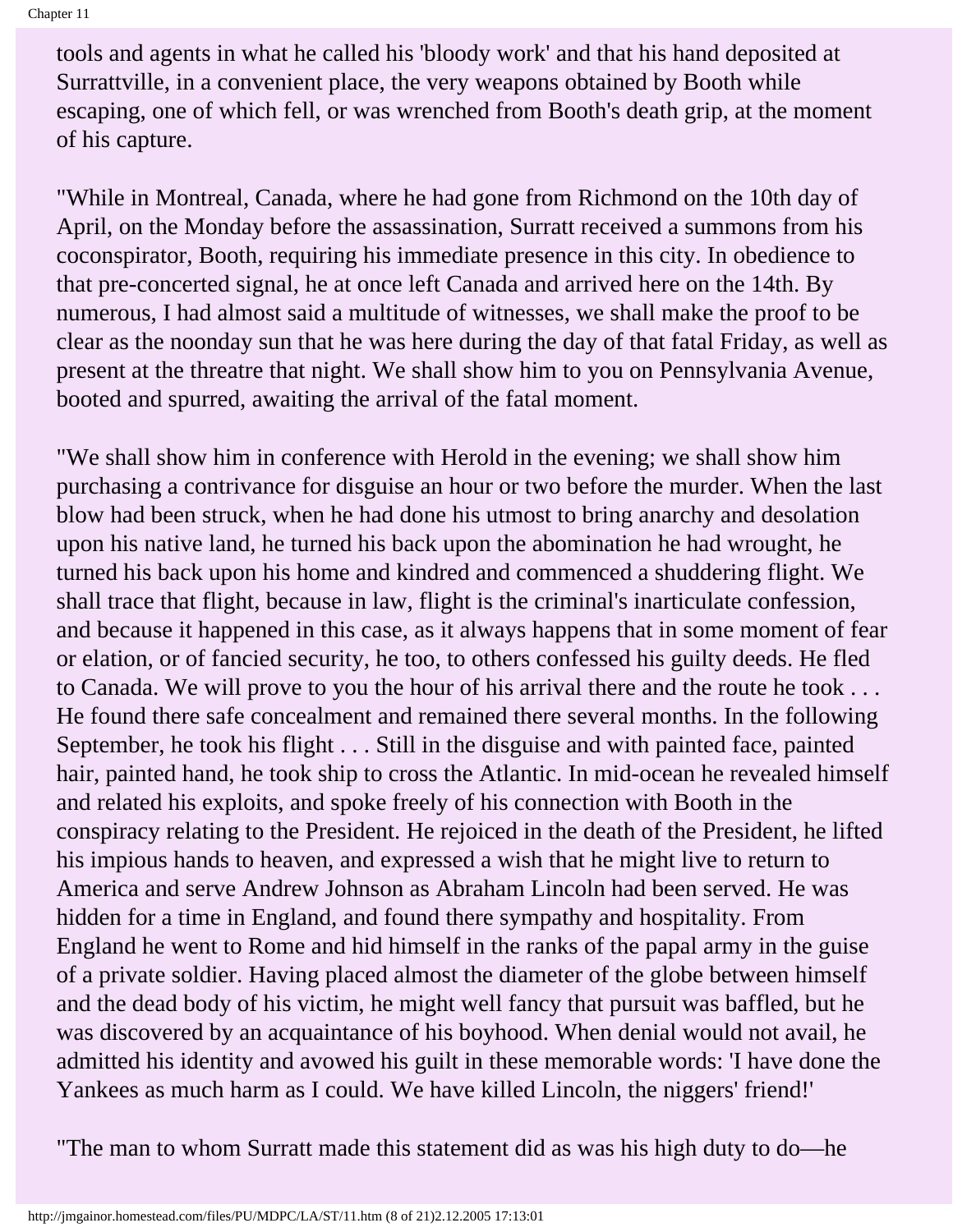made known his discovery to the American Minister. Having him arrested, he escaped from his guards by a leap down a precipice . . . He made his way to Naples and then took passage on a steamer that carried him across the Mediterranean Sea to Alexandria. Egypt. The inexorable lightning thrilled along the wires that stretch through the wasted waters which roll between the shores of Italy and Egypt and spake in his ear its word of terrible command; from Alexandria, manacled, he was made to turn his face towards the land he had polluted by the curse of murder. He is here at last to be tried for his crime."

## In his closing argument attorney Carrington for the Prosecution referring to Surratt's mother in connection with him said:

"Now, gentlemen of the jury, let us view the connection of Mrs. Surratt with this assassination. I feel the delicacy of the ground upon which I stand. I know the situation. I know that you dislike to consider this question which has been forced upon you. I do not want to do it. My duty is to prosecute the prisoner, but one of the counsel has said she was murdered, and another that she was butchered, and it becomes my duty to trace her connection with this crime, and then leave it to you, to say whether she was guilty of the crime for which she suffered.

"First, I call your attention to the fact to which we have already adverted; that her house, 541 H street, was the rendezvous for these conspirators. Now, gentlemen, will you pause for a moment and let me ask you how you can reconcile that with innocence? You remember the law, that it is not how much a party did, but whether she had anything to do with it. Can you, I say, reconcile it with innocence that this woman's house should have been the rendezvous of Booth, Lewis, Payne, Atzerodt, Herold and John Surratt? Would you not know by intuition? Would you not know by their conversation? Would not your judgment and your hearts tell you who they were and what they contemplated?

"Secondly, who furnished the arms with which this bloody deed was done? According to the testimony of John M. Lloyd, this is shown. Do you believe him, or disbelieve him? My friend, Mr. Bradley, said he was a common drunkard; but, mark you, he was an attendant and friend of Mrs. Surratt."

#### (Mr. Bradley) "Who says so?"

(District Attorney) "I will prove it. When I was examining that witness and proposed to ask him certain questions in reference to Mrs. Mary E. Surratt, he said, 'Mr.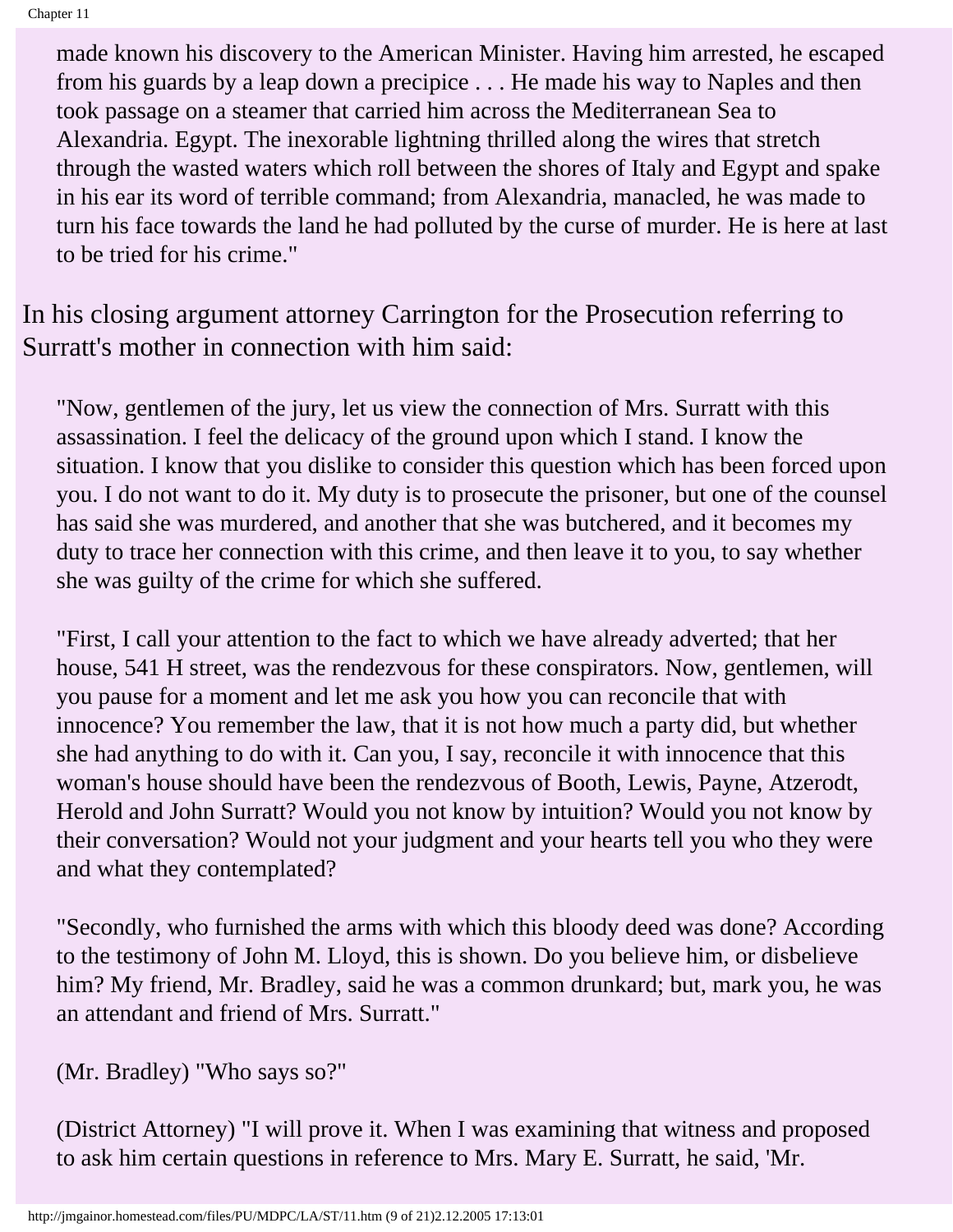Carrington,' for he knew me personally, 'I do not wish to talk about Mrs. Surratt, for she is not on trial.' I said, 'Go on, Mr. Lloyd.' I applied to the court and the court said it was his duty to answer. He saw her continually. He lived in her house; he drank her liquor. Why, this evidence shows that John H. Surratt, Herold and John M. Lloyd played cards and drank together. But, says the friend and companion (Lloyd) of the prisoner at the bar, (Surratt) unwilling to testify against her, when put on solemn oath . . . he says certain arms were furnished him by the prisoner at the bar who showed him where they could be safely concealed . . . he (Lloyd) protesting that it might get him into personal difficulty. The mother knew about the transaction, for on the 11th of April we have Lloyd's own testimony that she asked him where those shooting arms were, and said that they might be needed soon. I say, first her house is the rendezvous; secondly, she furnished arms or knows of their being furnished.

"On the night of the 14th of April, Booth and Herold are leaving Washington in flight for their lives. At Surrattville they call for whiskey from the agent (Lloyd) and friend of the prisoner and his mother. She gives them a home, gives them arms, gives them whiskey, not to nerve them, but to refresh them after the commission of their horrid crime.

"Both Booth, in making his escape, needs something more than whiskey and arms . . . He needs a field glass, and has it delivered for him by his friend and agent, Mrs. Surratt. With the defense, no witness told the truth whose testimony went to convict their client, whilst the stories of the most infamous men, self-confessed scoundrels and accomplices, after the fact, if not before the fact, such as Fathers Boucher and Cameron, must be taken as Gospel truth! (See testimony of Father Boucher, Trial of Surratt, page 859. Also Rev. Stephen Cameron, page 793.)"

There were some eight or nine reputable witnesses who testified to having seen John Surratt in Washington on the day of the murder. Sergt. Dye positively identified him as the young man who called the time before Ford's Theatre on the evening of the murder. A colored cook who had been engaged by Mrs. Surratt during John's absence testified that Mrs. Surratt had ordered her on the day of the assassination to bring a pot of tea and some toast into the dining room for John. While serving it to him, Mrs. Surratt said, "This is my son John; don't you think he looks like his sister Anna?"

I am herewith giving the testimony of David C. Reed, a tailor, who had known John Surratt since he was fourteen years old, whose evidence could not be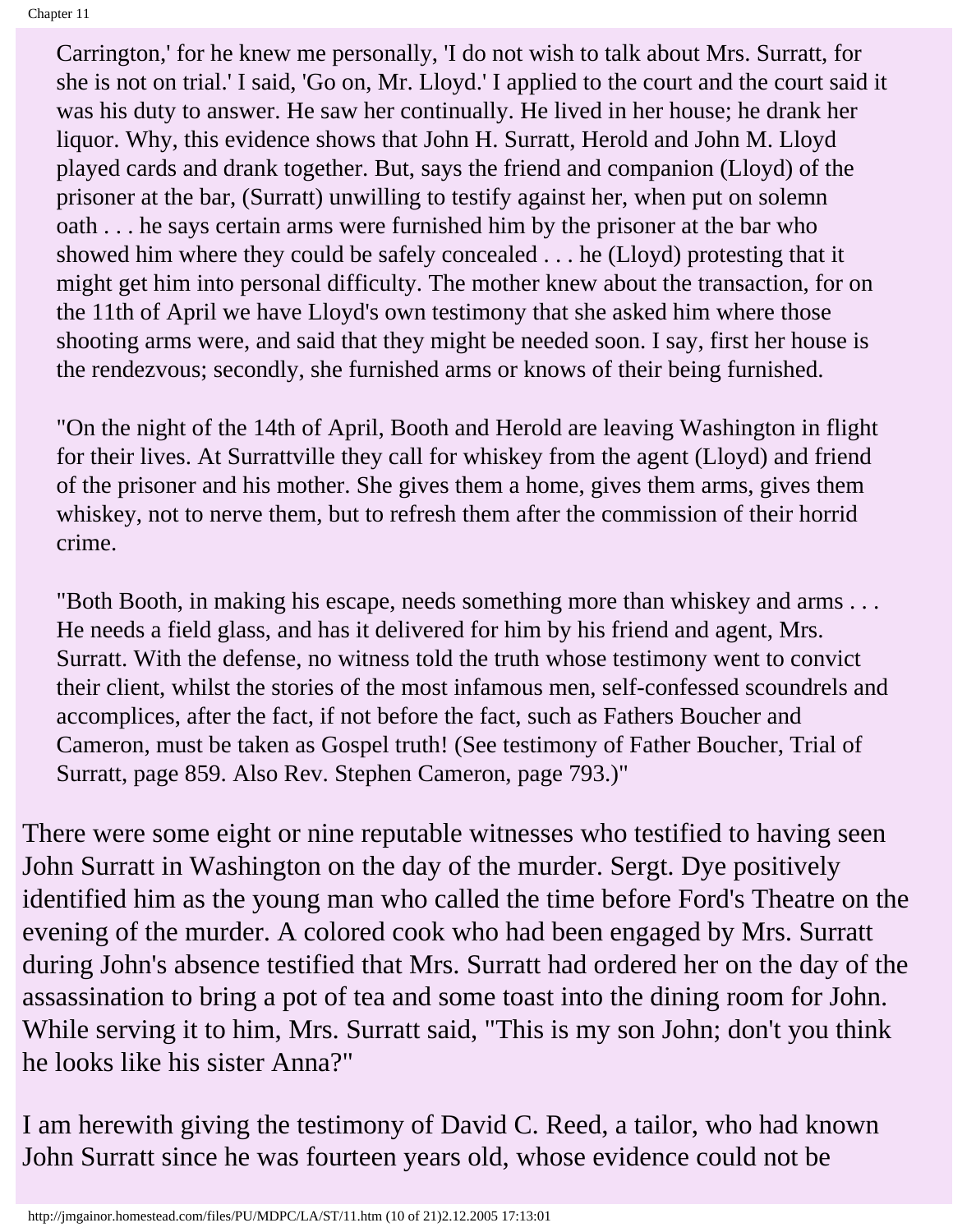questioned. His professional critical eye was naturally more attracted to the up-todate cut of Surratt's clothing.

## Testimony of David C. Reed, June 3rd, 1867:

"The last time I saw John H. Surratt was about half past two o'clock on the day of the assassination, April 14th last. I was standing on the stoop of Hunt and Goodwin's military store. Mr. Surratt was going past the National Hotel. I noticed his hair was cut very singularly, rounding away down on his coat collar. I did not notice whether he had whiskers or a mustache as I was more attracted by the clothing he had on. His appearance was very genteel, remarkably so. He did not look like a person from a long journey. I cannot say I ever had any connection with Mr. Surratt since he was quite a child; I knew him by sight and we had just bowing acquaintance." (Surratt Trial.)

### TESTIMONY OF SHIP SURGEON DR. L. J. McMILLEN, THE PERUVIAN

Washington, D.C., Tuesday, June, 1867.

Question: Did you know John H. Surratt? If so, state where and under what circumstances.

Answer: "I became acquainted with John H. Surratt in the month of September, 1865. I did not know him under the name of Surratt. He was introduced to me under the name of "McCarthy" by a gentleman in Montreal who kept him in secrecy after the assassination of Mr. Lincoln. I was then ship surgeon of the Steamship Peruvian plying between Quebec and Liverpool. He came on board on September 11, 1865. I never suspected who he was until after we left. One day he inquired of me, 'Who is that gentleman?' pointing to a passenger. He said he believed he was an American detective and that he was after himself 'But,' said he, 'if he is (he put his hand in his pocket and drew out a revolver) that will settle him.' Then I began to suspect—not that he was Surratt but that he had been connected with the Rebellion here in some way. After that he would be continually with me every day, because I was the only person on board he knew, having been introduced to him by my friend. and he seemed not to care for being in the company of any one else. He used to come to me when I was alone and ask me to walk with him on deck; and he would always talk about what happened here during the war. He told me that he had been from the beginning in the Confederate States' service, carrying dispatches between here and Richmond, and also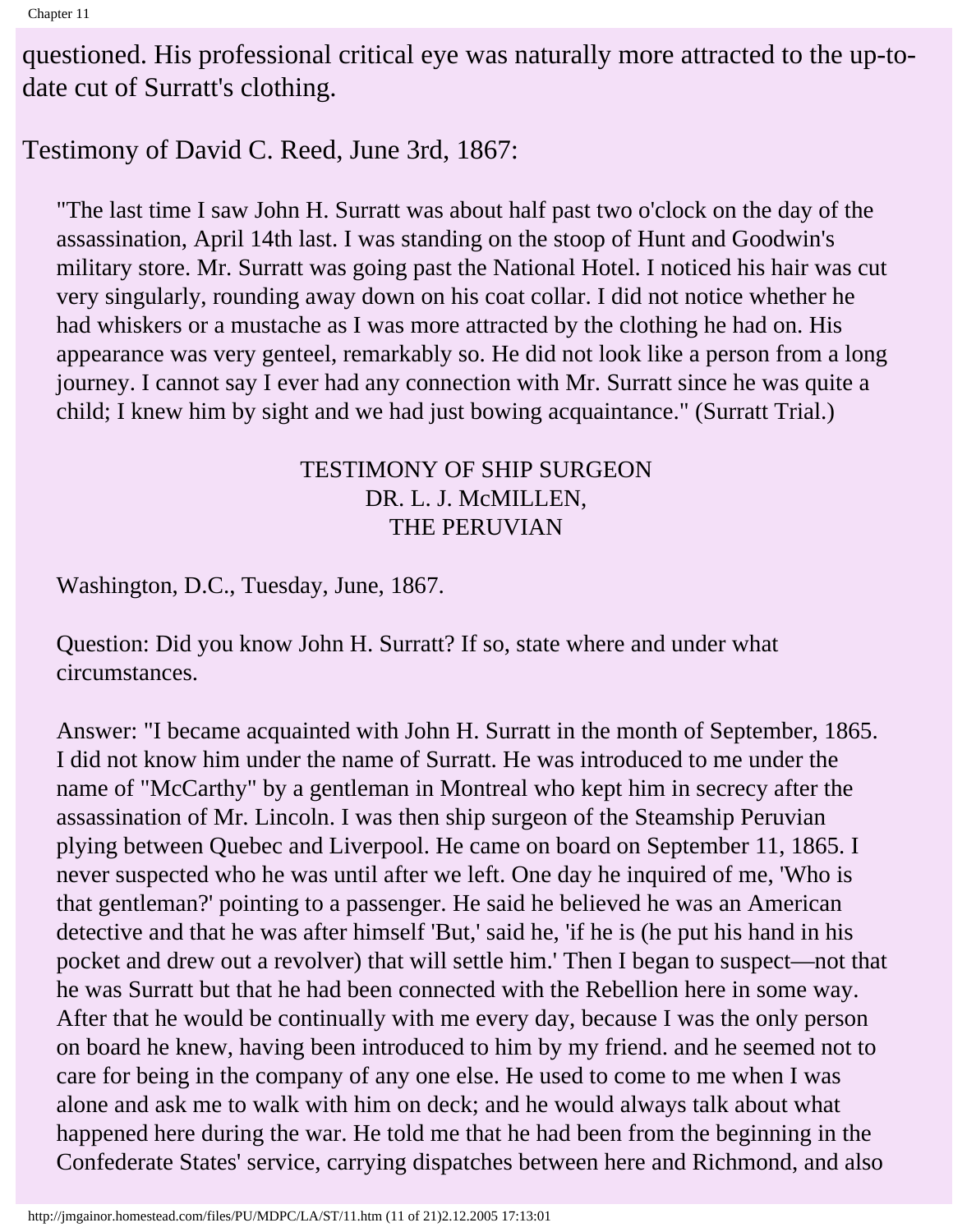as far as Montreal; that he and Booth had planned at first the abduction of President Lincoln; that, however, they could not succeed in that way and they thought it necessary to change their plan. After this, before the assassination, Surratt was in Montreal when he received a letter from Booth ordering him immediately to Washington; that it was necessary to act and act promptly and he was to leave Montreal immediately for Washington. He did not tell me he came here, but he told me he came as far as Elmira, N.Y., and from that place telegraphed to New York to find out whether Booth had already left for Washington and was answered that he had. He did not tell me that he had gone any farther than Elmira. The next place he spoke to me was St. Albans, Vermont, where he said he arrived early one morning about breakfast time and went to a hotel there for breakfast. When he was sitting at the table he heard several talking about the assassination and he inquired, 'What was up?' They asked if he did not know President Lincoln had been assassinated. He said, 'I do not believe it, because the story is too good to be true.' On that a gentleman pulled out a newspaper and handed it to him. He opened it and saw his own name as one of the assassins. He said this unnerved him so much that the paper fell out of his hands and he immediately left the room. As he was going out through the house he heard another party say that Surratt must have been or was at the time in St. Albans, because such a person (mentioning that person's name) had found a handkerchief on the street with Surratt's name on it. He told me he actually looked in his pocket and found that he had lost his handkerchief. From that place he went to Canada and was concealed there from April to September.

"There were a great many things he told me that I had forgotten, or at least are not fresh in my memory. At the time I paid particular attention to what he said, and when I first made a deposition in Liverpool, everything was fresh in my memory.

"The first time I was sure he was Surratt was on the day he was talking about his mother having been hung. He did not call her Mrs. Surratt or by any other name, but just spoke about his mother having been hung; of course I knew well enough that there was only one woman that had been hung in connection with the assassination so I was pretty certain he was her son. He also asked me who did I believe he was. I was not sure who were the parties that escaped . . . so I answered that I believed he was either Surratt or Payne. He gave me no reply but only laughed.

"But the last day he was on board he called me aside and began to talk of the assassination. It was in the evening and we were alone together and he took out his revolver which was always kept in his pocket, pointed it at the heavens and said, 'I hope and wish to live just a few years more—two will do me—and then I shall go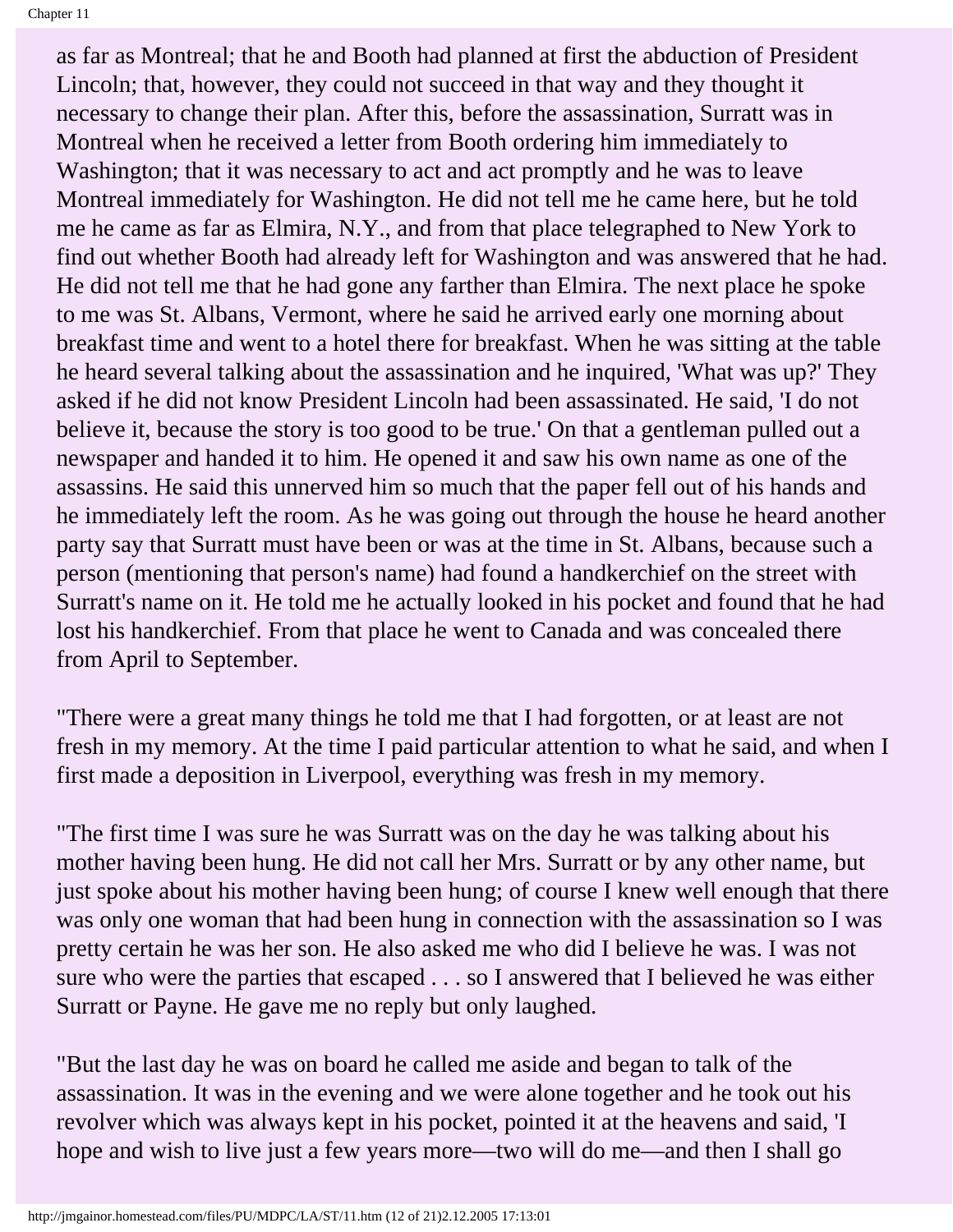back to the United States and I shall serve Andy Johnson as Abraham Lincoln has been served.' I asked him why? 'Because he has been the cause of my mother being hung.' I then said, 'Now who are you?' I was pretty sure then who he was but still he had not given me his name himself. He looked around to see whether any one was near us and said: 'I am Surratt.'

"I made this affidavit September 25th in Liverpool. Next day would be Wednesday the 26th. I told Mr. Wilding, United States Consul, he would be in Liverpool in a day or two. On Wednesday the 26th, Surratt came to my boarding house but I was absent.

"He returned in the evening and wanted me to go with him to a place he had been recommended to go, but he could not find the place, so I went with him. Mr. Wilding, I think had sent a detective to watch us for I saw a man follow us from the time we left my house until I left Surratt and he went to that house to which he had been recommended. (Oratory of the Holy Cross Church.) He promised to see me next day but didn't. I got a short note stating he intended to go to London but when he got to the station there were several Americans there and he was afraid of being recognized, and did not go any farther. In a few days again I saw him and he gave me a letter to bring back to the party who had taken care of him in Montreal. He expected some money because when he got to Liverpool he had very little money . . . . He told me he expected a remittance from Washington but it would come through his friend in Montreal, and that I would very likely be charged with it when I returned."

Testimony of F.L. Smoot, June 2nd.

(Conversation with Mr. Jos. T. Nott occurred in the barroom of the Surratt Tavern, at Surrattsville on April 15th.)

"Mr. Nott said: 'He reckoned John was in New York by this time.' I asked him why he thought so and he said, 'My God! John knows all about this murder. Do you suppose he is going to stay in Washington and let them catch him?' I pretended to be much surprised and said, 'is that so?' He replied, 'It is, by God! I could have told you that this thing was coming to pass six months ago.' Then, putting his hand on my shoulder, 'Keep that in your own skin, my boy. Don't mention it; if you do, it will ruin me forever.'"

## (See Surratt trial)

## Joseph T. Nott was Lloyd's bartender at the Surratt Tavern.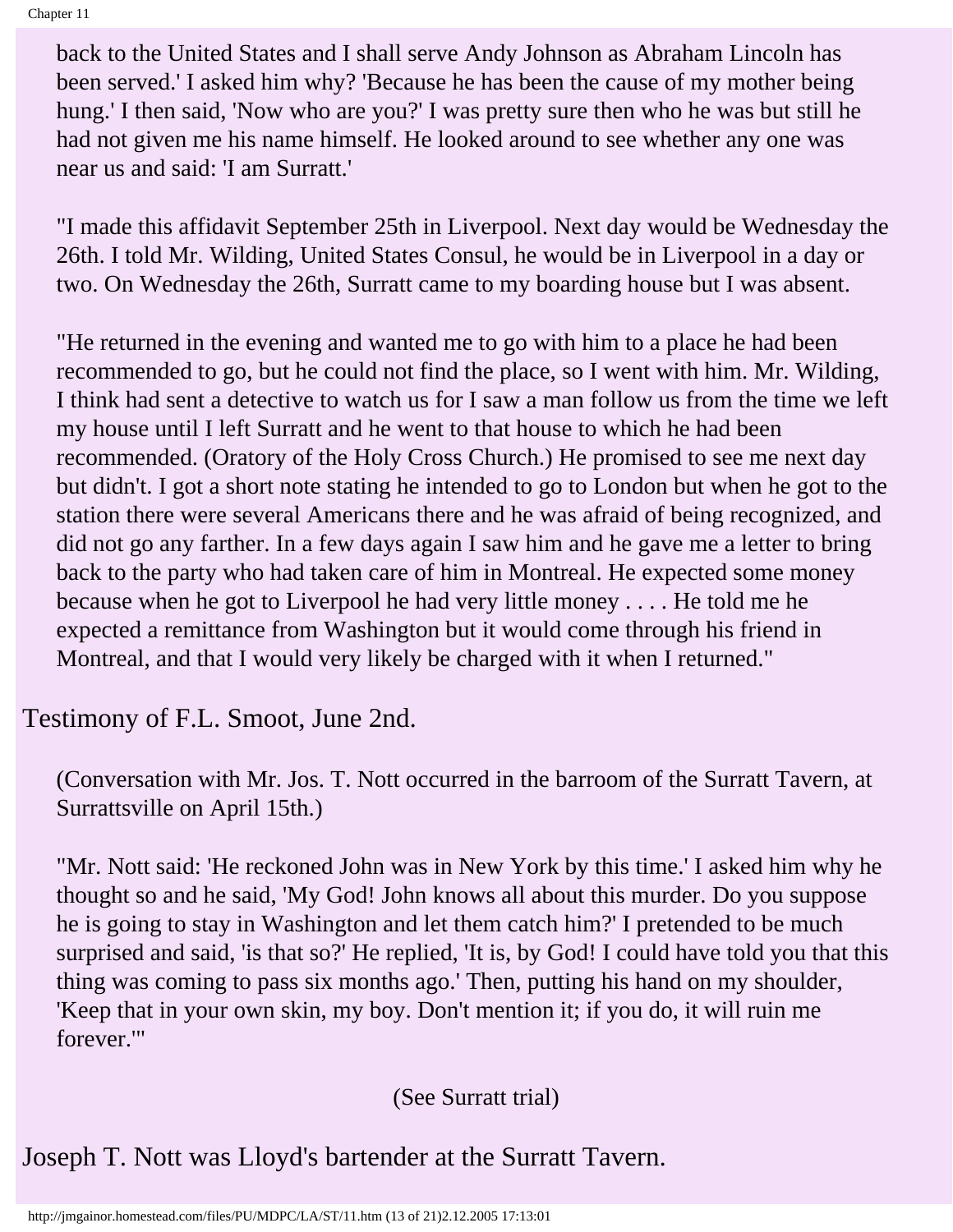## General Harris in his Assassination of Lincoln on page 280 says:

"Mr. Merrick then went on to meet the argument that Surratt had confessed his guilt by flight, by declaring that the mad passions of the hour and tyrannical usurpations of the government in its methods of dealing with those charged with this crime, by sending them before a military commission instead of a civil court for trial, justified him in his flight. He (Merrick) then went on to vindicate the Catholic church which he claimed had been assailed in this matter. The only reference to the Catholic church in connection with this trial had been made in the public press. The prosecution had carefully abstained from any assault on that church, and had tried to exclude religious prejudices from the minds of the jurors. Mr. Merrick, however, seized the occasion to pass an eulogium on that church, in which he showed as much disregard for facts of history, as he did for the proven facts in this case. Perhaps, he felt this vindication to be called for from the fact, that most of the conspirators were Catholics in religion, and the further fact that the friends who waited and watched for the return of his client, to Montreal, after the assassination, and who on his return, spirited him away (priests La Pierre and Boucher) and kept him secreted five months, and then helped him off to Italy, where he was found in the ranks of the Pope's army, and who voluntarily came before the court on his trial to testify, and to procure testimony in his behalf, were priests of that church."

## Continuing, General Harris comments:

"In his eulogies on that church he forgot to mention the fact that the pope, during the progress of the war, acknowledged the Southern Confederacy, and wrote a sympathizing letter to Jefferson Davis, in which he called him his dear son, and by implication denounced President Lincoln as a tyrant.

"He could have scarcely forgotten that the pope of Rome had sought to take advantage of the arduous struggle in which our government was engaged for the preservation of its life, to established a Catholic empire in Mexico, and had sent Maximilian, a Catholic prince, to reign over, at the time, unhappy people, under the protection of the arms of France, lent to the furtherance of his un-holy purpose, by the last loyal son of the church, that ever occupied a throne in Europe.

"Perhaps, he did not realize that it was God who frustrated the last grasp of the drowning man at a straw that eluded his grasp, by preparing for his holiness, the pope, and for Louis Napoleon, just at that moment, the Franco-Prussian War, which resulted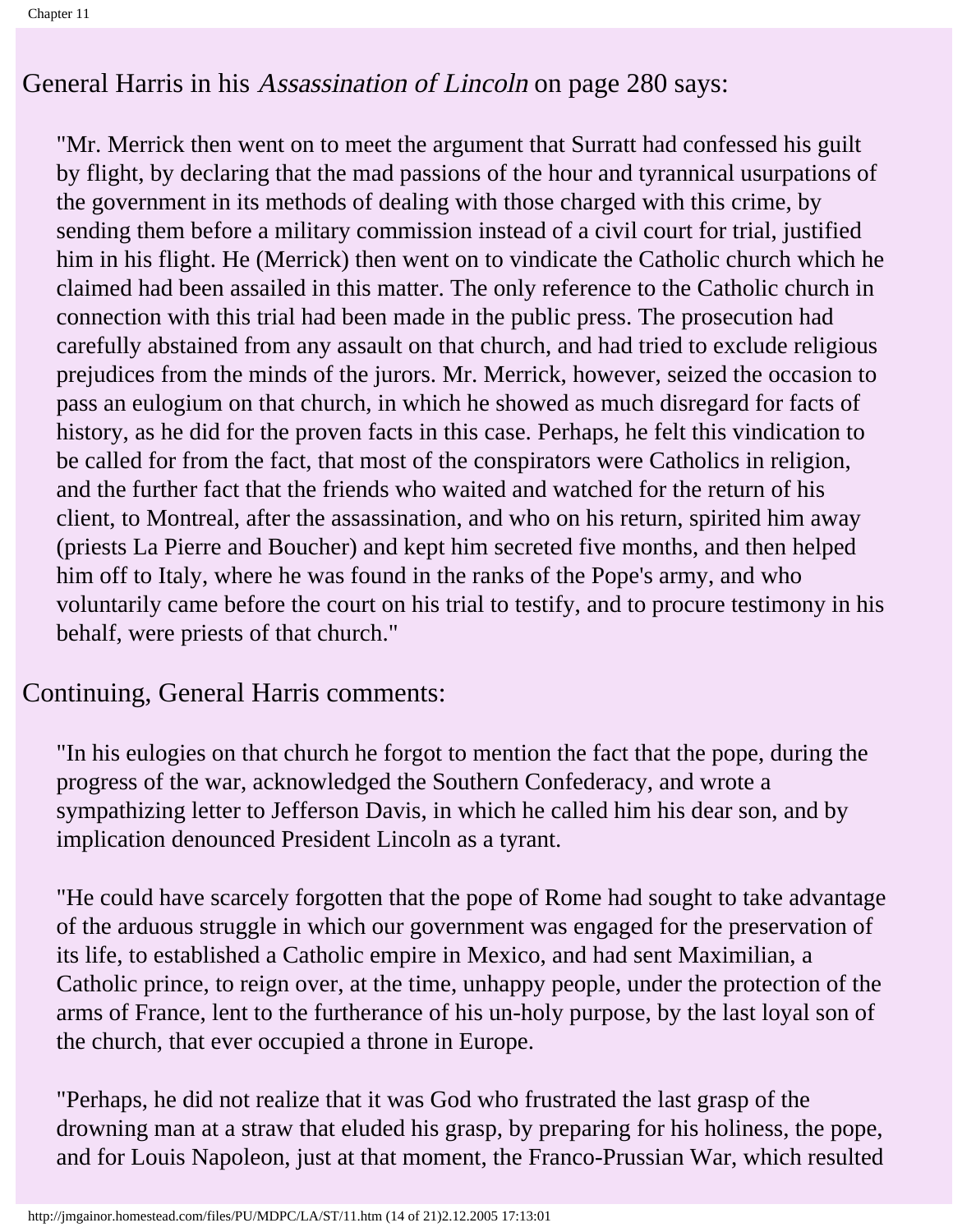in the final loss of the temporal power to the pope, and with it, his grip on the world and his empire and crown, to the last servile supporter of his temporal pretensions— Napoleon IIIrd!

"To claim for that church, as Mr. Merrick did, friendship to civil liberty, respect for the rights of conscience and of private judgment, and love for our republican institutions, is to ignore or set at naught, all the dogmas of that church on the above questions and all the claims of the papacy. Mr. Merrick manifestly thought that the attitude of the Catholic clergy toward the assassination of the President could be hidden from public view, by his fulsome eulogy.

"The appeals made by the eminent counsel for the prisoner, to the political and religion prejudices of jurors, was ably seconded, all through the trial by the Jesuit priesthood of Washington City and the vicinity. It will be recalled by scores of people who attended the trial, that not a day passed, but that some of these were in the court room as the most interested spectators. That they were not idle spectators, may be inferred from the fact, that whenever it seemed necessary to the prisoner's counsel to find witnesses to contradict any testimony, that was particularly damaging to their cause, they were always promptly found, and were almost always uniformly Catholics in religion, as shown by their own testimony upon cross-examination.

"It was a remarkable fact also, that these witnesses were scarcely ever able to come from under the fire of Judge Pierrepont's searching cross-examination, uncrippled, and also, that when they took the risk of bringing two witnesses in rebuttal of the same testimony, their witnesses uniformly killed each other off, before they got through the ordeal. That tests the truthfulness of witnesses—cross-examination.

"Other outside influences were brought to bear on the jurors, such as these: Father J.B. Menu, from St. Charles College, (Sulpician Monastery) spent the day in the courtroom, sitting beside the prisoner all day, thus saying to the jury: You see which side I am on. A great many of the students from the same college also visited the trial, it being vacation, and they uniformly took great pains to show their sympathy with the prisoner by shaking hands with him.

"The press also was prostituted almost daily by publishing cunningly devised paragraphs impugning the motives of the government in the prosecution and management of the case. Thus were the prejudices of the jurors appealed to and efforts also made to pervert public opinion."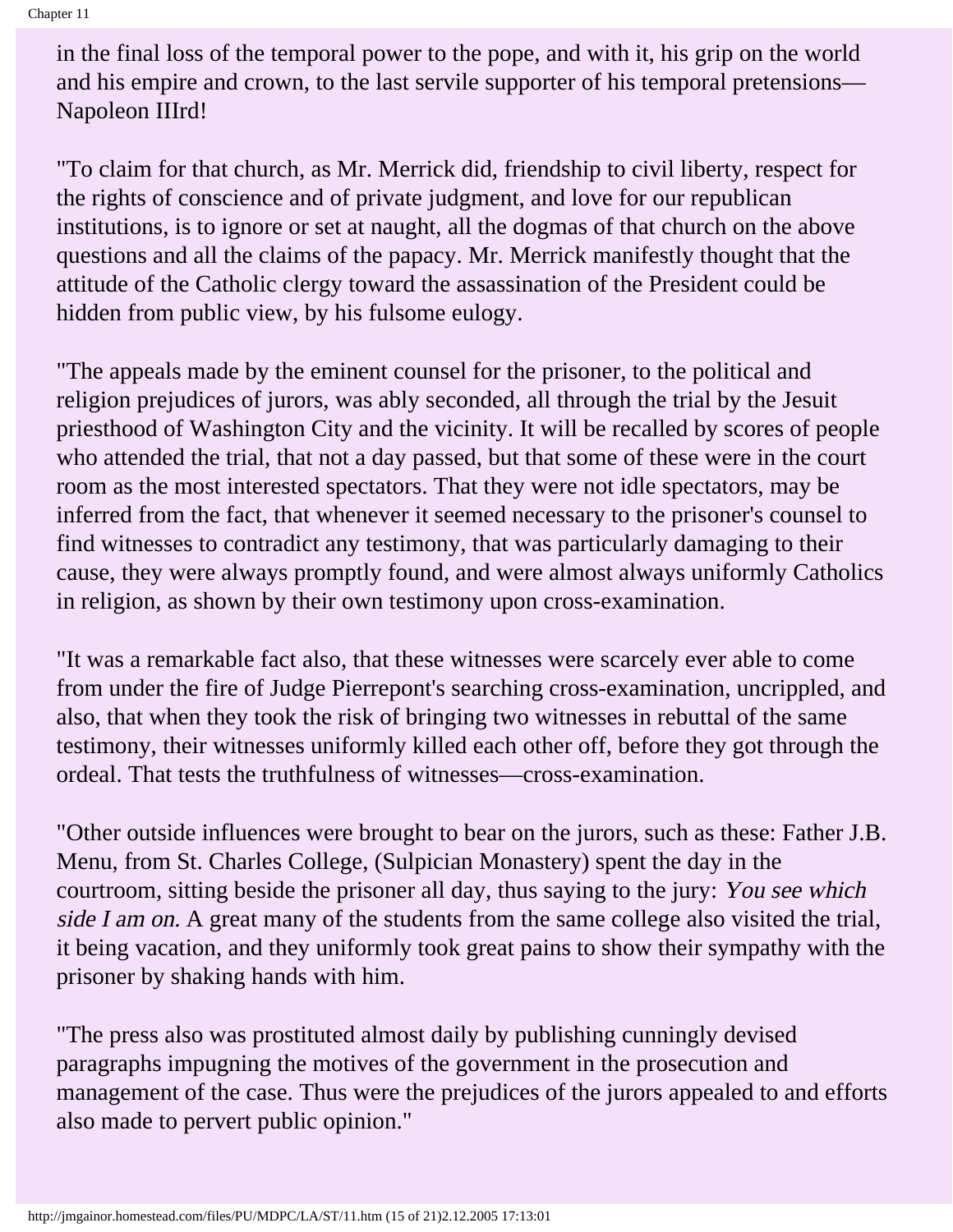Chapter 11

The above from General Harris who was present at the trials of Surratt, and who was also one of the Military Commission which tried and convicted Mrs. Surratt and the other three conspirators, recommending the death penalty, and sentences to the Dry Tortugas to four others, gives the reader a concise picture which correctly photographs the fine Italian hand which directed Surratt's attorneys in their line of action. Nothing could be clearer.

And now, permit us to quote from the closing address of Judge Pierrepont, which is a masterpiece from a legal standpoint and a classic in pure English, superb in its logic, impregnable in its TRUTH:

"May it please your honor, and gentlemen of the jury, I have not in the progress of this long and tedious case, had the opportunity as yet of addressing to you one word. My time has now arrived. Yea, all that a man hath, will he give for his life! When the book of Job was written, this was true, and it is just as true today. A man, in order to save his life, will give his property, will give his liberty, will sacrifice his good name, and will desert his father, his mother, his sister. He will lift up his hand before Almighty God, and swear that he is innocent of the crime with which he is charged.

"He will bring perjury upon his soul, giving all that he hath in the world, and be ready to take the chances and jump the life to come and so far as counsel place themselves in the situation of their client, and just to the degree that they absorb his feelings, his terror and his purposes, just so far will counsel do the same.

"I am well aware, gentlemen, of the difficulties under which I labor in addressing you. The other counsel have all told you, that they know you, and that you know them. They know you in social life, and they know you in political affairs. They know your sympathies, your habits, your modes of thought, your prejudices, even. They know how to address you, and how to awaken your sympathies, whilst I come before you a total stranger. There is not a face in those seats that I have ever beheld until this trial commenced, and yet, I have a kind feeling pervading me, that we are not strangers.

"I feel as though we had a common origin, a common country, and a common religion, and that on many grounds we must have a common sympathy. I feel as though, if hereafter, I should meet you in my native city, or a foreign land, I should meet you not as strangers, but as friends. It was not a pleasant thing for me to come into this case. They had, perhaps, the right to ask, and so asking, I give you the answer. I was called into it, at a time ill-suited in every respect. I had just taken my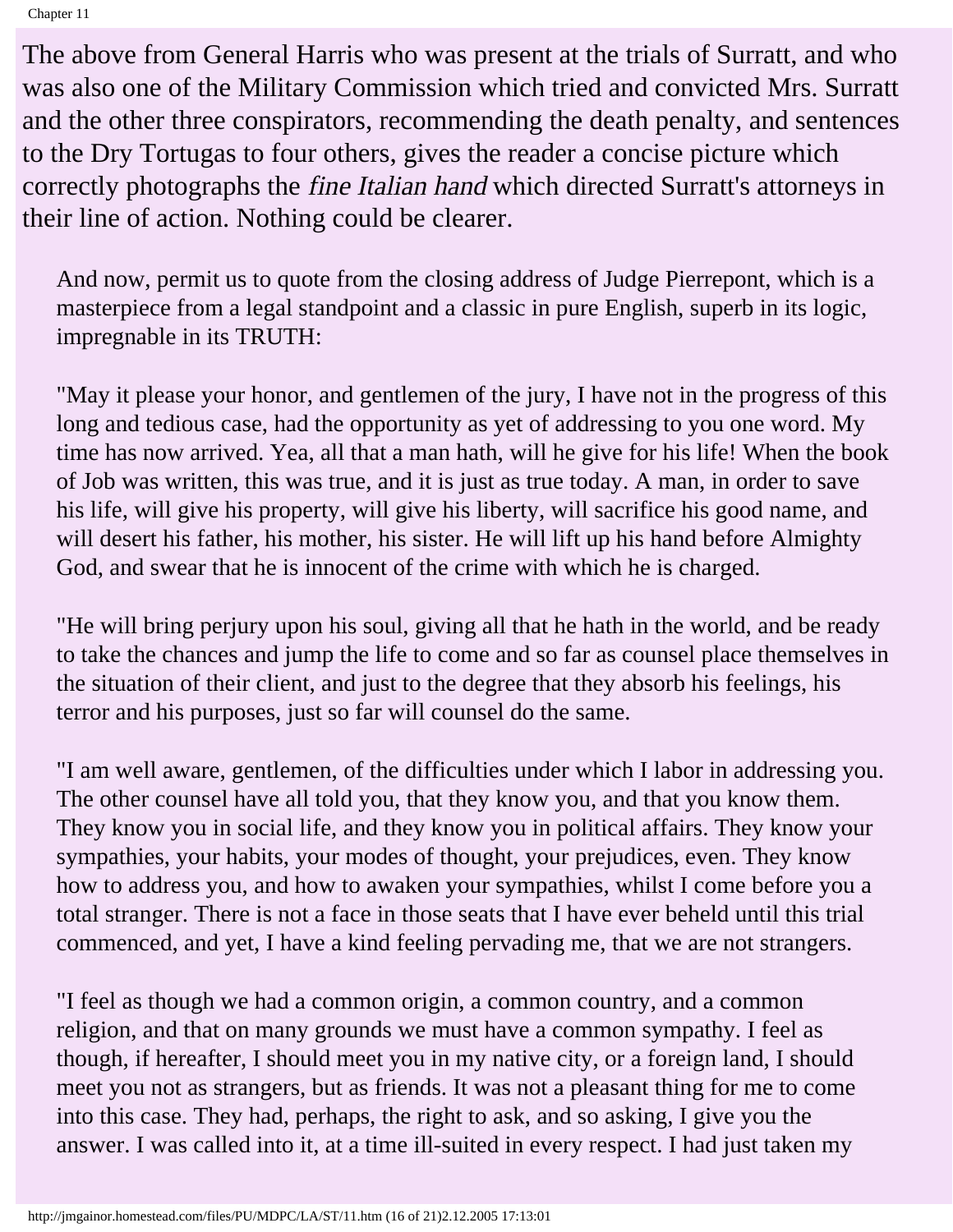seat in the convention called for the purpose of forming a new constitution for my State, and I was a member of the judiciary committee. The convention is now sitting, and I am absent, where I ought to be present. I feel, however, that I had no right to shirk this duty.

"The counsel asked whether I represented the Attomey General in this case . . . and so asking, I will give my answer. There is no mystery about the matter. The District Attorney feeling the magnitude of this case, felt that he ought to apply to the Attorney General for assistance in the prosecution of it, and he according made the application. I have known the Attorney General for more than twenty years. Our relations have been most friendly; both in social and professional point of view. The Attorney General conferred with the Secretary of State, who is, as you know, from my own State, and they determined to ask me to assist in the prosecution of this cause . . . . This is the way I happened to be engaged in this case . . . .

"When the President of the United States was assassinated, I was one of the committee sent on by the citizens of New York, to attend his funeral. When standing, as I did stand, in the East room by the side of that coffin, if some citizen sympathizing with the enemies of my country had, because my tears were falling in sorrow over the murder of the President, there insulted me, and I had at that time repelled the insult with insult, I think my fellow citizens would have said to me, that my act was deserving of condemnation; that I had no right in that solemn, holy hour, to let my petty passions or my personal resentments disturb the sanctity of the scene. To my mind, the sanctity of this trial is far above that funeral occasion, solemn and holy as it was, and I should forever deem myself disgraced, if I should ever allow any passion of mine, or personal resentment of any kind, to bring me here into any petty quarrel over the murder of the President of the United States. I have tried to refrain from anything like that, and God helping me, I shall so endeavor to the end.

"To me, gentlemen, this prisoner at the bar is a pure abstraction. I have no feeling toward him whatever. I never saw him until I saw him in this room, and then it was under circumstances calculated to awaken only my sympathy . . . . To me he is a stranger. Toward him I have no hostility, and I shall not utter one word of vituperation against him. I came to try one of the assassins of the President of the United States, indicted before you . . . so far as I am concerned, gentlemen, I believe that what you wish to know in this case is the truth  $\dots$ . My duty is to aid you in coming to a just conclusion. I believe that it is your honest desire to find out whether the accused was engaged in this plot to overthrow this government, and assassinate the President of the United States. When this evidence is reviewed, and when it is honestly and fairly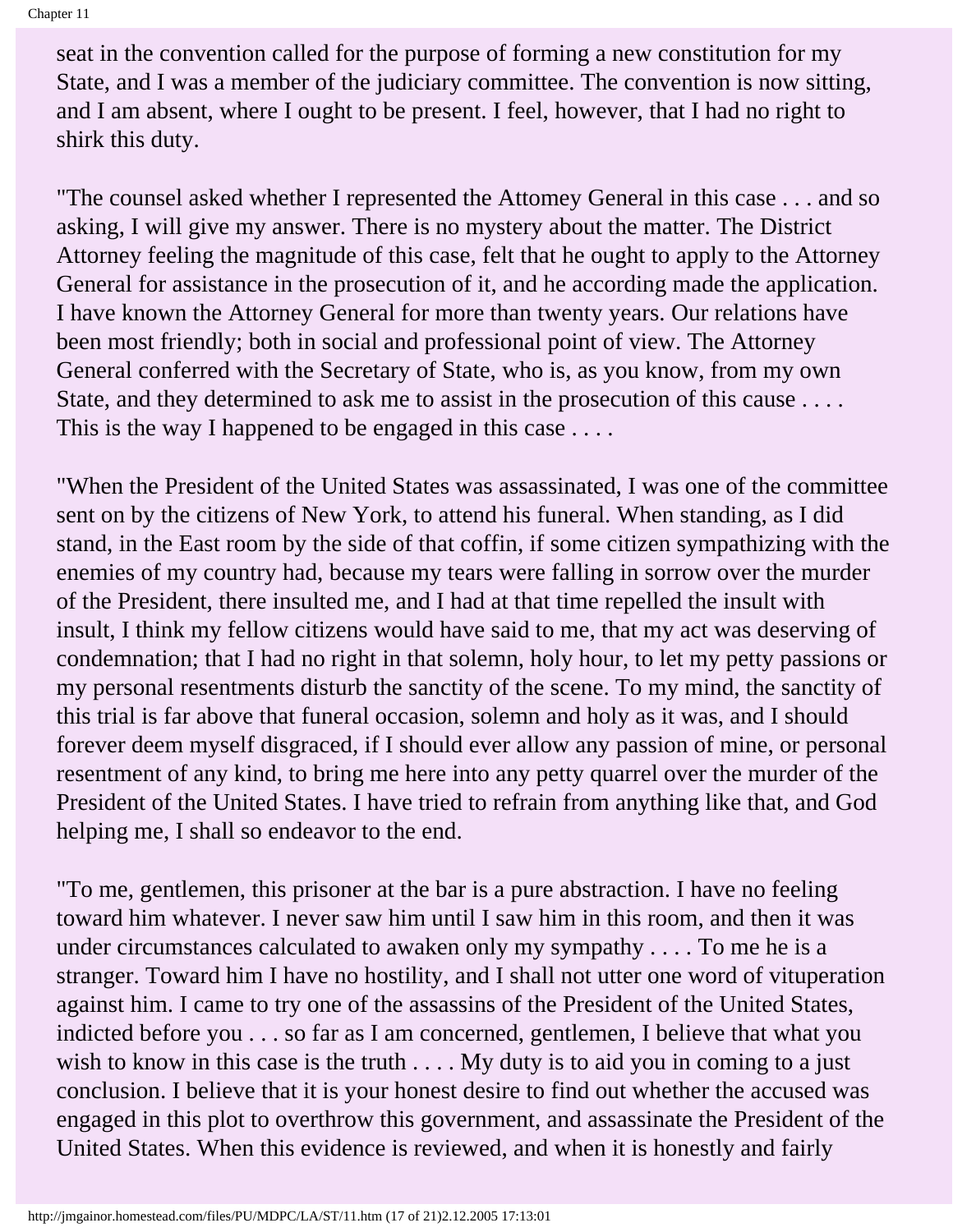presented, when passions are laid aside, and when other people who have nothing whatever to do with the trial are kept out of this case, you will discover that in the whole history of jurisprudence, no murder was ever proved with the demonstration with which this has been proven before you. The facts, the proofs, the circumstances, all tend to one point, and all prove the case, not only beyond a reasonable doubt, but beyond any doubt.

"This has been, as I have already stated, a very protracted case. The evidence is scattered. It has come in, link by link, and as we could not have witnesses here in their order when you might have seen it in its logical bearings, we were obliged to take it as it came. I shall not attempt, gentlemen, to convince you by bold assertions of my own. I fancy I could make them as loudly and as confidently as the counsel for the other side, but I am not here for that purpose. The counsel are not witnesses in the case. We have come here for the purpose of ascertaining whether, under the law, and on the evidence presented, this man arraigned before you, is guilty as charged . . . . My business is to prove to you from the evidence that this prisoner is guilty. If I do that, I shall ask your verdict. If I do not do that, I shall neither expect nor hope for it.

"I listened to the two counsels who have addressed you for several days without one word of interruption. I listened to them respectfully and attentively. I know their earnestness, and I know the poetry that was brought into the case, and the feeling and the passion, that was attempted to be excited in your breasts, by bringing before you the ghost trailing her calico dress and making it rustle against these chairs. I have none of these powers which the gentlemen seem to possess, nor shall I attempt to invoke them. I have come to you for the purpose of proving that this party accused here, was engaged in this conspiracy to overthrow this government, which conspiracy result in the death of Abraham Lincoln, by a shot from a pistol in the hand of John Wilkes Booth. That is all there is to be proven in this case.

"I have not come here for the purpose of proving that Mrs. Surratt was guilty, or that she was innocent, and I do not understand why that subject was lugged into this case in the mode that it has been; nor do I understand why the counsel denounced the Military Commission which tried her, and thus indirectly censured in the severest manner, the President of the United States. The counsel certainly knew, when they were talking about that tribunal, and when they were thus denouncing it, that President Johnson, President of the United States, signed the warrant that directed the execution; that President Johnson, President of the United States, when that record was presented to him, laid it before his Cabinet, and that every single member voted to confirm the sentence, and that the President with his own hand, wrote his confirmation of it, and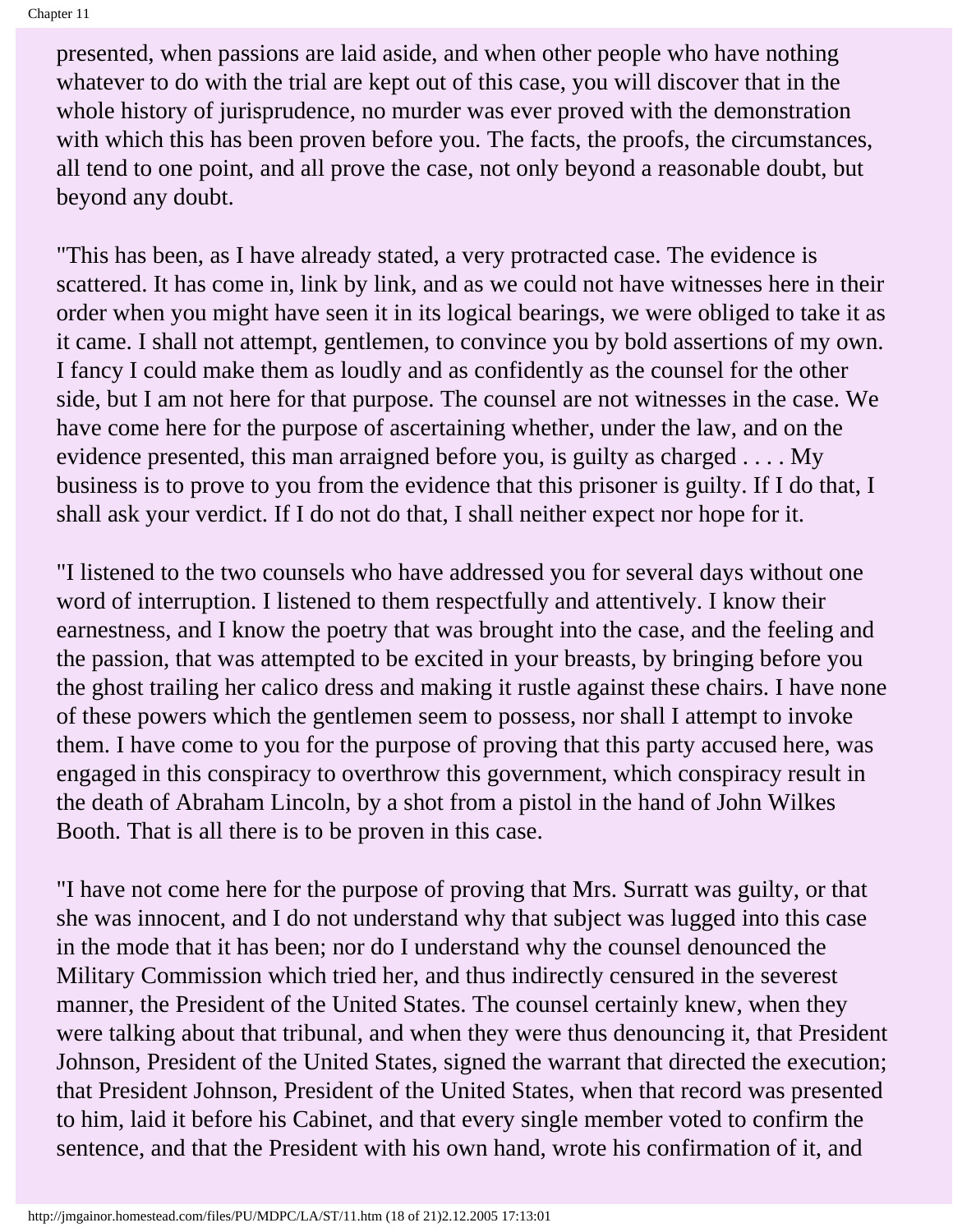with his own hand signed the warrant. I hold in my hand the original record, and no other man, as it appears from that paper, ordered it. No other one has touched this paper; and when it was suggested by some of the members of the Commission, that in consequence of the age, and the sex, of Mrs. Surratt, it might possibly be well to change her sentence to imprisonment for life, he signed the warrant for her death with the paper right before his eyes—and there it is (handing it to Mr. Merrick). My friend can read it for himself.

"My friends on the other side have undertaken to arraign the government of the United States against the prisoner. They have talked very loudly and eloquently, about this great government of twenty-five or thirty millions of people, being engaged in trying to bring to conviction, one poor young man, and have treated it as though it was a hostile act, as though two parties were litigants before you, the one trying to beat the other.

"Is it possible that is has come to this, that, in the City of Washington, where the President has been murdered, that when under the form of law, and before a court and jury of twelve men, an investigation is made, to ascertain whether the prisoner is guilty of this great crime, that the government is to be charged as seeking his blood, and its officers as lapping their tongues in the blood of the innocent? I quote the language exactly. It is a shocking thing to hear. What is the purpose of a government? What is the business of a government?

"According to the gentlemen's notion, when a murder is committed the government should not do anything towards ascertaining who perpetrated the murder, and if the government did undertake to investigate the matter and endeavor to find out whether the man charged with the crime if guilty, or not . . . the government and all connected with it, must be expected to be assailed as 'bloodhounds of the law,' and as seeking to 'lap their tongues in the blood of the innocent.' Is that the business of the government, and is it the business of the counsel, under any circumstances, thus to charge the government? What is government for? It is instituted for your protection and my protection, for the protection of us all. What could we do without it? Tell me, my learned and eloquent counsel on the other side, what would you do without government? What would you do in this city?"

Have you ever heard, my dear reader, a more direct, explicit analysis of Roman Catholic anarchy portrayed than the above presentation of Judge Pierrepont?

There were eighty-five witnesses and ninety-six in rebuttal, called by the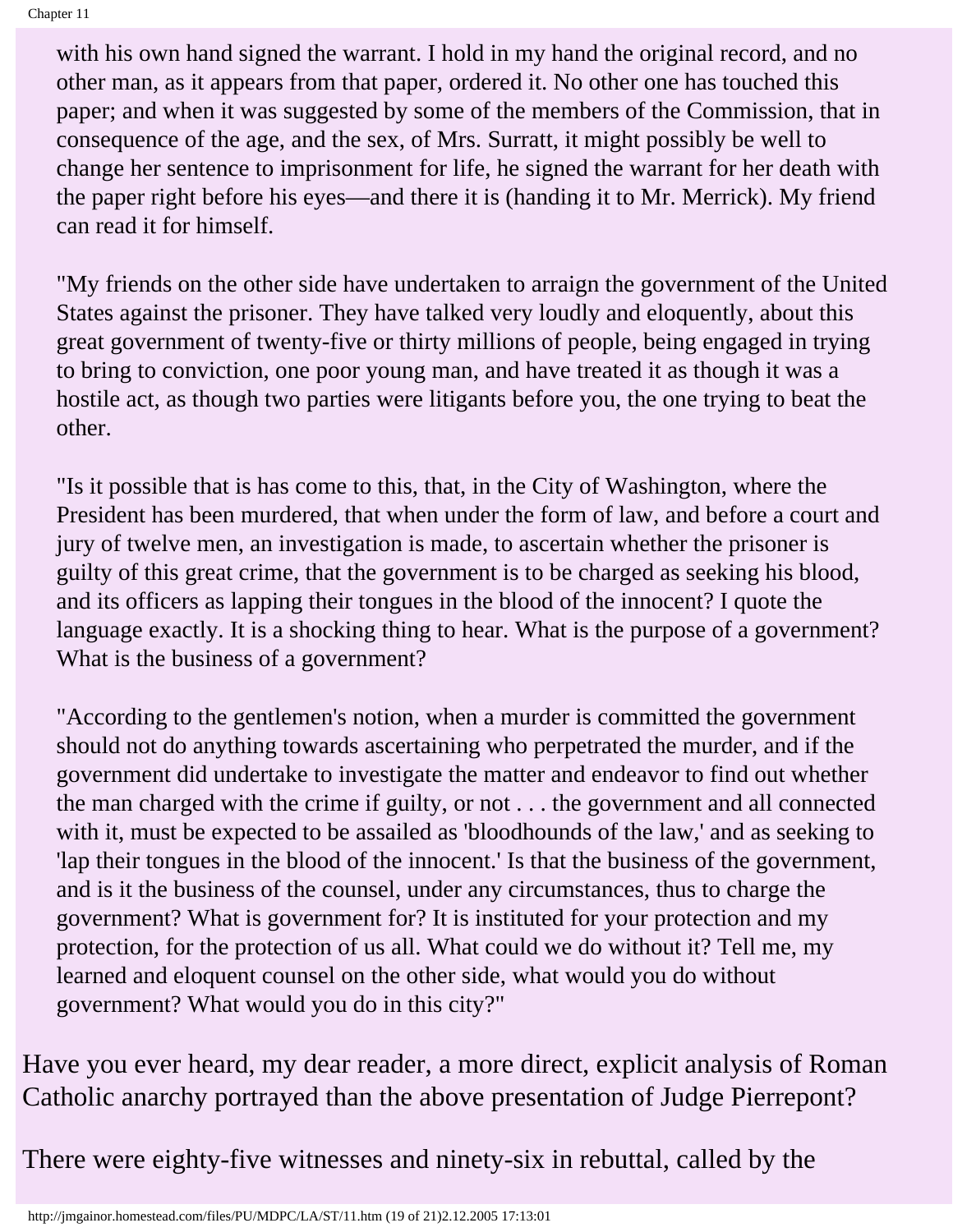government and Surratt called ninety-eight witnesses in chief and twenty-three in rebuttal.

The hearing began June 17th, 1867, and closed July 26th 1867. The arguments of the attorneys covered twelve days. The case went to the jury August 7th. The jury brought in a report that they stood about even for conviction and acquittal, with no prospect of reaching an agreement. Surratt was remanded to jail.

His attorneys asked that he be released on bail which was refused by the court. The following September the case was nolle prosequi. He was then indicted on the charge of engaging in rebellion. He was admitted to bail on this charge in the amount of \$20,000, which still stands.

A second indictment was found against him, but the district attorney entered a nolle prosequi on this. The prisoner was finally released and permitted to go free on a technicality—an omission of the three words in the indictment, viz.: "Was a fugitive."

All of the above proceedings in the face of the burning facts brought out by his two trials, and that every charge of his guilt of the murder of Abraham Lincoln was proven beyond the peradventure of a doubt.



[Home](http://jmgainor.homestead.com/files/PU/PU.htm) | [Modern Day Papal Crimes](http://jmgainor.homestead.com/files/PU/MDPC/MDPC.htm) | [Lincoln Assassination](http://jmgainor.homestead.com/files/PU/MDPC/LA/LA.htm) | [Email](mailto:PapacyUncovered@ec.rr.com)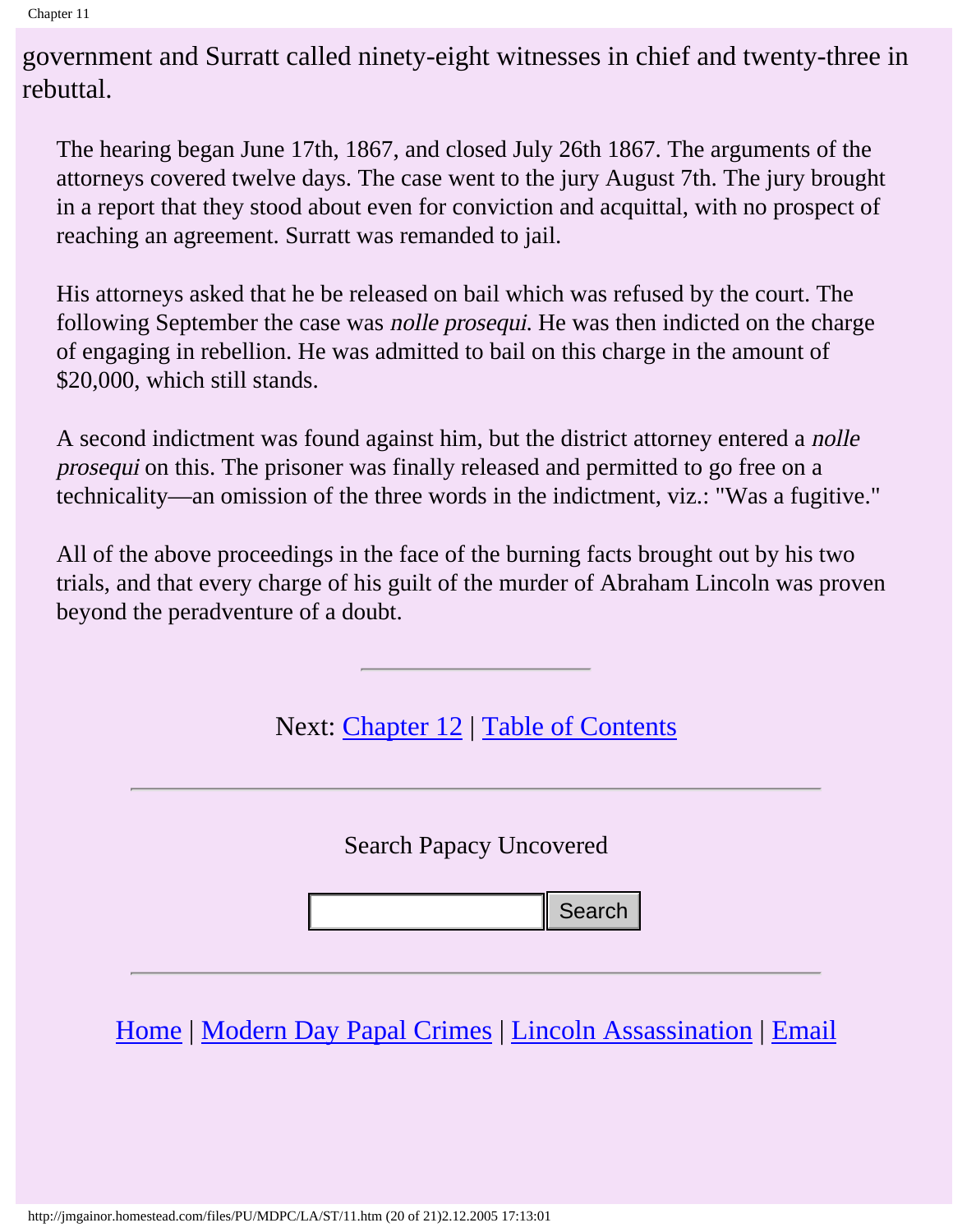# <span id="page-168-0"></span>The Suppressed Truth about the Assassination of Abraham Lincoln

## **Chapter 12 Summing It All up: Two and Two**

The aim of the Jesuits in this country is to ultimately extricate the Roman Church from its responsibility in the murder of Lincoln by exonerating Mary E. Surratt and her son John by placing the whole blame on John Wilkes Booth—the Protestant.

The recent activity in this direction of these Leopolines—the Knights of Columbus —is most significant and interesting to observe. Wide publicity was recently given through the official press of the Knights of Columbus of an offer of five thousand dollars to "any one who can prove that John Wilkes Booth was a Roman Catholic" is one move in the plan.

The Surratts must be white-washed before the Catholic Church can clear its skirts. The documentary evidence pertaining to this tragedy has been so carefully and completely removed from the public eye that they feel it safe now to openly refer to the death of Lincoln. But for years his name never passed the lips of either the priests or the press of Rome!

With a desire to get at the truth we have made a study of these two characters.

There is much to convince the fair-minded investigator that John Wilkes Booth had been a pervert to the Roman Church. The evidence in both the trials of the conspirators and John H. Surratt shows that Booth was frequently at Mass in various Roman Churches. The fact that he wore an Agnus Dei bronze medal at the time of his death which was taken from his neck by Surgeon General Barnes as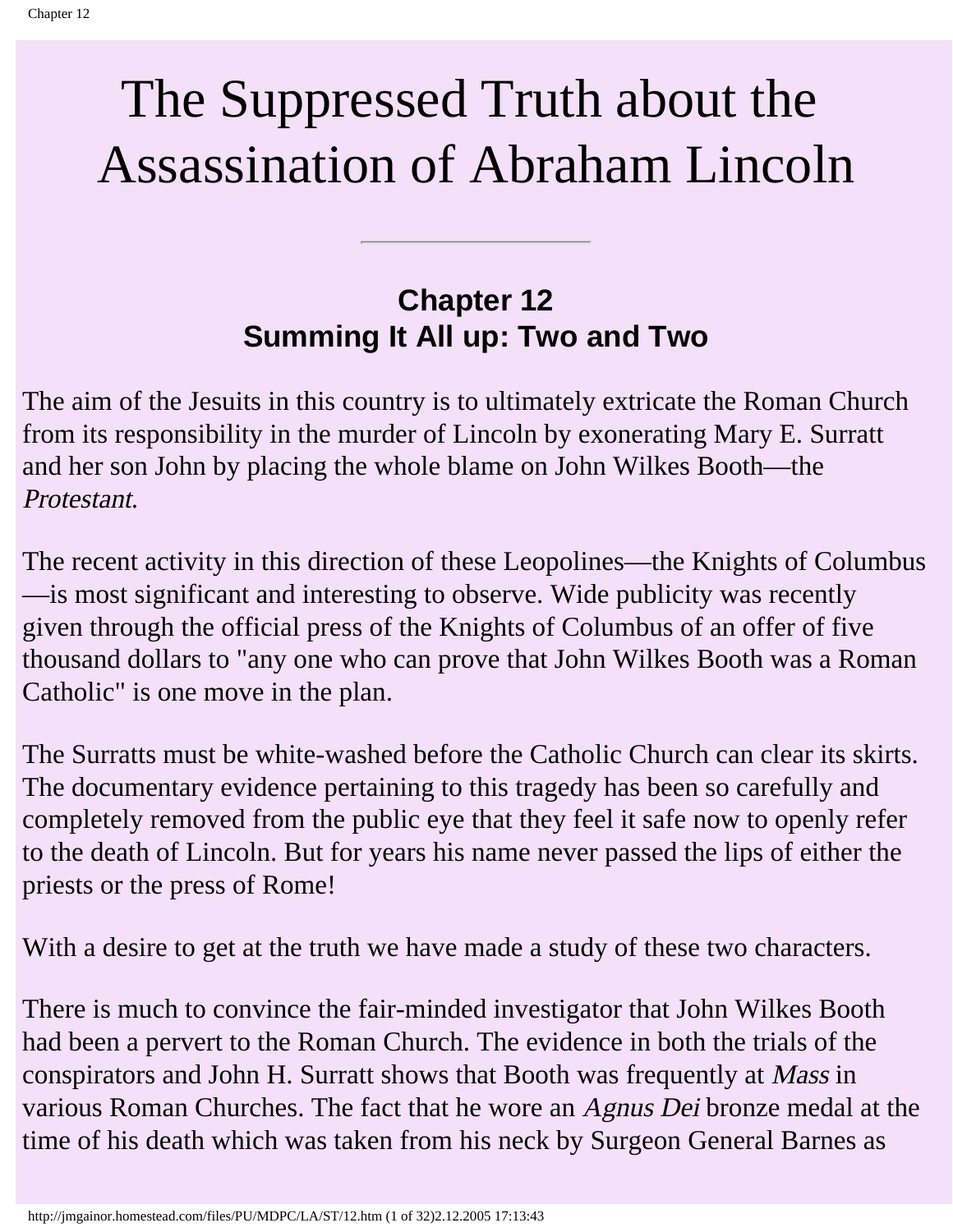Chapter 12

his body lay on the Montauk, which had become corroded from the moisture of his body showed long wear. Only three weeks prior to the murder as Rear Admiral Baird tells us, he met Booth coming out of a Vesper Service at a Roman Church in Washington. This alone of course would not be conclusive, but taken together with other evidence strengthens the conclusion, that he was not only a professed Romanist, but that he was a devout one.

The close associates of Booth from his arrival in Washington from Montreal the middle of November 1864, until his flight after the murder, were fanatical Romanists. His first visit the next day after he registered at the National Hotel was to the little Roman Church at St. Mary's near Bryantown. He had attended Mass and presented his credentials to the Roman Catholics, Drs. Queen and Mudd; was entertained by them and inquired for the whereabouts of John Surratt on that occasion, whom he met shortly afterwards in Washington and became a constant, almost daily, visitor at the Surratt home on H street which was the meeting place of the Romish priests of Washington and vicinity.

The complete confidence which existed between Booth and the Surratts, in the mind of the writer, is sufficient evidence that these schemers were taking no chances on any heretic. The fact that every member of this household was a Romanist and undoubtedly a member of the Knights of the Golden Circle further confirms this belief. Having absorbed the Jesuit psychology during my early girlhood training, and understanding the peculiar tie that binds all devout Romanists together, there is not the slightest doubt in my mind but that John Booth was not a full-fledged pape.

Add to this the fact that Booth himself had taken the Jesuitized oath of the Order of the Knights of the Gold Circle, given in full in this book, which no honorable or sincere Protestant's conscience would permit him to blacken his soul with, and we have another link in the chain of circumstantial evidence. He was under the influence of the small group of Confederate leaders in Montreal, who in turn were the most abject tools and associates of the French priests in that city. Considering these and other things we will be justified in concluding that if John Wilkes Booth was not a professed Romanist, he might as well have been and most certainly he was nothing else.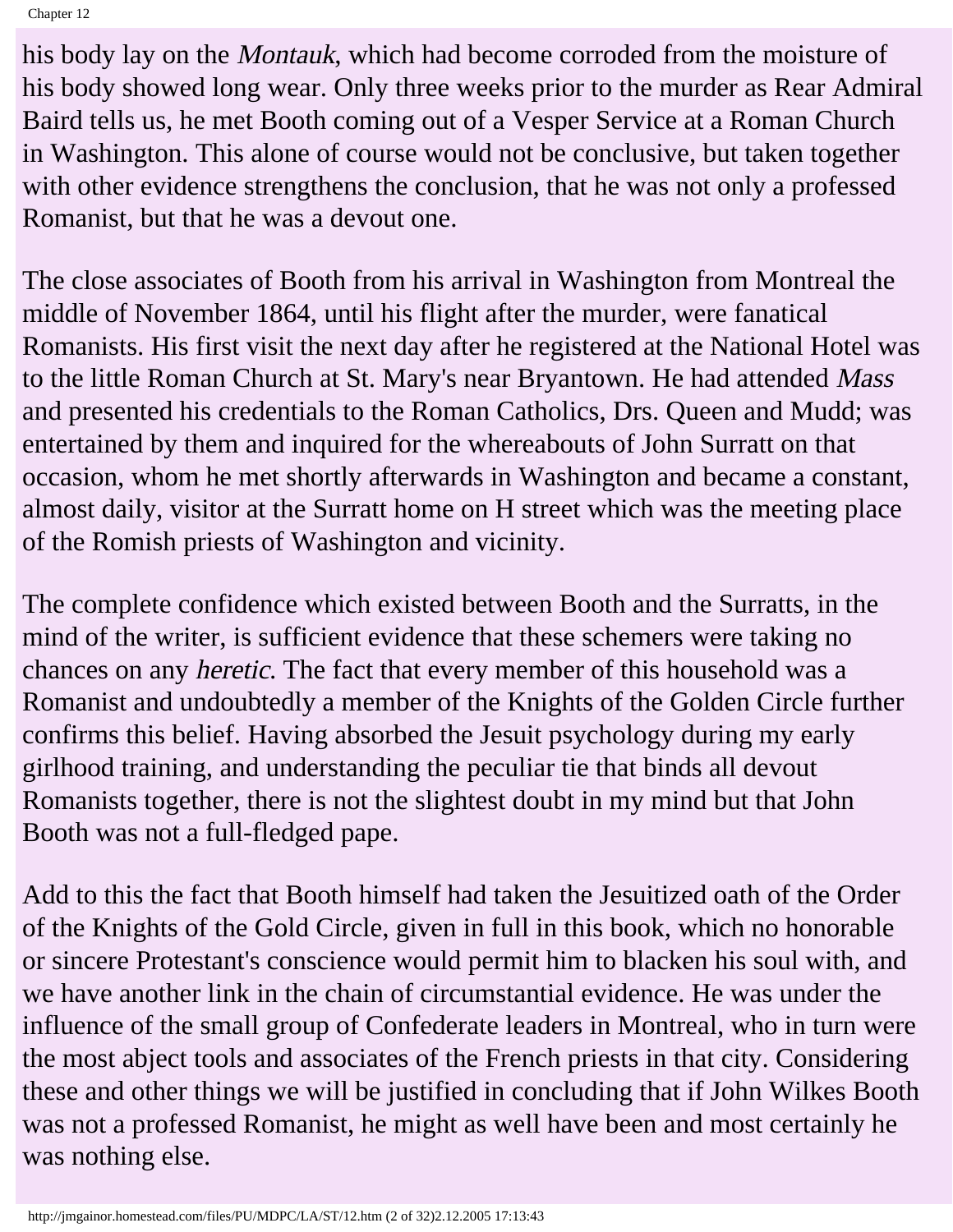There is no professed Catholic assassin in all history, within the writer's knowledge who was a more effectual dupe of the priests of Rome and their lay agents than this once brilliant, care free, talented young man whose most distinguishing characteristic, barring his kindly courtesy, was his reverence and devotion to his mother.

Without wishing to excuse or condone the cruel, cowardly act which snatched Abraham Lincoln away from us at the moment when his great wisdom, kindliness, and broad charity would have guided the re-construction as no other could, but the aim is to call attention to the instigators, higher up—the priests of Rome who were accessories both before and after the fact, and who have always escaped without even censor or suspicion, leaving their tools to pay the price!

Booth was chosen for this bloody deed with keen discernment and fine discrimination by these ecclesiastical plotters against this government. That he was a young man without much depth of character is to be conceded, for they do not seek strong characters to execute these wicked and dangerous deeds. No doubt the Jesuits followed Booth for months, studying him, finding his most vulnerable point, delving into his very soul, before they decided to cast on him the leading role. There were many advantages in his selection. His profession and the wellknown loyalty of the Booth family to the Government placed him almost above suspicion. His knowledge of changing his appearance, his expertness in the use of firearms, horsemanship, fencing, etc., his pronounced personal magnetism and easy, graceful manner and above all his childlike vanity without egotism, all tended to, from their standpoint make him an ideal victim of their subtle influence. One other point: Booth, even if he had no previous idea of the responsibility or knowledge of the oath he was to take when he entered the Golden Circle, must have fully realized after, that had he failed to carry out instructions after he had drawn the fatal blank, it meant his own certain death.

Geniuses are usually so absorbed in the line of work in which their gift inclines them, that they are often easy victims of stronger designing or unscrupulous minds, and the dramatic instinct in this unfortunate young man would tend to make him particularly susceptible to the weird ceremonies, garbs, etc., of the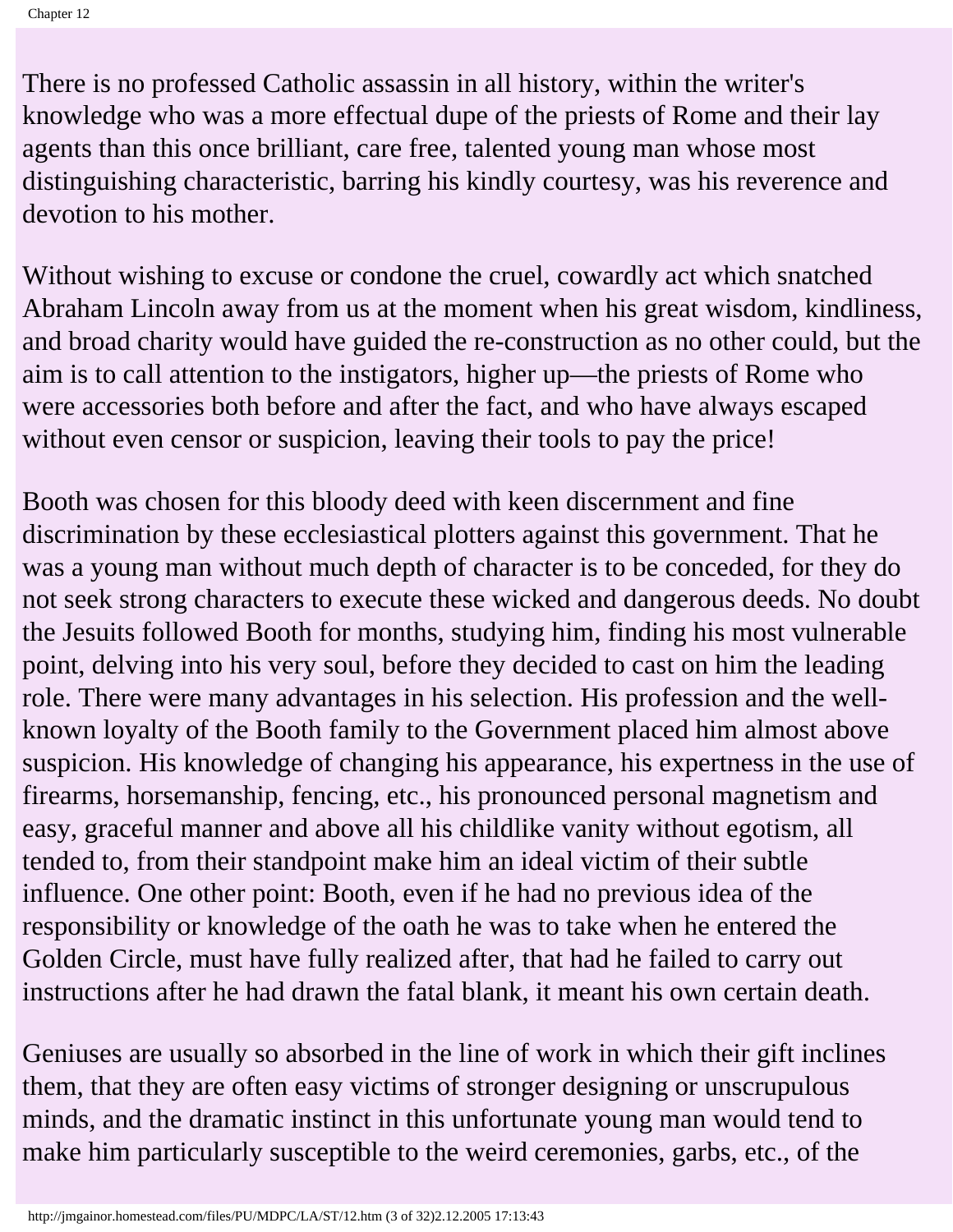```
Chapter 12
```
Roman Church and its psychology.

Booth, by several authors, is charged with entertaining this conspiracy of murder and destruction from a monetary object. The value of a dollar does not go hand in hand with talent or genius. If so, it is the exception to the rule and John Wilkes Booth was not an exception. Actors make their money easily and quickly and the rule is that they let it go as easily; their improvidence is proverbial. I believe it is unjust to attribute Booth's part in this affair to a mercenary motive and am inclined to think that he very probably used much of his own money during his operations. The several genuine oil speculations in which he was the loser, shows him to have been short on business qualifications and the E Z mark in that respect which characterized the members of the profession in his day.

That John H. Surratt on the contrary, was mercenary and that money held a high place in his estimation is plentifully evidenced. He talked about the large sums of money he expected to get and repeatedly boasted to Weichmann and displayed the large bills and twenty-dollar gold pieces in his possession while carrying on the Secret Service work in his trips between Richmond, Washington and Canada . . . . He began to dress expensively and it was because of his ultra-fashionable appearance that the attention of the tailor, Reed, was attracted to him on the fatal Good Friday as he waked down Pennsylvania Avenue from the National Hotel.

It was his habit to show his money and talk of it to his friends in a boastful way. The testimony of St. Marie shows that he was still given to this while a member of the Pope's Army.

The difference in the filial devotion and the lack of it is very pronounced between these two young men. Surratt's immediate flight to Canada the morning after the tragedy at Ford's Theatre, where he had directed and "called the time," where he remained in safety under the care of the Roman priests La Pierre and Boucher, during his mother's arrest, trial, conviction and execution; his heartless desertion of his mother and only sister, is unparalleled as the most concentrated selfishness and base ingratitude and the only charitable thing to be said, is that it was due greatly to his theological training—or it might have been owing to the espionage of his priestly protectors.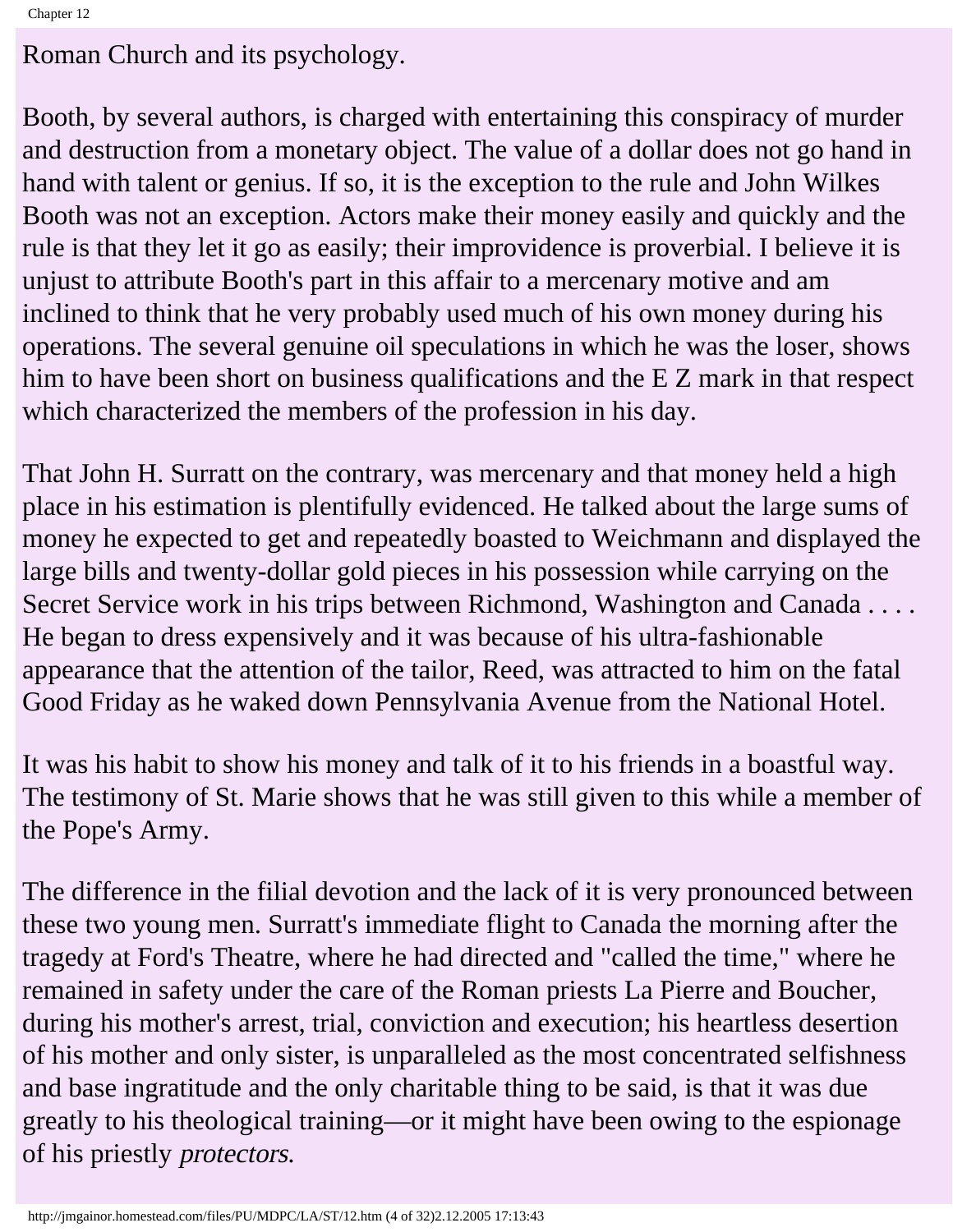#### GEN. T.M. HARRIS "NAILS" PRIEST WALTERS' ATTEMPT TO WHITEWASH MRS. SURRATT.

The review of the Trial of John H. Surratt made by Gen. T.M. Harris who was a member of the Military Court Martial which tried and convicted the four conspirators and sentenced four others to the Dry Tortugas, was written in response to the charges of Mrs. Surratt's confessor, the pastor of St. Patrick's Roman Church, Washington, D.C., who had dared to raise his voice in defense of this woman twenty-seven years after her execution. General Harris' book, the only one of its kind, has so effectually and completely nailed the ecclesiastical liar that it has been removed from most of the Public Libraries throughout the country on account of its contents. Because it has gone out of print and because it is not accessible to the readers, I am incorporating the whole chapter on "FATHER WALTER" page 204, for the benefit of my readers, below. And now I quote from the General's book:

"From the time of the trial of the conspirators by a military commission, and of the execution of Mrs. Surratt by the order of President Johnson, Father Walter, a secular priest of Washington City, has made himself conspicuous by his efforts to pervert public opinion on the result of the trial of the conspirators by the Commission. Whilst rebel lawyers, editors and politicians have bodily assailed the lawfulness of the Commission and have denounced it as an unconstitutional tribunal, and have characterized the trial as a star chamber trial, as a contrivance for taking human life under a mockery of a judicial procedure, with no purpose of securing the ends of justice, Father Walter and other priests whose sympathies were with the Southern Confederacy have earnestly seconded their efforts by the invention and circulation of cunningly devised falsehoods.

"Father Walter has every now and then bobbed up with the assertion of Mrs. Surratt's entire innocence. Knowing that not one in a thousand of our people have ever read the testimony on which she was convicted, he feels that he can boldly assert, 'There was not enough evidence against her to hang a cat.' He has also become bold enough to state as facts what the evidence shows to be falsehoods. As an example of this: In an article in the Catholic Review he asserts in regard to Mrs. Surratt's trip to Surrattville on the afternoon of the day of the assassination that he had ordered her carriage for the trip, which was purely on private business, on the forenoon of that day, and before it was known that the President would go to the theatre. Why, if this was true was it not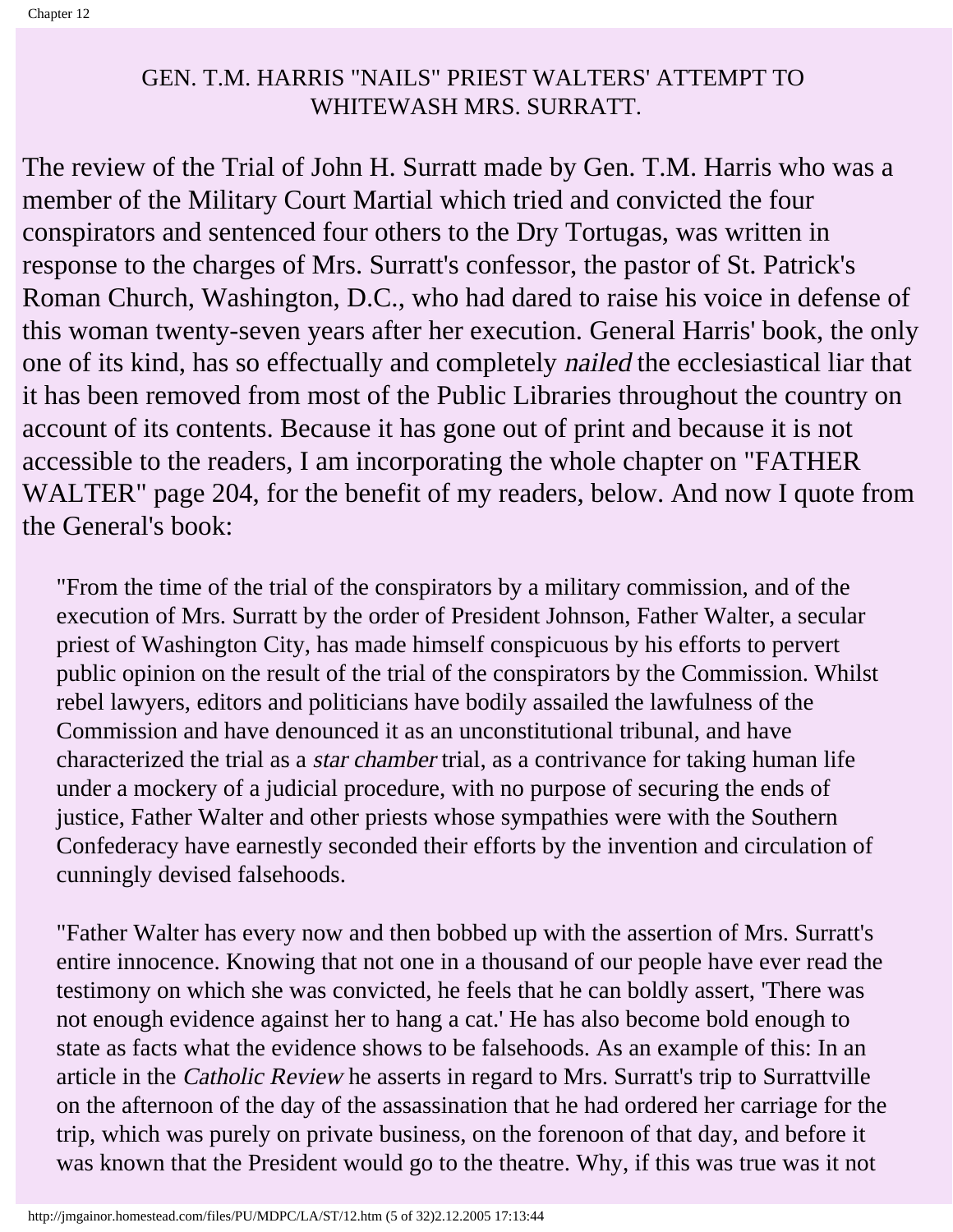proven in her defense? There was no such testimony produced. The testimony on this point against her was that shortly after two o'clock on that afternoon she went upstairs to Weichmann's room, tapped at the door, and when it was opened she said to Mr. Weichmann, 'I have just received a letter from Mr. Calvert that makes it necessary for me to go to Surrattville today and see Mr. Nothey. Would you be so good as to get a conveyance and drive me down? Upon Weichmann's consenting to do so, she handed him a ten dollar bill with which to procure a conveyance. Surely, there is no evidence here that a carriage had been ordered already, as Weichmann was left free to procure a conveyance where he might see fit.

"Weichmann went downstairs, and as he opened the front door, he saw John Wilkes Booth, who was in the act, as it were, of pulling the front door bell. Booth entered the house.

"When young Weichmann returned, after having procured the buggy, he went up to his own room after some necessary articles of clothing, and as he again descended the stairs and passed by the parlor doors he observed that Booth was in the parlor conversing with Mrs. Surratt. In a little while Booth came down to the front door steps and waved his hand in token of adieu to Weichmann, who was standing at the curb.

"When Mrs. Surratt came and was in the act of getting into the buggy, she remembered she had forgotten something, and said, 'Wait a moment, until I go and get those things of Mr. Booth's.' She returned from the parlor with a package which was done up in brown paper, the contents of which the witness did not see, but which was afterwards shown to have been the field glass which Booth carried with him in his flight. This glass Booth sent to Lloyd by Mrs. Surratt, with a message to have it, with the two carbines and two bottles of whiskey, where they would be handy, as they would be called for that night. Lloyd swore that this was the message delivered to him by Mrs. Surratt in the private interview she sought with him in his backyard on his return home that evening, and that in accordance with these instructions he delivered them to Booth and Herold about midnight that night.

"Now, let us see about the private business on which she professed to be going, and on which she claimed at her trial that she went. The letter from Mr. Calvert was a demand for money that she owed him, and was written at Blandensburg on the 12th of April. On the afternoon of the fourteenth she presented herself to Weichmann and claimed that she had just received it. It would seem very strange that it took this letter two days to reach her at a distance of only six miles. She claimed that she must go and see Mr. Nothey who owed her and get money from him to pay her debt to Mr. Calvert. Mr.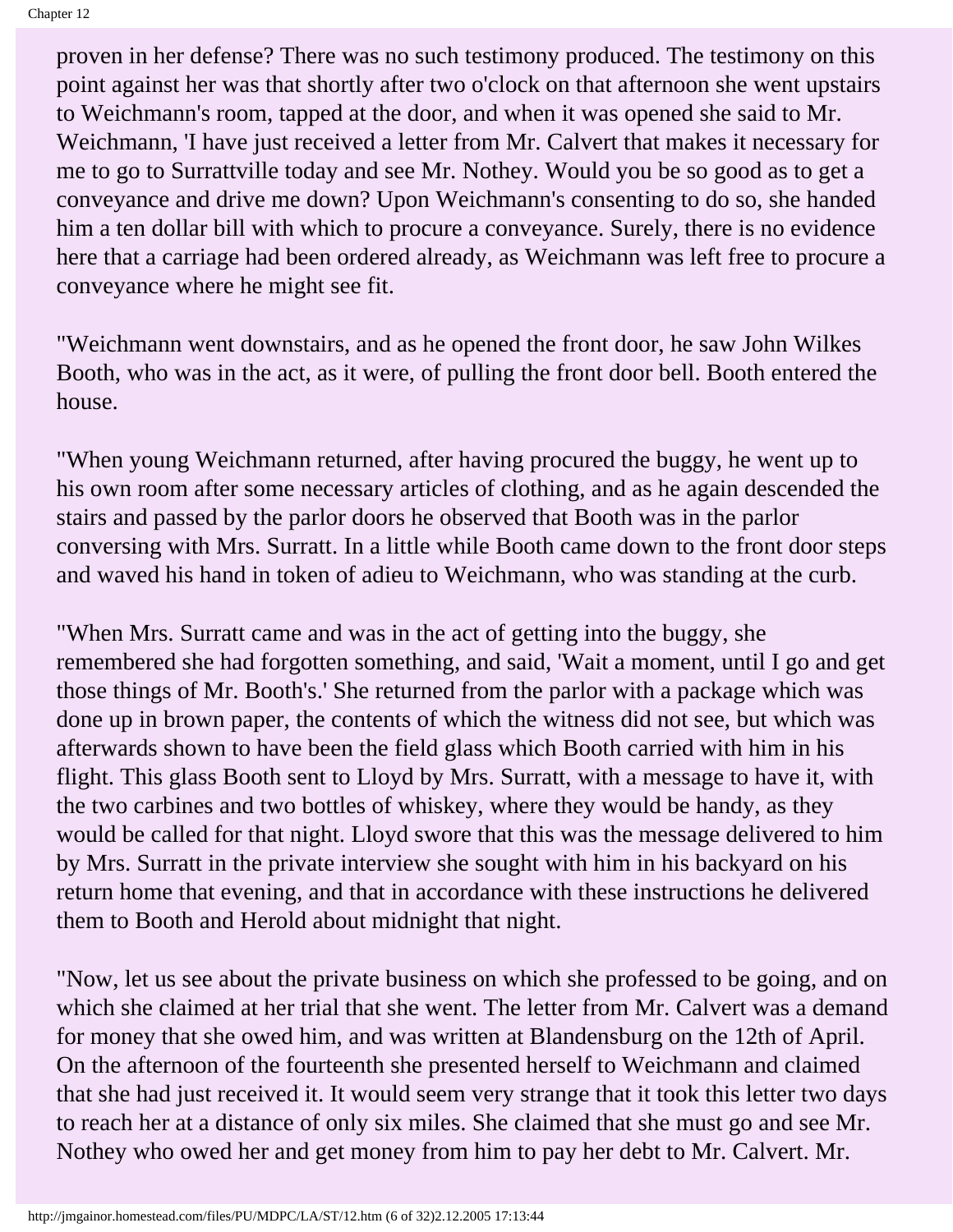Nothey lived five miles below Surrattsville, and as she claimed that she had just received Mr. Calvert's letter, it was impossible that she could have made any arrangement with Nothey to meet her at Surrattsville that day. She did not meet him there, neither did she go to his house to see him. When she arrived at Surrattsville she took Weichmann into the parlor at the hotel and asked him to write a letter for her to Nothey, which he did at her dictation; and this she sent to Mr. Nothey by Mr. Bennett Gwinn, a neighbor of his who happened to be passing down.

"Now, in view of all these facts, can any one see how her private business was in any way subserved by her trip to Surrattsville on that afternoon? She could as easily have written to Mr. Nothey from Washington as from Surrattsville. A postage stamp, a sheet of paper and an envelope would have saved her six dollars, the cost of her trip, and would have served her business just as well. The truth is that this talk of going on private business of her own was all a fabrication, first to deceive Mr. Weichmann as to the object of her trip, and then to be used, should it become necessary, in her defense. We have already seen what her real business was.

"Father Walter falsifies again in the article referred to saying that she did not see Lloyd on that afternoon, but delivered the things to her sister-in-law, Mrs. Offutt. Both Lloyd and his sister-in-law testified to her interview with him in his backyard, and Lloyd testified as to what passed between them on that occasion.

"It would seem that Father Walter is going on the theory that we have gotten so far past the time, and that the testimony has been so far forgotten that he can foist upon the public any statement that he may please to fabricate. We would kindly remind the reverend Father that no ultimate gain can be derived from an effort to suppress the truth. Neither can it be obliterated by our prejudices. We may misconstrue facts, but we cannot wipe them out by a mere stroke of a pen; and a fact once made can never be recalled. But I am not done yet with this Father. He prefaces his article in the Review with the statement that he heard Mrs. Surratt's last confession and that whilst his priestly vows do not permit him to reveal the secrets of the confessional, yet from knowledge in his possession he is prepared to assert her entire innocence of this most atrocious crime. He means that we shall understand that were he at liberty to give her last confession to the world, he would say that she then and there asserted her entire innocence.

"Will Father Walter deny that under the teachings of the Roman Catholic church he had an absolute right, with her consent, to make her confession public on this point? Nay, more, could not Mrs. Surratt have compelled him to do so in vindication of her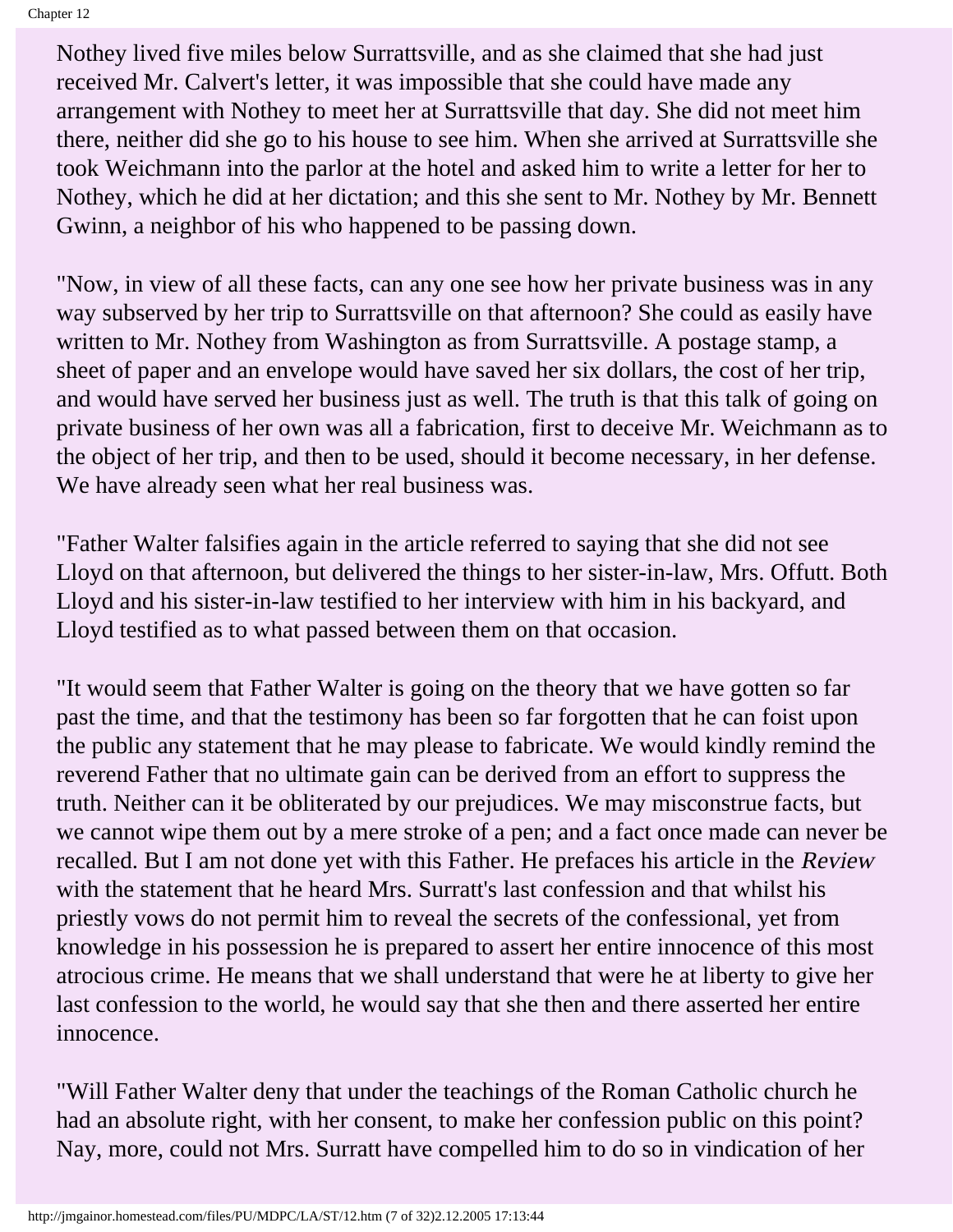good name, and of the honor of the church of which she was a member? And having this consent, was it not his most solemn duty to proclaim her confessed innocence in every public way through the press and even from the very steps of the gallows?

"Why was not that confession made public?

"Why was it not reduced to writing and signed with her own hand?

"Why has it not, in its entirety, been given to the world?

"Why must the public wait twenty-seven years, and instead of having the full confession, be required to content itself, in so great a case, with a mere assertion from the reverend Father, based on his alleged knowledge? Aye, just there's the rub!

"That confession of Mrs. Surratt's would have proved very interesting reading, and might have let in a flood of light on some of the places that are now very dark; it would, indeed, have shown how far Mrs. Surratt was involved in the abduction and assassination plots and to what degree she was the willing or unwilling tool of her son, and of John Wilkes Booth. That confession would have shown the object of Booth's visit to her on the very day and eve of the murder. It would have explained what she had in her mind when she carried Booth's field glass into the country and told Lloyd to have the 'shooting-irons' and two bottles of whiskey ready on that fatal night of the fourteenth of April. And if she did not explain satisfactorily every item of testimony, which bore so heavily against her, then her last confession was worth nothing.

"Father Walter never had at any time Mrs. Surratt's consent to make her confession public, and he dare not do so now after twenty-seven years have elapsed since he shrove his unfortunate penitent.

"Why did Father Walter not do this? He was interesting himself very much in her behalf in trying to get her a reprieve; why did he hot use this as an argument with the President in her behalf, that in her final confession she asserted her innocence? Why did he wait until the sentence had been confirmed by the President and a full Cabinet without a dissenting voice, and then had been carried into execution, before he put into circulation the story of her confessed innocence? And why does he refer to his priestly vows as his excuse for this conduct, when he knows full well that having gained Mrs. Surratt's consent to make her confession public as an entirety, these vows imposed upon him no such restrictions? In vindication of the Commission and also the Court Review—the President and his Cabinet—we submit that the evidence shows her to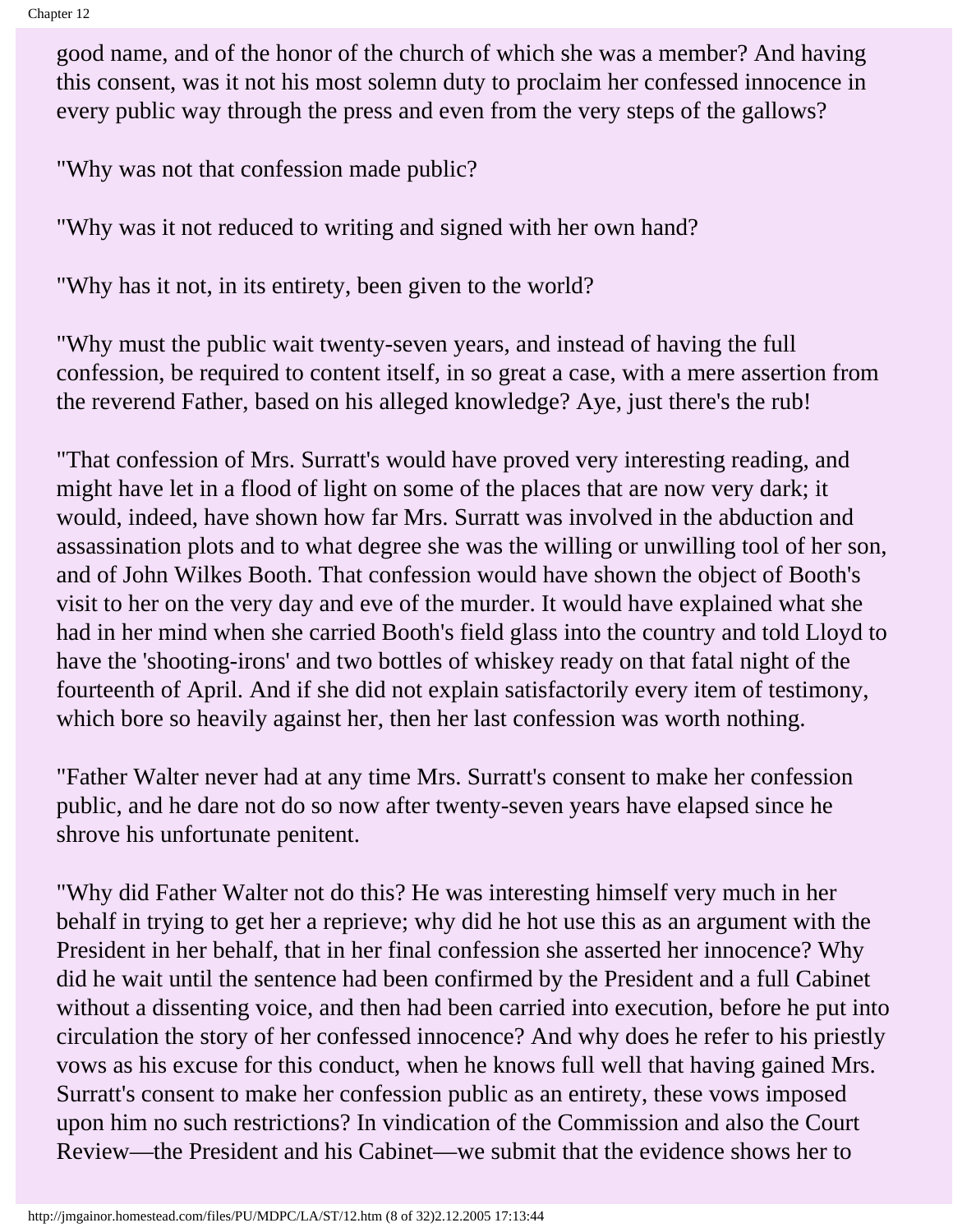have been guilty, no matter what she might have said, in her final confession. "Perhaps she had been led to believe that President Lincoln was an execrable tyrant, and that his death was no more than that of the 'meanest nigger in the army.' Her remarks to her daughter the night her house was searched indicate the views she took of the subject. 'Anna, come what will, I am resigned. I think that Booth was only an instrument in the hands of the Almighty to punish this wicked and licentious people.'

"To one who could have taken this view of the case, Booth's act could not have been regarded as a crime; and she who rendered him all the aid she could would feel no guilt. They were only co-operating with the Almighty in the execution of vengeance. On the trial of John H. Surratt, Mr. Merrick brought Father Walter on the stand and asked him if he heard the last confession of Mrs. Surratt, to which the Father answered. 'I did, I gave her communion on Friday and prepared her for death.'

"Mr. Merrick in his argument before the jury said: 'I asked him 'Did she tell you as she was marching to the scaffold that she was an innocent woman?' I told him not to answer that question before I desired him to. He nodded his head, but did not answer that question, because he had no right, as the other side objected.'

"Now, what was the object of all this? Mr. Merrick brought the Father on to the stand and asked him a question that had not the slightest relevancy to any issue before that jury. He knew, of course, that the prosecution would object, and that the question could not be answered. It was a direct question and could have been answered by 'She did,' or 'She did not.' Why does not the Father answer at once? He had been cautioned not to do so until desired, and so he waits for the prosecution to object and stop him from answering the question. Mr. Merrick, however, in his argument, assumes that the Father stood ready to say that:

"'She solemnly declared her innocence to me in her last confession,'

"and throws the responsibility on the other side for not getting this answer. The argument was this:

"'You see that Father Walter stood ready to testify to this fact, but the prosecution objected, and so he could not do it.'

"Now, what has become of the Father's priestly vows, behind which he has always been hiding? Or was all this a mere piece of acting, to give the counsel a point from which to denounce the government, the Commission, and all who were concerned in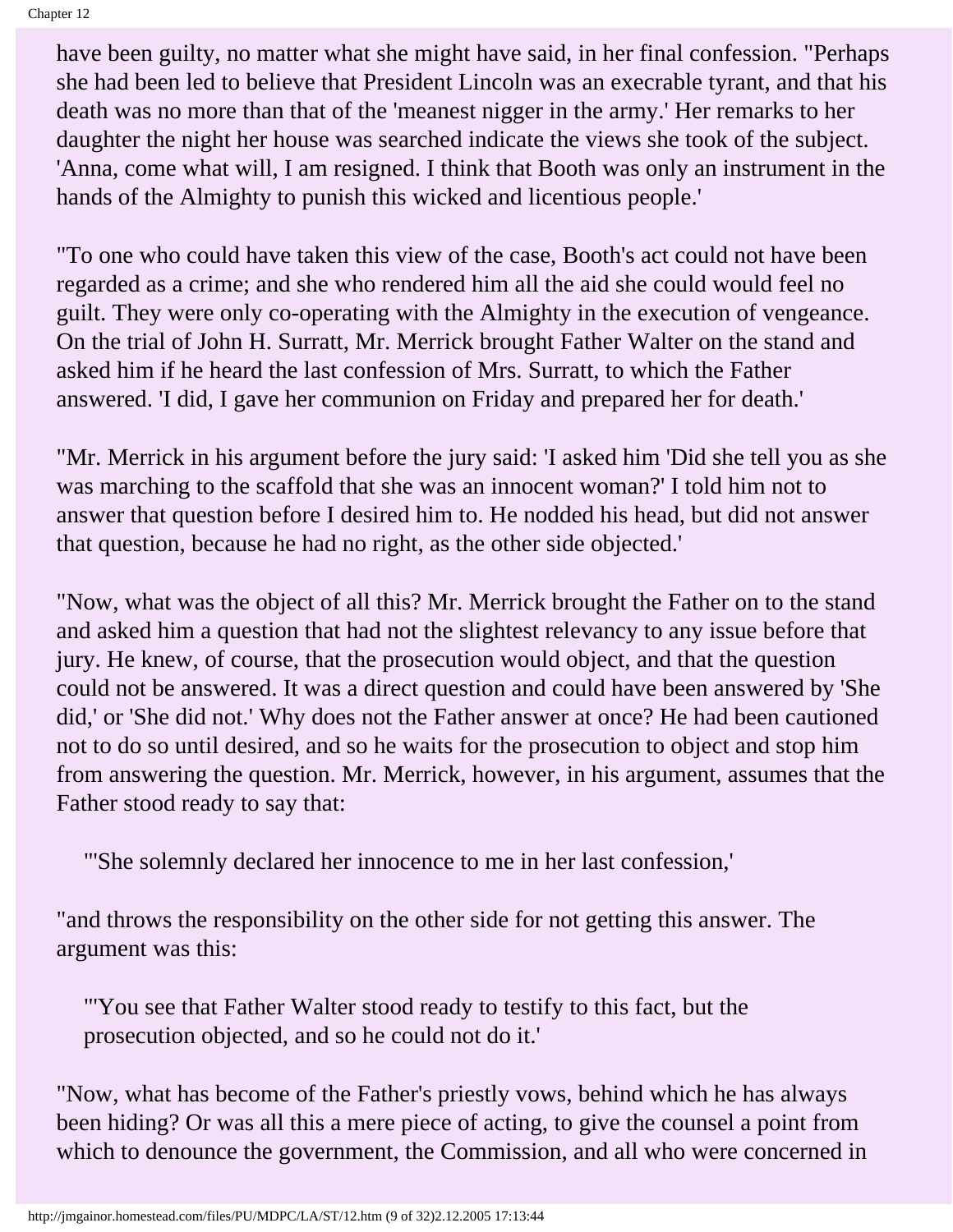visiting justice upon the assassins?

"We believe it to be true that the laws of his church do not forbid him to make public, with her consent or command, her last confession on this point, and that the Father in making the statements he does at this late day is simply practicing sleight of hand upon the public. It is a very strange circumstance, too, that whilst Payne, Arnold, O'Laughlin, Atzerodt, and even John H. Surratt, admitted their connection with one or the other of the conspiracy plots, Mrs. Surratt has not left one word or line after her to explain away the incriminating evidence brought against her. The reason is plain; she could not have explained anything without involving herself and her son and giving away the whole case.

"For twenty-six years Father Walter and his rebel coadjutors have kept a paragraph going the rounds of the papers, stating as a fact that all the members of the Commission, but one, are dead, and that they died miserable deaths, which marked them as the subjects of heavens vengeance and that some of them perished from the violence of their own hands, being crazed with remorse.

"The truth is that at this writing, April, 1892, all the members of the Commission are alive except General Hunter and General Ekin. General Hunter lived to over four score years and General Ekin to seventy-three. The present writer is nearly seventy-nine and is still able to vindicate the truth in the interest of a true history of his period. Is it not high time that the American people should be fully informed as to this most important episode in their history, in order that they may not be misled by men who were not the friends, but the enemies, of our government in its struggle for its preservation and perpetuation."

The above statement of facts is sufficient to refute the lying priest Walter and block the Roman Church's mad efforts to subvert this damning evidence of its own participation in Lincoln's murder.

#### OTHER TESTIMONY OF THE SURRATTS' CATHOLIC FRIENDS

## Testimony of Miss Anna Ward, for the Defense, June 3rd.

"I reside at the Catholic Female Seminary on Tenth Street, Washington. I have been acquainted with Mrs. Surratt six or eight years. I have not been very intimate with Mrs. Surratt. She always bore the character of a perfect lady and a Christian, as far as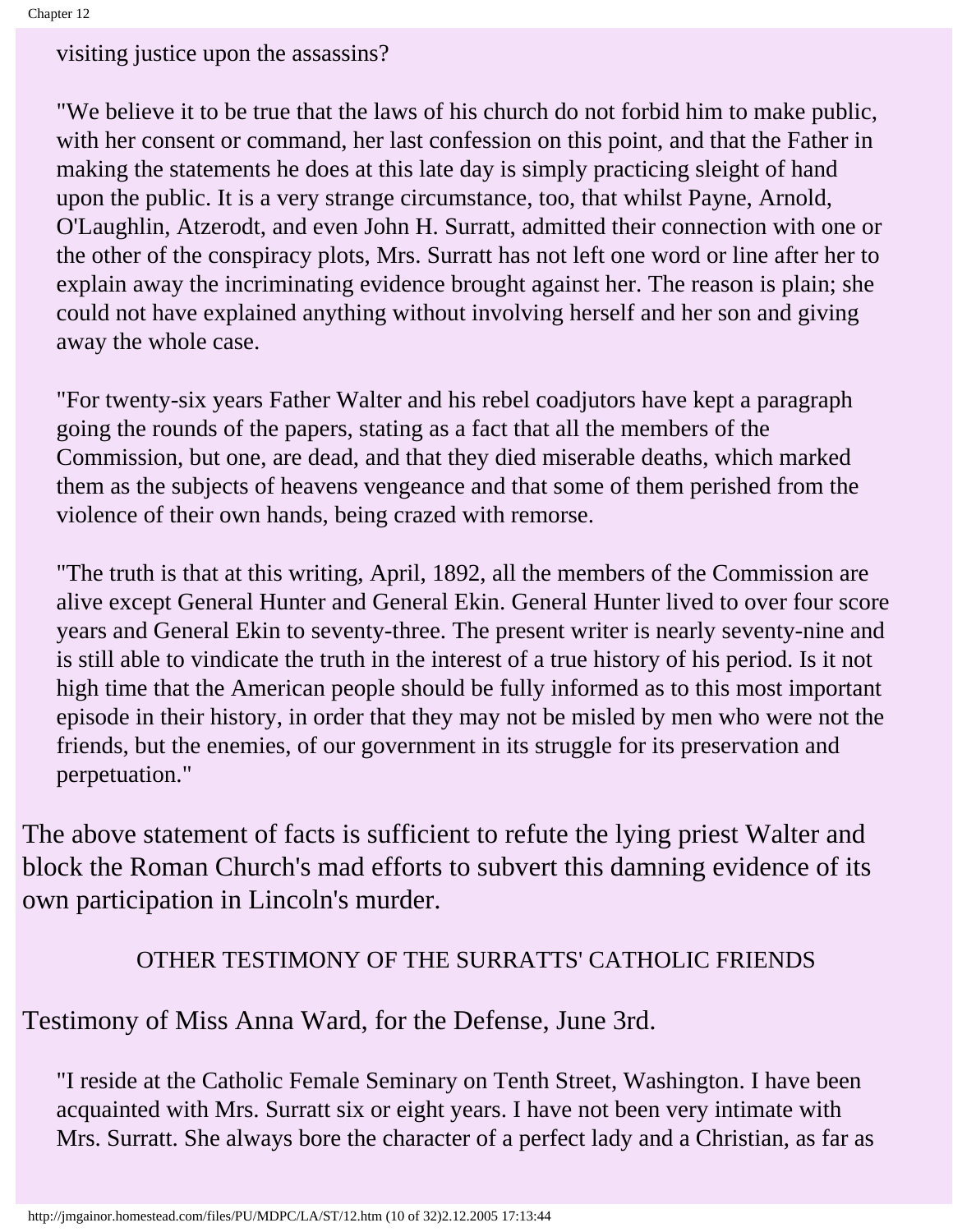my acquaintance with her extends.

"I received two letters from John H. Surratt postmarked Montreal, Canada, for his mother. I received the second the day of the assassination . . . . I answered his letters to me, and left them with his mother as I supposed that she would be glad to hear from him. I have not seen him since."

This Miss Ward, by the way, was twice brought into the trial, sufficient participation, it might seem, to involve her in conspiracy. Mr. Weichmann testified that in March, 1865, Surratt invited him to accompany him to the Herndon Hotel to see about securing a room. When they arrived Surratt called for the housekeeper, a Mrs. May Murray, and asked her to have the room in readiness for the man, not mentioning the name, whom Miss Ward a few days previous, had spoken to her about. The housekeeper seemed not to remember until Surratt further reminded her that it was "For a delicate gentleman" who was to have his meals served in his room. With this refreshing she remembered. Surratt then told her that the gentleman would occupy the room on the following Monday. Later on, Weichmann met Atzerodt coming along Seventh Street, who told him to answer to his question as to where he was going, that he was going to the Herndon House. Weichmann then said, "Is that Payne that is at the Herndon House?" Atzerodt answered, "Yes."

Then Miss Ward, this Catholic school teacher, was the one who prior to the crime, had been delegated, to establish an alibi for John H. Surratt by calling at the Surratt house on the day of the assassination with a letter which she had purported to have received that day from John Surratt in Canada. She proffered this information to Louis Weichmann, who happened to be at home. Weichmann did not read the letter, which disappeared and was never introduced into the evidence.

Surely, it was a fact worth noting from the amount of evidence, that Mrs. Surratt, a woman impoverished by the war with no special social standing should have had the privilege of intimate acquaintance with so many priests. I give below the verbatim testimony of these reverend gentlemen as the records show:

REV. B. F. WIGET FOR DEFENSE, MAY 25th.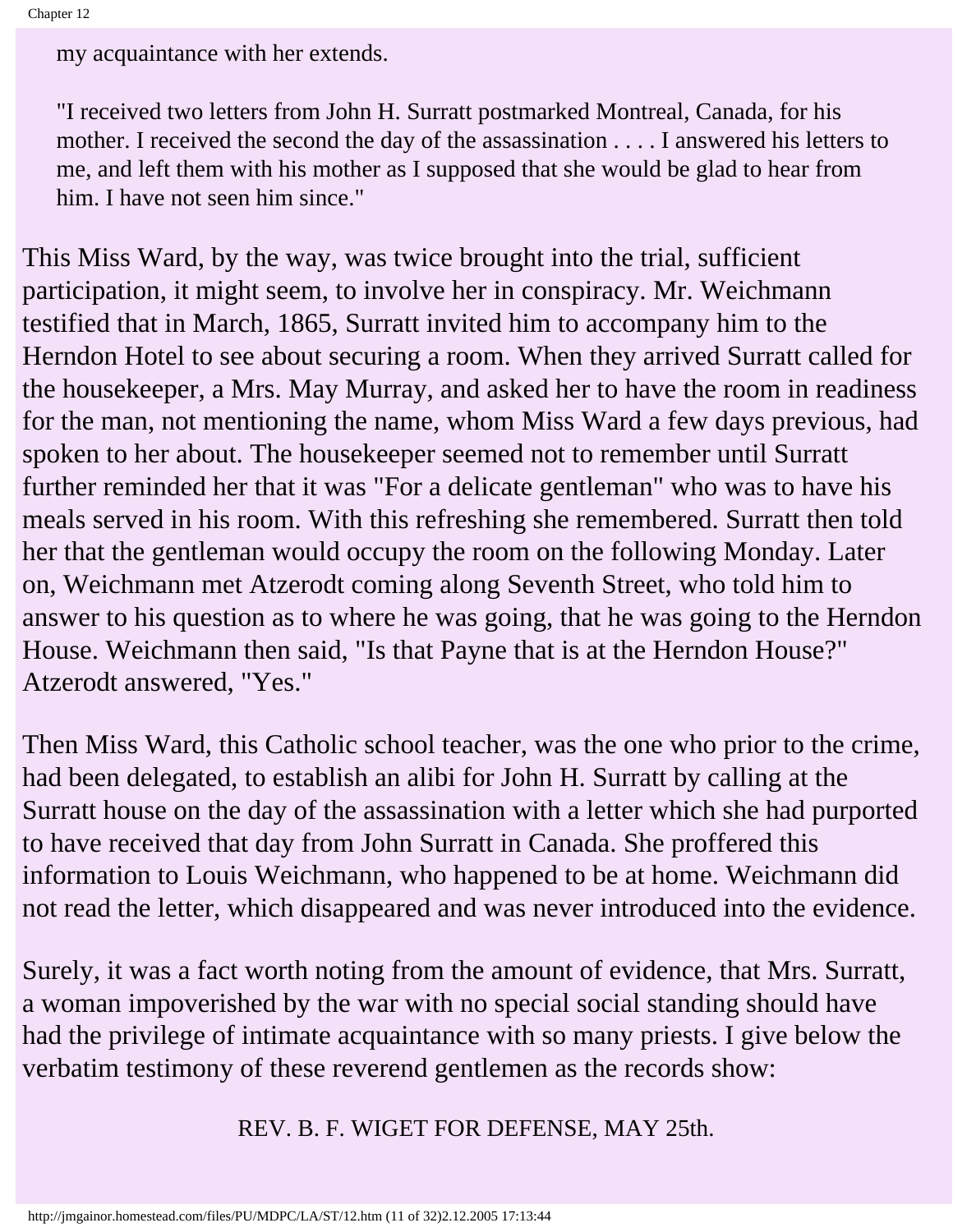"I am president of Gonzago College, F Street between Tenth and Eleventh.

"It is about ten or eleven years since I became acquainted with Mrs. Mary E. Surratt. I know her very well, and I have always heard everyone speak very highly of her character as a lady and as a Christian. During all this acquaintance nothing has come to my knowledge respecting her character that could be called un-Christian.

"I have a personal knowledge of her character as a Christian, but not as to her character for loyalty. My visits were all short and political affairs were never discussed; I was not her pastor. I first became acquainted with Mrs. Surratt from having her two sons with me. I have seen her perhaps once in six weeks. I cannot say that I remember hearing her utter a disloyal sentiment, nor do I remember hearing anyone talk about her being notoriously disloyal before her arrest."

#### REV. FRANCES E. BOYLE FOR THE DEFENSE, MAY 25th.

"I am a Catholic priest. My residence is St. Peter's Church. I made the acquaintance of Mrs. Mary E. Surratt eight or ten years ago . . . . Have always heard her well spoken of as an estimable lady. I do not undertake to say what her reputation for loyalty is."

REV. CHAS. H. STONESTREET, FOR THE DEFENSE, MAY 26th.

"I am pastor of Aloysius Church in this city. I first became acquainted with Mrs. Mary E. Surratt twenty years ago. I have only seen her occasionally since. At the time of his (sic, this?) acquaintance there was no question of her loyalty."

By the bye, on a recent trip which the author took through the Jesuit University at Georgetown in the cloister of one of the buildings there are a number of paintings of Jesuit priests connected with the institution, among whom I noted one labeled. Rev. Chas. H. Stonestreet. The reverend gentleman testified that at the time of his acquaintance there was no question about the lady's loyalty. Certainly not. The question of loyalty had not arisen twenty years before the war—evidently this is an example of Mental reservation of a Jesuit priest. All of them could have said: I never questioned her loyalty. Mental reservation—(To the Holy Mother Church.)

#### REV. PETER LANIHAN, DEFENSE, MAY 26th.

"I am a Catholic priest. I reside near Beantown, Charles County, Md. I have been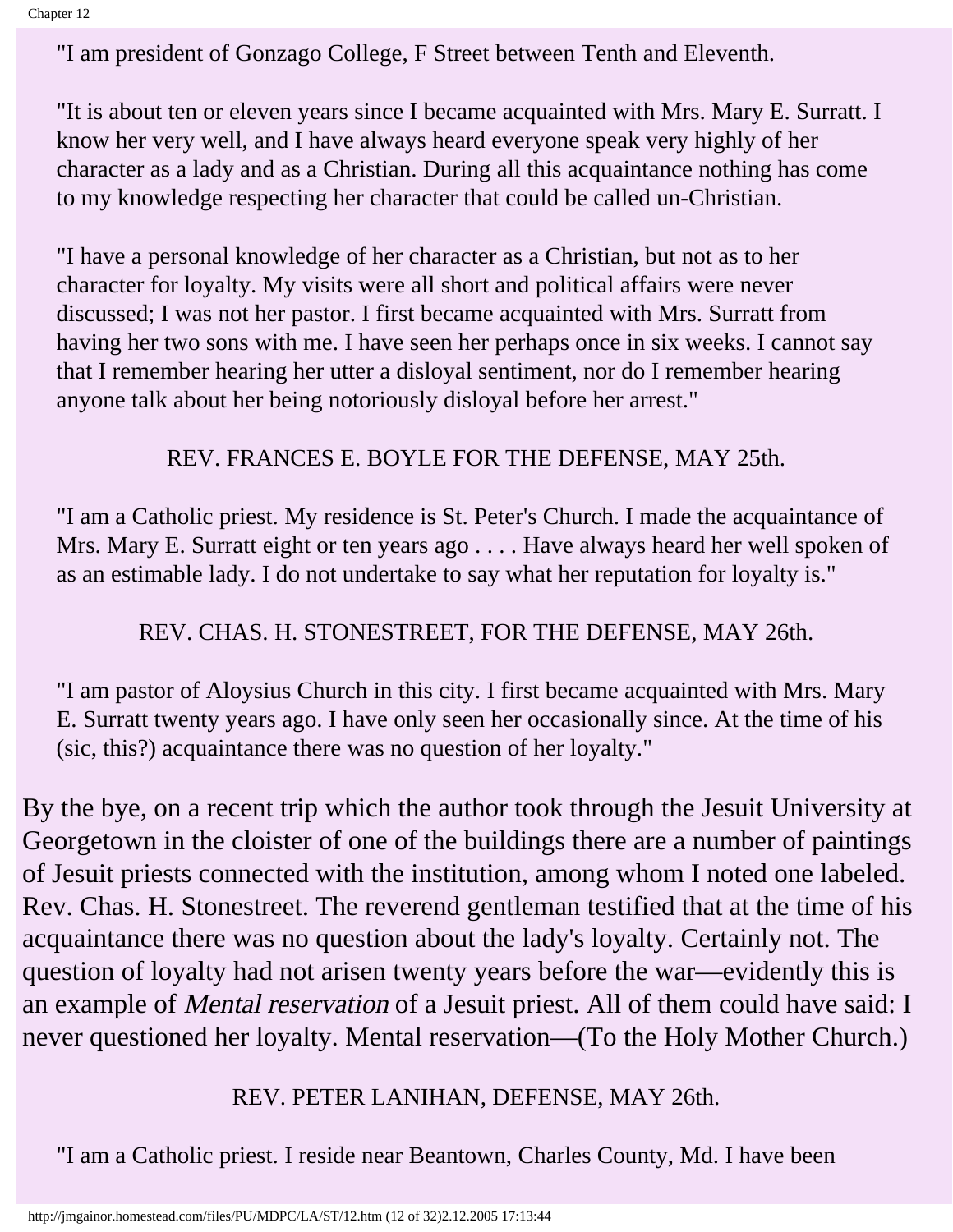acquainted with Mrs. Surratt, prisoner at the bar, for about thirteen years; intimately so, for about nine years. In my estimation she is a good Christian woman and highly honorable. Have never on any occasion heard her express disloyal sentiments. I have been very familiar with her, staying at her house."

# In The Doctrine of the Jesuits by Gury, in The Eighth Precept of the Decalogue, page 156, 442-1:

"Is it not permitted to make use of the purely and properly mental restriction? 443-2. It is sometimes permitted to make use of the restriction largely; that is to say, improperly mental, and also of equivocal words, when the meaning of the speaker can be understood . . . . Besides, the good of society demands that there should be a means to lawfully hide a secret; now there is no other way than by equivocation or restriction . . . . One is permitted to use this restriction even under oath . . . . A culprit interrogated judicially, or not lawfully, by the judge, may answer that he has done nothing, meaning: 'About which you have the right to question me.'"

The canon law of the Roman church does not concede the right of any civil authority to question or cross-question a priest. Not only so, but the canon law of the Roman church automatically excommunicates any Catholic layman who would bring a priest into a civil court. Consequently none of these priests' testimony was worth the paper it was written on in the matter of truth, and they were at perfect liberty to swear to anything they chose, or to whatever would seem best for the interest of the prisoner and their church.

Gury in a footnote quotes Bessius, a Jesuit authority, as follows:

"If a judge interrogates on an action, which must have been committed without sin, at least a mortal one, the witness and the culprit are not obliged to answer according to the judge's intention."

## REV. N.D. YOUNG, DEFENSE, MAY 26th.

"I am a Catholic priest. I reside at the pastoral home of St. Dominick's church on the Island and Sixth Street, Washington City. I became acquainted with Mrs. Mary E. Surratt eight or ten yeas ago. My acquaintance has not been very intimate. I have occasionally seen her and visited with her. I had to pass her house about once a month, and I generally called there—sometimes stayed an hour. I have heard her spoken of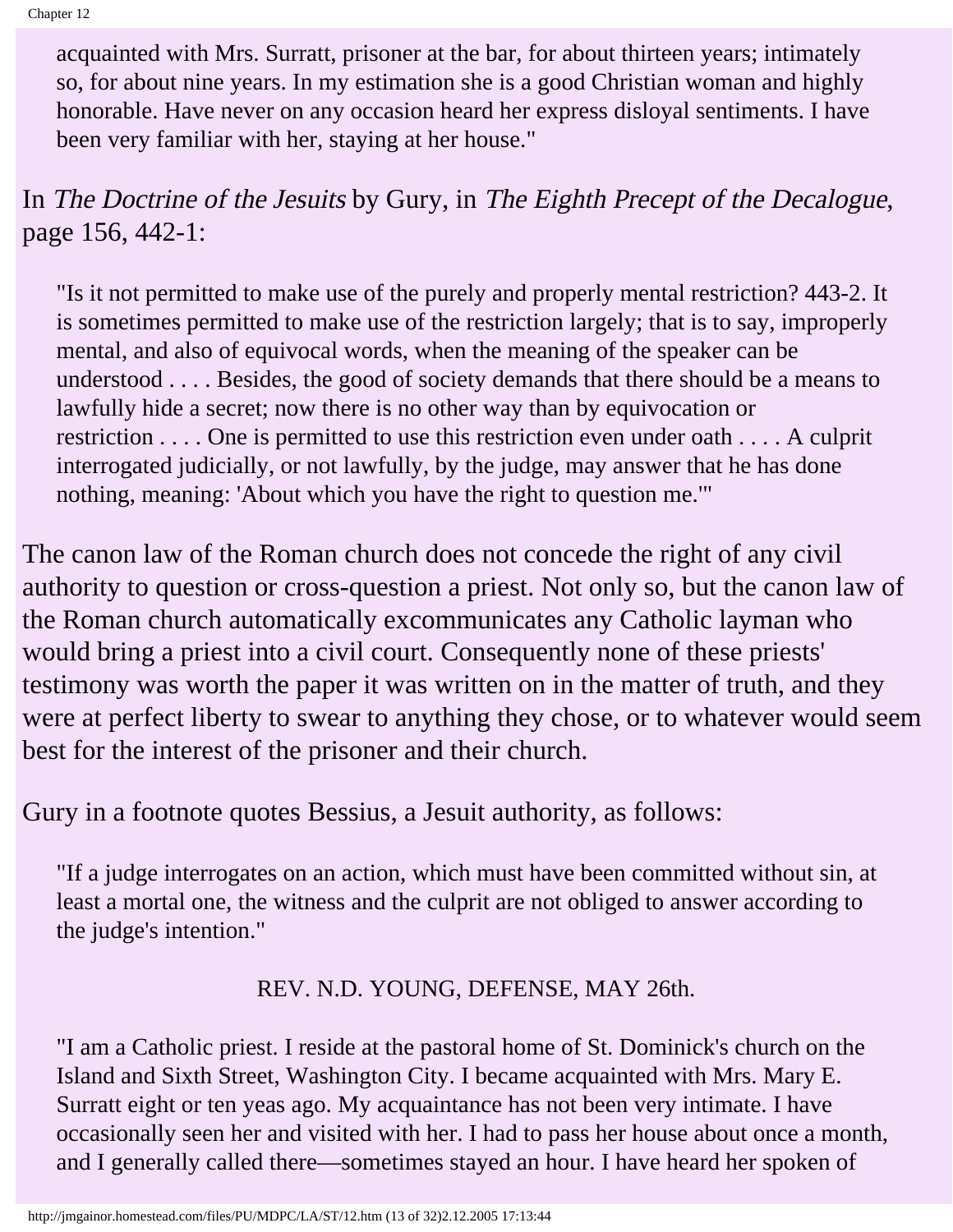with great praise. She never uttered any disloyal sentiments to me."

Certainly the above testimony makes the position of Mrs. Surratt and her church beyond question, but to say that any one of these priests did not know that she was DISLOYAL TO THE UNION and entertained a deep hatred for President Lincoln, to whom she, like many others, attributed the loss of her wealth, might be acceptable to non-Romanists who do not understand the relation of such a woman to her priest, but certainly no ex-Romanist could be deceived by it.

### TESTIMONY OF THE REV. B.F. WIGET.

Washington, February 28, 1867.

Question: "State your residence and profession."

Answer: "I am connected with the Gonzaga College on F Street, Washington, between Ninth and Tenth."

Question: "How long have you resided in Washington?"

Answer: "With an interruption of four months I have resided here four years."

Question: "Look at this photo (marked exhibit G) and state whether you have known this person from whom it was taken."

Answer: "John H. Surratt, I should think."

Question: Have you known Surratt many years?

Answer: "Many, many years, yes, sir. I knew him when he was about 12 years old. He was one or two years under my tuition."

### EXTRACTS FROM THE TESTIMONY OF LOUIS J. WEICHMANN.

"Mrs. Surratt and her family are Catholics. John H. Surratt is a Catholic and was a student of divinity at the same college as myself. I met the prisoner, David E. Herold at Mrs. Surratt's house on one occasion. I also met him when we visited the theatre when Booth played Pescara; I met him at Mrs. Surratt's in the country in the spring of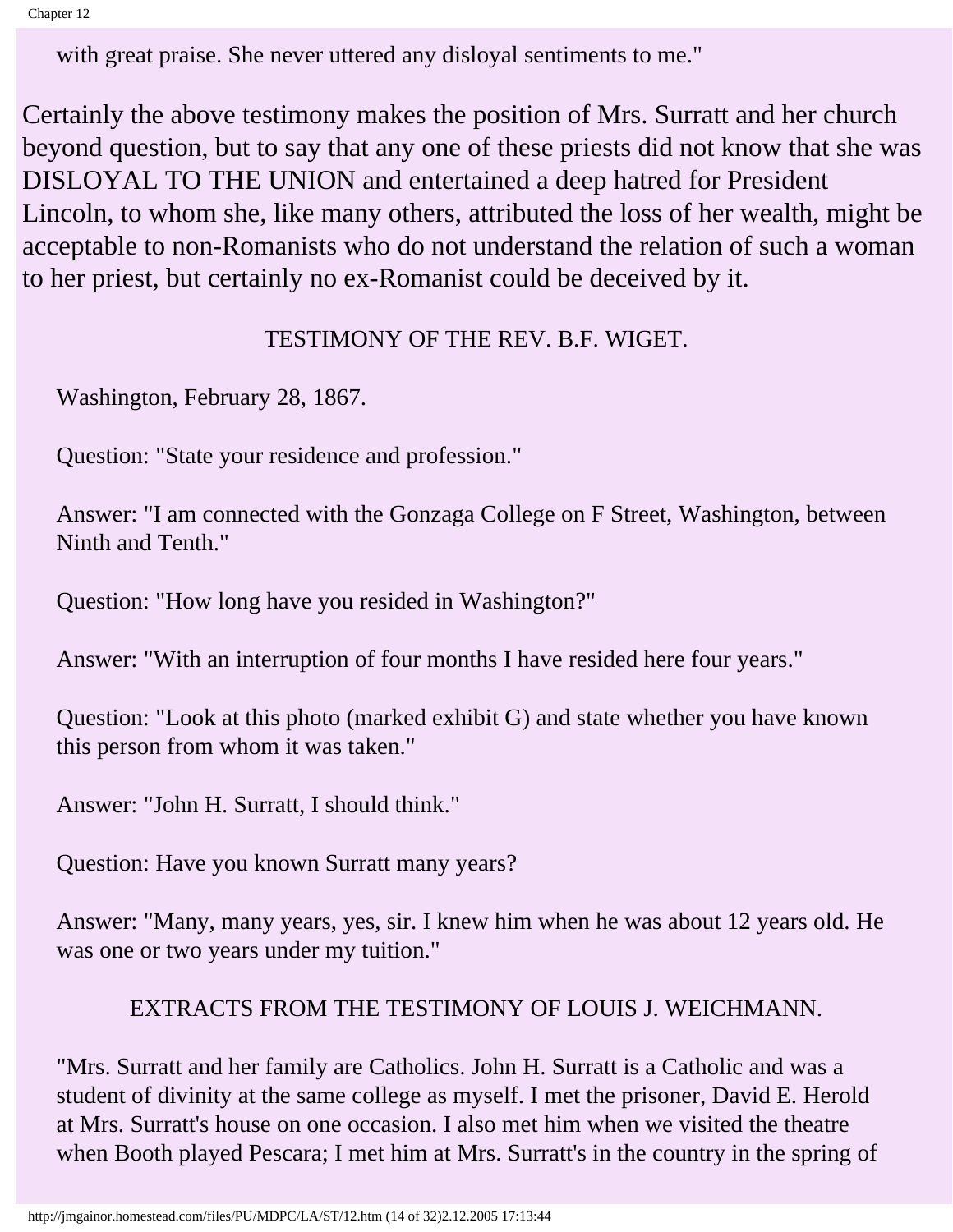1863 when I first made his acquaintance.

"I met him (Herold) in the summer of 1864 at the Piscataway (Roman Catholic) church. These are the only times to my recollection I ever met him . . . . I generally accompanied Mrs. Surratt to church on Sunday. Surratt never intimated to me nor to anyone else to my knowledge that there was a purpose to assassinate the President. He stated to me in the presence of his sister shortly after he made the acquaintance of Booth that he was going to Europe on a cotton speculation. That three thousand dollars had been advanced to him by an elderly gentleman whose name he did not mention, residing somewhere in the neighborhood, that he would go to Liverpool and remain there probably two weeks to transact his business; then he would go to Nassau and from Nassau to Matamoras, Mexico, and find his brother Isaac . . . . His character at St. Charles College, Maryland, was excellent. On leaving college he shed tears and the president approaching him told him not to weep, that his conduct had been excellent during the three years he had been there, and that he would always be remembered by those in charge of the institution . . . . I had been a companion of John H. Surratt for seven years (in answer to a question). No, I did not consider that I forfeited my friendship to him in mentioning my suspicions to Capt. Gleason. He forfeited his friendship to me by placing me in the position in which I now stand, testifying against him. I think I was more of a friend to him than he was to me. He knew I had permitted the blockade runner at the house without informing upon him, because I was his friend, but I hesitated for three days; still when my suspicions of danger to the government were aroused, I preferred the government to John Surratt. My remark to Captain Gleason about the possibility of the capture of the President was merely a casual remark. He laughed at the idea that such a thing could happen in a city guarded as Washington was."

Mr. Weichmann also testified that on the night of the arrest he answered the doorbell when the detectives rang it for the purpose of demanding admittance so that they might search the house. He rapped at Mrs. Surratt's door and informed her who was at the door and what they had come for. Her answer was: "For God's sake, let them come in; I have been expecting them." (See page 394, Trial of Surratt; also supplemental affidavit of L.J. Weichmann.)

Other comments by Gen. T. H. Harris are as follows:

"When they inquired for her son, she said. 'He is not here: I have not seen him for two weeks.' This was a sufficient answer, but her guilty conscience would not let her stop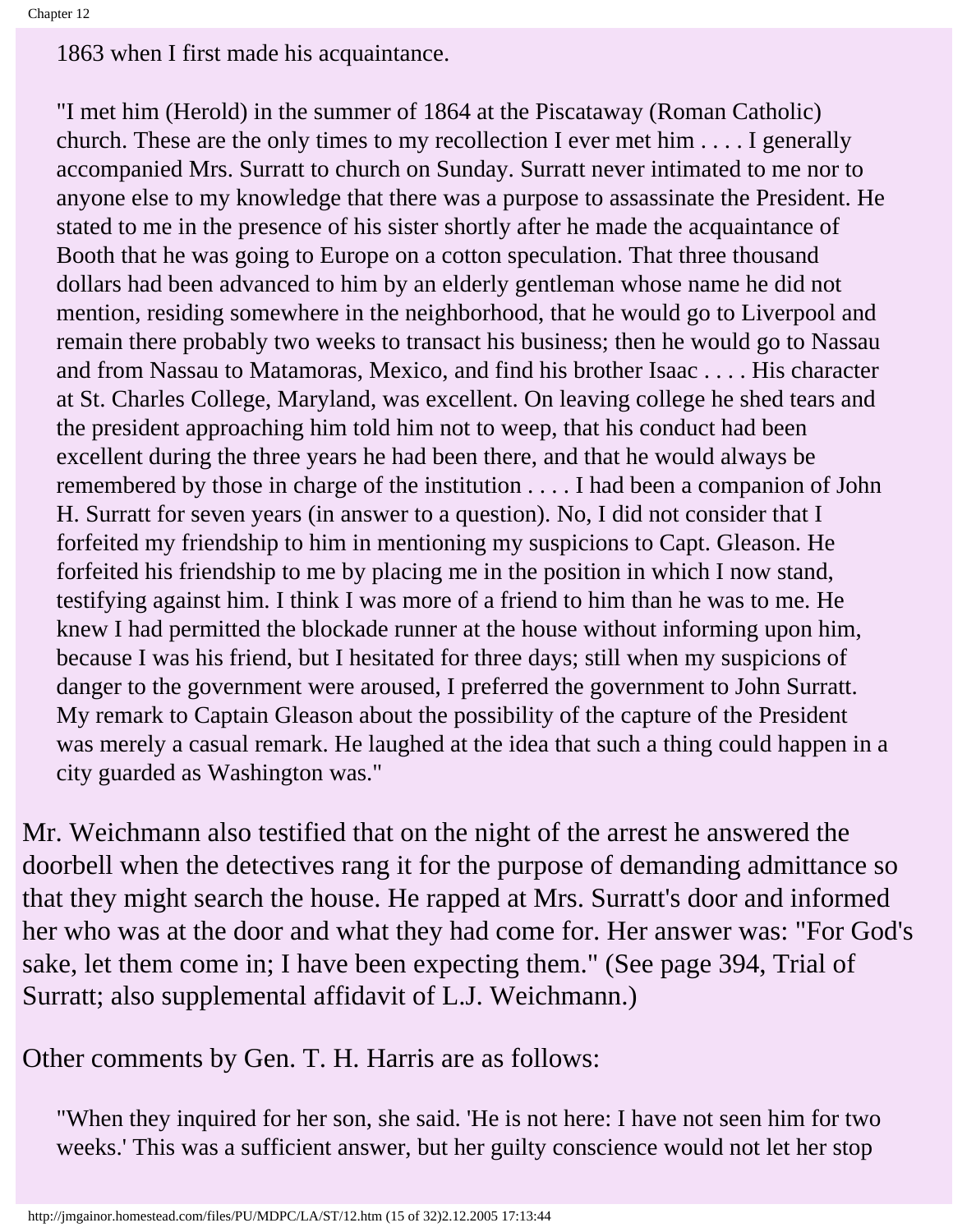here, she had to add, 'There are a great many mothers who do not know where their sons are.' Let us ask ourselves at this point, how many mothers in Washington City at that hour of that eventful night were lying awake expecting their house to be searched by detectives? Our inner consciousness will unerringly dictate the answer, 'Not one who was innocent of crime.' It is only necessary to say further, in regard to this defense set up of an alibi that although there is no more common defense resorted to by criminals, because there is none more easy of establishment, there was never perhaps in all the history of jurisprudence a weaker and more unsuccessful effort made to establish it, than in this defense.

"Probably no witness had ever been subjected to the severe grilling which Louis Weichmann received during these trials, his testimony at John H. Surratt's trial being precisely the same, and he could not be shaken by the badgering which the defense's lawyer resorted to. A lifelong persecution followed in consequence."

During a recent interview the writer had with a relative of his who was with him during his last illness she said: "No one will ever know the sadness of Lou's life nor dream of how he was persecuted for simply telling the truth. The day before he died he motioned for a pencil and paper and before a witness wrote: 'To All Lovers of Truth, I, Louis J. Weichmann, being of sound mind and memory, do declare that everything that I testified to at the trials of Mary E. Surratt and John H. Surratt, was the truth, the whole truth and nothing but the truth, so help me God. (Signed) Louis J. Weichmann.' He died the next day."

The "persecution" was that they accused him of swearing away the life of an innocent woman who had been a kind friend to him. For many years Mr. Weichmann was under the protection of the government where he held a public position in Philadelphia. He was practically excommunicated from the church although he in later years attended. On the other hand John H. Surratt, conspirator and assassin, was protected and helped by the priests up until his death April 22, 1916.

After Surratt's release from prison on a technicality he went to Rockville, Md., where he delivered a lecture which he prepared with the ostensible purpose of going on the lecture platform. He only delivered it once. The public sentiment, even in the South, was strong against him. He then secured a position in the public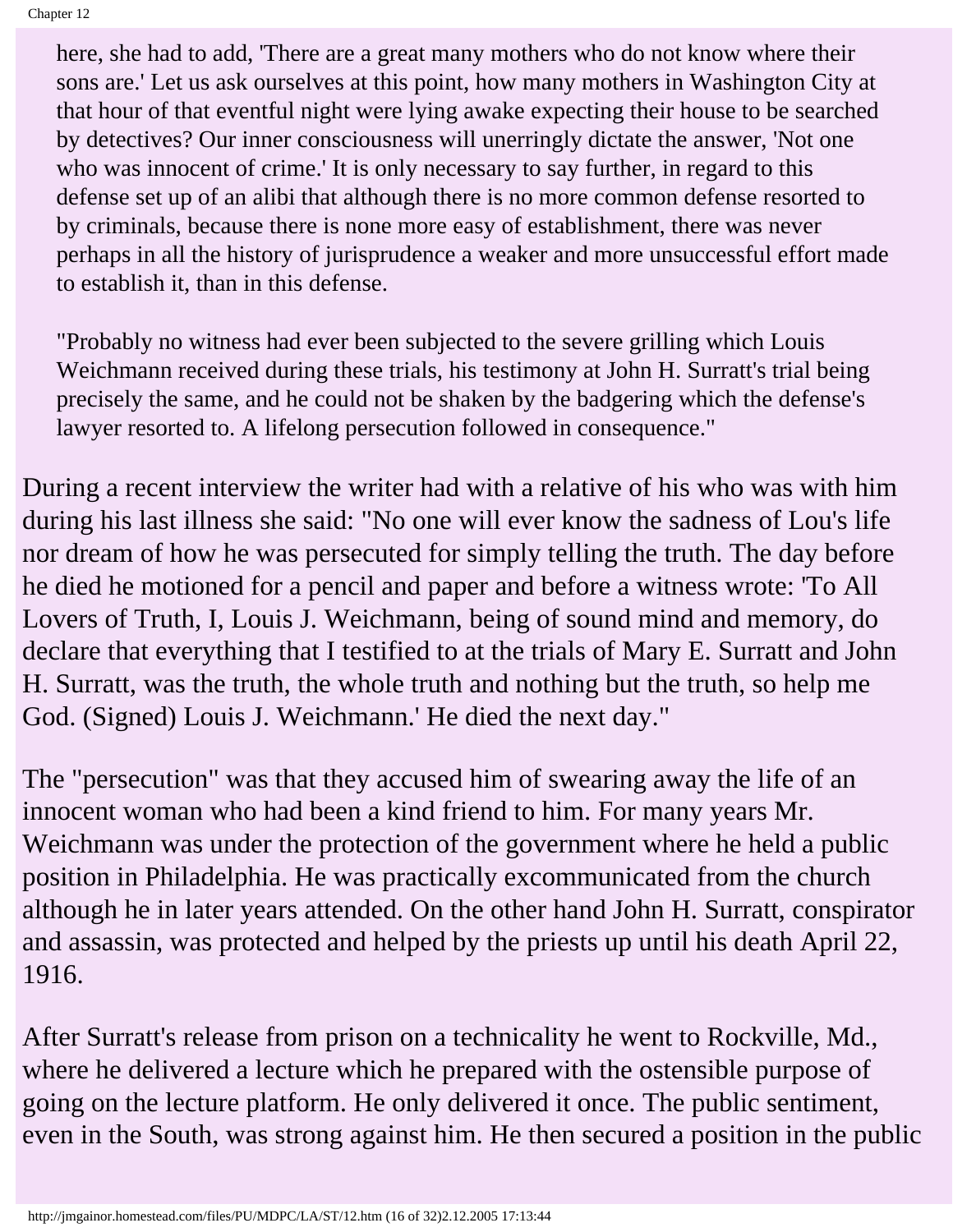school at Montrose, near Rockville, where he taught several years. The writer, in making the picture of the Surratt house produced here, had a talk with the present tenant, a Mrs. Wm. Penn, whose stepmother was a pupil of John Surratt's while he taught at Montrose. Mrs. Penn has a linen pocket handkerchief, hemstitched, with the name Surratt embroidered in large script letters across the comer of it, which her step-mother, a Mrs. A.M. Higgins, was given by the owner, John H. Surratt. Some years later he secured a lucrative position with a Baltimore steamship company where he remained until just a short time before his death. He left a widow and several grown children, one of whom, William, is an attorney in the "Monumental" city.

On looking up the death notices some months ago when the writer was in Baltimore for that purpose, the protection of the Catholic church was shown by the information that a High Requiem Mass was to be said for the deceased and that the funeral would be private, interment would be at Bonnie Brae. As a matter of fact, the body was brought quietly to Washington and buried in the family lot at the left side of his mother.

The significance of this probably is that some day in the future the Roman Catholic church plans to erect a memorial to John Surratt and his Martyred mother. In a talk with the superintendent of Mt. Olivet cemetery as we stood by the graves, he proffered this information, he being himself a Catholic. "The hanging of this woman was one of the greatest crimes ever, committed. We would erect a monument to her in a minute, if we could." I asked him why they did not do it. He said: "We wouldn't dare now. The feeling for Lincoln is too strong." On pressing the matter further with him, I found that he had no personal knowledge of the case and knew nothing but what he had been told by his church.

Before closing this chapter I cannot but call your attention to God's Wondrous ways of just retribution. Contemplate the small lonely headstone, labeled merely "Mrs. Surratt" on the outskirts of the Roman Catholic Cemetery in Washington, the scene of her wicked work and within a gun shot of the magnificent white marble Lincoln Memorial as it stands overlooking the Potomac River, erected to the memory of the great American whom she and her priestly sponsors had tried so energetically to destroy because he was the living type of the triumph of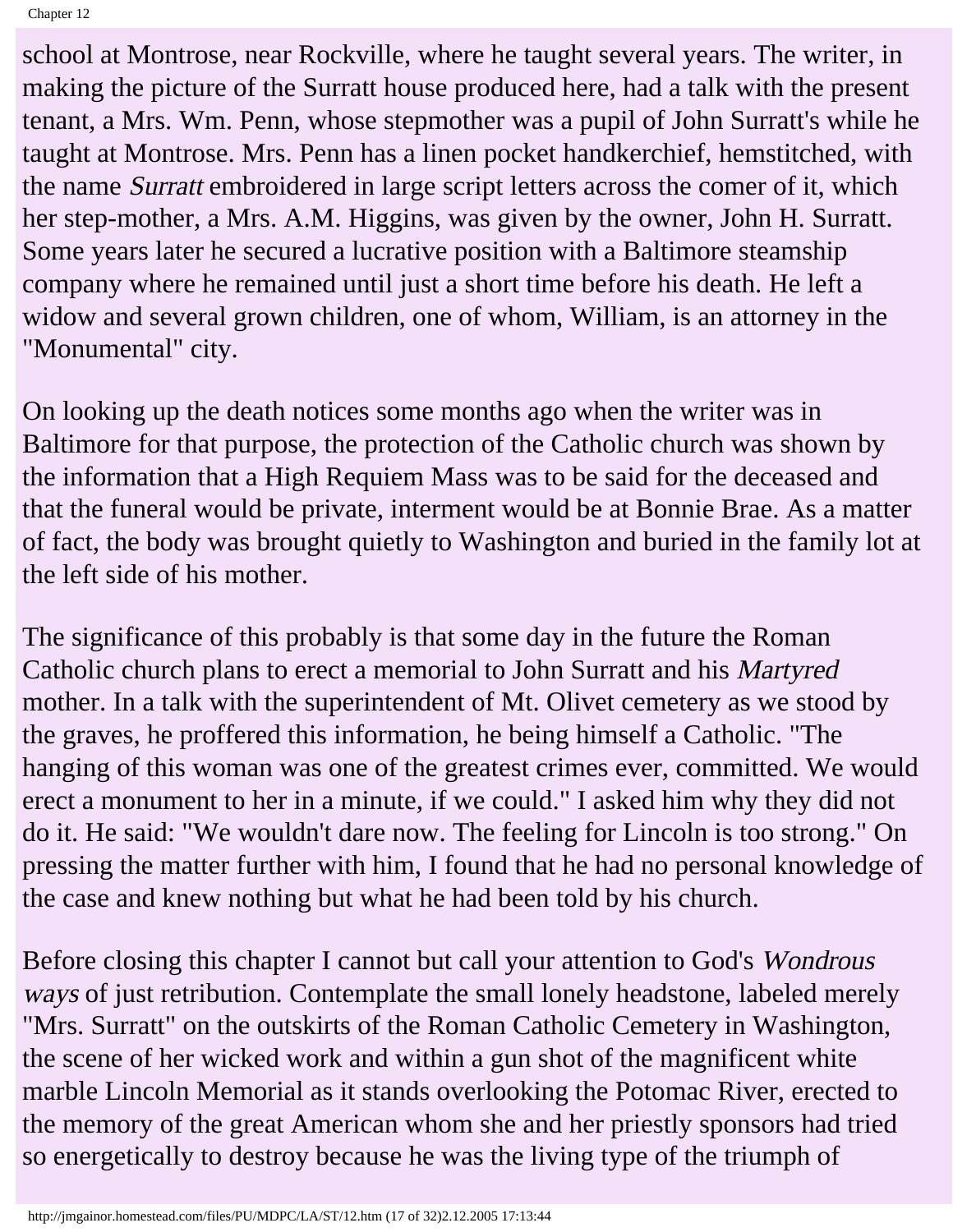Popular Government and every act of his beautiful, clean, upright public life was a stinging rebuke to the tyrannical, corrupt System, of which Mary E. Surratt, her son and the other papal assassins were legitimate products!

# EXECUTING THE SECRET TREATY OF VERONA

Reverting to the Secret Treaty of Verona, we recall that the "high contracting parties," on being convinced that the system of representative government is incompatible with monarchial principles . . . engage mutually in the most solemn manner, to use all their efforts to put an end to the system of representative government and to prevent it form being introduced in those countries where it is not yet known.

"Article 2. As it cannot be doubted that the liberty of the press is the most powerful means used by the pretended supporters of the rights of nations . . . the high contracting parties promise reciprocally to adopt all the proper measures to suppress it . . . ."

The process of destruction has gone on steadily from the assassination of the five presidents in the United States which begun in 1841, and has continued at intervals, and which finds us without a semblance of a free press.

After sixty years of activity by these foreign enemies within our borders what do we find?

We find a subversion of free speech; a subversion of a free press; we find a denial of the right of the American people to peaceable assemblage; we find the complete separation of Church and State, the very basis of our form of government being a dead letter; we find the freedom of conscience being attacked; we find our great IDEA of public education being viciously undermined and sapped by a great system of parochial schools wherein are taught the principles of the old concept of monarchial institutions.

And by whom is this concerted plan of destruction being carried on. principally?

By the priests and lay members of the Roman Catholic Church. Upon what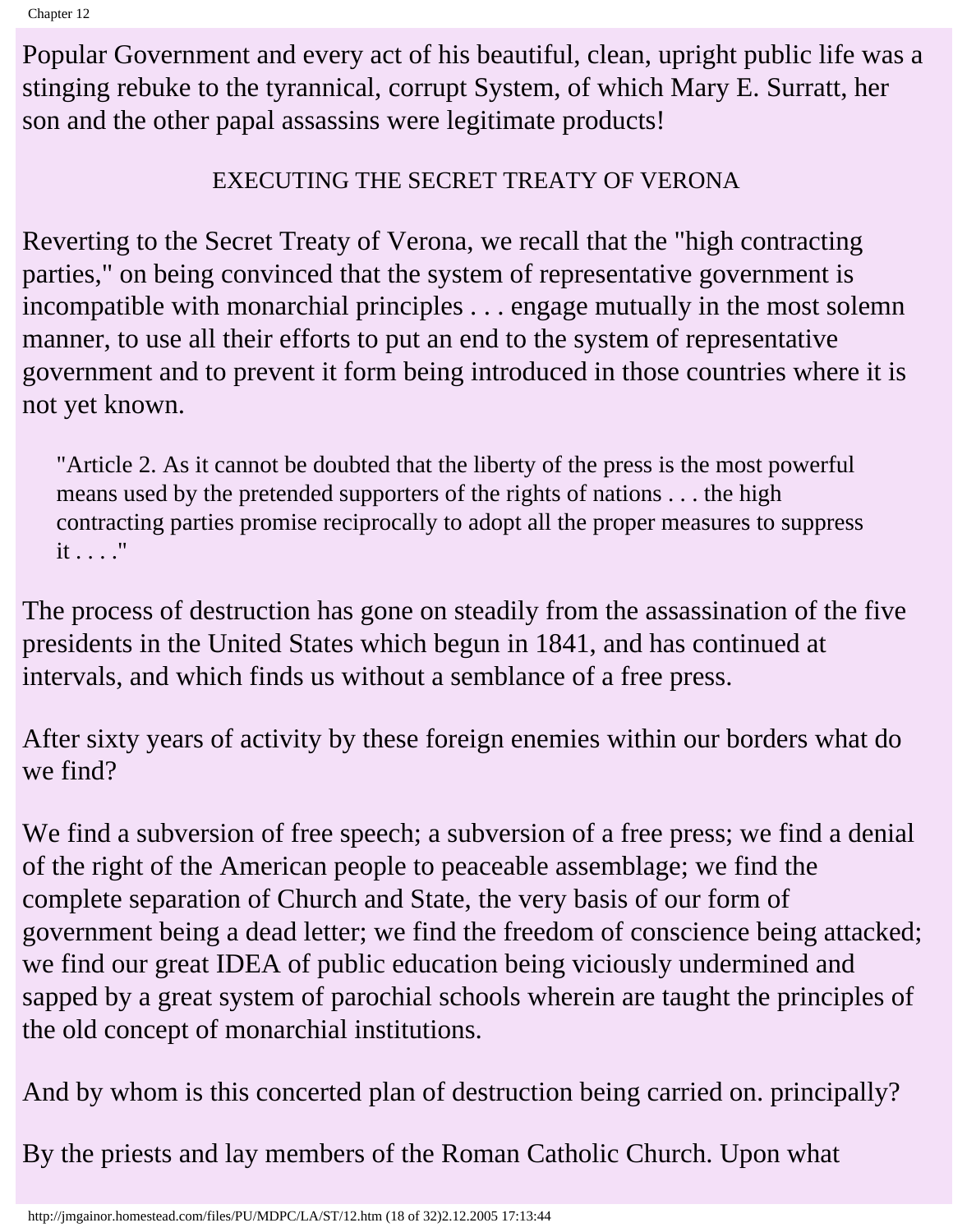authority is this work of subversion being operated? By the ex-cathedra mandates of the Popes of Rome, conveyed to their subjects in this country through Encyclical Letters. We find that the Roman Catholics who comprise less than onesixth of the population, have been the dominating power in our political affairs and of late years have headed almost every national, state and municipal office from the President down to the dog catcher.

During the Wilson administrations the Army, the Navy, the Treasury, the Secret Service, the Post Office, the Emergency Fleet, Transports, Printing, Aircraft and dozens of others were presided over by Fourth Degree Knights of Columbus

The PLUNDERS of Hog Island and the Emergency Fleet under E. N. Hurley are matters of Congressional Record which mounted up into the millions.

Mr. Hurley is a Roman Catholic and Knight of Columbus.

The Aircraft Scandal under the supervision of John M. Ryan, ardent Roman Catholic and Fourth Degree Knight of Columbus, ran into the billions and was also subject of investigation.

Admiral Benson who was advanced in a most unusual and peculiar way by his sponsor Woodrow Wilson, is a Fourth Degree Knight of Columbus and violated the spirit and the letter of this Republican Government by accepting a foreign title from the Pope of Rome. Admiral Benson is a member of the Household of this alien ruler, who never has ceased to claim his right to temporal power for one moment since he was forced to relinquish it by the Italian People, Sept. 20, 1570.

This disloyal act has never been rebuked by the American people whom Admiral Benson is supposed to represent. Knighthood is not a spiritual acquisition, nor was it bestowed as such. It is a foreign title given in recognition of his service to the Pope of Rome who claims temporal sovereignty and allegiance from his subjects in every country. One of the aims of the Knights of Columbus is to restore the temporal power of the Pope.

The presence of these laymen of the Romish Church in our public offices is not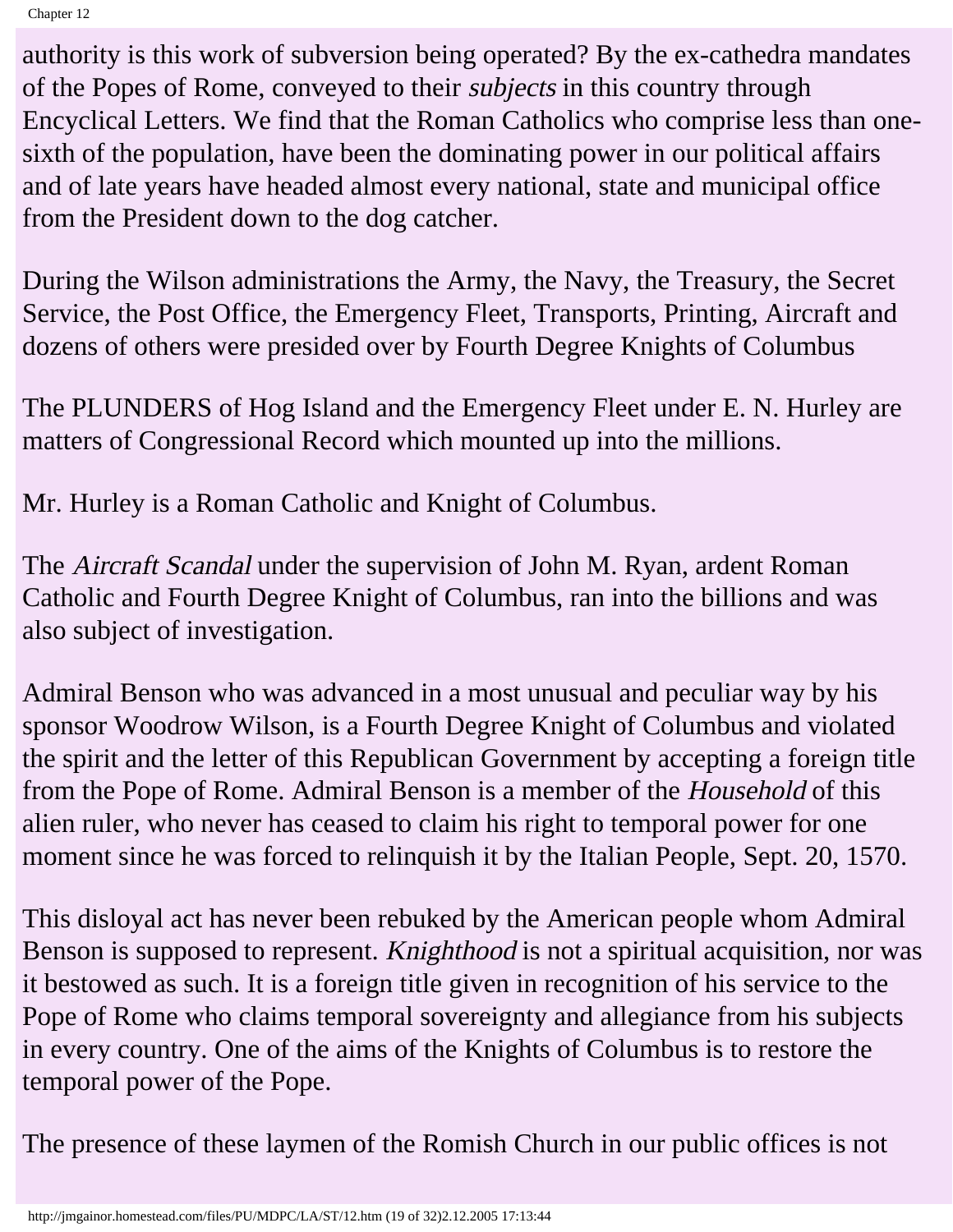accidental or incidental. They are there by the express command of their Pope, whom they are obliged to Obey "as God Himself." (See Leo XIIIth's Great Encyclicals, page 192.)

Roman Catholics are serving under a Citizenship diametrically opposed to American citizenship.

American Citizenship is based upon the contention that the only authority to rule must come from the consent of the governed.

Roman Catholic citizenship is based upon the negation of this. Leo XIII has this to say:

"The sovereignty of the people, however . . . is held to reside in the multitude; which is doubtless a doctrine exceedingly well calculated to flatter and inflame the many passions, but which lacks all reasonable proof, and all power of insuring public safety and preserving order." (page 123)

## LIBERTY OF SPEECH AND PRESS

"So too, the liberty of thinking, and of publishing whatsoever each one likes, without hindrance . . . is the fountain head and origin of many evils." (page 123)

"The unrestrained freedom of thinking and openly making known one's thoughts is not inherent in the rights of citizens, and is by no means reckoned worthy of favor or support." (page 126)

"We must now consider briefly liberty of speech, and liberty of the press. It is hardly necessary to say that there can be no such right as this . . . ." (page 151)

"If unbridled license of speech and writing be granted to all, nothing will remain sacred and inviolate." (page 152)

So you see the Pope denies today the right to think. The Romanists of this country are obliged to obey and inculcate these treasonable principles. It is because of this citizenship that the Roman Church has established its gigantic parochial school system.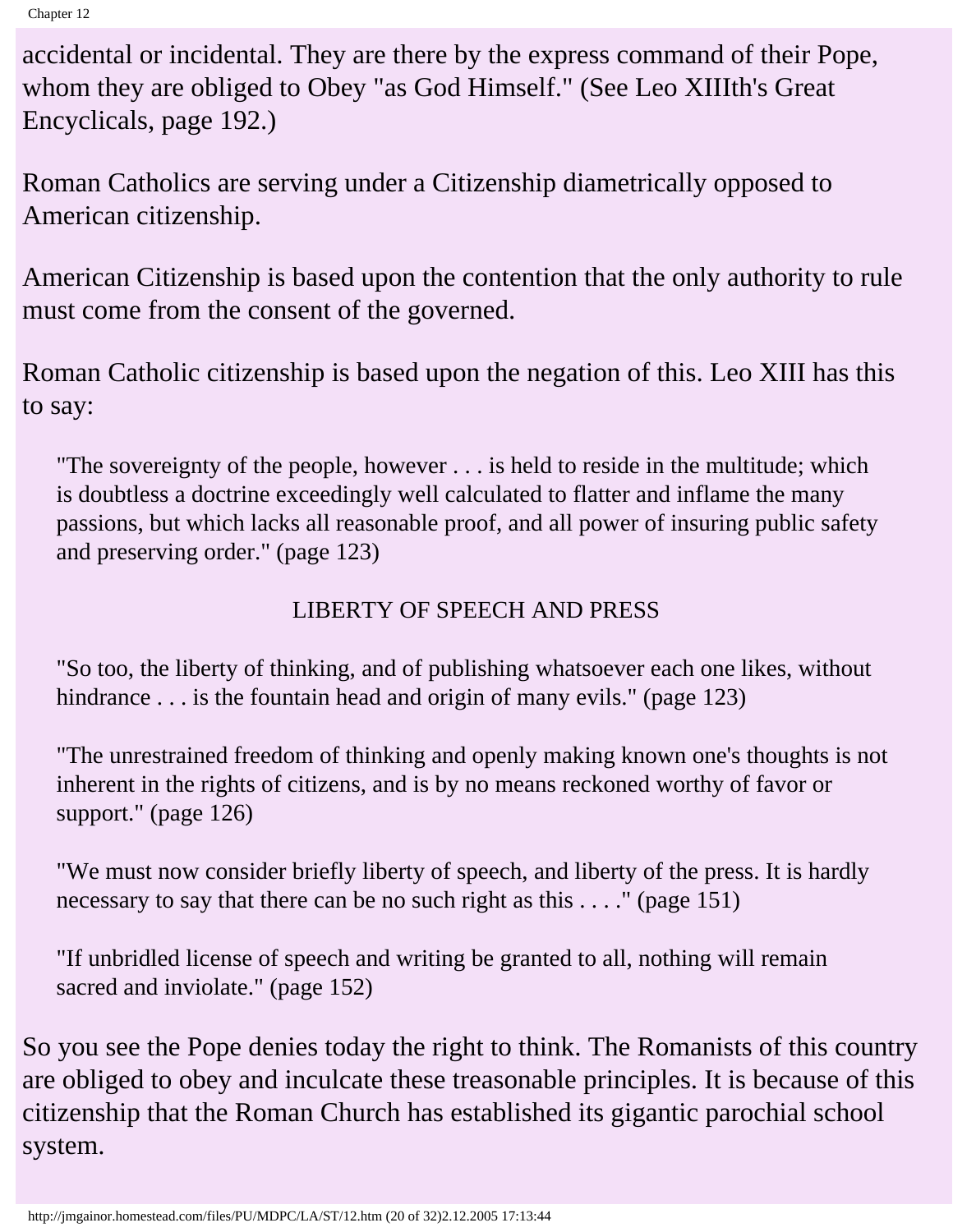## ATTEMPTING TO DESTROY THE FREE PRESS FITZGERALD BILL (H.R. 6468)

On December 17, 1915, Roman Catholic Representative John J. Fitzgerald. Knight of Columbus, of Greater New York introduced the following Bill:

"Be it enacted by the Senate and House of Representatives of the United States of America, in Congress assembled, that whenever it shall be established to the satisfaction of the Postmaster General that any person is engaged, or represents himself as engaged in the business of publishing any obscene or immoral books, pamphlets, pictures, prints, engravings, lithographs, photographs, or other publications, matter, or thing of an indecent, immoral, or scurrilous character, and if such person shall, in opinion of the Postmaster General, endeavor to use the Post Office for the promotion of such business, it is hereby declared that no letter, packet, parcel, newspaper, book, or other things sent or sought to be sent through the Post Office, or by or on behalf, of or to, or on behalf of such person, shall be deemed mailable matter, and the Postmaster General shall make the necessary rules and regulations to exclude such non-mailable matter from the mails."

The Record shows that Holy Names Societies of the Roman Catholic Church immediately became active and sent to their Representatives many petitions urging the enactment of these measures into laws.

"Liberty, then, as we have said, belongs only to those who have the gift of reason or intelligence." (Leo XIII the Great Encyclicals, page 137.)

And the priests claim the right to be the judge of those who would have the "Gift of reason or intelligence."

Roman Catholic citizenship is inimical to American citizenship. Roman Catholic citizenship is represented by the confessional box. American citizenship is represented by the BALLOT BOX.

> ATTEMPTING TO DESTROY THE FREE PRESS GALLIVAN BILL (H. R. 13778)

On March 27, 1916, Roman Catholic Representative James A. Gallivan of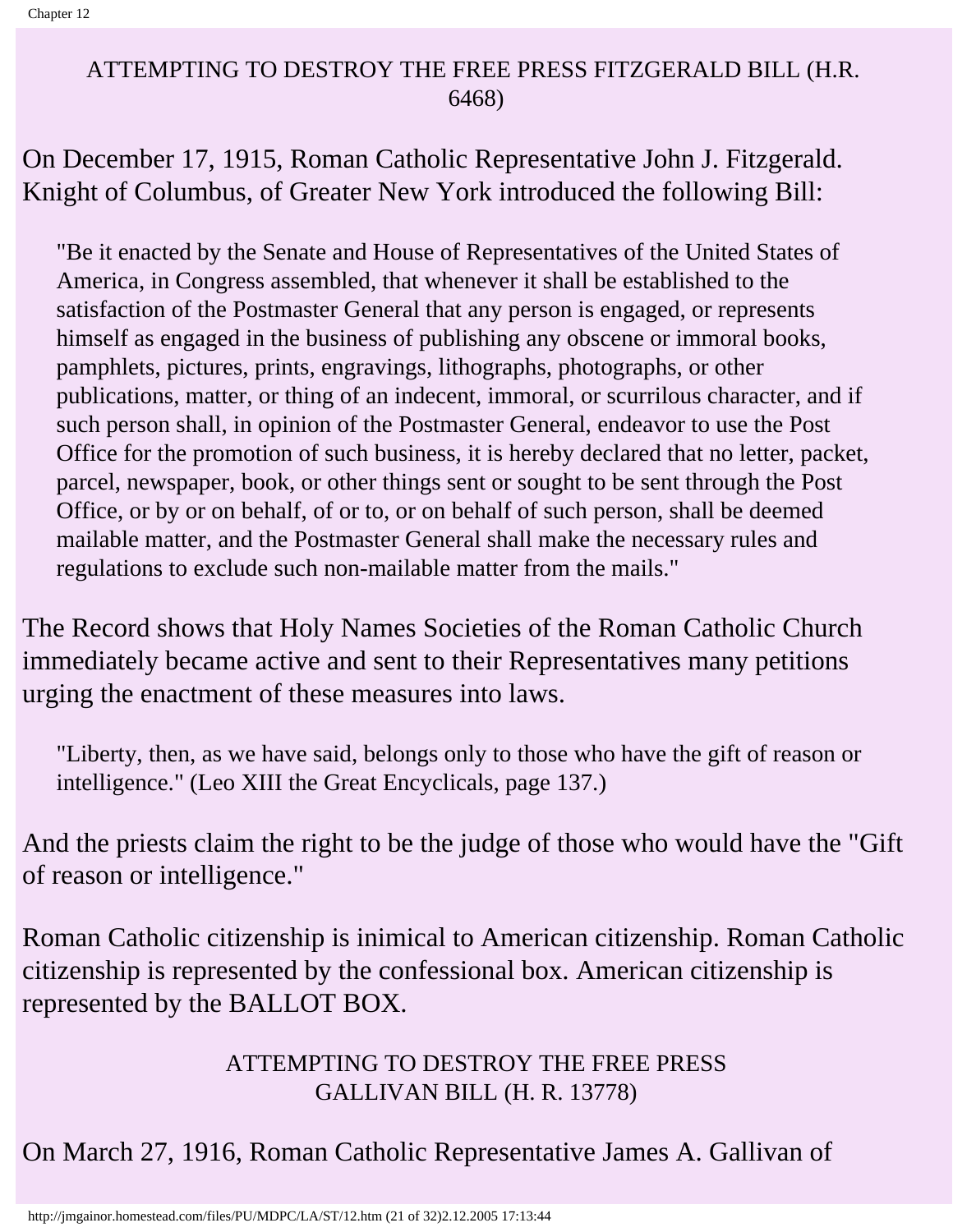Boston, introduced the following:

"Be it enacted by the Senate and House of Representatives of the United States of America, in Congress assembled, that the Postmaster General shall make the necessary rules and regulations to exclude from the mails those publications, the avowed and deliberate purpose of which is to attack a recognized religion, held by the citizens of the United States or any religious order to which citizens of the United States belong."

In January, 1915, Representatives Fitzgerald and Gallivan had each introduced a Bill substantially identical with the Fitzgerald Bill herein before set out. At the hearing on those Bills before the House Committee on the Post Office and Post Roads, Roman Catholic Representative James P. Maher, of Greater New York, stated frankly that the Bills had been introduced to shield sixteen million Roman Catholics and twenty thousand Roman Catholic priests from public criticism, by excluding, The Menace, the Yellow Jacket, and similar publications from the mails.

The above un-American citizens sponsored these Bills on the explicit instructions of their Church. Leo XIIIth commands them thus:

Furthermore, it is in general fitting and salutary that Catholics should extend their efforts beyond this restricted sphere (Municipal politics) and give their attention to national politics . . . . While if they hold aloof this would tend to the injury of the Catholic religion, forasmuch, as those would come into power who are badly disposed towards the Church, and those who are willing to befriend her would be deprived of all influence. (page 131)

These laymen, tools of the Romish Church would strangle our Press to prevent criticism of their religion and 20,000 bachelor fathers!

### LEO XIII ON LIBERTY OF CONSCIENCE

"Another liberty is widely advocated, namely the liberty of conscience. If by this is meant that every one may, as he chooses, worship God or not, it is sufficiently refuted by the arguments already adduced." (page 155)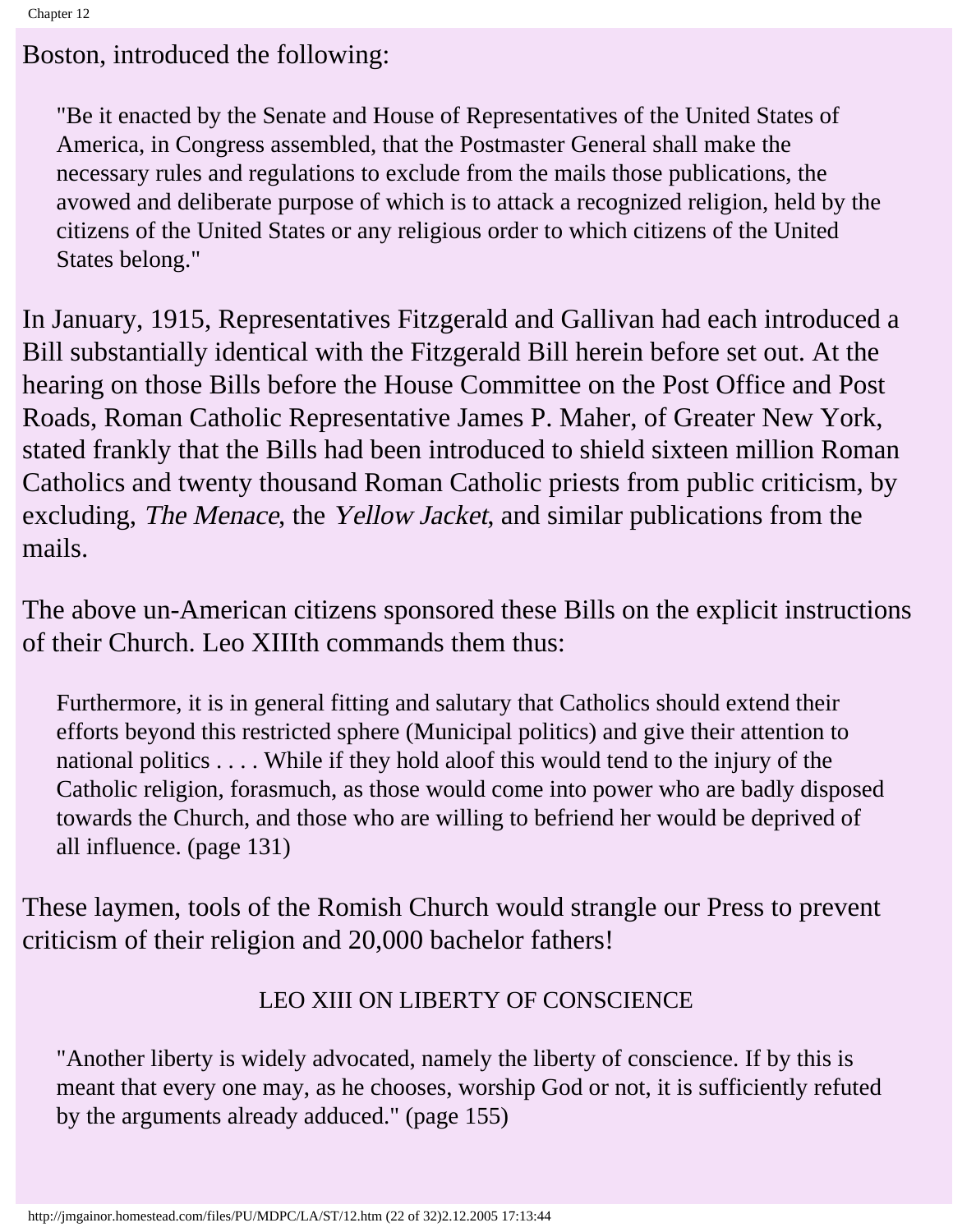"Hence follows the fatal theory of the need of separation of Church and State." (page 155)

"From this teaching, as from its source and principle flows that fatal principle of the separation of Church and State." (page 159)

"From what has been said, it follows that it is quite unlawful to demand, to defend or to grant unconditional freedom of thought, of speech, of writing, or of worship." (page 161)

And now let us see how well the Roman Catholic Church requires its members to observe and accept the above concentrated treason to our POPULAR GOVERNMENT.

The strangulation of a Free Press in this country is to be completed through legislation. We call your attention to the three Bills which the Knights of Columbus have been trying to engineer through for the past seven years under the photographs of the Pope's Catholic Citizens, Messrs. Fitzgerald and Gallivan and the papalized Hebrew, one, Isaac Siegal.

## PEACEABLE ASSEMBLAGES DENIED IN THE UNITED STATES BY ROMAN CATHOLIC MOB RULE

That the right of peaceable assemblage is almost a thing of the past in this country is proven by the numerous mobs instigated and led by the priests and Knights of Columbus and their hoodlums in the various cities from coast to coast.

The reader has seen from the foregoing quotations from the Great Encyclicals of Leo XIIIth that the right to think and to speak and liberty of conscience is absolutely prohibitive in CATHOLIC citizenship. In order to prove to you the existence of this divine right citizenship; and in order to prove to you that the members of the Roman Catholic church especially cannot and do not grant liberty of conscience to Romanists who have left the church, I call your attention to the following table of mobs and riots carried on by them:

June 12th, 1913, the Protestant people of Oelwein, Iowa, invited Jeremiah J. Crowley, ex-priest and author of The Parochial School: A Curse to the Church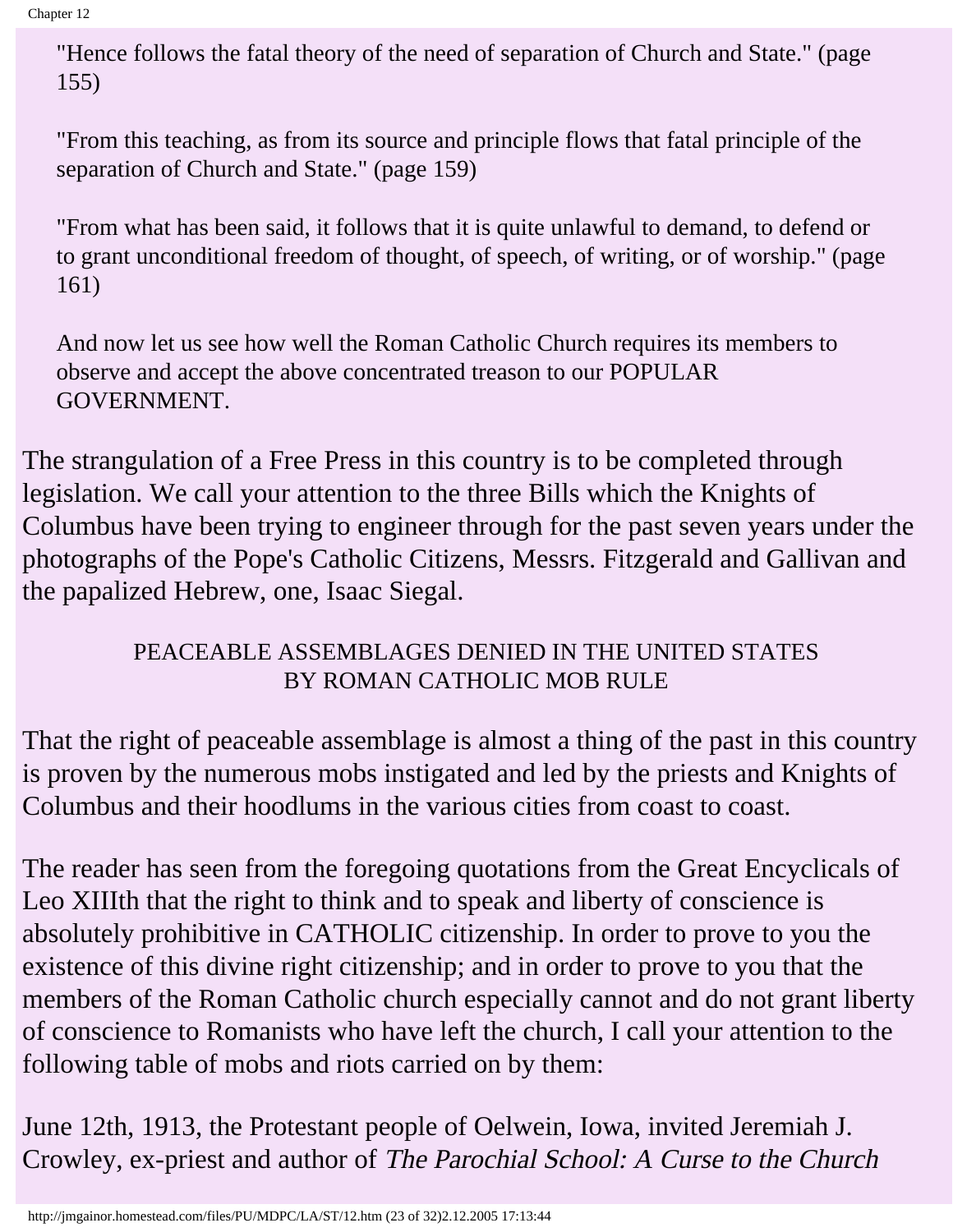and a Menace to the Nation, to address them in the theatre of that town on the subject of the public school question. At the instigation of the Roman Catholic priest of that city who delivered his sermon the Sunday before the Crowley lecture, some two thousand Romanists led by the Knights of Columbus and their hoodlums, mobbed Mr. Crowley as he was leaving the theatre with some of his friends, and beat him severely.

April 14th, 1914, the Rev. Otis Spurgeon of Iowa, who had been called to deliver a course of lectures by Protestant Americans at Denver, Colorado, was kidnapped from the Pierce Hotel in that city at eight o'clock in the evening, bound hand and foot, gagged and a strap placed around his neck, and was thrown into an automobile parked in front of the hotel, whisked out into the country and beaten into unconsciousness. En route his captors told him they were Knights of Columbus and repeatedly during the trip when he refused to answer or did not answer as they wished, he was choked by the strap. (Strangulation cord.)

The Rev. Spurgeon was finally rescued, taken to a hospital where he was found to have sustained internal injuries and lay very ill for three weeks. The Rev. Spurgeon was a heretic and a Mason.

On Feb. 4th, 1915, Rev. Wm. Black, ex-priest, at that time a Congregational minister, was delivering a course of lectures, enroute to the California Coast, where he was to have testified that while he was a Roman priest and a Knight of Columbus he had taken the Jesuit oath on the Congressional Record cited heretofore. The Reverend Black had reached Marshall, Texas, where he was to deliver two lectures. He gave his first lecture on the public school question in the auditorium of the City Hall at Marshall, Feb. 3rd. About five o'clock in the evening on Feb. 4th, Mr. Black and his body guard, a Mr. J.A. Hall, ex-soldier and expert shot whom he took with him on his trip, were returning from a walk about the city. On reaching his door four men standing at the end of the corridor nearby approached him. They asked if he was Mr. Black and permission to come in and speak with him a few minutes. The Rev. Black opened the door and invited them in. The visitors first of all informed him that they were members of the Knights of Columbus Council of Marshall; that they understood that he intended to deliver another lecture "against their church" that night. Mr. Black assured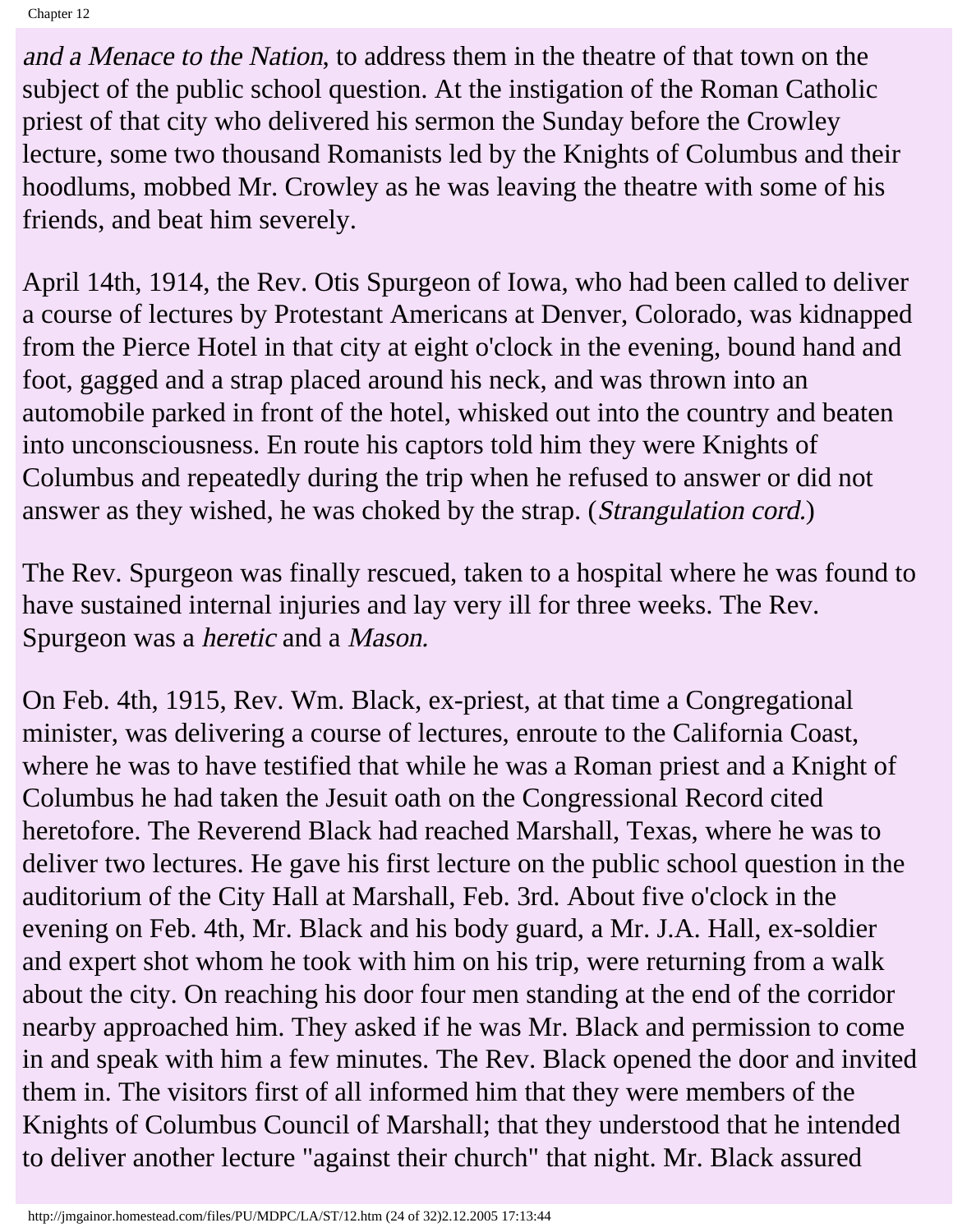them that they were correct. Then the spokesman, a prominent attorney, Ryan by name, said, "No you won't. We will give you just fifteen minutes to pack your suitcase and get out of town." Mr. Black coolly informed them that he intended to deliver his lecture; that he would relinquish his American constitutional rights for no man. On rising from a shoeblacking case where he had been sitting, John Rogers, a leading architect of that vicinity who had drawn up plans of the hotel in which they now were, sprang toward him, pinioned his arms and in shorter time than it takes to tell it, Black's body was riddled with bullets, and in the melee John Roberts' body fell across that of Blacks', being also instantly killed. Copeland, a leading banker the third Knight of Columbus—Catholic citizen—received a wound from which he will never fully recover and promptly received the consolations of his church in the corridor, outside the room where they carried him. It may be of interest to know that the priest was in the lobby of the hotel when Black and Hall entered to go to their room. Through political influence, these surviving K.C. participants in this cowardly assassination went free.

April 6th, 1915, the Rev. Dr. Joseph and Mary Slattery, ex-priest and ex-nun, of Boston, Mass., were called by Protestant Americans to deliver some lectures in Chicago, Ill. They were lecturing in a Masonic hall on the south side of the city. In the early part of Dr. Slattery's talk a mob of Roman Catholic hoodlums and members of the Knights of Columbus left their hall which was just across the street, entered the Slattery meeting and proceeded to start a riot in true Roman style, by calling Dr. Slattery "a liar." At a signal from a man wearing a Roman collar from which he drew a handkerchief which had concealed it, the riot started in earnest. Chairs and furniture were smashed, men and women were beaten indiscriminately and disfigured by the use of brass knuckles and black jacks. The telephone wires in the hall and even the nearby drugstores had been cut and it was fully three-quarters of an hour before they had any response from the Fourth Degree Knights of Columbus policeman. The speaker and his wife made a miraculous escape. The windows of the automobile in which they were driven were shattered by bullets. These Roman thugs entered street cars, attacked the passengers who had not been at the lecture and knew nothing about a riot. They pulled the trolleys off the wires and derailed and demolished several cars. So much for Roman Catholic citizenship in the great city of Chicago.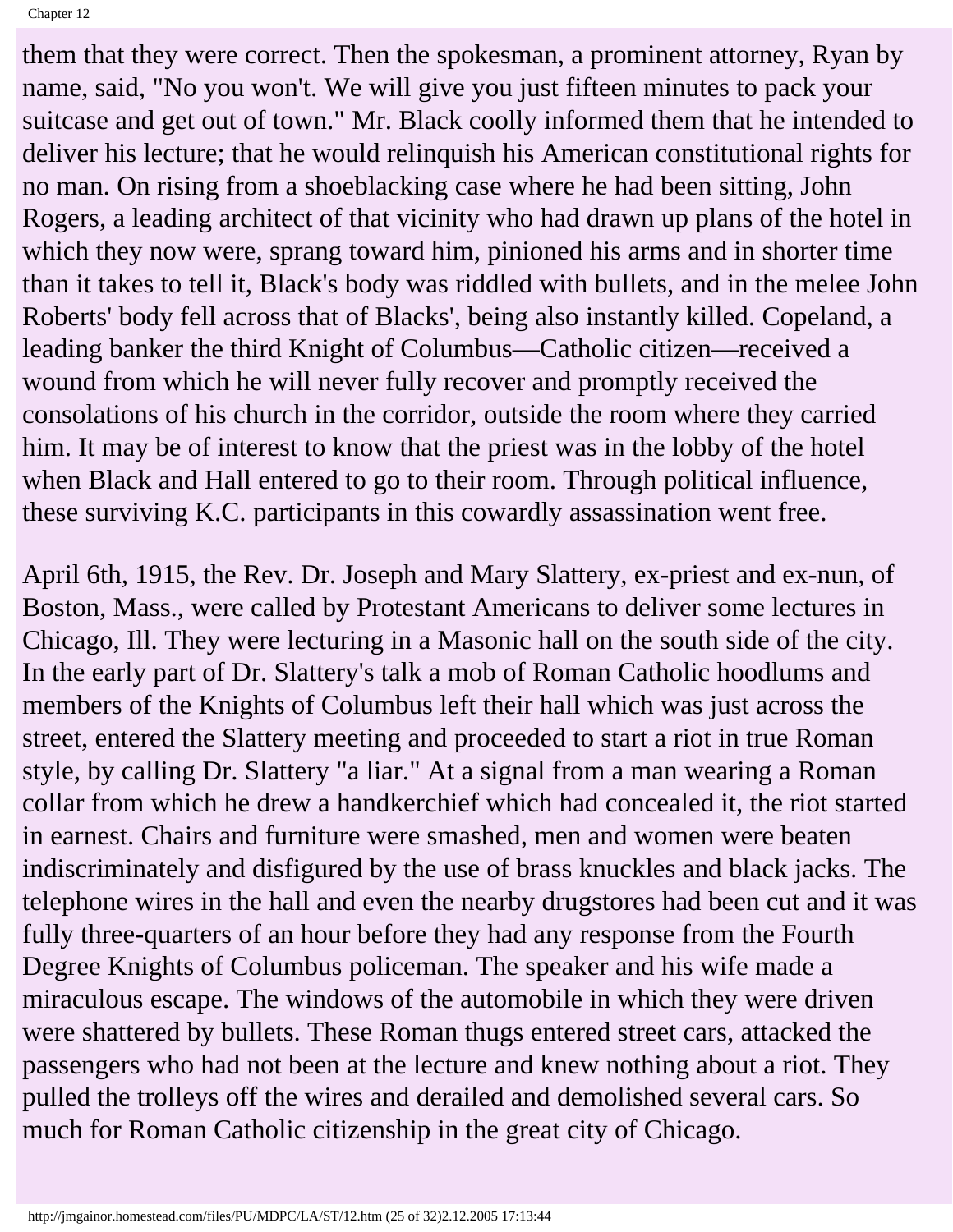In Haverhill, Mass., April 4th, 1916, these Knights of Columbus and their hoodlums being summoned for the occasion from neighboring cities and towns, forced their way into the City Hall where a meeting was being held by Thos. E. Leyden, who was speaking upon the political activities of the Roman church in American politics. I will quote the headlines from some of the Massachusetts papers:

Boston Post:

BIG RIOT RAGES IN HAVERHILL \_\_\_\_\_\_\_\_\_\_\_\_\_\_\_\_\_\_\_\_

> MANY BEATEN MILITIA IS CALLED

\_\_\_\_\_\_\_\_\_\_\_\_\_\_\_\_\_\_\_\_\_

CITY HALL STORMED BY ANGRY MOBS

\_\_\_\_\_\_\_\_\_\_\_\_\_\_\_\_\_\_\_\_\_

WHILE REV. THOS. E. LEYDEN WAS HIDDEN IN THE ALDERMAN'S CHAMBER

\_\_\_\_\_\_\_\_\_\_\_\_\_\_\_\_\_\_\_\_\_

10,000 IN WILD HAVERHILL RIOTS--MILITIA CALLED OUT TO SUPPRESS MOB THAT GETS BEYOND POLICE

\_\_\_\_\_\_\_\_\_\_\_\_\_\_\_\_\_\_\_\_\_\_

City Hall and Police Station Attacked With Missiles Torn from Streets, National Club Wrecked and Officer and Civilian Badly Beaten

\_\_\_\_\_\_\_\_\_\_\_\_\_\_\_\_\_\_\_\_\_\_

EDITORIAL FROM THE CHRISTIAN SCIENCEJOURNAL, BOSTON, APRIL 21, 1916

\_\_\_\_\_\_\_\_\_\_\_\_\_\_\_\_\_\_\_\_\_\_

MOB LAW \_\_\_\_\_\_\_\_\_\_\_\_\_\_\_\_\_\_\_\_\_\_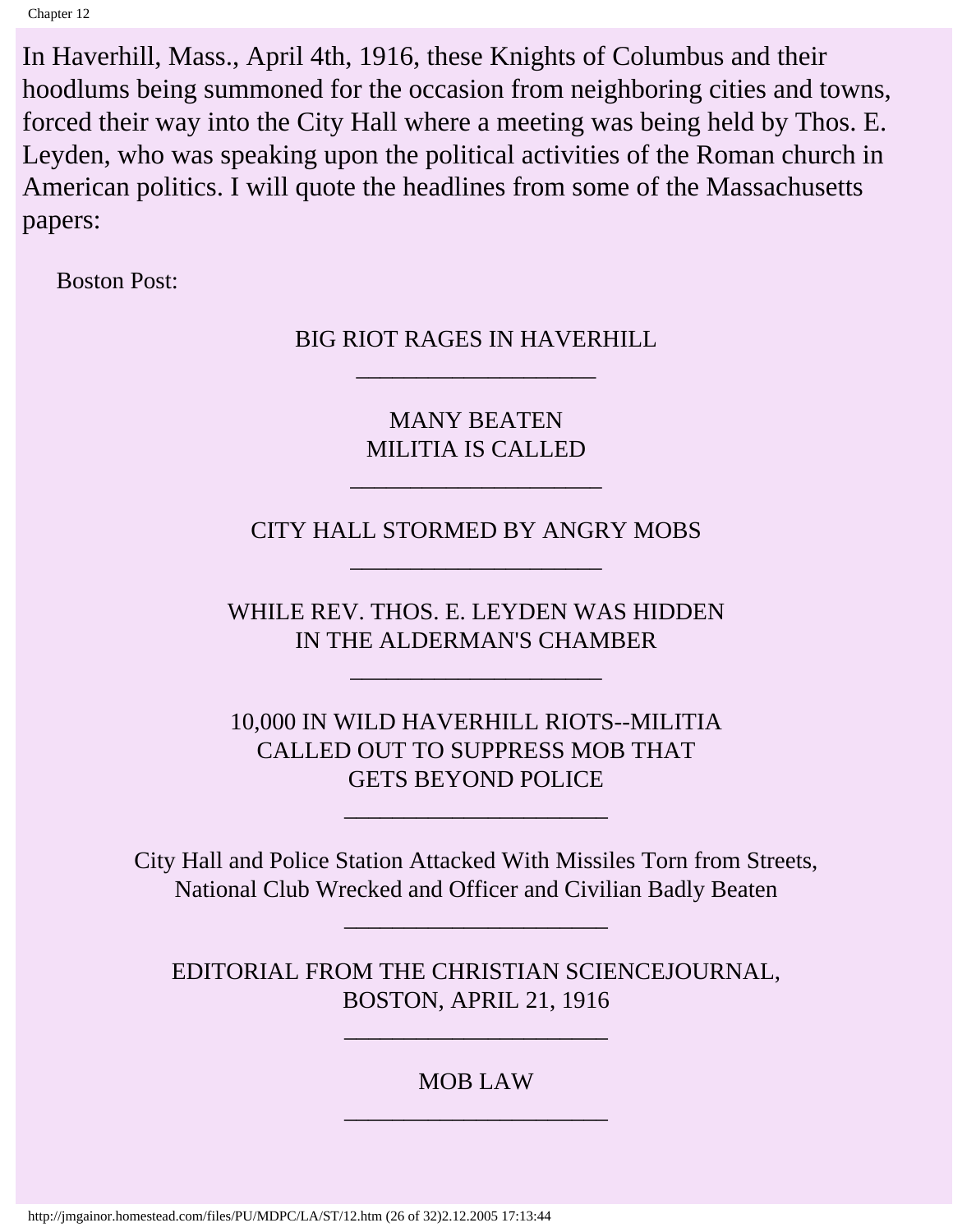The question of free speech is one of such fundamental importance to humanity that it is easy to understand the commotion which has been caused in the State of Massachusetts, by the recent riots in Haverhill. The contention that a mob with or without cause, is at liberty to usurp the prerogatives of the courts, and to substitute lynch law for official justice, constitutes, indeed, a precedent destructive of all popular liberty. The history of liberty is very largely the effort of authority to restrain license. When the human passions are roused license is always apt to come to the top.

There is no rhyme or reason in the attack of a mob. It is just as willing to smash a great invention like the spinning-jenny, for fear of the displacement of labor, as it is to stuff the mouth of a Foulon with straw. It is just this that makes the case of the mob in Haverhill so important. If its action is overlooked, if it is connived at, worse still if it is justified today, there is no length to which it may not go tomorrow, and the example set, in Haverhill, may be repeated elsewhere at the expense of the very views which the Haverhill exhibition was intended to support.

The simple fact is that the Haverhill mob outraged in the frankest and most indefensible way the common right of free speech. It is not of the slightest importance who Mr. Leyden was, what he was going to say, or what the effect of his words might be. He was entitled to speak, or he was not entitled to speak. If he was entitled to speak, no mob had any right to prevent him. If he was not entitled to speak, no mob had any right to decide the question and to enforce its own decision. In each event it outraged entirely the rights of free speech, the only difference is that in one case it outraged it rather worse than in the other.

## RESOLUTIONS OF BAPTIST MINISTRY

The Protestant clergy of greater Boston have registered their protest against the outrage in no uncertain tones. Perhaps the most notable of these was the resolutions adopted by the Baptist ministers of greater Boston on April 10th. They were read by Professor F. L. Anderson of Newton Theological Seminary and were, in part, as follows:

"The plain, significant and undisputed fact is that an American citizen was denied the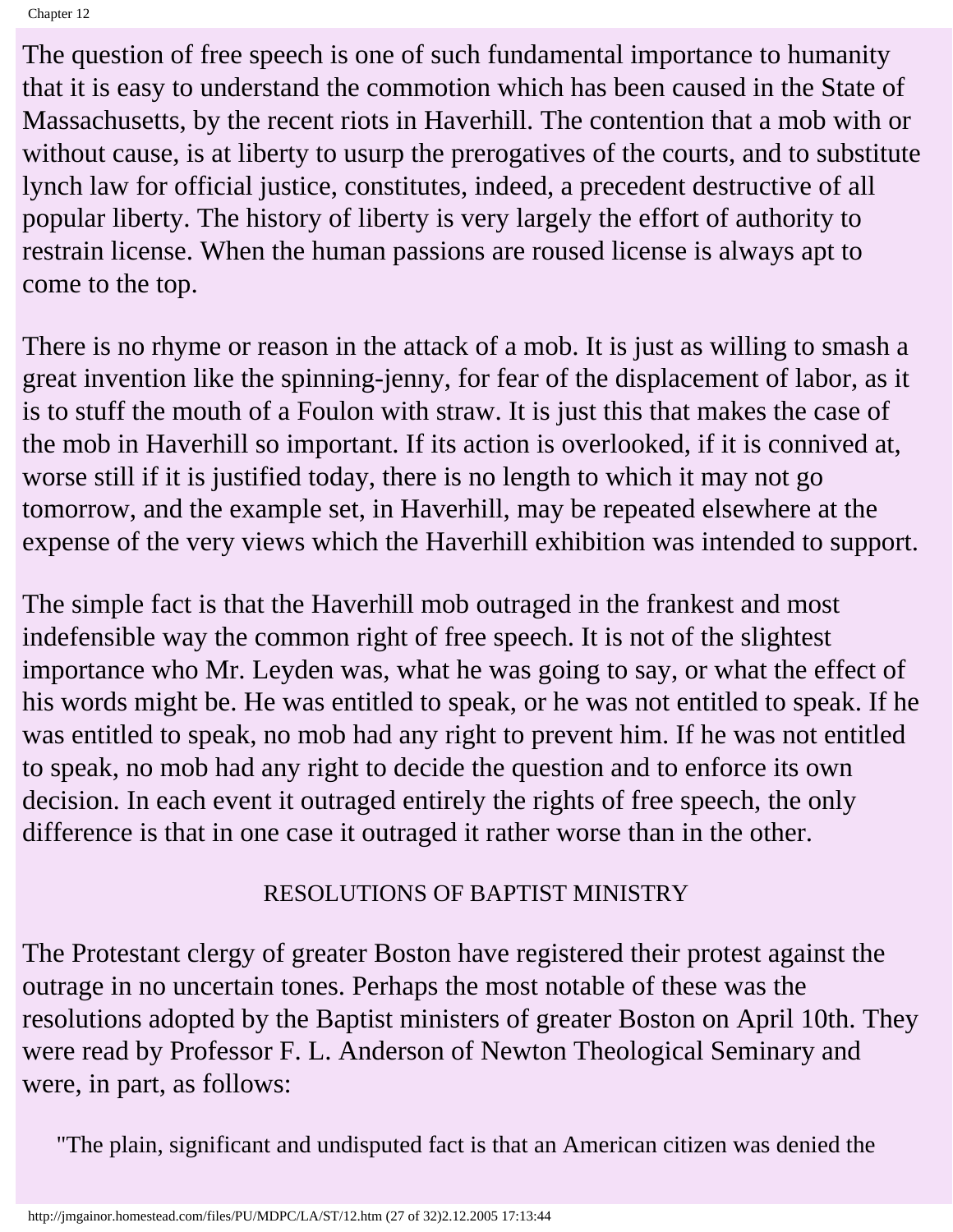right of free speech, guaranteed by the constitution of Massachusetts, and that the authorities failed to protect him. That the mob was the result of a premeditated plan appears clear from the fact that the lecturer was not permitted even to begin.

"We want to know whether this sort of thing is to continue, whether it is possible that we are entering upon an era of Catholic tyranny in this state, whether henceforth in this state criticism of one church, and only one, is to be indulged in only at the risk of life and limb. We demand of the cardinal that he publicly state his attitude and enforce his authority in such a manner as shall make Catholic mobs impossible in this state. If the cardinal fails to accede to our demand, we shall know how to interpret his continued silence and shall act accordingly.

"We demand that the public authorities bring to justice the leaders of the mob and that the courts impose suitable punishment. A failure here will prove the constitution and laws of Massachusetts mere scraps of paper, and will forever debar our state, the nursery of liberty, from criticizing those Commonwealths where lynching goes unavenged. We say this advisedly, for, according to the beliefs of both our fathers and ourselves, liberty of speech is more precious than life.

"But more than this is required. The only adequate reparation which can be made for this public outrage is a public atonement. This, to our mind, should take the form of an arrangement with Mr. Leyden by the citizens of Haverhill, by which he shall speak in Haverhill on the topic already advertised, and shall be protected in his rights by the city and state at any cost. If he then transgresses the laws against slander or incendiary speech, let him be proceeded against by due process of law."

### PROTESTANT MINISTERS SPEAK

The entire body of the Protestant clergy of Haverhill, thirteen in number, appeared before Mayor Bartlett and Commissioner Hoyt, on April 7, to protest against the outrage, the inefficiency of the police and the equally disgraceful failure of the department of justice to ferret out, arrest and punish the ring leaders of the mob.

The Rev. Nicholas Van der Pyl acted as spokesman for the ministerial body. In the course of his address he thus voiced the sentiments of the united Protestant ministry of Haverhill:

"I speak in behalf and by the authority of the entire Protestant clergy of the city of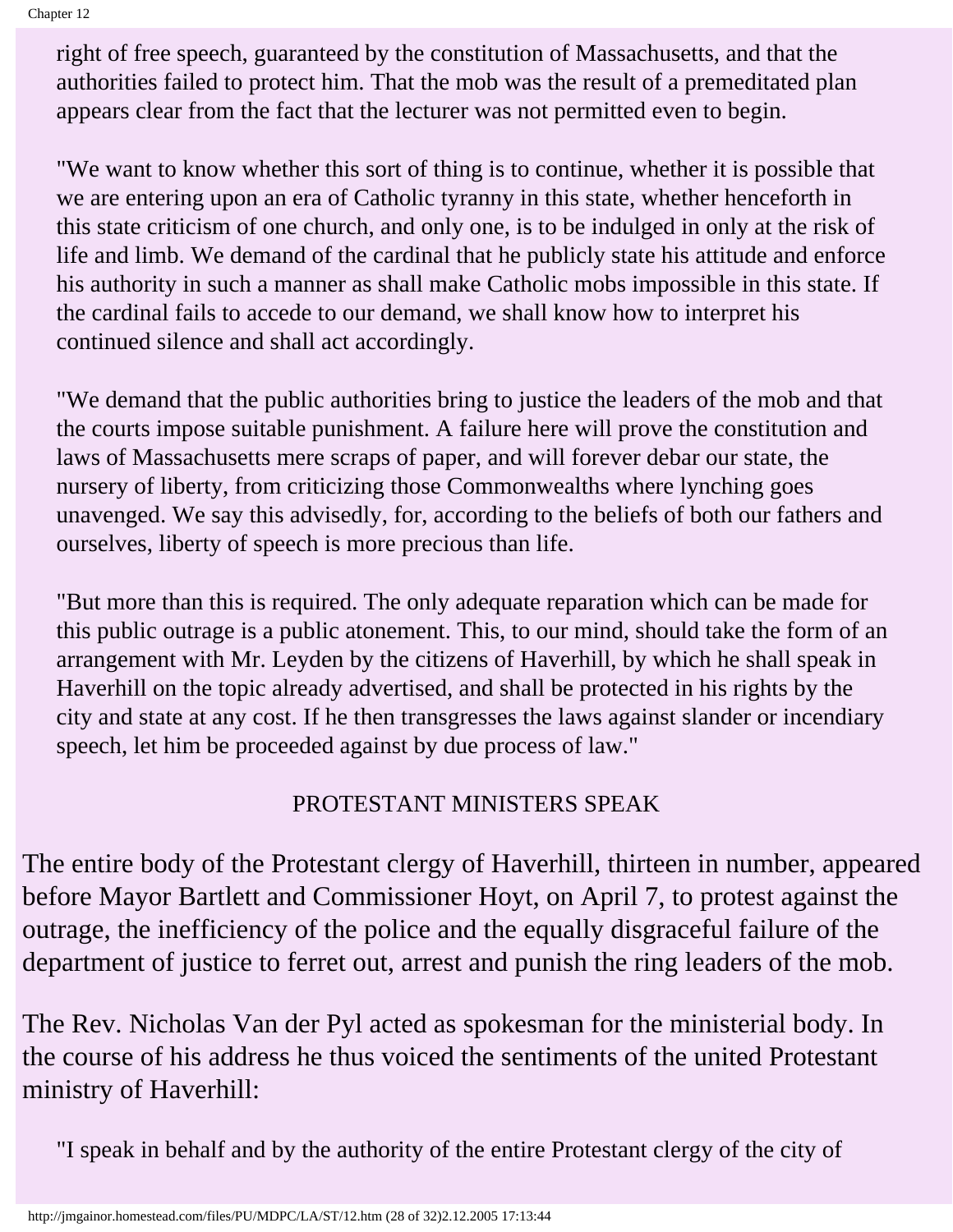#### Haverhill.

"We deplore, and we feel indignant about the lawlessness which overran this city last Monday night. Our city has been disgraced before the country, and only the people of this city can remove the disgrace which is ours today.

"We are not bigots. We have the highest charity for all who worship God in their own way and according to the dictates of their own conscience.

"But we are also American citizens, and we are the accredited representatives of the morals and religious interests of this city. We hold inviolable the great principles of freedom of speech and freedom of the press, subject to the laws of libel and incendiarism, after the fact, which have been established by all the people, and which only the people can abrogate.

"A mob has overrun our city. Churches have been broken into and desecrated by that mob. The homes of unoffending and innocent citizens have been stoned. In some cases lives have been threatened and placed in jeopardy. We cannot forget so long as the mob is permitted to be victorious, and its leaders glowing in the fact that they have trampled under their feet the most sacred rights of all our people. We will not forget until the principle of free speech has been impressively vindicated by the law-abiding element of this community itself"

In point of fact the condition is this, that no ex-Romanist now in the field in this conflict in this country is granted his or her constitutional rights by the priests and prelates of the Roman Catholic church. There is not an ex-Catholic lecturer in the field today who does not take his or her life in their own hands every time they appear before an audience. Speaking from personal experience the writer has had several mobs, one of which was in the Pioneer Congregational church in Chicago, Illinois, where the following subjects were advertised:

"The Enemy within our borders."

"The Public vs. parochial schools."

"The Suppressed Truth about the Assassination of Abraham Lincoln."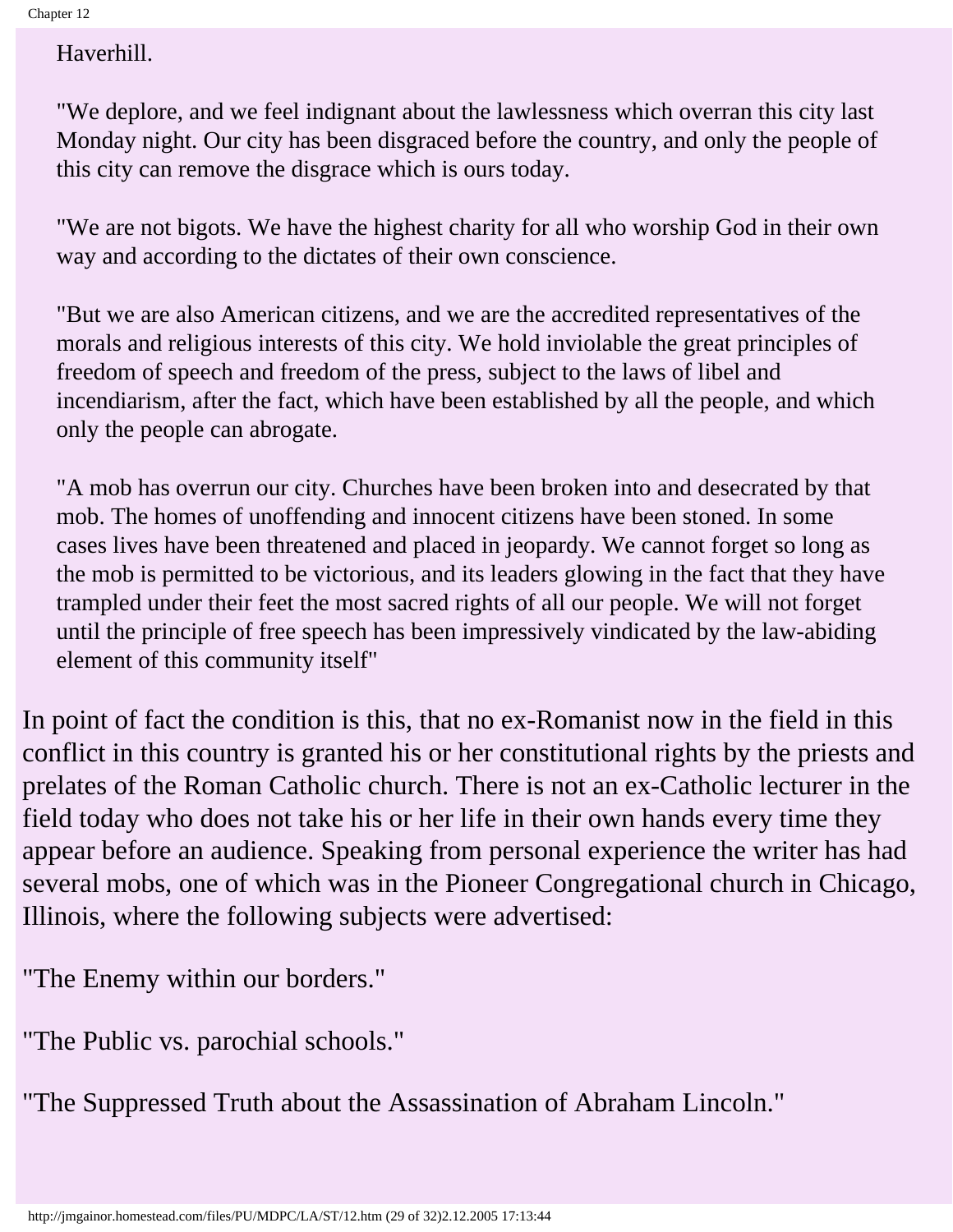The church early in the evening was surrounded by a mob of about 2,000 Catholics some of whom forced their way in and filled up the auditorium. After listening for about three quarters of an hour, at a whistle from the leader of the mob which was the signal to begin, windows were broken, chairs were smashed, literature torn and scattered all over the hall. In response to a riot call from the downtown station (police at that precinct there would not respond) two wagon loads of officers stepped out, all of whom but one were Knights of Columbus. I know this because they admitted it to me. Such wide publicity of my meetings has been given by the local and anti-Roman press of K. of C. mobs in San Francisco, Sept. 22nd and Sept. 26th, 1921, that it is not necessary to dwell on them.

Only a few weeks ago we read of the mobs of the meetings of the Baptist minister, ex-Monk Eli M. Erickson in Chicago, Ill., who speaks upon his conversion from Romanism to Protestantism. But again the priests of Rome denied Rev. Erickson his American rights. This mobbing is not confined to ex-Romanists. That splendid patriotic worker and eloquent lecturer, Wm. Lloyd Clark, of Milan, Illinois, has, in spite of Rome's vicious mobs, time without number, held the torch of American patriotism up for the last thirty-five years. For the most part he was almost single handed and alone. Mr. Clark has been rotten-egged, shot at, arrested and jailed, dozens of times, but he has never ceased to batter at these assassins of Liberty.

In closing, I will leave it to my reader to decide whether I have proven my contention in the beginning of this book that the assassination of Abraham Lincoln and four other presidents is but a part of the great conspiracy which was outlines in the Secret Treaty of Verona to destroy this the most formidable Republic.

That the execution of this conspiracy in Lincoln's case, was delegated by the Pope of Rome to the Jesuits aided and abetted by the priests of Canada and Washington, D.C., in the United States and their lay agents, the Leopoldines.

That instead of the use of bullets and bayonets, their method has been and is still, to destroy from within by the subversion of all of the free institutions upon which this Republic is based.